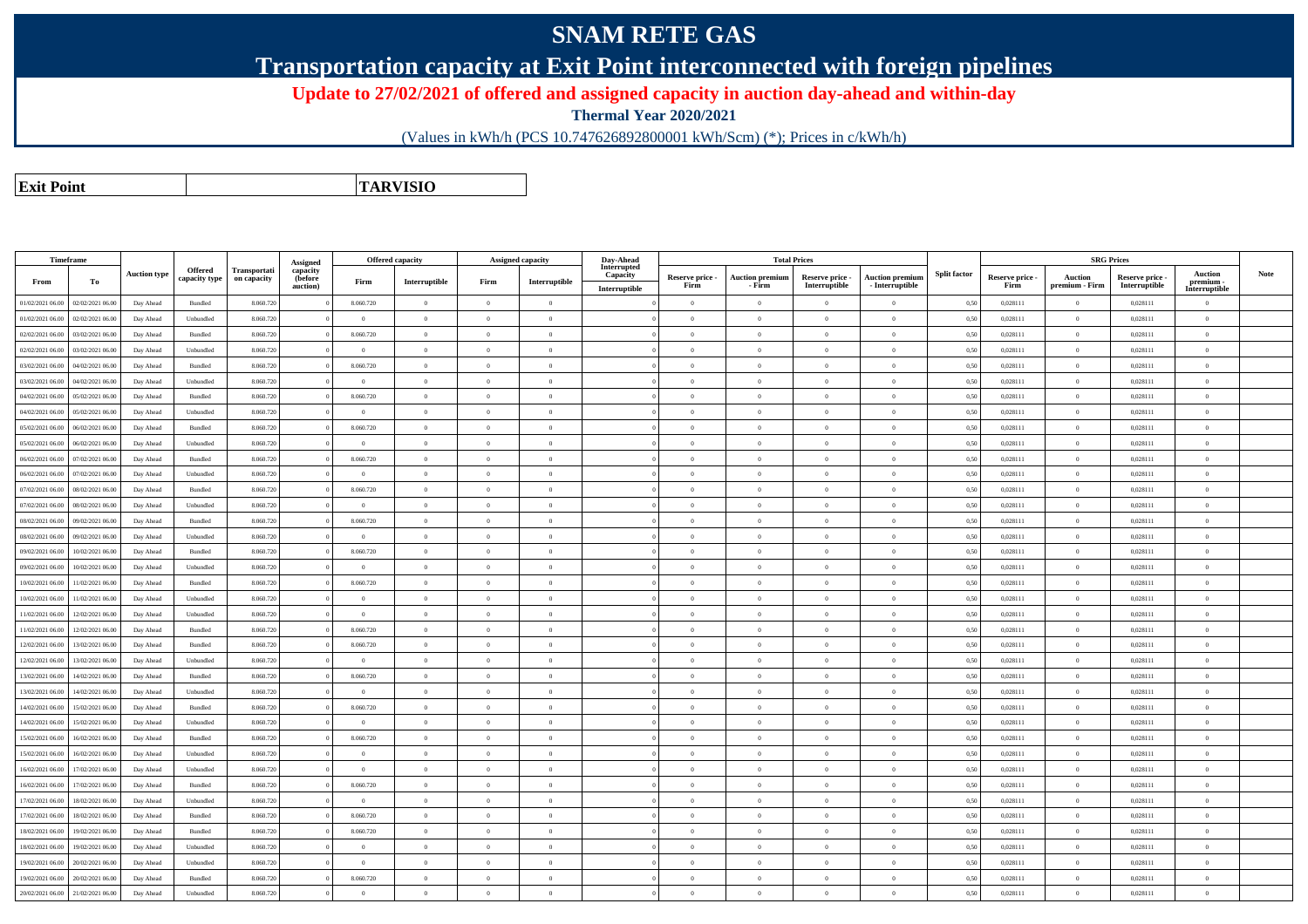| 20/02/2021 06:00 | 21/02/2021 06:00 | Day Ahead  | Bundled            | 8.060.720 | 8.060.720      | $\overline{0}$ | $\Omega$       |                | $\Omega$       | $\Omega$       | $\theta$       | $\theta$       | 0,50 | 0,028111 | $\theta$       | 0,028111       | $\overline{0}$           |  |
|------------------|------------------|------------|--------------------|-----------|----------------|----------------|----------------|----------------|----------------|----------------|----------------|----------------|------|----------|----------------|----------------|--------------------------|--|
| 21/02/2021 06:00 | 22/02/2021 06:00 | Day Ahead  | Bundled            | 8.060.720 | 8.060.720      | $\overline{0}$ | $\theta$       | $\overline{0}$ | $\overline{0}$ | $\bf{0}$       | $\overline{0}$ | $\bf{0}$       | 0,50 | 0,028111 | $\theta$       | 0,028111       | $\overline{0}$           |  |
| 21/02/2021 06:00 | 22/02/2021 06:00 | Day Ahead  | Unbundled          | 8.060.720 | $\bf{0}$       | $\overline{0}$ | $\overline{0}$ | $\overline{0}$ | $\overline{0}$ | $\bf{0}$       | $\overline{0}$ | $\mathbf{0}$   | 0,50 | 0,028111 | $\overline{0}$ | 0,028111       | $\overline{0}$           |  |
|                  |                  |            |                    |           | $\theta$       |                |                |                |                |                |                |                |      |          | $\overline{0}$ |                | $\overline{0}$           |  |
| 22/02/2021 06:00 | 23/02/2021 06:00 | Day Ahead  | Unbundled          | 8.060.720 |                | $\overline{0}$ | $\overline{0}$ | $\overline{0}$ | $\overline{0}$ | $\bf{0}$       | $\overline{0}$ | $\overline{0}$ | 0.50 | 0.028111 |                | 0,028111       |                          |  |
| 22/02/2021 06:00 | 23/02/2021 06:00 | Day Ahead  | Bundled            | 8.060.720 | 8.060.720      | $\overline{0}$ | $\theta$       | $\overline{0}$ | $\overline{0}$ | $\bf{0}$       | $\overline{0}$ | $\bf{0}$       | 0,50 | 0,028111 | $\,$ 0 $\,$    | 0,028111       | $\overline{0}$           |  |
| 23/02/2021 06:00 | 24/02/2021 06:00 | Day Ahead  | Bundled            | 8.060.720 | 8.060.720      | $\overline{0}$ | $\overline{0}$ | $\overline{0}$ | $\overline{0}$ | $\overline{0}$ | $\overline{0}$ | $\mathbf{0}$   | 0,50 | 0,028111 | $\overline{0}$ | 0,028111       | $\bf{0}$                 |  |
| 23/02/2021 06:00 | 24/02/2021 06.00 | Day Ahead  | Unbundled          | 8.060.720 | $\overline{0}$ | $\overline{0}$ | $\overline{0}$ | $\overline{0}$ | $\overline{0}$ | $\overline{0}$ | $\overline{0}$ | $\overline{0}$ | 0.50 | 0,028111 | $\overline{0}$ | 0,028111       | $\overline{0}$           |  |
|                  |                  |            |                    |           |                |                |                |                |                |                |                |                |      |          |                |                |                          |  |
| 24/02/2021 06.00 | 25/02/2021 06:00 | Day Ahead  | Bundled            | 8.060.720 | 8.060.720      | $\overline{0}$ | $\theta$       | $\overline{0}$ | $\overline{0}$ | $\bf{0}$       | $\overline{0}$ | $\bf{0}$       | 0,50 | 0,028111 | $\,$ 0 $\,$    | 0,028111       | $\overline{0}$           |  |
| 24/02/2021 06:00 | 25/02/2021 06:00 | Day Ahead  | Unbundled          | 8.060.720 | $\bf{0}$       | $\overline{0}$ | $\overline{0}$ | $\overline{0}$ | $\overline{0}$ | $\bf{0}$       | $\overline{0}$ | $\bf{0}$       | 0,50 | 0,028111 | $\overline{0}$ | 0,028111       | $\overline{0}$           |  |
| 25/02/2021 06:00 | 26/02/2021 06:00 | Day Ahead  | Bundled            | 8.060.720 | 8.060.720      | $\overline{0}$ | $\overline{0}$ | $\overline{0}$ | $\overline{0}$ | $\overline{0}$ | $\overline{0}$ | $\overline{0}$ | 0.50 | 0,028111 | $\overline{0}$ | 0,028111       | $\overline{0}$           |  |
| 25/02/2021 06:00 | 26/02/2021 06:00 |            |                    | 8.060.720 | $\overline{0}$ | $\overline{0}$ | $\theta$       | $\overline{0}$ | $\overline{0}$ | $\bf{0}$       | $\overline{0}$ |                |      | 0,028111 | $\,$ 0 $\,$    | 0,028111       | $\overline{0}$           |  |
|                  |                  | Day Ahead  | Unbundled          |           |                |                |                |                |                |                |                | $\bf{0}$       | 0,50 |          |                |                |                          |  |
| 26/02/2021 06:00 | 27/02/2021 06:00 | Day Ahead  | Bundled            | 8.060.720 | 8.060.720      | $\overline{0}$ | $\overline{0}$ | $\overline{0}$ | $\overline{0}$ | $\bf{0}$       | $\overline{0}$ | $\mathbf{0}$   | 0,50 | 0,028111 | $\overline{0}$ | 0,028111       | $\overline{\phantom{a}}$ |  |
| 26/02/2021 06:00 | 27/02/2021 06:00 | Day Ahead  | Unbundled          | 8.060.720 | $\overline{0}$ | $\overline{0}$ | $\overline{0}$ | $\overline{0}$ | $\overline{0}$ | $\bf{0}$       | $\overline{0}$ | $\overline{0}$ | 0.50 | 0,028111 | $\overline{0}$ | 0.028111       | $\overline{0}$           |  |
| 27/02/2021 06:00 | 28/02/2021 06:00 | Day Ahead  | Bundled            | 8.060.720 | 8.060.720      | $\overline{0}$ | $\theta$       | $\overline{0}$ | $\overline{0}$ | $\bf{0}$       | $\overline{0}$ | $\bf{0}$       | 0,50 | 0,028111 | $\,$ 0 $\,$    | 0,028111       | $\overline{0}$           |  |
|                  |                  |            |                    |           |                |                |                |                |                |                |                |                |      |          |                |                |                          |  |
| 27/02/2021 06:00 | 28/02/2021 06:00 | Day Ahead  | Unbundled          | 8.060.720 | $\mathbf{0}$   | $\overline{0}$ | $\overline{0}$ | $\overline{0}$ | $\overline{0}$ | $\overline{0}$ | $\overline{0}$ | $\mathbf{0}$   | 0,50 | 0,028111 | $\overline{0}$ | 0,028111       | $\bf{0}$                 |  |
| 28/02/2021 06:00 | 01/03/2021 06:00 | Day Ahead  | Bundled            | 8.060.720 | 8.060.720      | $\overline{0}$ | $\overline{0}$ | $\overline{0}$ | $\overline{0}$ | $\overline{0}$ | $\overline{0}$ | $\overline{0}$ | 0.50 | 0,028111 | $\overline{0}$ | 0,028111       | $\overline{0}$           |  |
| 28/02/2021 06:00 | 01/03/2021 06:00 | Day Ahead  | Unbundled          | 8.060.720 | $\overline{0}$ | $\overline{0}$ | $\theta$       | $\overline{0}$ | $\overline{0}$ | $\bf{0}$       | $\overline{0}$ | $\bf{0}$       | 0,50 | 0,028111 | $\theta$       | 0,028111       | $\overline{0}$           |  |
| 01/02/2021 06:00 | 02/02/2021 06:00 | Within Day | Bundled            | 8.060.720 | 8.060.720      | $\overline{0}$ | $\overline{0}$ | $\overline{0}$ | $\overline{0}$ | $\bf{0}$       | $\bf{0}$       | $\mathbf{0}$   | 0,50 | 2,811091 | $\overline{0}$ | $\overline{0}$ | $\overline{0}$           |  |
|                  |                  |            |                    |           |                |                | $\overline{0}$ |                |                | $\overline{0}$ |                |                |      |          | $\theta$       | $\overline{0}$ | $\overline{0}$           |  |
| 01/02/2021 07:00 | 02/02/2021 06:00 | Within Dav | Bundled            | 8.060.720 | 8.060.720      | $\overline{0}$ |                | $\overline{0}$ | $\overline{0}$ |                | $\overline{0}$ | $\overline{0}$ | 0.50 | 2,693962 |                |                |                          |  |
| 01/02/2021 08:00 | 02/02/2021 06:00 | Within Day | Bundled            | 8.060.720 | 8.060.720      | $\overline{0}$ | $\theta$       | $\overline{0}$ | $\overline{0}$ | $\bf{0}$       | $\overline{0}$ | $\bf{0}$       | 0,50 | 2,576833 | $\,$ 0 $\,$    | $\overline{0}$ | $\overline{0}$           |  |
| 01/02/2021 09:00 | 02/02/2021 06:00 | Within Day | Bundled            | 8.060.720 | 8.060.720      | $\overline{0}$ | $\overline{0}$ | $\overline{0}$ | $\bf{0}$       | $\bf{0}$       | $\bf{0}$       | $\mathbf{0}$   | 0,50 | 2,459705 | $\overline{0}$ | $\overline{0}$ | $\bf{0}$                 |  |
| 01/02/2021 10:00 | 02/02/2021 06:00 | Within Day | Bundled            | 8.060.720 | 8.060.720      | $\overline{0}$ | $\overline{0}$ | $\overline{0}$ | $\overline{0}$ | $\overline{0}$ | $\overline{0}$ | $\overline{0}$ | 0.50 | 2,342576 | $\theta$       | $\overline{0}$ | $\overline{0}$           |  |
|                  |                  |            |                    |           |                |                |                |                |                |                |                |                |      |          |                |                |                          |  |
| 01/02/2021 11:00 | 02/02/2021 06:00 | Within Day | Bundled            | 8.060.720 | 8.060.720      | $\overline{0}$ | $\theta$       | $\overline{0}$ | $\overline{0}$ | $\bf{0}$       | $\overline{0}$ | $\bf{0}$       | 0,50 | 2,225447 | $\,$ 0 $\,$    | $\overline{0}$ | $\overline{0}$           |  |
| 01/02/2021 12:00 | 02/02/2021 06:00 | Within Day | Bundled            | 8.060.720 | 8.060.720      | $\overline{0}$ | $\overline{0}$ | $\overline{0}$ | $\bf{0}$       | $\overline{0}$ | $\overline{0}$ | $\mathbf{0}$   | 0,50 | 2,108318 | $\overline{0}$ | $\overline{0}$ | $\bf{0}$                 |  |
| 01/02/2021 13:00 | 02/02/2021 06:00 | Within Dav | Bundled            | 8.060.720 | 8.060.720      | $\overline{0}$ | $\overline{0}$ | $\overline{0}$ | $\overline{0}$ | $\overline{0}$ | $\overline{0}$ | $\overline{0}$ | 0.50 | 1,991189 | $\overline{0}$ | $\overline{0}$ | $\overline{0}$           |  |
| 01/02/2021 14:00 | 02/02/2021 06:00 | Within Day | Bundled            | 8.060.720 | 8.060.720      | $\overline{0}$ | $\theta$       | $\overline{0}$ | $\overline{0}$ | $\bf{0}$       | $\overline{0}$ | $\bf{0}$       | 0,50 | 1,874061 | $\theta$       | $\theta$       | $\overline{0}$           |  |
|                  |                  |            |                    |           |                |                |                |                |                |                |                |                |      |          |                |                |                          |  |
| 01/02/2021 15:00 | 02/02/2021 06:00 | Within Day | Bundled            | 8.060.720 | 8.060.720      | $\overline{0}$ | $\overline{0}$ | $\overline{0}$ | $\bf{0}$       | $\bf{0}$       | $\bf{0}$       | $\bf{0}$       | 0,50 | 1,756932 | $\,0\,$        | $\overline{0}$ | $\bf{0}$                 |  |
| 01/02/2021 16:00 | 02/02/2021 06:00 | Within Day | Bundled            | 8.060.720 | 8.060.720      | $\overline{0}$ | $\overline{0}$ | $\overline{0}$ | $\overline{0}$ | $\overline{0}$ | $\overline{0}$ | $\overline{0}$ | 0.50 | 1,639803 | $\theta$       | $\overline{0}$ | $\overline{0}$           |  |
| 01/02/2021 17:00 | 02/02/2021 06:00 | Within Day | Bundled            | 8.060.720 | 8.060.720      | $\overline{0}$ | $\theta$       | $\overline{0}$ | $\overline{0}$ | $\bf{0}$       | $\overline{0}$ | $\bf{0}$       | 0,50 | 1,522674 | $\,$ 0 $\,$    | $\overline{0}$ | $\overline{0}$           |  |
| 01/02/2021 18:00 | 02/02/2021 06:00 | Within Day | Bundled            | 8.060.720 | 8.060.720      | $\overline{0}$ | $\overline{0}$ | $\overline{0}$ | $\bf{0}$       | $\bf{0}$       | $\bf{0}$       | $\bf{0}$       | 0,50 | 1,405546 | $\overline{0}$ | $\overline{0}$ | $\bf{0}$                 |  |
|                  |                  |            |                    |           |                | $\overline{0}$ | $\Omega$       | $\Omega$       | $\Omega$       | $\Omega$       |                |                |      |          |                |                | $\theta$                 |  |
| 01/02/2021 19:00 | 02/02/2021 06:00 | Within Day | Bundled            | 8.060.720 | 8.060.720      |                |                |                |                |                | $\overline{0}$ | $\overline{0}$ | 0,50 | 1,288417 | $\,0\,$        | $\theta$       |                          |  |
| 01/02/2021 20:00 | 02/02/2021 06:00 | Within Day | Bundled            | 8.060.720 | 8.060.720      | $\overline{0}$ | $\theta$       | $\overline{0}$ | $\overline{0}$ | $\bf{0}$       | $\overline{0}$ | $\bf{0}$       | 0,50 | 1,171288 | $\,$ 0 $\,$    | $\overline{0}$ | $\overline{0}$           |  |
| 01/02/2021 21.00 | 02/02/2021 06:00 | Within Day | Bundled            | 8.060.720 | 8.060.720      | $\overline{0}$ | $\overline{0}$ | $\overline{0}$ | $\bf{0}$       | $\overline{0}$ | $\overline{0}$ | $\mathbf{0}$   | 0,50 | 1,054159 | $\overline{0}$ | $\overline{0}$ | $\bf{0}$                 |  |
| 01/02/2021 22.00 | 02/02/2021 06:00 | Within Day | Bundled            | 8.060.720 | 8.060.720      | $\overline{0}$ | $\Omega$       | $\Omega$       | $\Omega$       | $\bf{0}$       | $\overline{0}$ | $\overline{0}$ | 0.50 | 0.937030 | $\,0\,$        | $\theta$       | $\theta$                 |  |
| 01/02/2021 23:00 | 02/02/2021 06:00 |            |                    | 8.060.720 | 8.060.720      | $\overline{0}$ | $\theta$       | $\overline{0}$ | $\overline{0}$ | $\bf{0}$       | $\overline{0}$ |                |      | 0,819902 | $\,$ 0 $\,$    | $\overline{0}$ | $\overline{0}$           |  |
|                  |                  | Within Day | Bundled            |           |                |                |                |                |                |                |                | $\bf{0}$       | 0,50 |          |                |                |                          |  |
| 02/02/2021 00:00 | 02/02/2021 06:00 | Within Day | Bundled            | 8.060.720 | 8.060.720      | $\overline{0}$ | $\overline{0}$ | $\overline{0}$ | $\bf{0}$       | $\bf{0}$       | $\bf{0}$       | $\bf{0}$       | 0,50 | 0,702773 | $\bf{0}$       | $\overline{0}$ | $\bf{0}$                 |  |
| 02/02/2021 01:00 | 02/02/2021 06:00 | Within Day | Bundled            | 8.060.720 | 8.060.720      | $\overline{0}$ | $\Omega$       | $\Omega$       | $\Omega$       | $\overline{0}$ | $\overline{0}$ | $\overline{0}$ | 0.50 | 0.585644 | $\theta$       | $\theta$       | $\theta$                 |  |
| 02/02/2021 02:00 | 02/02/2021 06:00 | Within Day | Bundled            | 8.060.720 | 8.060.720      | $\overline{0}$ | $\overline{0}$ | $\overline{0}$ | $\overline{0}$ | $\bf{0}$       | $\overline{0}$ | $\bf{0}$       | 0,50 | 0,468515 | $\,$ 0 $\,$    | $\overline{0}$ | $\overline{0}$           |  |
|                  |                  |            |                    |           |                |                |                |                |                |                |                |                |      |          |                |                |                          |  |
| 02/02/2021 03:00 | 02/02/2021 06:00 | Within Day | Bundled            | 8.060.720 | 8.060.720      | $\overline{0}$ | $\overline{0}$ | $\overline{0}$ | $\bf{0}$       | $\bf{0}$       | $\overline{0}$ | $\mathbf{0}$   | 0,50 | 0,351386 | $\overline{0}$ | $\overline{0}$ | $\bf{0}$                 |  |
| 02/02/2021 04:00 | 02/02/2021 06:00 | Within Day | Bundled            | 8.060.720 | 8.060.720      | $\overline{0}$ | $\Omega$       | $\overline{0}$ | $\Omega$       | $\overline{0}$ | $\overline{0}$ | $\overline{0}$ | 0,50 | 0,234258 | $\,0\,$        | $\theta$       | $\theta$                 |  |
| 02/02/2021 05:00 | 02/02/2021 06:00 | Within Day | Bundled            | 8.060.720 | 8.060.720      | $\overline{0}$ | $\overline{0}$ | $\overline{0}$ | $\overline{0}$ | $\bf{0}$       | $\overline{0}$ | $\bf{0}$       | 0,50 | 0,117129 | $\,$ 0 $\,$    | $\overline{0}$ | $\overline{0}$           |  |
| 02/02/2021 06:00 | 03/02/2021 06:00 | Within Day | Bundled            | 8.060.720 | 8.060.720      | $\overline{0}$ | $\overline{0}$ | $\overline{0}$ | $\overline{0}$ | $\bf{0}$       | $\overline{0}$ | $\mathbf{0}$   | 0,50 | 2,811091 | $\overline{0}$ | $\overline{0}$ | $\bf{0}$                 |  |
| 02/02/2021 07:00 | 03/02/2021 06:00 | Within Day | Bundled            | 8.060.720 | 8.060.720      | $\overline{0}$ | $\Omega$       | $\Omega$       | $\Omega$       | $\Omega$       | $\Omega$       | $\overline{0}$ | 0.50 | 2.693962 | $\theta$       | $\theta$       | $\theta$                 |  |
|                  |                  |            |                    |           |                |                |                |                |                |                |                |                |      |          |                |                |                          |  |
| 02/02/2021 08:00 | 03/02/2021 06:00 | Within Day | Bundled            | 8.060.720 | 8.060.720      | $\overline{0}$ | $\overline{0}$ | $\overline{0}$ | $\bf{0}$       | $\,$ 0         | $\overline{0}$ | $\bf{0}$       | 0,50 | 2,576833 | $\,0\,$        | $\,$ 0 $\,$    | $\overline{0}$           |  |
| 02/02/2021 09:00 | 03/02/2021 06:00 | Within Day | $\mathbf B$ undled | 8.060.720 | 8.060.720      | $\overline{0}$ | $\bf{0}$       |                |                | $\bf{0}$       |                |                | 0,50 | 2,459705 | $\bf{0}$       | $\overline{0}$ |                          |  |
| 02/02/2021 10:00 | 03/02/2021 06:00 | Within Day | Bundled            | 8.060.720 | 8.060.720      | $\overline{0}$ | $\overline{0}$ | $\overline{0}$ | $\Omega$       | $\overline{0}$ | $\overline{0}$ | $\overline{0}$ | 0,50 | 2,342576 | $\theta$       | $\theta$       | $\theta$                 |  |
| 02/02/2021 11:00 | 03/02/2021 06:00 | Within Day | Bundled            | 8.060.720 | 8.060.720      | $\overline{0}$ | $\,$ 0         | $\overline{0}$ | $\overline{0}$ | $\,$ 0 $\,$    | $\overline{0}$ | $\mathbf{0}$   | 0,50 | 2,225447 | $\,$ 0 $\,$    | $\,$ 0 $\,$    | $\,$ 0                   |  |
|                  |                  |            |                    |           |                |                |                |                |                |                |                |                |      |          |                |                |                          |  |
| 02/02/2021 12:00 | 03/02/2021 06:00 | Within Day | Bundled            | 8.060.720 | 8.060.720      | $\overline{0}$ | $\overline{0}$ | $\overline{0}$ | $\overline{0}$ | $\overline{0}$ | $\overline{0}$ | $\mathbf{0}$   | 0,50 | 2,108318 | $\overline{0}$ | $\bf{0}$       | $\bf{0}$                 |  |
| 02/02/2021 13:00 | 03/02/2021 06:00 | Within Day | Bundled            | 8.060.720 | 8.060.720      | $\overline{0}$ | $\overline{0}$ | $\overline{0}$ | $\Omega$       | $\overline{0}$ | $\overline{0}$ | $\overline{0}$ | 0,50 | 1,991189 | $\overline{0}$ | $\theta$       | $\overline{0}$           |  |
| 02/02/2021 14:00 | 03/02/2021 06:00 | Within Day | Bundled            | 8.060.720 | 8.060.720      | $\overline{0}$ | $\,$ 0         | $\overline{0}$ | $\overline{0}$ | $\,$ 0 $\,$    | $\overline{0}$ | $\mathbf{0}$   | 0,50 | 1,874061 | $\,$ 0 $\,$    | $\overline{0}$ | $\overline{0}$           |  |
| 02/02/2021 15:00 | 03/02/2021 06:00 | Within Day | Bundled            | 8.060.720 | 8.060.720      | $\overline{0}$ | $\overline{0}$ | $\overline{0}$ | $\overline{0}$ | $\overline{0}$ | $\overline{0}$ | $\mathbf{0}$   | 0,50 | 1,756932 | $\overline{0}$ | $\overline{0}$ | $\bf{0}$                 |  |
|                  |                  |            |                    |           |                |                |                |                |                |                |                |                |      |          |                |                |                          |  |
| 02/02/2021 16:00 | 03/02/2021 06:00 | Within Day | Bundled            | 8.060.720 | 8.060.720      | $\overline{0}$ | $\overline{0}$ | $\overline{0}$ | $\Omega$       | $\overline{0}$ | $\overline{0}$ | $\bf{0}$       | 0.50 | 1,639803 | $\overline{0}$ | $\theta$       | $\overline{0}$           |  |
| 02/02/2021 17:00 | 03/02/2021 06:00 | Within Day | Bundled            | 8.060.720 | 8.060.720      | $\overline{0}$ | $\,$ 0         | $\overline{0}$ | $\overline{0}$ | $\bf{0}$       | $\overline{0}$ | $\bf{0}$       | 0,50 | 1,522674 | $\,$ 0 $\,$    | $\overline{0}$ | $\overline{0}$           |  |
| 02/02/2021 18:00 | 03/02/2021 06:00 | Within Day | Bundled            | 8.060.720 | 8.060.720      | $\overline{0}$ | $\bf{0}$       | $\overline{0}$ | $\overline{0}$ | $\overline{0}$ | $\overline{0}$ | $\mathbf{0}$   | 0,50 | 1,405546 | $\overline{0}$ | $\overline{0}$ | $\bf{0}$                 |  |
|                  |                  | Within Day |                    |           |                |                | $\overline{0}$ | $\overline{0}$ | $\Omega$       | $\overline{0}$ | $\overline{0}$ |                |      |          |                | $\overline{0}$ | $\overline{0}$           |  |
|                  |                  |            | Bundled            | 8.060.720 | 8.060.720      | $\overline{0}$ |                |                |                |                |                | $\overline{0}$ | 0.50 | 1,288417 | $\overline{0}$ |                |                          |  |
| 02/02/2021 19:00 | 03/02/2021 06:00 |            |                    |           |                |                |                |                |                |                |                |                |      |          |                |                |                          |  |
| 02/02/2021 20:00 | 03/02/2021 06:00 | Within Day | Bundled            | 8.060.720 | 8.060.720      | $\overline{0}$ | $\bf{0}$       | $\overline{0}$ | $\overline{0}$ | $\bf{0}$       | $\bf{0}$       | $\mathbf{0}$   | 0,50 | 1,171288 | $\,$ 0 $\,$    | $\,$ 0 $\,$    | $\bf{0}$                 |  |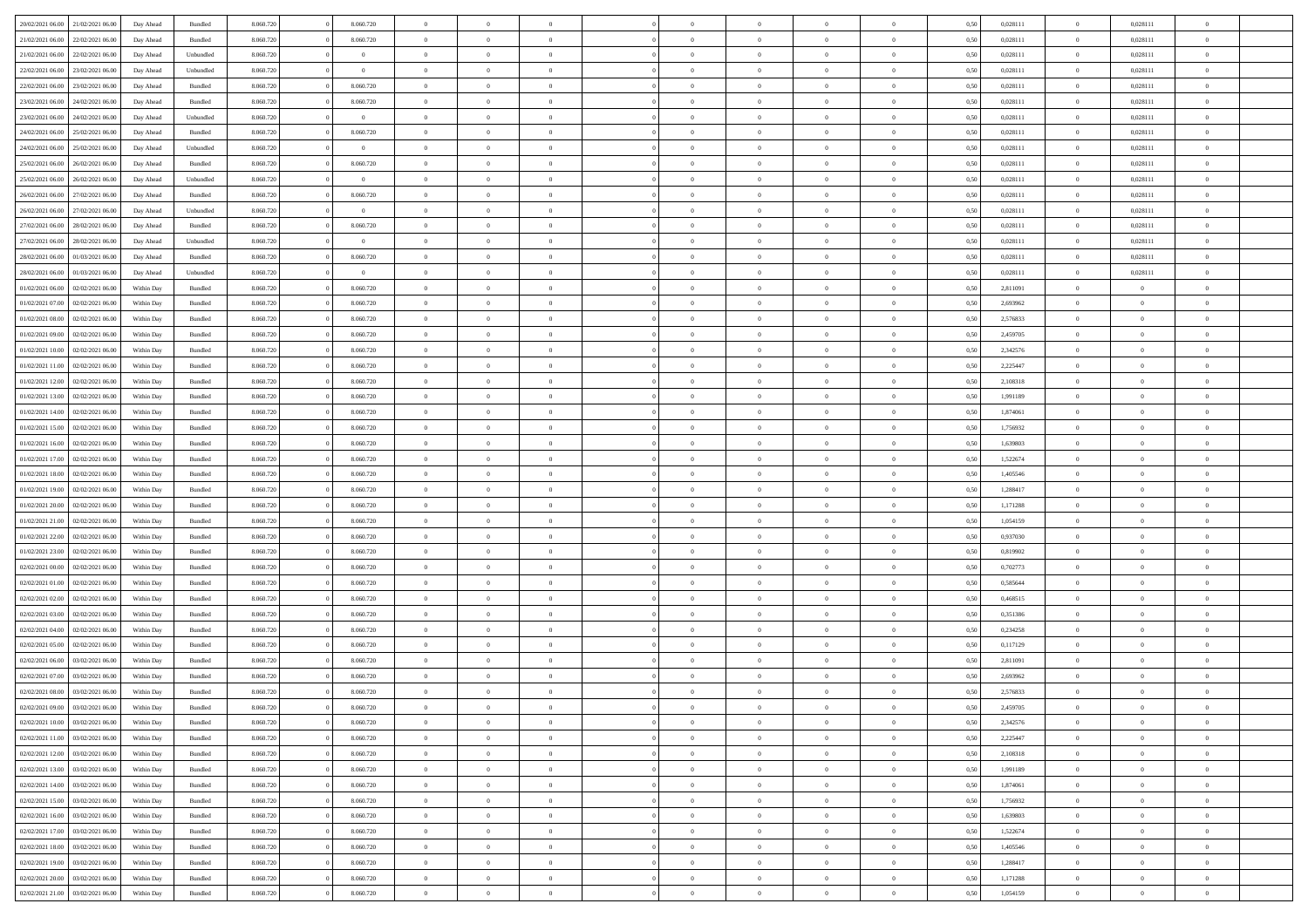| 02/02/2021 22:00<br>03/02/2021 06:00 | Within Day | Bundled            | 8.060.720 | 8.060.720 | $\overline{0}$ | $\Omega$       |                | $\Omega$       | $\Omega$       | $\theta$       | $\theta$       | 0,50 | 0,937030 | $\theta$       | $\theta$       | $\overline{0}$ |  |
|--------------------------------------|------------|--------------------|-----------|-----------|----------------|----------------|----------------|----------------|----------------|----------------|----------------|------|----------|----------------|----------------|----------------|--|
| 02/02/2021 23:00<br>03/02/2021 06:00 | Within Day | Bundled            | 8.060.720 | 8.060.720 | $\overline{0}$ | $\theta$       | $\overline{0}$ | $\overline{0}$ | $\bf{0}$       | $\overline{0}$ | $\bf{0}$       | 0,50 | 0,819902 | $\theta$       | $\overline{0}$ | $\overline{0}$ |  |
| 03/02/2021 00:00<br>03/02/2021 06:00 | Within Day | Bundled            | 8.060.720 | 8.060.720 | $\overline{0}$ | $\bf{0}$       | $\overline{0}$ | $\bf{0}$       | $\bf{0}$       | $\bf{0}$       | $\mathbf{0}$   | 0,50 | 0,702773 | $\overline{0}$ | $\overline{0}$ | $\bf{0}$       |  |
| 03/02/2021 01:00<br>03/02/2021 06:00 | Within Dav | Bundled            | 8.060.720 | 8.060.720 | $\overline{0}$ | $\overline{0}$ | $\overline{0}$ | $\overline{0}$ | $\bf{0}$       | $\overline{0}$ | $\overline{0}$ | 0.50 | 0.585644 | $\theta$       | $\theta$       | $\overline{0}$ |  |
| 03/02/2021 02:00<br>03/02/2021 06:00 | Within Day | Bundled            | 8.060.720 | 8.060.720 | $\overline{0}$ | $\theta$       | $\overline{0}$ | $\overline{0}$ | $\bf{0}$       | $\overline{0}$ | $\bf{0}$       | 0,50 | 0,468515 | $\theta$       | $\overline{0}$ | $\overline{0}$ |  |
|                                      |            |                    |           |           |                |                |                |                |                |                |                |      |          |                |                |                |  |
| 03/02/2021 03:00<br>03/02/2021 06:00 | Within Day | Bundled            | 8.060.720 | 8.060.720 | $\overline{0}$ | $\overline{0}$ | $\overline{0}$ | $\bf{0}$       | $\overline{0}$ | $\overline{0}$ | $\mathbf{0}$   | 0,50 | 0,351386 | $\overline{0}$ | $\overline{0}$ | $\bf{0}$       |  |
| 03/02/2021 04:00<br>03/02/2021 06:00 | Within Dav | Bundled            | 8.060.720 | 8.060.720 | $\overline{0}$ | $\overline{0}$ | $\overline{0}$ | $\overline{0}$ | $\overline{0}$ | $\overline{0}$ | $\overline{0}$ | 0.50 | 0,234258 | $\theta$       | $\overline{0}$ | $\overline{0}$ |  |
| 03/02/2021 05:00<br>03/02/2021 06:00 | Within Day | Bundled            | 8.060.720 | 8.060.720 | $\overline{0}$ | $\theta$       | $\overline{0}$ | $\overline{0}$ | $\bf{0}$       | $\overline{0}$ | $\bf{0}$       | 0,50 | 0,117129 | $\theta$       | $\theta$       | $\overline{0}$ |  |
| 03/02/2021 06:00<br>04/02/2021 06.00 | Within Day | Bundled            | 8.060.720 | 8.060.720 | $\overline{0}$ | $\overline{0}$ | $\overline{0}$ | $\bf{0}$       | $\bf{0}$       | $\bf{0}$       | $\bf{0}$       | 0,50 | 2,811091 | $\,0\,$        | $\overline{0}$ | $\overline{0}$ |  |
| 03/02/2021 07:00<br>04/02/2021 06:00 | Within Dav | Bundled            | 8.060.720 | 8.060.720 | $\overline{0}$ | $\overline{0}$ | $\overline{0}$ | $\overline{0}$ | $\overline{0}$ | $\overline{0}$ | $\overline{0}$ | 0.50 | 2,693962 | $\theta$       | $\overline{0}$ | $\overline{0}$ |  |
| 03/02/2021 08:00<br>04/02/2021 06.00 | Within Day | Bundled            | 8.060.720 | 8.060.720 | $\overline{0}$ | $\theta$       | $\overline{0}$ | $\overline{0}$ | $\bf{0}$       | $\overline{0}$ | $\bf{0}$       | 0,50 | 2,576833 | $\,$ 0 $\,$    | $\overline{0}$ | $\overline{0}$ |  |
| 03/02/2021 09:00<br>04/02/2021 06.00 | Within Day | Bundled            | 8.060.720 | 8.060.720 | $\overline{0}$ | $\bf{0}$       | $\overline{0}$ | $\bf{0}$       | $\bf{0}$       | $\bf{0}$       | $\mathbf{0}$   | 0,50 | 2,459705 | $\overline{0}$ | $\overline{0}$ | $\bf{0}$       |  |
|                                      |            |                    |           |           |                |                |                |                |                |                |                |      |          |                |                |                |  |
| 03/02/2021 10:00<br>04/02/2021 06:00 | Within Day | Bundled            | 8.060.720 | 8.060.720 | $\overline{0}$ | $\overline{0}$ | $\overline{0}$ | $\overline{0}$ | $\bf{0}$       | $\overline{0}$ | $\overline{0}$ | 0.50 | 2,342576 | $\theta$       | $\theta$       | $\overline{0}$ |  |
| 03/02/2021 11:00<br>04/02/2021 06.00 | Within Day | Bundled            | 8.060.720 | 8.060.720 | $\overline{0}$ | $\theta$       | $\overline{0}$ | $\overline{0}$ | $\bf{0}$       | $\overline{0}$ | $\bf{0}$       | 0,50 | 2,225447 | $\theta$       | $\overline{0}$ | $\overline{0}$ |  |
| 03/02/2021 12:00<br>04/02/2021 06.00 | Within Day | Bundled            | 8.060.720 | 8.060.720 | $\overline{0}$ | $\overline{0}$ | $\overline{0}$ | $\bf{0}$       | $\overline{0}$ | $\overline{0}$ | $\mathbf{0}$   | 0,50 | 2,108318 | $\overline{0}$ | $\overline{0}$ | $\bf{0}$       |  |
| 03/02/2021 13:00<br>04/02/2021 06:00 | Within Dav | Bundled            | 8.060.720 | 8.060.720 | $\overline{0}$ | $\overline{0}$ | $\overline{0}$ | $\overline{0}$ | $\overline{0}$ | $\overline{0}$ | $\overline{0}$ | 0.50 | 1,991189 | $\theta$       | $\overline{0}$ | $\overline{0}$ |  |
| 03/02/2021 14:00<br>04/02/2021 06.00 | Within Day | Bundled            | 8.060.720 | 8.060.720 | $\overline{0}$ | $\theta$       | $\overline{0}$ | $\overline{0}$ | $\bf{0}$       | $\overline{0}$ | $\bf{0}$       | 0,50 | 1,874061 | $\theta$       | $\theta$       | $\overline{0}$ |  |
| 03/02/2021 15:00<br>04/02/2021 06.00 | Within Day | Bundled            | 8.060.720 | 8.060.720 | $\overline{0}$ | $\overline{0}$ | $\overline{0}$ | $\bf{0}$       | $\bf{0}$       | $\bf{0}$       | $\mathbf{0}$   | 0,50 | 1,756932 | $\bf{0}$       | $\overline{0}$ | $\bf{0}$       |  |
| 03/02/2021 16:00<br>04/02/2021 06:00 | Within Day | Bundled            | 8.060.720 | 8.060.720 | $\overline{0}$ | $\overline{0}$ | $\overline{0}$ | $\overline{0}$ | $\overline{0}$ | $\overline{0}$ | $\overline{0}$ | 0.50 | 1,639803 | $\theta$       | $\overline{0}$ | $\overline{0}$ |  |
|                                      |            |                    |           |           | $\overline{0}$ | $\theta$       | $\overline{0}$ |                | $\bf{0}$       | $\overline{0}$ |                |      |          |                |                | $\overline{0}$ |  |
| 03/02/2021 17:00<br>04/02/2021 06.00 | Within Day | Bundled            | 8.060.720 | 8.060.720 |                |                |                | $\overline{0}$ |                |                | $\bf{0}$       | 0,50 | 1,522674 | $\,$ 0 $\,$    | $\overline{0}$ |                |  |
| 03/02/2021 18:00<br>04/02/2021 06:00 | Within Day | Bundled            | 8.060.720 | 8.060.720 | $\overline{0}$ | $\overline{0}$ | $\overline{0}$ | $\bf{0}$       | $\bf{0}$       | $\bf{0}$       | $\bf{0}$       | 0,50 | 1,405546 | $\bf{0}$       | $\overline{0}$ | $\bf{0}$       |  |
| 03/02/2021 19:00<br>04/02/2021 06:00 | Within Day | Bundled            | 8.060.720 | 8.060.720 | $\overline{0}$ | $\overline{0}$ | $\overline{0}$ | $\overline{0}$ | $\overline{0}$ | $\overline{0}$ | $\overline{0}$ | 0.50 | 1.288417 | $\theta$       | $\overline{0}$ | $\overline{0}$ |  |
| 03/02/2021 20:00<br>04/02/2021 06.00 | Within Day | Bundled            | 8.060.720 | 8.060.720 | $\overline{0}$ | $\theta$       | $\overline{0}$ | $\overline{0}$ | $\bf{0}$       | $\overline{0}$ | $\bf{0}$       | 0,50 | 1,171288 | $\,$ 0 $\,$    | $\overline{0}$ | $\overline{0}$ |  |
| 03/02/2021 21.00<br>04/02/2021 06.00 | Within Day | Bundled            | 8.060.720 | 8.060.720 | $\overline{0}$ | $\overline{0}$ | $\overline{0}$ | $\bf{0}$       | $\overline{0}$ | $\overline{0}$ | $\mathbf{0}$   | 0,50 | 1,054159 | $\overline{0}$ | $\overline{0}$ | $\bf{0}$       |  |
| 03/02/2021 22.00<br>04/02/2021 06:00 | Within Dav | Bundled            | 8.060.720 | 8.060.720 | $\overline{0}$ | $\overline{0}$ | $\overline{0}$ | $\overline{0}$ | $\overline{0}$ | $\overline{0}$ | $\overline{0}$ | 0.50 | 0,937030 | $\theta$       | $\overline{0}$ | $\overline{0}$ |  |
| 03/02/2021 23:00<br>04/02/2021 06.00 | Within Day | Bundled            | 8.060.720 | 8.060.720 | $\overline{0}$ | $\theta$       | $\overline{0}$ | $\overline{0}$ | $\bf{0}$       | $\overline{0}$ | $\bf{0}$       | 0,50 | 0,819902 | $\theta$       | $\theta$       | $\overline{0}$ |  |
|                                      |            |                    |           |           |                | $\overline{0}$ |                |                | $\bf{0}$       |                |                |      |          | $\,0\,$        | $\overline{0}$ | $\overline{0}$ |  |
| 04/02/2021 00:00<br>04/02/2021 06.00 | Within Day | Bundled            | 8.060.720 | 8.060.720 | $\overline{0}$ |                | $\overline{0}$ | $\overline{0}$ |                | $\overline{0}$ | $\bf{0}$       | 0,50 | 0,702773 |                |                |                |  |
| 04/02/2021 01:00<br>04/02/2021 06:00 | Within Day | Bundled            | 8.060.720 | 8.060.720 | $\overline{0}$ | $\overline{0}$ | $\overline{0}$ | $\overline{0}$ | $\overline{0}$ | $\overline{0}$ | $\overline{0}$ | 0.50 | 0,585644 | $\theta$       | $\overline{0}$ | $\overline{0}$ |  |
| 04/02/2021 02:00<br>04/02/2021 06.00 | Within Day | Bundled            | 8.060.720 | 8.060.720 | $\overline{0}$ | $\theta$       | $\overline{0}$ | $\overline{0}$ | $\bf{0}$       | $\overline{0}$ | $\bf{0}$       | 0,50 | 0,468515 | $\,$ 0 $\,$    | $\overline{0}$ | $\overline{0}$ |  |
| 04/02/2021 03:00<br>04/02/2021 06.00 | Within Day | Bundled            | 8.060.720 | 8.060.720 | $\overline{0}$ | $\bf{0}$       | $\overline{0}$ | $\overline{0}$ | $\bf{0}$       | $\overline{0}$ | $\bf{0}$       | 0,50 | 0,351386 | $\overline{0}$ | $\overline{0}$ | $\bf{0}$       |  |
| 04/02/2021 04:00<br>04/02/2021 06.00 | Within Day | Bundled            | 8.060.720 | 8.060.720 | $\overline{0}$ | $\Omega$       | $\Omega$       | $\Omega$       | $\Omega$       | $\overline{0}$ | $\overline{0}$ | 0,50 | 0,234258 | $\,0\,$        | $\theta$       | $\theta$       |  |
| 04/02/2021 05:00<br>04/02/2021 06.00 | Within Day | Bundled            | 8.060.720 | 8.060.720 | $\overline{0}$ | $\theta$       | $\overline{0}$ | $\overline{0}$ | $\bf{0}$       | $\overline{0}$ | $\bf{0}$       | 0,50 | 0,117129 | $\,$ 0 $\,$    | $\overline{0}$ | $\overline{0}$ |  |
| 04/02/2021 06.00<br>05/02/2021 06:00 | Within Day | Bundled            | 8.060.720 | 8.060.720 | $\overline{0}$ | $\overline{0}$ | $\overline{0}$ | $\overline{0}$ | $\overline{0}$ | $\overline{0}$ | $\mathbf{0}$   | 0,50 | 2,811091 | $\overline{0}$ | $\overline{0}$ | $\bf{0}$       |  |
| 04/02/2021 07:00<br>05/02/2021 06:00 | Within Day | Bundled            | 8.060.720 | 8.060.720 | $\overline{0}$ | $\Omega$       | $\Omega$       | $\Omega$       | $\overline{0}$ | $\overline{0}$ | $\overline{0}$ | 0.50 | 2,693962 | $\,0\,$        | $\theta$       | $\theta$       |  |
| 04/02/2021 08:00<br>05/02/2021 06:00 |            |                    | 8.060.720 | 8.060.720 | $\overline{0}$ | $\theta$       | $\overline{0}$ | $\overline{0}$ | $\bf{0}$       | $\overline{0}$ |                |      | 2,576833 | $\theta$       | $\overline{0}$ | $\overline{0}$ |  |
|                                      | Within Day | Bundled            |           |           |                |                |                |                |                |                | $\bf{0}$       | 0,50 |          |                |                |                |  |
| 04/02/2021 09:00<br>05/02/2021 06:00 | Within Day | Bundled            | 8.060.720 | 8.060.720 | $\overline{0}$ | $\overline{0}$ | $\overline{0}$ | $\overline{0}$ | $\bf{0}$       | $\overline{0}$ | $\bf{0}$       | 0,50 | 2,459705 | $\bf{0}$       | $\overline{0}$ | $\bf{0}$       |  |
| 04/02/2021 10:00<br>05/02/2021 06:00 | Within Day | Bundled            | 8.060.720 | 8.060.720 | $\overline{0}$ | $\Omega$       | $\Omega$       | $\Omega$       | $\overline{0}$ | $\overline{0}$ | $\overline{0}$ | 0.50 | 2,342576 | $\,$ 0 $\,$    | $\theta$       | $\theta$       |  |
| 04/02/2021 11:00<br>05/02/2021 06:00 | Within Day | Bundled            | 8.060.720 | 8.060.720 | $\overline{0}$ | $\theta$       | $\overline{0}$ | $\overline{0}$ | $\bf{0}$       | $\overline{0}$ | $\bf{0}$       | 0,50 | 2,225447 | $\,$ 0 $\,$    | $\overline{0}$ | $\overline{0}$ |  |
| 04/02/2021 12:00<br>05/02/2021 06:00 | Within Day | Bundled            | 8.060.720 | 8.060.720 | $\overline{0}$ | $\overline{0}$ | $\overline{0}$ | $\overline{0}$ | $\bf{0}$       | $\overline{0}$ | $\mathbf{0}$   | 0,50 | 2,108318 | $\overline{0}$ | $\overline{0}$ | $\bf{0}$       |  |
| 04/02/2021 13:00<br>05/02/2021 06:00 | Within Day | Bundled            | 8.060.720 | 8.060.720 | $\overline{0}$ | $\Omega$       | $\overline{0}$ | $\Omega$       | $\overline{0}$ | $\overline{0}$ | $\overline{0}$ | 0.50 | 1,991189 | $\,0\,$        | $\theta$       | $\theta$       |  |
| 04/02/2021 14:00<br>05/02/2021 06:00 | Within Day | Bundled            | 8.060.720 | 8.060.720 | $\overline{0}$ | $\overline{0}$ | $\overline{0}$ | $\overline{0}$ | $\bf{0}$       | $\overline{0}$ | $\bf{0}$       | 0,50 | 1,874061 | $\,$ 0 $\,$    | $\overline{0}$ | $\overline{0}$ |  |
| 04/02/2021 15:00<br>05/02/2021 06:00 | Within Day | Bundled            | 8.060.720 | 8.060.720 | $\overline{0}$ | $\overline{0}$ | $\overline{0}$ | $\bf{0}$       | $\bf{0}$       | $\overline{0}$ | $\mathbf{0}$   | 0,50 | 1,756932 | $\bf{0}$       | $\overline{0}$ | $\bf{0}$       |  |
| 04/02/2021 16:00<br>05/02/2021 06:00 | Within Day | Bundled            | 8.060.720 | 8.060.720 | $\overline{0}$ | $\Omega$       | $\Omega$       | $\Omega$       | $\Omega$       | $\Omega$       | $\overline{0}$ | 0.50 | 1,639803 | $\theta$       | $\theta$       | $\theta$       |  |
|                                      |            |                    |           |           |                |                |                |                |                |                |                |      |          |                |                |                |  |
| 04/02/2021 17:00<br>05/02/2021 06:00 | Within Day | Bundled            | 8.060.720 | 8.060.720 | $\overline{0}$ | $\overline{0}$ | $\overline{0}$ | $\bf{0}$       | $\,$ 0         | $\bf{0}$       | $\bf{0}$       | 0,50 | 1,522674 | $\,0\,$        | $\,$ 0 $\,$    | $\overline{0}$ |  |
| 04/02/2021 18:00<br>05/02/2021 06:00 | Within Day | $\mathbf B$ undled | 8.060.720 | 8.060.720 | $\overline{0}$ | $\bf{0}$       |                |                | $\bf{0}$       |                |                | 0,50 | 1,405546 | $\bf{0}$       | $\overline{0}$ |                |  |
| 04/02/2021 19:00<br>05/02/2021 06:00 | Within Day | Bundled            | 8.060.720 | 8.060.720 | $\overline{0}$ | $\overline{0}$ | $\overline{0}$ | $\Omega$       | $\overline{0}$ | $\overline{0}$ | $\overline{0}$ | 0.50 | 1,288417 | $\theta$       | $\theta$       | $\theta$       |  |
| 04/02/2021 20:00<br>05/02/2021 06:00 | Within Day | Bundled            | 8.060.720 | 8.060.720 | $\overline{0}$ | $\,$ 0         | $\overline{0}$ | $\bf{0}$       | $\,$ 0 $\,$    | $\overline{0}$ | $\mathbf{0}$   | 0,50 | 1,171288 | $\,$ 0 $\,$    | $\,$ 0 $\,$    | $\,$ 0         |  |
| 04/02/2021 21:00<br>05/02/2021 06:00 | Within Day | Bundled            | 8.060.720 | 8.060.720 | $\overline{0}$ | $\overline{0}$ | $\overline{0}$ | $\overline{0}$ | $\overline{0}$ | $\overline{0}$ | $\mathbf{0}$   | 0,50 | 1,054159 | $\overline{0}$ | $\bf{0}$       | $\bf{0}$       |  |
| 04/02/2021 22:00<br>05/02/2021 06:00 | Within Day | Bundled            | 8.060.720 | 8.060.720 | $\overline{0}$ | $\overline{0}$ | $\overline{0}$ | $\Omega$       | $\overline{0}$ | $\overline{0}$ | $\overline{0}$ | 0,50 | 0,937030 | $\overline{0}$ | $\theta$       | $\overline{0}$ |  |
| 04/02/2021 23:00<br>05/02/2021 06:00 | Within Day | Bundled            | 8.060.720 | 8.060.720 | $\overline{0}$ | $\,$ 0         | $\overline{0}$ | $\overline{0}$ | $\,$ 0 $\,$    | $\overline{0}$ | $\mathbf{0}$   | 0,50 | 0,819902 | $\,$ 0 $\,$    | $\overline{0}$ | $\overline{0}$ |  |
|                                      |            |                    |           |           |                |                |                |                |                |                |                |      |          |                |                |                |  |
| 05/02/2021 00:00<br>05/02/2021 06:00 | Within Day | Bundled            | 8.060.720 | 8.060.720 | $\overline{0}$ | $\overline{0}$ | $\overline{0}$ | $\overline{0}$ | $\overline{0}$ | $\overline{0}$ | $\mathbf{0}$   | 0,50 | 0,702773 | $\overline{0}$ | $\overline{0}$ | $\bf{0}$       |  |
| 05/02/2021 01:00<br>05/02/2021 06:00 | Within Day | Bundled            | 8.060.720 | 8.060.720 | $\overline{0}$ | $\overline{0}$ | $\overline{0}$ | $\Omega$       | $\overline{0}$ | $\overline{0}$ | $\bf{0}$       | 0.50 | 0,585644 | $\overline{0}$ | $\theta$       | $\overline{0}$ |  |
| 05/02/2021 02:00<br>05/02/2021 06:00 | Within Day | Bundled            | 8.060.720 | 8.060.720 | $\overline{0}$ | $\,$ 0         | $\overline{0}$ | $\bf{0}$       | $\bf{0}$       | $\bf{0}$       | $\bf{0}$       | 0,50 | 0,468515 | $\,$ 0 $\,$    | $\overline{0}$ | $\overline{0}$ |  |
| 05/02/2021 03:00<br>05/02/2021 06:00 | Within Day | Bundled            | 8.060.720 | 8.060.720 | $\overline{0}$ | $\bf{0}$       | $\overline{0}$ | $\overline{0}$ | $\overline{0}$ | $\overline{0}$ | $\mathbf{0}$   | 0,50 | 0,351386 | $\overline{0}$ | $\overline{0}$ | $\bf{0}$       |  |
| 05/02/2021 04:00<br>05/02/2021 06:00 | Within Day | Bundled            | 8.060.720 | 8.060.720 | $\overline{0}$ | $\overline{0}$ | $\overline{0}$ | $\Omega$       | $\overline{0}$ | $\overline{0}$ | $\overline{0}$ | 0.50 | 0,234258 | $\overline{0}$ | $\overline{0}$ | $\overline{0}$ |  |
| 05/02/2021 05:00<br>05/02/2021 06:00 | Within Day | Bundled            | 8.060.720 | 8.060.720 | $\overline{0}$ | $\bf{0}$       | $\overline{0}$ | $\overline{0}$ | $\bf{0}$       | $\bf{0}$       | $\bf{0}$       | 0,50 | 0,117129 | $\,$ 0 $\,$    | $\,$ 0 $\,$    | $\bf{0}$       |  |
| 05/02/2021 06:00<br>06/02/2021 06:00 | Within Day | Bundled            | 8.060.720 | 8.060.720 | $\overline{0}$ | $\bf{0}$       | $\overline{0}$ | $\bf{0}$       | $\bf{0}$       | $\bf{0}$       | $\bf{0}$       | 0,50 | 2,811091 | $\overline{0}$ | $\overline{0}$ | $\bf{0}$       |  |
|                                      |            |                    |           |           |                |                |                |                |                |                |                |      |          |                |                |                |  |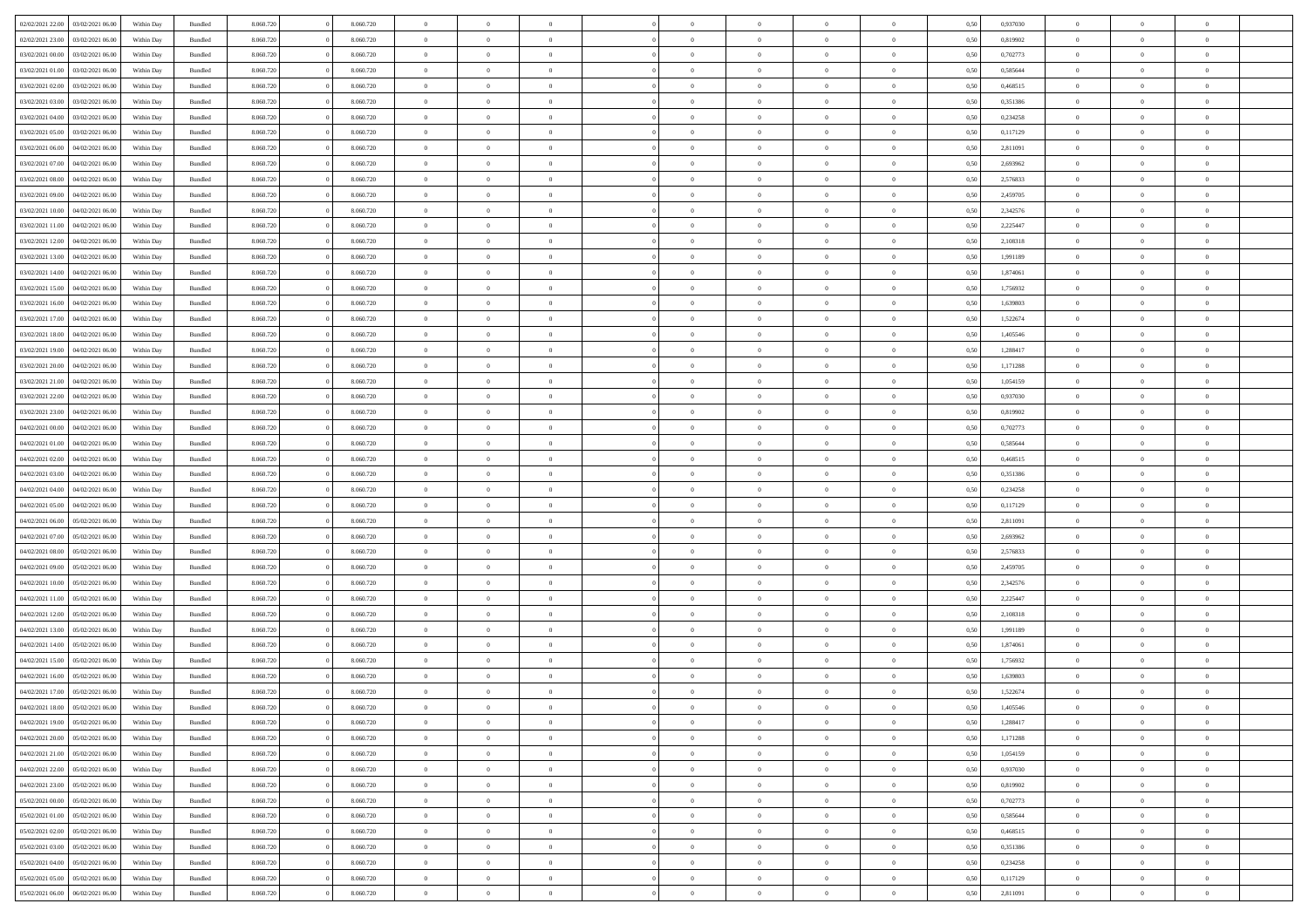| 05/02/2021 07:00                  | 06/02/2021 06:00 | Within Day | Bundled            | 8.060.720 | 8.060.720 | $\overline{0}$ | $\Omega$       |                | $\Omega$       | $\Omega$       | $\theta$       | $\theta$       | 0,50 | 2,693962 | $\theta$       | $\theta$       | $\overline{0}$ |  |
|-----------------------------------|------------------|------------|--------------------|-----------|-----------|----------------|----------------|----------------|----------------|----------------|----------------|----------------|------|----------|----------------|----------------|----------------|--|
| 05/02/2021 08:00                  | 06/02/2021 06:00 | Within Day | Bundled            | 8.060.720 | 8.060.720 | $\overline{0}$ | $\theta$       | $\overline{0}$ | $\overline{0}$ | $\bf{0}$       | $\overline{0}$ | $\bf{0}$       | 0,50 | 2,576833 | $\theta$       | $\overline{0}$ | $\overline{0}$ |  |
| 05/02/2021 09:00                  | 06/02/2021 06:00 | Within Day | Bundled            | 8.060.720 | 8.060.720 | $\overline{0}$ | $\bf{0}$       | $\overline{0}$ | $\bf{0}$       | $\bf{0}$       | $\bf{0}$       | $\mathbf{0}$   | 0,50 | 2,459705 | $\bf{0}$       | $\overline{0}$ | $\bf{0}$       |  |
| 05/02/2021 10:00                  | 06/02/2021 06:00 | Within Dav | Bundled            | 8.060.720 | 8.060.720 | $\overline{0}$ | $\overline{0}$ | $\overline{0}$ | $\overline{0}$ | $\bf{0}$       | $\overline{0}$ | $\overline{0}$ | 0.50 | 2,342576 | $\theta$       | $\theta$       | $\overline{0}$ |  |
| 05/02/2021 11:00                  | 06/02/2021 06:00 | Within Day | Bundled            | 8.060.720 | 8.060.720 | $\overline{0}$ | $\theta$       | $\overline{0}$ | $\overline{0}$ | $\bf{0}$       | $\overline{0}$ | $\bf{0}$       | 0,50 | 2,225447 | $\theta$       | $\overline{0}$ | $\overline{0}$ |  |
|                                   |                  |            |                    |           |           |                |                |                |                |                |                |                |      |          |                |                |                |  |
| 05/02/2021 12:00                  | 06/02/2021 06:00 | Within Day | Bundled            | 8.060.720 | 8.060.720 | $\overline{0}$ | $\overline{0}$ | $\overline{0}$ | $\bf{0}$       | $\overline{0}$ | $\overline{0}$ | $\mathbf{0}$   | 0,50 | 2,108318 | $\bf{0}$       | $\overline{0}$ | $\bf{0}$       |  |
| 05/02/2021 13:00                  | 06/02/2021 06:00 | Within Dav | Bundled            | 8.060.720 | 8.060.720 | $\overline{0}$ | $\overline{0}$ | $\overline{0}$ | $\overline{0}$ | $\overline{0}$ | $\overline{0}$ | $\overline{0}$ | 0.50 | 1,991189 | $\theta$       | $\overline{0}$ | $\overline{0}$ |  |
| 05/02/2021 14:00                  | 06/02/2021 06:00 | Within Day | Bundled            | 8.060.720 | 8.060.720 | $\overline{0}$ | $\theta$       | $\overline{0}$ | $\overline{0}$ | $\bf{0}$       | $\overline{0}$ | $\bf{0}$       | 0,50 | 1,874061 | $\theta$       | $\theta$       | $\overline{0}$ |  |
| 05/02/2021 15:00                  | 06/02/2021 06:00 | Within Day | Bundled            | 8.060.720 | 8.060.720 | $\overline{0}$ | $\overline{0}$ | $\overline{0}$ | $\bf{0}$       | $\bf{0}$       | $\bf{0}$       | $\bf{0}$       | 0,50 | 1,756932 | $\,0\,$        | $\overline{0}$ | $\overline{0}$ |  |
| 05/02/2021 16:00                  | 06/02/2021 06:00 | Within Dav | Bundled            | 8.060.720 | 8.060.720 | $\overline{0}$ | $\overline{0}$ | $\overline{0}$ | $\overline{0}$ | $\overline{0}$ | $\overline{0}$ | $\overline{0}$ | 0.50 | 1,639803 | $\theta$       | $\overline{0}$ | $\overline{0}$ |  |
| 05/02/2021 17:00                  | 06/02/2021 06:00 | Within Day | Bundled            | 8.060.720 | 8.060.720 | $\overline{0}$ | $\theta$       | $\overline{0}$ | $\overline{0}$ | $\bf{0}$       | $\overline{0}$ | $\bf{0}$       | 0,50 | 1,522674 | $\,$ 0 $\,$    | $\overline{0}$ | $\overline{0}$ |  |
|                                   |                  |            |                    |           |           |                |                |                |                |                |                |                |      |          |                |                |                |  |
| 05/02/2021 18:00                  | 06/02/2021 06:00 | Within Day | Bundled            | 8.060.720 | 8.060.720 | $\overline{0}$ | $\bf{0}$       | $\overline{0}$ | $\bf{0}$       | $\bf{0}$       | $\bf{0}$       | $\mathbf{0}$   | 0,50 | 1,405546 | $\overline{0}$ | $\overline{0}$ | $\bf{0}$       |  |
| 05/02/2021 19:00                  | 06/02/2021 06:00 | Within Dav | Bundled            | 8.060.720 | 8.060.720 | $\overline{0}$ | $\overline{0}$ | $\overline{0}$ | $\overline{0}$ | $\bf{0}$       | $\overline{0}$ | $\overline{0}$ | 0.50 | 1,288417 | $\theta$       | $\theta$       | $\overline{0}$ |  |
| 05/02/2021 20:00                  | 06/02/2021 06:00 | Within Day | Bundled            | 8.060.720 | 8.060.720 | $\overline{0}$ | $\theta$       | $\overline{0}$ | $\overline{0}$ | $\bf{0}$       | $\overline{0}$ | $\bf{0}$       | 0,50 | 1,171288 | $\theta$       | $\overline{0}$ | $\overline{0}$ |  |
| 05/02/2021 21.00                  | 06/02/2021 06:00 | Within Day | Bundled            | 8.060.720 | 8.060.720 | $\overline{0}$ | $\overline{0}$ | $\overline{0}$ | $\bf{0}$       | $\overline{0}$ | $\overline{0}$ | $\mathbf{0}$   | 0,50 | 1,054159 | $\overline{0}$ | $\overline{0}$ | $\bf{0}$       |  |
| 05/02/2021 22.00                  | 06/02/2021 06:00 | Within Dav | Bundled            | 8.060.720 | 8.060.720 | $\overline{0}$ | $\overline{0}$ | $\overline{0}$ | $\overline{0}$ | $\overline{0}$ | $\overline{0}$ | $\overline{0}$ | 0.50 | 0,937030 | $\theta$       | $\overline{0}$ | $\overline{0}$ |  |
| 05/02/2021 23:00                  | 06/02/2021 06:00 | Within Day | Bundled            | 8.060.720 | 8.060.720 | $\overline{0}$ | $\theta$       | $\overline{0}$ | $\overline{0}$ | $\bf{0}$       | $\overline{0}$ | $\bf{0}$       | 0,50 | 0,819902 | $\theta$       | $\theta$       | $\overline{0}$ |  |
| 06/02/2021 00:00                  | 06/02/2021 06:00 | Within Day | Bundled            | 8.060.720 | 8.060.720 | $\overline{0}$ | $\overline{0}$ | $\overline{0}$ | $\bf{0}$       | $\bf{0}$       | $\bf{0}$       | $\bf{0}$       | 0,50 | 0,702773 | $\bf{0}$       | $\overline{0}$ | $\overline{0}$ |  |
| 06/02/2021 01:00                  | 06/02/2021 06:00 | Within Dav | Bundled            | 8.060.720 | 8.060.720 | $\overline{0}$ | $\overline{0}$ | $\overline{0}$ | $\overline{0}$ | $\overline{0}$ | $\overline{0}$ | $\overline{0}$ | 0.50 | 0,585644 | $\theta$       | $\overline{0}$ | $\overline{0}$ |  |
|                                   |                  |            |                    |           |           |                |                |                |                |                |                |                |      |          |                |                |                |  |
| 06/02/2021 02:00                  | 06/02/2021 06:00 | Within Day | Bundled            | 8.060.720 | 8.060.720 | $\overline{0}$ | $\theta$       | $\overline{0}$ | $\overline{0}$ | $\bf{0}$       | $\overline{0}$ | $\bf{0}$       | 0,50 | 0,468515 | $\,$ 0 $\,$    | $\overline{0}$ | $\overline{0}$ |  |
| 06/02/2021 03:00                  | 06/02/2021 06:00 | Within Day | Bundled            | 8.060.720 | 8.060.720 | $\overline{0}$ | $\overline{0}$ | $\overline{0}$ | $\bf{0}$       | $\bf{0}$       | $\bf{0}$       | $\bf{0}$       | 0,50 | 0,351386 | $\overline{0}$ | $\overline{0}$ | $\bf{0}$       |  |
| 06/02/2021 04:00                  | 06/02/2021 06:00 | Within Day | Bundled            | 8.060.720 | 8.060.720 | $\overline{0}$ | $\overline{0}$ | $\overline{0}$ | $\overline{0}$ | $\bf{0}$       | $\overline{0}$ | $\overline{0}$ | 0.50 | 0,234258 | $\theta$       | $\overline{0}$ | $\overline{0}$ |  |
| 06/02/2021 05:00                  | 06/02/2021 06:00 | Within Day | Bundled            | 8.060.720 | 8.060.720 | $\overline{0}$ | $\theta$       | $\overline{0}$ | $\overline{0}$ | $\bf{0}$       | $\overline{0}$ | $\bf{0}$       | 0,50 | 0,117129 | $\,$ 0 $\,$    | $\overline{0}$ | $\overline{0}$ |  |
| 06/02/2021 06:00                  | 07/02/2021 06:00 | Within Day | Bundled            | 8.060.720 | 8.060.720 | $\overline{0}$ | $\overline{0}$ | $\overline{0}$ | $\bf{0}$       | $\overline{0}$ | $\overline{0}$ | $\mathbf{0}$   | 0,50 | 2,811091 | $\overline{0}$ | $\overline{0}$ | $\bf{0}$       |  |
| 06/02/2021 07:00                  | 07/02/2021 06:00 | Within Dav | Bundled            | 8.060.720 | 8.060.720 | $\overline{0}$ | $\overline{0}$ | $\overline{0}$ | $\overline{0}$ | $\overline{0}$ | $\overline{0}$ | $\overline{0}$ | 0.50 | 2,693962 | $\theta$       | $\overline{0}$ | $\overline{0}$ |  |
| 06/02/2021 08:00                  | 07/02/2021 06:00 |            |                    | 8.060.720 | 8.060.720 | $\overline{0}$ | $\theta$       | $\overline{0}$ | $\overline{0}$ | $\bf{0}$       | $\overline{0}$ |                |      | 2,576833 | $\theta$       | $\theta$       | $\overline{0}$ |  |
|                                   |                  | Within Day | Bundled            |           |           |                |                |                |                |                |                | $\bf{0}$       | 0,50 |          |                |                |                |  |
| 06/02/2021 09:00                  | 07/02/2021 06:00 | Within Day | Bundled            | 8.060.720 | 8.060.720 | $\overline{0}$ | $\overline{0}$ | $\overline{0}$ | $\bf{0}$       | $\bf{0}$       | $\bf{0}$       | $\bf{0}$       | 0,50 | 2,459705 | $\,0\,$        | $\overline{0}$ | $\overline{0}$ |  |
| 06/02/2021 10:00                  | 07/02/2021 06:00 | Within Day | Bundled            | 8.060.720 | 8.060.720 | $\overline{0}$ | $\overline{0}$ | $\overline{0}$ | $\overline{0}$ | $\overline{0}$ | $\overline{0}$ | $\overline{0}$ | 0.50 | 2,342576 | $\theta$       | $\overline{0}$ | $\overline{0}$ |  |
| 06/02/2021 11:00                  | 07/02/2021 06:00 | Within Day | Bundled            | 8.060.720 | 8.060.720 | $\overline{0}$ | $\theta$       | $\overline{0}$ | $\overline{0}$ | $\bf{0}$       | $\overline{0}$ | $\bf{0}$       | 0,50 | 2,225447 | $\,$ 0 $\,$    | $\overline{0}$ | $\overline{0}$ |  |
| 06/02/2021 12:00                  | 07/02/2021 06:00 | Within Day | Bundled            | 8.060.720 | 8.060.720 | $\overline{0}$ | $\overline{0}$ | $\overline{0}$ | $\bf{0}$       | $\bf{0}$       | $\bf{0}$       | $\bf{0}$       | 0,50 | 2,108318 | $\bf{0}$       | $\overline{0}$ | $\bf{0}$       |  |
| 06/02/2021 13:00                  | 07/02/2021 06:00 | Within Day | Bundled            | 8.060.720 | 8.060.720 | $\overline{0}$ | $\Omega$       | $\Omega$       | $\Omega$       | $\Omega$       | $\Omega$       | $\overline{0}$ | 0,50 | 1,991189 | $\,0\,$        | $\theta$       | $\theta$       |  |
| 06/02/2021 14:00                  | 07/02/2021 06.00 | Within Day | Bundled            | 8.060.720 | 8.060.720 | $\overline{0}$ | $\theta$       | $\overline{0}$ | $\overline{0}$ | $\bf{0}$       | $\overline{0}$ | $\bf{0}$       | 0,50 | 1,874061 | $\theta$       | $\overline{0}$ | $\overline{0}$ |  |
|                                   |                  |            |                    |           |           |                |                |                |                |                |                |                |      |          |                |                |                |  |
| 06/02/2021 15:00                  | 07/02/2021 06:00 | Within Day | Bundled            | 8.060.720 | 8.060.720 | $\overline{0}$ | $\overline{0}$ | $\overline{0}$ | $\bf{0}$       | $\overline{0}$ | $\overline{0}$ | $\mathbf{0}$   | 0,50 | 1,756932 | $\bf{0}$       | $\overline{0}$ | $\bf{0}$       |  |
| 06/02/2021 16:00                  | 07/02/2021 06:00 | Within Day | Bundled            | 8.060.720 | 8.060.720 | $\overline{0}$ | $\Omega$       | $\Omega$       | $\Omega$       | $\bf{0}$       | $\overline{0}$ | $\overline{0}$ | 0.50 | 1,639803 | $\,0\,$        | $\theta$       | $\theta$       |  |
| 06/02/2021 17:00                  | 07/02/2021 06:00 | Within Day | Bundled            | 8.060.720 | 8.060.720 | $\overline{0}$ | $\theta$       | $\overline{0}$ | $\overline{0}$ | $\bf{0}$       | $\overline{0}$ | $\bf{0}$       | 0,50 | 1,522674 | $\,$ 0 $\,$    | $\overline{0}$ | $\overline{0}$ |  |
| 06/02/2021 18:00                  | 07/02/2021 06:00 | Within Day | Bundled            | 8.060.720 | 8.060.720 | $\overline{0}$ | $\overline{0}$ | $\overline{0}$ | $\bf{0}$       | $\bf{0}$       | $\bf{0}$       | $\bf{0}$       | 0,50 | 1,405546 | $\bf{0}$       | $\overline{0}$ | $\bf{0}$       |  |
| 06/02/2021 19:00                  | 07/02/2021 06:00 | Within Day | Bundled            | 8.060.720 | 8.060.720 | $\overline{0}$ | $\Omega$       | $\Omega$       | $\Omega$       | $\theta$       | $\theta$       | $\overline{0}$ | 0.50 | 1,288417 | $\theta$       | $\theta$       | $\theta$       |  |
| 06/02/2021 20:00                  | 07/02/2021 06:00 | Within Day | Bundled            | 8.060.720 | 8.060.720 | $\overline{0}$ | $\theta$       | $\overline{0}$ | $\overline{0}$ | $\bf{0}$       | $\overline{0}$ | $\bf{0}$       | 0,50 | 1,171288 | $\,$ 0 $\,$    | $\overline{0}$ | $\overline{0}$ |  |
| 06/02/2021 21.00                  | 07/02/2021 06:00 | Within Day | Bundled            | 8.060.720 | 8.060.720 | $\overline{0}$ | $\bf{0}$       | $\overline{0}$ | $\bf{0}$       | $\bf{0}$       | $\bf{0}$       | $\mathbf{0}$   | 0,50 | 1,054159 | $\overline{0}$ | $\overline{0}$ | $\bf{0}$       |  |
| 06/02/2021 22.00                  | 07/02/2021 06:00 | Within Day | Bundled            | 8.060.720 | 8.060.720 | $\overline{0}$ | $\Omega$       | $\Omega$       | $\Omega$       | $\overline{0}$ | $\overline{0}$ | $\overline{0}$ | 0,50 | 0,937030 | $\,0\,$        | $\theta$       | $\theta$       |  |
| 06/02/2021 23:00                  | 07/02/2021 06:00 |            |                    | 8.060.720 | 8.060.720 | $\overline{0}$ | $\overline{0}$ | $\overline{0}$ | $\overline{0}$ | $\bf{0}$       | $\overline{0}$ |                |      | 0,819902 | $\,$ 0 $\,$    | $\overline{0}$ | $\overline{0}$ |  |
|                                   |                  | Within Day | Bundled            |           |           |                |                |                |                |                |                | $\bf{0}$       | 0,50 |          |                |                |                |  |
| 07/02/2021 00:00                  | 07/02/2021 06:00 | Within Day | Bundled            | 8.060.720 | 8.060.720 | $\overline{0}$ | $\overline{0}$ | $\overline{0}$ | $\bf{0}$       | $\bf{0}$       | $\bf{0}$       | $\mathbf{0}$   | 0,50 | 0,702773 | $\overline{0}$ | $\overline{0}$ | $\bf{0}$       |  |
| 07/02/2021 01:00                  | 07/02/2021 06:00 | Within Day | Bundled            | 8.060.720 | 8.060.720 | $\overline{0}$ | $\Omega$       | $\Omega$       | $\Omega$       | $\Omega$       | $\Omega$       | $\overline{0}$ | 0.50 | 0.585644 | $\theta$       | $\theta$       | $\theta$       |  |
| 07/02/2021 02:00                  | 07/02/2021 06:00 | Within Day | Bundled            | 8.060.720 | 8.060.720 | $\overline{0}$ | $\overline{0}$ | $\bf{0}$       | $\bf{0}$       | $\,$ 0         | $\overline{0}$ | $\bf{0}$       | 0,50 | 0,468515 | $\,0\,$        | $\,$ 0 $\,$    | $\overline{0}$ |  |
| 07/02/2021 03:00 07/02/2021 06:00 |                  | Within Day | $\mathbf B$ undled | 8.060.720 | 8.060.720 | $\bf{0}$       | $\bf{0}$       |                |                | $\bf{0}$       |                |                | 0,50 | 0,351386 | $\bf{0}$       | $\overline{0}$ |                |  |
| 07/02/2021 04:00                  | 07/02/2021 06:00 | Within Day | Bundled            | 8.060.720 | 8.060.720 | $\overline{0}$ | $\overline{0}$ | $\overline{0}$ | $\Omega$       | $\overline{0}$ | $\overline{0}$ | $\overline{0}$ | 0.50 | 0,234258 | $\theta$       | $\theta$       | $\theta$       |  |
| 07/02/2021 05:00                  | 07/02/2021 06:00 | Within Day | Bundled            | 8.060.720 | 8.060.720 | $\overline{0}$ | $\,$ 0         | $\overline{0}$ | $\overline{0}$ | $\,$ 0 $\,$    | $\overline{0}$ | $\mathbf{0}$   | 0,50 | 0,117129 | $\,$ 0 $\,$    | $\,$ 0 $\,$    | $\,$ 0         |  |
| 07/02/2021 06:00                  | 08/02/2021 06:00 | Within Day | Bundled            | 8.060.720 | 8.060.720 | $\overline{0}$ | $\overline{0}$ | $\overline{0}$ | $\overline{0}$ | $\overline{0}$ | $\overline{0}$ | $\mathbf{0}$   | 0,50 | 2,811091 | $\overline{0}$ | $\bf{0}$       | $\bf{0}$       |  |
|                                   |                  |            |                    |           |           |                |                |                |                |                |                |                |      |          |                |                |                |  |
| 07/02/2021 07:00                  | 08/02/2021 06:00 | Within Day | Bundled            | 8.060.720 | 8.060.720 | $\overline{0}$ | $\overline{0}$ | $\overline{0}$ | $\Omega$       | $\overline{0}$ | $\overline{0}$ | $\overline{0}$ | 0,50 | 2,693962 | $\overline{0}$ | $\theta$       | $\overline{0}$ |  |
| 07/02/2021 08:00                  | 08/02/2021 06:00 | Within Day | Bundled            | 8.060.720 | 8.060.720 | $\overline{0}$ | $\,$ 0         | $\overline{0}$ | $\overline{0}$ | $\,$ 0 $\,$    | $\overline{0}$ | $\mathbf{0}$   | 0,50 | 2,576833 | $\,$ 0 $\,$    | $\overline{0}$ | $\overline{0}$ |  |
| 07/02/2021 09:00                  | 08/02/2021 06:00 | Within Day | Bundled            | 8.060.720 | 8.060.720 | $\overline{0}$ | $\overline{0}$ | $\overline{0}$ | $\overline{0}$ | $\overline{0}$ | $\overline{0}$ | $\mathbf{0}$   | 0,50 | 2,459705 | $\overline{0}$ | $\overline{0}$ | $\bf{0}$       |  |
| 07/02/2021 11:00                  | 08/02/2021 06:00 | Within Day | Bundled            | 8.060.720 | 8.060.720 | $\overline{0}$ | $\overline{0}$ | $\overline{0}$ | $\overline{0}$ | $\overline{0}$ | $\overline{0}$ | $\bf{0}$       | 0.50 | 2,225447 | $\overline{0}$ | $\theta$       | $\overline{0}$ |  |
| 07/02/2021 12:00                  | 08/02/2021 06:00 | Within Day | Bundled            | 8.060.720 | 8.060.720 | $\overline{0}$ | $\,$ 0         | $\overline{0}$ | $\overline{0}$ | $\bf{0}$       | $\overline{0}$ | $\bf{0}$       | 0,50 | 2,108318 | $\,$ 0 $\,$    | $\overline{0}$ | $\overline{0}$ |  |
| 07/02/2021 13:00                  | 08/02/2021 06:00 | Within Day | Bundled            | 8.060.720 | 8.060.720 | $\overline{0}$ | $\bf{0}$       | $\overline{0}$ | $\overline{0}$ | $\overline{0}$ | $\overline{0}$ | $\mathbf{0}$   | 0,50 | 1,991189 | $\overline{0}$ | $\overline{0}$ | $\bf{0}$       |  |
| 07/02/2021 14:00                  | 08/02/2021 06:00 | Within Day | Bundled            | 8.060.720 | 8.060.720 | $\overline{0}$ | $\overline{0}$ | $\overline{0}$ | $\Omega$       | $\overline{0}$ | $\overline{0}$ | $\overline{0}$ | 0.50 | 1,874061 | $\overline{0}$ | $\overline{0}$ | $\overline{0}$ |  |
|                                   |                  |            |                    |           |           |                |                |                |                |                |                |                |      |          |                |                |                |  |
| 07/02/2021 15:00                  | 08/02/2021 06:00 | Within Day | Bundled            | 8.060.720 | 8.060.720 | $\overline{0}$ | $\bf{0}$       | $\overline{0}$ | $\overline{0}$ | $\bf{0}$       | $\overline{0}$ | $\bf{0}$       | 0,50 | 1,756932 | $\,$ 0 $\,$    | $\,$ 0 $\,$    | $\bf{0}$       |  |
| 07/02/2021 16:00                  | 08/02/2021 06:00 | Within Day | Bundled            | 8.060.720 | 8.060.720 | $\overline{0}$ | $\bf{0}$       | $\overline{0}$ | $\overline{0}$ | $\bf{0}$       | $\overline{0}$ | $\bf{0}$       | 0,50 | 1,639803 | $\overline{0}$ | $\overline{0}$ | $\bf{0}$       |  |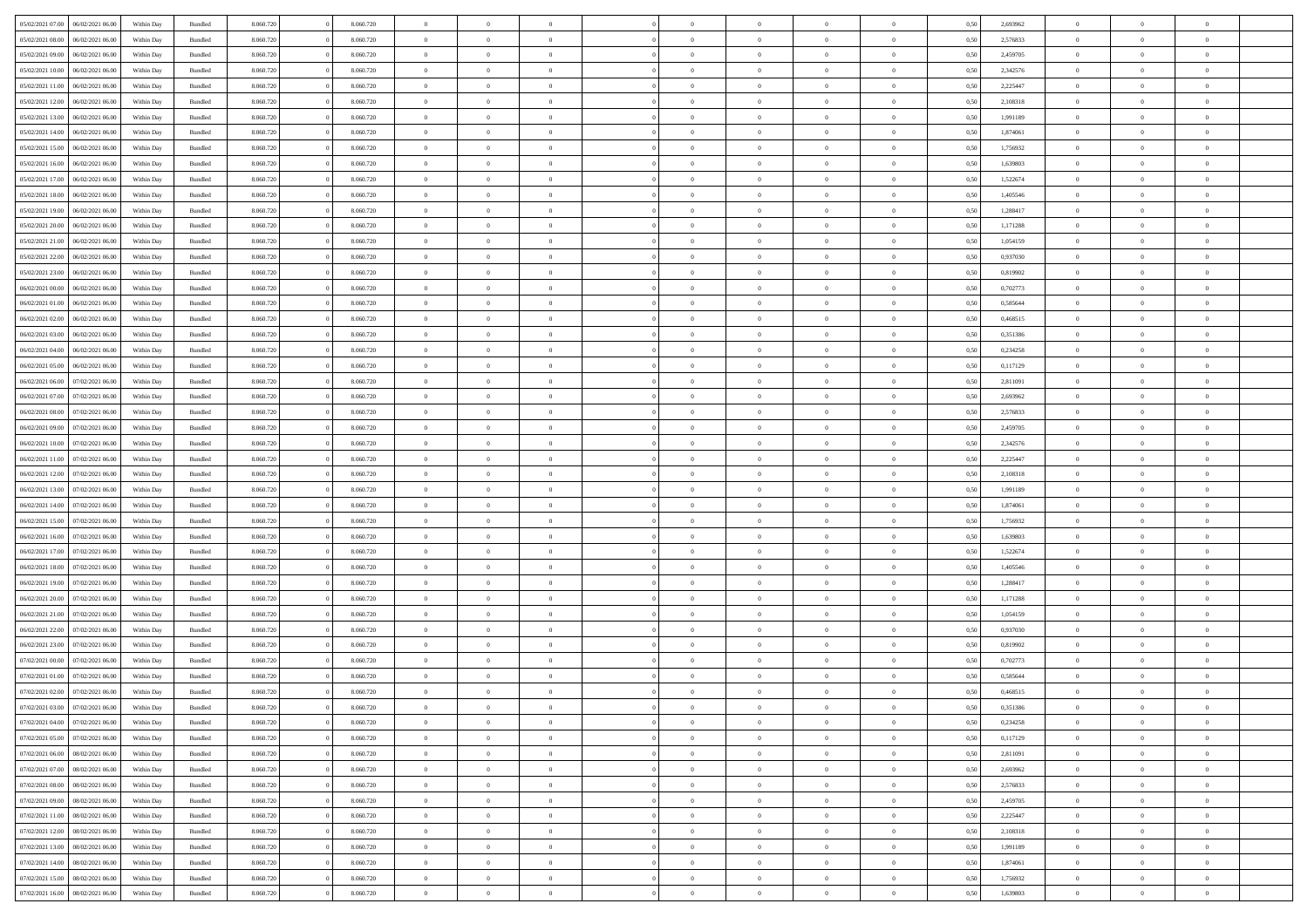| 07/02/2021 17:00 | 08/02/2021 06:00 | Within Day | Bundled            | 8.060.720 |         | 8.060.720 | $\overline{0}$ | $\Omega$       |                | $\Omega$       | $\Omega$       | $\theta$       | $\theta$       | 0.50 | 1,522674 | $\theta$       | $\theta$       | $\theta$       |  |
|------------------|------------------|------------|--------------------|-----------|---------|-----------|----------------|----------------|----------------|----------------|----------------|----------------|----------------|------|----------|----------------|----------------|----------------|--|
| 07/02/2021 18:00 | 08/02/2021 06:00 | Within Day | Bundled            | 8.060.720 |         | 8.060.720 | $\overline{0}$ | $\theta$       | $\overline{0}$ | $\overline{0}$ | $\bf{0}$       | $\overline{0}$ | $\bf{0}$       | 0,50 | 1,405546 | $\theta$       | $\theta$       | $\overline{0}$ |  |
| 07/02/2021 19:00 | 08/02/2021 06:00 | Within Day | Bundled            | 8.060.720 |         | 8.060.720 | $\overline{0}$ | $\overline{0}$ | $\overline{0}$ | $\bf{0}$       | $\bf{0}$       | $\bf{0}$       | $\bf{0}$       | 0,50 | 1,288417 | $\overline{0}$ | $\overline{0}$ | $\overline{0}$ |  |
| 07/02/2021 20:00 | 08/02/2021 06:00 | Within Dav | Bundled            | 8.060.720 |         | 8.060.720 | $\overline{0}$ | $\overline{0}$ | $\overline{0}$ | $\overline{0}$ | $\bf{0}$       | $\overline{0}$ | $\overline{0}$ | 0.50 | 1,171288 | $\theta$       | $\theta$       | $\overline{0}$ |  |
| 07/02/2021 21:00 | 08/02/2021 06:00 |            |                    | 8.060.720 |         | 8.060.720 | $\overline{0}$ | $\theta$       | $\overline{0}$ | $\overline{0}$ | $\bf{0}$       | $\overline{0}$ |                |      | 1,054159 | $\theta$       | $\theta$       | $\overline{0}$ |  |
|                  |                  | Within Day | Bundled            |           |         |           |                |                |                |                |                |                | $\bf{0}$       | 0,50 |          |                |                |                |  |
| 07/02/2021 22.00 | 08/02/2021 06:00 | Within Day | Bundled            | 8.060.720 |         | 8.060.720 | $\overline{0}$ | $\bf{0}$       | $\overline{0}$ | $\bf{0}$       | $\overline{0}$ | $\overline{0}$ | $\mathbf{0}$   | 0,50 | 0,937030 | $\overline{0}$ | $\overline{0}$ | $\bf{0}$       |  |
| 07/02/2021 23:00 | 08/02/2021 06:00 | Within Dav | Bundled            | 8.060.720 |         | 8.060.720 | $\overline{0}$ | $\overline{0}$ | $\overline{0}$ | $\overline{0}$ | $\overline{0}$ | $\overline{0}$ | $\overline{0}$ | 0.50 | 0,819902 | $\theta$       | $\overline{0}$ | $\overline{0}$ |  |
| 08/02/2021 00:00 | 08/02/2021 06:00 | Within Day | Bundled            | 8.060.720 |         | 8.060.720 | $\overline{0}$ | $\theta$       | $\overline{0}$ | $\overline{0}$ | $\bf{0}$       | $\overline{0}$ | $\bf{0}$       | 0,50 | 0,702773 | $\theta$       | $\theta$       | $\overline{0}$ |  |
| 08/02/2021 01:00 | 08/02/2021 06:00 | Within Day | Bundled            | 8.060.720 |         | 8.060.720 | $\overline{0}$ | $\overline{0}$ | $\overline{0}$ | $\bf{0}$       | $\bf{0}$       | $\bf{0}$       | $\bf{0}$       | 0,50 | 0,585644 | $\,0\,$        | $\overline{0}$ | $\overline{0}$ |  |
|                  |                  |            |                    |           |         |           |                |                |                |                |                |                |                |      |          |                |                |                |  |
| 08/02/2021 02:00 | 08/02/2021 06:00 | Within Dav | Bundled            | 8.060.720 |         | 8.060.720 | $\overline{0}$ | $\overline{0}$ | $\overline{0}$ | $\overline{0}$ | $\overline{0}$ | $\overline{0}$ | $\overline{0}$ | 0.50 | 0,468515 | $\theta$       | $\overline{0}$ | $\overline{0}$ |  |
| 08/02/2021 03:00 | 08/02/2021 06:00 | Within Day | Bundled            | 8.060.720 |         | 8.060.720 | $\overline{0}$ | $\theta$       | $\overline{0}$ | $\overline{0}$ | $\bf{0}$       | $\overline{0}$ | $\bf{0}$       | 0,50 | 0,351386 | $\,$ 0 $\,$    | $\theta$       | $\overline{0}$ |  |
| 08/02/2021 04:00 | 08/02/2021 06:00 | Within Day | Bundled            | 8.060.720 |         | 8.060.720 | $\overline{0}$ | $\overline{0}$ | $\overline{0}$ | $\bf{0}$       | $\bf{0}$       | $\bf{0}$       | $\mathbf{0}$   | 0,50 | 0,234258 | $\overline{0}$ | $\overline{0}$ | $\overline{0}$ |  |
| 08/02/2021 05:00 | 08/02/2021 06:00 | Within Dav | Bundled            | 8.060.720 |         | 8.060.720 | $\overline{0}$ | $\overline{0}$ | $\overline{0}$ | $\overline{0}$ | $\bf{0}$       | $\overline{0}$ | $\overline{0}$ | 0.50 | 0,117129 | $\theta$       | $\theta$       | $\overline{0}$ |  |
| 08/02/2021 06:00 | 09/02/2021 06:00 | Within Day | Bundled            | 8.060.720 |         | 8.060.720 | $\overline{0}$ | $\theta$       | $\overline{0}$ | $\overline{0}$ | $\bf{0}$       | $\overline{0}$ | $\bf{0}$       | 0,50 | 2,811091 | $\theta$       | $\overline{0}$ | $\overline{0}$ |  |
|                  |                  |            |                    |           |         |           |                |                |                |                |                |                |                |      |          |                |                |                |  |
| 08/02/2021 07:00 | 09/02/2021 06:00 | Within Day | Bundled            | 8.060.720 |         | 8.060.720 | $\overline{0}$ | $\overline{0}$ | $\overline{0}$ | $\bf{0}$       | $\overline{0}$ | $\overline{0}$ | $\mathbf{0}$   | 0,50 | 2,693962 | $\overline{0}$ | $\overline{0}$ | $\bf{0}$       |  |
| 08/02/2021 08:00 | 09/02/2021 06:00 | Within Dav | Bundled            | 8.060.720 |         | 8.060.720 | $\overline{0}$ | $\overline{0}$ | $\overline{0}$ | $\overline{0}$ | $\overline{0}$ | $\overline{0}$ | $\overline{0}$ | 0.50 | 2,576833 | $\theta$       | $\overline{0}$ | $\overline{0}$ |  |
| 08/02/2021 09:00 | 09/02/2021 06:00 | Within Day | Bundled            | 8.060.720 |         | 8.060.720 | $\overline{0}$ | $\theta$       | $\overline{0}$ | $\overline{0}$ | $\bf{0}$       | $\overline{0}$ | $\bf{0}$       | 0,50 | 2,459705 | $\theta$       | $\theta$       | $\overline{0}$ |  |
| 08/02/2021 10:00 | 09/02/2021 06:00 | Within Day | Bundled            | 8.060.720 |         | 8.060.720 | $\overline{0}$ | $\overline{0}$ | $\overline{0}$ | $\bf{0}$       | $\bf{0}$       | $\bf{0}$       | $\bf{0}$       | 0,50 | 2,342576 | $\bf{0}$       | $\overline{0}$ | $\overline{0}$ |  |
| 08/02/2021 11:00 | 09/02/2021 06:00 | Within Dav | Bundled            | 8.060.720 |         | 8.060.720 | $\overline{0}$ | $\overline{0}$ | $\overline{0}$ | $\overline{0}$ | $\overline{0}$ | $\overline{0}$ | $\overline{0}$ | 0.50 | 2,225447 | $\theta$       | $\overline{0}$ | $\overline{0}$ |  |
|                  |                  |            |                    |           |         |           |                |                |                |                |                |                |                |      |          |                |                |                |  |
| 08/02/2021 12:00 | 09/02/2021 06:00 | Within Day | Bundled            | 8.060.720 |         | 8.060.720 | $\overline{0}$ | $\theta$       | $\overline{0}$ | $\overline{0}$ | $\bf{0}$       | $\overline{0}$ | $\bf{0}$       | 0,50 | 2,108318 | $\,$ 0 $\,$    | $\overline{0}$ | $\overline{0}$ |  |
| 08/02/2021 13:00 | 09/02/2021 06:00 | Within Day | Bundled            | 8.060.720 |         | 8.060.720 | $\overline{0}$ | $\overline{0}$ | $\overline{0}$ | $\bf{0}$       | $\bf{0}$       | $\bf{0}$       | $\bf{0}$       | 0,50 | 1,991189 | $\bf{0}$       | $\overline{0}$ | $\overline{0}$ |  |
| 08/02/2021 14:00 | 09/02/2021 06:00 | Within Day | Bundled            | 8.060.720 |         | 8.060.720 | $\overline{0}$ | $\overline{0}$ | $\overline{0}$ | $\overline{0}$ | $\bf{0}$       | $\overline{0}$ | $\overline{0}$ | 0.50 | 1.874061 | $\theta$       | $\overline{0}$ | $\overline{0}$ |  |
| 08/02/2021 15:00 | 09/02/2021 06:00 | Within Day | Bundled            | 8.060.720 |         | 8.060.720 | $\overline{0}$ | $\theta$       | $\overline{0}$ | $\overline{0}$ | $\bf{0}$       | $\overline{0}$ | $\bf{0}$       | 0,50 | 1,756932 | $\theta$       | $\overline{0}$ | $\overline{0}$ |  |
|                  |                  |            |                    |           |         |           |                |                |                |                |                |                |                |      |          |                |                |                |  |
| 08/02/2021 16:00 | 09/02/2021 06:00 | Within Day | Bundled            | 8.060.720 |         | 8.060.720 | $\overline{0}$ | $\bf{0}$       | $\overline{0}$ | $\bf{0}$       | $\overline{0}$ | $\overline{0}$ | $\mathbf{0}$   | 0,50 | 1,639803 | $\overline{0}$ | $\overline{0}$ | $\bf{0}$       |  |
| 08/02/2021 17:00 | 09/02/2021 06:00 | Within Dav | Bundled            | 8.060.720 |         | 8.060.720 | $\overline{0}$ | $\overline{0}$ | $\overline{0}$ | $\overline{0}$ | $\overline{0}$ | $\overline{0}$ | $\overline{0}$ | 0.50 | 1,522674 | $\theta$       | $\overline{0}$ | $\overline{0}$ |  |
| 08/02/2021 18:00 | 09/02/2021 06:00 | Within Day | Bundled            | 8.060.720 |         | 8.060.720 | $\overline{0}$ | $\theta$       | $\overline{0}$ | $\overline{0}$ | $\bf{0}$       | $\overline{0}$ | $\bf{0}$       | 0,50 | 1,405546 | $\theta$       | $\theta$       | $\overline{0}$ |  |
| 08/02/2021 19:00 | 09/02/2021 06:00 | Within Day | Bundled            | 8.060.720 |         | 8.060.720 | $\overline{0}$ | $\overline{0}$ | $\overline{0}$ | $\bf{0}$       | $\bf{0}$       | $\bf{0}$       | $\bf{0}$       | 0,50 | 1,288417 | $\,0\,$        | $\overline{0}$ | $\overline{0}$ |  |
| 08/02/2021 20:00 | 09/02/2021 06:00 | Within Day | Bundled            | 8.060.720 |         | 8.060.720 | $\overline{0}$ | $\overline{0}$ | $\overline{0}$ | $\overline{0}$ | $\overline{0}$ | $\overline{0}$ | $\overline{0}$ | 0.50 | 1,171288 | $\theta$       | $\overline{0}$ | $\overline{0}$ |  |
|                  |                  |            |                    |           |         |           |                |                |                |                |                |                |                |      |          |                |                |                |  |
| 08/02/2021 21:00 | 09/02/2021 06:00 | Within Day | Bundled            | 8.060.720 |         | 8.060.720 | $\overline{0}$ | $\theta$       | $\overline{0}$ | $\overline{0}$ | $\bf{0}$       | $\overline{0}$ | $\bf{0}$       | 0,50 | 1,054159 | $\,$ 0 $\,$    | $\overline{0}$ | $\overline{0}$ |  |
| 08/02/2021 22.00 | 09/02/2021 06:00 | Within Day | Bundled            | 8.060.720 |         | 8.060.720 | $\overline{0}$ | $\overline{0}$ | $\overline{0}$ | $\overline{0}$ | $\bf{0}$       | $\overline{0}$ | $\bf{0}$       | 0,50 | 0,937030 | $\overline{0}$ | $\overline{0}$ | $\overline{0}$ |  |
| 08/02/2021 23:00 | 09/02/2021 06:00 | Within Day | Bundled            | 8.060.720 |         | 8.060.720 | $\overline{0}$ | $\Omega$       | $\Omega$       | $\Omega$       | $\Omega$       | $\Omega$       | $\overline{0}$ | 0,50 | 0,819902 | $\,0\,$        | $\theta$       | $\theta$       |  |
| 09/02/2021 00:00 | 09/02/2021 06:00 | Within Day | Bundled            | 8.060.720 |         | 8.060.720 | $\overline{0}$ | $\theta$       | $\overline{0}$ | $\overline{0}$ | $\bf{0}$       | $\overline{0}$ | $\bf{0}$       | 0,50 | 0,702773 | $\theta$       | $\theta$       | $\overline{0}$ |  |
| 09/02/2021 01:00 | 09/02/2021 06:00 | Within Day | Bundled            | 8.060.720 |         | 8.060.720 | $\overline{0}$ | $\overline{0}$ | $\overline{0}$ | $\overline{0}$ | $\bf{0}$       | $\overline{0}$ | $\mathbf{0}$   | 0,50 | 0,585644 | $\overline{0}$ | $\overline{0}$ | $\bf{0}$       |  |
|                  |                  |            |                    |           |         |           |                |                |                |                |                |                |                |      |          |                |                |                |  |
| 09/02/2021 02:00 | 09/02/2021 06:00 | Within Day | Bundled            | 8.060.720 |         | 8.060.720 | $\overline{0}$ | $\Omega$       | $\Omega$       | $\Omega$       | $\bf{0}$       | $\overline{0}$ | $\overline{0}$ | 0.50 | 0.468515 | $\theta$       | $\theta$       | $\theta$       |  |
| 09/02/2021 03:00 | 09/02/2021 06:00 | Within Day | Bundled            | 8.060.720 |         | 8.060.720 | $\overline{0}$ | $\overline{0}$ | $\overline{0}$ | $\overline{0}$ | $\bf{0}$       | $\overline{0}$ | $\bf{0}$       | 0,50 | 0,351386 | $\,$ 0 $\,$    | $\theta$       | $\overline{0}$ |  |
| 09/02/2021 04:00 | 09/02/2021 06:00 | Within Day | Bundled            | 8.060.720 |         | 8.060.720 | $\overline{0}$ | 439.000        | $\overline{0}$ | 0,265358       | $\bf{0}$       | $\overline{0}$ | $\bf{0}$       | 0,50 | 0,234258 | $\bf{0}$       | $\overline{0}$ | $\overline{0}$ |  |
| 09/02/2021 05:00 | 09/02/2021 06:00 | Within Day | Bundled            | 8.060.720 | 439,000 | 7.621.720 | $\overline{0}$ | $\Omega$       | $\Omega$       | $\Omega$       | $\theta$       | $\theta$       | $\overline{0}$ | 0.50 | 0,117129 | $\theta$       | $\theta$       | $\theta$       |  |
| 09/02/2021 06:00 | 10/02/2021 06:00 | Within Day | Bundled            | 8.060.720 |         | 8.060.720 | $\overline{0}$ | $\theta$       | $\overline{0}$ | $\overline{0}$ | $\bf{0}$       | $\overline{0}$ | $\bf{0}$       | 0,50 | 2,811091 | $\,$ 0 $\,$    | $\overline{0}$ | $\overline{0}$ |  |
|                  |                  |            |                    |           |         |           |                |                |                |                |                |                |                |      |          |                |                |                |  |
| 09/02/2021 07:00 | 10/02/2021 06:00 | Within Day | Bundled            | 8.060.720 |         | 8.060.720 | $\overline{0}$ | $\bf{0}$       | $\overline{0}$ | $\overline{0}$ | $\bf{0}$       | $\overline{0}$ | $\bf{0}$       | 0,50 | 2,693962 | $\overline{0}$ | $\overline{0}$ | $\overline{0}$ |  |
| 09/02/2021 08:00 | 10/02/2021 06:00 | Within Day | Bundled            | 8.060.720 |         | 8.060.720 | $\overline{0}$ | $\Omega$       | $\overline{0}$ | $\Omega$       | $\overline{0}$ | $\overline{0}$ | $\overline{0}$ | 0.50 | 2,576833 | $\,0\,$        | $\theta$       | $\theta$       |  |
| 09/02/2021 09:00 | 10/02/2021 06:00 | Within Day | Bundled            | 8.060.720 |         | 8.060.720 | $\overline{0}$ | $\theta$       | $\overline{0}$ | $\overline{0}$ | $\bf{0}$       | $\overline{0}$ | $\bf{0}$       | 0,50 | 2,459705 | $\,$ 0 $\,$    | $\overline{0}$ | $\overline{0}$ |  |
| 09/02/2021 10:00 | 10/02/2021 06:00 | Within Day | Bundled            | 8.060.720 |         | 8.060.720 | $\overline{0}$ | $\overline{0}$ | $\overline{0}$ | $\overline{0}$ | $\bf{0}$       | $\overline{0}$ | $\mathbf{0}$   | 0,50 | 2,342576 | $\overline{0}$ | $\overline{0}$ | $\bf{0}$       |  |
| 09/02/2021 11:00 | 10/02/2021 06:00 | Within Day | Bundled            | 8.060.720 |         | 8.060.720 | $\overline{0}$ | $\Omega$       | $\Omega$       | $\Omega$       | $\Omega$       | $\Omega$       | $\overline{0}$ | 0.50 | 2,225447 | $\theta$       | $\theta$       | $\theta$       |  |
|                  |                  |            |                    |           |         |           |                |                |                |                |                |                |                |      |          |                |                |                |  |
| 09/02/2021 12:00 | 10/02/2021 06:00 | Within Day | Bundled            | 8.060.720 |         | 8.060.720 | $\overline{0}$ | $\overline{0}$ | $\bf{0}$       | $\bf{0}$       | $\,$ 0         | $\overline{0}$ | $\bf{0}$       | 0,50 | 2,108318 | $\,0\,$        | $\,0\,$        | $\overline{0}$ |  |
| 09/02/2021 13:00 | 10/02/2021 06:00 | Within Day | $\mathbf B$ undled | 8.060.720 |         | 8.060.720 | $\bf{0}$       | $\bf{0}$       |                |                | $\bf{0}$       |                |                | 0,50 | 1,991189 | $\bf{0}$       | $\overline{0}$ |                |  |
| 09/02/2021 14:00 | 10/02/2021 06:00 | Within Day | Bundled            | 8.060.720 |         | 8.060.720 | $\overline{0}$ | $\overline{0}$ | $\overline{0}$ | $\Omega$       | $\overline{0}$ | $\overline{0}$ | $\overline{0}$ | 0,50 | 1,874061 | $\theta$       | $\theta$       | $\theta$       |  |
| 09/02/2021 15:00 | 10/02/2021 06:00 | Within Day | Bundled            | 8.060.720 |         | 8.060.720 | $\overline{0}$ | $\,$ 0         | $\overline{0}$ | $\overline{0}$ | $\,$ 0 $\,$    | $\overline{0}$ | $\mathbf{0}$   | 0,50 | 1,756932 | $\,$ 0 $\,$    | $\,$ 0 $\,$    | $\,$ 0         |  |
| 09/02/2021 16:00 | 10/02/2021 06:00 | Within Day | Bundled            | 8.060.720 |         | 8.060.720 | $\overline{0}$ | $\overline{0}$ | $\overline{0}$ | $\overline{0}$ | $\overline{0}$ | $\overline{0}$ | $\mathbf{0}$   | 0,50 | 1,639803 | $\overline{0}$ | $\bf{0}$       | $\overline{0}$ |  |
|                  |                  |            |                    |           |         |           |                |                |                |                |                |                |                |      |          |                |                |                |  |
| 09/02/2021 17:00 | 10/02/2021 06:00 | Within Day | Bundled            | 8.060.720 |         | 8.060.720 | $\overline{0}$ | $\overline{0}$ | $\overline{0}$ | $\Omega$       | $\overline{0}$ | $\overline{0}$ | $\overline{0}$ | 0,50 | 1,522674 | $\overline{0}$ | $\theta$       | $\overline{0}$ |  |
| 09/02/2021 18:00 | 10/02/2021 06:00 | Within Day | Bundled            | 8.060.720 |         | 8.060.720 | $\overline{0}$ | $\,$ 0         | $\overline{0}$ | $\overline{0}$ | $\,$ 0 $\,$    | $\overline{0}$ | $\mathbf{0}$   | 0,50 | 1,405546 | $\,$ 0 $\,$    | $\overline{0}$ | $\overline{0}$ |  |
| 09/02/2021 19:00 | 10/02/2021 06:00 | Within Day | Bundled            | 8.060.720 |         | 8.060.720 | $\overline{0}$ | $\overline{0}$ | $\overline{0}$ | $\overline{0}$ | $\overline{0}$ | $\overline{0}$ | $\mathbf{0}$   | 0,50 | 1,288417 | $\overline{0}$ | $\overline{0}$ | $\bf{0}$       |  |
| 09/02/2021 20:00 | 10/02/2021 06:00 | Within Day | Bundled            | 8.060.720 |         | 8.060.720 | $\overline{0}$ | $\overline{0}$ | $\overline{0}$ | $\Omega$       | $\overline{0}$ | $\overline{0}$ | $\bf{0}$       | 0.50 | 1,171288 | $\overline{0}$ | $\theta$       | $\overline{0}$ |  |
|                  |                  |            |                    |           |         |           |                |                |                |                |                |                |                |      |          |                |                |                |  |
| 09/02/2021 21:00 | 10/02/2021 06:00 | Within Day | Bundled            | 8.060.720 |         | 8.060.720 | $\overline{0}$ | $\,$ 0         | $\overline{0}$ | $\overline{0}$ | $\bf{0}$       | $\bf{0}$       | $\bf{0}$       | 0,50 | 1,054159 | $\,$ 0 $\,$    | $\overline{0}$ | $\overline{0}$ |  |
| 09/02/2021 22:00 | 10/02/2021 06:00 | Within Day | Bundled            | 8.060.720 |         | 8.060.720 | $\overline{0}$ | $\bf{0}$       | $\overline{0}$ | $\overline{0}$ | $\overline{0}$ | $\overline{0}$ | $\mathbf{0}$   | 0,50 | 0,937030 | $\overline{0}$ | $\overline{0}$ | $\bf{0}$       |  |
| 09/02/2021 23:00 | 10/02/2021 06:00 | Within Day | Bundled            | 8.060.720 |         | 8.060.720 | $\overline{0}$ | $\overline{0}$ | $\overline{0}$ | $\Omega$       | $\overline{0}$ | $\overline{0}$ | $\overline{0}$ | 0.50 | 0,819902 | $\overline{0}$ | $\overline{0}$ | $\overline{0}$ |  |
| 10/02/2021 00:00 | 10/02/2021 06:00 | Within Day | Bundled            | 8.060.720 |         | 8.060.720 | $\overline{0}$ | $\bf{0}$       | $\overline{0}$ | $\overline{0}$ | $\bf{0}$       | $\bf{0}$       | $\bf{0}$       | 0,50 | 0,702773 | $\,$ 0 $\,$    | $\,$ 0 $\,$    | $\bf{0}$       |  |
| 10/02/2021 01:00 | 10/02/2021 06:00 | Within Day | Bundled            | 8.060.720 |         | 8.060.720 | $\overline{0}$ | $\bf{0}$       | $\overline{0}$ | $\bf{0}$       | $\bf{0}$       | $\bf{0}$       | $\bf{0}$       | 0,50 | 0,585644 | $\overline{0}$ | $\overline{0}$ | $\bf{0}$       |  |
|                  |                  |            |                    |           |         |           |                |                |                |                |                |                |                |      |          |                |                |                |  |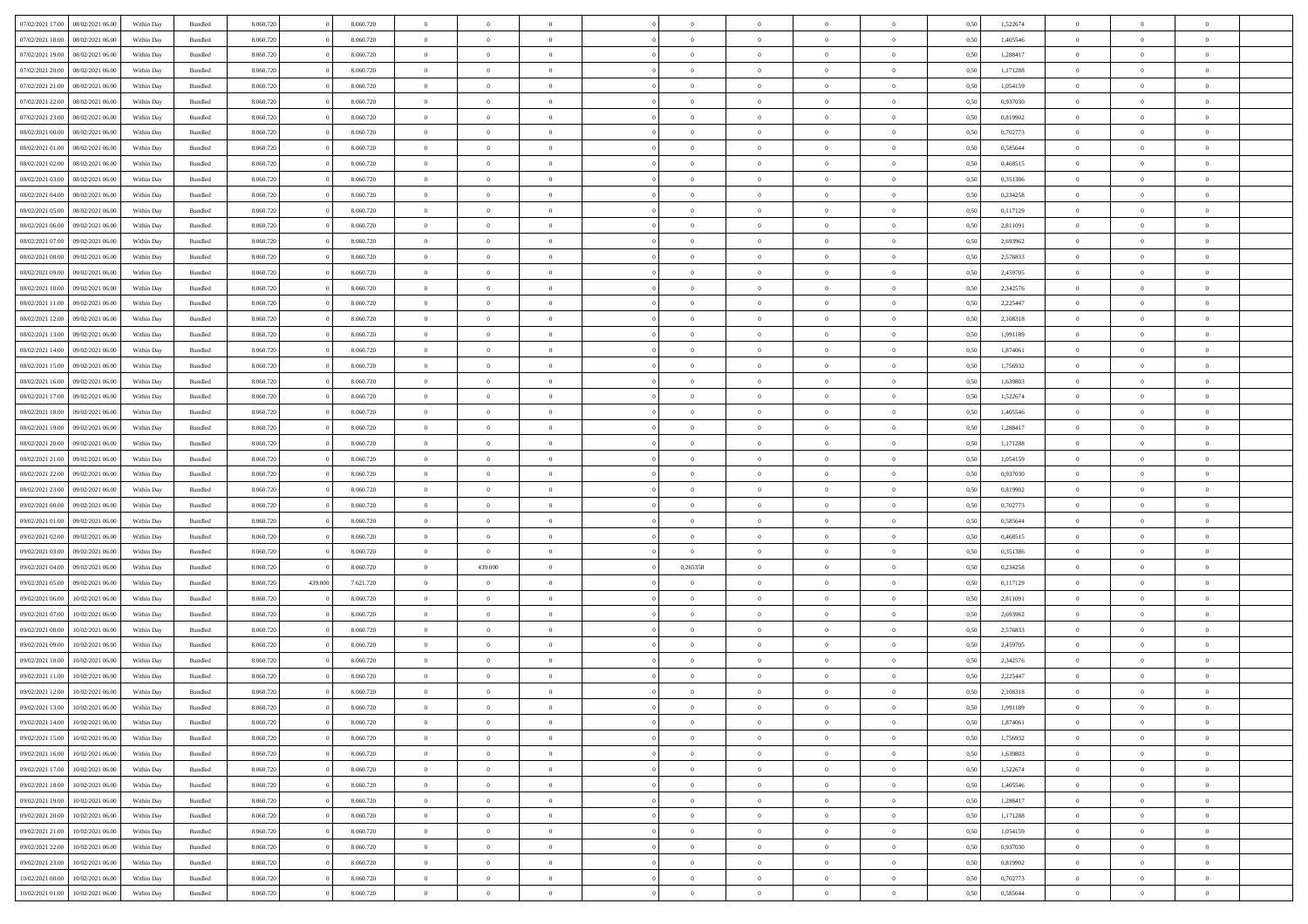|                  | 10/02/2021 06:00 | Within Day | Bundled            | 8.060.720 | 8.060.720 | $\overline{0}$ | $\Omega$       |                | $\Omega$       | $\Omega$       | $\theta$       | $\theta$       | 0,50 | 0,468515 | $\theta$       | $\theta$       | $\overline{0}$ |  |
|------------------|------------------|------------|--------------------|-----------|-----------|----------------|----------------|----------------|----------------|----------------|----------------|----------------|------|----------|----------------|----------------|----------------|--|
| 10/02/2021 02:00 |                  |            |                    |           |           |                |                |                |                |                |                |                |      |          |                |                |                |  |
| 10/02/2021 03:00 | 10/02/2021 06:00 | Within Day | Bundled            | 8.060.720 | 8.060.720 | $\overline{0}$ | $\theta$       | $\overline{0}$ | $\overline{0}$ | $\bf{0}$       | $\overline{0}$ | $\bf{0}$       | 0,50 | 0,351386 | $\theta$       | $\overline{0}$ | $\overline{0}$ |  |
| 10/02/2021 04:00 | 10/02/2021 06:00 | Within Day | Bundled            | 8.060.720 | 8.060.720 | $\overline{0}$ | $\bf{0}$       | $\overline{0}$ | $\bf{0}$       | $\bf{0}$       | $\bf{0}$       | $\mathbf{0}$   | 0,50 | 0,234258 | $\overline{0}$ | $\overline{0}$ | $\bf{0}$       |  |
| 10/02/2021 05:00 | 10/02/2021 06:00 | Within Dav | Bundled            | 8.060.720 | 8.060.720 | $\overline{0}$ | $\overline{0}$ | $\overline{0}$ | $\overline{0}$ | $\bf{0}$       | $\overline{0}$ | $\overline{0}$ | 0.50 | 0,117129 | $\theta$       | $\theta$       | $\overline{0}$ |  |
|                  |                  |            |                    |           |           | $\overline{0}$ | $\theta$       | $\overline{0}$ | $\overline{0}$ | $\bf{0}$       | $\overline{0}$ |                |      |          | $\theta$       | $\overline{0}$ | $\overline{0}$ |  |
| 10/02/2021 06:00 | 11/02/2021 06:00 | Within Day | Bundled            | 8.060.720 | 8.060.720 |                |                |                |                |                |                | $\bf{0}$       | 0,50 | 2,811091 |                |                |                |  |
| 10/02/2021 07:00 | 11/02/2021 06:00 | Within Day | Bundled            | 8.060.720 | 8.060.720 | $\overline{0}$ | $\overline{0}$ | $\overline{0}$ | $\bf{0}$       | $\overline{0}$ | $\overline{0}$ | $\mathbf{0}$   | 0,50 | 2,693962 | $\overline{0}$ | $\overline{0}$ | $\bf{0}$       |  |
| 10/02/2021 08:00 | 11/02/2021 06:00 | Within Dav | Bundled            | 8.060.720 | 8.060.720 | $\overline{0}$ | $\overline{0}$ | $\overline{0}$ | $\overline{0}$ | $\overline{0}$ | $\overline{0}$ | $\overline{0}$ | 0.50 | 2,576833 | $\theta$       | $\overline{0}$ | $\overline{0}$ |  |
| 10/02/2021 09:00 | 11/02/2021 06:00 | Within Day | Bundled            | 8.060.720 | 8.060.720 | $\overline{0}$ | $\theta$       | $\overline{0}$ | $\overline{0}$ | $\bf{0}$       | $\overline{0}$ | $\bf{0}$       | 0,50 | 2,459705 | $\theta$       | $\theta$       | $\overline{0}$ |  |
|                  | 11/02/2021 06:00 | Within Day | Bundled            | 8.060.720 | 8.060.720 | $\overline{0}$ | $\overline{0}$ | $\overline{0}$ | $\bf{0}$       | $\bf{0}$       | $\bf{0}$       | $\bf{0}$       | 0,50 | 2,342576 | $\,0\,$        | $\overline{0}$ | $\overline{0}$ |  |
| 10/02/2021 10:00 |                  |            |                    |           |           |                |                |                |                |                |                |                |      |          |                |                |                |  |
| 10/02/2021 11:00 | 11/02/2021 06:00 | Within Dav | Bundled            | 8.060.720 | 8.060.720 | $\overline{0}$ | $\overline{0}$ | $\overline{0}$ | $\overline{0}$ | $\overline{0}$ | $\overline{0}$ | $\overline{0}$ | 0.50 | 2,225447 | $\theta$       | $\overline{0}$ | $\overline{0}$ |  |
| 10/02/2021 12:00 | 11/02/2021 06:00 | Within Day | Bundled            | 8.060.720 | 8.060.720 | $\overline{0}$ | $\theta$       | $\overline{0}$ | $\overline{0}$ | $\bf{0}$       | $\overline{0}$ | $\bf{0}$       | 0,50 | 2,108318 | $\,$ 0 $\,$    | $\overline{0}$ | $\overline{0}$ |  |
| 10/02/2021 13:00 | 11/02/2021 06:00 | Within Day | Bundled            | 8.060.720 | 8.060.720 | $\overline{0}$ | $\bf{0}$       | $\overline{0}$ | $\bf{0}$       | $\bf{0}$       | $\bf{0}$       | $\mathbf{0}$   | 0,50 | 1,991189 | $\overline{0}$ | $\overline{0}$ | $\bf{0}$       |  |
| 10/02/2021 14:00 | 11/02/2021 06:00 | Within Dav | Bundled            | 8.060.720 | 8.060.720 | $\overline{0}$ | $\overline{0}$ | $\overline{0}$ | $\overline{0}$ | $\bf{0}$       | $\overline{0}$ | $\overline{0}$ | 0.50 | 1,874061 | $\theta$       | $\theta$       | $\overline{0}$ |  |
| 10/02/2021 15:00 | 11/02/2021 06:00 | Within Day | Bundled            | 8.060.720 | 8.060.720 | $\overline{0}$ | $\theta$       | $\overline{0}$ | $\overline{0}$ | $\bf{0}$       | $\overline{0}$ | $\bf{0}$       | 0,50 | 1,756932 | $\theta$       | $\overline{0}$ | $\overline{0}$ |  |
|                  |                  |            |                    |           |           |                |                |                |                |                |                |                |      |          |                |                |                |  |
| 10/02/2021 16:00 | 11/02/2021 06:00 | Within Day | Bundled            | 8.060.720 | 8.060.720 | $\overline{0}$ | $\overline{0}$ | $\overline{0}$ | $\bf{0}$       | $\overline{0}$ | $\overline{0}$ | $\mathbf{0}$   | 0,50 | 1,639803 | $\overline{0}$ | $\overline{0}$ | $\bf{0}$       |  |
| 10/02/2021 17:00 | 11/02/2021 06:00 | Within Dav | Bundled            | 8.060.720 | 8.060.720 | $\overline{0}$ | $\overline{0}$ | $\overline{0}$ | $\overline{0}$ | $\overline{0}$ | $\overline{0}$ | $\overline{0}$ | 0.50 | 1,522674 | $\theta$       | $\overline{0}$ | $\overline{0}$ |  |
| 10/02/2021 18:00 | 11/02/2021 06:00 | Within Day | Bundled            | 8.060.720 | 8.060.720 | $\overline{0}$ | $\theta$       | $\overline{0}$ | $\overline{0}$ | $\bf{0}$       | $\overline{0}$ | $\bf{0}$       | 0,50 | 1,405546 | $\,$ 0 $\,$    | $\theta$       | $\overline{0}$ |  |
| 10/02/2021 19:00 | 11/02/2021 06:00 | Within Day | Bundled            | 8.060.720 | 8.060.720 | $\overline{0}$ | $\overline{0}$ | $\overline{0}$ | $\bf{0}$       | $\bf{0}$       | $\bf{0}$       | $\mathbf{0}$   | 0,50 | 1,288417 | $\bf{0}$       | $\overline{0}$ | $\bf{0}$       |  |
|                  | 11/02/2021 06:00 | Within Dav | Bundled            | 8.060.720 | 8.060.720 | $\overline{0}$ | $\overline{0}$ | $\overline{0}$ | $\overline{0}$ | $\overline{0}$ | $\overline{0}$ | $\overline{0}$ | 0.50 | 1,171288 | $\theta$       | $\overline{0}$ | $\overline{0}$ |  |
| 10/02/2021 20:00 |                  |            |                    |           |           |                |                |                |                |                |                |                |      |          |                |                |                |  |
| 10/02/2021 21:00 | 11/02/2021 06:00 | Within Day | Bundled            | 8.060.720 | 8.060.720 | $\overline{0}$ | $\theta$       | $\overline{0}$ | $\overline{0}$ | $\bf{0}$       | $\overline{0}$ | $\bf{0}$       | 0,50 | 1,054159 | $\,$ 0 $\,$    | $\overline{0}$ | $\overline{0}$ |  |
| 10/02/2021 22:00 | 11/02/2021 06:00 | Within Day | Bundled            | 8.060.720 | 8.060.720 | $\overline{0}$ | $\overline{0}$ | $\overline{0}$ | $\bf{0}$       | $\bf{0}$       | $\bf{0}$       | $\mathbf{0}$   | 0,50 | 0,937030 | $\overline{0}$ | $\overline{0}$ | $\bf{0}$       |  |
| 10/02/2021 23:00 | 11/02/2021 06:00 | Within Day | Bundled            | 8.060.720 | 8.060.720 | $\overline{0}$ | $\overline{0}$ | $\overline{0}$ | $\overline{0}$ | $\overline{0}$ | $\overline{0}$ | $\overline{0}$ | 0.50 | 0,819902 | $\theta$       | $\overline{0}$ | $\overline{0}$ |  |
| 11/02/2021 00:00 | 11/02/2021 06:00 | Within Day | Bundled            | 8.060.720 | 8.060.720 | $\overline{0}$ | $\theta$       | $\overline{0}$ | $\overline{0}$ | $\bf{0}$       | $\overline{0}$ | $\bf{0}$       | 0,50 | 0,702773 | $\,$ 0 $\,$    | $\overline{0}$ | $\overline{0}$ |  |
|                  |                  |            |                    |           |           |                |                |                |                |                |                |                |      |          |                |                |                |  |
| 11/02/2021 01:00 | 11/02/2021 06:00 | Within Day | Bundled            | 8.060.720 | 8.060.720 | $\overline{0}$ | $\overline{0}$ | $\overline{0}$ | $\bf{0}$       | $\overline{0}$ | $\overline{0}$ | $\mathbf{0}$   | 0,50 | 0,585644 | $\overline{0}$ | $\overline{0}$ | $\bf{0}$       |  |
| 11/02/2021 02:00 | 11/02/2021 06:00 | Within Dav | Bundled            | 8.060.720 | 8.060.720 | $\overline{0}$ | $\overline{0}$ | $\overline{0}$ | $\overline{0}$ | $\overline{0}$ | $\overline{0}$ | $\overline{0}$ | 0.50 | 0,468515 | $\theta$       | $\overline{0}$ | $\overline{0}$ |  |
| 11/02/2021 03:00 | 11/02/2021 06:00 | Within Day | Bundled            | 8.060.720 | 8.060.720 | $\overline{0}$ | $\theta$       | $\overline{0}$ | $\overline{0}$ | $\bf{0}$       | $\overline{0}$ | $\bf{0}$       | 0,50 | 0,351386 | $\theta$       | $\theta$       | $\overline{0}$ |  |
| 11/02/2021 04:00 | 11/02/2021 06:00 | Within Day | Bundled            | 8.060.720 | 8.060.720 | $\overline{0}$ | $\overline{0}$ | $\overline{0}$ | $\bf{0}$       | $\bf{0}$       | $\bf{0}$       | $\bf{0}$       | 0,50 | 0,234258 | $\,0\,$        | $\overline{0}$ | $\bf{0}$       |  |
| 11/02/2021 05:00 | 11/02/2021 06:00 | Within Day | Bundled            | 8.060.720 | 8.060.720 | $\overline{0}$ | $\overline{0}$ | $\overline{0}$ | $\overline{0}$ | $\overline{0}$ | $\overline{0}$ | $\overline{0}$ | 0.50 | 0,117129 | $\theta$       | $\overline{0}$ | $\overline{0}$ |  |
|                  |                  |            |                    |           |           |                |                |                |                |                |                |                |      |          |                |                |                |  |
| 11/02/2021 06:00 | 12/02/2021 06:00 | Within Day | Bundled            | 8.060.720 | 8.060.720 | $\overline{0}$ | $\theta$       | $\overline{0}$ | $\overline{0}$ | $\bf{0}$       | $\overline{0}$ | $\bf{0}$       | 0,50 | 2,811091 | $\,$ 0 $\,$    | $\overline{0}$ | $\overline{0}$ |  |
| 11/02/2021 07:00 | 12/02/2021 06:00 | Within Day | Bundled            | 8.060.720 | 8.060.720 | $\overline{0}$ | $\overline{0}$ | $\overline{0}$ | $\bf{0}$       | $\bf{0}$       | $\bf{0}$       | $\bf{0}$       | 0,50 | 2,693962 | $\bf{0}$       | $\overline{0}$ | $\bf{0}$       |  |
| 11/02/2021 08:00 | 12/02/2021 06:00 | Within Day | Bundled            | 8.060.720 | 8.060.720 | $\overline{0}$ | $\Omega$       | $\Omega$       | $\Omega$       | $\Omega$       | $\overline{0}$ | $\overline{0}$ | 0,50 | 2,576833 | $\,0\,$        | $\theta$       | $\theta$       |  |
| 11/02/2021 09:00 | 12/02/2021 06:00 | Within Day | Bundled            | 8.060.720 | 8.060.720 | $\overline{0}$ | $\theta$       | $\overline{0}$ | $\overline{0}$ | $\bf{0}$       | $\overline{0}$ | $\bf{0}$       | 0,50 | 2,459705 | $\,$ 0 $\,$    | $\overline{0}$ | $\overline{0}$ |  |
| 11/02/2021 10:00 | 12/02/2021 06:00 | Within Day | Bundled            | 8.060.720 | 8.060.720 | $\overline{0}$ | $\overline{0}$ | $\overline{0}$ | $\bf{0}$       | $\overline{0}$ | $\overline{0}$ | $\mathbf{0}$   | 0,50 | 2,342576 | $\bf{0}$       | $\overline{0}$ | $\bf{0}$       |  |
|                  |                  |            |                    |           |           |                |                |                |                |                |                |                |      |          |                |                |                |  |
| 11/02/2021 11:00 | 12/02/2021 06:00 | Within Day | Bundled            | 8.060.720 | 8.060.720 | $\overline{0}$ | $\Omega$       | $\Omega$       | $\Omega$       | $\overline{0}$ | $\overline{0}$ | $\overline{0}$ | 0.50 | 2,225447 | $\,0\,$        | $\theta$       | $\theta$       |  |
| 11/02/2021 12:00 | 12/02/2021 06:00 | Within Day | Bundled            | 8.060.720 | 8.060.720 | $\overline{0}$ | $\theta$       | $\overline{0}$ | $\overline{0}$ | $\bf{0}$       | $\overline{0}$ | $\bf{0}$       | 0,50 | 2,108318 | $\,$ 0 $\,$    | $\overline{0}$ | $\overline{0}$ |  |
| 11/02/2021 13:00 | 12/02/2021 06:00 | Within Day | Bundled            | 8.060.720 | 8.060.720 | $\overline{0}$ | $\overline{0}$ | $\overline{0}$ | $\bf{0}$       | $\bf{0}$       | $\bf{0}$       | $\mathbf{0}$   | 0,50 | 1,991189 | $\bf{0}$       | $\overline{0}$ | $\bf{0}$       |  |
| 11/02/2021 14:00 | 12/02/2021 06:00 | Within Day | Bundled            | 8.060.720 | 8.060.720 | $\overline{0}$ | $\Omega$       | $\Omega$       | $\Omega$       | $\theta$       | $\theta$       | $\overline{0}$ | 0.50 | 1,874061 | $\theta$       | $\theta$       | $\theta$       |  |
| 11/02/2021 15:00 | 12/02/2021 06:00 | Within Day | Bundled            | 8.060.720 | 8.060.720 | $\overline{0}$ | $\theta$       | $\overline{0}$ | $\overline{0}$ | $\bf{0}$       | $\overline{0}$ | $\bf{0}$       | 0,50 | 1,756932 | $\,$ 0 $\,$    | $\overline{0}$ | $\overline{0}$ |  |
|                  |                  |            |                    |           |           |                | $\bf{0}$       |                |                | $\bf{0}$       |                |                |      |          |                | $\overline{0}$ | $\bf{0}$       |  |
| 11/02/2021 16:00 | 12/02/2021 06:00 | Within Day | Bundled            | 8.060.720 | 8.060.720 | $\overline{0}$ |                | $\overline{0}$ | $\bf{0}$       |                | $\bf{0}$       | $\mathbf{0}$   | 0,50 | 1,639803 | $\bf{0}$       |                |                |  |
| 11/02/2021 17:00 | 12/02/2021 06:00 | Within Day | Bundled            | 8.060.720 | 8.060.720 | $\overline{0}$ | $\Omega$       | $\overline{0}$ | $\Omega$       | $\overline{0}$ | $\overline{0}$ | $\overline{0}$ | 0.50 | 1,522674 | $\,0\,$        | $\theta$       | $\theta$       |  |
| 11/02/2021 18:00 | 12/02/2021 06:00 | Within Day | Bundled            | 8.060.720 | 8.060.720 | $\overline{0}$ | $\overline{0}$ | $\overline{0}$ | $\overline{0}$ | $\bf{0}$       | $\overline{0}$ | $\bf{0}$       | 0,50 | 1,405546 | $\,$ 0 $\,$    | $\overline{0}$ | $\overline{0}$ |  |
| 11/02/2021 19:00 | 12/02/2021 06:00 | Within Day | Bundled            | 8.060.720 | 8.060.720 | $\overline{0}$ | $\overline{0}$ | $\overline{0}$ | $\bf{0}$       | $\bf{0}$       | $\overline{0}$ | $\mathbf{0}$   | 0,50 | 1,288417 | $\overline{0}$ | $\overline{0}$ | $\bf{0}$       |  |
| 11/02/2021 20:00 | 12/02/2021 06:00 | Within Day | Bundled            | 8.060.720 | 8.060.720 | $\overline{0}$ | $\Omega$       | $\Omega$       | $\Omega$       | $\Omega$       | $\Omega$       | $\overline{0}$ | 0.50 | 1,171288 | $\theta$       | $\theta$       | $\theta$       |  |
| 11/02/2021 21:00 | 12/02/2021 06:00 | Within Day | Bundled            | 8.060.720 | 8.060.720 | $\overline{0}$ | $\overline{0}$ | $\bf{0}$       | $\bf{0}$       | $\,$ 0         | $\bf{0}$       | $\bf{0}$       | 0,50 | 1,054159 | $\,0\,$        | $\,$ 0 $\,$    | $\overline{0}$ |  |
|                  |                  |            |                    |           |           |                |                |                |                |                |                |                |      |          |                |                |                |  |
| 11/02/2021 22:00 | 12/02/2021 06:00 | Within Day | $\mathbf B$ undled | 8.060.720 | 8.060.720 | $\bf{0}$       | $\bf{0}$       |                |                | $\bf{0}$       |                |                | 0,50 | 0,937030 | $\bf{0}$       | $\overline{0}$ |                |  |
| 11/02/2021 23:00 | 12/02/2021 06:00 | Within Day | Bundled            | 8.060.720 | 8.060.720 | $\overline{0}$ | $\overline{0}$ | $\overline{0}$ | $\Omega$       | $\overline{0}$ | $\overline{0}$ | $\overline{0}$ | 0.50 | 0,819902 | $\theta$       | $\theta$       | $\theta$       |  |
| 12/02/2021 00:00 | 12/02/2021 06:00 | Within Day | Bundled            | 8.060.720 | 8.060.720 | $\overline{0}$ | $\,$ 0         | $\overline{0}$ | $\bf{0}$       | $\,$ 0 $\,$    | $\overline{0}$ | $\mathbf{0}$   | 0,50 | 0,702773 | $\,$ 0 $\,$    | $\,$ 0 $\,$    | $\,$ 0         |  |
| 12/02/2021 01:00 | 12/02/2021 06:00 | Within Day | Bundled            | 8.060.720 | 8.060.720 | $\overline{0}$ | $\overline{0}$ | $\overline{0}$ | $\overline{0}$ | $\overline{0}$ | $\overline{0}$ | $\mathbf{0}$   | 0,50 | 0,585644 | $\overline{0}$ | $\bf{0}$       | $\bf{0}$       |  |
| 12/02/2021 02:00 | 12/02/2021 06:00 | Within Day | Bundled            | 8.060.720 | 8.060.720 | $\overline{0}$ | $\overline{0}$ | $\overline{0}$ | $\Omega$       | $\overline{0}$ | $\overline{0}$ | $\overline{0}$ | 0,50 | 0,468515 | $\overline{0}$ | $\theta$       | $\overline{0}$ |  |
|                  |                  |            |                    |           |           |                |                |                |                |                |                |                |      |          |                |                |                |  |
| 12/02/2021 03:00 | 12/02/2021 06:00 | Within Day | Bundled            | 8.060.720 | 8.060.720 | $\overline{0}$ | $\,$ 0         | $\overline{0}$ | $\overline{0}$ | $\,$ 0 $\,$    | $\overline{0}$ | $\mathbf{0}$   | 0,50 | 0,351386 | $\,$ 0 $\,$    | $\overline{0}$ | $\overline{0}$ |  |
| 12/02/2021 04:00 | 12/02/2021 06:00 | Within Day | Bundled            | 8.060.720 | 8.060.720 | $\overline{0}$ | $\overline{0}$ | $\overline{0}$ | $\overline{0}$ | $\overline{0}$ | $\overline{0}$ | $\mathbf{0}$   | 0,50 | 0,234258 | $\overline{0}$ | $\overline{0}$ | $\bf{0}$       |  |
| 12/02/2021 05:00 | 12/02/2021 06:00 | Within Day | Bundled            | 8.060.720 | 8.060.720 | $\overline{0}$ | $\overline{0}$ | $\overline{0}$ | $\Omega$       | $\overline{0}$ | $\overline{0}$ | $\bf{0}$       | 0.50 | 0,117129 | $\overline{0}$ | $\theta$       | $\overline{0}$ |  |
| 12/02/2021 06:00 | 13/02/2021 06:00 | Within Day | Bundled            | 8.060.720 | 8.060.720 | $\overline{0}$ | $\,$ 0         | $\overline{0}$ | $\bf{0}$       | $\bf{0}$       | $\bf{0}$       | $\bf{0}$       | 0,50 | 2,811091 | $\,$ 0 $\,$    | $\overline{0}$ | $\overline{0}$ |  |
| 12/02/2021 07:00 | 13/02/2021 06:00 | Within Day | Bundled            | 8.060.720 | 8.060.720 | $\overline{0}$ | $\bf{0}$       | $\overline{0}$ | $\overline{0}$ | $\overline{0}$ | $\overline{0}$ | $\mathbf{0}$   | 0,50 | 2,693962 | $\overline{0}$ | $\overline{0}$ | $\bf{0}$       |  |
|                  |                  |            |                    |           |           |                |                |                |                |                |                |                |      |          |                |                |                |  |
| 12/02/2021 08:00 | 13/02/2021 06:00 | Within Day | Bundled            | 8.060.720 | 8.060.720 | $\overline{0}$ | $\overline{0}$ | $\overline{0}$ | $\Omega$       | $\overline{0}$ | $\overline{0}$ | $\overline{0}$ | 0.50 | 2,576833 | $\overline{0}$ | $\overline{0}$ | $\overline{0}$ |  |
| 12/02/2021 09:00 | 13/02/2021 06:00 | Within Day | Bundled            | 8.060.720 | 8.060.720 | $\overline{0}$ | $\bf{0}$       | $\overline{0}$ | $\overline{0}$ | $\bf{0}$       | $\bf{0}$       | $\bf{0}$       | 0,50 | 2,459705 | $\,$ 0 $\,$    | $\,$ 0 $\,$    | $\bf{0}$       |  |
| 12/02/2021 10:00 | 13/02/2021 06:00 | Within Day | Bundled            | 8.060.720 | 8.060.720 | $\overline{0}$ | $\bf{0}$       | $\overline{0}$ | $\bf{0}$       | $\bf{0}$       | $\bf{0}$       | $\bf{0}$       | 0,50 | 2,342576 | $\overline{0}$ | $\overline{0}$ | $\bf{0}$       |  |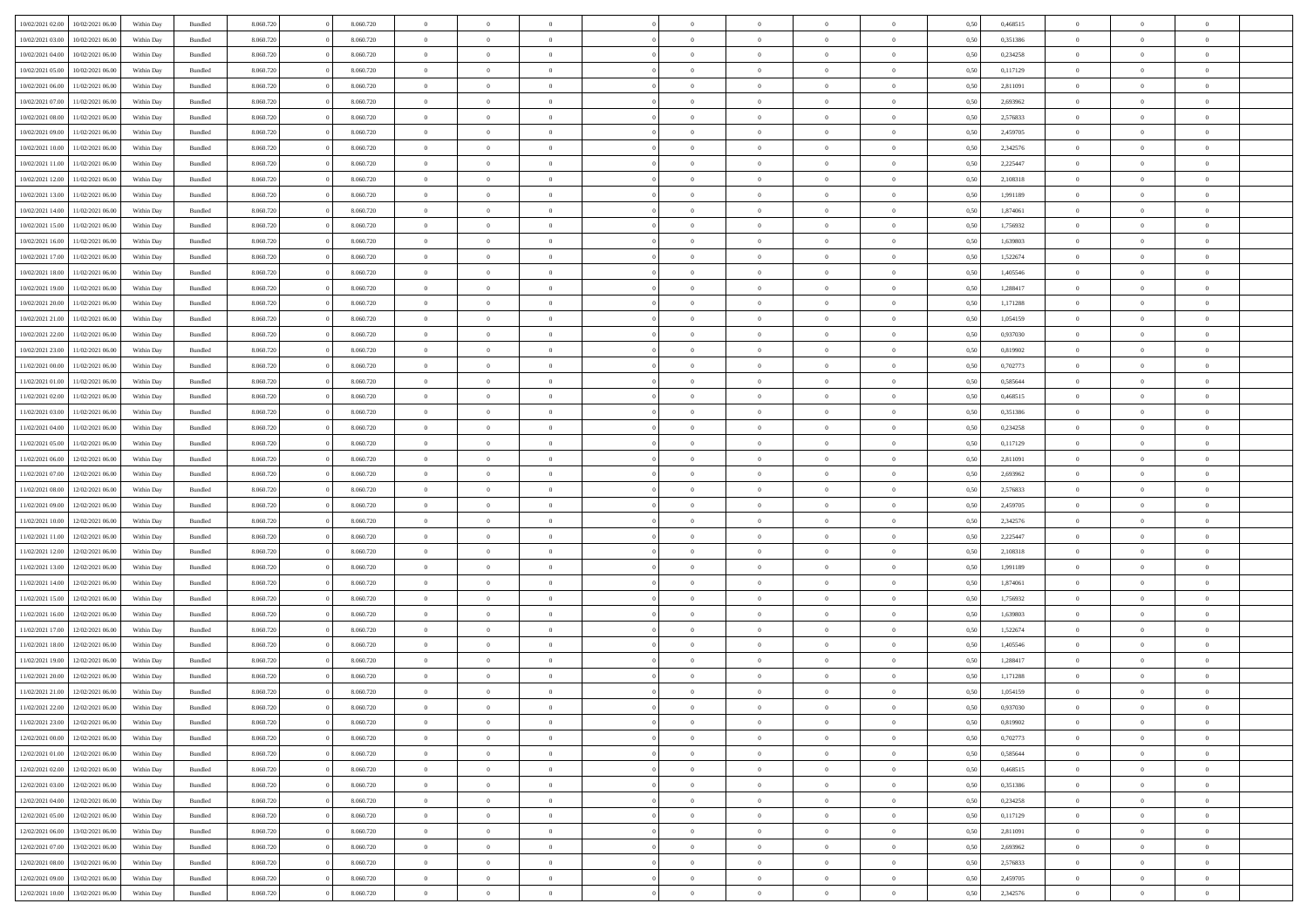|                  |                  |            |                    |           |           | $\overline{0}$ | $\Omega$       |                |                | $\Omega$       | $\theta$       | $\theta$       |      |          | $\theta$       |                | $\theta$       |  |
|------------------|------------------|------------|--------------------|-----------|-----------|----------------|----------------|----------------|----------------|----------------|----------------|----------------|------|----------|----------------|----------------|----------------|--|
| 12/02/2021 11:00 | 13/02/2021 06:00 | Within Day | Bundled            | 8.060.720 | 8.060.720 |                |                |                | $\Omega$       |                |                |                | 0.50 | 2,225447 |                | $\theta$       |                |  |
| 12/02/2021 12:00 | 13/02/2021 06:00 | Within Day | Bundled            | 8.060.720 | 8.060.720 | $\overline{0}$ | $\theta$       | $\overline{0}$ | $\overline{0}$ | $\bf{0}$       | $\overline{0}$ | $\bf{0}$       | 0,50 | 2,108318 | $\theta$       | $\theta$       | $\overline{0}$ |  |
| 12/02/2021 13:00 | 13/02/2021 06:00 | Within Day | Bundled            | 8.060.720 | 8.060.720 | $\overline{0}$ | $\overline{0}$ | $\overline{0}$ | $\bf{0}$       | $\bf{0}$       | $\bf{0}$       | $\bf{0}$       | 0,50 | 1,991189 | $\overline{0}$ | $\overline{0}$ | $\overline{0}$ |  |
|                  |                  |            |                    |           |           |                |                |                |                |                |                |                |      |          | $\theta$       |                |                |  |
| 12/02/2021 14:00 | 13/02/2021 06:00 | Within Dav | Bundled            | 8.060.720 | 8.060.720 | $\overline{0}$ | $\overline{0}$ | $\overline{0}$ | $\overline{0}$ | $\bf{0}$       | $\overline{0}$ | $\overline{0}$ | 0.50 | 1,874061 |                | $\theta$       | $\overline{0}$ |  |
| 12/02/2021 15:00 | 13/02/2021 06:00 | Within Day | Bundled            | 8.060.720 | 8.060.720 | $\overline{0}$ | $\theta$       | $\overline{0}$ | $\overline{0}$ | $\bf{0}$       | $\overline{0}$ | $\bf{0}$       | 0,50 | 1,756932 | $\theta$       | $\theta$       | $\overline{0}$ |  |
| 12/02/2021 16:00 | 13/02/2021 06:00 | Within Day | Bundled            | 8.060.720 | 8.060.720 | $\overline{0}$ | $\bf{0}$       | $\overline{0}$ | $\bf{0}$       | $\overline{0}$ | $\overline{0}$ | $\mathbf{0}$   | 0,50 | 1,639803 | $\overline{0}$ | $\overline{0}$ | $\bf{0}$       |  |
| 12/02/2021 17:00 | 13/02/2021 06:00 | Within Dav | Bundled            | 8.060.720 | 8.060.720 | $\overline{0}$ | $\overline{0}$ | $\overline{0}$ | $\overline{0}$ | $\overline{0}$ | $\overline{0}$ | $\overline{0}$ | 0.50 | 1,522674 | $\theta$       | $\overline{0}$ | $\overline{0}$ |  |
|                  |                  |            |                    |           |           |                |                |                |                |                |                |                |      |          |                |                |                |  |
| 12/02/2021 18:00 | 13/02/2021 06:00 | Within Day | Bundled            | 8.060.720 | 8.060.720 | $\overline{0}$ | $\theta$       | $\overline{0}$ | $\overline{0}$ | $\bf{0}$       | $\overline{0}$ | $\bf{0}$       | 0,50 | 1,405546 | $\theta$       | $\theta$       | $\overline{0}$ |  |
| 12/02/2021 19:00 | 13/02/2021 06:00 | Within Day | Bundled            | 8.060.720 | 8.060.720 | $\overline{0}$ | $\overline{0}$ | $\overline{0}$ | $\bf{0}$       | $\bf{0}$       | $\bf{0}$       | $\bf{0}$       | 0,50 | 1,288417 | $\,0\,$        | $\overline{0}$ | $\overline{0}$ |  |
| 12/02/2021 20:00 | 13/02/2021 06:00 | Within Dav | Bundled            | 8.060.720 | 8.060.720 | $\overline{0}$ | $\overline{0}$ | $\overline{0}$ | $\overline{0}$ | $\overline{0}$ | $\overline{0}$ | $\overline{0}$ | 0.50 | 1,171288 | $\theta$       | $\overline{0}$ | $\overline{0}$ |  |
|                  |                  |            |                    |           |           |                |                |                |                |                |                |                |      |          |                |                |                |  |
| 12/02/2021 21:00 | 13/02/2021 06:00 | Within Day | Bundled            | 8.060.720 | 8.060.720 | $\overline{0}$ | $\theta$       | $\overline{0}$ | $\overline{0}$ | $\bf{0}$       | $\overline{0}$ | $\bf{0}$       | 0,50 | 1,054159 | $\,$ 0 $\,$    | $\theta$       | $\overline{0}$ |  |
| 12/02/2021 22:00 | 13/02/2021 06:00 | Within Day | Bundled            | 8.060.720 | 8.060.720 | $\overline{0}$ | $\overline{0}$ | $\overline{0}$ | $\bf{0}$       | $\bf{0}$       | $\bf{0}$       | $\mathbf{0}$   | 0,50 | 0,937030 | $\bf{0}$       | $\overline{0}$ | $\overline{0}$ |  |
| 12/02/2021 23:00 | 13/02/2021 06:00 | Within Day | Bundled            | 8.060.720 | 8.060.720 | $\overline{0}$ | $\overline{0}$ | $\overline{0}$ | $\overline{0}$ | $\bf{0}$       | $\overline{0}$ | $\overline{0}$ | 0.50 | 0.819902 | $\theta$       | $\theta$       | $\overline{0}$ |  |
| 13/02/2021 00:00 | 13/02/2021 06:00 |            |                    | 8.060.720 | 8.060.720 | $\overline{0}$ | $\theta$       | $\overline{0}$ | $\overline{0}$ | $\bf{0}$       | $\overline{0}$ |                |      | 0,702773 | $\theta$       | $\theta$       | $\overline{0}$ |  |
|                  |                  | Within Day | Bundled            |           |           |                |                |                |                |                |                | $\bf{0}$       | 0,50 |          |                |                |                |  |
| 13/02/2021 01:00 | 13/02/2021 06:00 | Within Day | Bundled            | 8.060.720 | 8.060.720 | $\overline{0}$ | $\overline{0}$ | $\overline{0}$ | $\bf{0}$       | $\overline{0}$ | $\overline{0}$ | $\mathbf{0}$   | 0,50 | 0,585644 | $\bf{0}$       | $\overline{0}$ | $\bf{0}$       |  |
| 13/02/2021 02:00 | 13/02/2021 06:00 | Within Dav | Bundled            | 8.060.720 | 8.060.720 | $\overline{0}$ | $\overline{0}$ | $\overline{0}$ | $\overline{0}$ | $\overline{0}$ | $\overline{0}$ | $\overline{0}$ | 0.50 | 0,468515 | $\theta$       | $\overline{0}$ | $\overline{0}$ |  |
| 13/02/2021 03:00 | 13/02/2021 06:00 | Within Day | Bundled            | 8.060.720 | 8.060.720 | $\overline{0}$ | $\theta$       | $\overline{0}$ | $\overline{0}$ | $\bf{0}$       | $\overline{0}$ | $\bf{0}$       | 0,50 | 0,351386 | $\theta$       | $\theta$       | $\overline{0}$ |  |
|                  |                  |            |                    |           |           |                |                |                |                |                |                |                |      |          |                |                |                |  |
| 13/02/2021 04:00 | 13/02/2021 06:00 | Within Day | Bundled            | 8.060.720 | 8.060.720 | $\overline{0}$ | $\overline{0}$ | $\overline{0}$ | $\bf{0}$       | $\bf{0}$       | $\bf{0}$       | $\bf{0}$       | 0,50 | 0,234258 | $\,0\,$        | $\overline{0}$ | $\overline{0}$ |  |
| 13/02/2021 05:00 | 13/02/2021 06:00 | Within Day | Bundled            | 8.060.720 | 8.060.720 | $\overline{0}$ | $\overline{0}$ | $\overline{0}$ | $\overline{0}$ | $\overline{0}$ | $\overline{0}$ | $\overline{0}$ | 0.50 | 0,117129 | $\theta$       | $\overline{0}$ | $\overline{0}$ |  |
| 13/02/2021 06:00 | 14/02/2021 06:00 | Within Day | Bundled            | 8.060.720 | 8.060.720 | $\overline{0}$ | $\theta$       | $\overline{0}$ | $\overline{0}$ | $\bf{0}$       | $\overline{0}$ | $\bf{0}$       | 0,50 | 2,811091 | $\,$ 0 $\,$    | $\overline{0}$ | $\overline{0}$ |  |
| 13/02/2021 07:00 | 14/02/2021 06:00 | Within Day | Bundled            | 8.060.720 | 8.060.720 | $\overline{0}$ | $\overline{0}$ | $\overline{0}$ | $\bf{0}$       | $\bf{0}$       | $\bf{0}$       | $\bf{0}$       | 0,50 | 2,693962 | $\,0\,$        | $\overline{0}$ | $\overline{0}$ |  |
|                  |                  |            |                    |           |           |                |                |                |                |                |                |                |      |          |                |                |                |  |
| 13/02/2021 08:00 | 14/02/2021 06:00 | Within Day | Bundled            | 8.060.720 | 8.060.720 | $\overline{0}$ | $\overline{0}$ | $\overline{0}$ | $\overline{0}$ | $\bf{0}$       | $\overline{0}$ | $\overline{0}$ | 0.50 | 2.576833 | $\theta$       | $\theta$       | $\overline{0}$ |  |
| 13/02/2021 09:00 | 14/02/2021 06:00 | Within Day | Bundled            | 8.060.720 | 8.060.720 | $\overline{0}$ | $\theta$       | $\overline{0}$ | $\overline{0}$ | $\bf{0}$       | $\overline{0}$ | $\bf{0}$       | 0,50 | 2,459705 | $\,$ 0 $\,$    | $\overline{0}$ | $\overline{0}$ |  |
| 13/02/2021 10:00 | 14/02/2021 06:00 | Within Day | Bundled            | 8.060.720 | 8.060.720 | $\overline{0}$ | $\bf{0}$       | $\overline{0}$ | $\bf{0}$       | $\overline{0}$ | $\overline{0}$ | $\mathbf{0}$   | 0,50 | 2,342576 | $\bf{0}$       | $\overline{0}$ | $\bf{0}$       |  |
| 13/02/2021 11:00 | 14/02/2021 06:00 | Within Dav | Bundled            | 8.060.720 | 8.060.720 | $\overline{0}$ | $\overline{0}$ | $\overline{0}$ | $\overline{0}$ | $\overline{0}$ | $\overline{0}$ | $\overline{0}$ | 0.50 | 2,225447 | $\theta$       | $\overline{0}$ | $\overline{0}$ |  |
|                  |                  |            |                    |           |           |                |                |                |                |                |                |                |      |          |                |                |                |  |
| 13/02/2021 12:00 | 14/02/2021 06:00 | Within Day | Bundled            | 8.060.720 | 8.060.720 | $\overline{0}$ | $\theta$       | $\overline{0}$ | $\overline{0}$ | $\bf{0}$       | $\overline{0}$ | $\bf{0}$       | 0,50 | 2,108318 | $\theta$       | $\theta$       | $\overline{0}$ |  |
| 13/02/2021 13:00 | 14/02/2021 06:00 | Within Day | Bundled            | 8.060.720 | 8.060.720 | $\overline{0}$ | $\overline{0}$ | $\overline{0}$ | $\bf{0}$       | $\bf{0}$       | $\bf{0}$       | $\bf{0}$       | 0,50 | 1,991189 | $\,0\,$        | $\overline{0}$ | $\overline{0}$ |  |
| 13/02/2021 14:00 | 14/02/2021 06:00 | Within Day | Bundled            | 8.060.720 | 8.060.720 | $\overline{0}$ | $\overline{0}$ | $\overline{0}$ | $\overline{0}$ | $\overline{0}$ | $\overline{0}$ | $\overline{0}$ | 0.50 | 1,874061 | $\theta$       | $\overline{0}$ | $\overline{0}$ |  |
| 13/02/2021 15:00 | 14/02/2021 06:00 | Within Day | Bundled            | 8.060.720 | 8.060.720 | $\overline{0}$ | $\theta$       | $\overline{0}$ | $\overline{0}$ | $\bf{0}$       | $\overline{0}$ | $\bf{0}$       | 0,50 | 1,756932 | $\,$ 0 $\,$    | $\overline{0}$ | $\overline{0}$ |  |
|                  |                  |            |                    |           |           |                |                |                |                |                |                |                |      |          |                |                |                |  |
| 13/02/2021 16:00 | 14/02/2021 06:00 | Within Day | Bundled            | 8.060.720 | 8.060.720 | $\overline{0}$ | $\overline{0}$ | $\overline{0}$ | $\bf{0}$       | $\bf{0}$       | $\bf{0}$       | $\bf{0}$       | 0,50 | 1,639803 | $\bf{0}$       | $\overline{0}$ | $\overline{0}$ |  |
| 13/02/2021 17:00 | 14/02/2021 06:00 | Within Day | Bundled            | 8.060.720 | 8.060.720 | $\overline{0}$ | $\Omega$       | $\Omega$       | $\Omega$       | $\Omega$       | $\overline{0}$ | $\overline{0}$ | 0.50 | 1,522674 | $\,0\,$        | $\theta$       | $\theta$       |  |
| 13/02/2021 18:00 | 14/02/2021 06:00 | Within Day | Bundled            | 8.060.720 | 8.060.720 | $\overline{0}$ | $\theta$       | $\overline{0}$ | $\overline{0}$ | $\bf{0}$       | $\overline{0}$ | $\bf{0}$       | 0,50 | 1,405546 | $\,$ 0 $\,$    | $\theta$       | $\overline{0}$ |  |
|                  |                  |            |                    |           |           |                |                |                |                |                |                |                |      |          |                |                |                |  |
| 13/02/2021 19:00 | 14/02/2021 06:00 | Within Day | Bundled            | 8.060.720 | 8.060.720 | $\overline{0}$ | $\overline{0}$ | $\overline{0}$ | $\bf{0}$       | $\bf{0}$       | $\overline{0}$ | $\mathbf{0}$   | 0,50 | 1,288417 | $\bf{0}$       | $\overline{0}$ | $\bf{0}$       |  |
| 13/02/2021 20:00 | 14/02/2021 06:00 | Within Day | Bundled            | 8.060.720 | 8.060.720 | $\overline{0}$ | $\Omega$       | $\Omega$       | $\Omega$       | $\bf{0}$       | $\overline{0}$ | $\overline{0}$ | 0.50 | 1,171288 | $\,0\,$        | $\theta$       | $\theta$       |  |
| 13/02/2021 21:00 | 14/02/2021 06:00 | Within Day | Bundled            | 8.060.720 | 8.060.720 | $\overline{0}$ | $\theta$       | $\overline{0}$ | $\overline{0}$ | $\bf{0}$       | $\overline{0}$ | $\bf{0}$       | 0,50 | 1,054159 | $\,$ 0 $\,$    | $\theta$       | $\overline{0}$ |  |
| 13/02/2021 22:00 | 14/02/2021 06:00 | Within Day | Bundled            | 8.060.720 | 8.060.720 | $\overline{0}$ | $\overline{0}$ | $\overline{0}$ | $\bf{0}$       | $\bf{0}$       | $\bf{0}$       | $\bf{0}$       | 0,50 | 0,937030 | $\,0\,$        | $\overline{0}$ | $\overline{0}$ |  |
|                  |                  |            |                    |           |           |                |                |                |                |                |                |                |      |          |                |                |                |  |
| 13/02/2021 23:00 | 14/02/2021 06:00 | Within Day | Bundled            | 8.060.720 | 8.060.720 | $\overline{0}$ | $\Omega$       | $\Omega$       | $\Omega$       | $\theta$       | $\theta$       | $\overline{0}$ | 0.50 | 0,819902 | $\theta$       | $\theta$       | $\theta$       |  |
| 14/02/2021 00:00 | 14/02/2021 06:00 | Within Day | Bundled            | 8.060.720 | 8.060.720 | $\overline{0}$ | $\theta$       | $\overline{0}$ | $\overline{0}$ | $\bf{0}$       | $\overline{0}$ | $\bf{0}$       | 0,50 | 0,702773 | $\,$ 0 $\,$    | $\overline{0}$ | $\overline{0}$ |  |
| 14/02/2021 01:00 | 14/02/2021 06:00 | Within Day | Bundled            | 8.060.720 | 8.060.720 | $\overline{0}$ | $\overline{0}$ | $\overline{0}$ | $\bf{0}$       | $\bf{0}$       | $\bf{0}$       | $\bf{0}$       | 0,50 | 0,585644 | $\bf{0}$       | $\overline{0}$ | $\overline{0}$ |  |
|                  |                  |            |                    |           |           | $\overline{0}$ | $\Omega$       | $\overline{0}$ | $\Omega$       | $\overline{0}$ | $\overline{0}$ | $\overline{0}$ | 0.50 | 0,468515 | $\,0\,$        | $\theta$       | $\theta$       |  |
| 14/02/2021 02:00 | 14/02/2021 06:00 | Within Day | Bundled            | 8.060.720 | 8.060.720 |                |                |                |                |                |                |                |      |          |                |                |                |  |
| 14/02/2021 03:00 | 14/02/2021 06:00 | Within Day | Bundled            | 8.060.720 | 8.060.720 | $\overline{0}$ | $\theta$       | $\overline{0}$ | $\overline{0}$ | $\bf{0}$       | $\overline{0}$ | $\bf{0}$       | 0,50 | 0,351386 | $\,$ 0 $\,$    | $\overline{0}$ | $\overline{0}$ |  |
| 14/02/2021 04:00 | 14/02/2021 06:00 | Within Day | Bundled            | 8.060.720 | 8.060.720 | $\overline{0}$ | $\overline{0}$ | $\overline{0}$ | $\bf{0}$       | $\bf{0}$       | $\bf{0}$       | $\mathbf{0}$   | 0,50 | 0,234258 | $\bf{0}$       | $\overline{0}$ | $\bf{0}$       |  |
| 14/02/2021 05:00 | 14/02/2021 06:00 | Within Day | Bundled            | 8.060.720 | 8.060.720 | $\overline{0}$ | $\Omega$       | $\Omega$       | $\Omega$       | $\Omega$       | $\Omega$       | $\overline{0}$ | 0.50 | 0,117129 | $\theta$       | $\theta$       | $\theta$       |  |
| 14/02/2021 06:00 | 15/02/2021 06:00 | Within Day | Bundled            | 8.060.720 | 8.060.720 | $\overline{0}$ | $\overline{0}$ | $\overline{0}$ | $\bf{0}$       | $\,$ 0         | $\bf{0}$       | $\bf{0}$       | 0,50 | 2,811091 | $\,0\,$        | $\,0\,$        | $\overline{0}$ |  |
|                  |                  |            |                    |           |           |                |                |                |                |                |                |                |      |          |                |                |                |  |
| 14/02/2021 07:00 | 15/02/2021 06:00 | Within Day | $\mathbf B$ undled | 8.060.720 | 8.060.720 | $\bf{0}$       | $\bf{0}$       |                |                | $\bf{0}$       |                |                | 0,50 | 2,693962 | $\bf{0}$       | $\overline{0}$ |                |  |
| 14/02/2021 08:00 | 15/02/2021 06:00 | Within Day | Bundled            | 8.060.720 | 8.060.720 | $\overline{0}$ | $\overline{0}$ | $\overline{0}$ | $\Omega$       | $\overline{0}$ | $\overline{0}$ | $\overline{0}$ | 0.50 | 2,576833 | $\theta$       | $\theta$       | $\theta$       |  |
| 14/02/2021 09:00 | 15/02/2021 06:00 | Within Day | Bundled            | 8.060.720 | 8.060.720 | $\overline{0}$ | $\,$ 0         | $\overline{0}$ | $\bf{0}$       | $\,$ 0 $\,$    | $\overline{0}$ | $\mathbf{0}$   | 0,50 | 2,459705 | $\,$ 0 $\,$    | $\,$ 0 $\,$    | $\,$ 0         |  |
|                  |                  |            |                    |           |           |                |                |                |                |                |                |                |      |          |                |                |                |  |
| 14/02/2021 11:00 | 15/02/2021 06:00 | Within Day | Bundled            | 8.060.720 | 8.060.720 | $\overline{0}$ | $\overline{0}$ | $\overline{0}$ | $\overline{0}$ | $\overline{0}$ | $\overline{0}$ | $\mathbf{0}$   | 0,50 | 2,225447 | $\overline{0}$ | $\bf{0}$       | $\bf{0}$       |  |
| 14/02/2021 12:00 | 15/02/2021 06:00 | Within Day | Bundled            | 8.060.720 | 8.060.720 | $\overline{0}$ | $\overline{0}$ | $\overline{0}$ | $\Omega$       | $\overline{0}$ | $\overline{0}$ | $\overline{0}$ | 0,50 | 2,108318 | $\overline{0}$ | $\theta$       | $\overline{0}$ |  |
| 14/02/2021 13:00 | 15/02/2021 06:00 | Within Day | Bundled            | 8.060.720 | 8.060.720 | $\overline{0}$ | $\,$ 0         | $\overline{0}$ | $\overline{0}$ | $\,$ 0 $\,$    | $\overline{0}$ | $\mathbf{0}$   | 0,50 | 1,991189 | $\,$ 0 $\,$    | $\overline{0}$ | $\overline{0}$ |  |
| 14/02/2021 14:00 | 15/02/2021 06:00 | Within Day | Bundled            | 8.060.720 | 8.060.720 | $\overline{0}$ | $\overline{0}$ | $\overline{0}$ | $\overline{0}$ | $\overline{0}$ | $\overline{0}$ | $\mathbf{0}$   | 0,50 | 1,874061 | $\overline{0}$ | $\overline{0}$ | $\bf{0}$       |  |
|                  |                  |            |                    |           |           |                |                |                |                |                |                |                |      |          |                |                |                |  |
| 14/02/2021 15:00 | 15/02/2021 06:00 | Within Day | Bundled            | 8.060.720 | 8.060.720 | $\overline{0}$ | $\overline{0}$ | $\overline{0}$ | $\Omega$       | $\overline{0}$ | $\overline{0}$ | $\bf{0}$       | 0.50 | 1,756932 | $\overline{0}$ | $\theta$       | $\overline{0}$ |  |
| 14/02/2021 16:00 | 15/02/2021 06:00 | Within Day | Bundled            | 8.060.720 | 8.060.720 | $\overline{0}$ | $\,$ 0         | $\overline{0}$ | $\bf{0}$       | $\bf{0}$       | $\bf{0}$       | $\bf{0}$       | 0,50 | 1,639803 | $\,$ 0 $\,$    | $\overline{0}$ | $\overline{0}$ |  |
| 14/02/2021 17:00 | 15/02/2021 06:00 | Within Day | Bundled            | 8.060.720 | 8.060.720 | $\overline{0}$ | $\bf{0}$       | $\overline{0}$ | $\overline{0}$ | $\overline{0}$ | $\overline{0}$ | $\mathbf{0}$   | 0,50 | 1,522674 | $\overline{0}$ | $\overline{0}$ | $\bf{0}$       |  |
|                  |                  |            |                    |           |           |                | $\overline{0}$ | $\overline{0}$ | $\Omega$       | $\overline{0}$ | $\overline{0}$ |                |      |          |                | $\overline{0}$ | $\overline{0}$ |  |
| 14/02/2021 18:00 | 15/02/2021 06:00 | Within Day | Bundled            | 8.060.720 | 8.060.720 | $\overline{0}$ |                |                |                |                |                | $\overline{0}$ | 0.50 | 1,405546 | $\overline{0}$ |                |                |  |
| 14/02/2021 19:00 | 15/02/2021 06:00 | Within Day | Bundled            | 8.060.720 | 8.060.720 | $\overline{0}$ | $\bf{0}$       | $\overline{0}$ | $\overline{0}$ | $\bf{0}$       | $\bf{0}$       | $\mathbf{0}$   | 0,50 | 1,288417 | $\,$ 0 $\,$    | $\,$ 0 $\,$    | $\bf{0}$       |  |
| 14/02/2021 20:00 | 15/02/2021 06:00 | Within Day | Bundled            | 8.060.720 | 8.060.720 | $\overline{0}$ | $\overline{0}$ | $\overline{0}$ | $\overline{0}$ | $\overline{0}$ | $\bf{0}$       | $\mathbf{0}$   | 0,50 | 1,171288 | $\overline{0}$ | $\bf{0}$       | $\bf{0}$       |  |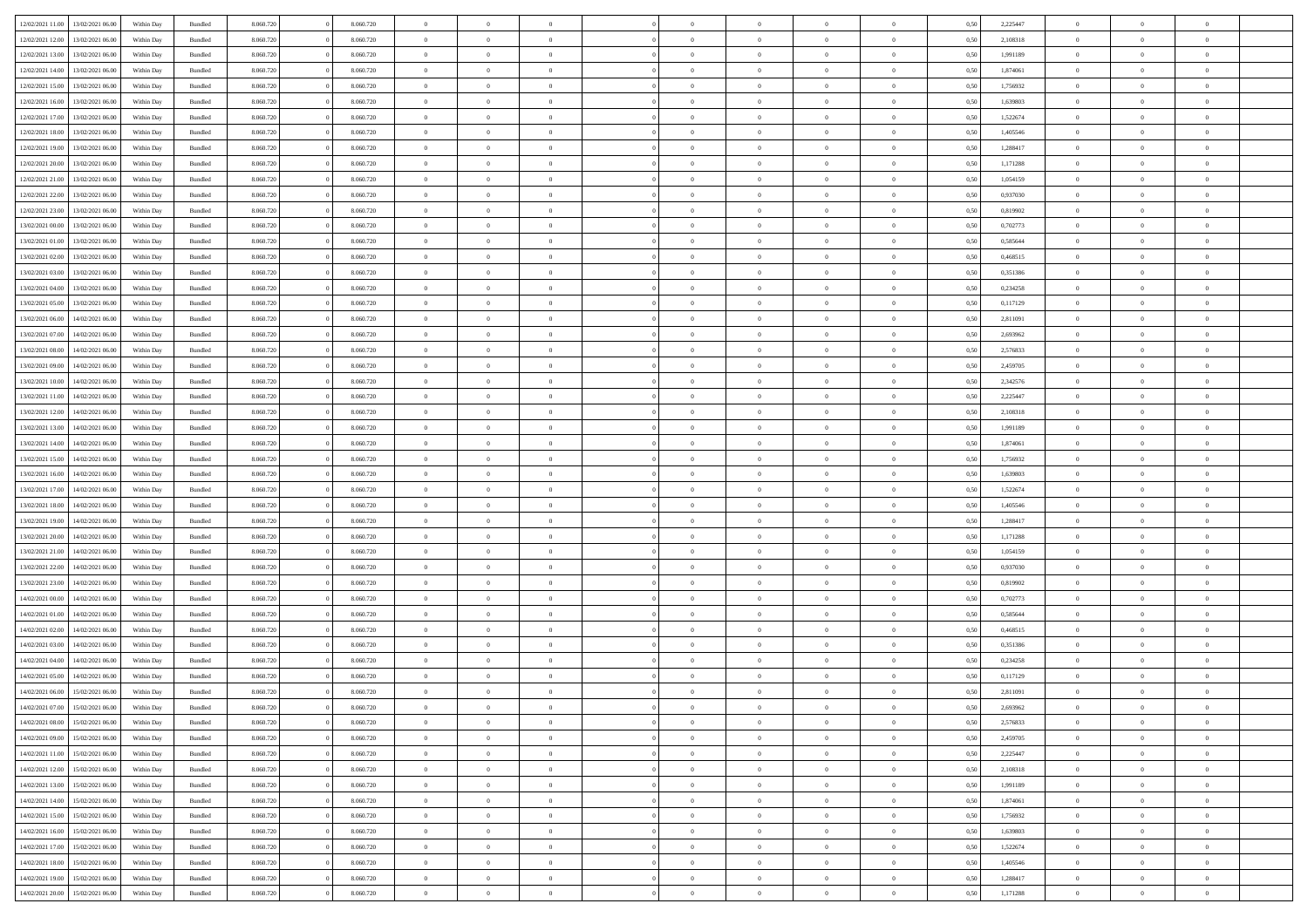| 14/02/2021 21:00 | 15/02/2021 06:00 | Within Day | Bundled            | 8.060.720 | 8.060.720 | $\overline{0}$ | $\Omega$       |                | $\Omega$       | $\Omega$       | $\Omega$       | $\theta$       | 0.50 | 1,054159 | $\theta$       | $\theta$       | $\theta$       |  |
|------------------|------------------|------------|--------------------|-----------|-----------|----------------|----------------|----------------|----------------|----------------|----------------|----------------|------|----------|----------------|----------------|----------------|--|
| 14/02/2021 22:00 | 15/02/2021 06:00 | Within Day | Bundled            | 8.060.720 | 8.060.720 | $\overline{0}$ | $\theta$       | $\overline{0}$ | $\overline{0}$ | $\bf{0}$       | $\overline{0}$ | $\bf{0}$       | 0,50 | 0,937030 | $\theta$       | $\theta$       | $\overline{0}$ |  |
| 14/02/2021 23:00 | 15/02/2021 06:00 | Within Day | Bundled            | 8.060.720 | 8.060.720 | $\overline{0}$ | $\overline{0}$ | $\overline{0}$ | $\bf{0}$       | $\bf{0}$       | $\bf{0}$       | $\mathbf{0}$   | 0,50 | 0,819902 | $\bf{0}$       | $\overline{0}$ | $\overline{0}$ |  |
|                  |                  |            |                    |           |           |                |                |                |                |                |                |                |      |          | $\theta$       |                |                |  |
| 15/02/2021 00:00 | 15/02/2021 06:00 | Within Dav | Bundled            | 8.060.720 | 8.060.720 | $\overline{0}$ | $\overline{0}$ | $\overline{0}$ | $\overline{0}$ | $\bf{0}$       | $\overline{0}$ | $\overline{0}$ | 0.50 | 0,702773 |                | $\theta$       | $\overline{0}$ |  |
| 15/02/2021 01:00 | 15/02/2021 06:00 | Within Day | Bundled            | 8.060.720 | 8.060.720 | $\overline{0}$ | $\theta$       | $\overline{0}$ | $\overline{0}$ | $\bf{0}$       | $\overline{0}$ | $\bf{0}$       | 0,50 | 0,585644 | $\theta$       | $\theta$       | $\overline{0}$ |  |
| 15/02/2021 02:00 | 15/02/2021 06:00 | Within Day | Bundled            | 8.060.720 | 8.060.720 | $\overline{0}$ | $\bf{0}$       | $\overline{0}$ | $\bf{0}$       | $\overline{0}$ | $\overline{0}$ | $\mathbf{0}$   | 0,50 | 0,468515 | $\overline{0}$ | $\overline{0}$ | $\bf{0}$       |  |
| 15/02/2021 03:00 | 15/02/2021 06:00 | Within Dav | Bundled            | 8.060.720 | 8.060.720 | $\overline{0}$ | $\overline{0}$ | $\overline{0}$ | $\overline{0}$ | $\overline{0}$ | $\overline{0}$ | $\overline{0}$ | 0.50 | 0,351386 | $\theta$       | $\theta$       | $\overline{0}$ |  |
|                  |                  |            |                    |           |           |                |                |                |                |                |                |                |      |          |                |                |                |  |
| 15/02/2021 04:00 | 15/02/2021 06:00 | Within Day | Bundled            | 8.060.720 | 8.060.720 | $\overline{0}$ | $\theta$       | $\overline{0}$ | $\overline{0}$ | $\bf{0}$       | $\overline{0}$ | $\bf{0}$       | 0,50 | 0,234258 | $\theta$       | $\theta$       | $\overline{0}$ |  |
| 15/02/2021 05:00 | 15/02/2021 06:00 | Within Day | Bundled            | 8.060.720 | 8.060.720 | $\overline{0}$ | $\overline{0}$ | $\overline{0}$ | $\bf{0}$       | $\bf{0}$       | $\bf{0}$       | $\bf{0}$       | 0,50 | 0,117129 | $\,0\,$        | $\overline{0}$ | $\overline{0}$ |  |
| 15/02/2021 06:00 | 16/02/2021 06:00 | Within Dav | Bundled            | 8.060.720 | 8.060.720 | $\overline{0}$ | $\overline{0}$ | $\overline{0}$ | $\overline{0}$ | $\overline{0}$ | $\overline{0}$ | $\overline{0}$ | 0.50 | 2,811091 | $\theta$       | $\overline{0}$ | $\overline{0}$ |  |
| 15/02/2021 07:00 | 16/02/2021 06:00 |            | Bundled            | 8.060.720 | 8.060.720 | $\overline{0}$ | $\theta$       | $\overline{0}$ | $\overline{0}$ | $\bf{0}$       | $\overline{0}$ |                |      | 2,693962 | $\,$ 0 $\,$    | $\theta$       | $\overline{0}$ |  |
|                  |                  | Within Day |                    |           |           |                |                |                |                |                |                | $\bf{0}$       | 0,50 |          |                |                |                |  |
| 15/02/2021 08:00 | 16/02/2021 06:00 | Within Day | Bundled            | 8.060.720 | 8.060.720 | $\overline{0}$ | $\overline{0}$ | $\overline{0}$ | $\bf{0}$       | $\bf{0}$       | $\bf{0}$       | $\bf{0}$       | 0,50 | 2,576833 | $\overline{0}$ | $\overline{0}$ | $\overline{0}$ |  |
| 15/02/2021 09:00 | 16/02/2021 06:00 | Within Day | Bundled            | 8.060.720 | 8.060.720 | $\overline{0}$ | $\overline{0}$ | $\overline{0}$ | $\overline{0}$ | $\bf{0}$       | $\overline{0}$ | $\overline{0}$ | 0.50 | 2,459705 | $\theta$       | $\theta$       | $\overline{0}$ |  |
| 15/02/2021 10:00 | 16/02/2021 06:00 | Within Day | Bundled            | 8.060.720 | 8.060.720 | $\overline{0}$ | $\theta$       | $\overline{0}$ | $\overline{0}$ | $\bf{0}$       | $\overline{0}$ | $\bf{0}$       | 0,50 | 2,342576 | $\theta$       | $\theta$       | $\overline{0}$ |  |
|                  |                  |            |                    |           |           |                |                |                |                |                |                |                |      |          |                |                |                |  |
| 15/02/2021 11:00 | 16/02/2021 06:00 | Within Day | Bundled            | 8.060.720 | 8.060.720 | $\overline{0}$ | $\overline{0}$ | $\overline{0}$ | $\bf{0}$       | $\overline{0}$ | $\overline{0}$ | $\mathbf{0}$   | 0,50 | 2,225447 | $\overline{0}$ | $\overline{0}$ | $\bf{0}$       |  |
| 15/02/2021 12:00 | 16/02/2021 06:00 | Within Dav | Bundled            | 8.060.720 | 8.060.720 | $\overline{0}$ | $\overline{0}$ | $\overline{0}$ | $\overline{0}$ | $\overline{0}$ | $\overline{0}$ | $\overline{0}$ | 0.50 | 2,108318 | $\theta$       | $\overline{0}$ | $\overline{0}$ |  |
| 15/02/2021 13:00 | 16/02/2021 06:00 | Within Day | Bundled            | 8.060.720 | 8.060.720 | $\overline{0}$ | $\theta$       | $\overline{0}$ | $\overline{0}$ | $\bf{0}$       | $\overline{0}$ | $\bf{0}$       | 0,50 | 1,991189 | $\theta$       | $\theta$       | $\overline{0}$ |  |
| 15/02/2021 14:00 | 16/02/2021 06:00 | Within Day | Bundled            | 8.060.720 | 8.060.720 | $\overline{0}$ | $\overline{0}$ | $\overline{0}$ | $\bf{0}$       | $\bf{0}$       | $\bf{0}$       | $\bf{0}$       | 0,50 | 1,874061 | $\,0\,$        | $\overline{0}$ | $\overline{0}$ |  |
|                  |                  |            |                    |           |           |                | $\overline{0}$ |                |                | $\overline{0}$ |                |                |      |          | $\theta$       | $\overline{0}$ | $\overline{0}$ |  |
| 15/02/2021 15:00 | 16/02/2021 06:00 | Within Day | Bundled            | 8.060.720 | 8.060.720 | $\overline{0}$ |                | $\overline{0}$ | $\overline{0}$ |                | $\overline{0}$ | $\overline{0}$ | 0.50 | 1,756932 |                |                |                |  |
| 15/02/2021 16:00 | 16/02/2021 06:00 | Within Day | Bundled            | 8.060.720 | 8.060.720 | $\overline{0}$ | $\theta$       | $\overline{0}$ | $\overline{0}$ | $\bf{0}$       | $\overline{0}$ | $\bf{0}$       | 0,50 | 1,639803 | $\theta$       | $\theta$       | $\overline{0}$ |  |
| 15/02/2021 17:00 | 16/02/2021 06:00 | Within Day | Bundled            | 8.060.720 | 8.060.720 | $\overline{0}$ | $\overline{0}$ | $\overline{0}$ | $\bf{0}$       | $\bf{0}$       | $\bf{0}$       | $\bf{0}$       | 0,50 | 1,522674 | $\bf{0}$       | $\overline{0}$ | $\overline{0}$ |  |
| 15/02/2021 18:00 | 16/02/2021 06:00 | Within Day | Bundled            | 8.060.720 | 8.060.720 | $\overline{0}$ | $\overline{0}$ | $\overline{0}$ | $\overline{0}$ | $\bf{0}$       | $\overline{0}$ | $\overline{0}$ | 0.50 | 1,405546 | $\theta$       | $\theta$       | $\overline{0}$ |  |
|                  |                  |            |                    |           |           |                |                |                |                |                |                |                |      |          |                |                |                |  |
| 15/02/2021 19:00 | 16/02/2021 06:00 | Within Day | Bundled            | 8.060.720 | 8.060.720 | $\overline{0}$ | $\theta$       | $\overline{0}$ | $\overline{0}$ | $\bf{0}$       | $\overline{0}$ | $\bf{0}$       | 0,50 | 1,288417 | $\theta$       | $\overline{0}$ | $\overline{0}$ |  |
| 15/02/2021 20:00 | 16/02/2021 06:00 | Within Day | Bundled            | 8.060.720 | 8.060.720 | $\overline{0}$ | $\bf{0}$       | $\overline{0}$ | $\bf{0}$       | $\overline{0}$ | $\overline{0}$ | $\mathbf{0}$   | 0,50 | 1,171288 | $\overline{0}$ | $\overline{0}$ | $\bf{0}$       |  |
| 15/02/2021 21:00 | 16/02/2021 06:00 | Within Dav | Bundled            | 8.060.720 | 8.060.720 | $\overline{0}$ | $\overline{0}$ | $\overline{0}$ | $\overline{0}$ | $\overline{0}$ | $\overline{0}$ | $\overline{0}$ | 0.50 | 1,054159 | $\theta$       | $\theta$       | $\overline{0}$ |  |
| 15/02/2021 22:00 | 16/02/2021 06:00 | Within Day | Bundled            | 8.060.720 | 8.060.720 | $\overline{0}$ | $\theta$       | $\overline{0}$ | $\overline{0}$ | $\bf{0}$       | $\overline{0}$ | $\bf{0}$       | 0,50 | 0,937030 | $\theta$       | $\theta$       | $\overline{0}$ |  |
|                  |                  |            |                    |           |           |                |                |                |                |                |                |                |      |          |                |                |                |  |
| 15/02/2021 23:00 | 16/02/2021 06:00 | Within Day | Bundled            | 8.060.720 | 8.060.720 | $\overline{0}$ | $\overline{0}$ | $\overline{0}$ | $\bf{0}$       | $\bf{0}$       | $\bf{0}$       | $\bf{0}$       | 0,50 | 0,819902 | $\,0\,$        | $\overline{0}$ | $\overline{0}$ |  |
| 16/02/2021 00:00 | 16/02/2021 06:00 | Within Day | Bundled            | 8.060.720 | 8.060.720 | $\overline{0}$ | $\overline{0}$ | $\overline{0}$ | $\overline{0}$ | $\overline{0}$ | $\overline{0}$ | $\overline{0}$ | 0.50 | 0,702773 | $\theta$       | $\overline{0}$ | $\overline{0}$ |  |
| 16/02/2021 01:00 | 16/02/2021 06:00 | Within Day | Bundled            | 8.060.720 | 8.060.720 | $\overline{0}$ | $\theta$       | $\overline{0}$ | $\overline{0}$ | $\bf{0}$       | $\overline{0}$ | $\bf{0}$       | 0,50 | 0,585644 | $\,$ 0 $\,$    | $\overline{0}$ | $\overline{0}$ |  |
| 16/02/2021 02:00 | 16/02/2021 06:00 | Within Day | Bundled            | 8.060.720 | 8.060.720 | $\overline{0}$ | $\overline{0}$ | $\overline{0}$ | $\bf{0}$       | $\bf{0}$       | $\bf{0}$       | $\bf{0}$       | 0,50 | 0,468515 | $\bf{0}$       | $\overline{0}$ | $\overline{0}$ |  |
|                  |                  |            |                    |           |           | $\overline{0}$ | $\Omega$       | $\Omega$       | $\Omega$       | $\Omega$       |                |                |      |          |                |                | $\theta$       |  |
| 16/02/2021 03:00 | 16/02/2021 06:00 | Within Day | Bundled            | 8.060.720 | 8.060.720 |                |                |                |                |                | $\overline{0}$ | $\overline{0}$ | 0.50 | 0,351386 | $\,0\,$        | $\theta$       |                |  |
| 16/02/2021 04:00 | 16/02/2021 06:00 | Within Day | Bundled            | 8.060.720 | 8.060.720 | $\overline{0}$ | $\theta$       | $\overline{0}$ | $\overline{0}$ | $\bf{0}$       | $\overline{0}$ | $\bf{0}$       | 0,50 | 0,234258 | $\theta$       | $\theta$       | $\overline{0}$ |  |
| 16/02/2021 05:00 | 16/02/2021 06:00 | Within Day | Bundled            | 8.060.720 | 8.060.720 | $\overline{0}$ | $\overline{0}$ | $\overline{0}$ | $\bf{0}$       | $\bf{0}$       | $\overline{0}$ | $\mathbf{0}$   | 0,50 | 0,117129 | $\overline{0}$ | $\overline{0}$ | $\bf{0}$       |  |
| 16/02/2021 06:00 | 17/02/2021 06:00 | Within Day | Bundled            | 8.060.720 | 8.060.720 | $\overline{0}$ | $\Omega$       | $\Omega$       | $\Omega$       | $\bf{0}$       | $\overline{0}$ | $\overline{0}$ | 0.50 | 2,811091 | $\,0\,$        | $\theta$       | $\theta$       |  |
| 16/02/2021 07:00 | 17/02/2021 06:00 |            |                    | 8.060.720 | 8.060.720 | $\overline{0}$ | $\theta$       | $\overline{0}$ | $\overline{0}$ | $\bf{0}$       | $\overline{0}$ |                |      | 2,693962 | $\,$ 0 $\,$    | $\theta$       | $\overline{0}$ |  |
|                  |                  | Within Day | Bundled            |           |           |                |                |                |                |                |                | $\bf{0}$       | 0,50 |          |                |                |                |  |
| 16/02/2021 08:00 | 17/02/2021 06:00 | Within Day | Bundled            | 8.060.720 | 8.060.720 | $\overline{0}$ | $\overline{0}$ | $\overline{0}$ | $\bf{0}$       | $\bf{0}$       | $\bf{0}$       | $\bf{0}$       | 0,50 | 2,576833 | $\,0\,$        | $\overline{0}$ | $\overline{0}$ |  |
| 16/02/2021 09:00 | 17/02/2021 06:00 | Within Day | Bundled            | 8.060.720 | 8.060.720 | $\overline{0}$ | $\Omega$       | $\Omega$       | $\Omega$       | $\theta$       | $\theta$       | $\overline{0}$ | 0.50 | 2,459705 | $\theta$       | $\theta$       | $\theta$       |  |
| 16/02/2021 10:00 | 17/02/2021 06:00 | Within Day | Bundled            | 8.060.720 | 8.060.720 | $\overline{0}$ | $\theta$       | $\overline{0}$ | $\overline{0}$ | $\bf{0}$       | $\overline{0}$ | $\bf{0}$       | 0,50 | 2,342576 | $\,$ 0 $\,$    | $\overline{0}$ | $\overline{0}$ |  |
|                  |                  |            |                    |           |           |                |                |                |                |                |                |                |      |          |                |                |                |  |
| 16/02/2021 11:00 | 17/02/2021 06:00 | Within Day | Bundled            | 8.060.720 | 8.060.720 | $\overline{0}$ | $\overline{0}$ | $\overline{0}$ | $\bf{0}$       | $\bf{0}$       | $\bf{0}$       | $\bf{0}$       | 0,50 | 2,225447 | $\overline{0}$ | $\overline{0}$ | $\overline{0}$ |  |
| 16/02/2021 12:00 | 17/02/2021 06:00 | Within Day | Bundled            | 8.060.720 | 8.060.720 | $\overline{0}$ | $\Omega$       | $\Omega$       | $\Omega$       | $\Omega$       | $\overline{0}$ | $\overline{0}$ | 0.50 | 2,108318 | $\,0\,$        | $\theta$       | $\theta$       |  |
| 16/02/2021 13:00 | 17/02/2021 06:00 | Within Day | Bundled            | 8.060.720 | 8.060.720 | $\overline{0}$ | $\theta$       | $\overline{0}$ | $\overline{0}$ | $\bf{0}$       | $\overline{0}$ | $\bf{0}$       | 0,50 | 1,991189 | $\,$ 0 $\,$    | $\overline{0}$ | $\overline{0}$ |  |
| 16/02/2021 14:00 | 17/02/2021 06:00 | Within Day | Bundled            | 8.060.720 | 8.060.720 | $\overline{0}$ | $\overline{0}$ | $\overline{0}$ | $\bf{0}$       | $\bf{0}$       | $\bf{0}$       | $\mathbf{0}$   | 0,50 | 1,874061 | $\bf{0}$       | $\overline{0}$ | $\bf{0}$       |  |
| 16/02/2021 15:00 | 17/02/2021 06.00 |            | Bundled            | 8.060.720 | 8.060.720 | $\overline{0}$ | $\Omega$       | $\Omega$       | $\Omega$       | $\Omega$       | $\Omega$       | $\overline{0}$ | 0.50 | 1,756932 | $\theta$       | $\theta$       | $\theta$       |  |
|                  |                  | Within Day |                    |           |           |                |                |                |                |                |                |                |      |          |                |                |                |  |
| 16/02/2021 16:00 | 17/02/2021 06:00 | Within Day | Bundled            | 8.060.720 | 8.060.720 | $\overline{0}$ | $\overline{0}$ | $\overline{0}$ | $\bf{0}$       | $\,$ 0         | $\bf{0}$       | $\bf{0}$       | 0,50 | 1,639803 | $\,0\,$        | $\overline{0}$ | $\overline{0}$ |  |
| 16/02/2021 17:00 | 17/02/2021 06:00 | Within Day | $\mathbf B$ undled | 8.060.720 | 8.060.720 | $\bf{0}$       | $\bf{0}$       |                |                | $\bf{0}$       |                |                | 0,50 | 1,522674 | $\bf{0}$       | $\overline{0}$ |                |  |
| 16/02/2021 18:00 | 17/02/2021 06:00 | Within Day | Bundled            | 8.060.720 | 8.060.720 | $\overline{0}$ | $\overline{0}$ | $\overline{0}$ | $\Omega$       | $\overline{0}$ | $\overline{0}$ | $\overline{0}$ | 0.50 | 1.405546 | $\theta$       | $\theta$       | $\theta$       |  |
| 16/02/2021 19:00 | 17/02/2021 06:00 | Within Day | Bundled            | 8.060.720 | 8.060.720 | $\overline{0}$ | $\,$ 0         | $\overline{0}$ | $\bf{0}$       | $\,$ 0 $\,$    | $\overline{0}$ | $\mathbf{0}$   | 0,50 | 1,288417 | $\,$ 0 $\,$    | $\,$ 0 $\,$    | $\,$ 0         |  |
|                  |                  |            |                    |           |           |                |                |                |                |                |                |                |      |          |                |                |                |  |
| 16/02/2021 20:00 | 17/02/2021 06:00 | Within Day | Bundled            | 8.060.720 | 8.060.720 | $\overline{0}$ | $\overline{0}$ | $\overline{0}$ | $\overline{0}$ | $\overline{0}$ | $\overline{0}$ | $\mathbf{0}$   | 0,50 | 1,171288 | $\overline{0}$ | $\bf{0}$       | $\bf{0}$       |  |
| 16/02/2021 21:00 | 17/02/2021 06:00 | Within Day | Bundled            | 8.060.720 | 8.060.720 | $\overline{0}$ | $\overline{0}$ | $\overline{0}$ | $\Omega$       | $\overline{0}$ | $\overline{0}$ | $\overline{0}$ | 0,50 | 1,054159 | $\overline{0}$ | $\theta$       | $\overline{0}$ |  |
| 16/02/2021 22:00 | 17/02/2021 06:00 | Within Day | Bundled            | 8.060.720 | 8.060.720 | $\overline{0}$ | $\,$ 0         | $\overline{0}$ | $\overline{0}$ | $\,$ 0 $\,$    | $\overline{0}$ | $\mathbf{0}$   | 0,50 | 0,937030 | $\,$ 0 $\,$    | $\overline{0}$ | $\overline{0}$ |  |
| 16/02/2021 23:00 | 17/02/2021 06:00 | Within Day | Bundled            | 8.060.720 | 8.060.720 | $\overline{0}$ | $\overline{0}$ | $\overline{0}$ | $\overline{0}$ | $\overline{0}$ | $\overline{0}$ | $\mathbf{0}$   | 0,50 | 0,819902 | $\overline{0}$ | $\overline{0}$ | $\bf{0}$       |  |
|                  |                  |            |                    |           |           |                |                |                |                |                |                |                |      |          |                |                |                |  |
| 17/02/2021 00:00 | 17/02/2021 06:00 | Within Day | Bundled            | 8.060.720 | 8.060.720 | $\overline{0}$ | $\overline{0}$ | $\overline{0}$ | $\Omega$       | $\overline{0}$ | $\overline{0}$ | $\bf{0}$       | 0.50 | 0,702773 | $\overline{0}$ | $\theta$       | $\overline{0}$ |  |
| 17/02/2021 01:00 | 17/02/2021 06:00 | Within Day | Bundled            | 8.060.720 | 8.060.720 | $\overline{0}$ | $\,$ 0         | $\overline{0}$ | $\bf{0}$       | $\bf{0}$       | $\bf{0}$       | $\bf{0}$       | 0,50 | 0,585644 | $\,$ 0 $\,$    | $\overline{0}$ | $\overline{0}$ |  |
| 17/02/2021 02:00 | 17/02/2021 06:00 | Within Day | Bundled            | 8.060.720 | 8.060.720 | $\overline{0}$ | $\bf{0}$       | $\overline{0}$ | $\overline{0}$ | $\overline{0}$ | $\overline{0}$ | $\mathbf{0}$   | 0,50 | 0,468515 | $\overline{0}$ | $\overline{0}$ | $\bf{0}$       |  |
| 17/02/2021 03:00 | 17/02/2021 06:00 | Within Day | Bundled            | 8.060.720 | 8.060.720 | $\overline{0}$ | $\overline{0}$ | $\overline{0}$ | $\Omega$       | $\overline{0}$ | $\overline{0}$ | $\overline{0}$ | 0.50 | 0,351386 | $\overline{0}$ | $\overline{0}$ | $\overline{0}$ |  |
|                  |                  |            |                    |           |           |                |                |                |                |                |                |                |      |          |                |                |                |  |
| 17/02/2021 04:00 | 17/02/2021 06:00 | Within Day | Bundled            | 8.060.720 | 8.060.720 | $\overline{0}$ | $\bf{0}$       | $\overline{0}$ | $\overline{0}$ | $\bf{0}$       | $\bf{0}$       | $\mathbf{0}$   | 0,50 | 0,234258 | $\,$ 0 $\,$    | $\,$ 0 $\,$    | $\bf{0}$       |  |
| 17/02/2021 05:00 | 17/02/2021 06:00 | Within Day | Bundled            | 8.060.720 | 8.060.720 | $\overline{0}$ | $\overline{0}$ | $\overline{0}$ | $\overline{0}$ | $\overline{0}$ | $\bf{0}$       | $\mathbf{0}$   | 0,50 | 0,117129 | $\overline{0}$ | $\bf{0}$       | $\bf{0}$       |  |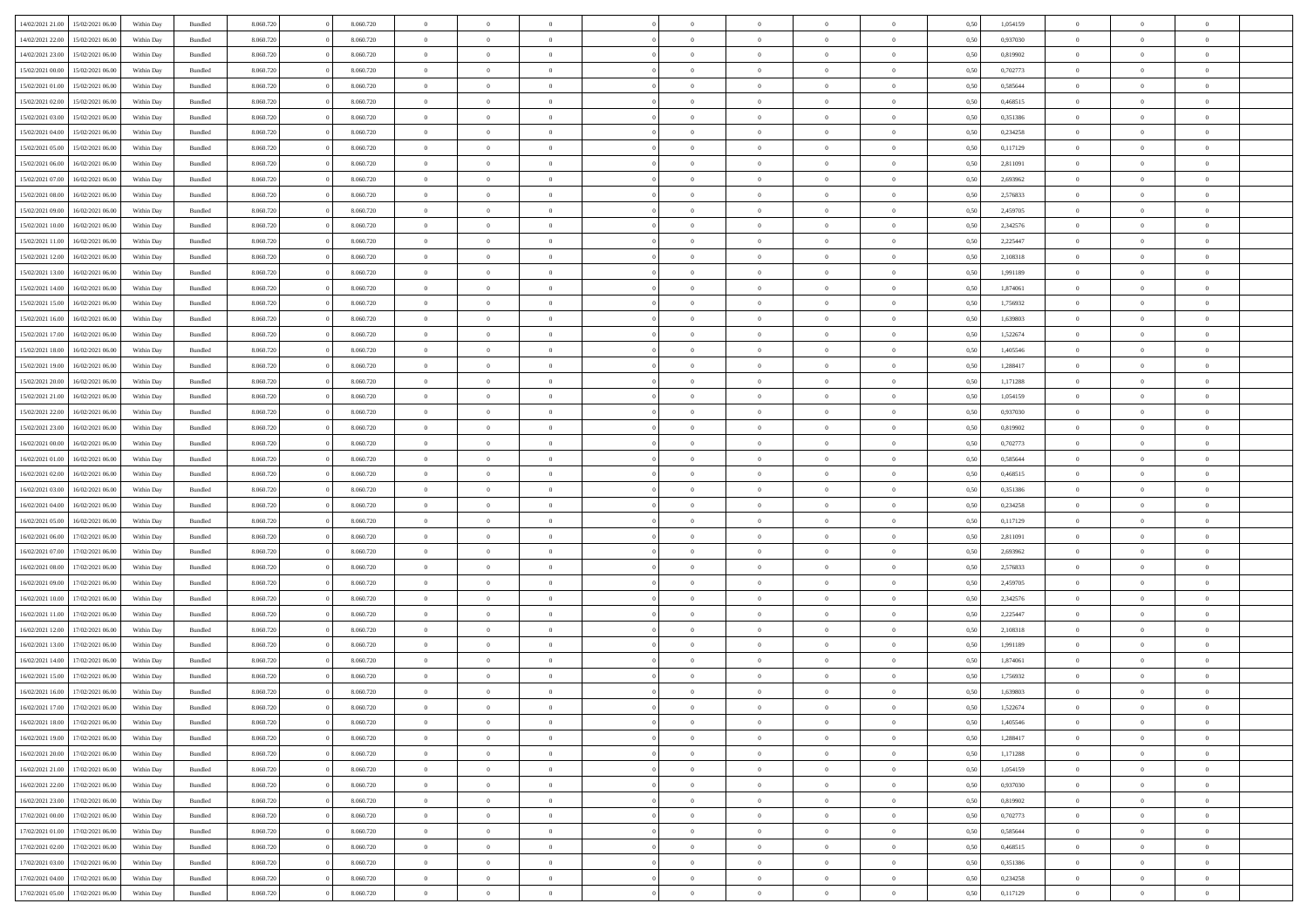| 17/02/2021 06:00 | 18/02/2021 06:00 | Within Day | Bundled            | 8.060.720 | 8.060.720 | $\overline{0}$ | $\Omega$       |                | $\Omega$       | $\Omega$       | $\theta$       | $\theta$       | 0.50 | 2,811091 | $\theta$       | $\theta$       | $\theta$       |  |
|------------------|------------------|------------|--------------------|-----------|-----------|----------------|----------------|----------------|----------------|----------------|----------------|----------------|------|----------|----------------|----------------|----------------|--|
| 17/02/2021 07:00 | 18/02/2021 06:00 | Within Day | Bundled            | 8.060.720 | 8.060.720 | $\overline{0}$ | $\theta$       | $\overline{0}$ | $\overline{0}$ | $\bf{0}$       | $\overline{0}$ | $\bf{0}$       | 0,50 | 2,693962 | $\theta$       | $\theta$       | $\overline{0}$ |  |
| 17/02/2021 08:00 | 18/02/2021 06:00 | Within Day | Bundled            | 8.060.720 | 8.060.720 | $\overline{0}$ | $\overline{0}$ | $\overline{0}$ | $\bf{0}$       | $\bf{0}$       | $\bf{0}$       | $\bf{0}$       | 0,50 | 2,576833 | $\bf{0}$       | $\overline{0}$ | $\overline{0}$ |  |
| 17/02/2021 09:00 | 18/02/2021 06:00 | Within Dav | Bundled            | 8.060.720 | 8.060.720 | $\overline{0}$ | $\overline{0}$ | $\overline{0}$ | $\overline{0}$ | $\bf{0}$       | $\overline{0}$ | $\overline{0}$ | 0.50 | 2,459705 | $\theta$       | $\theta$       | $\overline{0}$ |  |
| 17/02/2021 10:00 | 18/02/2021 06:00 | Within Day | Bundled            | 8.060.720 | 8.060.720 | $\overline{0}$ | $\theta$       | $\overline{0}$ | $\overline{0}$ | $\bf{0}$       | $\overline{0}$ | $\bf{0}$       | 0,50 | 2,342576 | $\theta$       | $\theta$       | $\overline{0}$ |  |
|                  |                  |            |                    |           |           |                |                |                |                |                |                |                |      |          |                |                |                |  |
| 17/02/2021 11:00 | 18/02/2021 06:00 | Within Day | Bundled            | 8.060.720 | 8.060.720 | $\overline{0}$ | $\bf{0}$       | $\overline{0}$ | $\bf{0}$       | $\overline{0}$ | $\overline{0}$ | $\mathbf{0}$   | 0,50 | 2,225447 | $\bf{0}$       | $\overline{0}$ | $\bf{0}$       |  |
| 17/02/2021 12:00 | 18/02/2021 06:00 | Within Dav | Bundled            | 8.060.720 | 8.060.720 | $\overline{0}$ | $\overline{0}$ | $\overline{0}$ | $\overline{0}$ | $\overline{0}$ | $\overline{0}$ | $\overline{0}$ | 0.50 | 2,108318 | $\theta$       | $\overline{0}$ | $\overline{0}$ |  |
| 17/02/2021 13:00 | 18/02/2021 06:00 | Within Day | Bundled            | 8.060.720 | 8.060.720 | $\overline{0}$ | $\theta$       | $\overline{0}$ | $\overline{0}$ | $\bf{0}$       | $\overline{0}$ | $\bf{0}$       | 0,50 | 1,991189 | $\theta$       | $\theta$       | $\overline{0}$ |  |
| 17/02/2021 14:00 | 18/02/2021 06:00 | Within Day | Bundled            | 8.060.720 | 8.060.720 | $\overline{0}$ | $\overline{0}$ | $\overline{0}$ | $\bf{0}$       | $\bf{0}$       | $\bf{0}$       | $\bf{0}$       | 0,50 | 1,874061 | $\,0\,$        | $\overline{0}$ | $\overline{0}$ |  |
| 17/02/2021 15:00 | 18/02/2021 06:00 | Within Dav | Bundled            | 8.060.720 | 8.060.720 | $\overline{0}$ | $\overline{0}$ | $\overline{0}$ | $\overline{0}$ | $\overline{0}$ | $\overline{0}$ | $\overline{0}$ | 0.50 | 1,756932 | $\theta$       | $\overline{0}$ | $\overline{0}$ |  |
| 17/02/2021 16:00 | 18/02/2021 06:00 | Within Day | Bundled            | 8.060.720 | 8.060.720 | $\overline{0}$ | $\theta$       | $\overline{0}$ | $\overline{0}$ | $\bf{0}$       | $\overline{0}$ | $\bf{0}$       | 0,50 | 1,639803 | $\,$ 0 $\,$    | $\theta$       | $\overline{0}$ |  |
|                  |                  |            |                    |           |           |                |                |                |                |                |                |                |      |          |                |                |                |  |
| 17/02/2021 17:00 | 18/02/2021 06:00 | Within Day | Bundled            | 8.060.720 | 8.060.720 | $\overline{0}$ | $\overline{0}$ | $\overline{0}$ | $\bf{0}$       | $\bf{0}$       | $\bf{0}$       | $\bf{0}$       | 0,50 | 1,522674 | $\bf{0}$       | $\overline{0}$ | $\overline{0}$ |  |
| 17/02/2021 18:00 | 18/02/2021 06:00 | Within Dav | Bundled            | 8.060.720 | 8.060.720 | $\overline{0}$ | $\overline{0}$ | $\overline{0}$ | $\overline{0}$ | $\bf{0}$       | $\overline{0}$ | $\overline{0}$ | 0.50 | 1,405546 | $\theta$       | $\theta$       | $\overline{0}$ |  |
| 17/02/2021 19:00 | 18/02/2021 06:00 | Within Day | Bundled            | 8.060.720 | 8.060.720 | $\overline{0}$ | $\theta$       | $\overline{0}$ | $\overline{0}$ | $\bf{0}$       | $\overline{0}$ | $\overline{0}$ | 0,50 | 1,288417 | $\theta$       | $\overline{0}$ | $\overline{0}$ |  |
| 17/02/2021 20:00 | 18/02/2021 06:00 | Within Day | Bundled            | 8.060.720 | 8.060.720 | $\overline{0}$ | $\overline{0}$ | $\overline{0}$ | $\bf{0}$       | $\overline{0}$ | $\overline{0}$ | $\mathbf{0}$   | 0,50 | 1,171288 | $\bf{0}$       | $\overline{0}$ | $\bf{0}$       |  |
| 17/02/2021 21:00 | 18/02/2021 06:00 | Within Dav | Bundled            | 8.060.720 | 8.060.720 | $\overline{0}$ | $\overline{0}$ | $\overline{0}$ | $\overline{0}$ | $\overline{0}$ | $\overline{0}$ | $\overline{0}$ | 0.50 | 1,054159 | $\theta$       | $\overline{0}$ | $\overline{0}$ |  |
| 17/02/2021 22:00 | 18/02/2021 06:00 | Within Day | Bundled            | 8.060.720 | 8.060.720 | $\overline{0}$ | $\theta$       | $\overline{0}$ | $\overline{0}$ | $\bf{0}$       | $\overline{0}$ | $\bf{0}$       | 0,50 | 0,937030 | $\theta$       | $\theta$       | $\overline{0}$ |  |
| 17/02/2021 23:00 | 18/02/2021 06:00 | Within Day | Bundled            | 8.060.720 | 8.060.720 | $\overline{0}$ | $\overline{0}$ | $\overline{0}$ | $\overline{0}$ | $\bf{0}$       | $\overline{0}$ | $\bf{0}$       | 0,50 | 0,819902 | $\,0\,$        | $\overline{0}$ | $\overline{0}$ |  |
| 18/02/2021 00:00 | 18/02/2021 06:00 | Within Dav | Bundled            | 8.060.720 | 8.060.720 | $\overline{0}$ | $\overline{0}$ | $\overline{0}$ | $\overline{0}$ | $\overline{0}$ | $\overline{0}$ | $\overline{0}$ | 0.50 | 0,702773 | $\theta$       | $\overline{0}$ | $\overline{0}$ |  |
|                  |                  |            |                    |           |           |                |                |                |                |                |                |                |      |          |                |                |                |  |
| 18/02/2021 01:00 | 18/02/2021 06:00 | Within Day | Bundled            | 8.060.720 | 8.060.720 | $\overline{0}$ | $\theta$       | $\overline{0}$ | $\overline{0}$ | $\bf{0}$       | $\overline{0}$ | $\bf{0}$       | 0,50 | 0,585644 | $\,$ 0 $\,$    | $\theta$       | $\overline{0}$ |  |
| 18/02/2021 02:00 | 18/02/2021 06:00 | Within Day | Bundled            | 8.060.720 | 8.060.720 | $\overline{0}$ | $\overline{0}$ | $\overline{0}$ | $\overline{0}$ | $\bf{0}$       | $\overline{0}$ | $\bf{0}$       | 0,50 | 0,468515 | $\bf{0}$       | $\overline{0}$ | $\overline{0}$ |  |
| 18/02/2021 03:00 | 18/02/2021 06:00 | Within Dav | Bundled            | 8.060.720 | 8.060.720 | $\overline{0}$ | $\overline{0}$ | $\overline{0}$ | $\overline{0}$ | $\bf{0}$       | $\overline{0}$ | $\overline{0}$ | 0.50 | 0,351386 | $\theta$       | $\theta$       | $\overline{0}$ |  |
| 18/02/2021 04:00 | 18/02/2021 06:00 | Within Day | Bundled            | 8.060.720 | 8.060.720 | $\overline{0}$ | $\theta$       | $\overline{0}$ | $\overline{0}$ | $\bf{0}$       | $\overline{0}$ | $\bf{0}$       | 0,50 | 0,234258 | $\,$ 0 $\,$    | $\overline{0}$ | $\overline{0}$ |  |
| 18/02/2021 05:00 | 18/02/2021 06:00 | Within Day | Bundled            | 8.060.720 | 8.060.720 | $\overline{0}$ | $\bf{0}$       | $\overline{0}$ | $\overline{0}$ | $\overline{0}$ | $\overline{0}$ | $\mathbf{0}$   | 0,50 | 0,117129 | $\overline{0}$ | $\overline{0}$ | $\bf{0}$       |  |
| 18/02/2021 06:00 | 19/02/2021 06:00 | Within Dav | Bundled            | 8.060.720 | 8.060.720 | $\overline{0}$ | $\overline{0}$ | $\overline{0}$ | $\overline{0}$ | $\overline{0}$ | $\overline{0}$ | $\overline{0}$ | 0.50 | 2,811091 | $\theta$       | $\overline{0}$ | $\overline{0}$ |  |
|                  |                  |            |                    |           |           | $\overline{0}$ | $\theta$       | $\overline{0}$ |                | $\bf{0}$       | $\overline{0}$ |                |      |          | $\theta$       | $\theta$       | $\overline{0}$ |  |
| 18/02/2021 07:00 | 19/02/2021 06:00 | Within Day | Bundled            | 8.060.720 | 8.060.720 |                |                |                | $\overline{0}$ |                |                | $\bf{0}$       | 0,50 | 2,693962 |                |                |                |  |
| 18/02/2021 08:00 | 19/02/2021 06:00 | Within Day | Bundled            | 8.060.720 | 8.060.720 | $\overline{0}$ | $\overline{0}$ | $\overline{0}$ | $\bf{0}$       | $\bf{0}$       | $\bf{0}$       | $\bf{0}$       | 0,50 | 2,576833 | $\,0\,$        | $\overline{0}$ | $\overline{0}$ |  |
| 18/02/2021 09:00 | 19/02/2021 06:00 | Within Day | Bundled            | 8.060.720 | 8.060.720 | $\overline{0}$ | $\overline{0}$ | $\overline{0}$ | $\overline{0}$ | $\overline{0}$ | $\overline{0}$ | $\overline{0}$ | 0.50 | 2,459705 | $\theta$       | $\overline{0}$ | $\overline{0}$ |  |
| 18/02/2021 10:00 | 19/02/2021 06:00 | Within Day | Bundled            | 8.060.720 | 8.060.720 | $\overline{0}$ | $\theta$       | $\overline{0}$ | $\overline{0}$ | $\bf{0}$       | $\overline{0}$ | $\bf{0}$       | 0,50 | 2,342576 | $\,$ 0 $\,$    | $\overline{0}$ | $\overline{0}$ |  |
| 18/02/2021 11:00 | 19/02/2021 06:00 | Within Day | Bundled            | 8.060.720 | 8.060.720 | $\overline{0}$ | $\overline{0}$ | $\overline{0}$ | $\bf{0}$       | $\bf{0}$       | $\bf{0}$       | $\bf{0}$       | 0,50 | 2,225447 | $\overline{0}$ | $\overline{0}$ | $\overline{0}$ |  |
| 18/02/2021 12:00 | 19/02/2021 06:00 | Within Day | Bundled            | 8.060.720 | 8.060.720 | $\overline{0}$ | $\Omega$       | $\Omega$       | $\Omega$       | $\Omega$       | $\Omega$       | $\overline{0}$ | 0,50 | 2,108318 | $\,0\,$        | $\theta$       | $\theta$       |  |
| 18/02/2021 13:00 | 19/02/2021 06:00 | Within Day | Bundled            | 8.060.720 | 8.060.720 | $\overline{0}$ | $\theta$       | $\overline{0}$ | $\overline{0}$ | $\bf{0}$       | $\overline{0}$ | $\bf{0}$       | 0,50 | 1,991189 | $\theta$       | $\theta$       | $\overline{0}$ |  |
|                  |                  |            |                    |           |           |                |                |                |                |                |                |                |      |          |                |                |                |  |
| 18/02/2021 14:00 | 19/02/2021 06:00 | Within Day | Bundled            | 8.060.720 | 8.060.720 | $\overline{0}$ | $\overline{0}$ | $\overline{0}$ | $\bf{0}$       | $\bf{0}$       | $\overline{0}$ | $\mathbf{0}$   | 0,50 | 1,874061 | $\overline{0}$ | $\overline{0}$ | $\bf{0}$       |  |
| 18/02/2021 15:00 | 19/02/2021 06:00 | Within Day | Bundled            | 8.060.720 | 8.060.720 | $\overline{0}$ | $\Omega$       | $\Omega$       | $\Omega$       | $\bf{0}$       | $\overline{0}$ | $\overline{0}$ | 0.50 | 1,756932 | $\,0\,$        | $\theta$       | $\theta$       |  |
| 18/02/2021 16:00 | 19/02/2021 06:00 | Within Day | Bundled            | 8.060.720 | 8.060.720 | $\overline{0}$ | $\theta$       | $\overline{0}$ | $\overline{0}$ | $\bf{0}$       | $\overline{0}$ | $\bf{0}$       | 0,50 | 1,639803 | $\,$ 0 $\,$    | $\theta$       | $\overline{0}$ |  |
| 18/02/2021 17:00 | 19/02/2021 06:00 | Within Day | Bundled            | 8.060.720 | 8.060.720 | $\overline{0}$ | $\overline{0}$ | $\overline{0}$ | $\bf{0}$       | $\bf{0}$       | $\overline{0}$ | $\bf{0}$       | 0,50 | 1,522674 | $\bf{0}$       | $\overline{0}$ | $\overline{0}$ |  |
| 18/02/2021 18:00 | 19/02/2021 06:00 | Within Day | Bundled            | 8.060.720 | 8.060.720 | $\overline{0}$ | $\Omega$       | $\Omega$       | $\Omega$       | $\theta$       | $\theta$       | $\overline{0}$ | 0.50 | 1.405546 | $\theta$       | $\theta$       | $\theta$       |  |
| 18/02/2021 19:00 | 19/02/2021 06:00 | Within Day | Bundled            | 8.060.720 | 8.060.720 | $\overline{0}$ | $\theta$       | $\overline{0}$ | $\overline{0}$ | $\bf{0}$       | $\overline{0}$ | $\bf{0}$       | 0,50 | 1,288417 | $\,$ 0 $\,$    | $\overline{0}$ | $\overline{0}$ |  |
| 18/02/2021 20:00 | 19/02/2021 06:00 | Within Day | Bundled            | 8.060.720 | 8.060.720 | $\overline{0}$ | $\overline{0}$ | $\overline{0}$ | $\overline{0}$ | $\bf{0}$       | $\overline{0}$ | $\bf{0}$       | 0,50 | 1,171288 | $\bf{0}$       | $\overline{0}$ | $\overline{0}$ |  |
| 18/02/2021 21:00 | 19/02/2021 06:00 | Within Day | Bundled            | 8.060.720 | 8.060.720 | $\overline{0}$ | $\Omega$       | $\Omega$       | $\Omega$       | $\Omega$       | $\overline{0}$ | $\overline{0}$ | 0.50 | 1,054159 | $\,0\,$        | $\theta$       | $\theta$       |  |
|                  |                  |            |                    |           |           |                |                |                |                |                |                |                |      |          |                |                |                |  |
| 18/02/2021 22:00 | 19/02/2021 06:00 | Within Day | Bundled            | 8.060.720 | 8.060.720 | $\overline{0}$ | $\theta$       | $\overline{0}$ | $\overline{0}$ | $\bf{0}$       | $\overline{0}$ | $\bf{0}$       | 0,50 | 0,937030 | $\,$ 0 $\,$    | $\overline{0}$ | $\overline{0}$ |  |
| 18/02/2021 23:00 | 19/02/2021 06:00 | Within Day | Bundled            | 8.060.720 | 8.060.720 | $\overline{0}$ | $\overline{0}$ | $\overline{0}$ | $\overline{0}$ | $\bf{0}$       | $\overline{0}$ | $\mathbf{0}$   | 0,50 | 0,819902 | $\bf{0}$       | $\overline{0}$ | $\bf{0}$       |  |
| 19/02/2021 00:00 | 19/02/2021 06:00 | Within Day | Bundled            | 8.060.720 | 8.060.720 | $\overline{0}$ | $\Omega$       | $\Omega$       | $\Omega$       | $\Omega$       | $\Omega$       | $\overline{0}$ | 0.50 | 0.702773 | $\theta$       | $\theta$       | $\theta$       |  |
| 19/02/2021 01:00 | 19/02/2021 06:00 | Within Day | Bundled            | 8.060.720 | 8.060.720 | $\overline{0}$ | $\overline{0}$ | $\bf{0}$       | $\bf{0}$       | $\,$ 0         | $\overline{0}$ | $\bf{0}$       | 0,50 | 0,585644 | $\,0\,$        | $\,$ 0 $\,$    | $\overline{0}$ |  |
| 19/02/2021 02:00 | 19/02/2021 06:00 | Within Day | $\mathbf B$ undled | 8.060.720 | 8.060.720 | $\bf{0}$       | $\bf{0}$       |                |                | $\bf{0}$       |                |                | 0,50 | 0,468515 | $\bf{0}$       | $\overline{0}$ |                |  |
| 19/02/2021 03:00 | 19/02/2021 06:00 | Within Day | Bundled            | 8.060.720 | 8.060.720 | $\overline{0}$ | $\overline{0}$ | $\overline{0}$ | $\Omega$       | $\overline{0}$ | $\overline{0}$ | $\overline{0}$ | 0.50 | 0,351386 | $\theta$       | $\theta$       | $\theta$       |  |
| 19/02/2021 04:00 | 19/02/2021 06:00 | Within Day | Bundled            | 8.060.720 | 8.060.720 | $\overline{0}$ | $\,$ 0         | $\overline{0}$ | $\overline{0}$ | $\,$ 0 $\,$    | $\overline{0}$ | $\mathbf{0}$   | 0,50 | 0,234258 | $\,$ 0 $\,$    | $\,$ 0 $\,$    | $\,$ 0         |  |
|                  |                  |            |                    |           |           |                |                |                |                |                |                |                |      |          |                |                |                |  |
| 19/02/2021 05:00 | 19/02/2021 06:00 | Within Day | Bundled            | 8.060.720 | 8.060.720 | $\overline{0}$ | $\overline{0}$ | $\overline{0}$ | $\overline{0}$ | $\overline{0}$ | $\overline{0}$ | $\mathbf{0}$   | 0,50 | 0,117129 | $\overline{0}$ | $\bf{0}$       | $\bf{0}$       |  |
| 19/02/2021 06:00 | 20/02/2021 06:00 | Within Day | Bundled            | 8.060.720 | 8.060.720 | $\overline{0}$ | $\overline{0}$ | $\overline{0}$ | $\Omega$       | $\overline{0}$ | $\overline{0}$ | $\overline{0}$ | 0,50 | 2,811091 | $\overline{0}$ | $\theta$       | $\overline{0}$ |  |
| 19/02/2021 07:00 | 20/02/2021 06:00 | Within Day | Bundled            | 8.060.720 | 8.060.720 | $\overline{0}$ | $\,$ 0         | $\overline{0}$ | $\overline{0}$ | $\,$ 0 $\,$    | $\overline{0}$ | $\mathbf{0}$   | 0,50 | 2,693962 | $\,$ 0 $\,$    | $\overline{0}$ | $\overline{0}$ |  |
| 19/02/2021 08:00 | 20/02/2021 06:00 | Within Day | Bundled            | 8.060.720 | 8.060.720 | $\overline{0}$ | $\overline{0}$ | $\overline{0}$ | $\overline{0}$ | $\overline{0}$ | $\overline{0}$ | $\mathbf{0}$   | 0,50 | 2,576833 | $\overline{0}$ | $\overline{0}$ | $\bf{0}$       |  |
| 19/02/2021 09:00 | 20/02/2021 06:00 | Within Day | Bundled            | 8.060.720 | 8.060.720 | $\overline{0}$ | $\overline{0}$ | $\overline{0}$ | $\Omega$       | $\overline{0}$ | $\overline{0}$ | $\bf{0}$       | 0.50 | 2,459705 | $\overline{0}$ | $\theta$       | $\overline{0}$ |  |
| 19/02/2021 10:00 | 20/02/2021 06:00 | Within Day | Bundled            | 8.060.720 | 8.060.720 | $\overline{0}$ | $\,$ 0         | $\overline{0}$ | $\overline{0}$ | $\bf{0}$       | $\overline{0}$ | $\bf{0}$       | 0,50 | 2,342576 | $\,$ 0 $\,$    | $\overline{0}$ | $\overline{0}$ |  |
| 19/02/2021 11:00 | 20/02/2021 06:00 | Within Day | Bundled            | 8.060.720 | 8.060.720 | $\overline{0}$ | $\bf{0}$       | $\overline{0}$ | $\overline{0}$ | $\overline{0}$ | $\overline{0}$ | $\mathbf{0}$   | 0,50 | 2,225447 | $\overline{0}$ | $\overline{0}$ | $\bf{0}$       |  |
|                  |                  |            |                    |           |           |                |                |                |                |                |                |                |      |          |                |                |                |  |
| 19/02/2021 12:00 | 20/02/2021 06:00 | Within Day | Bundled            | 8.060.720 | 8.060.720 | $\overline{0}$ | $\overline{0}$ | $\overline{0}$ | $\Omega$       | $\overline{0}$ | $\overline{0}$ | $\overline{0}$ | 0.50 | 2,108318 | $\overline{0}$ | $\overline{0}$ | $\overline{0}$ |  |
| 19/02/2021 13:00 | 20/02/2021 06:00 | Within Day | Bundled            | 8.060.720 | 8.060.720 | $\overline{0}$ | $\bf{0}$       | $\overline{0}$ | $\overline{0}$ | $\bf{0}$       | $\bf{0}$       | $\bf{0}$       | 0,50 | 1,991189 | $\,$ 0 $\,$    | $\,$ 0 $\,$    | $\bf{0}$       |  |
| 19/02/2021 14:00 | 20/02/2021 06:00 | Within Day | Bundled            | 8.060.720 | 8.060.720 | $\overline{0}$ | $\bf{0}$       | $\overline{0}$ | $\bf{0}$       | $\bf{0}$       | $\bf{0}$       | $\bf{0}$       | 0,50 | 1,874061 | $\overline{0}$ | $\overline{0}$ | $\bf{0}$       |  |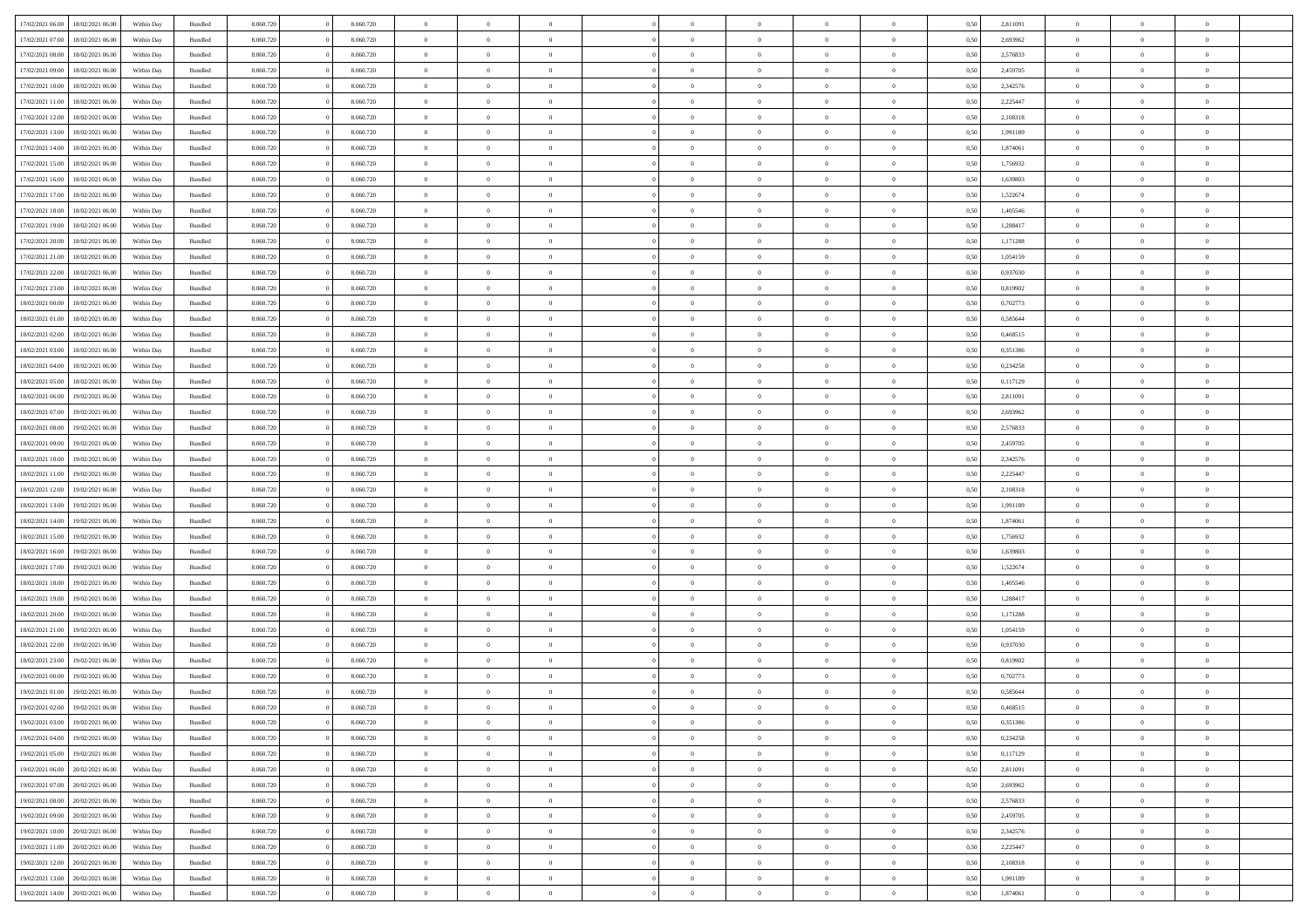| 19/02/2021 15:00                  | 20/02/2021 06:00 | Within Day | Bundled            | 8.060.720 | 8.060.720 | $\overline{0}$ | $\Omega$       |                | $\Omega$       | $\Omega$       | $\theta$       | $\theta$       | 0.50 | 1,756932 | $\theta$       | $\theta$       | $\theta$       |  |
|-----------------------------------|------------------|------------|--------------------|-----------|-----------|----------------|----------------|----------------|----------------|----------------|----------------|----------------|------|----------|----------------|----------------|----------------|--|
| 19/02/2021 16:00                  | 20/02/2021 06:00 | Within Day | Bundled            | 8.060.720 | 8.060.720 | $\overline{0}$ | $\theta$       | $\overline{0}$ | $\overline{0}$ | $\bf{0}$       | $\overline{0}$ | $\bf{0}$       | 0,50 | 1,639803 | $\theta$       | $\overline{0}$ | $\overline{0}$ |  |
| 19/02/2021 17:00                  | 20/02/2021 06:00 | Within Day | Bundled            | 8.060.720 | 8.060.720 | $\overline{0}$ | $\bf{0}$       | $\overline{0}$ | $\bf{0}$       | $\bf{0}$       | $\bf{0}$       | $\mathbf{0}$   | 0,50 | 1,522674 | $\overline{0}$ | $\overline{0}$ | $\bf{0}$       |  |
| 19/02/2021 18:00                  | 20/02/2021 06:00 | Within Dav | Bundled            | 8.060.720 | 8.060.720 | $\overline{0}$ | $\overline{0}$ | $\overline{0}$ | $\overline{0}$ | $\bf{0}$       | $\overline{0}$ | $\overline{0}$ | 0.50 | 1,405546 | $\theta$       | $\theta$       | $\overline{0}$ |  |
| 19/02/2021 19:00                  | 20/02/2021 06:00 | Within Day | Bundled            | 8.060.720 | 8.060.720 | $\overline{0}$ | $\theta$       | $\overline{0}$ | $\overline{0}$ | $\bf{0}$       | $\overline{0}$ | $\bf{0}$       | 0,50 | 1,288417 | $\theta$       | $\overline{0}$ | $\overline{0}$ |  |
|                                   |                  |            |                    |           |           |                |                |                |                |                |                |                |      |          |                |                |                |  |
| 19/02/2021 20:00                  | 20/02/2021 06:00 | Within Day | Bundled            | 8.060.720 | 8.060.720 | $\overline{0}$ | $\overline{0}$ | $\overline{0}$ | $\bf{0}$       | $\overline{0}$ | $\overline{0}$ | $\mathbf{0}$   | 0,50 | 1,171288 | $\overline{0}$ | $\overline{0}$ | $\bf{0}$       |  |
| 19/02/2021 21:00                  | 20/02/2021 06:00 | Within Dav | Bundled            | 8.060.720 | 8.060.720 | $\overline{0}$ | $\overline{0}$ | $\overline{0}$ | $\overline{0}$ | $\overline{0}$ | $\overline{0}$ | $\overline{0}$ | 0.50 | 1,054159 | $\theta$       | $\overline{0}$ | $\overline{0}$ |  |
| 19/02/2021 22:00                  | 20/02/2021 06:00 | Within Day | Bundled            | 8.060.720 | 8.060.720 | $\overline{0}$ | $\theta$       | $\overline{0}$ | $\overline{0}$ | $\bf{0}$       | $\overline{0}$ | $\bf{0}$       | 0,50 | 0,937030 | $\theta$       | $\theta$       | $\overline{0}$ |  |
| 19/02/2021 23:00                  | 20/02/2021 06:00 | Within Day | Bundled            | 8.060.720 | 8.060.720 | $\overline{0}$ | $\overline{0}$ | $\overline{0}$ | $\bf{0}$       | $\bf{0}$       | $\overline{0}$ | $\bf{0}$       | 0,50 | 0,819902 | $\,0\,$        | $\overline{0}$ | $\overline{0}$ |  |
| 20/02/2021 00:00                  | 20/02/2021 06:00 | Within Dav | Bundled            | 8.060.720 | 8.060.720 | $\overline{0}$ | $\overline{0}$ | $\overline{0}$ | $\overline{0}$ | $\overline{0}$ | $\overline{0}$ | $\overline{0}$ | 0.50 | 0,702773 | $\theta$       | $\overline{0}$ | $\overline{0}$ |  |
| 20/02/2021 01:00                  | 20/02/2021 06:00 | Within Day | Bundled            | 8.060.720 | 8.060.720 | $\overline{0}$ | $\theta$       | $\overline{0}$ | $\overline{0}$ | $\bf{0}$       | $\overline{0}$ | $\bf{0}$       | 0,50 | 0,585644 | $\,$ 0 $\,$    | $\overline{0}$ | $\overline{0}$ |  |
|                                   |                  |            |                    |           |           |                |                |                |                |                |                |                |      |          |                |                |                |  |
| 20/02/2021 02:00                  | 20/02/2021 06:00 | Within Day | Bundled            | 8.060.720 | 8.060.720 | $\overline{0}$ | $\bf{0}$       | $\overline{0}$ | $\overline{0}$ | $\bf{0}$       | $\overline{0}$ | $\mathbf{0}$   | 0,50 | 0,468515 | $\overline{0}$ | $\overline{0}$ | $\bf{0}$       |  |
| 20/02/2021 03:00                  | 20/02/2021 06:00 | Within Dav | Bundled            | 8.060.720 | 8.060.720 | $\overline{0}$ | $\overline{0}$ | $\overline{0}$ | $\overline{0}$ | $\bf{0}$       | $\overline{0}$ | $\overline{0}$ | 0.50 | 0,351386 | $\theta$       | $\theta$       | $\overline{0}$ |  |
| 20/02/2021 04:00                  | 20/02/2021 06:00 | Within Day | Bundled            | 8.060.720 | 8.060.720 | $\overline{0}$ | $\theta$       | $\overline{0}$ | $\overline{0}$ | $\bf{0}$       | $\overline{0}$ | $\bf{0}$       | 0,50 | 0,234258 | $\theta$       | $\overline{0}$ | $\overline{0}$ |  |
| 20/02/2021 05:00                  | 20/02/2021 06:00 | Within Day | Bundled            | 8.060.720 | 8.060.720 | $\overline{0}$ | $\overline{0}$ | $\overline{0}$ | $\overline{0}$ | $\overline{0}$ | $\overline{0}$ | $\mathbf{0}$   | 0,50 | 0,117129 | $\overline{0}$ | $\overline{0}$ | $\bf{0}$       |  |
| 20/02/2021 06:00                  | 21/02/2021 06:00 | Within Dav | Bundled            | 8.060.720 | 8.060.720 | $\overline{0}$ | $\overline{0}$ | $\overline{0}$ | $\overline{0}$ | $\overline{0}$ | $\overline{0}$ | $\overline{0}$ | 0.50 | 2,811091 | $\theta$       | $\overline{0}$ | $\overline{0}$ |  |
| 20/02/2021 07:00                  | 21/02/2021 06:00 | Within Day | Bundled            | 8.060.720 | 8.060.720 | $\overline{0}$ | $\theta$       | $\overline{0}$ | $\overline{0}$ | $\bf{0}$       | $\overline{0}$ | $\bf{0}$       | 0,50 | 2,693962 | $\theta$       | $\theta$       | $\overline{0}$ |  |
| 20/02/2021 08:00                  | 21/02/2021 06:00 | Within Day | Bundled            | 8.060.720 | 8.060.720 | $\overline{0}$ | $\overline{0}$ | $\overline{0}$ | $\overline{0}$ | $\bf{0}$       | $\overline{0}$ | $\mathbf{0}$   | 0,50 | 2,576833 | $\bf{0}$       | $\overline{0}$ | $\overline{0}$ |  |
| 20/02/2021 09:00                  | 21/02/2021 06:00 | Within Dav | Bundled            | 8.060.720 | 8.060.720 | $\overline{0}$ | $\overline{0}$ | $\overline{0}$ | $\overline{0}$ | $\overline{0}$ | $\overline{0}$ | $\overline{0}$ | 0.50 | 2,459705 | $\theta$       | $\overline{0}$ | $\overline{0}$ |  |
|                                   |                  |            |                    |           |           |                |                |                |                |                |                |                |      |          |                |                |                |  |
| 20/02/2021 10:00                  | 21/02/2021 06:00 | Within Day | Bundled            | 8.060.720 | 8.060.720 | $\overline{0}$ | $\theta$       | $\overline{0}$ | $\overline{0}$ | $\bf{0}$       | $\overline{0}$ | $\bf{0}$       | 0,50 | 2,342576 | $\,$ 0 $\,$    | $\overline{0}$ | $\overline{0}$ |  |
| 20/02/2021 11:00                  | 21/02/2021 06:00 | Within Day | Bundled            | 8.060.720 | 8.060.720 | $\overline{0}$ | $\overline{0}$ | $\overline{0}$ | $\overline{0}$ | $\bf{0}$       | $\overline{0}$ | $\mathbf{0}$   | 0,50 | 2,225447 | $\overline{0}$ | $\overline{0}$ | $\bf{0}$       |  |
| 20/02/2021 12:00                  | 21/02/2021 06:00 | Within Day | Bundled            | 8.060.720 | 8.060.720 | $\overline{0}$ | $\overline{0}$ | $\overline{0}$ | $\overline{0}$ | $\bf{0}$       | $\overline{0}$ | $\overline{0}$ | 0.50 | 2,108318 | $\theta$       | $\overline{0}$ | $\overline{0}$ |  |
| 20/02/2021 13:00                  | 21/02/2021 06:00 | Within Day | Bundled            | 8.060.720 | 8.060.720 | $\overline{0}$ | $\theta$       | $\overline{0}$ | $\overline{0}$ | $\bf{0}$       | $\overline{0}$ | $\bf{0}$       | 0,50 | 1,991189 | $\,$ 0 $\,$    | $\overline{0}$ | $\overline{0}$ |  |
| 20/02/2021 14:00                  | 21/02/2021 06:00 | Within Day | Bundled            | 8.060.720 | 8.060.720 | $\overline{0}$ | $\overline{0}$ | $\overline{0}$ | $\overline{0}$ | $\overline{0}$ | $\overline{0}$ | $\mathbf{0}$   | 0,50 | 1,874061 | $\overline{0}$ | $\overline{0}$ | $\bf{0}$       |  |
| 20/02/2021 15:00                  | 21/02/2021 06:00 | Within Dav | Bundled            | 8.060.720 | 8.060.720 | $\overline{0}$ | $\overline{0}$ | $\overline{0}$ | $\overline{0}$ | $\overline{0}$ | $\overline{0}$ | $\overline{0}$ | 0.50 | 1,756932 | $\theta$       | $\overline{0}$ | $\overline{0}$ |  |
|                                   |                  |            |                    |           |           | $\overline{0}$ | $\theta$       | $\overline{0}$ |                | $\bf{0}$       | $\overline{0}$ |                |      |          | $\theta$       | $\theta$       | $\overline{0}$ |  |
| 20/02/2021 16:00                  | 21/02/2021 06:00 | Within Day | Bundled            | 8.060.720 | 8.060.720 |                |                |                | $\overline{0}$ |                |                | $\bf{0}$       | 0,50 | 1,639803 |                |                |                |  |
| 20/02/2021 17:00                  | 21/02/2021 06:00 | Within Day | Bundled            | 8.060.720 | 8.060.720 | $\overline{0}$ | $\overline{0}$ | $\overline{0}$ | $\overline{0}$ | $\bf{0}$       | $\overline{0}$ | $\bf{0}$       | 0,50 | 1,522674 | $\,0\,$        | $\overline{0}$ | $\overline{0}$ |  |
| 20/02/2021 18:00                  | 21/02/2021 06:00 | Within Day | Bundled            | 8.060.720 | 8.060.720 | $\overline{0}$ | $\overline{0}$ | $\overline{0}$ | $\overline{0}$ | $\overline{0}$ | $\overline{0}$ | $\overline{0}$ | 0.50 | 1,405546 | $\theta$       | $\overline{0}$ | $\overline{0}$ |  |
| 20/02/2021 19:00                  | 21/02/2021 06:00 | Within Day | Bundled            | 8.060.720 | 8.060.720 | $\overline{0}$ | $\theta$       | $\overline{0}$ | $\overline{0}$ | $\bf{0}$       | $\overline{0}$ | $\bf{0}$       | 0,50 | 1,288417 | $\,$ 0 $\,$    | $\overline{0}$ | $\overline{0}$ |  |
| 20/02/2021 20:00                  | 21/02/2021 06:00 | Within Day | Bundled            | 8.060.720 | 8.060.720 | $\overline{0}$ | $\overline{0}$ | $\overline{0}$ | $\bf{0}$       | $\bf{0}$       | $\bf{0}$       | $\bf{0}$       | 0,50 | 1,171288 | $\bf{0}$       | $\overline{0}$ | $\bf{0}$       |  |
| 20/02/2021 21:00                  | 21/02/2021 06:00 | Within Day | Bundled            | 8.060.720 | 8.060.720 | $\overline{0}$ | $\Omega$       | $\Omega$       | $\Omega$       | $\Omega$       | $\overline{0}$ | $\overline{0}$ | 0,50 | 1,054159 | $\,0\,$        | $\theta$       | $\theta$       |  |
| 20/02/2021 22:00                  | 21/02/2021 06:00 | Within Day | Bundled            | 8.060.720 | 8.060.720 | $\overline{0}$ | $\theta$       | $\overline{0}$ | $\overline{0}$ | $\bf{0}$       | $\overline{0}$ | $\bf{0}$       | 0,50 | 0,937030 | $\theta$       | $\overline{0}$ | $\overline{0}$ |  |
|                                   |                  |            |                    |           |           |                |                |                |                |                |                |                |      |          |                |                |                |  |
| 20/02/2021 23:00                  | 21/02/2021 06:00 | Within Day | Bundled            | 8.060.720 | 8.060.720 | $\overline{0}$ | $\overline{0}$ | $\overline{0}$ | $\bf{0}$       | $\overline{0}$ | $\overline{0}$ | $\mathbf{0}$   | 0,50 | 0,819902 | $\bf{0}$       | $\overline{0}$ | $\bf{0}$       |  |
| 21/02/2021 00:00                  | 21/02/2021 06:00 | Within Day | Bundled            | 8.060.720 | 8.060.720 | $\overline{0}$ | $\Omega$       | $\Omega$       | $\Omega$       | $\bf{0}$       | $\overline{0}$ | $\overline{0}$ | 0.50 | 0,702773 | $\,0\,$        | $\theta$       | $\theta$       |  |
| 21/02/2021 01:00                  | 21/02/2021 06:00 | Within Day | Bundled            | 8.060.720 | 8.060.720 | $\overline{0}$ | $\theta$       | $\overline{0}$ | $\overline{0}$ | $\bf{0}$       | $\overline{0}$ | $\bf{0}$       | 0,50 | 0,585644 | $\,$ 0 $\,$    | $\overline{0}$ | $\overline{0}$ |  |
| 21/02/2021 02:00                  | 21/02/2021 06:00 | Within Day | Bundled            | 8.060.720 | 8.060.720 | $\overline{0}$ | $\overline{0}$ | $\overline{0}$ | $\bf{0}$       | $\bf{0}$       | $\bf{0}$       | $\mathbf{0}$   | 0,50 | 0,468515 | $\bf{0}$       | $\overline{0}$ | $\bf{0}$       |  |
| 21/02/2021 03:00                  | 21/02/2021 06:00 | Within Day | Bundled            | 8.060.720 | 8.060.720 | $\overline{0}$ | $\Omega$       | $\Omega$       | $\Omega$       | $\theta$       | $\theta$       | $\overline{0}$ | 0.50 | 0,351386 | $\theta$       | $\theta$       | $\theta$       |  |
| 21/02/2021 04:00                  | 21/02/2021 06:00 | Within Day | Bundled            | 8.060.720 | 8.060.720 | $\overline{0}$ | $\theta$       | $\overline{0}$ | $\overline{0}$ | $\bf{0}$       | $\overline{0}$ | $\bf{0}$       | 0,50 | 0,234258 | $\,$ 0 $\,$    | $\overline{0}$ | $\overline{0}$ |  |
| 21/02/2021 05:00                  | 21/02/2021 06:00 | Within Day | Bundled            | 8.060.720 | 8.060.720 | $\overline{0}$ | $\bf{0}$       | $\overline{0}$ | $\bf{0}$       | $\bf{0}$       | $\bf{0}$       | $\mathbf{0}$   | 0,50 | 0,117129 | $\bf{0}$       | $\overline{0}$ | $\bf{0}$       |  |
| 21/02/2021 06:00                  | 22/02/2021 06:00 |            |                    | 8.060.720 | 8.060.720 | $\overline{0}$ | $\Omega$       | $\overline{0}$ | $\Omega$       | $\overline{0}$ | $\overline{0}$ | $\overline{0}$ | 0.50 | 2,811091 | $\,0\,$        | $\theta$       | $\theta$       |  |
|                                   |                  | Within Day | Bundled            |           |           |                |                |                |                |                |                |                |      |          |                |                |                |  |
| 21/02/2021 07:00                  | 22/02/2021 06:00 | Within Day | Bundled            | 8.060.720 | 8.060.720 | $\overline{0}$ | $\theta$       | $\overline{0}$ | $\overline{0}$ | $\bf{0}$       | $\overline{0}$ | $\bf{0}$       | 0,50 | 2,693962 | $\,$ 0 $\,$    | $\overline{0}$ | $\overline{0}$ |  |
| 21/02/2021 08:00                  | 22/02/2021 06:00 | Within Day | Bundled            | 8.060.720 | 8.060.720 | $\overline{0}$ | $\overline{0}$ | $\overline{0}$ | $\bf{0}$       | $\bf{0}$       | $\bf{0}$       | $\mathbf{0}$   | 0,50 | 2,576833 | $\overline{0}$ | $\overline{0}$ | $\bf{0}$       |  |
| 21/02/2021 09:00                  | 22/02/2021 06:00 | Within Day | Bundled            | 8.060.720 | 8.060.720 | $\overline{0}$ | $\Omega$       | $\Omega$       | $\Omega$       | $\Omega$       | $\Omega$       | $\overline{0}$ | 0.50 | 2,459705 | $\theta$       | $\theta$       | $\theta$       |  |
| 21/02/2021 11:00                  | 22/02/2021 06:00 | Within Day | Bundled            | 8.060.720 | 8.060.720 | $\overline{0}$ | $\overline{0}$ | $\overline{0}$ | $\bf{0}$       | $\,$ 0         | $\bf{0}$       | $\bf{0}$       | 0,50 | 2,225447 | $\,0\,$        | $\,$ 0 $\,$    | $\overline{0}$ |  |
| 21/02/2021 12:00                  | 22/02/2021 06:00 | Within Day | $\mathbf B$ undled | 8.060.720 | 8.060.720 | $\bf{0}$       | $\bf{0}$       |                |                | $\bf{0}$       |                |                | 0,50 | 2,108318 | $\bf{0}$       | $\overline{0}$ |                |  |
| 21/02/2021 13:00                  | 22/02/2021 06:00 | Within Day | Bundled            | 8.060.720 | 8.060.720 | $\overline{0}$ | $\overline{0}$ | $\overline{0}$ | $\Omega$       | $\overline{0}$ | $\overline{0}$ | $\overline{0}$ | 0.50 | 1,991189 | $\theta$       | $\theta$       | $\theta$       |  |
| 21/02/2021 14:00                  | 22/02/2021 06:00 | Within Day | Bundled            | 8.060.720 | 8.060.720 | $\overline{0}$ | $\,$ 0         | $\overline{0}$ | $\bf{0}$       | $\,$ 0 $\,$    | $\overline{0}$ | $\mathbf{0}$   | 0,50 | 1,874061 | $\,$ 0 $\,$    | $\,$ 0 $\,$    | $\,$ 0         |  |
| 21/02/2021 15:00                  | 22/02/2021 06:00 | Within Day | Bundled            | 8.060.720 | 8.060.720 | $\overline{0}$ | $\overline{0}$ | $\overline{0}$ | $\overline{0}$ | $\overline{0}$ | $\overline{0}$ | $\mathbf{0}$   | 0,50 | 1,756932 | $\overline{0}$ | $\bf{0}$       | $\bf{0}$       |  |
|                                   |                  |            |                    |           |           |                |                |                |                |                |                |                |      |          |                |                |                |  |
| 21/02/2021 16:00                  | 22/02/2021 06:00 | Within Day | Bundled            | 8.060.720 | 8.060.720 | $\overline{0}$ | $\overline{0}$ | $\overline{0}$ | $\Omega$       | $\overline{0}$ | $\overline{0}$ | $\overline{0}$ | 0,50 | 1,639803 | $\overline{0}$ | $\theta$       | $\overline{0}$ |  |
| 21/02/2021 17:00                  | 22/02/2021 06:00 | Within Day | Bundled            | 8.060.720 | 8.060.720 | $\overline{0}$ | $\,$ 0         | $\overline{0}$ | $\overline{0}$ | $\,$ 0 $\,$    | $\overline{0}$ | $\mathbf{0}$   | 0,50 | 1,522674 | $\,$ 0 $\,$    | $\overline{0}$ | $\overline{0}$ |  |
| 21/02/2021 18:00                  | 22/02/2021 06:00 | Within Day | Bundled            | 8.060.720 | 8.060.720 | $\overline{0}$ | $\overline{0}$ | $\overline{0}$ | $\overline{0}$ | $\overline{0}$ | $\overline{0}$ | $\mathbf{0}$   | 0,50 | 1,405546 | $\overline{0}$ | $\overline{0}$ | $\bf{0}$       |  |
| 21/02/2021 19:00                  | 22/02/2021 06:00 | Within Day | Bundled            | 8.060.720 | 8.060.720 | $\overline{0}$ | $\overline{0}$ | $\overline{0}$ | $\Omega$       | $\overline{0}$ | $\overline{0}$ | $\bf{0}$       | 0.50 | 1,288417 | $\overline{0}$ | $\theta$       | $\overline{0}$ |  |
| 21/02/2021 20:00                  | 22/02/2021 06:00 | Within Day | Bundled            | 8.060.720 | 8.060.720 | $\overline{0}$ | $\,$ 0         | $\overline{0}$ | $\overline{0}$ | $\bf{0}$       | $\overline{0}$ | $\bf{0}$       | 0,50 | 1,171288 | $\,$ 0 $\,$    | $\overline{0}$ | $\overline{0}$ |  |
| 21/02/2021 21:00                  | 22/02/2021 06:00 | Within Day | Bundled            | 8.060.720 | 8.060.720 | $\overline{0}$ | $\bf{0}$       | $\overline{0}$ | $\overline{0}$ | $\overline{0}$ | $\overline{0}$ | $\mathbf{0}$   | 0,50 | 1,054159 | $\overline{0}$ | $\overline{0}$ | $\bf{0}$       |  |
| 21/02/2021 22.00                  | 22/02/2021 06:00 | Within Day | Bundled            | 8.060.720 | 8.060.720 | $\overline{0}$ | $\overline{0}$ | $\overline{0}$ | $\Omega$       | $\overline{0}$ | $\overline{0}$ | $\overline{0}$ | 0.50 | 0,937030 | $\overline{0}$ | $\overline{0}$ | $\overline{0}$ |  |
|                                   |                  |            |                    |           |           |                |                |                |                |                |                |                |      |          |                |                |                |  |
| 21/02/2021 23:00                  | 22/02/2021 06:00 | Within Day | Bundled            | 8.060.720 | 8.060.720 | $\overline{0}$ | $\bf{0}$       | $\overline{0}$ | $\overline{0}$ | $\bf{0}$       | $\overline{0}$ | $\bf{0}$       | 0,50 | 0,819902 | $\,$ 0 $\,$    | $\,$ 0 $\,$    | $\bf{0}$       |  |
| 22/02/2021 00:00 22/02/2021 06:00 |                  | Within Day | Bundled            | 8.060.720 | 8.060.720 | $\overline{0}$ | $\bf{0}$       | $\overline{0}$ | $\bf{0}$       | $\bf{0}$       | $\overline{0}$ | $\bf{0}$       | 0,50 | 0,702773 | $\overline{0}$ | $\overline{0}$ | $\bf{0}$       |  |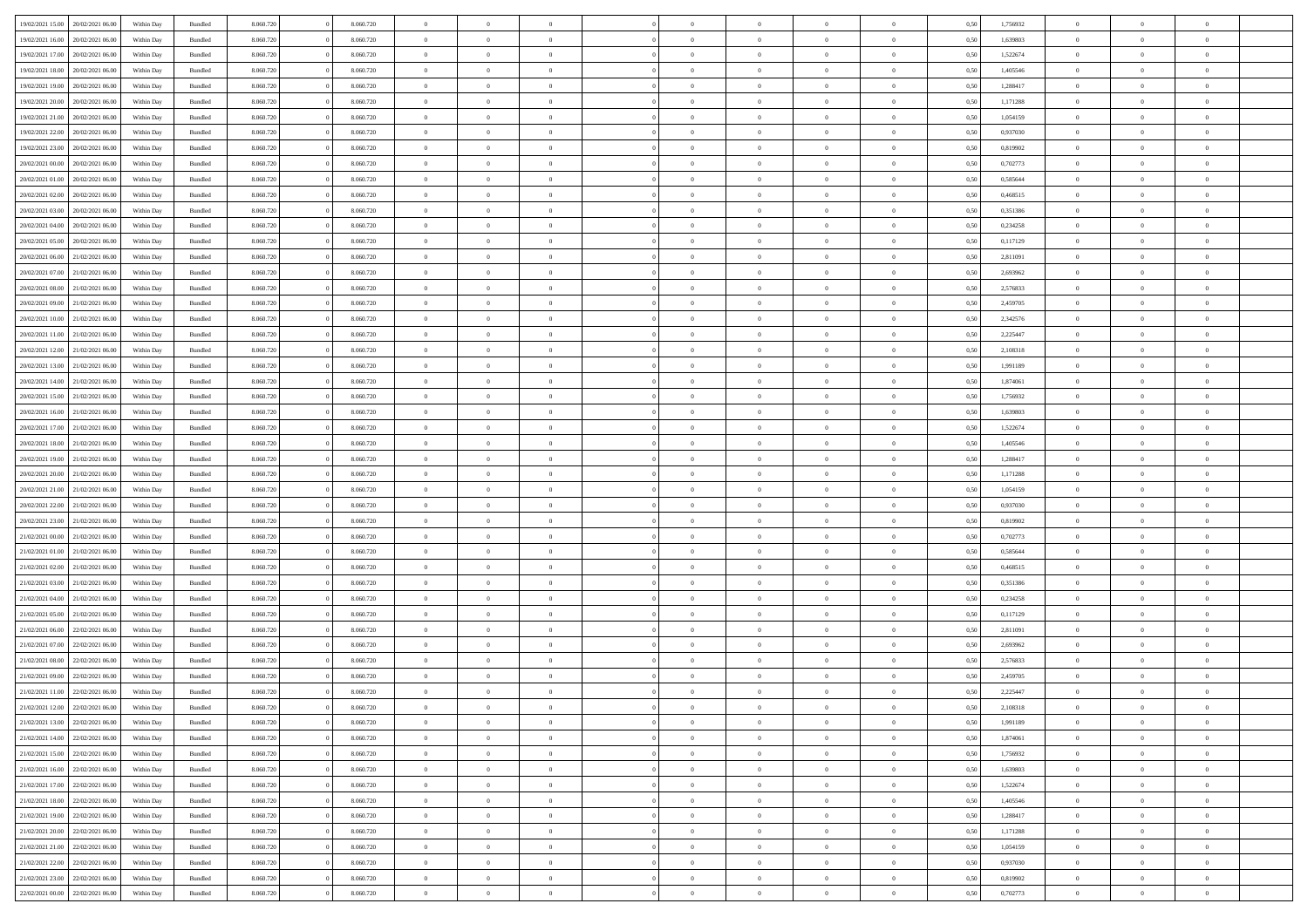|                                   | 22/02/2021 06:00 | Within Day | Bundled            | 8.060.720 | 8.060.720 | $\overline{0}$ | $\Omega$       |                | $\Omega$       | $\Omega$       | $\Omega$       | $\theta$       | 0,50 | 0,585644 | $\theta$       | $\theta$       | $\theta$       |  |
|-----------------------------------|------------------|------------|--------------------|-----------|-----------|----------------|----------------|----------------|----------------|----------------|----------------|----------------|------|----------|----------------|----------------|----------------|--|
| 22/02/2021 01:00                  |                  |            |                    |           |           |                |                |                |                |                |                |                |      |          |                |                |                |  |
| 22/02/2021 02:00                  | 22/02/2021 06:00 | Within Day | Bundled            | 8.060.720 | 8.060.720 | $\overline{0}$ | $\theta$       | $\overline{0}$ | $\overline{0}$ | $\bf{0}$       | $\overline{0}$ | $\overline{0}$ | 0,50 | 0,468515 | $\theta$       | $\theta$       | $\overline{0}$ |  |
| 22/02/2021 03:00                  | 22/02/2021 06:00 | Within Day | Bundled            | 8.060.720 | 8.060.720 | $\overline{0}$ | $\overline{0}$ | $\overline{0}$ | $\overline{0}$ | $\bf{0}$       | $\overline{0}$ | $\bf{0}$       | 0,50 | 0,351386 | $\bf{0}$       | $\overline{0}$ | $\overline{0}$ |  |
| 22/02/2021 04:00                  | 22/02/2021 06:00 | Within Dav | Bundled            | 8.060.720 | 8.060.720 | $\overline{0}$ | $\overline{0}$ | $\overline{0}$ | $\overline{0}$ | $\bf{0}$       | $\overline{0}$ | $\overline{0}$ | 0.50 | 0,234258 | $\theta$       | $\theta$       | $\overline{0}$ |  |
|                                   |                  |            |                    |           |           |                |                |                |                |                |                |                |      |          |                |                |                |  |
| 22/02/2021 05:00                  | 22/02/2021 06:00 | Within Day | Bundled            | 8.060.720 | 8.060.720 | $\overline{0}$ | $\theta$       | $\overline{0}$ | $\overline{0}$ | $\bf{0}$       | $\overline{0}$ | $\bf{0}$       | 0,50 | 0,117129 | $\theta$       | $\theta$       | $\overline{0}$ |  |
| 22/02/2021 06:00                  | 23/02/2021 06:00 | Within Day | Bundled            | 8.060.720 | 8.060.720 | $\overline{0}$ | $\bf{0}$       | $\overline{0}$ | $\overline{0}$ | $\overline{0}$ | $\overline{0}$ | $\mathbf{0}$   | 0,50 | 2,811091 | $\bf{0}$       | $\overline{0}$ | $\bf{0}$       |  |
| 22/02/2021 07:00                  | 23/02/2021 06:00 | Within Dav | Bundled            | 8.060.720 | 8.060.720 | $\overline{0}$ | $\overline{0}$ | $\overline{0}$ | $\overline{0}$ | $\overline{0}$ | $\overline{0}$ | $\overline{0}$ | 0.50 | 2,693962 | $\theta$       | $\theta$       | $\overline{0}$ |  |
| 22/02/2021 08:00                  | 23/02/2021 06:00 | Within Day | Bundled            | 8.060.720 | 8.060.720 | $\overline{0}$ | $\theta$       | $\overline{0}$ | $\overline{0}$ | $\bf{0}$       | $\overline{0}$ | $\bf{0}$       | 0,50 | 2,576833 | $\theta$       | $\theta$       | $\overline{0}$ |  |
|                                   |                  |            |                    |           |           |                | $\overline{0}$ |                |                | $\bf{0}$       |                |                |      |          | $\,0\,$        | $\overline{0}$ | $\overline{0}$ |  |
| 22/02/2021 09:00                  | 23/02/2021 06:00 | Within Day | Bundled            | 8.060.720 | 8.060.720 | $\overline{0}$ |                | $\overline{0}$ | $\overline{0}$ |                | $\overline{0}$ | $\bf{0}$       | 0,50 | 2,459705 |                |                |                |  |
| 22/02/2021 10:00                  | 23/02/2021 06:00 | Within Dav | Bundled            | 8.060.720 | 8.060.720 | $\overline{0}$ | $\overline{0}$ | $\overline{0}$ | $\overline{0}$ | $\overline{0}$ | $\overline{0}$ | $\overline{0}$ | 0.50 | 2,342576 | $\theta$       | $\overline{0}$ | $\overline{0}$ |  |
| 22/02/2021 11:00                  | 23/02/2021 06:00 | Within Day | Bundled            | 8.060.720 | 8.060.720 | $\overline{0}$ | $\theta$       | $\overline{0}$ | $\overline{0}$ | $\bf{0}$       | $\overline{0}$ | $\bf{0}$       | 0,50 | 2,225447 | $\,$ 0 $\,$    | $\theta$       | $\overline{0}$ |  |
| 22/02/2021 12:00                  | 23/02/2021 06:00 | Within Day | Bundled            | 8.060.720 | 8.060.720 | $\overline{0}$ | $\overline{0}$ | $\overline{0}$ | $\overline{0}$ | $\bf{0}$       | $\overline{0}$ | $\bf{0}$       | 0,50 | 2,108318 | $\bf{0}$       | $\overline{0}$ | $\overline{0}$ |  |
| 22/02/2021 13:00                  | 23/02/2021 06:00 | Within Dav | Bundled            | 8.060.720 | 8.060.720 | $\overline{0}$ | $\overline{0}$ | $\overline{0}$ | $\overline{0}$ | $\bf{0}$       | $\overline{0}$ | $\overline{0}$ | 0.50 | 1.991189 | $\theta$       | $\theta$       | $\overline{0}$ |  |
|                                   |                  |            |                    |           |           | $\overline{0}$ | $\theta$       | $\overline{0}$ | $\overline{0}$ | $\bf{0}$       | $\overline{0}$ | $\overline{0}$ |      |          | $\theta$       | $\theta$       | $\overline{0}$ |  |
| 22/02/2021 14:00                  | 23/02/2021 06:00 | Within Day | Bundled            | 8.060.720 | 8.060.720 |                |                |                |                |                |                |                | 0,50 | 1,874061 |                |                |                |  |
| 22/02/2021 15:00                  | 23/02/2021 06:00 | Within Day | Bundled            | 8.060.720 | 8.060.720 | $\overline{0}$ | $\overline{0}$ | $\overline{0}$ | $\overline{0}$ | $\overline{0}$ | $\overline{0}$ | $\mathbf{0}$   | 0,50 | 1,756932 | $\bf{0}$       | $\overline{0}$ | $\bf{0}$       |  |
| 22/02/2021 16:00                  | 23/02/2021 06:00 | Within Dav | Bundled            | 8.060.720 | 8.060.720 | $\overline{0}$ | $\overline{0}$ | $\overline{0}$ | $\overline{0}$ | $\overline{0}$ | $\overline{0}$ | $\overline{0}$ | 0.50 | 1,639803 | $\theta$       | $\overline{0}$ | $\overline{0}$ |  |
| 22/02/2021 17:00                  | 23/02/2021 06:00 | Within Day | Bundled            | 8.060.720 | 8.060.720 | $\overline{0}$ | $\theta$       | $\overline{0}$ | $\overline{0}$ | $\bf{0}$       | $\overline{0}$ | $\bf{0}$       | 0,50 | 1,522674 | $\theta$       | $\theta$       | $\overline{0}$ |  |
| 22/02/2021 18:00                  | 23/02/2021 06:00 | Within Day | Bundled            | 8.060.720 | 8.060.720 | $\overline{0}$ | $\overline{0}$ | $\overline{0}$ | $\overline{0}$ | $\bf{0}$       | $\overline{0}$ | $\bf{0}$       | 0,50 | 1,405546 | $\,0\,$        | $\overline{0}$ | $\overline{0}$ |  |
|                                   |                  |            |                    |           |           |                |                |                |                |                |                |                |      |          |                |                |                |  |
| 22/02/2021 19:00                  | 23/02/2021 06:00 | Within Dav | Bundled            | 8.060.720 | 8.060.720 | $\overline{0}$ | $\overline{0}$ | $\overline{0}$ | $\overline{0}$ | $\overline{0}$ | $\overline{0}$ | $\overline{0}$ | 0.50 | 1,288417 | $\theta$       | $\overline{0}$ | $\overline{0}$ |  |
| 22/02/2021 20:00                  | 23/02/2021 06:00 | Within Day | Bundled            | 8.060.720 | 8.060.720 | $\overline{0}$ | $\theta$       | $\overline{0}$ | $\overline{0}$ | $\bf{0}$       | $\overline{0}$ | $\bf{0}$       | 0,50 | 1,171288 | $\,$ 0 $\,$    | $\theta$       | $\overline{0}$ |  |
| 22/02/2021 21:00                  | 23/02/2021 06:00 | Within Day | Bundled            | 8.060.720 | 8.060.720 | $\overline{0}$ | $\overline{0}$ | $\overline{0}$ | $\overline{0}$ | $\bf{0}$       | $\overline{0}$ | $\bf{0}$       | 0,50 | 1,054159 | $\bf{0}$       | $\overline{0}$ | $\overline{0}$ |  |
| 22/02/2021 22:00                  | 23/02/2021 06:00 | Within Day | Bundled            | 8.060.720 | 8.060.720 | $\overline{0}$ | $\overline{0}$ | $\overline{0}$ | $\overline{0}$ | $\bf{0}$       | $\overline{0}$ | $\overline{0}$ | 0.50 | 0,937030 | $\theta$       | $\theta$       | $\overline{0}$ |  |
| 22/02/2021 23:00                  | 23/02/2021 06:00 |            |                    | 8.060.720 | 8.060.720 | $\overline{0}$ | $\theta$       | $\overline{0}$ | $\overline{0}$ | $\bf{0}$       | $\overline{0}$ |                |      | 0,819902 | $\theta$       | $\overline{0}$ | $\overline{0}$ |  |
|                                   |                  | Within Day | Bundled            |           |           |                |                |                |                |                |                | $\bf{0}$       | 0,50 |          |                |                |                |  |
| 23/02/2021 00:00                  | 23/02/2021 06:00 | Within Day | Bundled            | 8.060.720 | 8.060.720 | $\overline{0}$ | $\bf{0}$       | $\overline{0}$ | $\overline{0}$ | $\overline{0}$ | $\overline{0}$ | $\mathbf{0}$   | 0,50 | 0,702773 | $\bf{0}$       | $\overline{0}$ | $\bf{0}$       |  |
| 23/02/2021 01:00                  | 23/02/2021 06:00 | Within Dav | Bundled            | 8.060.720 | 8.060.720 | $\overline{0}$ | $\overline{0}$ | $\overline{0}$ | $\overline{0}$ | $\overline{0}$ | $\overline{0}$ | $\overline{0}$ | 0.50 | 0.585644 | $\theta$       | $\theta$       | $\overline{0}$ |  |
| 23/02/2021 02:00                  | 23/02/2021 06:00 | Within Day | Bundled            | 8.060.720 | 8.060.720 | $\overline{0}$ | $\theta$       | $\overline{0}$ | $\overline{0}$ | $\bf{0}$       | $\overline{0}$ | $\bf{0}$       | 0,50 | 0,468515 | $\theta$       | $\theta$       | $\overline{0}$ |  |
| 23/02/2021 03:00                  | 23/02/2021 06:00 | Within Day | Bundled            | 8.060.720 | 8.060.720 | $\overline{0}$ | $\overline{0}$ | $\overline{0}$ | $\bf{0}$       | $\bf{0}$       | $\bf{0}$       | $\bf{0}$       | 0,50 | 0,351386 | $\,0\,$        | $\overline{0}$ | $\overline{0}$ |  |
|                                   | 23/02/2021 06:00 |            | Bundled            | 8.060.720 | 8.060.720 | $\overline{0}$ | $\overline{0}$ | $\overline{0}$ | $\overline{0}$ | $\overline{0}$ | $\overline{0}$ | $\overline{0}$ | 0.50 | 0,234258 | $\theta$       | $\overline{0}$ | $\overline{0}$ |  |
| 23/02/2021 04:00                  |                  | Within Day |                    |           |           |                |                |                |                |                |                |                |      |          |                |                |                |  |
| 23/02/2021 05:00                  | 23/02/2021 06:00 | Within Day | Bundled            | 8.060.720 | 8.060.720 | $\overline{0}$ | $\theta$       | $\overline{0}$ | $\overline{0}$ | $\bf{0}$       | $\overline{0}$ | $\bf{0}$       | 0,50 | 0,117129 | $\,$ 0 $\,$    | $\overline{0}$ | $\overline{0}$ |  |
| 23/02/2021 06:00                  | 24/02/2021 06:00 | Within Day | Bundled            | 8.060.720 | 8.060.720 | $\overline{0}$ | $\overline{0}$ | $\overline{0}$ | $\bf{0}$       | $\bf{0}$       | $\bf{0}$       | $\bf{0}$       | 0,50 | 2,811091 | $\overline{0}$ | $\overline{0}$ | $\overline{0}$ |  |
| 23/02/2021 07:00                  | 24/02/2021 06.00 | Within Day | Bundled            | 8.060.720 | 8.060.720 | $\overline{0}$ | $\Omega$       | $\Omega$       | $\Omega$       | $\Omega$       | $\Omega$       | $\overline{0}$ | 0.50 | 2,693962 | $\,0\,$        | $\theta$       | $\theta$       |  |
| 23/02/2021 08:00                  | 24/02/2021 06.00 | Within Day | Bundled            | 8.060.720 | 8.060.720 | $\overline{0}$ | $\theta$       | $\overline{0}$ | $\overline{0}$ | $\bf{0}$       | $\overline{0}$ | $\bf{0}$       | 0,50 | 2,576833 | $\theta$       | $\theta$       | $\overline{0}$ |  |
|                                   |                  |            |                    |           |           |                |                |                |                |                |                |                |      |          |                |                |                |  |
| 23/02/2021 09:00                  | 24/02/2021 06:00 | Within Day | Bundled            | 8.060.720 | 8.060.720 | $\overline{0}$ | $\overline{0}$ | $\overline{0}$ | $\bf{0}$       | $\bf{0}$       | $\overline{0}$ | $\mathbf{0}$   | 0,50 | 2,459705 | $\overline{0}$ | $\overline{0}$ | $\bf{0}$       |  |
| 23/02/2021 10:00                  | 24/02/2021 06:00 | Within Day | Bundled            | 8.060.720 | 8.060.720 | $\overline{0}$ | $\Omega$       | $\Omega$       | $\Omega$       | $\bf{0}$       | $\overline{0}$ | $\overline{0}$ | 0.50 | 2,342576 | $\,0\,$        | $\theta$       | $\theta$       |  |
| 23/02/2021 11:00                  | 24/02/2021 06.00 | Within Day | Bundled            | 8.060.720 | 8.060.720 | $\overline{0}$ | $\theta$       | $\overline{0}$ | $\overline{0}$ | $\bf{0}$       | $\overline{0}$ | $\bf{0}$       | 0,50 | 2,225447 | $\,$ 0 $\,$    | $\theta$       | $\overline{0}$ |  |
| 23/02/2021 12:00                  | 24/02/2021 06:00 | Within Day | Bundled            | 8.060.720 | 8.060.720 | $\overline{0}$ | $\overline{0}$ | $\overline{0}$ | $\bf{0}$       | $\bf{0}$       | $\bf{0}$       | $\bf{0}$       | 0,50 | 2,108318 | $\,0\,$        | $\overline{0}$ | $\overline{0}$ |  |
| 23/02/2021 13:00                  | 24/02/2021 06:00 | Within Day | Bundled            | 8.060.720 | 8.060.720 | $\overline{0}$ | $\Omega$       | $\Omega$       | $\Omega$       | $\theta$       | $\theta$       | $\overline{0}$ | 0.50 | 1,991189 | $\theta$       | $\theta$       | $\theta$       |  |
|                                   |                  |            |                    |           |           |                |                |                |                |                |                |                |      |          |                |                |                |  |
| 23/02/2021 14:00                  | 24/02/2021 06.00 | Within Day | Bundled            | 8.060.720 | 8.060.720 | $\overline{0}$ | $\theta$       | $\overline{0}$ | $\overline{0}$ | $\bf{0}$       | $\overline{0}$ | $\bf{0}$       | 0,50 | 1,874061 | $\,$ 0 $\,$    | $\overline{0}$ | $\overline{0}$ |  |
| 23/02/2021 15:00                  | 24/02/2021 06:00 | Within Day | Bundled            | 8.060.720 | 8.060.720 | $\overline{0}$ | $\overline{0}$ | $\overline{0}$ | $\bf{0}$       | $\bf{0}$       | $\bf{0}$       | $\bf{0}$       | 0,50 | 1,756932 | $\overline{0}$ | $\overline{0}$ | $\overline{0}$ |  |
| 23/02/2021 16:00                  | 24/02/2021 06.00 | Within Day | Bundled            | 8.060.720 | 8.060.720 | $\overline{0}$ | $\Omega$       | $\Omega$       | $\Omega$       | $\Omega$       | $\overline{0}$ | $\overline{0}$ | 0.50 | 1,639803 | $\,0\,$        | $\theta$       | $\theta$       |  |
| 23/02/2021 17:00                  | 24/02/2021 06.00 | Within Day | Bundled            | 8.060.720 | 8.060.720 | $\overline{0}$ | $\theta$       | $\overline{0}$ | $\overline{0}$ | $\bf{0}$       | $\overline{0}$ | $\bf{0}$       | 0,50 | 1,522674 | $\,$ 0 $\,$    | $\overline{0}$ | $\overline{0}$ |  |
| 23/02/2021 18:00                  | 24/02/2021 06:00 | Within Day | Bundled            | 8.060.720 | 8.060.720 | $\overline{0}$ | $\overline{0}$ | $\overline{0}$ | $\bf{0}$       | $\bf{0}$       | $\bf{0}$       | $\mathbf{0}$   | 0,50 | 1,405546 | $\overline{0}$ | $\overline{0}$ | $\bf{0}$       |  |
|                                   |                  |            |                    |           |           |                |                |                |                |                |                |                |      |          |                |                |                |  |
| 23/02/2021 19:00                  | 24/02/2021 06.00 | Within Day | Bundled            | 8.060.720 | 8.060.720 | $\overline{0}$ | $\Omega$       | $\Omega$       | $\Omega$       | $\Omega$       | $\Omega$       | $\overline{0}$ | 0.50 | 1,288417 | $\theta$       | $\theta$       | $\theta$       |  |
| 23/02/2021 20:00                  | 24/02/2021 06:00 | Within Day | Bundled            | 8.060.720 | 8.060.720 | $\overline{0}$ | $\overline{0}$ | $\overline{0}$ | $\bf{0}$       | $\,$ 0         | $\bf{0}$       | $\bf{0}$       | 0,50 | 1,171288 | $\,0\,$        | $\overline{0}$ | $\overline{0}$ |  |
| 23/02/2021 21:00                  | 24/02/2021 06:00 | Within Day | $\mathbf B$ undled | 8.060.720 | 8.060.720 | $\bf{0}$       | $\bf{0}$       |                |                | $\bf{0}$       |                |                | 0,50 | 1,054159 | $\bf{0}$       | $\overline{0}$ |                |  |
| 23/02/2021 22:00                  | 24/02/2021 06:00 | Within Day | Bundled            | 8.060.720 | 8.060.720 | $\overline{0}$ | $\overline{0}$ | $\overline{0}$ | $\Omega$       | $\overline{0}$ | $\overline{0}$ | $\overline{0}$ | 0.50 | 0.937030 | $\theta$       | $\theta$       | $\theta$       |  |
| 23/02/2021 23:00                  | 24/02/2021 06.00 | Within Day | Bundled            | 8.060.720 | 8.060.720 | $\overline{0}$ | $\,$ 0         | $\overline{0}$ | $\bf{0}$       | $\,$ 0 $\,$    | $\overline{0}$ | $\mathbf{0}$   | 0,50 | 0,819902 | $\,$ 0 $\,$    | $\,$ 0 $\,$    | $\,$ 0         |  |
|                                   |                  |            |                    |           |           |                |                |                |                |                |                |                |      |          |                |                |                |  |
| 24/02/2021 00:00                  | 24/02/2021 06:00 | Within Day | Bundled            | 8.060.720 | 8.060.720 | $\overline{0}$ | $\overline{0}$ | $\overline{0}$ | $\overline{0}$ | $\overline{0}$ | $\overline{0}$ | $\mathbf{0}$   | 0,50 | 0,702773 | $\overline{0}$ | $\bf{0}$       | $\bf{0}$       |  |
| 24/02/2021 01:00                  | 24/02/2021 06:00 | Within Day | Bundled            | 8.060.720 | 8.060.720 | $\overline{0}$ | $\overline{0}$ | $\overline{0}$ | $\Omega$       | $\overline{0}$ | $\overline{0}$ | $\overline{0}$ | 0,50 | 0,585644 | $\overline{0}$ | $\theta$       | $\overline{0}$ |  |
| 24/02/2021 02:00                  | 24/02/2021 06.00 | Within Day | Bundled            | 8.060.720 | 8.060.720 | $\overline{0}$ | $\,$ 0         | $\overline{0}$ | $\overline{0}$ | $\,$ 0 $\,$    | $\overline{0}$ | $\mathbf{0}$   | 0,50 | 0,468515 | $\,$ 0 $\,$    | $\overline{0}$ | $\overline{0}$ |  |
| 24/02/2021 03:00                  | 24/02/2021 06:00 | Within Day | Bundled            | 8.060.720 | 8.060.720 | $\overline{0}$ | $\overline{0}$ | $\overline{0}$ | $\overline{0}$ | $\overline{0}$ | $\overline{0}$ | $\mathbf{0}$   | 0,50 | 0,351386 | $\overline{0}$ | $\overline{0}$ | $\bf{0}$       |  |
|                                   |                  |            |                    |           |           | $\overline{0}$ | $\overline{0}$ | $\overline{0}$ | $\Omega$       | $\overline{0}$ | $\overline{0}$ |                | 0.50 |          |                | $\theta$       | $\overline{0}$ |  |
| 24/02/2021 04:00                  | 24/02/2021 06:00 | Within Day | Bundled            | 8.060.720 | 8.060.720 |                |                |                |                |                |                | $\bf{0}$       |      | 0,234258 | $\overline{0}$ |                |                |  |
| 24/02/2021 05:00                  | 24/02/2021 06:00 | Within Day | Bundled            | 8.060.720 | 8.060.720 | $\overline{0}$ | $\,$ 0         | $\overline{0}$ | $\bf{0}$       | $\bf{0}$       | $\bf{0}$       | $\bf{0}$       | 0,50 | 0,117129 | $\,$ 0 $\,$    | $\overline{0}$ | $\overline{0}$ |  |
| 24/02/2021 06.00                  | 25/02/2021 06:00 | Within Day | Bundled            | 8.060.720 | 8.060.720 | $\overline{0}$ | $\bf{0}$       | $\overline{0}$ | $\overline{0}$ | $\overline{0}$ | $\overline{0}$ | $\mathbf{0}$   | 0,50 | 2,811091 | $\overline{0}$ | $\overline{0}$ | $\bf{0}$       |  |
| 24/02/2021 07:00                  | 25/02/2021 06:00 | Within Day | Bundled            | 8.060.720 | 8.060.720 | $\overline{0}$ | $\overline{0}$ | $\overline{0}$ | $\Omega$       | $\overline{0}$ | $\overline{0}$ | $\overline{0}$ | 0.50 | 2,693962 | $\overline{0}$ | $\overline{0}$ | $\overline{0}$ |  |
| 24/02/2021 08:00                  | 25/02/2021 06:00 | Within Day | Bundled            | 8.060.720 | 8.060.720 | $\overline{0}$ | $\bf{0}$       | $\overline{0}$ | $\overline{0}$ | $\bf{0}$       | $\bf{0}$       | $\mathbf{0}$   | 0,50 | 2,576833 | $\,$ 0 $\,$    | $\,$ 0 $\,$    | $\bf{0}$       |  |
|                                   |                  |            |                    |           |           |                |                |                |                |                |                |                |      |          |                |                |                |  |
| 24/02/2021 09:00 25/02/2021 06:00 |                  | Within Day | Bundled            | 8.060.720 | 8.060.720 | $\overline{0}$ | $\overline{0}$ | $\overline{0}$ | $\overline{0}$ | $\overline{0}$ | $\bf{0}$       | $\mathbf{0}$   | 0,50 | 2,459705 | $\overline{0}$ | $\bf{0}$       | $\bf{0}$       |  |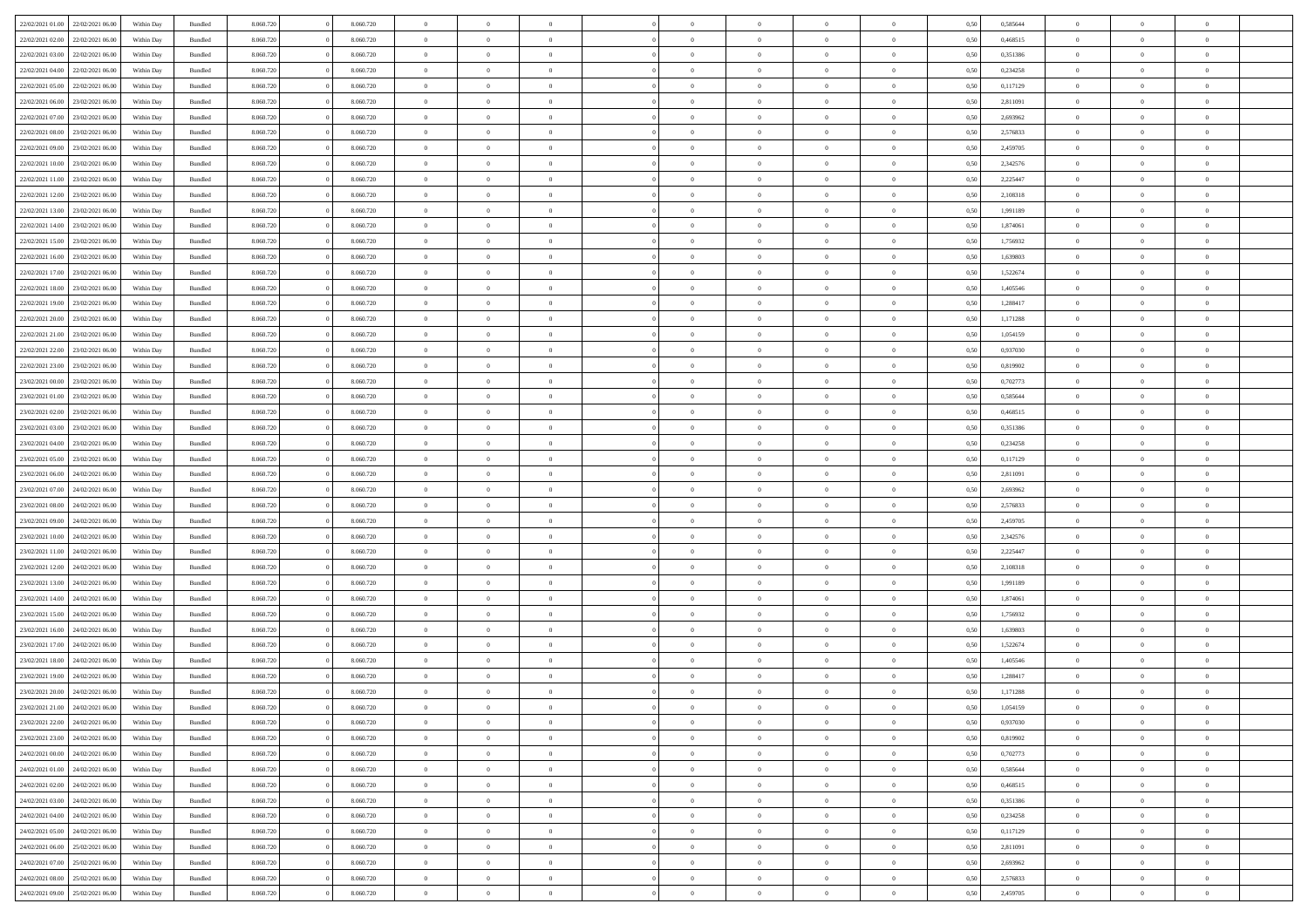| 24/02/2021 10:00                  | 25/02/2021 06:00 | Within Day | Bundled            | 8.060.720 | 8.060.720 | $\overline{0}$ | $\Omega$       |                | $\Omega$       | $\Omega$       | $\Omega$       | $\theta$       | 0.50 | 2,342576 | $\theta$       | $\theta$       | $\theta$       |  |
|-----------------------------------|------------------|------------|--------------------|-----------|-----------|----------------|----------------|----------------|----------------|----------------|----------------|----------------|------|----------|----------------|----------------|----------------|--|
| 24/02/2021 11:00                  | 25/02/2021 06:00 | Within Day | Bundled            | 8.060.720 | 8.060.720 | $\overline{0}$ | $\theta$       | $\overline{0}$ | $\overline{0}$ | $\bf{0}$       | $\overline{0}$ | $\overline{0}$ | 0,50 | 2,225447 | $\theta$       | $\theta$       | $\overline{0}$ |  |
| 24/02/2021 12:00                  | 25/02/2021 06:00 | Within Day | Bundled            | 8.060.720 | 8.060.720 | $\overline{0}$ | $\overline{0}$ | $\overline{0}$ | $\bf{0}$       | $\bf{0}$       | $\bf{0}$       | $\bf{0}$       | 0,50 | 2,108318 | $\bf{0}$       | $\overline{0}$ | $\overline{0}$ |  |
| 24/02/2021 13:00                  | 25/02/2021 06:00 | Within Dav | Bundled            | 8.060.720 | 8.060.720 | $\overline{0}$ | $\overline{0}$ | $\overline{0}$ | $\overline{0}$ | $\bf{0}$       | $\overline{0}$ | $\overline{0}$ | 0.50 | 1.991189 | $\theta$       | $\theta$       | $\overline{0}$ |  |
| 24/02/2021 14:00                  | 25/02/2021 06:00 |            |                    | 8.060.720 | 8.060.720 | $\overline{0}$ | $\theta$       | $\overline{0}$ | $\overline{0}$ | $\bf{0}$       | $\overline{0}$ |                |      | 1,874061 | $\theta$       | $\theta$       | $\overline{0}$ |  |
|                                   |                  | Within Day | Bundled            |           |           |                |                |                |                |                |                | $\bf{0}$       | 0,50 |          |                |                |                |  |
| 24/02/2021 15:00                  | 25/02/2021 06:00 | Within Day | Bundled            | 8.060.720 | 8.060.720 | $\overline{0}$ | $\bf{0}$       | $\overline{0}$ | $\bf{0}$       | $\overline{0}$ | $\overline{0}$ | $\mathbf{0}$   | 0,50 | 1,756932 | $\bf{0}$       | $\overline{0}$ | $\bf{0}$       |  |
| 24/02/2021 16:00                  | 25/02/2021 06:00 | Within Dav | Bundled            | 8.060.720 | 8.060.720 | $\overline{0}$ | $\overline{0}$ | $\overline{0}$ | $\overline{0}$ | $\overline{0}$ | $\overline{0}$ | $\overline{0}$ | 0.50 | 1,639803 | $\theta$       | $\theta$       | $\overline{0}$ |  |
| 24/02/2021 17:00                  | 25/02/2021 06:00 | Within Day | Bundled            | 8.060.720 | 8.060.720 | $\overline{0}$ | $\theta$       | $\overline{0}$ | $\overline{0}$ | $\bf{0}$       | $\overline{0}$ | $\bf{0}$       | 0,50 | 1,522674 | $\theta$       | $\theta$       | $\overline{0}$ |  |
| 24/02/2021 18:00                  | 25/02/2021 06:00 | Within Day | Bundled            | 8.060.720 | 8.060.720 | $\overline{0}$ | $\overline{0}$ | $\overline{0}$ | $\bf{0}$       | $\bf{0}$       | $\bf{0}$       | $\bf{0}$       | 0,50 | 1,405546 | $\,0\,$        | $\overline{0}$ | $\overline{0}$ |  |
| 24/02/2021 19:00                  | 25/02/2021 06:00 | Within Dav | Bundled            | 8.060.720 | 8.060.720 | $\overline{0}$ | $\overline{0}$ | $\overline{0}$ | $\overline{0}$ | $\overline{0}$ | $\overline{0}$ | $\overline{0}$ | 0.50 | 1,288417 | $\theta$       | $\overline{0}$ | $\overline{0}$ |  |
|                                   |                  |            |                    |           |           |                |                |                |                |                |                |                |      |          |                |                |                |  |
| 24/02/2021 20:00                  | 25/02/2021 06:00 | Within Day | Bundled            | 8.060.720 | 8.060.720 | $\overline{0}$ | $\theta$       | $\overline{0}$ | $\overline{0}$ | $\bf{0}$       | $\overline{0}$ | $\bf{0}$       | 0,50 | 1,171288 | $\,$ 0 $\,$    | $\theta$       | $\overline{0}$ |  |
| 24/02/2021 21:00                  | 25/02/2021 06:00 | Within Day | Bundled            | 8.060.720 | 8.060.720 | $\overline{0}$ | $\overline{0}$ | $\overline{0}$ | $\bf{0}$       | $\bf{0}$       | $\bf{0}$       | $\mathbf{0}$   | 0,50 | 1,054159 | $\bf{0}$       | $\overline{0}$ | $\overline{0}$ |  |
| 24/02/2021 22:00                  | 25/02/2021 06:00 | Within Day | Bundled            | 8.060.720 | 8.060.720 | $\overline{0}$ | $\overline{0}$ | $\overline{0}$ | $\overline{0}$ | $\bf{0}$       | $\overline{0}$ | $\overline{0}$ | 0.50 | 0,937030 | $\theta$       | $\theta$       | $\overline{0}$ |  |
| 24/02/2021 23:00                  | 25/02/2021 06:00 | Within Day | Bundled            | 8.060.720 | 8.060.720 | $\overline{0}$ | $\theta$       | $\overline{0}$ | $\overline{0}$ | $\bf{0}$       | $\overline{0}$ | $\bf{0}$       | 0,50 | 0,819902 | $\theta$       | $\theta$       | $\overline{0}$ |  |
| 25/02/2021 00:00                  | 25/02/2021 06:00 | Within Day | Bundled            | 8.060.720 | 8.060.720 | $\overline{0}$ | $\overline{0}$ | $\overline{0}$ | $\bf{0}$       | $\overline{0}$ | $\overline{0}$ | $\mathbf{0}$   | 0,50 | 0,702773 | $\bf{0}$       | $\overline{0}$ | $\bf{0}$       |  |
|                                   |                  |            |                    |           |           |                |                |                |                |                |                |                |      |          |                |                |                |  |
| 25/02/2021 01:00                  | 25/02/2021 06:00 | Within Dav | Bundled            | 8.060.720 | 8.060.720 | $\overline{0}$ | $\overline{0}$ | $\overline{0}$ | $\overline{0}$ | $\overline{0}$ | $\overline{0}$ | $\overline{0}$ | 0.50 | 0.585644 | $\theta$       | $\overline{0}$ | $\overline{0}$ |  |
| 25/02/2021 02:00                  | 25/02/2021 06:00 | Within Day | Bundled            | 8.060.720 | 8.060.720 | $\overline{0}$ | $\theta$       | $\overline{0}$ | $\overline{0}$ | $\bf{0}$       | $\overline{0}$ | $\bf{0}$       | 0,50 | 0,468515 | $\theta$       | $\theta$       | $\overline{0}$ |  |
| 25/02/2021 03:00                  | 25/02/2021 06:00 | Within Day | Bundled            | 8.060.720 | 8.060.720 | $\overline{0}$ | $\overline{0}$ | $\overline{0}$ | $\bf{0}$       | $\bf{0}$       | $\bf{0}$       | $\bf{0}$       | 0,50 | 0,351386 | $\,0\,$        | $\overline{0}$ | $\overline{0}$ |  |
| 25/02/2021 04:00                  | 25/02/2021 06:00 | Within Dav | Bundled            | 8.060.720 | 8.060.720 | $\overline{0}$ | $\overline{0}$ | $\overline{0}$ | $\overline{0}$ | $\overline{0}$ | $\overline{0}$ | $\overline{0}$ | 0.50 | 0,234258 | $\theta$       | $\overline{0}$ | $\overline{0}$ |  |
| 25/02/2021 05:00                  | 25/02/2021 06:00 | Within Day | Bundled            | 8.060.720 | 8.060.720 | $\overline{0}$ | $\theta$       | $\overline{0}$ | $\overline{0}$ | $\bf{0}$       | $\overline{0}$ | $\bf{0}$       | 0,50 | 0,117129 | $\,$ 0 $\,$    | $\theta$       | $\overline{0}$ |  |
| 25/02/2021 06:00                  | 26/02/2021 06:00 | Within Day | Bundled            | 8.060.720 | 8.060.720 | $\overline{0}$ | $\overline{0}$ | $\overline{0}$ | $\bf{0}$       | $\bf{0}$       | $\bf{0}$       | $\bf{0}$       | 0,50 | 2,811091 | $\bf{0}$       | $\overline{0}$ | $\overline{0}$ |  |
|                                   |                  |            |                    |           |           |                |                |                |                |                |                |                |      |          |                |                |                |  |
| 25/02/2021 07:00                  | 26/02/2021 06:00 | Within Day | Bundled            | 8.060.720 | 8.060.720 | $\overline{0}$ | $\overline{0}$ | $\overline{0}$ | $\overline{0}$ | $\bf{0}$       | $\overline{0}$ | $\overline{0}$ | 0.50 | 2,693962 | $\theta$       | $\theta$       | $\overline{0}$ |  |
| 25/02/2021 08:00                  | 26/02/2021 06:00 | Within Day | Bundled            | 8.060.720 | 8.060.720 | $\overline{0}$ | $\theta$       | $\overline{0}$ | $\overline{0}$ | $\bf{0}$       | $\overline{0}$ | $\bf{0}$       | 0,50 | 2,576833 | $\theta$       | $\overline{0}$ | $\overline{0}$ |  |
| 25/02/2021 09:00                  | 26/02/2021 06:00 | Within Day | Bundled            | 8.060.720 | 8.060.720 | $\overline{0}$ | $\bf{0}$       | $\overline{0}$ | $\bf{0}$       | $\overline{0}$ | $\overline{0}$ | $\mathbf{0}$   | 0,50 | 2,459705 | $\overline{0}$ | $\overline{0}$ | $\bf{0}$       |  |
| 25/02/2021 10:00                  | 26/02/2021 06:00 | Within Dav | Bundled            | 8.060.720 | 8.060.720 | $\overline{0}$ | $\overline{0}$ | $\overline{0}$ | $\overline{0}$ | $\overline{0}$ | $\overline{0}$ | $\overline{0}$ | 0.50 | 2,342576 | $\theta$       | $\theta$       | $\overline{0}$ |  |
| 25/02/2021 11:00                  | 26/02/2021 06:00 | Within Day | Bundled            | 8.060.720 | 8.060.720 | $\overline{0}$ | $\theta$       | $\overline{0}$ | $\overline{0}$ | $\bf{0}$       | $\overline{0}$ | $\bf{0}$       | 0,50 | 2,225447 | $\theta$       | $\theta$       | $\overline{0}$ |  |
| 25/02/2021 12:00                  | 26/02/2021 06:00 | Within Day | Bundled            | 8.060.720 | 8.060.720 | $\overline{0}$ | $\overline{0}$ | $\overline{0}$ | $\bf{0}$       | $\bf{0}$       | $\bf{0}$       | $\bf{0}$       | 0,50 | 2,108318 | $\,0\,$        | $\overline{0}$ | $\overline{0}$ |  |
|                                   |                  |            |                    |           |           |                |                |                |                | $\overline{0}$ |                |                |      |          | $\theta$       | $\overline{0}$ | $\overline{0}$ |  |
| 25/02/2021 13:00                  | 26/02/2021 06:00 | Within Day | Bundled            | 8.060.720 | 8.060.720 | $\overline{0}$ | $\overline{0}$ | $\overline{0}$ | $\overline{0}$ |                | $\overline{0}$ | $\overline{0}$ | 0.50 | 1,991189 |                |                |                |  |
| 25/02/2021 14:00                  | 26/02/2021 06:00 | Within Day | Bundled            | 8.060.720 | 8.060.720 | $\overline{0}$ | $\theta$       | $\overline{0}$ | $\overline{0}$ | $\bf{0}$       | $\overline{0}$ | $\bf{0}$       | 0,50 | 1,874061 | $\,$ 0 $\,$    | $\overline{0}$ | $\overline{0}$ |  |
| 25/02/2021 15:00                  | 26/02/2021 06:00 | Within Day | Bundled            | 8.060.720 | 8.060.720 | $\overline{0}$ | $\overline{0}$ | $\overline{0}$ | $\bf{0}$       | $\bf{0}$       | $\bf{0}$       | $\bf{0}$       | 0,50 | 1,756932 | $\overline{0}$ | $\overline{0}$ | $\overline{0}$ |  |
| 25/02/2021 16:00                  | 26/02/2021 06:00 | Within Day | Bundled            | 8.060.720 | 8.060.720 | $\overline{0}$ | $\Omega$       | $\Omega$       | $\Omega$       | $\Omega$       | $\Omega$       | $\overline{0}$ | 0.50 | 1,639803 | $\,0\,$        | $\theta$       | $\theta$       |  |
| 25/02/2021 17:00                  | 26/02/2021 06:00 | Within Day | Bundled            | 8.060.720 | 8.060.720 | $\overline{0}$ | $\theta$       | $\overline{0}$ | $\overline{0}$ | $\bf{0}$       | $\overline{0}$ | $\bf{0}$       | 0,50 | 1,522674 | $\theta$       | $\theta$       | $\overline{0}$ |  |
| 25/02/2021 18:00                  | 26/02/2021 06:00 | Within Day | Bundled            | 8.060.720 | 8.060.720 | $\overline{0}$ | $\overline{0}$ | $\overline{0}$ | $\bf{0}$       | $\bf{0}$       | $\overline{0}$ | $\mathbf{0}$   | 0,50 | 1,405546 | $\overline{0}$ | $\overline{0}$ | $\bf{0}$       |  |
|                                   | 26/02/2021 06:00 |            |                    |           |           | $\overline{0}$ | $\Omega$       | $\Omega$       | $\Omega$       | $\bf{0}$       | $\overline{0}$ | $\overline{0}$ | 0.50 |          | $\theta$       | $\theta$       | $\theta$       |  |
| 25/02/2021 19:00                  |                  | Within Day | Bundled            | 8.060.720 | 8.060.720 |                |                |                |                |                |                |                |      | 1,288417 |                |                |                |  |
| 25/02/2021 20:00                  | 26/02/2021 06:00 | Within Day | Bundled            | 8.060.720 | 8.060.720 | $\overline{0}$ | $\theta$       | $\overline{0}$ | $\overline{0}$ | $\bf{0}$       | $\overline{0}$ | $\bf{0}$       | 0,50 | 1,171288 | $\,$ 0 $\,$    | $\theta$       | $\overline{0}$ |  |
| 25/02/2021 21:00                  | 26/02/2021 06:00 | Within Day | Bundled            | 8.060.720 | 8.060.720 | $\overline{0}$ | $\overline{0}$ | $\overline{0}$ | $\bf{0}$       | $\bf{0}$       | $\bf{0}$       | $\bf{0}$       | 0,50 | 1,054159 | $\bf{0}$       | $\overline{0}$ | $\overline{0}$ |  |
| 25/02/2021 22:00                  | 26/02/2021 06:00 | Within Day | Bundled            | 8.060.720 | 8.060.720 | $\overline{0}$ | $\Omega$       | $\Omega$       | $\Omega$       | $\theta$       | $\theta$       | $\overline{0}$ | 0.50 | 0.937030 | $\theta$       | $\theta$       | $\theta$       |  |
| 25/02/2021 23:00                  | 26/02/2021 06:00 | Within Day | Bundled            | 8.060.720 | 8.060.720 | $\overline{0}$ | $\theta$       | $\overline{0}$ | $\overline{0}$ | $\bf{0}$       | $\overline{0}$ | $\bf{0}$       | 0,50 | 0,819902 | $\,$ 0 $\,$    | $\overline{0}$ | $\overline{0}$ |  |
| 26/02/2021 00:00                  | 26/02/2021 06:00 | Within Day | Bundled            | 8.060.720 | 8.060.720 | $\overline{0}$ | $\overline{0}$ | $\overline{0}$ | $\bf{0}$       | $\bf{0}$       | $\bf{0}$       | $\bf{0}$       | 0,50 | 0,702773 | $\bf{0}$       | $\overline{0}$ | $\overline{0}$ |  |
|                                   |                  |            |                    |           |           |                |                |                |                |                |                |                |      |          |                |                |                |  |
| 26/02/2021 01:00                  | 26/02/2021 06:00 | Within Day | Bundled            | 8.060.720 | 8.060.720 | $\overline{0}$ | $\Omega$       | $\Omega$       | $\Omega$       | $\Omega$       | $\overline{0}$ | $\overline{0}$ | 0.50 | 0,585644 | $\,0\,$        | $\theta$       | $\theta$       |  |
| 26/02/2021 02:00                  | 26/02/2021 06:00 | Within Day | Bundled            | 8.060.720 | 8.060.720 | $\overline{0}$ | $\theta$       | $\overline{0}$ | $\overline{0}$ | $\bf{0}$       | $\overline{0}$ | $\bf{0}$       | 0,50 | 0,468515 | $\,$ 0 $\,$    | $\overline{0}$ | $\overline{0}$ |  |
| 26/02/2021 03:00                  | 26/02/2021 06:00 | Within Day | Bundled            | 8.060.720 | 8.060.720 | $\overline{0}$ | $\overline{0}$ | $\overline{0}$ | $\bf{0}$       | $\bf{0}$       | $\bf{0}$       | $\mathbf{0}$   | 0,50 | 0,351386 | $\bf{0}$       | $\overline{0}$ | $\bf{0}$       |  |
| 26/02/2021 04:00                  | 26/02/2021 06:00 | Within Day | Bundled            | 8.060.720 | 8.060.720 | $\overline{0}$ | $\Omega$       | $\Omega$       | $\Omega$       | $\Omega$       | $\Omega$       | $\overline{0}$ | 0.50 | 0,234258 | $\theta$       | $\theta$       | $\theta$       |  |
| 26/02/2021 05:00                  | 26/02/2021 06:00 | Within Day | Bundled            | 8.060.720 | 8.060.720 | $\overline{0}$ | $\overline{0}$ | $\overline{0}$ | $\bf{0}$       | $\,$ 0         | $\bf{0}$       | $\bf{0}$       | 0,50 | 0,117129 | $\,0\,$        | $\overline{0}$ | $\overline{0}$ |  |
| 26/02/2021 06:00                  | 27/02/2021 06:00 | Within Day | $\mathbf B$ undled | 8.060.720 | 8.060.720 | $\bf{0}$       | $\bf{0}$       |                |                | $\bf{0}$       |                |                | 0,50 | 2,811091 | $\bf{0}$       | $\overline{0}$ |                |  |
| 26/02/2021 07:00                  | 27/02/2021 06:00 | Within Day | Bundled            | 8.060.720 | 8.060.720 | $\overline{0}$ | $\overline{0}$ | $\overline{0}$ | $\Omega$       | $\overline{0}$ | $\overline{0}$ | $\overline{0}$ | 0.50 | 2,693962 | $\theta$       | $\theta$       | $\theta$       |  |
|                                   |                  |            |                    |           |           |                |                |                |                |                |                |                |      |          |                |                |                |  |
| 26/02/2021 08:00                  | 27/02/2021 06.00 | Within Day | Bundled            | 8.060.720 | 8.060.720 | $\overline{0}$ | $\,$ 0         | $\overline{0}$ | $\bf{0}$       | $\,$ 0 $\,$    | $\overline{0}$ | $\mathbf{0}$   | 0,50 | 2,576833 | $\,$ 0 $\,$    | $\,$ 0 $\,$    | $\,$ 0         |  |
| 26/02/2021 09:00                  | 27/02/2021 06:00 | Within Day | Bundled            | 8.060.720 | 8.060.720 | $\overline{0}$ | $\overline{0}$ | $\overline{0}$ | $\overline{0}$ | $\overline{0}$ | $\overline{0}$ | $\mathbf{0}$   | 0,50 | 2,459705 | $\overline{0}$ | $\bf{0}$       | $\bf{0}$       |  |
| 26/02/2021 10:00                  | 27/02/2021 06:00 | Within Day | Bundled            | 8.060.720 | 8.060.720 | $\overline{0}$ | $\overline{0}$ | $\overline{0}$ | $\Omega$       | $\overline{0}$ | $\overline{0}$ | $\overline{0}$ | 0,50 | 2,342576 | $\overline{0}$ | $\theta$       | $\overline{0}$ |  |
| 26/02/2021 11:00                  | 27/02/2021 06.00 | Within Day | Bundled            | 8.060.720 | 8.060.720 | $\overline{0}$ | $\,$ 0         | $\overline{0}$ | $\overline{0}$ | $\,$ 0 $\,$    | $\overline{0}$ | $\mathbf{0}$   | 0,50 | 2,225447 | $\,$ 0 $\,$    | $\overline{0}$ | $\overline{0}$ |  |
| 26/02/2021 12:00                  | 27/02/2021 06:00 | Within Day | Bundled            | 8.060.720 | 8.060.720 | $\overline{0}$ | $\overline{0}$ | $\overline{0}$ | $\overline{0}$ | $\overline{0}$ | $\overline{0}$ | $\mathbf{0}$   | 0,50 | 2,108318 | $\overline{0}$ | $\overline{0}$ | $\bf{0}$       |  |
| 26/02/2021 13:00                  | 27/02/2021 06:00 | Within Day | Bundled            | 8.060.720 | 8.060.720 | $\overline{0}$ | $\overline{0}$ | $\overline{0}$ | $\Omega$       | $\overline{0}$ | $\overline{0}$ | $\bf{0}$       | 0.50 | 1,991189 | $\overline{0}$ | $\theta$       | $\overline{0}$ |  |
| 26/02/2021 14:00                  | 27/02/2021 06.00 | Within Day | Bundled            | 8.060.720 | 8.060.720 | $\overline{0}$ | $\,$ 0         | $\overline{0}$ | $\bf{0}$       | $\bf{0}$       | $\bf{0}$       | $\bf{0}$       | 0,50 | 1,874061 | $\,$ 0 $\,$    | $\overline{0}$ | $\overline{0}$ |  |
|                                   |                  |            |                    |           |           |                |                |                |                |                |                |                |      |          |                |                |                |  |
| 26/02/2021 15:00                  | 27/02/2021 06:00 | Within Day | Bundled            | 8.060.720 | 8.060.720 | $\overline{0}$ | $\bf{0}$       | $\overline{0}$ | $\overline{0}$ | $\overline{0}$ | $\overline{0}$ | $\mathbf{0}$   | 0,50 | 1,756932 | $\overline{0}$ | $\overline{0}$ | $\bf{0}$       |  |
| 26/02/2021 16:00                  | 27/02/2021 06:00 | Within Day | Bundled            | 8.060.720 | 8.060.720 | $\overline{0}$ | $\overline{0}$ | $\overline{0}$ | $\Omega$       | $\overline{0}$ | $\overline{0}$ | $\overline{0}$ | 0.50 | 1,639803 | $\overline{0}$ | $\overline{0}$ | $\overline{0}$ |  |
| 26/02/2021 17:00                  | 27/02/2021 06.00 | Within Day | Bundled            | 8.060.720 | 8.060.720 | $\overline{0}$ | $\bf{0}$       | $\overline{0}$ | $\overline{0}$ | $\bf{0}$       | $\bf{0}$       | $\mathbf{0}$   | 0,50 | 1,522674 | $\,$ 0 $\,$    | $\,$ 0 $\,$    | $\bf{0}$       |  |
| 26/02/2021 18:00 27/02/2021 06:00 |                  | Within Day | Bundled            | 8.060.720 | 8.060.720 | $\overline{0}$ | $\overline{0}$ | $\overline{0}$ | $\overline{0}$ | $\overline{0}$ | $\bf{0}$       | $\mathbf{0}$   | 0,50 | 1,405546 | $\overline{0}$ | $\bf{0}$       | $\bf{0}$       |  |
|                                   |                  |            |                    |           |           |                |                |                |                |                |                |                |      |          |                |                |                |  |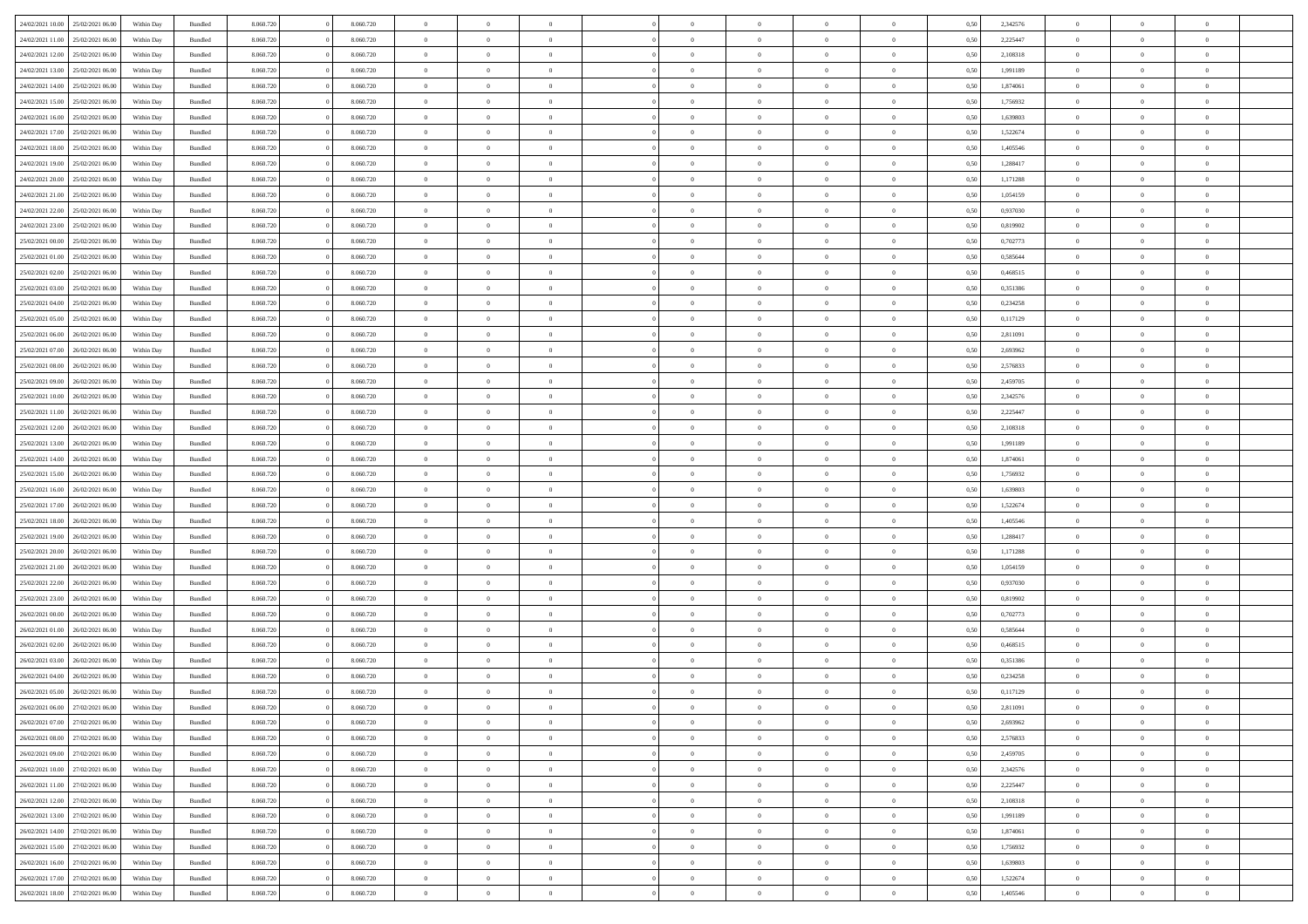| 26/02/2021 19:00<br>27/02/2021 06:00 | Within Day | Bundled | 8.060.720 | 8.060.720 | $\overline{0}$ | $\Omega$       | $\overline{0}$ | $\sqrt{2}$     | $\overline{0}$ | $\theta$       | $\theta$       | 0,50 | 1,288417 | $\overline{0}$ |                |              |  |
|--------------------------------------|------------|---------|-----------|-----------|----------------|----------------|----------------|----------------|----------------|----------------|----------------|------|----------|----------------|----------------|--------------|--|
| 27/02/2021 06:00<br>26/02/2021 20:00 | Within Day | Bundled | 8.060.720 | 8.060.720 | $\overline{0}$ | $\overline{0}$ | $\overline{0}$ | $\overline{0}$ | $\mathbf{0}$   | $\Omega$       | $\overline{0}$ | 0,50 | 1,171288 | $\overline{0}$ | $\Omega$       | $\theta$     |  |
| 26/02/2021 21:00<br>27/02/2021 06:00 | Within Day | Bundled | 8.060.720 | 8.060.720 | $\overline{0}$ | $\Omega$       | $\Omega$       | $\sqrt{2}$     | $\theta$       | $\Omega$       | $\mathbf{a}$   | 0,50 | 1,054159 | $\overline{0}$ |                |              |  |
| 26/02/2021 22:00<br>27/02/2021 06:00 | Within Day | Bundled | 8.060.720 | 8.060.720 | $\overline{0}$ | $\overline{0}$ | $\Omega$       | $\theta$       | $\overline{0}$ | $\theta$       | $\theta$       | 0,50 | 0,937030 | $\overline{0}$ |                | $\theta$     |  |
| 26/02/2021 23:00<br>27/02/2021 06:00 | Within Day | Bundled | 8.060.720 | 8.060.720 | $\overline{0}$ | $\overline{0}$ | $\overline{0}$ | $\sqrt{2}$     | $\overline{0}$ | $\overline{0}$ | $\theta$       | 0,50 | 0,819902 | $\overline{0}$ | $\Omega$       | $\sqrt{ }$   |  |
| 27/02/2021 00:00<br>27/02/2021 06.00 | Within Day | Bundled | 8.060.720 | 8.060.720 | $\overline{0}$ | $\overline{0}$ | $\overline{0}$ | $\Omega$       | $\overline{0}$ | $\overline{0}$ | $\overline{0}$ | 0,50 | 0,702773 | $\overline{0}$ | $\overline{0}$ | $\theta$     |  |
| 27/02/2021 01:00<br>27/02/2021 06:00 | Within Day | Bundled | 8.060.720 | 8.060.720 | $\overline{0}$ | $\theta$       | $\overline{0}$ | $\Omega$       | $\theta$       | $\Omega$       | $\overline{0}$ | 0.50 | 0,585644 | $\overline{0}$ | $\Omega$       | $\theta$     |  |
| 27/02/2021 02:00<br>27/02/2021 06:00 | Within Day | Bundled | 8.060.720 | 8.060.720 | $\overline{0}$ | $\overline{0}$ | $\overline{0}$ | $\sqrt{2}$     | $\overline{0}$ | $\theta$       | $\theta$       | 0,50 | 0,468515 | $\overline{0}$ | $^{\circ}$     |              |  |
| 27/02/2021 03:00<br>27/02/2021 06:00 | Within Day | Bundled | 8.060.720 | 8.060.720 | $\overline{0}$ | $\Omega$       | $\overline{0}$ | $\Omega$       | $\theta$       | $\Omega$       | $\theta$       | 0,50 | 0,351386 | $\overline{0}$ | $\Omega$       |              |  |
| 27/02/2021 04:00<br>27/02/2021 06:00 | Within Day | Bundled | 8.060.720 | 8.060.720 | $\overline{0}$ | $\overline{0}$ | $\overline{0}$ | $\Omega$       | $\overline{0}$ | $\overline{0}$ | $\overline{0}$ | 0,50 | 0,234258 | $\overline{0}$ | $\Omega$       |              |  |
| 27/02/2021 05:00<br>27/02/2021 06:00 | Within Day | Bundled | 8.060.720 | 8.060.720 | $\overline{0}$ | $\overline{0}$ | $\overline{0}$ | $\Omega$       | $\overline{0}$ | $\overline{0}$ | $\theta$       | 0,50 | 0,117129 | $\overline{0}$ | $\Omega$       | $\theta$     |  |
| 27/02/2021 06:00<br>28/02/2021 06:00 | Within Day | Bundled | 8.060.720 | 8.060.720 | $\overline{0}$ | $\overline{0}$ | $\Omega$       | $\sqrt{2}$     | $\overline{0}$ | $\theta$       | $\mathbf{a}$   | 0,50 | 2,811091 | $\overline{0}$ | $\Omega$       |              |  |
| 27/02/2021 07:00<br>28/02/2021 06:00 | Within Day | Bundled | 8.060.720 | 8.060.720 | $\overline{0}$ | $\overline{0}$ | $\Omega$       | $\sqrt{2}$     | $\bf{0}$       | $\overline{0}$ | $\theta$       | 0,50 | 2,693962 | $\overline{0}$ | $\Omega$       | $\sqrt{2}$   |  |
| 27/02/2021 08:00<br>28/02/2021 06:00 | Within Day | Bundled | 8.060.720 | 8.060.720 | $\overline{0}$ | $\theta$       | $\overline{0}$ | $\sqrt{2}$     | $\theta$       | $\Omega$       | $\theta$       | 0,50 | 2,576833 | $\overline{0}$ | $\Omega$       |              |  |
| 27/02/2021 09:00<br>28/02/2021 06:00 | Within Day | Bundled | 8.060.720 | 8.060.720 | $\overline{0}$ | $\overline{0}$ | $\overline{0}$ | $\theta$       | $\bf{0}$       | $\overline{0}$ | $\overline{0}$ | 0.50 | 2,459705 | $\overline{0}$ | $\overline{0}$ | $\theta$     |  |
| 27/02/2021 10:00<br>28/02/2021 06:00 | Within Day | Bundled | 8.060.720 | 8.060.720 | $\overline{0}$ | $\overline{0}$ | $\overline{0}$ | $\Omega$       | $\overline{0}$ | $\overline{0}$ | $\overline{0}$ | 0,50 | 2,342576 | $\overline{0}$ | $\overline{0}$ | $\theta$     |  |
| 27/02/2021 11:00<br>28/02/2021 06:00 | Within Day | Bundled | 8.060.720 | 8.060.720 | $\overline{0}$ | $\overline{0}$ | $\overline{0}$ | $\sqrt{2}$     | $\bf{0}$       | $\theta$       | $\theta$       | 0,50 | 2,225447 | $\overline{0}$ | $^{\circ}$     | $\sqrt{ }$   |  |
| 27/02/2021 12:00<br>28/02/2021 06:00 | Within Day | Bundled | 8.060.720 | 8.060.720 | $\overline{0}$ | $\overline{0}$ | $\overline{0}$ | $\theta$       | $\overline{0}$ | $\theta$       | $\theta$       | 0.50 | 2,108318 | $\overline{0}$ | $\Omega$       |              |  |
| 27/02/2021 13:00<br>28/02/2021 06:00 | Within Day | Bundled | 8.060.720 | 8.060.720 | $\overline{0}$ | $\theta$       | $\overline{0}$ | $\Omega$       | $\theta$       | $\Omega$       | $\theta$       | 0,50 | 1,991189 | $\overline{0}$ | $\Omega$       | $\sqrt{2}$   |  |
| 27/02/2021 14:00<br>28/02/2021 06:00 | Within Day | Bundled | 8.060.720 | 8.060.720 | $\overline{0}$ | $\overline{0}$ | $\overline{0}$ | $\theta$       | $\bf{0}$       | $\overline{0}$ | $\overline{0}$ | 0,50 | 1,874061 | $\overline{0}$ | $\overline{0}$ | $\mathbf{a}$ |  |
| 27/02/2021 15:00<br>28/02/2021 06:00 | Within Day | Bundled | 8.060.720 | 8.060.720 | $\overline{0}$ | $\theta$       | $\Omega$       | $\theta$       | $\theta$       | $\Omega$       | $\theta$       | 0.50 | 1.756932 | $\overline{0}$ | $\Omega$       |              |  |
| 27/02/2021 16:00<br>28/02/2021 06:00 | Within Day | Bundled | 8.060.720 | 8.060.720 | $\overline{0}$ | $\Omega$       | $\Omega$       | $\sqrt{2}$     | $\theta$       | $\Omega$       | $\mathbf{a}$   | 0,50 | 1,639803 | $\overline{0}$ | $\Omega$       | $\sqrt{ }$   |  |
| 27/02/2021 17:00<br>28/02/2021 06:00 | Within Day | Bundled | 8.060.720 | 8.060.720 | $\overline{0}$ | $\overline{0}$ | $\overline{0}$ |                | $\overline{0}$ | $\theta$       | $\Omega$       | 0.50 | 1,522674 | $\overline{0}$ |                |              |  |
| 27/02/2021 18:00<br>28/02/2021 06:00 | Within Day | Bundled | 8.060.720 | 8.060.720 | $\overline{0}$ | $\overline{0}$ | $\overline{0}$ | $\sqrt{2}$     | $\bf{0}$       | $\overline{0}$ | $\overline{0}$ | 0,50 | 1,405546 | $\overline{0}$ | $\Omega$       | $\theta$     |  |
| 27/02/2021 19:00<br>28/02/2021 06:00 | Within Day | Bundled | 8.060.720 | 8.060.720 | $\overline{0}$ | $\overline{0}$ | $\overline{0}$ | $\overline{0}$ | $\bf{0}$       | $\overline{0}$ | $\overline{0}$ | 0,50 | 1,288417 | $\overline{0}$ | $\overline{0}$ | $\bf{0}$     |  |
| 27/02/2021 20:00<br>28/02/2021 06:00 | Within Day | Bundled | 8.060.720 | 8.060.720 | $\overline{0}$ | $\overline{0}$ | $\overline{0}$ | $\theta$       | $\bf{0}$       | $\overline{0}$ | $\Omega$       | 0.50 | 1,171288 | $\overline{0}$ | $\Omega$       | $\theta$     |  |
| 27/02/2021 21:00<br>28/02/2021 06:00 | Within Day | Bundled | 8.060.720 | 8.060.720 | $\overline{0}$ | $\overline{0}$ | $\overline{0}$ | $\theta$       | $\bf{0}$       | $\overline{0}$ | $\overline{0}$ | 0,50 | 1,054159 | $\overline{0}$ | $\Omega$       |              |  |
| 27/02/2021 22:00<br>28/02/2021 06:00 | Within Dav | Bundled | 8.060.720 | 8.060.720 | $\overline{0}$ | $\overline{0}$ | $\overline{0}$ | $\theta$       | $\overline{0}$ | $\theta$       | $\overline{0}$ | 0.50 | 0.937030 | $\overline{0}$ | $\Omega$       |              |  |
| 27/02/2021 23:00<br>28/02/2021 06:00 | Within Day | Bundled | 8.060.720 | 8.060.720 | $\overline{0}$ | $\overline{0}$ | $\overline{0}$ | $\sqrt{2}$     | $\overline{0}$ | $\overline{0}$ | $\overline{0}$ | 0,50 | 0,819902 | $\overline{0}$ | $\Omega$       | $\sqrt{2}$   |  |
| 28/02/2021 00:00<br>28/02/2021 06:00 | Within Day | Bundled | 8.060.720 | 8.060.720 | $\overline{0}$ | $\theta$       | $\overline{0}$ | $\overline{0}$ | $\theta$       | $\Omega$       | $\overline{0}$ | 0.50 | 0.702773 | $\overline{0}$ | $\Omega$       | $\theta$     |  |
| 28/02/2021 01:00<br>28/02/2021 06:00 | Within Day | Bundled | 8.060.720 | 8.060.720 | $\overline{0}$ | $\Omega$       | $\Omega$       | $\Omega$       | $\theta$       | $\Omega$       | $\mathbf{a}$   | 0,50 | 0,585644 | $\overline{0}$ | $\Omega$       |              |  |
| 28/02/2021 02:00<br>28/02/2021 06:00 | Within Day | Bundled | 8.060.720 | 8.060.720 | $\overline{0}$ | $\overline{0}$ | $\Omega$       | $\sqrt{2}$     | $\overline{0}$ | $\overline{0}$ | $\theta$       | 0,50 | 0,468515 | $\overline{0}$ |                |              |  |
| 28/02/2021 03:00<br>28/02/2021 06:00 | Within Day | Bundled | 8.060.720 | 8.060.720 | $\theta$       | $\theta$       | $\Omega$       | $\sqrt{2}$     | $\theta$       | $\Omega$       | $\theta$       | 0,50 | 0,351386 | $\overline{0}$ | $\Omega$       |              |  |
| 28/02/2021 04:00<br>28/02/2021 06:00 | Within Day | Bundled | 8.060.720 | 8.060.720 | $\overline{0}$ | $\Omega$       | $\Omega$       | $\Omega$       | $\theta$       | $\Omega$       | $\theta$       | 0,50 | 0,234258 | $\overline{0}$ | $\Omega$       |              |  |
| 28/02/2021 06:00<br>01/03/2021 06:00 | Within Day | Bundled | 8.060.720 | 8.060.720 | $\overline{0}$ | $\Omega$       | $\Omega$       | $\Omega$       | $\Omega$       | $\Omega$       |                | 0.50 | 2.811091 | $\overline{0}$ | $\Omega$       |              |  |

(\*) GCV used for the purpose of the conversion does not corresponding to the actual GCV of the Gas Day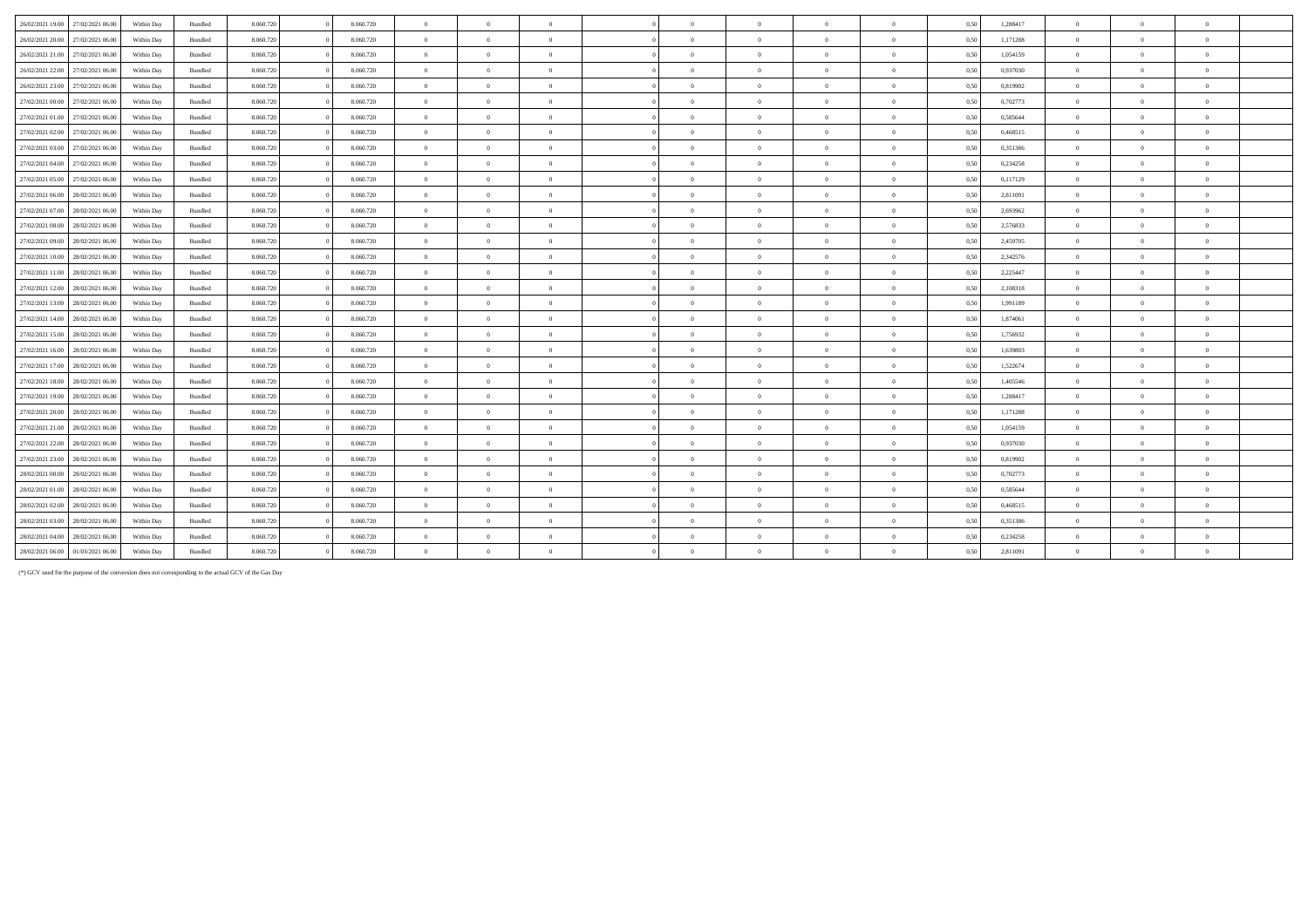## **SNAM RETE GAS**

**Transportation capacity at Exit Point interconnected with foreign pipelines**

**Update to 27/02/2021 of offered and assigned capacity in auction day-ahead and within-day**

**Thermal Year 2020/2021**

(Values in Scm/day (15° C; 1,01325 bar); Prices in c/Scm)

| <b>Exit Point</b> |
|-------------------|

**TARVISIO**

|                  | Timeframe        |                     |                          |                             |                                 | <b>Offered capacity</b> |                |                | <b>Assigned capacity</b> | Day-Ahead               |                 | <b>Total Prices</b>    |                 |                        |                     |                 | <b>SRG Prices</b>                |               |                             |      |
|------------------|------------------|---------------------|--------------------------|-----------------------------|---------------------------------|-------------------------|----------------|----------------|--------------------------|-------------------------|-----------------|------------------------|-----------------|------------------------|---------------------|-----------------|----------------------------------|---------------|-----------------------------|------|
| From             | To               | <b>Auction type</b> | Offered<br>capacity type | Transportati<br>on capacity | Assigned<br>capacity<br>(before | Firm                    | Interruptible  | Firm           | Interruptible            | Interrupted<br>Capacity | Reserve price - | <b>Auction premium</b> | Reserve price - | <b>Auction premium</b> | <b>Split factor</b> | Reserve price - | <b>Auction</b>                   | Reserve price | <b>Auction</b><br>premium - | Note |
|                  |                  |                     |                          |                             | auction)                        |                         | $\overline{0}$ |                |                          | Interruptible           | Firm            | - Firm<br>$\theta$     | Interruptible   | $-$ Interruptible      |                     | Firm            | premium - Firm<br>$\overline{0}$ | Interruptible | Interruptible               |      |
| 01/02/2021 06:00 | 02/02/2021 06:00 | Day Ahead           | Bundled                  | 18.000.000                  |                                 | 18.000.000              |                | $\overline{0}$ | $\overline{0}$           |                         | $\theta$        |                        | $\overline{0}$  | $\mathbf{0}$           | 0,50                | 0,012589        |                                  | 0,012589      | $\bf{0}$                    |      |
| 01/02/2021 06:00 | 02/02/2021 06:00 | Day Ahead           | Unbundled                | 18.000.000                  |                                 | $\Omega$                | $\overline{0}$ | $\Omega$       | $\Omega$                 |                         | $\Omega$        | $\theta$               | $\overline{0}$  | $\mathbf{0}$           | 0,50                | 0,012589        | $\overline{0}$                   | 0,012589      | $\bf{0}$                    |      |
| 02/02/2021 06:00 | 03/02/2021 06.00 | Day Ahead           | Bundled                  | 18.000.000                  |                                 | 18.000.000              | $\mathbf{0}$   | $\Omega$       | $\Omega$                 |                         | $\Omega$        |                        | $\Omega$        | $\theta$               | 0,50                | 0,012589        | $\overline{0}$                   | 0,012589      | $\Omega$                    |      |
| 02/02/2021 06:00 | 03/02/2021 06:00 | Day Ahead           | Unbundled                | 18,000,000                  |                                 | $\theta$                | $\overline{0}$ | $\overline{0}$ | $\Omega$                 |                         | $\Omega$        | $\overline{0}$         | $\overline{0}$  | $\Omega$               | 0,50                | 0,012589        | $\overline{0}$                   | 0.012589      | $\theta$                    |      |
| 03/02/2021 06:00 | 04/02/2021 06:00 | Day Ahead           | Bundled                  | 18.000.000                  |                                 | 18.000.000              | $\overline{0}$ | $\Omega$       | $\theta$                 |                         | $\theta$        | $\theta$               | $\overline{0}$  | $\mathbf{0}$           | 0,50                | 0,012589        | $\overline{0}$                   | 0,012589      | $\Omega$                    |      |
| 03/02/2021 06:00 | 04/02/2021 06:00 | Day Ahead           | Unbundled                | 18,000,000                  |                                 | $\theta$                | $\theta$       | $\Omega$       | $\theta$                 |                         | $\theta$        | $\theta$               | $\Omega$        | $\theta$               | 0.50                | 0.012589        | $\overline{0}$                   | 0.012589      | $\theta$                    |      |
| 04/02/2021 06:00 | 05/02/2021 06:00 | Day Ahead           | Bundled                  | 18.000.000                  |                                 | 18.000.000              | $\overline{0}$ | $\Omega$       | $\Omega$                 |                         | $\Omega$        | $\theta$               | $\overline{0}$  | $\overline{0}$         | 0,50                | 0,012589        | $\overline{0}$                   | 0,012589      | $\Omega$                    |      |
| 04/02/2021 06:00 | 05/02/2021 06.0  | Day Ahead           | Unbundled                | 18.000.000                  |                                 | $\Omega$                | $\overline{0}$ | $\overline{0}$ | $\theta$                 |                         | $\theta$        | $\theta$               | $\overline{0}$  | $\mathbf{0}$           | 0,50                | 0,012589        | $\overline{0}$                   | 0,012589      | $\bf{0}$                    |      |
| 05/02/2021 06:00 | 06/02/2021 06:00 | Day Ahead           | <b>Bundled</b>           | 18,000,000                  |                                 | 18,000,000              | $\Omega$       | $\Omega$       | $\theta$                 |                         | $\theta$        | $\mathbf{a}$           | $\Omega$        | $\Omega$               | 0,50                | 0,012589        | $\Omega$                         | 0,012589      | $\Omega$                    |      |
| 05/02/2021 06:00 | 06/02/2021 06.0  | Day Ahead           | Unbundled                | 18.000.000                  |                                 | $\theta$                | $\overline{0}$ | $\Omega$       | $\theta$                 |                         | $\Omega$        | $\sqrt{2}$             | $\Omega$        | $\Omega$               | 0,50                | 0,012589        | $\overline{0}$                   | 0,012589      | $\Omega$                    |      |
| 06/02/2021 06:00 | 07/02/2021 06.00 | Day Ahead           | Bundled                  | 18.000.000                  |                                 | 18.000.000              | $\overline{0}$ | $\Omega$       | $\theta$                 |                         | $\theta$        | $\theta$               | $\overline{0}$  | $\mathbf{0}$           | 0,50                | 0,012589        | $\overline{0}$                   | 0,012589      | $\theta$                    |      |
| 06/02/2021 06:00 | 07/02/2021 06:00 | Day Ahead           | Unbundled                | 18,000,000                  |                                 | $\theta$                | $\overline{0}$ | $\Omega$       | $\Omega$                 |                         | $\Omega$        | $\sim$                 | $\overline{0}$  | $\overline{0}$         | 0.50                | 0.012589        | $\overline{0}$                   | 0.012589      | $\theta$                    |      |
| 07/02/2021 06:00 | 08/02/2021 06.0  | Day Ahead           | Bundled                  | 18.000.000                  |                                 | 18.000.000              | $\overline{0}$ | $\Omega$       | $\theta$                 |                         | $\theta$        | $\theta$               | $\overline{0}$  | $\theta$               | 0,50                | 0,012589        | $\overline{0}$                   | 0,012589      | $\theta$                    |      |
| 07/02/2021 06:00 | 08/02/2021 06:00 | Day Ahead           | Unbundled                | 18.000.000                  |                                 | $\overline{0}$          | $\overline{0}$ | $\overline{0}$ | $\theta$                 |                         | $\overline{0}$  | $\theta$               | $\overline{0}$  | $\mathbf{0}$           | 0,50                | 0,012589        | $\overline{0}$                   | 0,012589      | $\bf{0}$                    |      |
| 08/02/2021 06:00 | 09/02/2021 06.00 | Day Ahead           | Bundled                  | 18.000.000                  |                                 | 18.000.000              | $\overline{0}$ | $\Omega$       | $\Omega$                 |                         | $\theta$        | $\mathbf{a}$           | $\overline{0}$  | $\Omega$               | 0,50                | 0,012589        | $\,$ 0 $\,$                      | 0,012589      | $\Omega$                    |      |
| 08/02/2021 06:00 | 09/02/2021 06.00 | Day Ahead           | Unbundled                | 18.000.000                  |                                 | $\theta$                | $\mathbf{0}$   | $\Omega$       | $\Omega$                 |                         | $\Omega$        |                        | $\Omega$        | $\theta$               | 0,50                | 0,012589        | $\overline{0}$                   | 0,012589      | $\Omega$                    |      |
| 09/02/2021 06:00 | 10/02/2021 06:00 | Day Ahead           | Bundled                  | 18,000,000                  |                                 | 18.000.000              | $\overline{0}$ | $\overline{0}$ | $\Omega$                 |                         | $\theta$        | $\theta$               | $\Omega$        | $\theta$               | 0,50                | 0,012589        | $\overline{0}$                   | 0,012589      | $\theta$                    |      |
| 09/02/2021 06:00 | 10/02/2021 06:00 | Day Ahead           | Unbundled                | 18.000.000                  |                                 | $\overline{0}$          | $\overline{0}$ | $\overline{0}$ | $\theta$                 |                         | $\theta$        | $\theta$               | $\overline{0}$  | $\mathbf{0}$           | 0,50                | 0,012589        | $\overline{0}$                   | 0,012589      | $\bf{0}$                    |      |
| 10/02/2021 06:00 | 1/02/2021 06:00  | Day Ahead           | <b>Bundled</b>           | 18,000,000                  |                                 | 18,000,000              | $\theta$       | $\Omega$       | $\theta$                 |                         | $\theta$        | $\theta$               | $\Omega$        | $\theta$               | 0.50                | 0.012589        | $\Omega$                         | 0.012589      | $\theta$                    |      |
| 10/02/2021 06:00 | 1/02/2021 06.00  | Day Ahead           | Unbundled                | 18,000,000                  |                                 | $\overline{0}$          | $\overline{0}$ | $\overline{0}$ | $\overline{0}$           |                         | $\overline{0}$  | $\theta$               | $\overline{0}$  | $\overline{0}$         | 0.50                | 0,012589        | $\overline{0}$                   | 0.012589      | $\bf{0}$                    |      |
| 11/02/2021 06:00 | 12/02/2021 06:00 | Day Ahead           | Unbundled                | 18.000.000                  |                                 | $\overline{0}$          | $\overline{0}$ | $\overline{0}$ | $\theta$                 |                         | $\theta$        | $\theta$               | $\overline{0}$  | $\mathbf{0}$           | 0,50                | 0,012589        | $\overline{0}$                   | 0,012589      | $\bf{0}$                    |      |
| 11/02/2021 06.00 | 12/02/2021 06:00 | Day Ahead           | <b>Bundled</b>           | 18,000,000                  |                                 | 18,000,000              | $\theta$       | $\theta$       | $\theta$                 |                         | $\theta$        | $\theta$               | $\Omega$        | $\Omega$               | 0,50                | 0,012589        | $\Omega$                         | 0,012589      | $\Omega$                    |      |
| 12/02/2021 06:00 | 13/02/2021 06:00 | Day Ahead           | Bundled                  | 18.000.000                  |                                 | 18.000.000              | $\overline{0}$ | $\Omega$       | $\theta$                 |                         | $\theta$        | $\theta$               | $\theta$        | $\theta$               | 0,50                | 0,012589        | $\Omega$                         | 0,012589      | $\Omega$                    |      |
| 12/02/2021 06:00 | 13/02/2021 06:00 | Day Ahead           | Unbundled                | 18.000.000                  |                                 | $\Omega$                | $\overline{0}$ | $\Omega$       | $\theta$                 |                         | $\theta$        | $\theta$               | $\overline{0}$  | $\mathbf{0}$           | 0,50                | 0,012589        | $\overline{0}$                   | 0,012589      | $\Omega$                    |      |
| 13/02/2021 06:00 | 14/02/2021 06.00 | Day Ahead           | Bundled                  | 18,000,000                  |                                 | 18,000,000              | $\,$ 0 $\,$    | $\Omega$       | $\Omega$                 |                         | $\Omega$        | $\theta$               | $\overline{0}$  | $\overline{0}$         | 0.50                | 0,012589        | $\,$ 0 $\,$                      | 0,012589      | $\Omega$                    |      |
| 13/02/2021 06:00 | 4/02/2021 06.0   | Day Ahead           | Unbundled                | 18.000.000                  |                                 | $\Omega$                | $\overline{0}$ | $\overline{0}$ | $\Omega$                 |                         | $\Omega$        | $\theta$               | $\overline{0}$  | $\overline{0}$         | 0,50                | 0,012589        | $\overline{0}$                   | 0,012589      | $\Omega$                    |      |
| 14/02/2021 06:00 | 15/02/2021 06:00 | Day Ahead           | Bundled                  | 18,000,000                  |                                 | 18,000,000              | $\overline{0}$ | $\overline{0}$ | $\overline{0}$           |                         | $\overline{0}$  | $\theta$               | $\overline{0}$  | $\mathbf{0}$           | 0,50                | 0.012589        | $\overline{0}$                   | 0.012589      | $\bf{0}$                    |      |
| 14/02/2021 06:00 | 15/02/2021 06:00 | Day Ahead           | Unbundled                | 18.000.000                  |                                 | $\Omega$                | $\overline{0}$ | $\theta$       | $\theta$                 |                         | $\Omega$        | $\theta$               | $\overline{0}$  | $\mathbf{0}$           | 0,50                | 0,012589        | $\overline{0}$                   | 0,012589      | $\overline{0}$              |      |
| 15/02/2021 06:00 | 16/02/2021 06.00 | Day Ahead           | Bundled                  | 18.000.000                  |                                 | 18.000.000              | $\overline{0}$ | $\overline{0}$ | $\theta$                 |                         | $\theta$        | $\theta$               | $\overline{0}$  | $\mathbf{0}$           | 0,50                | 0,012589        | $\overline{0}$                   | 0,012589      | $\bf{0}$                    |      |
| 15/02/2021 06:00 | 16/02/2021 06:00 | Day Ahead           | Unbundled                | 18,000,000                  |                                 | $\theta$                | $\overline{0}$ | $\overline{0}$ | $\Omega$                 |                         | $\theta$        | $\theta$               | $\Omega$        | $\mathbf{0}$           | 0,50                | 0,012589        | $\overline{0}$                   | 0,012589      | $\theta$                    |      |
| 16/02/2021 06:00 | 17/02/2021 06.00 | Day Ahead           | Unbundled                | 18.000.000                  |                                 | $\overline{0}$          | $\overline{0}$ | $\overline{0}$ | $\theta$                 |                         | $\theta$        | $\theta$               | $\overline{0}$  | $\mathbf{0}$           | 0,50                | 0,012589        | $\overline{0}$                   | 0,012589      | $\bf{0}$                    |      |
| 16/02/2021 06:00 | 7/02/2021 06.0   | Day Ahead           | Bundled                  | 18.000.000                  |                                 | 18.000.000              | $\overline{0}$ | $\Omega$       | $\Omega$                 |                         | $\theta$        | $\theta$               | $\Omega$        | $\theta$               | 0,50                | 0,012589        | $\overline{0}$                   | 0,012589      | $\Omega$                    |      |
| 17/02/2021 06:00 | 18/02/2021 06:00 | Day Ahead           | Bundled                  | 18,000,000                  |                                 | 18,000,000              | $\overline{0}$ | $\overline{0}$ | $\Omega$                 |                         | $\Omega$        | $\theta$               | $\overline{0}$  | $\theta$               | 0.50                | 0,012589        | $\overline{0}$                   | 0.012589      | $\Omega$                    |      |
| 17/02/2021 06:00 | 18/02/2021 06:00 | Day Ahead           | Unbundled                | 18.000.000                  |                                 | $\overline{0}$          | $\overline{0}$ | $\overline{0}$ | $\theta$                 |                         | $\theta$        | $\theta$               | $\overline{0}$  | $\mathbf{0}$           | 0,50                | 0,012589        | $\overline{0}$                   | 0.012589      | $\bf{0}$                    |      |
| 18/02/2021 06:00 | 19/02/2021 06:00 | Day Ahead           | Bundled                  | 18.000.000                  |                                 | 18.000.000              | $\overline{0}$ | $\Omega$       | $\theta$                 |                         | $\theta$        | $\theta$               | $\overline{0}$  | $\mathbf{0}$           | 0,50                | 0,012589        | $\overline{0}$                   | 0,012589      | $\Omega$                    |      |
| 18/02/2021 06:00 | 19/02/2021 06.0  | Day Ahead           | Unbundled                | 18.000.000                  |                                 | $\theta$                | $\overline{0}$ | $\overline{0}$ | $\overline{0}$           |                         | $\theta$        | $\mathbf{a}$           | $\overline{0}$  | $\mathbf{0}$           | 0,50                | 0,012589        | $\overline{0}$                   | 0,012589      | $\bf{0}$                    |      |
| 19/02/2021 06:00 | 20/02/2021 06:00 | Day Ahead           | Bundled                  | 18.000.000                  |                                 | 18.000.000              | $\Omega$       | $\Omega$       | $\theta$                 |                         | $\theta$        | $\Omega$               | $\Omega$        | $\Omega$               | 0,50                | 0,012589        | $\overline{0}$                   | 0,012589      | $\theta$                    |      |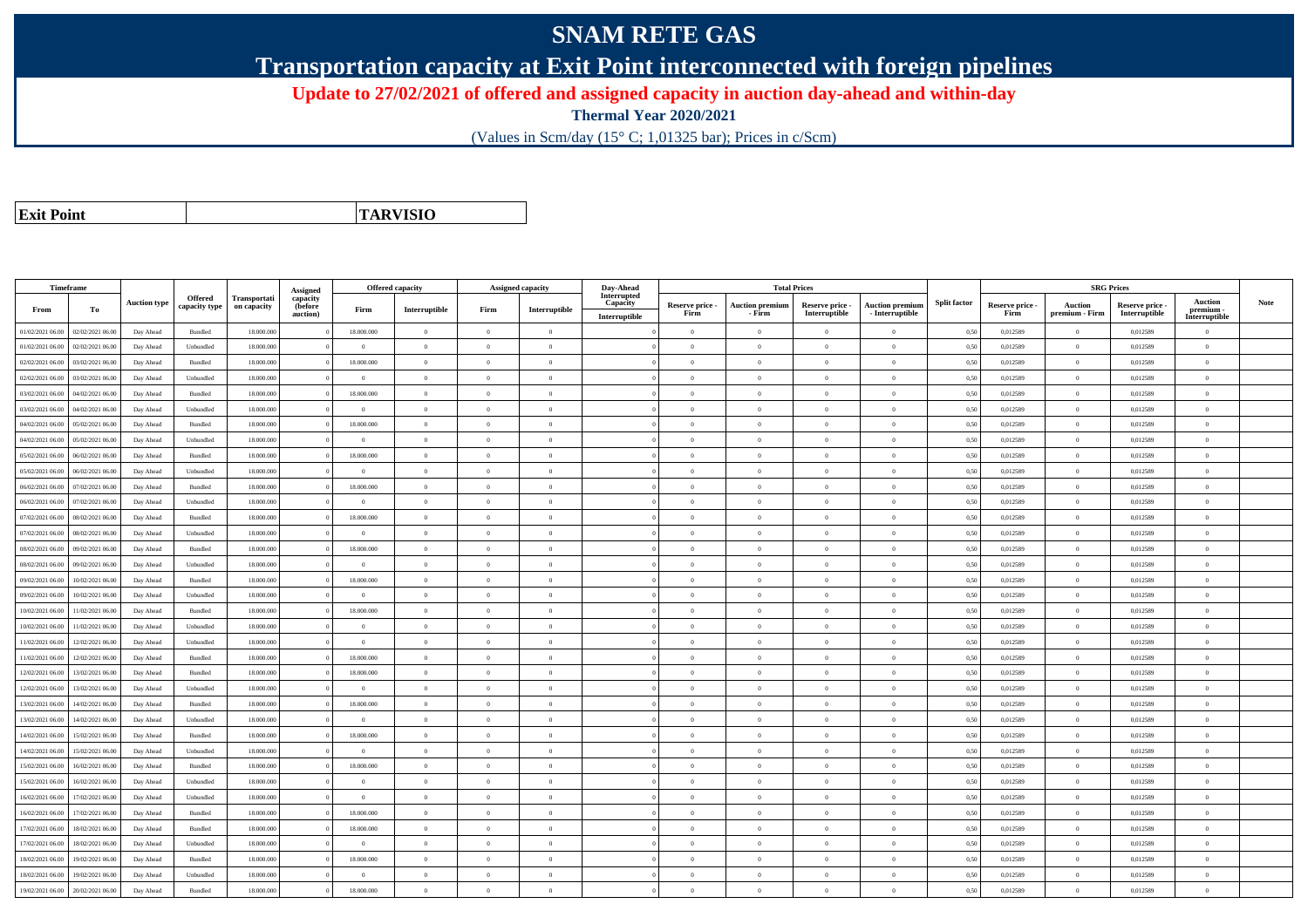| 19/02/2021 06:00 | 20/02/2021 06:00 |            | Unbundled          | 18.000.000 | $\theta$       | $\Omega$       | $\Omega$       |                | $\Omega$       | $\Omega$       | $\Omega$       | $\theta$       | 0,50 | 0,012589 | $\theta$       | 0,012589       | $\theta$                 |  |
|------------------|------------------|------------|--------------------|------------|----------------|----------------|----------------|----------------|----------------|----------------|----------------|----------------|------|----------|----------------|----------------|--------------------------|--|
|                  |                  | Day Ahead  |                    |            |                |                |                |                |                |                |                |                |      |          |                |                |                          |  |
| 20/02/2021 06:00 | 21/02/2021 06:00 | Day Ahead  | Bundled            | 18.000.000 | 18.000.000     | $\overline{0}$ | $\theta$       | $\overline{0}$ | $\overline{0}$ | $\bf{0}$       | $\overline{0}$ | $\overline{0}$ | 0,50 | 0,012589 | $\theta$       | 0,012589       | $\overline{0}$           |  |
| 20/02/2021 06:00 | 21/02/2021 06:00 | Day Ahead  | Unbundled          | 18.000.000 | $\bf{0}$       | $\overline{0}$ | $\bf{0}$       | $\overline{0}$ | $\bf{0}$       | $\bf{0}$       | $\bf{0}$       | $\bf{0}$       | 0,50 | 0,012589 | $\overline{0}$ | 0,012589       | $\overline{0}$           |  |
| 21/02/2021 06:00 | 22/02/2021 06:00 | Day Ahead  | Bundled            | 18.000.000 | 18.000.000     | $\overline{0}$ | $\overline{0}$ | $\overline{0}$ | $\overline{0}$ | $\bf{0}$       | $\overline{0}$ | $\overline{0}$ | 0.50 | 0.012589 | $\overline{0}$ | 0.012589       | $\overline{0}$           |  |
| 21/02/2021 06:00 | 22/02/2021 06:00 | Day Ahead  | Unbundled          | 18.000.000 | $\theta$       | $\overline{0}$ | $\theta$       | $\overline{0}$ | $\overline{0}$ | $\bf{0}$       | $\overline{0}$ | $\bf{0}$       | 0,50 | 0,012589 | $\,$ 0 $\,$    | 0,012589       | $\overline{0}$           |  |
|                  |                  |            |                    |            |                |                |                |                |                |                |                |                |      |          |                |                |                          |  |
| 22/02/2021 06:00 | 23/02/2021 06:00 | Day Ahead  | Unbundled          | 18.000.000 | $\bf{0}$       | $\overline{0}$ | $\bf{0}$       | $\overline{0}$ | $\bf{0}$       | $\overline{0}$ | $\overline{0}$ | $\mathbf{0}$   | 0,50 | 0,012589 | $\overline{0}$ | 0,012589       | $\bf{0}$                 |  |
| 22/02/2021 06:00 | 23/02/2021 06:00 | Day Ahead  | Bundled            | 18.000.000 | 18.000.000     | $\overline{0}$ | $\overline{0}$ | $\overline{0}$ | $\overline{0}$ | $\overline{0}$ | $\overline{0}$ | $\overline{0}$ | 0.50 | 0,012589 | $\overline{0}$ | 0.012589       | $\overline{0}$           |  |
| 23/02/2021 06:00 | 24/02/2021 06.00 | Day Ahead  | Bundled            | 18.000.000 | 18.000.000     | $\overline{0}$ | $\theta$       | $\overline{0}$ | $\overline{0}$ | $\bf{0}$       | $\overline{0}$ | $\bf{0}$       | 0,50 | 0,012589 | $\,$ 0 $\,$    | 0,012589       | $\overline{0}$           |  |
| 23/02/2021 06:00 | 24/02/2021 06:00 | Day Ahead  | Unbundled          | 18.000.000 | $\bf{0}$       | $\overline{0}$ | $\overline{0}$ | $\overline{0}$ | $\bf{0}$       | $\bf{0}$       | $\bf{0}$       | $\bf{0}$       | 0,50 | 0,012589 | $\bf{0}$       | 0,012589       | $\overline{0}$           |  |
| 24/02/2021 06:00 | 25/02/2021 06:00 | Day Ahead  | Bundled            | 18.000.000 | 18.000.000     | $\overline{0}$ | $\overline{0}$ | $\overline{0}$ | $\overline{0}$ | $\overline{0}$ | $\overline{0}$ | $\overline{0}$ | 0.50 | 0,012589 | $\overline{0}$ | 0,012589       | $\overline{0}$           |  |
| 24/02/2021 06:00 | 25/02/2021 06:00 | Day Ahead  | Unbundled          | 18.000.000 | $\theta$       | $\overline{0}$ | $\theta$       | $\overline{0}$ | $\overline{0}$ | $\bf{0}$       | $\overline{0}$ | $\bf{0}$       | 0,50 | 0,012589 | $\,$ 0 $\,$    | 0,012589       | $\overline{0}$           |  |
| 25/02/2021 06:00 | 26/02/2021 06:00 | Day Ahead  | Bundled            | 18.000.000 | 18.000.000     | $\overline{0}$ | $\overline{0}$ | $\overline{0}$ | $\bf{0}$       | $\bf{0}$       | $\bf{0}$       | $\bf{0}$       | 0,50 | 0,012589 | $\bf{0}$       | 0,012589       | $\overline{0}$           |  |
|                  |                  |            |                    |            | $\overline{0}$ |                |                |                |                |                |                |                |      |          | $\overline{0}$ |                |                          |  |
| 25/02/2021 06:00 | 26/02/2021 06:00 | Day Ahead  | Unbundled          | 18.000.000 |                | $\overline{0}$ | $\overline{0}$ | $\overline{0}$ | $\overline{0}$ | $\bf{0}$       | $\overline{0}$ | $\overline{0}$ | 0.50 | 0.012589 |                | 0.012589       | $\overline{0}$           |  |
| 26/02/2021 06:00 | 27/02/2021 06:00 | Day Ahead  | Bundled            | 18.000.000 | 18.000.000     | $\overline{0}$ | $\theta$       | $\overline{0}$ | $\overline{0}$ | $\bf{0}$       | $\overline{0}$ | $\overline{0}$ | 0,50 | 0,012589 | $\,$ 0 $\,$    | 0,012589       | $\overline{0}$           |  |
| 26/02/2021 06:00 | 27/02/2021 06:00 | Day Ahead  | Unbundled          | 18.000.000 | $\bf{0}$       | $\overline{0}$ | $\overline{0}$ | $\overline{0}$ | $\bf{0}$       | $\overline{0}$ | $\overline{0}$ | $\mathbf{0}$   | 0,50 | 0,012589 | $\overline{0}$ | 0,012589       | $\bf{0}$                 |  |
| 27/02/2021 06:00 | 28/02/2021 06:00 | Day Ahead  | Bundled            | 18.000.000 | 18.000.000     | $\overline{0}$ | $\overline{0}$ | $\overline{0}$ | $\overline{0}$ | $\overline{0}$ | $\overline{0}$ | $\overline{0}$ | 0.50 | 0,012589 | $\overline{0}$ | 0.012589       | $\overline{0}$           |  |
| 27/02/2021 06:00 | 28/02/2021 06:00 | Day Ahead  | Unbundled          | 18.000.000 | $\overline{0}$ | $\overline{0}$ | $\theta$       | $\overline{0}$ | $\overline{0}$ | $\bf{0}$       | $\overline{0}$ | $\bf{0}$       | 0,50 | 0,012589 | $\theta$       | 0,012589       | $\overline{0}$           |  |
| 28/02/2021 06:00 | 01/03/2021 06:00 | Day Ahead  | Bundled            | 18.000.000 | 18.000.000     | $\overline{0}$ | $\overline{0}$ | $\overline{0}$ | $\bf{0}$       | $\bf{0}$       | $\bf{0}$       | $\bf{0}$       | 0,50 | 0,012589 | $\bf{0}$       | 0,012589       | $\overline{0}$           |  |
| 28/02/2021 06:00 | 01/03/2021 06:00 | Day Ahead  | Unbundled          | 18.000.000 | $\overline{0}$ | $\overline{0}$ | $\overline{0}$ | $\overline{0}$ | $\overline{0}$ | $\overline{0}$ | $\overline{0}$ | $\overline{0}$ | 0.50 | 0,012589 | $\theta$       | 0,012589       | $\overline{0}$           |  |
|                  |                  |            |                    |            |                |                |                |                |                |                |                |                |      |          |                |                |                          |  |
| 01/02/2021 06:00 | 02/02/2021 06:00 | Within Day | Bundled            | 18.000.000 | 17.999.999     | $\overline{0}$ | $\theta$       | $\overline{0}$ | $\overline{0}$ | $\bf{0}$       | $\overline{0}$ | $\bf{0}$       | 0,50 | 1,258857 | $\,$ 0 $\,$    | $\theta$       | $\overline{0}$           |  |
| 01/02/2021 07:00 | 02/02/2021 06:00 | Within Day | Bundled            | 18.000.000 | 17.249.999     | $\overline{0}$ | $\overline{0}$ | $\overline{0}$ | $\bf{0}$       | $\bf{0}$       | $\bf{0}$       | $\bf{0}$       | 0,50 | 1,258856 | $\overline{0}$ | $\overline{0}$ | $\overline{\phantom{a}}$ |  |
| 01/02/2021 08:00 | 02/02/2021 06:00 | Within Day | Bundled            | 18.000.000 | 16.499.999     | $\overline{0}$ | $\overline{0}$ | $\overline{0}$ | $\overline{0}$ | $\bf{0}$       | $\overline{0}$ | $\overline{0}$ | 0.50 | 1.258856 | $\theta$       | $\overline{0}$ | $\overline{0}$           |  |
| 01/02/2021 09:00 | 02/02/2021 06:00 | Within Day | Bundled            | 18.000.000 | 15.749.999     | $\overline{0}$ | $\theta$       | $\overline{0}$ | $\overline{0}$ | $\bf{0}$       | $\overline{0}$ | $\bf{0}$       | 0,50 | 1,258857 | $\theta$       | $\overline{0}$ | $\overline{0}$           |  |
| 01/02/2021 10:00 | 02/02/2021 06:00 | Within Day | Bundled            | 18.000.000 | 14.999.999     | $\overline{0}$ | $\bf{0}$       | $\overline{0}$ | $\bf{0}$       | $\overline{0}$ | $\overline{0}$ | $\mathbf{0}$   | 0,50 | 1,258857 | $\overline{0}$ | $\overline{0}$ | $\bf{0}$                 |  |
| 01/02/2021 11:00 | 02/02/2021 06:00 | Within Dav | Bundled            | 18.000.000 | 14.249.999     | $\overline{0}$ | $\overline{0}$ | $\overline{0}$ | $\overline{0}$ | $\overline{0}$ | $\overline{0}$ | $\overline{0}$ | 0.50 | 1,258857 | $\theta$       | $\overline{0}$ | $\overline{0}$           |  |
| 01/02/2021 12:00 | 02/02/2021 06:00 | Within Day | Bundled            | 18.000.000 | 13.499.999     | $\overline{0}$ | $\theta$       | $\overline{0}$ | $\overline{0}$ | $\bf{0}$       | $\overline{0}$ | $\bf{0}$       | 0,50 | 1,258856 | $\theta$       | $\theta$       | $\overline{0}$           |  |
|                  |                  |            |                    |            |                |                |                |                |                |                |                |                |      |          |                |                |                          |  |
| 01/02/2021 13:00 | 02/02/2021 06:00 | Within Day | Bundled            | 18.000.000 | 12.749.999     | $\overline{0}$ | $\overline{0}$ | $\overline{0}$ | $\bf{0}$       | $\bf{0}$       | $\bf{0}$       | $\bf{0}$       | 0,50 | 1,258856 | $\,0\,$        | $\overline{0}$ | $\overline{0}$           |  |
| 01/02/2021 14:00 | 02/02/2021 06:00 | Within Day | Bundled            | 18.000.000 | 11.999.999     | $\overline{0}$ | $\overline{0}$ | $\overline{0}$ | $\overline{0}$ | $\overline{0}$ | $\overline{0}$ | $\overline{0}$ | 0.50 | 1,258857 | $\theta$       | $\overline{0}$ | $\overline{0}$           |  |
| 01/02/2021 15:00 | 02/02/2021 06:00 | Within Day | Bundled            | 18.000.000 | 11.249.999     | $\overline{0}$ | $\theta$       | $\overline{0}$ | $\overline{0}$ | $\bf{0}$       | $\overline{0}$ | $\bf{0}$       | 0,50 | 1,258857 | $\,$ 0 $\,$    | $\theta$       | $\overline{0}$           |  |
| 01/02/2021 16:00 | 02/02/2021 06:00 | Within Day | Bundled            | 18.000.000 | 10.499.999     | $\overline{0}$ | $\overline{0}$ | $\overline{0}$ | $\bf{0}$       | $\bf{0}$       | $\bf{0}$       | $\bf{0}$       | 0,50 | 1,258856 | $\overline{0}$ | $\overline{0}$ | $\overline{0}$           |  |
| 01/02/2021 17:00 | 02/02/2021 06:00 | Within Day | Bundled            | 18,000,000 | 9.749.999      | $\overline{0}$ | $\Omega$       | $\Omega$       | $\Omega$       | $\Omega$       | $\Omega$       | $\overline{0}$ | 0.50 | 1,258856 | $\,0\,$        | $\theta$       | $\theta$                 |  |
| 01/02/2021 18:00 | 02/02/2021 06:00 | Within Day | Bundled            | 18.000.000 | 8.999.999      | $\overline{0}$ | $\theta$       | $\overline{0}$ | $\overline{0}$ | $\bf{0}$       | $\overline{0}$ | $\bf{0}$       | 0,50 | 1,258857 | $\theta$       | $\theta$       | $\overline{0}$           |  |
|                  |                  |            |                    |            |                |                | $\bf{0}$       |                |                | $\bf{0}$       |                |                |      |          |                | $\overline{0}$ | $\bf{0}$                 |  |
| 01/02/2021 19:00 | 02/02/2021 06:00 | Within Day | Bundled            | 18.000.000 | 8.249.999      | $\overline{0}$ |                | $\overline{0}$ | $\bf{0}$       |                | $\overline{0}$ | $\mathbf{0}$   | 0,50 | 1,258857 | $\overline{0}$ |                |                          |  |
| 01/02/2021 20:00 | 02/02/2021 06:00 | Within Day | Bundled            | 18,000,000 | 7.499.999      | $\overline{0}$ | $\Omega$       | $\Omega$       | $\Omega$       | $\Omega$       | $\Omega$       | $\overline{0}$ | 0.50 | 1,258857 | $\theta$       | $\theta$       | $\theta$                 |  |
| 01/02/2021 21:00 | 02/02/2021 06:00 | Within Day | Bundled            | 18.000.000 | 6.749.999      | $\overline{0}$ | $\theta$       | $\overline{0}$ | $\overline{0}$ | $\bf{0}$       | $\overline{0}$ | $\bf{0}$       | 0,50 | 1,258856 | $\theta$       | $\theta$       | $\overline{0}$           |  |
| 01/02/2021 22.00 | 02/02/2021 06:00 | Within Day | Bundled            | 18.000.000 | 5.999.999      | $\overline{0}$ | $\overline{0}$ | $\overline{0}$ | $\bf{0}$       | $\bf{0}$       | $\bf{0}$       | $\bf{0}$       | 0,50 | 1,258856 | $\,0\,$        | $\overline{0}$ | $\overline{0}$           |  |
| 01/02/2021 23:00 | 02/02/2021 06:00 | Within Day | Bundled            | 18,000,000 | 5.249.999      | $\overline{0}$ | $\Omega$       | $\Omega$       | $\Omega$       | $\Omega$       | $\theta$       | $\overline{0}$ | 0.50 | 1,258857 | $\theta$       | $\theta$       | $\theta$                 |  |
| 02/02/2021 00:00 | 02/02/2021 06:00 | Within Day | Bundled            | 18.000.000 | 4.499.999      | $\overline{0}$ | $\theta$       | $\overline{0}$ | $\overline{0}$ | $\bf{0}$       | $\overline{0}$ | $\bf{0}$       | 0,50 | 1,258857 | $\,$ 0 $\,$    | $\overline{0}$ | $\overline{0}$           |  |
| 02/02/2021 01:00 | 02/02/2021 06:00 | Within Day | Bundled            | 18.000.000 | 3.749.999      | $\overline{0}$ | $\overline{0}$ | $\overline{0}$ | $\bf{0}$       | $\bf{0}$       | $\bf{0}$       | $\bf{0}$       | 0,50 | 1,258857 | $\bf{0}$       | $\overline{0}$ | $\overline{0}$           |  |
| 02/02/2021 02:00 | 02/02/2021 06:00 | Within Day | Bundled            | 18,000,000 | 2.999.999      | $\overline{0}$ | $\Omega$       | $\Omega$       | $\Omega$       | $\Omega$       | $\overline{0}$ | $\overline{0}$ | 0.50 | 1,258856 | $\,0\,$        | $\theta$       | $\theta$                 |  |
|                  |                  |            |                    |            |                |                | $\theta$       |                |                |                |                |                |      |          |                | $\overline{0}$ |                          |  |
| 02/02/2021 03:00 | 02/02/2021 06:00 | Within Day | Bundled            | 18.000.000 | 2.249.999      | $\overline{0}$ |                | $\overline{0}$ | $\overline{0}$ | $\bf{0}$       | $\overline{0}$ | $\bf{0}$       | 0,50 | 1,258855 | $\,$ 0 $\,$    |                | $\overline{0}$           |  |
| 02/02/2021 04:00 | 02/02/2021 06:00 | Within Day | Bundled            | 18.000.000 | 1.499.999      | $\overline{0}$ | $\overline{0}$ | $\overline{0}$ | $\bf{0}$       | $\bf{0}$       | $\bf{0}$       | $\mathbf{0}$   | 0,50 | 1,258859 | $\bf{0}$       | $\overline{0}$ | $\bf{0}$                 |  |
| 02/02/2021 05:00 | 02/02/2021 06:00 | Within Day | Bundled            | 18,000,000 | 749,999        | $\overline{0}$ | $\Omega$       | $\Omega$       | $\Omega$       | $\Omega$       | $\Omega$       | $\overline{0}$ | 0.50 | 1,258859 | $\theta$       | $\Omega$       | $\theta$                 |  |
| 02/02/2021 06:00 | 03/02/2021 06:00 | Within Day | Bundled            | 18.000.000 | 17.999.999     | $\overline{0}$ | $\overline{0}$ | $\overline{0}$ | $\bf{0}$       | $\,$ 0         | $\bf{0}$       | $\bf{0}$       | 0,50 | 1,258857 | $\,0\,$        | $\overline{0}$ | $\overline{0}$           |  |
| 02/02/2021 07:00 | 03/02/2021 06:00 | Within Day | $\mathbf B$ undled | 18.000.000 | 17.249.999     | $\bf{0}$       | $\bf{0}$       |                |                | $\bf{0}$       |                |                | 0,50 | 1,258856 | $\bf{0}$       | $\overline{0}$ |                          |  |
| 02/02/2021 08:00 | 03/02/2021 06:00 | Within Day | Bundled            | 18,000,000 | 16.499.999     | $\overline{0}$ | $\Omega$       | $\overline{0}$ | $\Omega$       | $\theta$       | $\overline{0}$ | $\overline{0}$ | 0.50 | 1,258856 | $\theta$       | $\theta$       | $\theta$                 |  |
| 02/02/2021 09:00 | 03/02/2021 06:00 | Within Day | Bundled            | 18.000.000 | 15.749.999     | $\overline{0}$ | $\,$ 0         | $\overline{0}$ | $\bf{0}$       | $\,$ 0 $\,$    | $\overline{0}$ | $\mathbf{0}$   | 0,50 | 1,258857 | $\,$ 0 $\,$    | $\overline{0}$ | $\,$ 0                   |  |
| 02/02/2021 10:00 | 03/02/2021 06:00 | Within Day | Bundled            | 18.000.000 | 14.999.999     | $\overline{0}$ | $\overline{0}$ | $\overline{0}$ | $\overline{0}$ | $\overline{0}$ | $\overline{0}$ | $\mathbf{0}$   | 0,50 | 1,258857 | $\overline{0}$ | $\bf{0}$       | $\bf{0}$                 |  |
|                  |                  |            |                    |            |                |                |                |                |                |                |                |                |      |          |                |                |                          |  |
| 02/02/2021 11:00 | 03/02/2021 06:00 | Within Day | Bundled            | 18,000,000 | 14.249.999     | $\overline{0}$ | $\theta$       | $\overline{0}$ | $\Omega$       | $\overline{0}$ | $\overline{0}$ | $\bf{0}$       | 0,50 | 1,258857 | $\bf{0}$       | $\theta$       | $\overline{0}$           |  |
| 02/02/2021 12:00 | 03/02/2021 06:00 | Within Day | Bundled            | 18.000.000 | 13.499.999     | $\overline{0}$ | $\,$ 0         | $\overline{0}$ | $\overline{0}$ | $\overline{0}$ | $\overline{0}$ | $\bf{0}$       | 0,50 | 1,258856 | $\,$ 0 $\,$    | $\overline{0}$ | $\overline{0}$           |  |
| 02/02/2021 13:00 | 03/02/2021 06:00 | Within Day | Bundled            | 18.000.000 | 12.749.999     | $\overline{0}$ | $\overline{0}$ | $\overline{0}$ | $\overline{0}$ | $\overline{0}$ | $\overline{0}$ | $\mathbf{0}$   | 0,50 | 1,258856 | $\overline{0}$ | $\overline{0}$ | $\bf{0}$                 |  |
| 02/02/2021 14:00 | 03/02/2021 06:00 | Within Day | Bundled            | 18,000,000 | 11.999.999     | $\overline{0}$ | $\overline{0}$ | $\overline{0}$ | $\Omega$       | $\overline{0}$ | $\overline{0}$ | $\bf{0}$       | 0.50 | 1,258857 | $\overline{0}$ | $\theta$       | $\overline{0}$           |  |
| 02/02/2021 15:00 | 03/02/2021 06:00 | Within Day | Bundled            | 18.000.000 | 11.249.999     | $\overline{0}$ | $\,$ 0         | $\overline{0}$ | $\bf{0}$       | $\bf{0}$       | $\bf{0}$       | $\bf{0}$       | 0,50 | 1,258857 | $\,$ 0 $\,$    | $\overline{0}$ | $\overline{0}$           |  |
| 02/02/2021 16:00 | 03/02/2021 06:00 | Within Day | Bundled            | 18.000.000 | 10.499.999     | $\overline{0}$ | $\bf{0}$       | $\overline{0}$ | $\overline{0}$ | $\overline{0}$ | $\bf{0}$       | $\mathbf{0}$   | 0,50 | 1,258856 | $\overline{0}$ | $\overline{0}$ | $\bf{0}$                 |  |
| 02/02/2021 17:00 |                  |            |                    | 18,000,000 | 9.749.999      | $\overline{0}$ | $\overline{0}$ | $\overline{0}$ | $\Omega$       | $\overline{0}$ | $\overline{0}$ |                | 0.50 |          | $\overline{0}$ | $\overline{0}$ | $\overline{0}$           |  |
|                  | 03/02/2021 06:00 | Within Day | Bundled            |            |                |                |                |                |                |                |                | $\bf{0}$       |      | 1,258856 |                |                |                          |  |
| 02/02/2021 18:00 | 03/02/2021 06:00 | Within Day | Bundled            | 18.000.000 | 8.999.999      | $\overline{0}$ | $\,$ 0         | $\overline{0}$ | $\overline{0}$ | $\bf{0}$       | $\bf{0}$       | $\bf{0}$       | 0,50 | 1,258857 | $\,$ 0 $\,$    | $\,$ 0 $\,$    | $\bf{0}$                 |  |
| 02/02/2021 19:00 | 03/02/2021 06:00 | Within Day | Bundled            | 18.000.000 | 8.249.999      | $\overline{0}$ | $\overline{0}$ | $\overline{0}$ | $\overline{0}$ | $\bf{0}$       | $\bf{0}$       | $\mathbf{0}$   | 0,50 | 1,258857 | $\overline{0}$ | $\bf{0}$       | $\bf{0}$                 |  |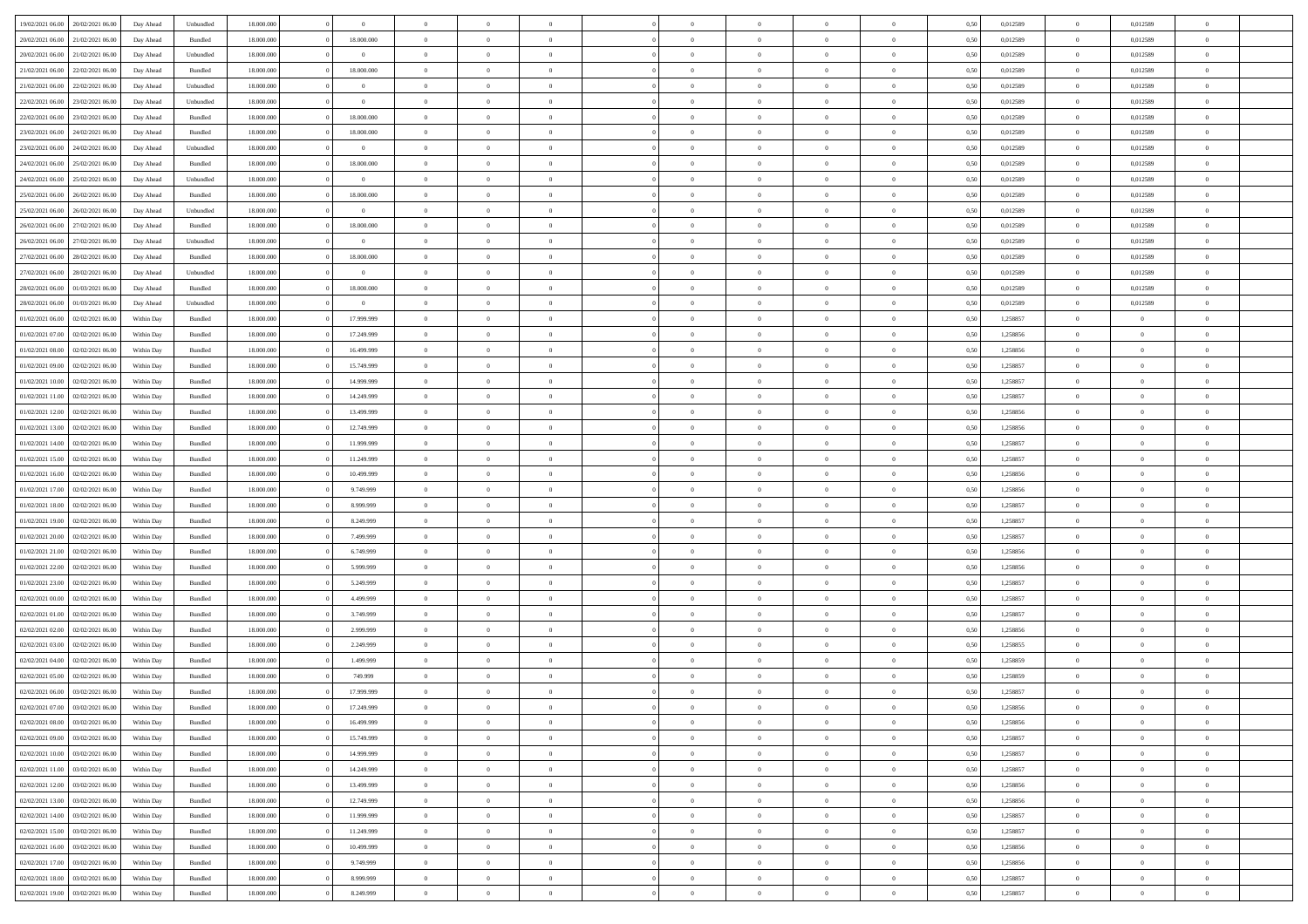|                  |                  |            |                    |            |            | $\overline{0}$ | $\Omega$       |                |                | $\Omega$       | $\Omega$       | $\theta$       |      |          | $\theta$       |                | $\theta$       |  |
|------------------|------------------|------------|--------------------|------------|------------|----------------|----------------|----------------|----------------|----------------|----------------|----------------|------|----------|----------------|----------------|----------------|--|
| 02/02/2021 20:00 | 03/02/2021 06:00 | Within Day | Bundled            | 18.000.000 | 7.499.999  |                |                |                | $\Omega$       |                |                |                | 0.50 | 1,258857 |                | $\theta$       |                |  |
| 02/02/2021 21:00 | 03/02/2021 06:00 | Within Day | Bundled            | 18.000.000 | 6.749.999  | $\overline{0}$ | $\theta$       | $\overline{0}$ | $\overline{0}$ | $\bf{0}$       | $\overline{0}$ | $\overline{0}$ | 0,50 | 1,258856 | $\theta$       | $\theta$       | $\overline{0}$ |  |
| 02/02/2021 22.00 | 03/02/2021 06:00 | Within Day | Bundled            | 18.000.000 | 5.999.999  | $\overline{0}$ | $\overline{0}$ | $\overline{0}$ | $\bf{0}$       | $\bf{0}$       | $\bf{0}$       | $\bf{0}$       | 0,50 | 1,258856 | $\bf{0}$       | $\overline{0}$ | $\overline{0}$ |  |
| 02/02/2021 23:00 | 03/02/2021 06:00 | Within Dav | Bundled            | 18.000.000 | 5.249.999  | $\overline{0}$ | $\theta$       | $\overline{0}$ | $\overline{0}$ | $\bf{0}$       | $\overline{0}$ | $\overline{0}$ | 0.50 | 1.258857 | $\theta$       | $\theta$       | $\overline{0}$ |  |
|                  |                  |            |                    |            |            |                |                |                |                |                |                |                |      |          |                |                |                |  |
| 03/02/2021 00:00 | 03/02/2021 06.00 | Within Day | Bundled            | 18.000.000 | 4.499.999  | $\overline{0}$ | $\theta$       | $\overline{0}$ | $\overline{0}$ | $\bf{0}$       | $\overline{0}$ | $\bf{0}$       | 0,50 | 1,258857 | $\theta$       | $\theta$       | $\overline{0}$ |  |
| 03/02/2021 01:00 | 03/02/2021 06:00 | Within Day | Bundled            | 18.000.000 | 3.749.999  | $\overline{0}$ | $\bf{0}$       | $\overline{0}$ | $\bf{0}$       | $\overline{0}$ | $\overline{0}$ | $\mathbf{0}$   | 0,50 | 1,258857 | $\overline{0}$ | $\overline{0}$ | $\bf{0}$       |  |
| 03/02/2021 02:00 | 03/02/2021 06:00 | Within Dav | Bundled            | 18.000.000 | 2.999.999  | $\overline{0}$ | $\overline{0}$ | $\overline{0}$ | $\overline{0}$ | $\bf{0}$       | $\overline{0}$ | $\overline{0}$ | 0.50 | 1,258856 | $\theta$       | $\theta$       | $\overline{0}$ |  |
| 03/02/2021 03:00 | 03/02/2021 06:00 | Within Day | Bundled            | 18.000.000 | 2.249.999  | $\overline{0}$ | $\theta$       | $\overline{0}$ | $\overline{0}$ | $\bf{0}$       | $\overline{0}$ | $\bf{0}$       | 0,50 | 1,258855 | $\theta$       | $\theta$       | $\overline{0}$ |  |
|                  |                  |            |                    |            |            |                |                |                |                |                |                |                |      |          |                |                |                |  |
| 03/02/2021 04:00 | 03/02/2021 06:00 | Within Day | Bundled            | 18.000.000 | 1.499.999  | $\overline{0}$ | $\overline{0}$ | $\overline{0}$ | $\bf{0}$       | $\bf{0}$       | $\bf{0}$       | $\bf{0}$       | 0,50 | 1,258859 | $\,0\,$        | $\overline{0}$ | $\overline{0}$ |  |
| 03/02/2021 05:00 | 03/02/2021 06:00 | Within Dav | Bundled            | 18.000.000 | 749.999    | $\overline{0}$ | $\overline{0}$ | $\overline{0}$ | $\overline{0}$ | $\overline{0}$ | $\overline{0}$ | $\overline{0}$ | 0.50 | 1,258859 | $\theta$       | $\overline{0}$ | $\overline{0}$ |  |
| 03/02/2021 06:00 | 04/02/2021 06.00 | Within Day | Bundled            | 18.000.000 | 17.999.999 | $\overline{0}$ | $\theta$       | $\overline{0}$ | $\overline{0}$ | $\bf{0}$       | $\overline{0}$ | $\bf{0}$       | 0,50 | 1,258857 | $\theta$       | $\theta$       | $\overline{0}$ |  |
| 03/02/2021 07:00 | 04/02/2021 06.00 | Within Day | Bundled            | 18.000.000 | 17.249.999 | $\overline{0}$ | $\overline{0}$ | $\overline{0}$ | $\bf{0}$       | $\bf{0}$       | $\bf{0}$       | $\bf{0}$       | 0,50 | 1,258856 | $\bf{0}$       | $\overline{0}$ | $\overline{0}$ |  |
| 03/02/2021 08:00 | 04/02/2021 06:00 | Within Day | Bundled            | 18.000.000 | 16.499.999 | $\overline{0}$ | $\theta$       | $\overline{0}$ | $\overline{0}$ | $\bf{0}$       | $\overline{0}$ | $\overline{0}$ | 0.50 | 1.258856 | $\theta$       | $\theta$       | $\overline{0}$ |  |
|                  |                  |            |                    |            |            |                |                |                |                |                |                |                |      |          |                |                |                |  |
| 03/02/2021 09:00 | 04/02/2021 06.00 | Within Day | Bundled            | 18.000.000 | 15.749.999 | $\overline{0}$ | $\theta$       | $\overline{0}$ | $\overline{0}$ | $\bf{0}$       | $\overline{0}$ | $\overline{0}$ | 0,50 | 1,258857 | $\theta$       | $\theta$       | $\overline{0}$ |  |
| 03/02/2021 10:00 | 04/02/2021 06.00 | Within Day | Bundled            | 18.000.000 | 14.999.999 | $\overline{0}$ | $\overline{0}$ | $\overline{0}$ | $\bf{0}$       | $\overline{0}$ | $\overline{0}$ | $\mathbf{0}$   | 0,50 | 1,258857 | $\bf{0}$       | $\overline{0}$ | $\bf{0}$       |  |
| 03/02/2021 11:00 | 04/02/2021 06:00 | Within Dav | Bundled            | 18.000.000 | 14.249.999 | $\overline{0}$ | $\overline{0}$ | $\overline{0}$ | $\overline{0}$ | $\overline{0}$ | $\overline{0}$ | $\overline{0}$ | 0.50 | 1,258857 | $\theta$       | $\overline{0}$ | $\overline{0}$ |  |
| 03/02/2021 12:00 | 04/02/2021 06.00 | Within Day | Bundled            | 18.000.000 | 13.499.999 | $\overline{0}$ | $\theta$       | $\overline{0}$ | $\overline{0}$ | $\bf{0}$       | $\overline{0}$ | $\bf{0}$       | 0,50 | 1,258856 | $\theta$       | $\theta$       | $\overline{0}$ |  |
|                  |                  |            |                    |            |            |                |                |                |                |                |                |                |      |          |                |                |                |  |
| 03/02/2021 13:00 | 04/02/2021 06.00 | Within Day | Bundled            | 18.000.000 | 12.749.999 | $\overline{0}$ | $\overline{0}$ | $\overline{0}$ | $\bf{0}$       | $\bf{0}$       | $\bf{0}$       | $\bf{0}$       | 0,50 | 1,258856 | $\,0\,$        | $\overline{0}$ | $\overline{0}$ |  |
| 03/02/2021 14:00 | 04/02/2021 06:00 | Within Day | Bundled            | 18.000.000 | 11.999.999 | $\overline{0}$ | $\overline{0}$ | $\overline{0}$ | $\overline{0}$ | $\overline{0}$ | $\overline{0}$ | $\overline{0}$ | 0.50 | 1,258857 | $\theta$       | $\overline{0}$ | $\overline{0}$ |  |
| 03/02/2021 15:00 | 04/02/2021 06.00 | Within Day | Bundled            | 18.000.000 | 11.249.999 | $\overline{0}$ | $\theta$       | $\overline{0}$ | $\overline{0}$ | $\bf{0}$       | $\overline{0}$ | $\bf{0}$       | 0,50 | 1,258857 | $\theta$       | $\theta$       | $\overline{0}$ |  |
| 03/02/2021 16:00 | 04/02/2021 06.00 | Within Day | Bundled            | 18.000.000 | 10.499.999 | $\overline{0}$ | $\overline{0}$ | $\overline{0}$ | $\bf{0}$       | $\bf{0}$       | $\bf{0}$       | $\bf{0}$       | 0,50 | 1,258856 | $\,0\,$        | $\overline{0}$ | $\overline{0}$ |  |
| 03/02/2021 17:00 | 04/02/2021 06:00 | Within Day | Bundled            | 18.000.000 | 9.749.999  | $\overline{0}$ | $\overline{0}$ | $\overline{0}$ | $\overline{0}$ | $\bf{0}$       | $\overline{0}$ | $\overline{0}$ | 0.50 | 1.258856 | $\theta$       | $\theta$       | $\overline{0}$ |  |
|                  |                  |            |                    |            |            |                |                |                |                |                |                |                |      |          |                |                |                |  |
| 03/02/2021 18:00 | 04/02/2021 06.00 | Within Day | Bundled            | 18.000.000 | 8.999.999  | $\overline{0}$ | $\theta$       | $\overline{0}$ | $\overline{0}$ | $\bf{0}$       | $\overline{0}$ | $\bf{0}$       | 0,50 | 1,258857 | $\theta$       | $\overline{0}$ | $\overline{0}$ |  |
| 03/02/2021 19:00 | 04/02/2021 06.00 | Within Day | Bundled            | 18.000.000 | 8.249.999  | $\overline{0}$ | $\bf{0}$       | $\overline{0}$ | $\bf{0}$       | $\overline{0}$ | $\overline{0}$ | $\mathbf{0}$   | 0,50 | 1,258857 | $\bf{0}$       | $\overline{0}$ | $\bf{0}$       |  |
| 03/02/2021 20:00 | 04/02/2021 06:00 | Within Dav | Bundled            | 18.000.000 | 7.499.999  | $\overline{0}$ | $\overline{0}$ | $\overline{0}$ | $\overline{0}$ | $\overline{0}$ | $\overline{0}$ | $\overline{0}$ | 0.50 | 1,258857 | $\theta$       | $\theta$       | $\overline{0}$ |  |
| 03/02/2021 21:00 | 04/02/2021 06.00 | Within Day | Bundled            | 18.000.000 | 6.749.999  | $\overline{0}$ | $\theta$       | $\overline{0}$ | $\overline{0}$ | $\bf{0}$       | $\overline{0}$ | $\bf{0}$       | 0,50 | 1,258856 | $\theta$       | $\theta$       | $\overline{0}$ |  |
|                  |                  |            |                    |            |            |                |                |                |                |                |                |                |      |          |                |                |                |  |
| 03/02/2021 22.00 | 04/02/2021 06.00 | Within Day | Bundled            | 18.000.000 | 5.999.999  | $\overline{0}$ | $\overline{0}$ | $\overline{0}$ | $\bf{0}$       | $\bf{0}$       | $\bf{0}$       | $\bf{0}$       | 0,50 | 1,258856 | $\,0\,$        | $\overline{0}$ | $\overline{0}$ |  |
| 03/02/2021 23:00 | 04/02/2021 06:00 | Within Day | Bundled            | 18.000.000 | 5.249.999  | $\overline{0}$ | $\overline{0}$ | $\overline{0}$ | $\overline{0}$ | $\overline{0}$ | $\overline{0}$ | $\overline{0}$ | 0.50 | 1,258857 | $\theta$       | $\theta$       | $\overline{0}$ |  |
| 04/02/2021 00:00 | 04/02/2021 06.00 | Within Day | Bundled            | 18.000.000 | 4.499.999  | $\overline{0}$ | $\theta$       | $\overline{0}$ | $\overline{0}$ | $\bf{0}$       | $\overline{0}$ | $\bf{0}$       | 0,50 | 1,258857 | $\,$ 0 $\,$    | $\theta$       | $\overline{0}$ |  |
| 04/02/2021 01:00 | 04/02/2021 06.00 | Within Day | Bundled            | 18.000.000 | 3.749.999  | $\overline{0}$ | $\overline{0}$ | $\overline{0}$ | $\bf{0}$       | $\bf{0}$       | $\bf{0}$       | $\bf{0}$       | 0,50 | 1,258857 | $\bf{0}$       | $\overline{0}$ | $\overline{0}$ |  |
| 04/02/2021 02:00 | 04/02/2021 06.00 |            |                    | 18.000.000 | 2.999.999  | $\overline{0}$ | $\Omega$       | $\Omega$       | $\Omega$       | $\Omega$       | $\Omega$       | $\overline{0}$ | 0.50 | 1,258856 | $\,0\,$        | $\theta$       | $\theta$       |  |
|                  |                  | Within Day | Bundled            |            |            |                |                |                |                |                |                |                |      |          |                |                |                |  |
| 04/02/2021 03:00 | 04/02/2021 06.00 | Within Day | Bundled            | 18.000.000 | 2.249.999  | $\overline{0}$ | $\theta$       | $\overline{0}$ | $\overline{0}$ | $\bf{0}$       | $\overline{0}$ | $\bf{0}$       | 0,50 | 1,258855 | $\theta$       | $\theta$       | $\overline{0}$ |  |
| 04/02/2021 04:00 | 04/02/2021 06.00 | Within Day | Bundled            | 18.000.000 | 1.499.999  | $\overline{0}$ | $\overline{0}$ | $\overline{0}$ | $\bf{0}$       | $\bf{0}$       | $\overline{0}$ | $\mathbf{0}$   | 0,50 | 1,258859 | $\overline{0}$ | $\overline{0}$ | $\bf{0}$       |  |
| 04/02/2021 05:00 | 04/02/2021 06.00 | Within Day | Bundled            | 18,000,000 | 749.999    | $\overline{0}$ | $\Omega$       | $\Omega$       | $\Omega$       | $\Omega$       | $\Omega$       | $\overline{0}$ | 0.50 | 1,258859 | $\theta$       | $\theta$       | $\theta$       |  |
| 04/02/2021 06:00 | 05/02/2021 06:00 | Within Day | Bundled            | 18.000.000 | 17.999.999 | $\overline{0}$ | $\theta$       | $\overline{0}$ | $\overline{0}$ | $\bf{0}$       | $\overline{0}$ | $\bf{0}$       | 0,50 | 1,258857 | $\theta$       | $\theta$       | $\overline{0}$ |  |
|                  |                  |            |                    |            |            |                |                |                |                |                |                |                |      |          |                |                |                |  |
| 04/02/2021 07:00 | 05/02/2021 06:00 | Within Day | Bundled            | 18.000.000 | 17.249.999 | $\overline{0}$ | $\overline{0}$ | $\overline{0}$ | $\bf{0}$       | $\bf{0}$       | $\bf{0}$       | $\bf{0}$       | 0,50 | 1,258856 | $\,0\,$        | $\overline{0}$ | $\overline{0}$ |  |
| 04/02/2021 08:00 | 05/02/2021 06:00 | Within Day | Bundled            | 18,000,000 | 16.499.999 | $\overline{0}$ | $\Omega$       | $\Omega$       | $\Omega$       | $\Omega$       | $\theta$       | $\overline{0}$ | 0.50 | 1,258856 | $\theta$       | $\theta$       | $\theta$       |  |
| 04/02/2021 09:00 | 05/02/2021 06:00 | Within Day | Bundled            | 18.000.000 | 15.749.999 | $\overline{0}$ | $\theta$       | $\overline{0}$ | $\overline{0}$ | $\bf{0}$       | $\overline{0}$ | $\bf{0}$       | 0,50 | 1,258857 | $\,$ 0 $\,$    | $\overline{0}$ | $\overline{0}$ |  |
| 04/02/2021 10:00 | 05/02/2021 06:00 | Within Day | Bundled            | 18.000.000 | 14.999.999 | $\overline{0}$ | $\overline{0}$ | $\overline{0}$ | $\bf{0}$       | $\bf{0}$       | $\bf{0}$       | $\bf{0}$       | 0,50 | 1,258857 | $\overline{0}$ | $\overline{0}$ | $\overline{0}$ |  |
| 04/02/2021 11:00 | 05/02/2021 06:00 | Within Day | Bundled            | 18.000.000 | 14.249.999 | $\overline{0}$ | $\Omega$       | $\Omega$       | $\Omega$       | $\Omega$       | $\overline{0}$ | $\overline{0}$ | 0.50 | 1,258857 | $\,0\,$        | $\theta$       | $\theta$       |  |
|                  |                  |            |                    |            |            |                |                |                |                |                |                |                |      |          |                |                |                |  |
| 04/02/2021 12:00 | 05/02/2021 06:00 | Within Day | Bundled            | 18.000.000 | 13.499.999 | $\overline{0}$ | $\theta$       | $\overline{0}$ | $\overline{0}$ | $\bf{0}$       | $\overline{0}$ | $\bf{0}$       | 0,50 | 1,258856 | $\,$ 0 $\,$    | $\theta$       | $\overline{0}$ |  |
| 04/02/2021 13:00 | 05/02/2021 06:00 | Within Day | Bundled            | 18.000.000 | 12.749.999 | $\overline{0}$ | $\overline{0}$ | $\overline{0}$ | $\bf{0}$       | $\bf{0}$       | $\bf{0}$       | $\mathbf{0}$   | 0,50 | 1,258856 | $\bf{0}$       | $\overline{0}$ | $\bf{0}$       |  |
| 04/02/2021 14:00 | 05/02/2021 06:00 | Within Day | Bundled            | 18,000,000 | 11.999.999 | $\overline{0}$ | $\Omega$       | $\Omega$       | $\Omega$       | $\Omega$       | $\Omega$       | $\overline{0}$ | 0.50 | 1,258857 | $\theta$       | $\theta$       | $\theta$       |  |
| 04/02/2021 15:00 | 05/02/2021 06:00 | Within Day | Bundled            | 18.000.000 | 11.249.999 | $\overline{0}$ | $\overline{0}$ | $\overline{0}$ | $\bf{0}$       | $\,$ 0         | $\bf{0}$       | $\bf{0}$       | 0,50 | 1,258857 | $\,0\,$        | $\,0\,$        | $\overline{0}$ |  |
| 04/02/2021 16:00 | 05/02/2021 06:00 | Within Day | $\mathbf B$ undled | 18.000.000 | 10.499.999 | $\bf{0}$       | $\bf{0}$       |                |                | $\bf{0}$       |                |                | 0,50 | 1,258856 | $\bf{0}$       | $\overline{0}$ |                |  |
|                  |                  |            |                    |            |            |                |                |                | $\Omega$       |                |                |                |      |          | $\theta$       |                | $\theta$       |  |
| 04/02/2021 17.00 | 05/02/2021 06:00 | Within Day | Bundled            | 18,000,000 | 9.749.999  | $\overline{0}$ | $\overline{0}$ | $\overline{0}$ |                | $\overline{0}$ | $\overline{0}$ | $\overline{0}$ | 0.50 | 1,258856 |                | $\theta$       |                |  |
| 04/02/2021 18:00 | 05/02/2021 06:00 | Within Day | Bundled            | 18.000.000 | 8.999.999  | $\overline{0}$ | $\,$ 0         | $\overline{0}$ | $\bf{0}$       | $\,$ 0 $\,$    | $\overline{0}$ | $\mathbf{0}$   | 0,50 | 1,258857 | $\,$ 0 $\,$    | $\,$ 0 $\,$    | $\,$ 0         |  |
| 04/02/2021 19:00 | 05/02/2021 06:00 | Within Day | Bundled            | 18.000.000 | 8.249.999  | $\overline{0}$ | $\overline{0}$ | $\overline{0}$ | $\overline{0}$ | $\overline{0}$ | $\overline{0}$ | $\mathbf{0}$   | 0,50 | 1,258857 | $\overline{0}$ | $\bf{0}$       | $\bf{0}$       |  |
| 04/02/2021 20:00 | 05/02/2021 06:00 | Within Day | Bundled            | 18,000,000 | 7.499.999  | $\overline{0}$ | $\overline{0}$ | $\overline{0}$ | $\Omega$       | $\overline{0}$ | $\overline{0}$ | $\overline{0}$ | 0,50 | 1,258857 | $\overline{0}$ | $\theta$       | $\overline{0}$ |  |
| 04/02/2021 21:00 | 05/02/2021 06:00 | Within Day | Bundled            | 18.000.000 | 6.749.999  | $\overline{0}$ | $\,$ 0         | $\overline{0}$ | $\overline{0}$ | $\,$ 0 $\,$    | $\overline{0}$ | $\mathbf{0}$   | 0,50 | 1,258856 | $\,$ 0 $\,$    | $\overline{0}$ | $\overline{0}$ |  |
|                  |                  |            |                    |            |            |                |                |                |                |                |                |                |      |          |                |                |                |  |
| 04/02/2021 22.00 | 05/02/2021 06:00 | Within Day | Bundled            | 18.000.000 | 5.999.999  | $\overline{0}$ | $\overline{0}$ | $\overline{0}$ | $\overline{0}$ | $\overline{0}$ | $\overline{0}$ | $\mathbf{0}$   | 0,50 | 1,258856 | $\overline{0}$ | $\overline{0}$ | $\bf{0}$       |  |
| 04/02/2021 23:00 | 05/02/2021 06:00 | Within Day | Bundled            | 18,000,000 | 5.249.999  | $\overline{0}$ | $\overline{0}$ | $\overline{0}$ | $\Omega$       | $\overline{0}$ | $\overline{0}$ | $\bf{0}$       | 0.50 | 1,258857 | $\overline{0}$ | $\theta$       | $\overline{0}$ |  |
| 05/02/2021 00:00 | 05/02/2021 06:00 | Within Day | Bundled            | 18.000.000 | 4.499.999  | $\overline{0}$ | $\,$ 0         | $\overline{0}$ | $\bf{0}$       | $\bf{0}$       | $\bf{0}$       | $\bf{0}$       | 0,50 | 1,258857 | $\,$ 0 $\,$    | $\overline{0}$ | $\overline{0}$ |  |
| 05/02/2021 01:00 | 05/02/2021 06:00 | Within Day | Bundled            | 18.000.000 | 3.749.999  | $\overline{0}$ | $\bf{0}$       | $\overline{0}$ | $\overline{0}$ | $\overline{0}$ | $\overline{0}$ | $\mathbf{0}$   | 0,50 | 1,258857 | $\overline{0}$ | $\overline{0}$ | $\bf{0}$       |  |
|                  |                  |            |                    |            |            |                |                |                |                |                |                |                |      |          |                |                |                |  |
| 05/02/2021 02:00 | 05/02/2021 06:00 | Within Day | Bundled            | 18,000,000 | 2.999.999  | $\overline{0}$ | $\overline{0}$ | $\overline{0}$ | $\Omega$       | $\overline{0}$ | $\overline{0}$ | $\overline{0}$ | 0.50 | 1,258856 | $\overline{0}$ | $\overline{0}$ | $\overline{0}$ |  |
| 05/02/2021 03:00 | 05/02/2021 06:00 | Within Day | Bundled            | 18.000.000 | 2.249.999  | $\overline{0}$ | $\bf{0}$       | $\overline{0}$ | $\overline{0}$ | $\bf{0}$       | $\bf{0}$       | $\bf{0}$       | 0,50 | 1,258855 | $\,$ 0 $\,$    | $\,$ 0 $\,$    | $\bf{0}$       |  |
| 05/02/2021 04:00 | 05/02/2021 06:00 | Within Day | Bundled            | 18.000.000 | 1.499.999  | $\overline{0}$ | $\bf{0}$       | $\overline{0}$ | $\bf{0}$       | $\bf{0}$       | $\bf{0}$       | $\bf{0}$       | 0,50 | 1,258859 | $\overline{0}$ | $\overline{0}$ | $\bf{0}$       |  |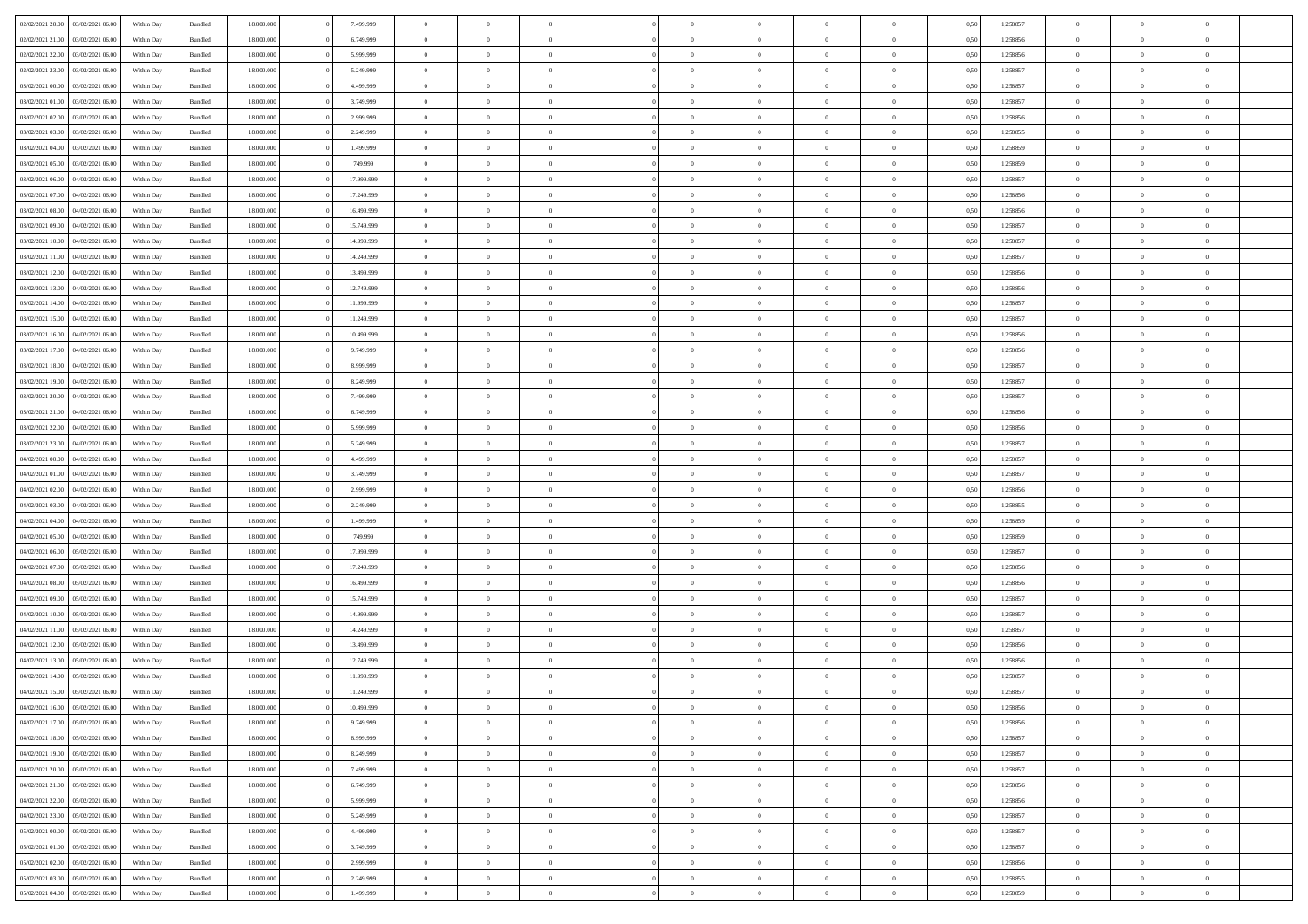| 05/02/2021 05:00 | 05/02/2021 06:00 | Within Day | Bundled            | 18.000.000 | 749.999    | $\overline{0}$ | $\Omega$       |                | $\Omega$       | $\Omega$       | $\Omega$       | $\theta$       | 0.50 | 1,258859 | $\theta$       | $\theta$       | $\theta$       |  |
|------------------|------------------|------------|--------------------|------------|------------|----------------|----------------|----------------|----------------|----------------|----------------|----------------|------|----------|----------------|----------------|----------------|--|
| 05/02/2021 06:00 | 06/02/2021 06:00 | Within Day | Bundled            | 18.000.000 | 17.999.999 | $\overline{0}$ | $\theta$       | $\overline{0}$ | $\overline{0}$ | $\bf{0}$       | $\overline{0}$ | $\overline{0}$ | 0,50 | 1,258857 | $\theta$       | $\theta$       | $\overline{0}$ |  |
| 05/02/2021 07:00 | 06/02/2021 06:00 | Within Day | Bundled            | 18.000.000 | 17.249.999 | $\overline{0}$ | $\overline{0}$ | $\overline{0}$ | $\bf{0}$       | $\bf{0}$       | $\bf{0}$       | $\bf{0}$       | 0,50 | 1,258856 | $\bf{0}$       | $\overline{0}$ | $\overline{0}$ |  |
|                  |                  |            |                    |            |            |                |                |                |                |                |                |                |      |          |                |                |                |  |
| 05/02/2021 08:00 | 06/02/2021 06:00 | Within Dav | Bundled            | 18.000.000 | 16.499.999 | $\overline{0}$ | $\theta$       | $\overline{0}$ | $\overline{0}$ | $\bf{0}$       | $\overline{0}$ | $\overline{0}$ | 0.50 | 1.258856 | $\theta$       | $\theta$       | $\overline{0}$ |  |
| 05/02/2021 09:00 | 06/02/2021 06:00 | Within Day | Bundled            | 18.000.000 | 15.749.999 | $\overline{0}$ | $\theta$       | $\overline{0}$ | $\overline{0}$ | $\bf{0}$       | $\overline{0}$ | $\bf{0}$       | 0,50 | 1,258857 | $\theta$       | $\theta$       | $\overline{0}$ |  |
| 05/02/2021 10:00 | 06/02/2021 06:00 | Within Day | Bundled            | 18.000.000 | 14.999.999 | $\overline{0}$ | $\bf{0}$       | $\overline{0}$ | $\bf{0}$       | $\overline{0}$ | $\overline{0}$ | $\mathbf{0}$   | 0,50 | 1,258857 | $\bf{0}$       | $\overline{0}$ | $\bf{0}$       |  |
|                  |                  |            |                    |            |            |                |                |                |                | $\bf{0}$       |                |                |      |          | $\theta$       | $\overline{0}$ |                |  |
| 05/02/2021 11:00 | 06/02/2021 06:00 | Within Dav | Bundled            | 18.000.000 | 14.249.999 | $\overline{0}$ | $\overline{0}$ | $\overline{0}$ | $\overline{0}$ |                | $\overline{0}$ | $\overline{0}$ | 0.50 | 1,258857 |                |                | $\overline{0}$ |  |
| 05/02/2021 12:00 | 06/02/2021 06:00 | Within Day | Bundled            | 18.000.000 | 13.499.999 | $\overline{0}$ | $\theta$       | $\overline{0}$ | $\overline{0}$ | $\bf{0}$       | $\overline{0}$ | $\bf{0}$       | 0,50 | 1,258856 | $\theta$       | $\theta$       | $\overline{0}$ |  |
| 05/02/2021 13:00 | 06/02/2021 06:00 | Within Day | Bundled            | 18.000.000 | 12.749.999 | $\overline{0}$ | $\overline{0}$ | $\overline{0}$ | $\bf{0}$       | $\bf{0}$       | $\bf{0}$       | $\bf{0}$       | 0,50 | 1,258856 | $\,0\,$        | $\overline{0}$ | $\overline{0}$ |  |
| 05/02/2021 14:00 | 06/02/2021 06:00 | Within Dav | Bundled            | 18.000.000 | 11.999.999 | $\overline{0}$ | $\overline{0}$ | $\overline{0}$ | $\overline{0}$ | $\overline{0}$ | $\overline{0}$ | $\overline{0}$ | 0.50 | 1,258857 | $\theta$       | $\overline{0}$ | $\overline{0}$ |  |
|                  |                  |            |                    |            |            |                |                |                |                |                |                |                |      |          |                |                |                |  |
| 05/02/2021 15:00 | 06/02/2021 06:00 | Within Day | Bundled            | 18.000.000 | 11.249.999 | $\overline{0}$ | $\theta$       | $\overline{0}$ | $\overline{0}$ | $\bf{0}$       | $\overline{0}$ | $\bf{0}$       | 0,50 | 1,258857 | $\theta$       | $\theta$       | $\overline{0}$ |  |
| 05/02/2021 16:00 | 06/02/2021 06:00 | Within Day | Bundled            | 18.000.000 | 10.499.999 | $\overline{0}$ | $\overline{0}$ | $\overline{0}$ | $\bf{0}$       | $\bf{0}$       | $\bf{0}$       | $\bf{0}$       | 0,50 | 1,258856 | $\bf{0}$       | $\overline{0}$ | $\overline{0}$ |  |
| 05/02/2021 17:00 | 06/02/2021 06:00 | Within Dav | Bundled            | 18.000.000 | 9.749.999  | $\overline{0}$ | $\overline{0}$ | $\overline{0}$ | $\overline{0}$ | $\bf{0}$       | $\overline{0}$ | $\overline{0}$ | 0.50 | 1.258856 | $\theta$       | $\theta$       | $\overline{0}$ |  |
|                  |                  |            |                    |            |            |                |                |                |                |                |                |                |      |          |                |                |                |  |
| 05/02/2021 18:00 | 06/02/2021 06:00 | Within Day | Bundled            | 18.000.000 | 8.999.999  | $\overline{0}$ | $\theta$       | $\overline{0}$ | $\overline{0}$ | $\bf{0}$       | $\overline{0}$ | $\overline{0}$ | 0,50 | 1,258857 | $\theta$       | $\theta$       | $\overline{0}$ |  |
| 05/02/2021 19:00 | 06/02/2021 06:00 | Within Day | Bundled            | 18.000.000 | 8.249.999  | $\overline{0}$ | $\bf{0}$       | $\overline{0}$ | $\bf{0}$       | $\overline{0}$ | $\overline{0}$ | $\mathbf{0}$   | 0,50 | 1,258857 | $\bf{0}$       | $\overline{0}$ | $\bf{0}$       |  |
| 05/02/2021 20:00 | 06/02/2021 06:00 | Within Dav | Bundled            | 18.000.000 | 7.499.999  | $\overline{0}$ | $\overline{0}$ | $\overline{0}$ | $\overline{0}$ | $\overline{0}$ | $\overline{0}$ | $\overline{0}$ | 0.50 | 1,258857 | $\theta$       | $\overline{0}$ | $\overline{0}$ |  |
|                  |                  |            |                    |            |            |                |                |                |                |                |                |                |      |          |                |                |                |  |
| 05/02/2021 21:00 | 06/02/2021 06:00 | Within Day | Bundled            | 18.000.000 | 6.749.999  | $\overline{0}$ | $\theta$       | $\overline{0}$ | $\overline{0}$ | $\bf{0}$       | $\overline{0}$ | $\bf{0}$       | 0,50 | 1,258856 | $\theta$       | $\theta$       | $\overline{0}$ |  |
| 05/02/2021 22.00 | 06/02/2021 06:00 | Within Day | Bundled            | 18.000.000 | 5.999.999  | $\overline{0}$ | $\overline{0}$ | $\overline{0}$ | $\bf{0}$       | $\bf{0}$       | $\bf{0}$       | $\bf{0}$       | 0,50 | 1,258856 | $\,0\,$        | $\overline{0}$ | $\overline{0}$ |  |
| 05/02/2021 23:00 | 06/02/2021 06:00 | Within Dav | Bundled            | 18.000.000 | 5.249.999  | $\overline{0}$ | $\overline{0}$ | $\overline{0}$ | $\overline{0}$ | $\overline{0}$ | $\overline{0}$ | $\overline{0}$ | 0.50 | 1,258857 | $\theta$       | $\overline{0}$ | $\overline{0}$ |  |
|                  |                  |            |                    |            |            | $\overline{0}$ | $\theta$       | $\overline{0}$ |                | $\bf{0}$       | $\overline{0}$ |                |      |          | $\theta$       | $\theta$       | $\overline{0}$ |  |
| 06/02/2021 00:00 | 06/02/2021 06:00 | Within Day | Bundled            | 18.000.000 | 4.499.999  |                |                |                | $\overline{0}$ |                |                | $\bf{0}$       | 0,50 | 1,258857 |                |                |                |  |
| 06/02/2021 01:00 | 06/02/2021 06:00 | Within Day | Bundled            | 18.000.000 | 3.749.999  | $\overline{0}$ | $\overline{0}$ | $\overline{0}$ | $\overline{0}$ | $\bf{0}$       | $\overline{0}$ | $\bf{0}$       | 0,50 | 1,258857 | $\,0\,$        | $\overline{0}$ | $\overline{0}$ |  |
| 06/02/2021 02:00 | 06/02/2021 06:00 | Within Day | Bundled            | 18.000.000 | 2.999.999  | $\overline{0}$ | $\overline{0}$ | $\overline{0}$ | $\overline{0}$ | $\bf{0}$       | $\overline{0}$ | $\overline{0}$ | 0.50 | 1.258856 | $\theta$       | $\theta$       | $\overline{0}$ |  |
| 06/02/2021 03:00 | 06/02/2021 06:00 | Within Day | Bundled            | 18.000.000 | 2.249.999  | $\overline{0}$ | $\theta$       | $\overline{0}$ | $\overline{0}$ | $\bf{0}$       | $\overline{0}$ | $\bf{0}$       | 0,50 | 1,258855 | $\theta$       | $\overline{0}$ | $\overline{0}$ |  |
|                  |                  |            |                    |            |            |                |                |                |                |                |                |                |      |          |                |                |                |  |
| 06/02/2021 04:00 | 06/02/2021 06:00 | Within Day | Bundled            | 18.000.000 | 1.499.999  | $\overline{0}$ | $\bf{0}$       | $\overline{0}$ | $\overline{0}$ | $\overline{0}$ | $\overline{0}$ | $\mathbf{0}$   | 0,50 | 1,258859 | $\overline{0}$ | $\overline{0}$ | $\bf{0}$       |  |
| 06/02/2021 05:00 | 06/02/2021 06:00 | Within Dav | Bundled            | 18.000.000 | 749.999    | $\overline{0}$ | $\overline{0}$ | $\overline{0}$ | $\overline{0}$ | $\overline{0}$ | $\overline{0}$ | $\overline{0}$ | 0.50 | 1,258859 | $\theta$       | $\theta$       | $\overline{0}$ |  |
| 06/02/2021 06:00 | 07/02/2021 06.00 | Within Day | Bundled            | 18.000.000 | 17.999.999 | $\overline{0}$ | $\theta$       | $\overline{0}$ | $\overline{0}$ | $\bf{0}$       | $\overline{0}$ | $\bf{0}$       | 0,50 | 1,258857 | $\theta$       | $\theta$       | $\overline{0}$ |  |
|                  |                  |            |                    |            |            |                |                |                |                |                |                |                |      |          |                |                |                |  |
| 06/02/2021 07:00 | 07/02/2021 06:00 | Within Day | Bundled            | 18.000.000 | 17.249.999 | $\overline{0}$ | $\overline{0}$ | $\overline{0}$ | $\overline{0}$ | $\bf{0}$       | $\overline{0}$ | $\bf{0}$       | 0,50 | 1,258856 | $\,0\,$        | $\overline{0}$ | $\overline{0}$ |  |
| 06/02/2021 08:00 | 07/02/2021 06:00 | Within Day | Bundled            | 18.000.000 | 16.499.999 | $\overline{0}$ | $\overline{0}$ | $\overline{0}$ | $\overline{0}$ | $\overline{0}$ | $\overline{0}$ | $\overline{0}$ | 0.50 | 1,258856 | $\theta$       | $\overline{0}$ | $\overline{0}$ |  |
| 06/02/2021 09:00 | 07/02/2021 06:00 | Within Day | Bundled            | 18.000.000 | 15.749.999 | $\overline{0}$ | $\theta$       | $\overline{0}$ | $\overline{0}$ | $\bf{0}$       | $\overline{0}$ | $\bf{0}$       | 0,50 | 1,258857 | $\,$ 0 $\,$    | $\theta$       | $\overline{0}$ |  |
|                  |                  |            |                    |            |            |                |                |                |                |                |                |                |      |          |                |                |                |  |
| 06/02/2021 10:00 | 07/02/2021 06:00 | Within Day | Bundled            | 18.000.000 | 14.999.999 | $\overline{0}$ | $\overline{0}$ | $\overline{0}$ | $\overline{0}$ | $\bf{0}$       | $\overline{0}$ | $\bf{0}$       | 0,50 | 1,258857 | $\bf{0}$       | $\overline{0}$ | $\overline{0}$ |  |
| 06/02/2021 11:00 | 07/02/2021 06:00 | Within Day | Bundled            | 18.000.000 | 14.249.999 | $\overline{0}$ | $\Omega$       | $\Omega$       | $\Omega$       | $\Omega$       | $\Omega$       | $\overline{0}$ | 0.50 | 1,258857 | $\,0\,$        | $\theta$       | $\theta$       |  |
| 06/02/2021 12:00 | 07/02/2021 06.00 | Within Day | Bundled            | 18.000.000 | 13.499.999 | $\overline{0}$ | $\theta$       | $\overline{0}$ | $\overline{0}$ | $\bf{0}$       | $\overline{0}$ | $\bf{0}$       | 0,50 | 1,258856 | $\theta$       | $\theta$       | $\overline{0}$ |  |
|                  |                  |            |                    |            |            |                | $\bf{0}$       |                |                | $\bf{0}$       |                |                |      |          |                | $\overline{0}$ | $\bf{0}$       |  |
| 06/02/2021 13:00 | 07/02/2021 06:00 | Within Day | Bundled            | 18.000.000 | 12.749.999 | $\overline{0}$ |                | $\overline{0}$ | $\overline{0}$ |                | $\overline{0}$ | $\mathbf{0}$   | 0,50 | 1,258856 | $\overline{0}$ |                |                |  |
| 06/02/2021 14:00 | 07/02/2021 06:00 | Within Day | Bundled            | 18,000,000 | 11.999.999 | $\overline{0}$ | $\Omega$       | $\Omega$       | $\Omega$       | $\Omega$       | $\Omega$       | $\overline{0}$ | 0.50 | 1,258857 | $\theta$       | $\theta$       | $\theta$       |  |
| 06/02/2021 15:00 | 07/02/2021 06:00 | Within Day | Bundled            | 18.000.000 | 11.249.999 | $\overline{0}$ | $\theta$       | $\overline{0}$ | $\overline{0}$ | $\bf{0}$       | $\overline{0}$ | $\bf{0}$       | 0,50 | 1,258857 | $\theta$       | $\theta$       | $\overline{0}$ |  |
| 06/02/2021 16:00 | 07/02/2021 06:00 | Within Day | Bundled            | 18.000.000 | 10.499.999 | $\overline{0}$ | $\overline{0}$ | $\overline{0}$ | $\overline{0}$ | $\bf{0}$       | $\overline{0}$ | $\bf{0}$       | 0,50 | 1,258856 | $\,0\,$        | $\overline{0}$ | $\overline{0}$ |  |
|                  |                  |            |                    |            |            |                |                |                |                |                |                |                |      |          |                |                |                |  |
| 06/02/2021 17:00 | 07/02/2021 06:00 | Within Day | Bundled            | 18,000,000 | 9.749.999  | $\overline{0}$ | $\Omega$       | $\Omega$       | $\Omega$       | $\Omega$       | $\theta$       | $\overline{0}$ | 0.50 | 1,258856 | $\theta$       | $\theta$       | $\theta$       |  |
| 06/02/2021 18:00 | 07/02/2021 06:00 | Within Day | Bundled            | 18.000.000 | 8.999.999  | $\overline{0}$ | $\theta$       | $\overline{0}$ | $\overline{0}$ | $\bf{0}$       | $\overline{0}$ | $\bf{0}$       | 0,50 | 1,258857 | $\,$ 0 $\,$    | $\overline{0}$ | $\overline{0}$ |  |
| 06/02/2021 19:00 | 07/02/2021 06:00 | Within Day | Bundled            | 18.000.000 | 8.249.999  | $\overline{0}$ | $\overline{0}$ | $\overline{0}$ | $\overline{0}$ | $\bf{0}$       | $\overline{0}$ | $\bf{0}$       | 0,50 | 1,258857 | $\overline{0}$ | $\overline{0}$ | $\overline{0}$ |  |
|                  |                  |            |                    |            |            |                |                |                |                |                |                |                |      |          |                |                |                |  |
| 06/02/2021 20:00 | 07/02/2021 06:00 | Within Day | Bundled            | 18.000.000 | 7.499.999  | $\overline{0}$ | $\Omega$       | $\Omega$       | $\Omega$       | $\Omega$       | $\overline{0}$ | $\overline{0}$ | 0.50 | 1,258857 | $\,0\,$        | $\theta$       | $\theta$       |  |
| 06/02/2021 21:00 | 07/02/2021 06:00 | Within Day | Bundled            | 18.000.000 | 6.749.999  | $\overline{0}$ | $\theta$       | $\overline{0}$ | $\overline{0}$ | $\bf{0}$       | $\overline{0}$ | $\bf{0}$       | 0,50 | 1,258856 | $\,$ 0 $\,$    | $\theta$       | $\overline{0}$ |  |
| 06/02/2021 22.00 | 07/02/2021 06:00 | Within Day | Bundled            | 18.000.000 | 5.999.999  | $\overline{0}$ | $\overline{0}$ | $\overline{0}$ | $\overline{0}$ | $\bf{0}$       | $\overline{0}$ | $\mathbf{0}$   | 0,50 | 1,258856 | $\bf{0}$       | $\overline{0}$ | $\bf{0}$       |  |
| 06/02/2021 23:00 | 07/02/2021 06:00 | Within Day | Bundled            | 18,000,000 | 5.249.999  | $\overline{0}$ | $\Omega$       | $\Omega$       | $\Omega$       | $\Omega$       | $\Omega$       | $\overline{0}$ | 0.50 | 1,258857 | $\theta$       | $\theta$       | $\theta$       |  |
|                  |                  |            |                    |            |            |                |                |                |                |                |                |                |      |          |                |                |                |  |
| 07/02/2021 00:00 | 07/02/2021 06:00 | Within Day | Bundled            | 18.000.000 | 4.499.999  | $\overline{0}$ | $\overline{0}$ | $\overline{0}$ | $\bf{0}$       | $\,$ 0         | $\overline{0}$ | $\bf{0}$       | 0,50 | 1,258857 | $\,0\,$        | $\,$ 0 $\,$    | $\overline{0}$ |  |
| 07/02/2021 01:00 | 07/02/2021 06:00 | Within Day | $\mathbf B$ undled | 18.000.000 | 3.749.999  | $\bf{0}$       | $\bf{0}$       |                |                | $\bf{0}$       |                |                | 0,50 | 1,258857 | $\bf{0}$       | $\overline{0}$ |                |  |
| 07/02/2021 02:00 | 07/02/2021 06:00 | Within Day | Bundled            | 18,000,000 | 2.999.999  | $\overline{0}$ | $\overline{0}$ | $\overline{0}$ | $\Omega$       | $\overline{0}$ | $\overline{0}$ | $\overline{0}$ | 0.50 | 1,258856 | $\theta$       | $\theta$       | $\theta$       |  |
|                  |                  |            |                    |            |            |                |                |                |                |                |                |                |      |          |                |                |                |  |
| 07/02/2021 03:00 | 07/02/2021 06:00 | Within Day | Bundled            | 18.000.000 | 2.249.999  | $\overline{0}$ | $\,$ 0         | $\overline{0}$ | $\overline{0}$ | $\,$ 0 $\,$    | $\overline{0}$ | $\mathbf{0}$   | 0,50 | 1,258855 | $\,$ 0 $\,$    | $\,$ 0 $\,$    | $\,$ 0         |  |
| 07/02/2021 04:00 | 07/02/2021 06:00 | Within Day | Bundled            | 18.000.000 | 1.499.999  | $\overline{0}$ | $\overline{0}$ | $\overline{0}$ | $\overline{0}$ | $\overline{0}$ | $\overline{0}$ | $\mathbf{0}$   | 0,50 | 1,258859 | $\overline{0}$ | $\bf{0}$       | $\bf{0}$       |  |
| 07/02/2021 05:00 | 07/02/2021 06:00 | Within Day | Bundled            | 18,000,000 | 749.999    | $\overline{0}$ | $\overline{0}$ | $\overline{0}$ | $\Omega$       | $\overline{0}$ | $\overline{0}$ | $\bf{0}$       | 0,50 | 1,258859 | $\bf{0}$       | $\theta$       | $\overline{0}$ |  |
|                  |                  |            |                    |            |            |                | $\,$ 0         | $\overline{0}$ | $\overline{0}$ | $\overline{0}$ |                |                |      |          | $\,$ 0 $\,$    | $\overline{0}$ | $\overline{0}$ |  |
| 07/02/2021 06:00 | 08/02/2021 06:00 | Within Day | Bundled            | 18.000.000 | 17.999.999 | $\overline{0}$ |                |                |                |                | $\overline{0}$ | $\bf{0}$       | 0,50 | 1,258857 |                |                |                |  |
| 07/02/2021 07:00 | 08/02/2021 06:00 | Within Day | Bundled            | 18.000.000 | 17.249.999 | $\overline{0}$ | $\overline{0}$ | $\overline{0}$ | $\overline{0}$ | $\overline{0}$ | $\overline{0}$ | $\mathbf{0}$   | 0,50 | 1,258856 | $\overline{0}$ | $\bf{0}$       | $\bf{0}$       |  |
| 07/02/2021 08:00 | 08/02/2021 06:00 | Within Day | Bundled            | 18.000.000 | 16.499.999 | $\overline{0}$ | $\overline{0}$ | $\overline{0}$ | $\Omega$       | $\overline{0}$ | $\overline{0}$ | $\bf{0}$       | 0.50 | 1,258856 | $\overline{0}$ | $\theta$       | $\overline{0}$ |  |
| 07/02/2021 09:00 | 08/02/2021 06:00 | Within Day | Bundled            | 18.000.000 | 15.749.999 | $\overline{0}$ | $\,$ 0         | $\overline{0}$ | $\overline{0}$ | $\bf{0}$       | $\overline{0}$ | $\bf{0}$       | 0,50 | 1,258857 | $\,$ 0 $\,$    | $\overline{0}$ | $\overline{0}$ |  |
|                  |                  |            |                    |            |            |                |                |                |                |                |                |                |      |          |                |                |                |  |
| 07/02/2021 11:00 | 08/02/2021 06:00 | Within Day | Bundled            | 18.000.000 | 14.249.999 | $\overline{0}$ | $\bf{0}$       | $\overline{0}$ | $\overline{0}$ | $\overline{0}$ | $\overline{0}$ | $\mathbf{0}$   | 0,50 | 1,258857 | $\overline{0}$ | $\overline{0}$ | $\bf{0}$       |  |
| 07/02/2021 12:00 | 08/02/2021 06:00 | Within Day | Bundled            | 18,000,000 | 13.499.999 | $\overline{0}$ | $\overline{0}$ | $\overline{0}$ | $\Omega$       | $\overline{0}$ | $\overline{0}$ | $\bf{0}$       | 0.50 | 1,258856 | $\overline{0}$ | $\overline{0}$ | $\overline{0}$ |  |
| 07/02/2021 13:00 | 08/02/2021 06:00 | Within Day | Bundled            | 18.000.000 | 12.749.999 | $\overline{0}$ | $\,$ 0 $\,$    | $\overline{0}$ | $\overline{0}$ | $\bf{0}$       | $\overline{0}$ | $\bf{0}$       | 0,50 | 1,258856 | $\,$ 0 $\,$    | $\,$ 0 $\,$    | $\bf{0}$       |  |
|                  |                  |            |                    |            |            |                |                |                |                |                |                |                |      |          |                |                |                |  |
| 07/02/2021 14:00 | 08/02/2021 06:00 | Within Day | Bundled            | 18.000.000 | 11.999.999 | $\overline{0}$ | $\bf{0}$       | $\overline{0}$ | $\bf{0}$       | $\bf{0}$       | $\overline{0}$ | $\bf{0}$       | 0,50 | 1,258857 | $\overline{0}$ | $\overline{0}$ | $\bf{0}$       |  |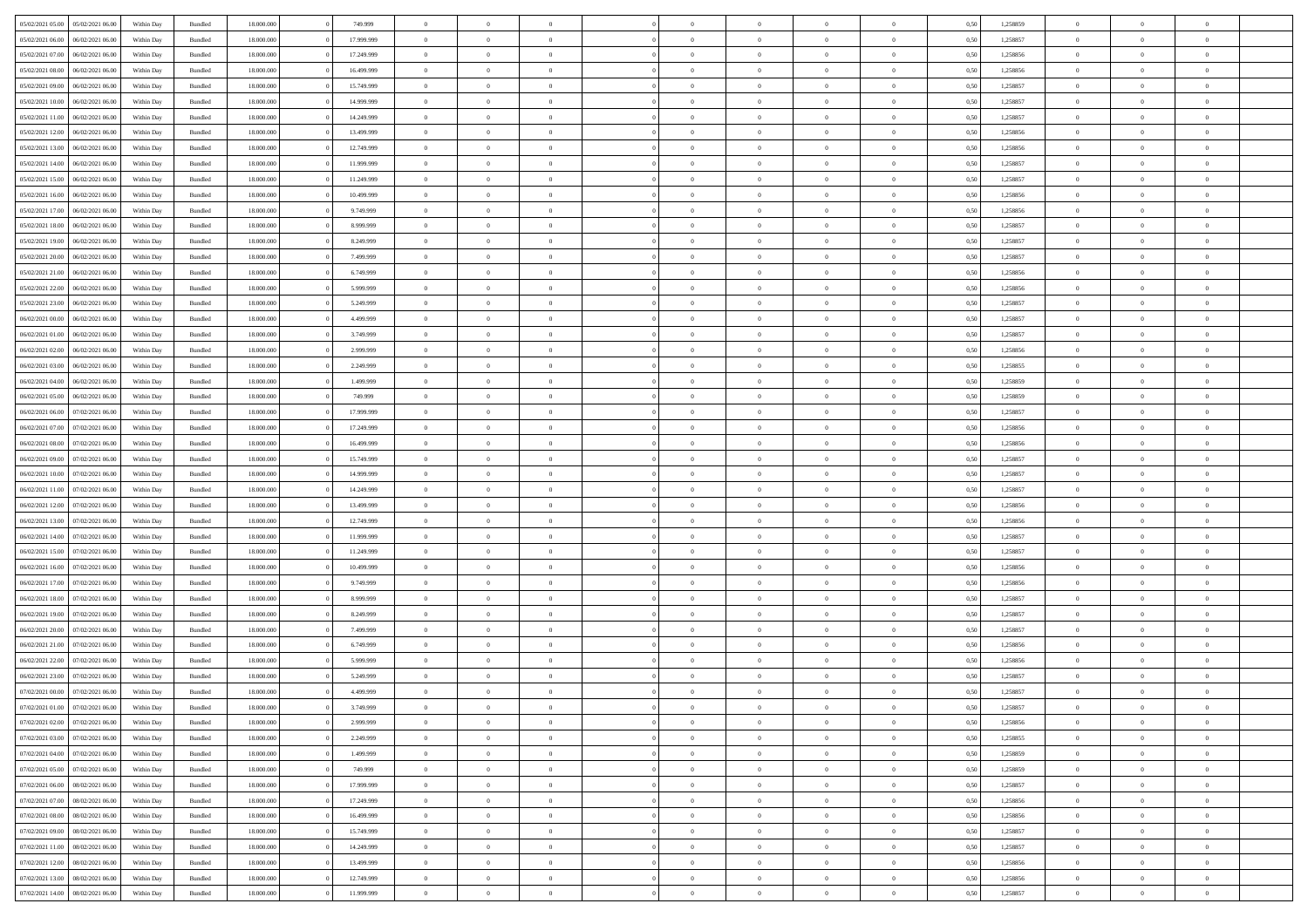|                  |                  |            |                    |            |        |            | $\overline{0}$ |                |                |                | $\Omega$       | $\Omega$       | $\theta$       |      |          | $\theta$       | $\overline{0}$ | $\theta$       |  |
|------------------|------------------|------------|--------------------|------------|--------|------------|----------------|----------------|----------------|----------------|----------------|----------------|----------------|------|----------|----------------|----------------|----------------|--|
| 07/02/2021 15:00 | 08/02/2021 06:00 | Within Day | Bundled            | 18.000.000 |        | 11.249.999 |                | $\theta$       |                | $\Omega$       |                |                |                | 0.50 | 1,258857 |                |                |                |  |
| 07/02/2021 16:00 | 08/02/2021 06:00 | Within Day | Bundled            | 18.000.000 |        | 10.499.999 | $\overline{0}$ | $\theta$       | $\overline{0}$ | $\overline{0}$ | $\bf{0}$       | $\overline{0}$ | $\overline{0}$ | 0,50 | 1,258856 | $\theta$       | $\theta$       | $\overline{0}$ |  |
| 07/02/2021 17:00 | 08/02/2021 06:00 | Within Day | Bundled            | 18.000.000 |        | 9.749.999  | $\overline{0}$ | $\overline{0}$ | $\overline{0}$ | $\overline{0}$ | $\bf{0}$       | $\overline{0}$ | $\bf{0}$       | 0,50 | 1,258856 | $\bf{0}$       | $\overline{0}$ | $\overline{0}$ |  |
| 07/02/2021 18:00 | 08/02/2021 06:00 | Within Dav | Bundled            | 18.000.000 |        | 8.999.999  | $\overline{0}$ | $\overline{0}$ | $\overline{0}$ | $\overline{0}$ | $\bf{0}$       | $\overline{0}$ | $\overline{0}$ | 0.50 | 1.258857 | $\theta$       | $\theta$       | $\overline{0}$ |  |
| 07/02/2021 19:00 | 08/02/2021 06:00 | Within Day | Bundled            | 18.000.000 |        | 8.249.999  | $\overline{0}$ | $\theta$       | $\overline{0}$ | $\overline{0}$ | $\bf{0}$       | $\overline{0}$ | $\bf{0}$       | 0,50 | 1,258857 | $\theta$       | $\theta$       | $\overline{0}$ |  |
|                  |                  |            |                    |            |        |            |                |                |                |                |                |                |                |      |          |                |                |                |  |
| 07/02/2021 20.00 | 08/02/2021 06:00 | Within Day | Bundled            | 18.000.000 |        | 7.499.999  | $\overline{0}$ | $\bf{0}$       | $\overline{0}$ | $\bf{0}$       | $\overline{0}$ | $\overline{0}$ | $\mathbf{0}$   | 0,50 | 1,258857 | $\bf{0}$       | $\overline{0}$ | $\bf{0}$       |  |
| 07/02/2021 21:00 | 08/02/2021 06:00 | Within Dav | Bundled            | 18.000.000 |        | 6.749.999  | $\overline{0}$ | $\overline{0}$ | $\overline{0}$ | $\overline{0}$ | $\overline{0}$ | $\overline{0}$ | $\overline{0}$ | 0.50 | 1.258856 | $\theta$       | $\overline{0}$ | $\overline{0}$ |  |
| 07/02/2021 22.00 | 08/02/2021 06:00 | Within Day | Bundled            | 18.000.000 |        | 5.999.999  | $\overline{0}$ | $\theta$       | $\overline{0}$ | $\overline{0}$ | $\bf{0}$       | $\overline{0}$ | $\bf{0}$       | 0,50 | 1,258856 | $\theta$       | $\theta$       | $\overline{0}$ |  |
| 07/02/2021 23:00 | 08/02/2021 06:00 | Within Day | Bundled            | 18.000.000 |        | 5.249.999  | $\overline{0}$ | $\overline{0}$ | $\overline{0}$ | $\bf{0}$       | $\bf{0}$       | $\bf{0}$       | $\bf{0}$       | 0,50 | 1,258857 | $\,0\,$        | $\overline{0}$ | $\overline{0}$ |  |
|                  |                  |            |                    |            |        |            |                |                |                |                |                |                |                |      |          |                |                |                |  |
| 08/02/2021 00:00 | 08/02/2021 06:00 | Within Dav | Bundled            | 18.000.000 |        | 4.499.999  | $\overline{0}$ | $\overline{0}$ | $\overline{0}$ | $\overline{0}$ | $\overline{0}$ | $\overline{0}$ | $\overline{0}$ | 0.50 | 1,258857 | $\theta$       | $\overline{0}$ | $\overline{0}$ |  |
| 08/02/2021 01:00 | 08/02/2021 06:00 | Within Day | Bundled            | 18.000.000 |        | 3.749.999  | $\overline{0}$ | $\theta$       | $\overline{0}$ | $\overline{0}$ | $\bf{0}$       | $\overline{0}$ | $\bf{0}$       | 0,50 | 1,258857 | $\theta$       | $\theta$       | $\overline{0}$ |  |
| 08/02/2021 02:00 | 08/02/2021 06:00 | Within Day | Bundled            | 18.000.000 |        | 2.999.999  | $\overline{0}$ | $\overline{0}$ | $\overline{0}$ | $\bf{0}$       | $\bf{0}$       | $\bf{0}$       | $\bf{0}$       | 0,50 | 1,258856 | $\bf{0}$       | $\overline{0}$ | $\overline{0}$ |  |
| 08/02/2021 03:00 | 08/02/2021 06:00 | Within Dav | Bundled            | 18.000.000 |        | 2.249.999  | $\overline{0}$ | $\overline{0}$ | $\overline{0}$ | $\overline{0}$ | $\bf{0}$       | $\overline{0}$ | $\overline{0}$ | 0.50 | 1.258855 | $\theta$       | $\theta$       | $\overline{0}$ |  |
| 08/02/2021 04:00 | 08/02/2021 06:00 | Within Day | Bundled            | 18.000.000 |        | 1.499.999  | $\overline{0}$ | $\theta$       | $\overline{0}$ | $\overline{0}$ | $\bf{0}$       | $\overline{0}$ | $\overline{0}$ | 0,50 | 1,258859 | $\theta$       | $\theta$       | $\overline{0}$ |  |
|                  |                  |            |                    |            |        |            |                |                |                |                |                |                |                |      |          |                |                |                |  |
| 08/02/2021 05:00 | 08/02/2021 06:00 | Within Day | Bundled            | 18.000.000 |        | 749.999    | $\overline{0}$ | $\bf{0}$       | $\overline{0}$ | $\bf{0}$       | $\overline{0}$ | $\overline{0}$ | $\mathbf{0}$   | 0,50 | 1,258859 | $\bf{0}$       | $\overline{0}$ | $\bf{0}$       |  |
| 08/02/2021 06:00 | 09/02/2021 06:00 | Within Dav | Bundled            | 18.000.000 |        | 17.999.999 | $\overline{0}$ | $\overline{0}$ | $\overline{0}$ | $\overline{0}$ | $\overline{0}$ | $\overline{0}$ | $\overline{0}$ | 0.50 | 1,258857 | $\theta$       | $\overline{0}$ | $\overline{0}$ |  |
| 08/02/2021 07:00 | 09/02/2021 06:00 | Within Day | Bundled            | 18.000.000 |        | 17.249.999 | $\overline{0}$ | $\theta$       | $\overline{0}$ | $\overline{0}$ | $\bf{0}$       | $\overline{0}$ | $\bf{0}$       | 0,50 | 1,258856 | $\theta$       | $\theta$       | $\overline{0}$ |  |
| 08/02/2021 08:00 | 09/02/2021 06:00 | Within Day | Bundled            | 18.000.000 |        | 16.499.999 | $\overline{0}$ | $\overline{0}$ | $\overline{0}$ | $\bf{0}$       | $\bf{0}$       | $\bf{0}$       | $\bf{0}$       | 0,50 | 1,258856 | $\,0\,$        | $\overline{0}$ | $\overline{0}$ |  |
| 08/02/2021 09:00 | 09/02/2021 06:00 | Within Dav | Bundled            | 18.000.000 |        | 15.749.999 | $\overline{0}$ | $\overline{0}$ | $\overline{0}$ | $\overline{0}$ | $\overline{0}$ | $\overline{0}$ | $\overline{0}$ | 0.50 | 1,258857 | $\theta$       | $\overline{0}$ | $\overline{0}$ |  |
|                  |                  |            |                    |            |        |            |                |                |                |                |                |                |                |      |          |                |                |                |  |
| 08/02/2021 10:00 | 09/02/2021 06:00 | Within Day | Bundled            | 18.000.000 |        | 14.999.999 | $\overline{0}$ | $\theta$       | $\overline{0}$ | $\overline{0}$ | $\bf{0}$       | $\overline{0}$ | $\bf{0}$       | 0,50 | 1,258857 | $\theta$       | $\theta$       | $\overline{0}$ |  |
| 08/02/2021 11:00 | 09/02/2021 06:00 | Within Day | Bundled            | 18.000.000 |        | 14.249.999 | $\overline{0}$ | $\overline{0}$ | $\overline{0}$ | $\bf{0}$       | $\bf{0}$       | $\bf{0}$       | $\bf{0}$       | 0,50 | 1,258857 | $\,0\,$        | $\overline{0}$ | $\overline{0}$ |  |
| 08/02/2021 12:00 | 09/02/2021 06:00 | Within Day | Bundled            | 18.000.000 |        | 13,499.999 | $\overline{0}$ | $\overline{0}$ | $\overline{0}$ | $\overline{0}$ | $\bf{0}$       | $\overline{0}$ | $\overline{0}$ | 0.50 | 1.258856 | $\theta$       | $\theta$       | $\overline{0}$ |  |
| 08/02/2021 13:00 | 09/02/2021 06:00 | Within Day | Bundled            | 18.000.000 |        | 12.749.999 | $\overline{0}$ | $\theta$       | $\overline{0}$ | $\overline{0}$ | $\bf{0}$       | $\overline{0}$ | $\bf{0}$       | 0,50 | 1,258856 | $\theta$       | $\overline{0}$ | $\overline{0}$ |  |
|                  |                  |            |                    |            |        |            |                |                |                |                |                |                |                |      |          |                |                |                |  |
| 08/02/2021 14:00 | 09/02/2021 06:00 | Within Day | Bundled            | 18.000.000 |        | 11.999.999 | $\overline{0}$ | $\bf{0}$       | $\overline{0}$ | $\bf{0}$       | $\overline{0}$ | $\overline{0}$ | $\mathbf{0}$   | 0,50 | 1,258857 | $\overline{0}$ | $\overline{0}$ | $\bf{0}$       |  |
| 08/02/2021 15:00 | 09/02/2021 06:00 | Within Dav | Bundled            | 18.000.000 |        | 11.249.999 | $\overline{0}$ | $\overline{0}$ | $\overline{0}$ | $\overline{0}$ | $\overline{0}$ | $\overline{0}$ | $\overline{0}$ | 0.50 | 1,258857 | $\theta$       | $\theta$       | $\overline{0}$ |  |
| 08/02/2021 16:00 | 09/02/2021 06:00 | Within Day | Bundled            | 18.000.000 |        | 10.499.999 | $\overline{0}$ | $\theta$       | $\overline{0}$ | $\overline{0}$ | $\bf{0}$       | $\overline{0}$ | $\bf{0}$       | 0,50 | 1,258856 | $\theta$       | $\theta$       | $\overline{0}$ |  |
| 08/02/2021 17:00 | 09/02/2021 06:00 | Within Day | Bundled            | 18.000.000 |        | 9.749.999  | $\overline{0}$ | $\overline{0}$ | $\overline{0}$ | $\bf{0}$       | $\bf{0}$       | $\bf{0}$       | $\bf{0}$       | 0,50 | 1,258856 | $\,0\,$        | $\overline{0}$ | $\overline{0}$ |  |
| 08/02/2021 18:00 | 09/02/2021 06:00 | Within Day | Bundled            | 18.000.000 |        | 8.999.999  | $\overline{0}$ | $\overline{0}$ | $\overline{0}$ | $\overline{0}$ | $\overline{0}$ | $\overline{0}$ | $\overline{0}$ | 0.50 | 1,258857 | $\theta$       | $\overline{0}$ | $\overline{0}$ |  |
| 08/02/2021 19:00 | 09/02/2021 06:00 | Within Day | Bundled            | 18.000.000 |        | 8.249.999  | $\overline{0}$ | $\theta$       | $\overline{0}$ | $\overline{0}$ | $\bf{0}$       | $\overline{0}$ | $\bf{0}$       | 0,50 | 1,258857 | $\,$ 0 $\,$    | $\theta$       | $\overline{0}$ |  |
|                  |                  |            |                    |            |        |            |                |                |                |                |                |                |                |      |          |                |                |                |  |
| 08/02/2021 20:00 | 09/02/2021 06:00 | Within Day | Bundled            | 18.000.000 |        | 7.499.999  | $\overline{0}$ | $\overline{0}$ | $\overline{0}$ | $\bf{0}$       | $\bf{0}$       | $\bf{0}$       | $\bf{0}$       | 0,50 | 1,258857 | $\bf{0}$       | $\overline{0}$ | $\overline{0}$ |  |
| 08/02/2021 21:00 | 09/02/2021 06:00 | Within Day | Bundled            | 18.000.000 |        | 6.749.999  | $\overline{0}$ | $\Omega$       | $\Omega$       | $\Omega$       | $\Omega$       | $\Omega$       | $\overline{0}$ | 0.50 | 1,258856 | $\,0\,$        | $\theta$       | $\theta$       |  |
| 08/02/2021 22:00 | 09/02/2021 06:00 | Within Day | Bundled            | 18.000.000 |        | 5.999.999  | $\overline{0}$ | $\theta$       | $\overline{0}$ | $\overline{0}$ | $\bf{0}$       | $\overline{0}$ | $\bf{0}$       | 0,50 | 1,258856 | $\theta$       | $\theta$       | $\overline{0}$ |  |
| 08/02/2021 23.00 | 09/02/2021 06:00 | Within Day | Bundled            | 18.000.000 |        | 5.249.999  | $\overline{0}$ | $\overline{0}$ | $\overline{0}$ | $\overline{0}$ | $\bf{0}$       | $\overline{0}$ | $\mathbf{0}$   | 0,50 | 1,258857 | $\bf{0}$       | $\overline{0}$ | $\bf{0}$       |  |
|                  | 09/02/2021 06:00 |            |                    | 18,000,000 |        | 4.499.999  | $\overline{0}$ | $\Omega$       | $\Omega$       | $\Omega$       | $\Omega$       | $\Omega$       | $\overline{0}$ | 0.50 | 1,258857 | $\theta$       | $\theta$       | $\theta$       |  |
| 09/02/2021 00:00 |                  | Within Day | Bundled            |            |        |            |                |                |                |                |                |                |                |      |          |                |                |                |  |
| 09/02/2021 01:00 | 09/02/2021 06:00 | Within Day | Bundled            | 18.000.000 |        | 3.749.999  | $\overline{0}$ | $\theta$       | $\overline{0}$ | $\overline{0}$ | $\bf{0}$       | $\overline{0}$ | $\bf{0}$       | 0,50 | 1,258857 | $\theta$       | $\theta$       | $\overline{0}$ |  |
| 09/02/2021 02:00 | 09/02/2021 06:00 | Within Day | Bundled            | 18.000.000 |        | 2.999.999  | $\overline{0}$ | $\overline{0}$ | $\overline{0}$ | $\overline{0}$ | $\bf{0}$       | $\overline{0}$ | $\bf{0}$       | 0,50 | 1,258856 | $\,0\,$        | $\overline{0}$ | $\overline{0}$ |  |
| 09/02/2021 03:00 | 09/02/2021 06:00 | Within Day | Bundled            | 18,000,000 |        | 2.249.999  | $\overline{0}$ | $\Omega$       | $\Omega$       | $\Omega$       | $\theta$       | $\theta$       | $\overline{0}$ | 0.50 | 1,258855 | $\theta$       | $\theta$       | $\theta$       |  |
| 09/02/2021 04:00 | 09/02/2021 06:00 | Within Day | Bundled            | 18.000.000 |        | 1.499.999  | $\overline{0}$ | 81.692         | $\overline{0}$ | 1,425984       | $\bf{0}$       | $\overline{0}$ | $\bf{0}$       | 0,50 | 1,258859 | $\,$ 0 $\,$    | $\overline{0}$ | $\overline{0}$ |  |
| 09/02/2021 05:00 | 09/02/2021 06:00 | Within Day | Bundled            | 18.000.000 | 81.692 | 709.153    | $\overline{0}$ | $\overline{0}$ | $\overline{0}$ | $\overline{0}$ | $\bf{0}$       | $\overline{0}$ | $\bf{0}$       | 0,50 | 1,258859 | $\bf{0}$       | $\overline{0}$ | $\overline{0}$ |  |
|                  |                  |            |                    |            |        |            |                |                |                |                |                |                |                |      |          |                |                |                |  |
| 09/02/2021 06:00 | 10/02/2021 06:00 | Within Day | Bundled            | 18.000.000 |        | 17.999.999 | $\overline{0}$ | $\Omega$       | $\Omega$       | $\Omega$       | $\Omega$       | $\overline{0}$ | $\overline{0}$ | 0.50 | 1,258857 | $\,0\,$        | $\theta$       | $\theta$       |  |
| 09/02/2021 07:00 | 10/02/2021 06:00 | Within Day | Bundled            | 18.000.000 |        | 17.249.999 | $\overline{0}$ | $\theta$       | $\overline{0}$ | $\overline{0}$ | $\bf{0}$       | $\overline{0}$ | $\bf{0}$       | 0,50 | 1,258856 | $\,$ 0 $\,$    | $\overline{0}$ | $\overline{0}$ |  |
| 09/02/2021 08:00 | 10/02/2021 06:00 | Within Day | Bundled            | 18.000.000 |        | 16.499.999 | $\overline{0}$ | $\overline{0}$ | $\overline{0}$ | $\overline{0}$ | $\bf{0}$       | $\overline{0}$ | $\mathbf{0}$   | 0,50 | 1,258856 | $\bf{0}$       | $\overline{0}$ | $\bf{0}$       |  |
| 09/02/2021 09:00 | 10/02/2021 06:00 | Within Day | Bundled            | 18,000,000 |        | 15.749.999 | $\overline{0}$ | $\Omega$       | $\Omega$       | $\Omega$       | $\Omega$       | $\Omega$       | $\overline{0}$ | 0.50 | 1,258857 | $\theta$       | $\theta$       | $\theta$       |  |
| 09/02/2021 10:00 | 10/02/2021 06:00 | Within Day | Bundled            | 18.000.000 |        | 14.999.999 | $\overline{0}$ | $\overline{0}$ | $\overline{0}$ | $\bf{0}$       | $\,$ 0         | $\overline{0}$ | $\bf{0}$       | 0,50 | 1,258857 | $\,0\,$        | $\,$ 0 $\,$    | $\overline{0}$ |  |
|                  | 10/02/2021 06:00 |            |                    |            |        |            |                |                |                |                |                |                |                |      |          |                |                |                |  |
| 09/02/2021 11:00 |                  | Within Day | $\mathbf B$ undled | 18.000.000 |        | 14.249.999 | $\bf{0}$       | $\bf{0}$       |                |                | $\bf{0}$       |                |                | 0,50 | 1,258857 | $\bf{0}$       | $\overline{0}$ |                |  |
| 09/02/2021 12:00 | 10/02/2021 06:00 | Within Day | Bundled            | 18,000,000 |        | 13,499.999 | $\overline{0}$ | $\overline{0}$ | $\overline{0}$ | $\Omega$       | $\overline{0}$ | $\overline{0}$ | $\overline{0}$ | 0.50 | 1,258856 | $\theta$       | $\theta$       | $\theta$       |  |
| 09/02/2021 13:00 | 10/02/2021 06:00 | Within Day | Bundled            | 18.000.000 |        | 12.749.999 | $\overline{0}$ | $\,$ 0         | $\overline{0}$ | $\overline{0}$ | $\,$ 0 $\,$    | $\overline{0}$ | $\mathbf{0}$   | 0,50 | 1,258856 | $\,$ 0 $\,$    | $\,$ 0 $\,$    | $\,$ 0         |  |
| 09/02/2021 14:00 | 10/02/2021 06:00 | Within Day | Bundled            | 18.000.000 |        | 11.999.999 | $\overline{0}$ | $\overline{0}$ | $\overline{0}$ | $\overline{0}$ | $\overline{0}$ | $\overline{0}$ | $\mathbf{0}$   | 0,50 | 1,258857 | $\overline{0}$ | $\bf{0}$       | $\bf{0}$       |  |
| 09/02/2021 15:00 | 10/02/2021 06:00 | Within Day | Bundled            | 18,000,000 |        | 11.249.999 | $\overline{0}$ | $\overline{0}$ | $\overline{0}$ | $\Omega$       | $\overline{0}$ | $\overline{0}$ | $\bf{0}$       | 0,50 | 1,258857 | $\bf{0}$       | $\theta$       | $\overline{0}$ |  |
|                  |                  |            |                    |            |        |            |                |                |                |                |                |                |                |      |          |                |                |                |  |
| 09/02/2021 16:00 | 10/02/2021 06:00 | Within Day | Bundled            | 18.000.000 |        | 10.499.999 | $\overline{0}$ | $\,$ 0         | $\overline{0}$ | $\overline{0}$ | $\overline{0}$ | $\overline{0}$ | $\bf{0}$       | 0,50 | 1,258856 | $\,$ 0 $\,$    | $\overline{0}$ | $\overline{0}$ |  |
| 09/02/2021 17:00 | 10/02/2021 06:00 | Within Day | Bundled            | 18.000.000 |        | 9.749.999  | $\overline{0}$ | $\overline{0}$ | $\overline{0}$ | $\overline{0}$ | $\overline{0}$ | $\overline{0}$ | $\mathbf{0}$   | 0,50 | 1,258856 | $\overline{0}$ | $\bf{0}$       | $\bf{0}$       |  |
| 09/02/2021 18:00 | 10/02/2021 06:00 | Within Day | Bundled            | 18,000,000 |        | 8,999,999  | $\overline{0}$ | $\overline{0}$ | $\overline{0}$ | $\Omega$       | $\overline{0}$ | $\overline{0}$ | $\bf{0}$       | 0.50 | 1,258857 | $\overline{0}$ | $\theta$       | $\overline{0}$ |  |
| 09/02/2021 19:00 | 10/02/2021 06:00 | Within Day | Bundled            | 18.000.000 |        | 8.249.999  | $\overline{0}$ | $\,$ 0         | $\overline{0}$ | $\overline{0}$ | $\bf{0}$       | $\overline{0}$ | $\bf{0}$       | 0,50 | 1,258857 | $\,$ 0 $\,$    | $\overline{0}$ | $\overline{0}$ |  |
| 09/02/2021 20:00 | 10/02/2021 06:00 | Within Day | Bundled            | 18.000.000 |        | 7.499.999  | $\overline{0}$ | $\bf{0}$       | $\overline{0}$ | $\overline{0}$ | $\overline{0}$ | $\overline{0}$ | $\mathbf{0}$   | 0,50 | 1,258857 | $\overline{0}$ | $\overline{0}$ | $\bf{0}$       |  |
|                  |                  |            |                    |            |        |            |                |                |                |                |                |                |                |      |          |                |                |                |  |
| 09/02/2021 21:00 | 10/02/2021 06:00 | Within Day | Bundled            | 18,000,000 |        | 6.749.999  | $\overline{0}$ | $\overline{0}$ | $\overline{0}$ | $\Omega$       | $\overline{0}$ | $\overline{0}$ | $\bf{0}$       | 0.50 | 1,258856 | $\overline{0}$ | $\overline{0}$ | $\overline{0}$ |  |
| 09/02/2021 22.00 | 10/02/2021 06:00 | Within Day | Bundled            | 18.000.000 |        | 5.999.999  | $\overline{0}$ | $\,$ 0 $\,$    | $\overline{0}$ | $\overline{0}$ | $\bf{0}$       | $\overline{0}$ | $\bf{0}$       | 0,50 | 1,258856 | $\,$ 0 $\,$    | $\,$ 0 $\,$    | $\bf{0}$       |  |
| 09/02/2021 23:00 | 10/02/2021 06:00 | Within Day | Bundled            | 18.000.000 |        | 5.249.999  | $\overline{0}$ | $\bf{0}$       | $\overline{0}$ | $\bf{0}$       | $\bf{0}$       | $\overline{0}$ | $\bf{0}$       | 0,50 | 1,258857 | $\overline{0}$ | $\overline{0}$ | $\bf{0}$       |  |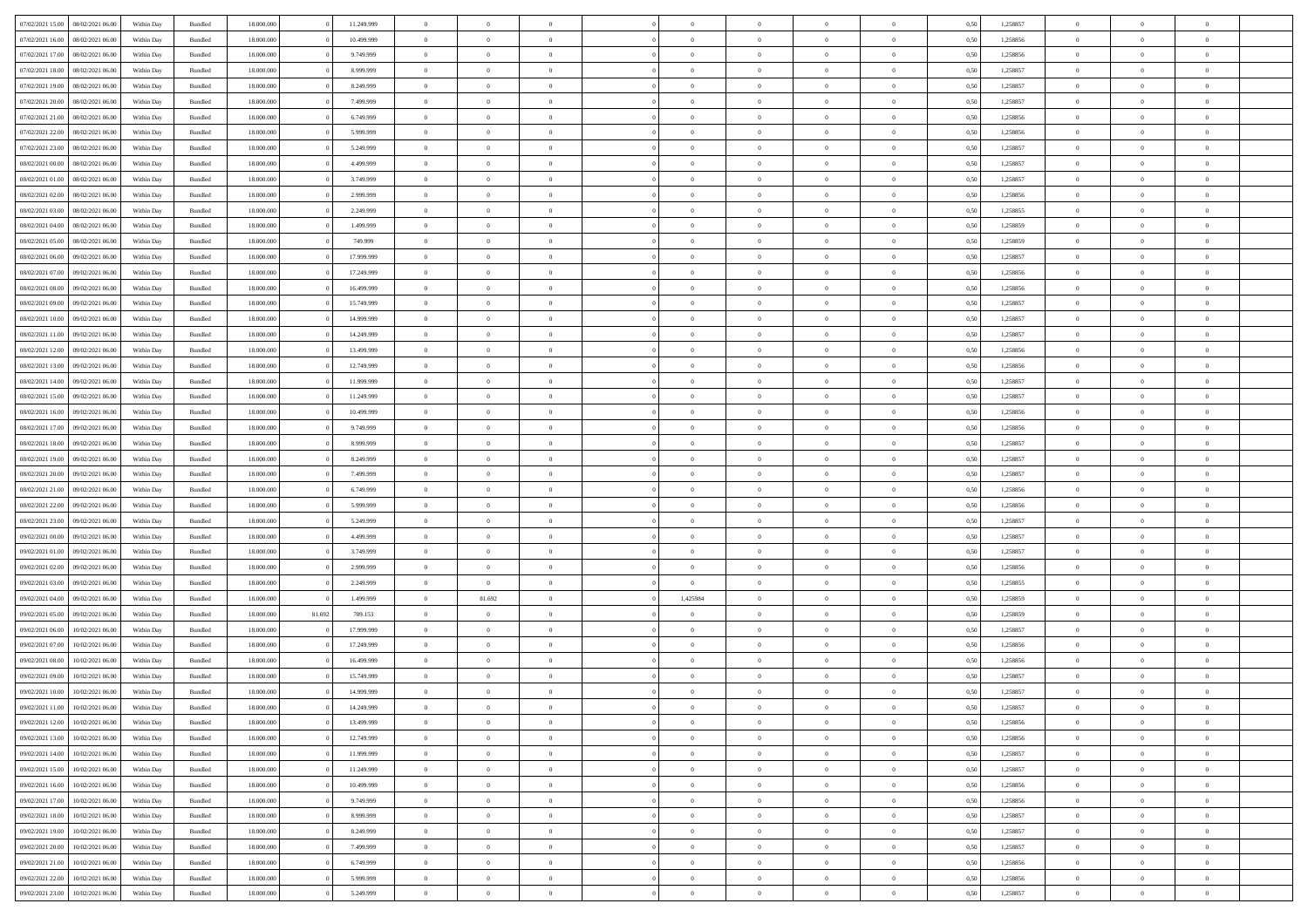|                  | 10/02/2021 06:00 | Within Day | Bundled            | 18.000.000 | 4.499.999  | $\overline{0}$ | $\Omega$       |                | $\Omega$       | $\Omega$       | $\Omega$       | $\theta$       | 0.50 | 1,258857 | $\theta$       | $\theta$       | $\theta$       |  |
|------------------|------------------|------------|--------------------|------------|------------|----------------|----------------|----------------|----------------|----------------|----------------|----------------|------|----------|----------------|----------------|----------------|--|
| 10/02/2021 00:00 |                  |            |                    |            |            |                |                |                |                |                |                |                |      |          |                |                |                |  |
| 10/02/2021 01:00 | 10/02/2021 06:00 | Within Day | Bundled            | 18.000.000 | 3.749.999  | $\overline{0}$ | $\theta$       | $\overline{0}$ | $\overline{0}$ | $\bf{0}$       | $\overline{0}$ | $\overline{0}$ | 0,50 | 1,258857 | $\theta$       | $\theta$       | $\overline{0}$ |  |
| 10/02/2021 02:00 | 10/02/2021 06:00 | Within Day | Bundled            | 18.000.000 | 2.999.999  | $\overline{0}$ | $\overline{0}$ | $\overline{0}$ | $\overline{0}$ | $\bf{0}$       | $\overline{0}$ | $\bf{0}$       | 0,50 | 1,258856 | $\bf{0}$       | $\overline{0}$ | $\overline{0}$ |  |
| 10/02/2021 03:00 | 10/02/2021 06:00 | Within Dav | Bundled            | 18.000.000 | 2.249.999  | $\overline{0}$ | $\theta$       | $\overline{0}$ | $\overline{0}$ | $\bf{0}$       | $\overline{0}$ | $\overline{0}$ | 0.50 | 1.258855 | $\theta$       | $\theta$       | $\overline{0}$ |  |
| 10/02/2021 04:00 | 10/02/2021 06:00 | Within Day | Bundled            | 18.000.000 | 1.499.999  | $\overline{0}$ | $\theta$       | $\overline{0}$ | $\overline{0}$ | $\bf{0}$       | $\overline{0}$ | $\bf{0}$       | 0,50 | 1,258859 | $\theta$       | $\theta$       | $\overline{0}$ |  |
|                  |                  |            |                    |            |            |                |                |                |                |                |                |                |      |          |                |                |                |  |
| 10/02/2021 05:00 | 10/02/2021 06:00 | Within Day | Bundled            | 18.000.000 | 749.999    | $\overline{0}$ | $\bf{0}$       | $\overline{0}$ | $\bf{0}$       | $\overline{0}$ | $\overline{0}$ | $\mathbf{0}$   | 0,50 | 1,258859 | $\overline{0}$ | $\overline{0}$ | $\bf{0}$       |  |
| 10/02/2021 06:00 | 11/02/2021 06:00 | Within Dav | Bundled            | 18.000.000 | 17.999.999 | $\overline{0}$ | $\overline{0}$ | $\overline{0}$ | $\overline{0}$ | $\bf{0}$       | $\overline{0}$ | $\overline{0}$ | 0.50 | 1,258857 | $\theta$       | $\overline{0}$ | $\overline{0}$ |  |
| 10/02/2021 07:00 | 11/02/2021 06:00 | Within Day | Bundled            | 18.000.000 | 17.249.999 | $\overline{0}$ | $\theta$       | $\overline{0}$ | $\overline{0}$ | $\bf{0}$       | $\overline{0}$ | $\bf{0}$       | 0,50 | 1,258856 | $\theta$       | $\theta$       | $\overline{0}$ |  |
| 10/02/2021 08:00 | 11/02/2021 06:00 | Within Day | Bundled            | 18.000.000 | 16.499.999 | $\overline{0}$ | $\overline{0}$ | $\overline{0}$ | $\bf{0}$       | $\bf{0}$       | $\bf{0}$       | $\bf{0}$       | 0,50 | 1,258856 | $\,0\,$        | $\overline{0}$ | $\overline{0}$ |  |
| 10/02/2021 09:00 | 11/02/2021 06:00 | Within Dav | Bundled            | 18.000.000 | 15.749.999 | $\overline{0}$ | $\overline{0}$ | $\overline{0}$ | $\overline{0}$ | $\overline{0}$ | $\overline{0}$ | $\overline{0}$ | 0.50 | 1,258857 | $\theta$       | $\overline{0}$ | $\overline{0}$ |  |
| 10/02/2021 10:00 | 11/02/2021 06:00 | Within Day | Bundled            | 18.000.000 | 14.999.999 | $\overline{0}$ | $\theta$       | $\overline{0}$ | $\overline{0}$ | $\bf{0}$       | $\overline{0}$ | $\bf{0}$       | 0,50 | 1,258857 | $\theta$       | $\theta$       | $\overline{0}$ |  |
| 10/02/2021 11:00 | 11/02/2021 06:00 | Within Day | Bundled            | 18.000.000 | 14.249.999 | $\overline{0}$ | $\overline{0}$ | $\overline{0}$ | $\bf{0}$       | $\bf{0}$       | $\bf{0}$       | $\bf{0}$       | 0,50 | 1,258857 | $\bf{0}$       | $\overline{0}$ | $\overline{0}$ |  |
|                  |                  |            |                    |            |            |                |                |                |                |                |                |                |      |          |                |                |                |  |
| 10/02/2021 12:00 | 11/02/2021 06:00 | Within Day | Bundled            | 18.000.000 | 13.499.999 | $\overline{0}$ | $\theta$       | $\overline{0}$ | $\overline{0}$ | $\bf{0}$       | $\overline{0}$ | $\overline{0}$ | 0.50 | 1.258856 | $\theta$       | $\theta$       | $\overline{0}$ |  |
| 10/02/2021 13:00 | 11/02/2021 06:00 | Within Day | Bundled            | 18.000.000 | 12.749.999 | $\overline{0}$ | $\theta$       | $\overline{0}$ | $\overline{0}$ | $\bf{0}$       | $\overline{0}$ | $\overline{0}$ | 0,50 | 1,258856 | $\theta$       | $\theta$       | $\overline{0}$ |  |
| 10/02/2021 14:00 | 11/02/2021 06:00 | Within Day | Bundled            | 18.000.000 | 11.999.999 | $\overline{0}$ | $\overline{0}$ | $\overline{0}$ | $\bf{0}$       | $\overline{0}$ | $\overline{0}$ | $\mathbf{0}$   | 0,50 | 1,258857 | $\overline{0}$ | $\overline{0}$ | $\bf{0}$       |  |
| 10/02/2021 15:00 | 11/02/2021 06:00 | Within Dav | Bundled            | 18.000.000 | 11.249.999 | $\overline{0}$ | $\overline{0}$ | $\overline{0}$ | $\overline{0}$ | $\overline{0}$ | $\overline{0}$ | $\overline{0}$ | 0.50 | 1,258857 | $\theta$       | $\overline{0}$ | $\overline{0}$ |  |
| 10/02/2021 16:00 | 11/02/2021 06:00 | Within Day | Bundled            | 18.000.000 | 10.499.999 | $\overline{0}$ | $\theta$       | $\overline{0}$ | $\overline{0}$ | $\bf{0}$       | $\overline{0}$ | $\bf{0}$       | 0,50 | 1,258856 | $\theta$       | $\theta$       | $\overline{0}$ |  |
| 10/02/2021 17:00 | 11/02/2021 06:00 | Within Day | Bundled            | 18.000.000 | 9.749.999  | $\overline{0}$ | $\overline{0}$ | $\overline{0}$ | $\bf{0}$       | $\bf{0}$       | $\bf{0}$       | $\bf{0}$       | 0,50 | 1,258856 | $\,0\,$        | $\overline{0}$ | $\overline{0}$ |  |
| 10/02/2021 18:00 | 11/02/2021 06:00 | Within Day | Bundled            | 18.000.000 | 8.999.999  | $\overline{0}$ | $\overline{0}$ | $\overline{0}$ | $\overline{0}$ | $\overline{0}$ | $\overline{0}$ | $\overline{0}$ | 0.50 | 1,258857 | $\theta$       | $\overline{0}$ | $\overline{0}$ |  |
|                  |                  |            |                    |            |            |                |                |                |                |                |                |                |      |          |                |                |                |  |
| 10/02/2021 19:00 | 11/02/2021 06:00 | Within Day | Bundled            | 18.000.000 | 8.249.999  | $\overline{0}$ | $\theta$       | $\overline{0}$ | $\overline{0}$ | $\bf{0}$       | $\overline{0}$ | $\bf{0}$       | 0,50 | 1,258857 | $\theta$       | $\theta$       | $\overline{0}$ |  |
| 10/02/2021 20:00 | 11/02/2021 06:00 | Within Day | Bundled            | 18.000.000 | 7.499.999  | $\overline{0}$ | $\overline{0}$ | $\overline{0}$ | $\bf{0}$       | $\bf{0}$       | $\bf{0}$       | $\bf{0}$       | 0,50 | 1,258857 | $\,0\,$        | $\overline{0}$ | $\overline{0}$ |  |
| 10/02/2021 21:00 | 11/02/2021 06:00 | Within Day | Bundled            | 18.000.000 | 6.749.999  | $\overline{0}$ | $\overline{0}$ | $\overline{0}$ | $\overline{0}$ | $\bf{0}$       | $\overline{0}$ | $\overline{0}$ | 0.50 | 1.258856 | $\theta$       | $\theta$       | $\overline{0}$ |  |
| 10/02/2021 22:00 | 11/02/2021 06:00 | Within Day | Bundled            | 18.000.000 | 5.999.999  | $\overline{0}$ | $\theta$       | $\overline{0}$ | $\overline{0}$ | $\bf{0}$       | $\overline{0}$ | $\bf{0}$       | 0,50 | 1,258856 | $\theta$       | $\overline{0}$ | $\overline{0}$ |  |
| 10/02/2021 23:00 | 11/02/2021 06:00 | Within Day | Bundled            | 18.000.000 | 5.249.999  | $\overline{0}$ | $\bf{0}$       | $\overline{0}$ | $\bf{0}$       | $\overline{0}$ | $\overline{0}$ | $\mathbf{0}$   | 0,50 | 1,258857 | $\overline{0}$ | $\overline{0}$ | $\bf{0}$       |  |
| 11/02/2021 00:00 | 11/02/2021 06:00 | Within Dav | Bundled            | 18.000.000 | 4.499.999  | $\overline{0}$ | $\overline{0}$ | $\overline{0}$ | $\overline{0}$ | $\overline{0}$ | $\overline{0}$ | $\overline{0}$ | 0.50 | 1,258857 | $\theta$       | $\theta$       | $\overline{0}$ |  |
| 11/02/2021 01:00 | 11/02/2021 06:00 |            |                    | 18.000.000 | 3.749.999  | $\overline{0}$ | $\theta$       | $\overline{0}$ | $\overline{0}$ | $\bf{0}$       | $\overline{0}$ |                |      | 1,258857 | $\theta$       | $\theta$       | $\overline{0}$ |  |
|                  |                  | Within Day | Bundled            |            |            |                |                |                |                |                |                | $\bf{0}$       | 0,50 |          |                |                |                |  |
| 11/02/2021 02:00 | 11/02/2021 06:00 | Within Day | Bundled            | 18.000.000 | 2.999.999  | $\overline{0}$ | $\overline{0}$ | $\overline{0}$ | $\bf{0}$       | $\bf{0}$       | $\bf{0}$       | $\bf{0}$       | 0,50 | 1,258856 | $\,0\,$        | $\overline{0}$ | $\overline{0}$ |  |
| 11/02/2021 03:00 | 11/02/2021 06:00 | Within Day | Bundled            | 18,000,000 | 2.249.999  | $\overline{0}$ | $\overline{0}$ | $\overline{0}$ | $\overline{0}$ | $\overline{0}$ | $\overline{0}$ | $\overline{0}$ | 0.50 | 1,258855 | $\theta$       | $\overline{0}$ | $\overline{0}$ |  |
| 11/02/2021 04:00 | 11/02/2021 06:00 | Within Day | Bundled            | 18.000.000 | 1.499.999  | $\overline{0}$ | $\theta$       | $\overline{0}$ | $\overline{0}$ | $\bf{0}$       | $\overline{0}$ | $\bf{0}$       | 0,50 | 1,258859 | $\,$ 0 $\,$    | $\theta$       | $\overline{0}$ |  |
| 11/02/2021 05:00 | 11/02/2021 06:00 | Within Day | Bundled            | 18.000.000 | 749.999    | $\overline{0}$ | $\overline{0}$ | $\overline{0}$ | $\bf{0}$       | $\bf{0}$       | $\bf{0}$       | $\bf{0}$       | 0,50 | 1,258859 | $\bf{0}$       | $\overline{0}$ | $\overline{0}$ |  |
| 11/02/2021 06:00 | 12/02/2021 06:00 | Within Day | Bundled            | 18.000.000 | 17.999.999 | $\overline{0}$ | $\Omega$       | $\Omega$       | $\Omega$       | $\Omega$       | $\Omega$       | $\overline{0}$ | 0.50 | 1,258857 | $\,0\,$        | $\theta$       | $\theta$       |  |
| 11/02/2021 07:00 | 12/02/2021 06:00 | Within Day | Bundled            | 18.000.000 | 17.249.999 | $\overline{0}$ | $\theta$       | $\overline{0}$ | $\overline{0}$ | $\bf{0}$       | $\overline{0}$ | $\bf{0}$       | 0,50 | 1,258856 | $\theta$       | $\theta$       | $\overline{0}$ |  |
|                  |                  |            |                    |            |            |                |                |                |                |                |                |                |      |          |                |                |                |  |
| 11/02/2021 08:00 | 12/02/2021 06:00 | Within Day | Bundled            | 18.000.000 | 16.499.999 | $\overline{0}$ | $\bf{0}$       | $\overline{0}$ | $\bf{0}$       | $\bf{0}$       | $\overline{0}$ | $\mathbf{0}$   | 0,50 | 1,258856 | $\bf{0}$       | $\overline{0}$ | $\bf{0}$       |  |
| 11/02/2021 09:00 | 12/02/2021 06:00 | Within Day | Bundled            | 18,000,000 | 15.749.999 | $\overline{0}$ | $\Omega$       | $\Omega$       | $\Omega$       | $\Omega$       | $\Omega$       | $\overline{0}$ | 0.50 | 1,258857 | $\theta$       | $\theta$       | $\theta$       |  |
| 11/02/2021 10:00 | 12/02/2021 06:00 | Within Day | Bundled            | 18.000.000 | 14.999.999 | $\overline{0}$ | $\theta$       | $\overline{0}$ | $\overline{0}$ | $\bf{0}$       | $\overline{0}$ | $\bf{0}$       | 0,50 | 1,258857 | $\theta$       | $\theta$       | $\overline{0}$ |  |
| 11/02/2021 11:00 | 12/02/2021 06:00 | Within Day | Bundled            | 18.000.000 | 14.249.999 | $\overline{0}$ | $\overline{0}$ | $\overline{0}$ | $\bf{0}$       | $\bf{0}$       | $\bf{0}$       | $\bf{0}$       | 0,50 | 1,258857 | $\,0\,$        | $\overline{0}$ | $\overline{0}$ |  |
| 11/02/2021 12:00 | 12/02/2021 06:00 | Within Day | Bundled            | 18,000,000 | 13.499.999 | $\overline{0}$ | $\Omega$       | $\Omega$       | $\Omega$       | $\Omega$       | $\theta$       | $\overline{0}$ | 0.50 | 1,258856 | $\theta$       | $\theta$       | $\theta$       |  |
| 11/02/2021 13:00 | 12/02/2021 06:00 | Within Day | Bundled            | 18.000.000 | 12.749.999 | $\overline{0}$ | $\theta$       | $\overline{0}$ | $\overline{0}$ | $\bf{0}$       | $\overline{0}$ | $\bf{0}$       | 0,50 | 1,258856 | $\,$ 0 $\,$    | $\overline{0}$ | $\overline{0}$ |  |
| 11/02/2021 14:00 | 12/02/2021 06:00 | Within Day | Bundled            | 18.000.000 | 11.999.999 | $\overline{0}$ | $\overline{0}$ | $\overline{0}$ | $\bf{0}$       | $\bf{0}$       | $\bf{0}$       | $\bf{0}$       | 0,50 | 1,258857 | $\bf{0}$       | $\overline{0}$ | $\overline{0}$ |  |
|                  |                  |            |                    |            |            |                |                |                |                |                |                |                |      |          |                |                |                |  |
| 11/02/2021 15:00 | 12/02/2021 06:00 | Within Day | Bundled            | 18.000.000 | 11.249.999 | $\overline{0}$ | $\Omega$       | $\Omega$       | $\Omega$       | $\Omega$       | $\overline{0}$ | $\overline{0}$ | 0.50 | 1,258857 | $\,0\,$        | $\theta$       | $\theta$       |  |
| 11/02/2021 16:00 | 12/02/2021 06:00 | Within Day | Bundled            | 18.000.000 | 10.499.999 | $\overline{0}$ | $\theta$       | $\overline{0}$ | $\overline{0}$ | $\bf{0}$       | $\overline{0}$ | $\bf{0}$       | 0,50 | 1,258856 | $\,$ 0 $\,$    | $\theta$       | $\overline{0}$ |  |
| 11/02/2021 17:00 | 12/02/2021 06:00 | Within Day | Bundled            | 18.000.000 | 9.749.999  | $\overline{0}$ | $\overline{0}$ | $\overline{0}$ | $\bf{0}$       | $\bf{0}$       | $\bf{0}$       | $\mathbf{0}$   | 0,50 | 1,258856 | $\bf{0}$       | $\overline{0}$ | $\bf{0}$       |  |
| 11/02/2021 18:00 | 12/02/2021 06:00 | Within Day | Bundled            | 18,000,000 | 8.999.999  | $\overline{0}$ | $\Omega$       | $\Omega$       | $\Omega$       | $\Omega$       | $\Omega$       | $\overline{0}$ | 0.50 | 1,258857 | $\theta$       | $\theta$       | $\theta$       |  |
| 11/02/2021 19:00 | 12/02/2021 06:00 | Within Day | Bundled            | 18.000.000 | 8.249.999  | $\overline{0}$ | $\overline{0}$ | $\overline{0}$ | $\bf{0}$       | $\,$ 0         | $\bf{0}$       | $\bf{0}$       | 0,50 | 1,258857 | $\,0\,$        | $\overline{0}$ | $\overline{0}$ |  |
| 11/02/2021 20:00 | 12/02/2021 06:00 | Within Day | $\mathbf B$ undled | 18.000.000 | 7.499.999  | $\bf{0}$       | $\bf{0}$       |                |                | $\bf{0}$       |                |                | 0,50 | 1,258857 | $\bf{0}$       | $\overline{0}$ |                |  |
| 11/02/2021 21:00 | 12/02/2021 06:00 | Within Day | Bundled            | 18,000,000 | 6.749.999  | $\overline{0}$ | $\overline{0}$ | $\overline{0}$ | $\Omega$       | $\overline{0}$ | $\overline{0}$ | $\overline{0}$ | 0.50 | 1,258856 | $\theta$       | $\theta$       | $\theta$       |  |
| 11/02/2021 22.00 | 12/02/2021 06:00 | Within Day | Bundled            | 18.000.000 | 5.999.999  | $\overline{0}$ | $\,$ 0         | $\overline{0}$ | $\bf{0}$       | $\,$ 0 $\,$    | $\overline{0}$ | $\mathbf{0}$   | 0,50 | 1,258856 | $\,$ 0 $\,$    | $\,$ 0 $\,$    | $\,$ 0         |  |
|                  |                  |            |                    |            |            |                |                |                |                |                |                |                |      |          |                |                |                |  |
| 11/02/2021 23:00 | 12/02/2021 06:00 | Within Day | Bundled            | 18.000.000 | 5.249.999  | $\overline{0}$ | $\overline{0}$ | $\overline{0}$ | $\overline{0}$ | $\overline{0}$ | $\overline{0}$ | $\mathbf{0}$   | 0,50 | 1,258857 | $\overline{0}$ | $\bf{0}$       | $\bf{0}$       |  |
| 12/02/2021 00:00 | 12/02/2021 06:00 | Within Day | Bundled            | 18.000.000 | 4.499.999  | $\overline{0}$ | $\overline{0}$ | $\overline{0}$ | $\Omega$       | $\overline{0}$ | $\overline{0}$ | $\overline{0}$ | 0,50 | 1,258857 | $\overline{0}$ | $\theta$       | $\overline{0}$ |  |
| 12/02/2021 01:00 | 12/02/2021 06:00 | Within Day | Bundled            | 18.000.000 | 3.749.999  | $\overline{0}$ | $\,$ 0         | $\overline{0}$ | $\overline{0}$ | $\,$ 0 $\,$    | $\overline{0}$ | $\bf{0}$       | 0,50 | 1,258857 | $\,$ 0 $\,$    | $\overline{0}$ | $\overline{0}$ |  |
| 12/02/2021 02:00 | 12/02/2021 06:00 | Within Day | Bundled            | 18.000.000 | 2.999.999  | $\overline{0}$ | $\overline{0}$ | $\overline{0}$ | $\overline{0}$ | $\overline{0}$ | $\overline{0}$ | $\mathbf{0}$   | 0,50 | 1,258856 | $\overline{0}$ | $\bf{0}$       | $\bf{0}$       |  |
| 12/02/2021 03:00 | 12/02/2021 06:00 | Within Day | Bundled            | 18.000.000 | 2.249.999  | $\overline{0}$ | $\overline{0}$ | $\overline{0}$ | $\Omega$       | $\overline{0}$ | $\overline{0}$ | $\bf{0}$       | 0.50 | 1,258855 | $\overline{0}$ | $\theta$       | $\overline{0}$ |  |
| 12/02/2021 04:00 | 12/02/2021 06:00 | Within Day | Bundled            | 18.000.000 | 1.499.999  | $\overline{0}$ | $\,$ 0         | $\overline{0}$ | $\bf{0}$       | $\bf{0}$       | $\bf{0}$       | $\bf{0}$       | 0,50 | 1,258859 | $\,$ 0 $\,$    | $\overline{0}$ | $\overline{0}$ |  |
|                  |                  |            |                    |            |            |                |                |                |                |                |                |                |      |          |                |                |                |  |
| 12/02/2021 05:00 | 12/02/2021 06:00 | Within Day | Bundled            | 18.000.000 | 749.999    | $\overline{0}$ | $\bf{0}$       | $\overline{0}$ | $\overline{0}$ | $\overline{0}$ | $\overline{0}$ | $\mathbf{0}$   | 0,50 | 1,258859 | $\overline{0}$ | $\overline{0}$ | $\bf{0}$       |  |
| 12/02/2021 06:00 | 13/02/2021 06:00 | Within Day | Bundled            | 18,000,000 | 17.999.999 | $\overline{0}$ | $\overline{0}$ | $\overline{0}$ | $\Omega$       | $\overline{0}$ | $\overline{0}$ | $\overline{0}$ | 0.50 | 1,258857 | $\overline{0}$ | $\overline{0}$ | $\overline{0}$ |  |
| 12/02/2021 07:00 | 13/02/2021 06:00 | Within Day | Bundled            | 18.000.000 | 17.249.999 | $\overline{0}$ | $\,$ 0 $\,$    | $\overline{0}$ | $\overline{0}$ | $\bf{0}$       | $\bf{0}$       | $\bf{0}$       | 0,50 | 1,258856 | $\,$ 0 $\,$    | $\,$ 0 $\,$    | $\bf{0}$       |  |
| 12/02/2021 08:00 | 13/02/2021 06:00 | Within Day | Bundled            | 18.000.000 | 16.499.999 | $\overline{0}$ | $\bf{0}$       | $\overline{0}$ | $\bf{0}$       | $\bf{0}$       | $\bf{0}$       | $\bf{0}$       | 0,50 | 1,258856 | $\overline{0}$ | $\overline{0}$ | $\bf{0}$       |  |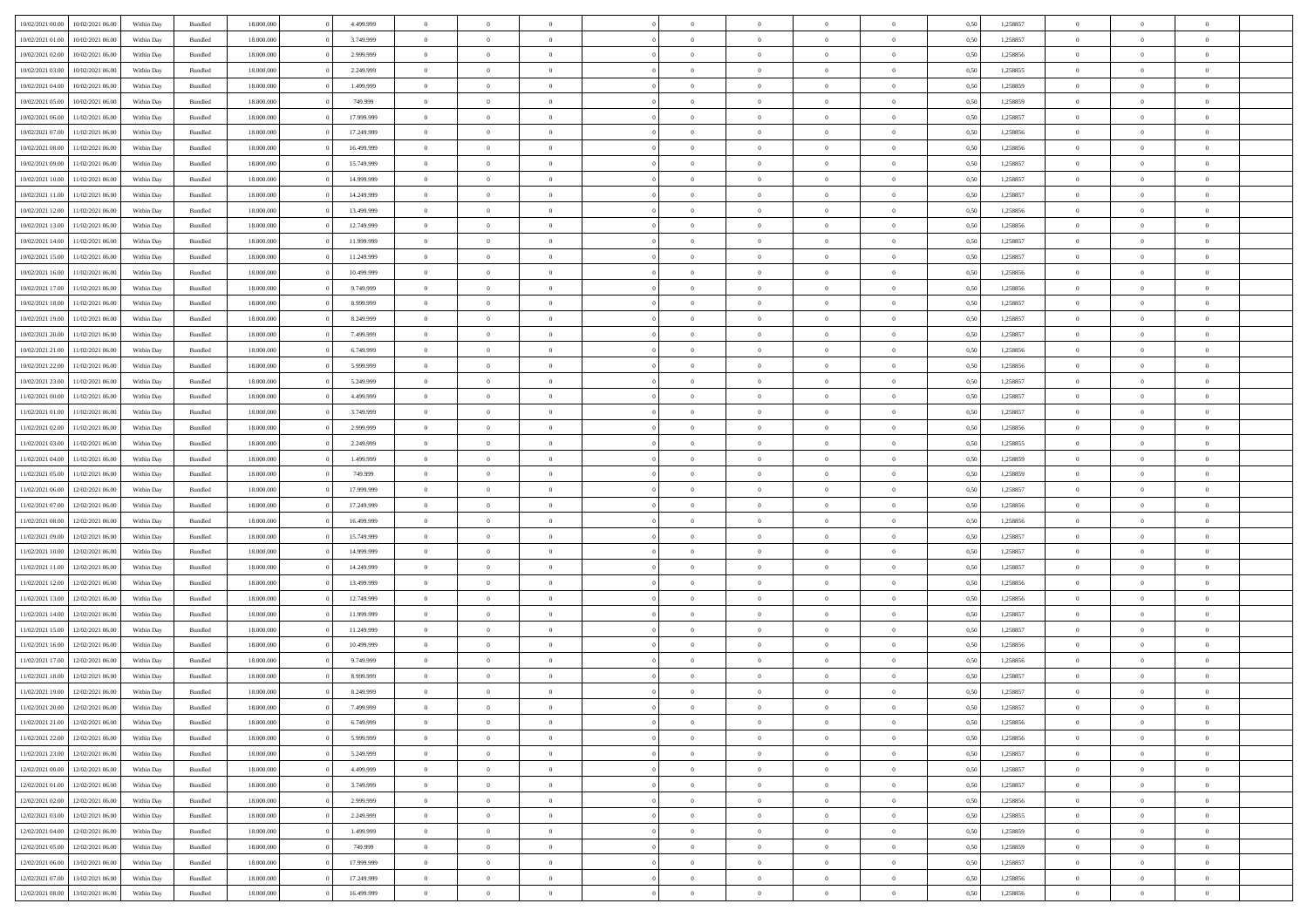|                  | 13/02/2021 06:00 | Within Day | Bundled            | 18.000.000 | 15.749.999 | $\overline{0}$ | $\theta$       |                | $\Omega$       | $\Omega$       | $\Omega$       | $\theta$       | 0.50 | 1,258857 | $\theta$       | $\overline{0}$ | $\theta$       |  |
|------------------|------------------|------------|--------------------|------------|------------|----------------|----------------|----------------|----------------|----------------|----------------|----------------|------|----------|----------------|----------------|----------------|--|
| 12/02/2021 09:00 |                  |            |                    |            |            |                |                |                |                |                |                |                |      |          |                |                |                |  |
| 12/02/2021 10:00 | 13/02/2021 06:00 | Within Day | Bundled            | 18.000.000 | 14.999.999 | $\overline{0}$ | $\theta$       | $\overline{0}$ | $\overline{0}$ | $\bf{0}$       | $\overline{0}$ | $\overline{0}$ | 0,50 | 1,258857 | $\theta$       | $\theta$       | $\overline{0}$ |  |
| 12/02/2021 11:00 | 13/02/2021 06:00 | Within Day | Bundled            | 18.000.000 | 14.249.999 | $\overline{0}$ | $\overline{0}$ | $\overline{0}$ | $\bf{0}$       | $\bf{0}$       | $\bf{0}$       | $\bf{0}$       | 0,50 | 1,258857 | $\overline{0}$ | $\overline{0}$ | $\overline{0}$ |  |
| 12/02/2021 12:00 | 13/02/2021 06:00 | Within Dav | Bundled            | 18.000.000 | 13,499.999 | $\overline{0}$ | $\theta$       | $\overline{0}$ | $\overline{0}$ | $\bf{0}$       | $\overline{0}$ | $\overline{0}$ | 0.50 | 1.258856 | $\theta$       | $\theta$       | $\overline{0}$ |  |
|                  |                  |            |                    |            |            |                |                |                |                |                |                |                |      |          |                |                |                |  |
| 12/02/2021 13:00 | 13/02/2021 06:00 | Within Day | Bundled            | 18.000.000 | 12.749.999 | $\overline{0}$ | $\theta$       | $\overline{0}$ | $\overline{0}$ | $\bf{0}$       | $\overline{0}$ | $\bf{0}$       | 0,50 | 1,258856 | $\theta$       | $\theta$       | $\overline{0}$ |  |
| 12/02/2021 14:00 | 13/02/2021 06:00 | Within Day | Bundled            | 18.000.000 | 11.999.999 | $\overline{0}$ | $\bf{0}$       | $\overline{0}$ | $\bf{0}$       | $\overline{0}$ | $\overline{0}$ | $\mathbf{0}$   | 0,50 | 1,258857 | $\overline{0}$ | $\overline{0}$ | $\bf{0}$       |  |
| 12/02/2021 15:00 | 13/02/2021 06:00 | Within Dav | Bundled            | 18.000.000 | 11.249.999 | $\overline{0}$ | $\overline{0}$ | $\overline{0}$ | $\overline{0}$ | $\bf{0}$       | $\overline{0}$ | $\overline{0}$ | 0.50 | 1,258857 | $\theta$       | $\overline{0}$ | $\overline{0}$ |  |
| 12/02/2021 16:00 | 13/02/2021 06:00 | Within Day | Bundled            | 18.000.000 | 10.499.999 | $\overline{0}$ | $\theta$       | $\overline{0}$ | $\overline{0}$ | $\bf{0}$       | $\overline{0}$ | $\bf{0}$       | 0,50 | 1,258856 | $\theta$       | $\theta$       | $\overline{0}$ |  |
|                  |                  |            |                    |            |            |                |                |                |                |                |                |                |      |          |                |                |                |  |
| 12/02/2021 17:00 | 13/02/2021 06:00 | Within Day | Bundled            | 18.000.000 | 9.749.999  | $\overline{0}$ | $\overline{0}$ | $\overline{0}$ | $\bf{0}$       | $\bf{0}$       | $\bf{0}$       | $\bf{0}$       | 0,50 | 1,258856 | $\,0\,$        | $\overline{0}$ | $\overline{0}$ |  |
| 12/02/2021 18:00 | 13/02/2021 06:00 | Within Dav | Bundled            | 18.000.000 | 8.999.999  | $\overline{0}$ | $\overline{0}$ | $\overline{0}$ | $\overline{0}$ | $\overline{0}$ | $\overline{0}$ | $\overline{0}$ | 0.50 | 1,258857 | $\theta$       | $\overline{0}$ | $\overline{0}$ |  |
| 12/02/2021 19:00 | 13/02/2021 06:00 | Within Day | Bundled            | 18.000.000 | 8.249.999  | $\overline{0}$ | $\theta$       | $\overline{0}$ | $\overline{0}$ | $\bf{0}$       | $\overline{0}$ | $\bf{0}$       | 0,50 | 1,258857 | $\theta$       | $\theta$       | $\overline{0}$ |  |
| 12/02/2021 20:00 | 13/02/2021 06:00 | Within Day | Bundled            | 18.000.000 | 7.499.999  | $\overline{0}$ | $\overline{0}$ | $\overline{0}$ | $\bf{0}$       | $\bf{0}$       | $\bf{0}$       | $\bf{0}$       | 0,50 | 1,258857 | $\bf{0}$       | $\overline{0}$ | $\overline{0}$ |  |
| 12/02/2021 21:00 | 13/02/2021 06:00 | Within Day | Bundled            | 18.000.000 | 6.749.999  | $\overline{0}$ | $\overline{0}$ | $\overline{0}$ | $\overline{0}$ | $\bf{0}$       | $\overline{0}$ | $\overline{0}$ | 0.50 | 1.258856 | $\theta$       | $\theta$       | $\overline{0}$ |  |
|                  |                  |            |                    |            |            | $\overline{0}$ | $\theta$       |                |                | $\bf{0}$       |                |                |      |          | $\theta$       |                |                |  |
| 12/02/2021 22:00 | 13/02/2021 06:00 | Within Day | Bundled            | 18.000.000 | 5.999.999  |                |                | $\overline{0}$ | $\overline{0}$ |                | $\overline{0}$ | $\overline{0}$ | 0,50 | 1,258856 |                | $\theta$       | $\overline{0}$ |  |
| 12/02/2021 23:00 | 13/02/2021 06:00 | Within Day | Bundled            | 18.000.000 | 5.249.999  | $\overline{0}$ | $\overline{0}$ | $\overline{0}$ | $\bf{0}$       | $\overline{0}$ | $\overline{0}$ | $\mathbf{0}$   | 0,50 | 1,258857 | $\overline{0}$ | $\overline{0}$ | $\bf{0}$       |  |
| 13/02/2021 00:00 | 13/02/2021 06:00 | Within Dav | Bundled            | 18.000.000 | 4.499.999  | $\overline{0}$ | $\overline{0}$ | $\overline{0}$ | $\overline{0}$ | $\overline{0}$ | $\overline{0}$ | $\overline{0}$ | 0.50 | 1,258857 | $\theta$       | $\overline{0}$ | $\overline{0}$ |  |
| 13/02/2021 01:00 | 13/02/2021 06:00 | Within Day | Bundled            | 18.000.000 | 3.749.999  | $\overline{0}$ | $\theta$       | $\overline{0}$ | $\overline{0}$ | $\bf{0}$       | $\overline{0}$ | $\bf{0}$       | 0,50 | 1,258857 | $\theta$       | $\theta$       | $\overline{0}$ |  |
| 13/02/2021 02:00 | 13/02/2021 06:00 | Within Day | Bundled            | 18.000.000 | 2.999.999  | $\overline{0}$ | $\overline{0}$ | $\overline{0}$ | $\bf{0}$       | $\bf{0}$       | $\bf{0}$       | $\bf{0}$       | 0,50 | 1,258856 | $\,0\,$        | $\overline{0}$ | $\overline{0}$ |  |
|                  |                  |            |                    |            |            |                |                |                |                |                |                |                |      |          |                |                |                |  |
| 13/02/2021 03:00 | 13/02/2021 06:00 | Within Day | Bundled            | 18.000.000 | 2.249.999  | $\overline{0}$ | $\overline{0}$ | $\overline{0}$ | $\overline{0}$ | $\overline{0}$ | $\overline{0}$ | $\overline{0}$ | 0.50 | 1,258855 | $\theta$       | $\overline{0}$ | $\overline{0}$ |  |
| 13/02/2021 04:00 | 13/02/2021 06:00 | Within Day | Bundled            | 18.000.000 | 1.499.999  | $\overline{0}$ | $\theta$       | $\overline{0}$ | $\overline{0}$ | $\bf{0}$       | $\overline{0}$ | $\bf{0}$       | 0,50 | 1,258859 | $\theta$       | $\theta$       | $\overline{0}$ |  |
| 13/02/2021 05:00 | 13/02/2021 06:00 | Within Day | Bundled            | 18.000.000 | 749.999    | $\overline{0}$ | $\overline{0}$ | $\overline{0}$ | $\bf{0}$       | $\bf{0}$       | $\bf{0}$       | $\bf{0}$       | 0,50 | 1,258859 | $\,0\,$        | $\overline{0}$ | $\overline{0}$ |  |
| 13/02/2021 06:00 | 14/02/2021 06:00 | Within Day | Bundled            | 18.000.000 | 17.999.999 | $\overline{0}$ | $\overline{0}$ | $\overline{0}$ | $\overline{0}$ | $\bf{0}$       | $\overline{0}$ | $\overline{0}$ | 0.50 | 1.258857 | $\theta$       | $\theta$       | $\overline{0}$ |  |
| 13/02/2021 07:00 | 14/02/2021 06:00 | Within Day | Bundled            | 18.000.000 | 17.249.999 | $\overline{0}$ | $\theta$       | $\overline{0}$ | $\overline{0}$ | $\bf{0}$       | $\overline{0}$ | $\bf{0}$       | 0,50 | 1,258856 | $\theta$       | $\overline{0}$ | $\overline{0}$ |  |
|                  |                  |            |                    |            |            |                |                |                |                |                |                |                |      |          |                |                |                |  |
| 13/02/2021 08:00 | 14/02/2021 06:00 | Within Day | Bundled            | 18.000.000 | 16.499.999 | $\overline{0}$ | $\bf{0}$       | $\overline{0}$ | $\bf{0}$       | $\overline{0}$ | $\overline{0}$ | $\mathbf{0}$   | 0,50 | 1,258856 | $\overline{0}$ | $\overline{0}$ | $\bf{0}$       |  |
| 13/02/2021 09:00 | 14/02/2021 06:00 | Within Dav | Bundled            | 18.000.000 | 15.749.999 | $\overline{0}$ | $\overline{0}$ | $\overline{0}$ | $\overline{0}$ | $\overline{0}$ | $\overline{0}$ | $\overline{0}$ | 0.50 | 1,258857 | $\theta$       | $\theta$       | $\overline{0}$ |  |
| 13/02/2021 10:00 | 14/02/2021 06:00 | Within Day | Bundled            | 18.000.000 | 14.999.999 | $\overline{0}$ | $\theta$       | $\overline{0}$ | $\overline{0}$ | $\bf{0}$       | $\overline{0}$ | $\bf{0}$       | 0,50 | 1,258857 | $\theta$       | $\theta$       | $\overline{0}$ |  |
| 13/02/2021 11:00 | 14/02/2021 06:00 | Within Day | Bundled            | 18.000.000 | 14.249.999 | $\overline{0}$ | $\overline{0}$ | $\overline{0}$ | $\bf{0}$       | $\bf{0}$       | $\bf{0}$       | $\bf{0}$       | 0,50 | 1,258857 | $\,0\,$        | $\overline{0}$ | $\overline{0}$ |  |
|                  | 14/02/2021 06:00 |            | Bundled            | 18.000.000 | 13.499.999 | $\overline{0}$ | $\overline{0}$ | $\overline{0}$ | $\overline{0}$ | $\overline{0}$ | $\overline{0}$ | $\overline{0}$ | 0.50 | 1,258856 | $\theta$       | $\overline{0}$ | $\overline{0}$ |  |
| 13/02/2021 12:00 |                  | Within Day |                    |            |            |                |                |                |                |                |                |                |      |          |                |                |                |  |
| 13/02/2021 13:00 | 14/02/2021 06:00 | Within Day | Bundled            | 18.000.000 | 12.749.999 | $\overline{0}$ | $\theta$       | $\overline{0}$ | $\overline{0}$ | $\bf{0}$       | $\overline{0}$ | $\bf{0}$       | 0,50 | 1,258856 | $\,$ 0 $\,$    | $\theta$       | $\overline{0}$ |  |
| 13/02/2021 14:00 | 14/02/2021 06:00 | Within Day | Bundled            | 18.000.000 | 11.999.999 | $\overline{0}$ | $\overline{0}$ | $\overline{0}$ | $\bf{0}$       | $\bf{0}$       | $\bf{0}$       | $\bf{0}$       | 0,50 | 1,258857 | $\bf{0}$       | $\overline{0}$ | $\overline{0}$ |  |
| 13/02/2021 15:00 | 14/02/2021 06:00 | Within Day | Bundled            | 18.000.000 | 11.249.999 | $\overline{0}$ | $\Omega$       | $\Omega$       | $\Omega$       | $\Omega$       | $\Omega$       | $\overline{0}$ | 0.50 | 1,258857 | $\,0\,$        | $\theta$       | $\theta$       |  |
| 13/02/2021 16:00 | 14/02/2021 06:00 | Within Day | Bundled            | 18.000.000 | 10.499.999 | $\overline{0}$ | $\theta$       | $\overline{0}$ | $\overline{0}$ | $\bf{0}$       | $\overline{0}$ | $\bf{0}$       | 0,50 | 1,258856 | $\theta$       | $\theta$       | $\overline{0}$ |  |
|                  |                  |            |                    |            |            |                |                |                |                |                |                |                |      |          |                |                |                |  |
| 13/02/2021 17:00 | 14/02/2021 06:00 | Within Day | Bundled            | 18.000.000 | 9.749.999  | $\overline{0}$ | $\bf{0}$       | $\overline{0}$ | $\bf{0}$       | $\bf{0}$       | $\overline{0}$ | $\mathbf{0}$   | 0,50 | 1,258856 | $\bf{0}$       | $\overline{0}$ | $\bf{0}$       |  |
| 13/02/2021 18:00 | 14/02/2021 06:00 | Within Day | Bundled            | 18,000,000 | 8.999.999  | $\overline{0}$ | $\Omega$       | $\Omega$       | $\Omega$       | $\Omega$       | $\Omega$       | $\overline{0}$ | 0.50 | 1,258857 | $\theta$       | $\theta$       | $\theta$       |  |
| 13/02/2021 19:00 | 14/02/2021 06:00 | Within Day | Bundled            | 18.000.000 | 8.249.999  | $\overline{0}$ | $\theta$       | $\overline{0}$ | $\overline{0}$ | $\bf{0}$       | $\overline{0}$ | $\bf{0}$       | 0,50 | 1,258857 | $\theta$       | $\theta$       | $\overline{0}$ |  |
| 13/02/2021 20:00 | 14/02/2021 06:00 | Within Day | Bundled            | 18.000.000 | 7.499.999  | $\overline{0}$ | $\overline{0}$ | $\overline{0}$ | $\bf{0}$       | $\bf{0}$       | $\bf{0}$       | $\bf{0}$       | 0,50 | 1,258857 | $\,0\,$        | $\overline{0}$ | $\overline{0}$ |  |
| 13/02/2021 21:00 | 14/02/2021 06:00 | Within Day | Bundled            | 18,000,000 | 6.749.999  | $\overline{0}$ | $\Omega$       | $\Omega$       | $\Omega$       | $\Omega$       | $\theta$       | $\overline{0}$ | 0.50 | 1,258856 | $\theta$       | $\theta$       | $\theta$       |  |
|                  |                  |            |                    |            |            |                |                |                |                |                |                |                |      |          |                |                |                |  |
| 13/02/2021 22:00 | 14/02/2021 06:00 | Within Day | Bundled            | 18.000.000 | 5.999.999  | $\overline{0}$ | $\theta$       | $\overline{0}$ | $\overline{0}$ | $\bf{0}$       | $\overline{0}$ | $\bf{0}$       | 0,50 | 1,258856 | $\,$ 0 $\,$    | $\overline{0}$ | $\overline{0}$ |  |
| 13/02/2021 23:00 | 14/02/2021 06:00 | Within Day | Bundled            | 18.000.000 | 5.249.999  | $\overline{0}$ | $\overline{0}$ | $\overline{0}$ | $\bf{0}$       | $\bf{0}$       | $\bf{0}$       | $\bf{0}$       | 0,50 | 1,258857 | $\bf{0}$       | $\overline{0}$ | $\overline{0}$ |  |
| 14/02/2021 00:00 | 14/02/2021 06:00 | Within Day | Bundled            | 18.000.000 | 4.499.999  | $\overline{0}$ | $\Omega$       | $\Omega$       | $\Omega$       | $\Omega$       | $\overline{0}$ | $\overline{0}$ | 0.50 | 1,258857 | $\,0\,$        | $\theta$       | $\theta$       |  |
| 14/02/2021 01:00 | 14/02/2021 06:00 | Within Day | Bundled            | 18.000.000 | 3.749.999  | $\overline{0}$ | $\theta$       | $\overline{0}$ | $\overline{0}$ | $\bf{0}$       | $\overline{0}$ | $\bf{0}$       | 0,50 | 1,258857 | $\,$ 0 $\,$    | $\theta$       | $\overline{0}$ |  |
| 14/02/2021 02:00 | 14/02/2021 06:00 | Within Day | Bundled            | 18.000.000 | 2.999.999  | $\overline{0}$ | $\overline{0}$ | $\overline{0}$ | $\bf{0}$       | $\bf{0}$       | $\bf{0}$       | $\mathbf{0}$   | 0,50 | 1,258856 | $\bf{0}$       | $\overline{0}$ | $\bf{0}$       |  |
|                  |                  |            |                    |            |            |                |                |                |                |                |                |                |      |          |                |                |                |  |
| 14/02/2021 03:00 | 14/02/2021 06.00 | Within Day | Bundled            | 18,000,000 | 2.249.999  | $\overline{0}$ | $\Omega$       | $\Omega$       | $\Omega$       | $\Omega$       | $\Omega$       | $\overline{0}$ | 0.50 | 1,258855 | $\theta$       | $\theta$       | $\theta$       |  |
| 14/02/2021 04:00 | 14/02/2021 06:00 | Within Day | Bundled            | 18.000.000 | 1.499.999  | $\overline{0}$ | $\overline{0}$ | $\overline{0}$ | $\bf{0}$       | $\,$ 0         | $\bf{0}$       | $\bf{0}$       | 0,50 | 1,258859 | $\,0\,$        | $\overline{0}$ | $\overline{0}$ |  |
| 14/02/2021 05:00 | 14/02/2021 06:00 | Within Day | $\mathbf B$ undled | 18.000.000 | 749.999    | $\bf{0}$       | $\bf{0}$       |                |                | $\bf{0}$       |                |                | 0,50 | 1,258859 | $\bf{0}$       | $\overline{0}$ |                |  |
| 14/02/2021 06:00 | 15/02/2021 06:00 | Within Day | Bundled            | 18,000,000 | 17.999.999 | $\overline{0}$ | $\overline{0}$ | $\overline{0}$ | $\Omega$       | $\overline{0}$ | $\overline{0}$ | $\overline{0}$ | 0.50 | 1,258857 | $\theta$       | $\theta$       | $\theta$       |  |
| 14/02/2021 07:00 | 15/02/2021 06:00 | Within Day | Bundled            | 18.000.000 | 17.249.999 | $\overline{0}$ | $\,$ 0         | $\overline{0}$ | $\bf{0}$       | $\,$ 0 $\,$    | $\overline{0}$ | $\mathbf{0}$   | 0,50 | 1,258856 | $\,$ 0 $\,$    | $\overline{0}$ | $\,$ 0         |  |
|                  |                  |            |                    |            |            |                |                |                |                |                |                |                |      |          |                |                |                |  |
| 14/02/2021 08:00 | 15/02/2021 06:00 | Within Day | Bundled            | 18.000.000 | 16.499.999 | $\overline{0}$ | $\overline{0}$ | $\overline{0}$ | $\overline{0}$ | $\overline{0}$ | $\overline{0}$ | $\mathbf{0}$   | 0,50 | 1,258856 | $\overline{0}$ | $\bf{0}$       | $\bf{0}$       |  |
| 14/02/2021 09:00 | 15/02/2021 06:00 | Within Day | Bundled            | 18.000.000 | 15.749.999 | $\overline{0}$ | $\theta$       | $\overline{0}$ | $\Omega$       | $\overline{0}$ | $\overline{0}$ | $\bf{0}$       | 0,50 | 1,258857 | $\overline{0}$ | $\theta$       | $\overline{0}$ |  |
| 14/02/2021 11:00 | 15/02/2021 06:00 | Within Day | Bundled            | 18.000.000 | 14.249.999 | $\overline{0}$ | $\,$ 0         | $\overline{0}$ | $\overline{0}$ | $\overline{0}$ | $\overline{0}$ | $\bf{0}$       | 0,50 | 1,258857 | $\,$ 0 $\,$    | $\overline{0}$ | $\overline{0}$ |  |
| 14/02/2021 12:00 | 15/02/2021 06:00 | Within Day | Bundled            | 18.000.000 | 13.499.999 | $\overline{0}$ | $\overline{0}$ | $\overline{0}$ | $\overline{0}$ | $\overline{0}$ | $\overline{0}$ | $\mathbf{0}$   | 0,50 | 1,258856 | $\overline{0}$ | $\bf{0}$       | $\bf{0}$       |  |
| 14/02/2021 13:00 | 15/02/2021 06:00 | Within Day | Bundled            | 18.000.000 | 12.749.999 | $\overline{0}$ | $\overline{0}$ | $\overline{0}$ | $\Omega$       | $\overline{0}$ | $\overline{0}$ | $\bf{0}$       | 0.50 | 1,258856 | $\overline{0}$ | $\theta$       | $\overline{0}$ |  |
|                  |                  |            |                    |            |            |                |                |                |                |                |                |                |      |          |                |                |                |  |
| 14/02/2021 14:00 | 15/02/2021 06:00 | Within Day | Bundled            | 18.000.000 | 11.999.999 | $\overline{0}$ | $\,$ 0         | $\overline{0}$ | $\bf{0}$       | $\bf{0}$       | $\bf{0}$       | $\bf{0}$       | 0,50 | 1,258857 | $\,$ 0 $\,$    | $\overline{0}$ | $\overline{0}$ |  |
| 14/02/2021 15:00 | 15/02/2021 06:00 | Within Day | Bundled            | 18.000.000 | 11.249.999 | $\overline{0}$ | $\bf{0}$       | $\overline{0}$ | $\overline{0}$ | $\overline{0}$ | $\bf{0}$       | $\mathbf{0}$   | 0,50 | 1,258857 | $\overline{0}$ | $\overline{0}$ | $\bf{0}$       |  |
| 14/02/2021 16:00 | 15/02/2021 06:00 | Within Day | Bundled            | 18,000,000 | 10.499.999 | $\overline{0}$ | $\overline{0}$ | $\overline{0}$ | $\Omega$       | $\overline{0}$ | $\overline{0}$ | $\bf{0}$       | 0.50 | 1,258856 | $\overline{0}$ | $\overline{0}$ | $\overline{0}$ |  |
| 14/02/2021 17:00 | 15/02/2021 06:00 | Within Day | Bundled            | 18.000.000 | 9.749.999  | $\overline{0}$ | $\,$ 0 $\,$    | $\overline{0}$ | $\overline{0}$ | $\bf{0}$       | $\bf{0}$       | $\bf{0}$       | 0,50 | 1,258856 | $\,$ 0 $\,$    | $\overline{0}$ | $\bf{0}$       |  |
|                  |                  |            |                    |            |            |                | $\bf{0}$       | $\overline{0}$ | $\bf{0}$       | $\bf{0}$       |                |                |      |          |                | $\overline{0}$ | $\bf{0}$       |  |
| 14/02/2021 18:00 | 15/02/2021 06:00 | Within Day | Bundled            | 18.000.000 | 8.999.999  | $\overline{0}$ |                |                |                |                | $\bf{0}$       | $\bf{0}$       | 0,50 | 1,258857 | $\overline{0}$ |                |                |  |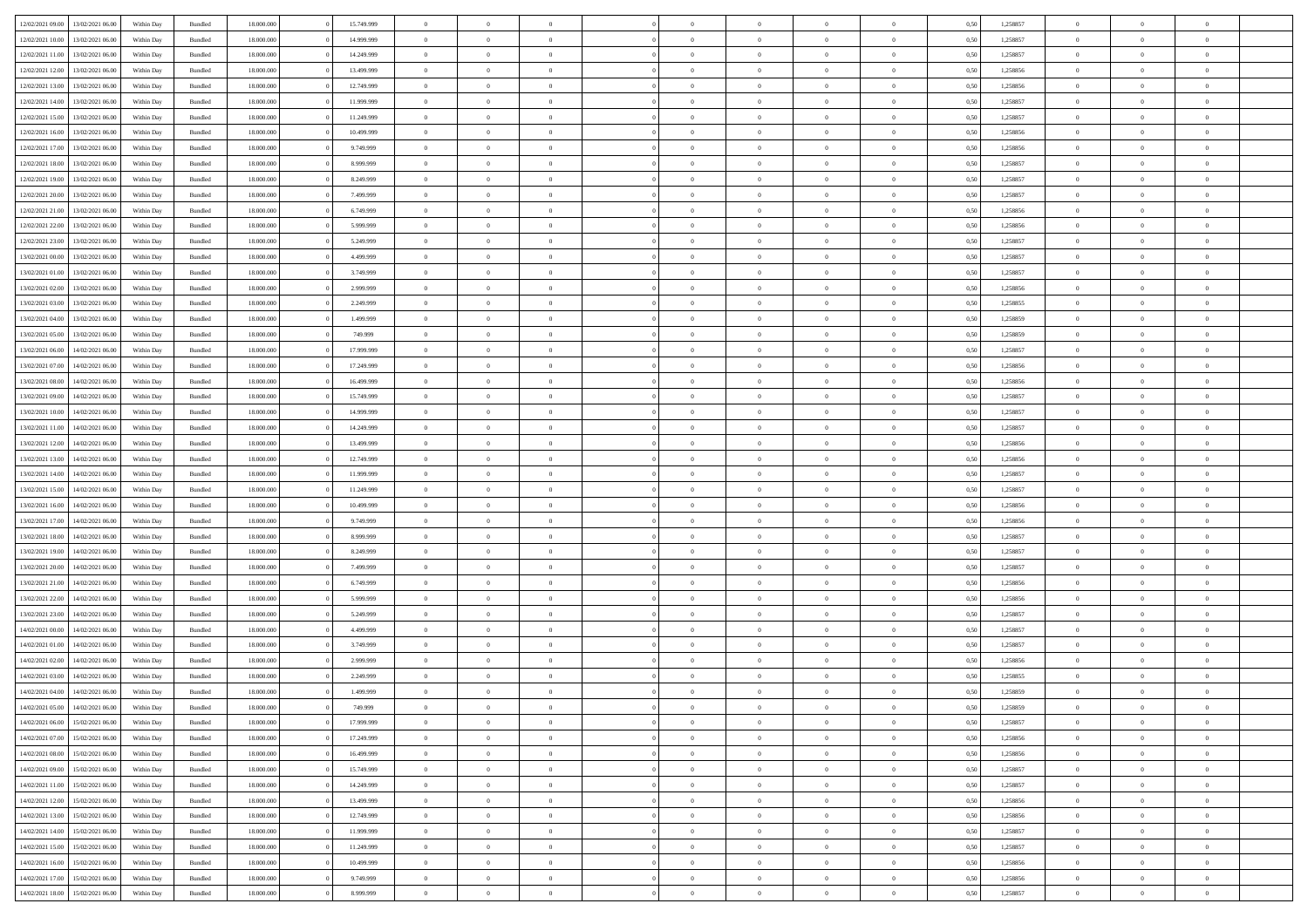|                  |                  |            |                    |            |            | $\overline{0}$ | $\Omega$       |                |                | $\Omega$       | $\Omega$       | $\theta$       |      |          | $\theta$       |                | $\theta$       |  |
|------------------|------------------|------------|--------------------|------------|------------|----------------|----------------|----------------|----------------|----------------|----------------|----------------|------|----------|----------------|----------------|----------------|--|
| 14/02/2021 19:00 | 15/02/2021 06:00 | Within Day | Bundled            | 18.000.000 | 8.249.999  |                |                |                | $\Omega$       |                |                |                | 0.50 | 1,258857 |                | $\theta$       |                |  |
| 14/02/2021 20:00 | 15/02/2021 06:00 | Within Day | Bundled            | 18.000.000 | 7.499.999  | $\overline{0}$ | $\theta$       | $\overline{0}$ | $\overline{0}$ | $\bf{0}$       | $\overline{0}$ | $\overline{0}$ | 0,50 | 1,258857 | $\theta$       | $\theta$       | $\overline{0}$ |  |
| 14/02/2021 21:00 | 15/02/2021 06:00 | Within Day | Bundled            | 18.000.000 | 6.749.999  | $\overline{0}$ | $\overline{0}$ | $\overline{0}$ | $\bf{0}$       | $\bf{0}$       | $\bf{0}$       | $\bf{0}$       | 0,50 | 1,258856 | $\bf{0}$       | $\overline{0}$ | $\overline{0}$ |  |
| 14/02/2021 22:00 | 15/02/2021 06:00 | Within Dav | Bundled            | 18.000.000 | 5.999.999  | $\overline{0}$ | $\theta$       | $\overline{0}$ | $\overline{0}$ | $\bf{0}$       | $\overline{0}$ | $\overline{0}$ | 0.50 | 1.258856 | $\theta$       | $\theta$       | $\overline{0}$ |  |
| 14/02/2021 23:00 | 15/02/2021 06:00 | Within Day | Bundled            | 18.000.000 | 5.249.999  | $\overline{0}$ | $\theta$       | $\overline{0}$ | $\overline{0}$ | $\bf{0}$       | $\overline{0}$ | $\bf{0}$       | 0,50 | 1,258857 | $\theta$       | $\theta$       | $\overline{0}$ |  |
|                  |                  |            |                    |            |            |                |                |                |                |                |                |                |      |          |                |                |                |  |
| 15/02/2021 00:00 | 15/02/2021 06:00 | Within Day | Bundled            | 18.000.000 | 4.499.999  | $\overline{0}$ | $\bf{0}$       | $\overline{0}$ | $\bf{0}$       | $\overline{0}$ | $\overline{0}$ | $\mathbf{0}$   | 0,50 | 1,258857 | $\overline{0}$ | $\overline{0}$ | $\bf{0}$       |  |
| 15/02/2021 01:00 | 15/02/2021 06:00 | Within Dav | Bundled            | 18.000.000 | 3.749.999  | $\overline{0}$ | $\overline{0}$ | $\overline{0}$ | $\overline{0}$ | $\bf{0}$       | $\overline{0}$ | $\overline{0}$ | 0.50 | 1,258857 | $\theta$       | $\theta$       | $\overline{0}$ |  |
| 15/02/2021 02:00 | 15/02/2021 06:00 | Within Day | Bundled            | 18.000.000 | 2.999.999  | $\overline{0}$ | $\theta$       | $\overline{0}$ | $\overline{0}$ | $\bf{0}$       | $\overline{0}$ | $\bf{0}$       | 0,50 | 1,258856 | $\theta$       | $\theta$       | $\overline{0}$ |  |
| 15/02/2021 03:00 | 15/02/2021 06:00 | Within Day | Bundled            | 18.000.000 | 2.249.999  | $\overline{0}$ | $\overline{0}$ | $\overline{0}$ | $\bf{0}$       | $\bf{0}$       | $\bf{0}$       | $\bf{0}$       | 0,50 | 1,258855 | $\,0\,$        | $\overline{0}$ | $\overline{0}$ |  |
| 15/02/2021 04:00 | 15/02/2021 06:00 | Within Dav | Bundled            | 18.000.000 | 1.499.999  | $\overline{0}$ | $\overline{0}$ | $\overline{0}$ | $\overline{0}$ | $\overline{0}$ | $\overline{0}$ | $\overline{0}$ | 0.50 | 1,258859 | $\theta$       | $\overline{0}$ | $\overline{0}$ |  |
| 15/02/2021 05:00 | 15/02/2021 06:00 | Within Day | Bundled            | 18.000.000 | 749.999    | $\overline{0}$ | $\theta$       | $\overline{0}$ | $\overline{0}$ | $\bf{0}$       | $\overline{0}$ | $\bf{0}$       | 0,50 | 1,258859 | $\theta$       | $\theta$       | $\overline{0}$ |  |
| 15/02/2021 06:00 | 16/02/2021 06:00 | Within Day | Bundled            | 18.000.000 | 17.999.999 | $\overline{0}$ | $\overline{0}$ | $\overline{0}$ | $\bf{0}$       | $\bf{0}$       | $\bf{0}$       | $\bf{0}$       | 0,50 | 1,258857 | $\bf{0}$       | $\overline{0}$ | $\overline{0}$ |  |
|                  |                  |            |                    |            |            |                |                |                |                |                |                |                |      |          | $\theta$       |                |                |  |
| 15/02/2021 07:00 | 16/02/2021 06:00 | Within Day | Bundled            | 18.000.000 | 17.249.999 | $\overline{0}$ | $\theta$       | $\overline{0}$ | $\overline{0}$ | $\bf{0}$       | $\overline{0}$ | $\overline{0}$ | 0.50 | 1.258856 |                | $\theta$       | $\overline{0}$ |  |
| 15/02/2021 08:00 | 16/02/2021 06:00 | Within Day | Bundled            | 18.000.000 | 16.499.999 | $\overline{0}$ | $\theta$       | $\overline{0}$ | $\overline{0}$ | $\bf{0}$       | $\overline{0}$ | $\overline{0}$ | 0,50 | 1,258856 | $\theta$       | $\theta$       | $\overline{0}$ |  |
| 15/02/2021 09:00 | 16/02/2021 06:00 | Within Day | Bundled            | 18.000.000 | 15.749.999 | $\overline{0}$ | $\overline{0}$ | $\overline{0}$ | $\bf{0}$       | $\overline{0}$ | $\overline{0}$ | $\mathbf{0}$   | 0,50 | 1,258857 | $\bf{0}$       | $\overline{0}$ | $\bf{0}$       |  |
| 15/02/2021 10:00 | 16/02/2021 06:00 | Within Dav | Bundled            | 18.000.000 | 14.999.999 | $\overline{0}$ | $\overline{0}$ | $\overline{0}$ | $\overline{0}$ | $\overline{0}$ | $\overline{0}$ | $\overline{0}$ | 0.50 | 1,258857 | $\theta$       | $\overline{0}$ | $\overline{0}$ |  |
| 15/02/2021 11:00 | 16/02/2021 06:00 | Within Day | Bundled            | 18.000.000 | 14.249.999 | $\overline{0}$ | $\theta$       | $\overline{0}$ | $\overline{0}$ | $\bf{0}$       | $\overline{0}$ | $\bf{0}$       | 0,50 | 1,258857 | $\theta$       | $\theta$       | $\overline{0}$ |  |
| 15/02/2021 12:00 | 16/02/2021 06:00 | Within Day | Bundled            | 18.000.000 | 13.499.999 | $\overline{0}$ | $\overline{0}$ | $\overline{0}$ | $\bf{0}$       | $\bf{0}$       | $\bf{0}$       | $\bf{0}$       | 0,50 | 1,258856 | $\,0\,$        | $\overline{0}$ | $\overline{0}$ |  |
| 15/02/2021 13:00 | 16/02/2021 06:00 | Within Day | Bundled            | 18.000.000 | 12.749.999 | $\overline{0}$ | $\overline{0}$ | $\overline{0}$ | $\overline{0}$ | $\overline{0}$ | $\overline{0}$ | $\overline{0}$ | 0.50 | 1,258856 | $\theta$       | $\overline{0}$ | $\overline{0}$ |  |
|                  |                  |            |                    |            |            |                |                |                |                |                |                |                |      |          |                |                |                |  |
| 15/02/2021 14:00 | 16/02/2021 06:00 | Within Day | Bundled            | 18.000.000 | 11.999.999 | $\overline{0}$ | $\theta$       | $\overline{0}$ | $\overline{0}$ | $\bf{0}$       | $\overline{0}$ | $\bf{0}$       | 0,50 | 1,258857 | $\theta$       | $\theta$       | $\overline{0}$ |  |
| 15/02/2021 15:00 | 16/02/2021 06:00 | Within Day | Bundled            | 18.000.000 | 11.249.999 | $\overline{0}$ | $\overline{0}$ | $\overline{0}$ | $\bf{0}$       | $\bf{0}$       | $\bf{0}$       | $\bf{0}$       | 0,50 | 1,258857 | $\,0\,$        | $\overline{0}$ | $\overline{0}$ |  |
| 15/02/2021 16:00 | 16/02/2021 06:00 | Within Day | Bundled            | 18.000.000 | 10.499.999 | $\overline{0}$ | $\overline{0}$ | $\overline{0}$ | $\overline{0}$ | $\bf{0}$       | $\overline{0}$ | $\overline{0}$ | 0.50 | 1.258856 | $\theta$       | $\theta$       | $\overline{0}$ |  |
| 15/02/2021 17:00 | 16/02/2021 06:00 | Within Day | Bundled            | 18.000.000 | 9.749.999  | $\overline{0}$ | $\theta$       | $\overline{0}$ | $\overline{0}$ | $\bf{0}$       | $\overline{0}$ | $\bf{0}$       | 0,50 | 1,258856 | $\theta$       | $\overline{0}$ | $\overline{0}$ |  |
| 15/02/2021 18:00 | 16/02/2021 06:00 | Within Day | Bundled            | 18.000.000 | 8.999.999  | $\overline{0}$ | $\bf{0}$       | $\overline{0}$ | $\bf{0}$       | $\overline{0}$ | $\overline{0}$ | $\mathbf{0}$   | 0,50 | 1,258857 | $\bf{0}$       | $\overline{0}$ | $\bf{0}$       |  |
| 15/02/2021 19:00 | 16/02/2021 06:00 | Within Dav | Bundled            | 18.000.000 | 8.249.999  | $\overline{0}$ | $\overline{0}$ | $\overline{0}$ | $\overline{0}$ | $\overline{0}$ | $\overline{0}$ | $\overline{0}$ | 0.50 | 1,258857 | $\theta$       | $\theta$       | $\overline{0}$ |  |
| 15/02/2021 20:00 | 16/02/2021 06:00 |            |                    | 18.000.000 | 7.499.999  | $\overline{0}$ | $\theta$       | $\overline{0}$ | $\overline{0}$ | $\bf{0}$       | $\overline{0}$ |                |      | 1,258857 | $\theta$       | $\theta$       | $\overline{0}$ |  |
|                  |                  | Within Day | Bundled            |            |            |                |                |                |                |                |                | $\bf{0}$       | 0,50 |          |                |                |                |  |
| 15/02/2021 21:00 | 16/02/2021 06:00 | Within Day | Bundled            | 18.000.000 | 6.749.999  | $\overline{0}$ | $\overline{0}$ | $\overline{0}$ | $\bf{0}$       | $\bf{0}$       | $\bf{0}$       | $\bf{0}$       | 0,50 | 1,258856 | $\,0\,$        | $\overline{0}$ | $\overline{0}$ |  |
| 15/02/2021 22:00 | 16/02/2021 06:00 | Within Day | Bundled            | 18,000,000 | 5.999.999  | $\overline{0}$ | $\overline{0}$ | $\overline{0}$ | $\overline{0}$ | $\overline{0}$ | $\overline{0}$ | $\overline{0}$ | 0.50 | 1,258856 | $\theta$       | $\theta$       | $\overline{0}$ |  |
| 15/02/2021 23:00 | 16/02/2021 06:00 | Within Day | Bundled            | 18.000.000 | 5.249.999  | $\overline{0}$ | $\theta$       | $\overline{0}$ | $\overline{0}$ | $\bf{0}$       | $\overline{0}$ | $\bf{0}$       | 0,50 | 1,258857 | $\,$ 0 $\,$    | $\theta$       | $\overline{0}$ |  |
| 16/02/2021 00:00 | 16/02/2021 06:00 | Within Day | Bundled            | 18.000.000 | 4.499.999  | $\overline{0}$ | $\overline{0}$ | $\overline{0}$ | $\bf{0}$       | $\bf{0}$       | $\bf{0}$       | $\bf{0}$       | 0,50 | 1,258857 | $\bf{0}$       | $\overline{0}$ | $\overline{0}$ |  |
| 16/02/2021 01:00 | 16/02/2021 06:00 | Within Day | Bundled            | 18.000.000 | 3.749.999  | $\overline{0}$ | $\Omega$       | $\Omega$       | $\Omega$       | $\Omega$       | $\Omega$       | $\overline{0}$ | 0.50 | 1,258857 | $\,0\,$        | $\theta$       | $\theta$       |  |
| 16/02/2021 02:00 | 16/02/2021 06:00 | Within Day | Bundled            | 18.000.000 | 2.999.999  | $\overline{0}$ | $\theta$       | $\overline{0}$ | $\overline{0}$ | $\bf{0}$       | $\overline{0}$ | $\bf{0}$       | 0,50 | 1,258856 | $\theta$       | $\theta$       | $\overline{0}$ |  |
|                  |                  |            |                    |            |            |                |                |                |                |                |                |                |      |          |                |                |                |  |
| 16/02/2021 03:00 | 16/02/2021 06:00 | Within Day | Bundled            | 18.000.000 | 2.249.999  | $\overline{0}$ | $\bf{0}$       | $\overline{0}$ | $\bf{0}$       | $\bf{0}$       | $\overline{0}$ | $\mathbf{0}$   | 0,50 | 1,258855 | $\overline{0}$ | $\overline{0}$ | $\bf{0}$       |  |
| 16/02/2021 04:00 | 16/02/2021 06:00 | Within Day | Bundled            | 18,000,000 | 1.499.999  | $\overline{0}$ | $\Omega$       | $\Omega$       | $\Omega$       | $\Omega$       | $\Omega$       | $\overline{0}$ | 0.50 | 1,258859 | $\theta$       | $\theta$       | $\theta$       |  |
| 16/02/2021 05:00 | 16/02/2021 06:00 | Within Day | Bundled            | 18.000.000 | 749.999    | $\overline{0}$ | $\theta$       | $\overline{0}$ | $\overline{0}$ | $\bf{0}$       | $\overline{0}$ | $\bf{0}$       | 0,50 | 1,258859 | $\theta$       | $\theta$       | $\overline{0}$ |  |
| 16/02/2021 06:00 | 17/02/2021 06:00 | Within Day | Bundled            | 18.000.000 | 17.999.999 | $\overline{0}$ | $\overline{0}$ | $\overline{0}$ | $\bf{0}$       | $\bf{0}$       | $\bf{0}$       | $\bf{0}$       | 0,50 | 1,258857 | $\,0\,$        | $\overline{0}$ | $\overline{0}$ |  |
| 16/02/2021 07:00 | 17/02/2021 06:00 | Within Day | Bundled            | 18,000,000 | 17.249.999 | $\overline{0}$ | $\Omega$       | $\Omega$       | $\Omega$       | $\Omega$       | $\theta$       | $\overline{0}$ | 0.50 | 1,258856 | $\theta$       | $\theta$       | $\theta$       |  |
| 16/02/2021 08:00 | 17/02/2021 06:00 | Within Day | Bundled            | 18.000.000 | 16.499.999 | $\overline{0}$ | $\theta$       | $\overline{0}$ | $\overline{0}$ | $\bf{0}$       | $\overline{0}$ | $\bf{0}$       | 0,50 | 1,258856 | $\,$ 0 $\,$    | $\overline{0}$ | $\overline{0}$ |  |
| 16/02/2021 09:00 | 17/02/2021 06:00 | Within Day | Bundled            | 18.000.000 | 15.749.999 | $\overline{0}$ | $\overline{0}$ | $\overline{0}$ | $\bf{0}$       | $\bf{0}$       | $\bf{0}$       | $\bf{0}$       | 0,50 | 1,258857 | $\overline{0}$ | $\overline{0}$ | $\overline{0}$ |  |
|                  | 17/02/2021 06:00 |            |                    | 18.000.000 | 14.999.999 | $\overline{0}$ | $\Omega$       | $\Omega$       | $\Omega$       | $\Omega$       | $\overline{0}$ | $\overline{0}$ | 0.50 | 1,258857 | $\,0\,$        | $\theta$       | $\theta$       |  |
| 16/02/2021 10:00 |                  | Within Day | Bundled            |            |            |                |                |                |                |                |                |                |      |          |                |                |                |  |
| 16/02/2021 11:00 | 17/02/2021 06:00 | Within Day | Bundled            | 18.000.000 | 14.249.999 | $\overline{0}$ | $\theta$       | $\overline{0}$ | $\overline{0}$ | $\bf{0}$       | $\overline{0}$ | $\bf{0}$       | 0,50 | 1,258857 | $\,$ 0 $\,$    | $\theta$       | $\overline{0}$ |  |
| 16/02/2021 12:00 | 17/02/2021 06:00 | Within Day | Bundled            | 18.000.000 | 13.499.999 | $\overline{0}$ | $\overline{0}$ | $\overline{0}$ | $\bf{0}$       | $\bf{0}$       | $\bf{0}$       | $\mathbf{0}$   | 0,50 | 1,258856 | $\overline{0}$ | $\overline{0}$ | $\bf{0}$       |  |
| 16/02/2021 13:00 | 17/02/2021 06.00 | Within Day | Bundled            | 18,000,000 | 12.749.999 | $\overline{0}$ | $\Omega$       | $\Omega$       | $\Omega$       | $\Omega$       | $\Omega$       | $\overline{0}$ | 0.50 | 1,258856 | $\theta$       | $\theta$       | $\theta$       |  |
| 16/02/2021 14:00 | 17/02/2021 06:00 | Within Day | Bundled            | 18.000.000 | 11.999.999 | $\overline{0}$ | $\overline{0}$ | $\overline{0}$ | $\bf{0}$       | $\,$ 0         | $\bf{0}$       | $\bf{0}$       | 0,50 | 1,258857 | $\,0\,$        | $\overline{0}$ | $\overline{0}$ |  |
| 16/02/2021 15:00 | 17/02/2021 06:00 | Within Day | $\mathbf B$ undled | 18.000.000 | 11.249.999 | $\bf{0}$       | $\bf{0}$       |                |                | $\bf{0}$       |                |                | 0,50 | 1,258857 | $\bf{0}$       | $\overline{0}$ |                |  |
| 16/02/2021 16:00 | 17/02/2021 06:00 | Within Day | Bundled            | 18,000,000 | 10.499.999 | $\overline{0}$ | $\overline{0}$ | $\overline{0}$ | $\Omega$       | $\overline{0}$ | $\overline{0}$ | $\overline{0}$ | 0.50 | 1,258856 | $\theta$       | $\theta$       | $\theta$       |  |
| 16/02/2021 17:00 | 17/02/2021 06:00 | Within Day | Bundled            | 18.000.000 | 9.749.999  | $\overline{0}$ | $\,$ 0         | $\overline{0}$ | $\bf{0}$       | $\,$ 0 $\,$    | $\overline{0}$ | $\mathbf{0}$   | 0,50 | 1,258856 | $\,$ 0 $\,$    | $\,$ 0 $\,$    | $\,$ 0         |  |
|                  |                  |            |                    |            |            |                |                |                |                |                |                |                |      |          |                |                |                |  |
| 16/02/2021 18:00 | 17/02/2021 06:00 | Within Day | Bundled            | 18.000.000 | 8.999.999  | $\overline{0}$ | $\overline{0}$ | $\overline{0}$ | $\overline{0}$ | $\overline{0}$ | $\overline{0}$ | $\mathbf{0}$   | 0,50 | 1,258857 | $\overline{0}$ | $\bf{0}$       | $\bf{0}$       |  |
| 16/02/2021 19:00 | 17/02/2021 06:00 | Within Day | Bundled            | 18,000,000 | 8.249.999  | $\overline{0}$ | $\overline{0}$ | $\overline{0}$ | $\Omega$       | $\overline{0}$ | $\overline{0}$ | $\overline{0}$ | 0,50 | 1,258857 | $\overline{0}$ | $\theta$       | $\overline{0}$ |  |
| 16/02/2021 20:00 | 17/02/2021 06:00 | Within Day | Bundled            | 18.000.000 | 7.499.999  | $\overline{0}$ | $\,$ 0         | $\overline{0}$ | $\overline{0}$ | $\,$ 0 $\,$    | $\overline{0}$ | $\mathbf{0}$   | 0,50 | 1,258857 | $\,$ 0 $\,$    | $\overline{0}$ | $\overline{0}$ |  |
| 16/02/2021 21:00 | 17/02/2021 06:00 | Within Day | Bundled            | 18.000.000 | 6.749.999  | $\overline{0}$ | $\overline{0}$ | $\overline{0}$ | $\overline{0}$ | $\overline{0}$ | $\overline{0}$ | $\mathbf{0}$   | 0,50 | 1,258856 | $\overline{0}$ | $\overline{0}$ | $\bf{0}$       |  |
| 16/02/2021 22:00 | 17/02/2021 06:00 | Within Day | Bundled            | 18,000,000 | 5.999.999  | $\overline{0}$ | $\overline{0}$ | $\overline{0}$ | $\Omega$       | $\overline{0}$ | $\overline{0}$ | $\bf{0}$       | 0.50 | 1,258856 | $\overline{0}$ | $\theta$       | $\overline{0}$ |  |
| 16/02/2021 23:00 | 17/02/2021 06:00 | Within Day | Bundled            | 18.000.000 | 5.249.999  | $\overline{0}$ | $\,$ 0         | $\overline{0}$ | $\overline{0}$ | $\bf{0}$       | $\overline{0}$ | $\bf{0}$       | 0,50 | 1,258857 | $\,$ 0 $\,$    | $\overline{0}$ | $\overline{0}$ |  |
| 17/02/2021 00:00 | 17/02/2021 06:00 | Within Day | Bundled            | 18.000.000 | 4.499.999  | $\overline{0}$ | $\bf{0}$       | $\overline{0}$ | $\overline{0}$ | $\overline{0}$ | $\overline{0}$ | $\mathbf{0}$   | 0,50 | 1,258857 | $\overline{0}$ | $\overline{0}$ | $\bf{0}$       |  |
|                  |                  |            |                    |            |            |                |                |                |                |                |                |                |      |          |                |                |                |  |
| 17/02/2021 01:00 | 17/02/2021 06:00 | Within Day | Bundled            | 18,000,000 | 3.749.999  | $\overline{0}$ | $\overline{0}$ | $\overline{0}$ | $\Omega$       | $\overline{0}$ | $\overline{0}$ | $\overline{0}$ | 0.50 | 1,258857 | $\overline{0}$ | $\overline{0}$ | $\overline{0}$ |  |
| 17/02/2021 02:00 | 17/02/2021 06:00 | Within Day | Bundled            | 18.000.000 | 2.999.999  | $\overline{0}$ | $\,$ 0 $\,$    | $\overline{0}$ | $\overline{0}$ | $\bf{0}$       | $\overline{0}$ | $\bf{0}$       | 0,50 | 1,258856 | $\,$ 0 $\,$    | $\,$ 0 $\,$    | $\bf{0}$       |  |
| 17/02/2021 03:00 | 17/02/2021 06:00 | Within Day | Bundled            | 18.000.000 | 2.249.999  | $\overline{0}$ | $\bf{0}$       | $\overline{0}$ | $\bf{0}$       | $\bf{0}$       | $\overline{0}$ | $\bf{0}$       | 0,50 | 1,258855 | $\overline{0}$ | $\overline{0}$ | $\bf{0}$       |  |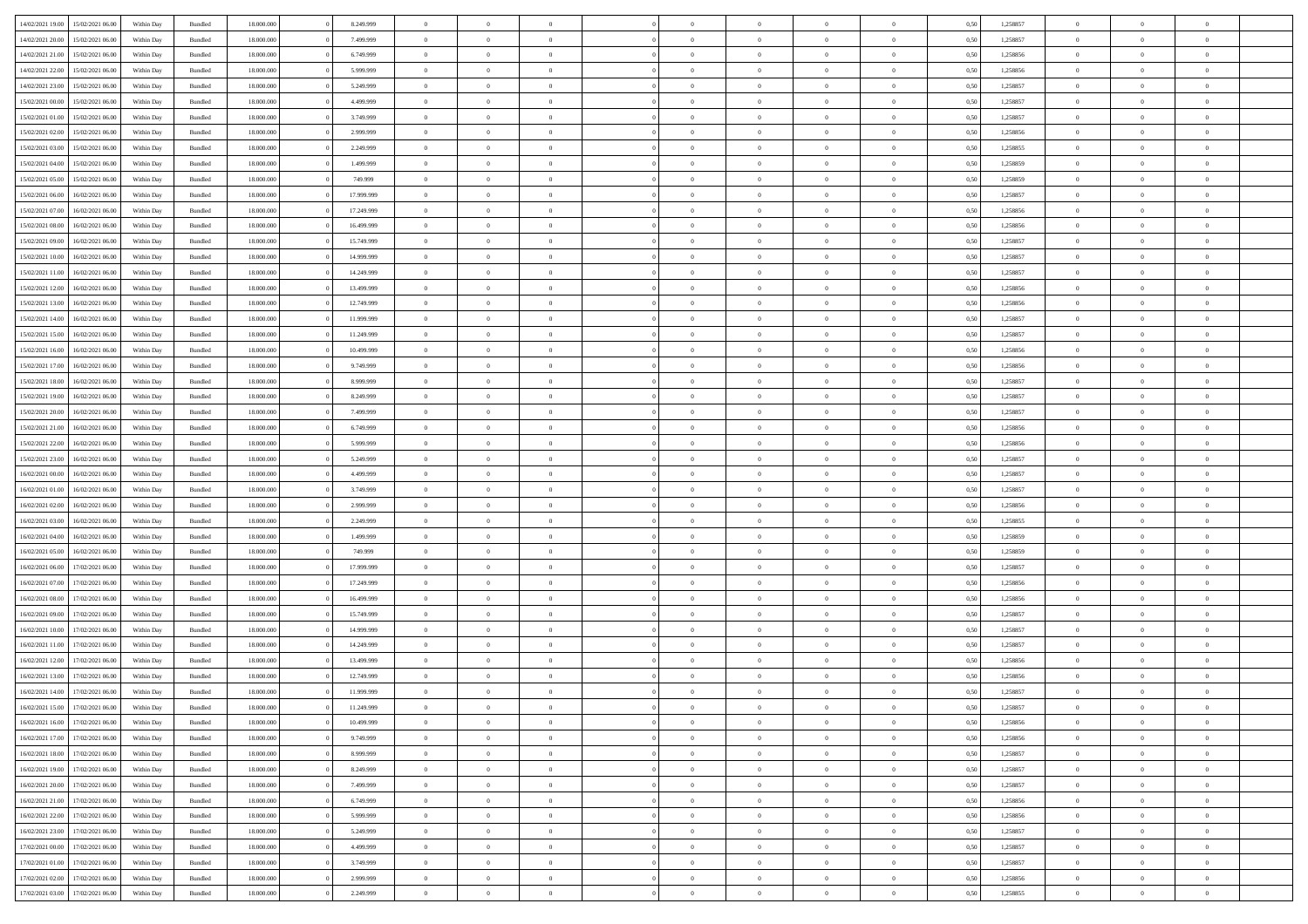| 17/02/2021 04:00 | 17/02/2021 06:00 | Within Day | Bundled            | 18.000.000 | 1.499.999  | $\overline{0}$ | $\Omega$       |                | $\Omega$       | $\Omega$       | $\Omega$       | $\theta$       | 0.50 | 1,258859 | $\theta$       | $\theta$       | $\theta$       |  |
|------------------|------------------|------------|--------------------|------------|------------|----------------|----------------|----------------|----------------|----------------|----------------|----------------|------|----------|----------------|----------------|----------------|--|
|                  |                  |            |                    |            |            |                |                |                |                |                |                |                |      |          |                |                |                |  |
| 17/02/2021 05:00 | 17/02/2021 06:00 | Within Day | Bundled            | 18.000.000 | 749.999    | $\overline{0}$ | $\theta$       | $\overline{0}$ | $\overline{0}$ | $\bf{0}$       | $\overline{0}$ | $\overline{0}$ | 0,50 | 1,258859 | $\theta$       | $\theta$       | $\overline{0}$ |  |
| 17/02/2021 06:00 | 18/02/2021 06:00 | Within Day | Bundled            | 18.000.000 | 17.999.999 | $\overline{0}$ | $\overline{0}$ | $\overline{0}$ | $\bf{0}$       | $\bf{0}$       | $\overline{0}$ | $\bf{0}$       | 0,50 | 1,258857 | $\overline{0}$ | $\overline{0}$ | $\overline{0}$ |  |
| 17/02/2021 07:00 | 18/02/2021 06:00 | Within Dav | Bundled            | 18.000.000 | 17.249.999 | $\overline{0}$ | $\overline{0}$ | $\overline{0}$ | $\overline{0}$ | $\bf{0}$       | $\overline{0}$ | $\overline{0}$ | 0.50 | 1.258856 | $\theta$       | $\theta$       | $\overline{0}$ |  |
| 17/02/2021 08:00 | 18/02/2021 06:00 | Within Day | Bundled            | 18.000.000 | 16.499.999 | $\overline{0}$ | $\theta$       | $\overline{0}$ | $\overline{0}$ | $\bf{0}$       | $\overline{0}$ | $\bf{0}$       | 0,50 | 1,258856 | $\theta$       | $\theta$       | $\overline{0}$ |  |
| 17/02/2021 09:00 | 18/02/2021 06:00 | Within Day | Bundled            | 18.000.000 | 15.749.999 | $\overline{0}$ | $\bf{0}$       | $\overline{0}$ | $\overline{0}$ | $\overline{0}$ | $\overline{0}$ | $\mathbf{0}$   | 0,50 | 1,258857 | $\overline{0}$ | $\overline{0}$ | $\bf{0}$       |  |
|                  |                  |            |                    |            |            |                |                |                |                | $\bf{0}$       |                |                |      |          | $\theta$       | $\overline{0}$ | $\overline{0}$ |  |
| 17/02/2021 10:00 | 18/02/2021 06:00 | Within Dav | Bundled            | 18.000.000 | 14.999.999 | $\overline{0}$ | $\overline{0}$ | $\overline{0}$ | $\overline{0}$ |                | $\overline{0}$ | $\overline{0}$ | 0.50 | 1,258857 |                |                |                |  |
| 17/02/2021 11:00 | 18/02/2021 06:00 | Within Day | Bundled            | 18.000.000 | 14.249.999 | $\overline{0}$ | $\theta$       | $\overline{0}$ | $\overline{0}$ | $\bf{0}$       | $\overline{0}$ | $\bf{0}$       | 0,50 | 1,258857 | $\theta$       | $\theta$       | $\overline{0}$ |  |
| 17/02/2021 12:00 | 18/02/2021 06:00 | Within Day | Bundled            | 18.000.000 | 13.499.999 | $\overline{0}$ | $\overline{0}$ | $\overline{0}$ | $\overline{0}$ | $\bf{0}$       | $\overline{0}$ | $\bf{0}$       | 0,50 | 1,258856 | $\,0\,$        | $\overline{0}$ | $\overline{0}$ |  |
| 17/02/2021 13:00 | 18/02/2021 06:00 | Within Dav | Bundled            | 18.000.000 | 12.749.999 | $\overline{0}$ | $\overline{0}$ | $\overline{0}$ | $\overline{0}$ | $\overline{0}$ | $\overline{0}$ | $\overline{0}$ | 0.50 | 1,258856 | $\theta$       | $\overline{0}$ | $\overline{0}$ |  |
| 17/02/2021 14:00 | 18/02/2021 06:00 | Within Day | Bundled            | 18.000.000 | 11.999.999 | $\overline{0}$ | $\theta$       | $\overline{0}$ | $\overline{0}$ | $\bf{0}$       | $\overline{0}$ | $\bf{0}$       | 0,50 | 1,258857 | $\theta$       | $\theta$       | $\overline{0}$ |  |
| 17/02/2021 15:00 | 18/02/2021 06:00 | Within Day | Bundled            | 18.000.000 | 11.249.999 | $\overline{0}$ | $\overline{0}$ | $\overline{0}$ | $\overline{0}$ | $\bf{0}$       | $\overline{0}$ | $\bf{0}$       | 0,50 | 1,258857 | $\overline{0}$ | $\overline{0}$ | $\overline{0}$ |  |
| 17/02/2021 16:00 | 18/02/2021 06:00 | Within Dav | Bundled            | 18.000.000 | 10.499.999 | $\overline{0}$ | $\overline{0}$ | $\overline{0}$ | $\overline{0}$ | $\bf{0}$       | $\overline{0}$ | $\overline{0}$ | 0.50 | 1.258856 | $\theta$       | $\theta$       | $\overline{0}$ |  |
| 17/02/2021 17:00 | 18/02/2021 06:00 |            |                    | 18.000.000 | 9.749.999  | $\overline{0}$ | $\theta$       | $\overline{0}$ | $\overline{0}$ | $\bf{0}$       | $\overline{0}$ | $\overline{0}$ |      | 1,258856 | $\theta$       | $\theta$       | $\overline{0}$ |  |
|                  |                  | Within Day | Bundled            |            |            |                |                |                |                |                |                |                | 0,50 |          |                |                |                |  |
| 17/02/2021 18:00 | 18/02/2021 06:00 | Within Day | Bundled            | 18.000.000 | 8.999.999  | $\overline{0}$ | $\overline{0}$ | $\overline{0}$ | $\overline{0}$ | $\overline{0}$ | $\overline{0}$ | $\mathbf{0}$   | 0,50 | 1,258857 | $\overline{0}$ | $\overline{0}$ | $\bf{0}$       |  |
| 17/02/2021 19:00 | 18/02/2021 06:00 | Within Dav | Bundled            | 18.000.000 | 8.249.999  | $\overline{0}$ | $\overline{0}$ | $\overline{0}$ | $\overline{0}$ | $\overline{0}$ | $\overline{0}$ | $\overline{0}$ | 0.50 | 1,258857 | $\theta$       | $\overline{0}$ | $\overline{0}$ |  |
| 17/02/2021 20:00 | 18/02/2021 06:00 | Within Day | Bundled            | 18.000.000 | 7.499.999  | $\overline{0}$ | $\theta$       | $\overline{0}$ | $\overline{0}$ | $\bf{0}$       | $\overline{0}$ | $\bf{0}$       | 0,50 | 1,258857 | $\theta$       | $\theta$       | $\overline{0}$ |  |
| 17/02/2021 21:00 | 18/02/2021 06:00 | Within Day | Bundled            | 18.000.000 | 6.749.999  | $\overline{0}$ | $\overline{0}$ | $\overline{0}$ | $\bf{0}$       | $\bf{0}$       | $\bf{0}$       | $\bf{0}$       | 0,50 | 1,258856 | $\,0\,$        | $\overline{0}$ | $\overline{0}$ |  |
| 17/02/2021 22:00 | 18/02/2021 06:00 | Within Dav | Bundled            | 18.000.000 | 5.999.999  | $\overline{0}$ | $\overline{0}$ | $\overline{0}$ | $\overline{0}$ | $\overline{0}$ | $\overline{0}$ | $\overline{0}$ | 0.50 | 1,258856 | $\theta$       | $\overline{0}$ | $\overline{0}$ |  |
| 17/02/2021 23:00 | 18/02/2021 06:00 | Within Day | Bundled            | 18.000.000 | 5.249.999  | $\overline{0}$ | $\theta$       | $\overline{0}$ | $\overline{0}$ | $\bf{0}$       | $\overline{0}$ | $\bf{0}$       | 0,50 | 1,258857 | $\theta$       | $\theta$       | $\overline{0}$ |  |
|                  |                  |            |                    |            |            |                | $\overline{0}$ |                |                | $\bf{0}$       |                |                |      |          | $\,0\,$        | $\overline{0}$ | $\overline{0}$ |  |
| 18/02/2021 00:00 | 18/02/2021 06:00 | Within Day | Bundled            | 18.000.000 | 4.499.999  | $\overline{0}$ |                | $\overline{0}$ | $\bf{0}$       |                | $\bf{0}$       | $\bf{0}$       | 0,50 | 1,258857 | $\theta$       |                |                |  |
| 18/02/2021 01:00 | 18/02/2021 06:00 | Within Day | Bundled            | 18.000.000 | 3.749.999  | $\overline{0}$ | $\overline{0}$ | $\overline{0}$ | $\overline{0}$ | $\bf{0}$       | $\overline{0}$ | $\overline{0}$ | 0.50 | 1.258857 |                | $\theta$       | $\overline{0}$ |  |
| 18/02/2021 02:00 | 18/02/2021 06:00 | Within Day | Bundled            | 18.000.000 | 2.999.999  | $\overline{0}$ | $\theta$       | $\overline{0}$ | $\overline{0}$ | $\bf{0}$       | $\overline{0}$ | $\bf{0}$       | 0,50 | 1,258856 | $\theta$       | $\overline{0}$ | $\overline{0}$ |  |
| 18/02/2021 03:00 | 18/02/2021 06:00 | Within Day | Bundled            | 18.000.000 | 2.249.999  | $\overline{0}$ | $\bf{0}$       | $\overline{0}$ | $\bf{0}$       | $\overline{0}$ | $\overline{0}$ | $\mathbf{0}$   | 0,50 | 1,258855 | $\bf{0}$       | $\overline{0}$ | $\bf{0}$       |  |
| 18/02/2021 04:00 | 18/02/2021 06:00 | Within Dav | Bundled            | 18.000.000 | 1.499.999  | $\overline{0}$ | $\overline{0}$ | $\overline{0}$ | $\overline{0}$ | $\overline{0}$ | $\overline{0}$ | $\overline{0}$ | 0.50 | 1,258859 | $\theta$       | $\overline{0}$ | $\overline{0}$ |  |
| 18/02/2021 05:00 | 18/02/2021 06:00 | Within Day | Bundled            | 18.000.000 | 749.999    | $\overline{0}$ | $\theta$       | $\overline{0}$ | $\overline{0}$ | $\bf{0}$       | $\overline{0}$ | $\bf{0}$       | 0,50 | 1,258859 | $\theta$       | $\theta$       | $\overline{0}$ |  |
| 18/02/2021 06:00 | 19/02/2021 06:00 | Within Day | Bundled            | 18.000.000 | 17.999.999 | $\overline{0}$ | $\overline{0}$ | $\overline{0}$ | $\bf{0}$       | $\bf{0}$       | $\bf{0}$       | $\bf{0}$       | 0,50 | 1,258857 | $\,0\,$        | $\overline{0}$ | $\overline{0}$ |  |
| 18/02/2021 07:00 | 19/02/2021 06:00 | Within Day | Bundled            | 18.000.000 | 17.249.999 | $\overline{0}$ | $\overline{0}$ | $\overline{0}$ | $\overline{0}$ | $\overline{0}$ | $\overline{0}$ | $\overline{0}$ | 0.50 | 1,258856 | $\theta$       | $\theta$       | $\overline{0}$ |  |
|                  |                  |            |                    |            |            |                |                |                |                |                |                |                |      |          |                |                |                |  |
| 18/02/2021 08:00 | 19/02/2021 06:00 | Within Day | Bundled            | 18.000.000 | 16.499.999 | $\overline{0}$ | $\theta$       | $\overline{0}$ | $\overline{0}$ | $\bf{0}$       | $\overline{0}$ | $\bf{0}$       | 0,50 | 1,258856 | $\,$ 0 $\,$    | $\theta$       | $\overline{0}$ |  |
| 18/02/2021 09:00 | 19/02/2021 06:00 | Within Day | Bundled            | 18.000.000 | 15.749.999 | $\overline{0}$ | $\overline{0}$ | $\overline{0}$ | $\bf{0}$       | $\bf{0}$       | $\bf{0}$       | $\bf{0}$       | 0,50 | 1,258857 | $\bf{0}$       | $\overline{0}$ | $\overline{0}$ |  |
| 18/02/2021 10:00 | 19/02/2021 06.00 | Within Day | Bundled            | 18.000.000 | 14.999.999 | $\overline{0}$ | $\Omega$       | $\Omega$       | $\Omega$       | $\Omega$       | $\Omega$       | $\overline{0}$ | 0.50 | 1,258857 | $\,0\,$        | $\theta$       | $\theta$       |  |
| 18/02/2021 11:00 | 19/02/2021 06:00 | Within Day | Bundled            | 18.000.000 | 14.249.999 | $\overline{0}$ | $\theta$       | $\overline{0}$ | $\overline{0}$ | $\bf{0}$       | $\overline{0}$ | $\bf{0}$       | 0,50 | 1,258857 | $\theta$       | $\theta$       | $\overline{0}$ |  |
| 18/02/2021 12:00 | 19/02/2021 06:00 | Within Day | Bundled            | 18.000.000 | 13.499.999 | $\overline{0}$ | $\bf{0}$       | $\overline{0}$ | $\bf{0}$       | $\bf{0}$       | $\overline{0}$ | $\mathbf{0}$   | 0,50 | 1,258856 | $\overline{0}$ | $\overline{0}$ | $\bf{0}$       |  |
| 18/02/2021 13:00 | 19/02/2021 06:00 | Within Day | Bundled            | 18,000,000 | 12.749.999 | $\overline{0}$ | $\Omega$       | $\Omega$       | $\Omega$       | $\Omega$       | $\Omega$       | $\overline{0}$ | 0.50 | 1,258856 | $\theta$       | $\theta$       | $\theta$       |  |
| 18/02/2021 14:00 | 19/02/2021 06:00 | Within Day | Bundled            | 18.000.000 | 11.999.999 | $\overline{0}$ | $\theta$       | $\overline{0}$ | $\overline{0}$ | $\bf{0}$       | $\overline{0}$ | $\bf{0}$       | 0,50 | 1,258857 | $\theta$       | $\theta$       | $\overline{0}$ |  |
| 18/02/2021 15:00 | 19/02/2021 06:00 | Within Day | Bundled            | 18.000.000 | 11.249.999 | $\overline{0}$ | $\overline{0}$ | $\overline{0}$ | $\bf{0}$       | $\bf{0}$       | $\bf{0}$       | $\bf{0}$       | 0,50 | 1,258857 | $\,0\,$        | $\overline{0}$ | $\overline{0}$ |  |
|                  |                  |            |                    |            |            |                |                |                |                |                |                |                |      |          |                |                |                |  |
| 18/02/2021 16:00 | 19/02/2021 06:00 | Within Day | Bundled            | 18,000,000 | 10.499.999 | $\overline{0}$ | $\Omega$       | $\Omega$       | $\Omega$       | $\Omega$       | $\theta$       | $\overline{0}$ | 0.50 | 1,258856 | $\theta$       | $\theta$       | $\theta$       |  |
| 18/02/2021 17:00 | 19/02/2021 06:00 | Within Day | Bundled            | 18.000.000 | 9.749.999  | $\overline{0}$ | $\theta$       | $\overline{0}$ | $\overline{0}$ | $\bf{0}$       | $\overline{0}$ | $\bf{0}$       | 0,50 | 1,258856 | $\,$ 0 $\,$    | $\overline{0}$ | $\overline{0}$ |  |
| 18/02/2021 18:00 | 19/02/2021 06:00 | Within Day | Bundled            | 18.000.000 | 8.999.999  | $\overline{0}$ | $\overline{0}$ | $\overline{0}$ | $\bf{0}$       | $\bf{0}$       | $\bf{0}$       | $\bf{0}$       | 0,50 | 1,258857 | $\overline{0}$ | $\overline{0}$ | $\overline{0}$ |  |
| 18/02/2021 19:00 | 19/02/2021 06:00 | Within Day | Bundled            | 18.000.000 | 8.249.999  | $\overline{0}$ | $\Omega$       | $\Omega$       | $\Omega$       | $\Omega$       | $\overline{0}$ | $\overline{0}$ | 0.50 | 1,258857 | $\,0\,$        | $\theta$       | $\theta$       |  |
| 18/02/2021 20:00 | 19/02/2021 06:00 | Within Day | Bundled            | 18.000.000 | 7.499.999  | $\overline{0}$ | $\theta$       | $\overline{0}$ | $\overline{0}$ | $\bf{0}$       | $\overline{0}$ | $\bf{0}$       | 0,50 | 1,258857 | $\,$ 0 $\,$    | $\theta$       | $\overline{0}$ |  |
| 18/02/2021 21:00 | 19/02/2021 06:00 | Within Day | Bundled            | 18.000.000 | 6.749.999  | $\overline{0}$ | $\overline{0}$ | $\overline{0}$ | $\overline{0}$ | $\bf{0}$       | $\overline{0}$ | $\mathbf{0}$   | 0,50 | 1,258856 | $\overline{0}$ | $\overline{0}$ | $\bf{0}$       |  |
| 18/02/2021 22:00 | 19/02/2021 06:00 | Within Day | Bundled            | 18,000,000 | 5.999.999  | $\overline{0}$ | $\Omega$       | $\Omega$       | $\Omega$       | $\Omega$       | $\Omega$       | $\overline{0}$ | 0.50 | 1,258856 | $\theta$       | $\theta$       | $\theta$       |  |
| 18/02/2021 23:00 | 19/02/2021 06:00 | Within Day | Bundled            | 18.000.000 | 5.249.999  | $\overline{0}$ | $\overline{0}$ | $\overline{0}$ | $\bf{0}$       | $\,$ 0         | $\overline{0}$ | $\bf{0}$       | 0,50 | 1,258857 | $\,0\,$        | $\,$ 0 $\,$    | $\overline{0}$ |  |
| 19/02/2021 00:00 | 19/02/2021 06:00 | Within Day | $\mathbf B$ undled | 18.000.000 | 4.499.999  | $\bf{0}$       | $\bf{0}$       |                |                | $\bf{0}$       |                |                | 0,50 | 1,258857 | $\bf{0}$       | $\overline{0}$ |                |  |
|                  |                  |            |                    |            |            |                |                |                |                |                |                |                |      |          |                |                |                |  |
| 19/02/2021 01:00 | 19/02/2021 06:00 | Within Day | Bundled            | 18,000,000 | 3.749.999  | $\overline{0}$ | $\overline{0}$ | $\overline{0}$ | $\Omega$       | $\overline{0}$ | $\overline{0}$ | $\overline{0}$ | 0.50 | 1,258857 | $\theta$       | $\theta$       | $\theta$       |  |
| 19/02/2021 02:00 | 19/02/2021 06:00 | Within Day | Bundled            | 18.000.000 | 2.999.999  | $\overline{0}$ | $\,$ 0         | $\overline{0}$ | $\overline{0}$ | $\,$ 0 $\,$    | $\overline{0}$ | $\mathbf{0}$   | 0,50 | 1,258856 | $\,$ 0 $\,$    | $\,$ 0 $\,$    | $\,$ 0         |  |
| 19/02/2021 03:00 | 19/02/2021 06:00 | Within Day | Bundled            | 18.000.000 | 2.249.999  | $\overline{0}$ | $\overline{0}$ | $\overline{0}$ | $\overline{0}$ | $\overline{0}$ | $\overline{0}$ | $\mathbf{0}$   | 0,50 | 1,258855 | $\overline{0}$ | $\bf{0}$       | $\bf{0}$       |  |
| 19/02/2021 04:00 | 19/02/2021 06:00 | Within Day | Bundled            | 18.000.000 | 1.499.999  | $\overline{0}$ | $\overline{0}$ | $\overline{0}$ | $\Omega$       | $\overline{0}$ | $\overline{0}$ | $\bf{0}$       | 0,50 | 1,258859 | $\overline{0}$ | $\theta$       | $\overline{0}$ |  |
| 19/02/2021 05:00 | 19/02/2021 06:00 | Within Day | Bundled            | 18.000.000 | 749.999    | $\overline{0}$ | $\,$ 0         | $\overline{0}$ | $\overline{0}$ | $\,$ 0 $\,$    | $\overline{0}$ | $\bf{0}$       | 0,50 | 1,258859 | $\,$ 0 $\,$    | $\overline{0}$ | $\overline{0}$ |  |
| 19/02/2021 06:00 | 20/02/2021 06:00 | Within Day | Bundled            | 18.000.000 | 17.999.999 | $\overline{0}$ | $\overline{0}$ | $\overline{0}$ | $\overline{0}$ | $\overline{0}$ | $\overline{0}$ | $\mathbf{0}$   | 0,50 | 1,258857 | $\overline{0}$ | $\bf{0}$       | $\bf{0}$       |  |
| 19/02/2021 07:00 | 20/02/2021 06:00 | Within Day | Bundled            | 18.000.000 | 17.249.999 | $\overline{0}$ | $\overline{0}$ | $\overline{0}$ | $\Omega$       | $\overline{0}$ | $\overline{0}$ | $\bf{0}$       | 0.50 | 1,258856 | $\overline{0}$ | $\theta$       | $\overline{0}$ |  |
|                  |                  |            |                    |            |            |                |                |                |                |                |                |                |      |          |                |                |                |  |
| 19/02/2021 08:00 | 20/02/2021 06:00 | Within Day | Bundled            | 18.000.000 | 16.499.999 | $\overline{0}$ | $\,$ 0         | $\overline{0}$ | $\overline{0}$ | $\bf{0}$       | $\overline{0}$ | $\bf{0}$       | 0,50 | 1,258856 | $\,$ 0 $\,$    | $\overline{0}$ | $\overline{0}$ |  |
| 19/02/2021 09:00 | 20/02/2021 06:00 | Within Day | Bundled            | 18.000.000 | 15.749.999 | $\overline{0}$ | $\bf{0}$       | $\overline{0}$ | $\overline{0}$ | $\overline{0}$ | $\overline{0}$ | $\mathbf{0}$   | 0,50 | 1,258857 | $\overline{0}$ | $\overline{0}$ | $\bf{0}$       |  |
| 19/02/2021 10:00 | 20/02/2021 06:00 | Within Day | Bundled            | 18,000,000 | 14,999,999 | $\overline{0}$ | $\overline{0}$ | $\overline{0}$ | $\Omega$       | $\overline{0}$ | $\overline{0}$ | $\bf{0}$       | 0.50 | 1,258857 | $\overline{0}$ | $\overline{0}$ | $\overline{0}$ |  |
| 19/02/2021 11:00 | 20/02/2021 06:00 | Within Day | Bundled            | 18.000.000 | 14.249.999 | $\overline{0}$ | $\bf{0}$       | $\overline{0}$ | $\overline{0}$ | $\bf{0}$       | $\overline{0}$ | $\mathbf{0}$   | 0,50 | 1,258857 | $\,$ 0 $\,$    | $\,$ 0 $\,$    | $\bf{0}$       |  |
| 19/02/2021 12:00 | 20/02/2021 06:00 | Within Day | Bundled            | 18.000.000 | 13.499.999 | $\overline{0}$ | $\overline{0}$ | $\overline{0}$ | $\overline{0}$ | $\bf{0}$       | $\overline{0}$ | $\mathbf{0}$   | 0,50 | 1,258856 | $\overline{0}$ | $\bf{0}$       | $\bf{0}$       |  |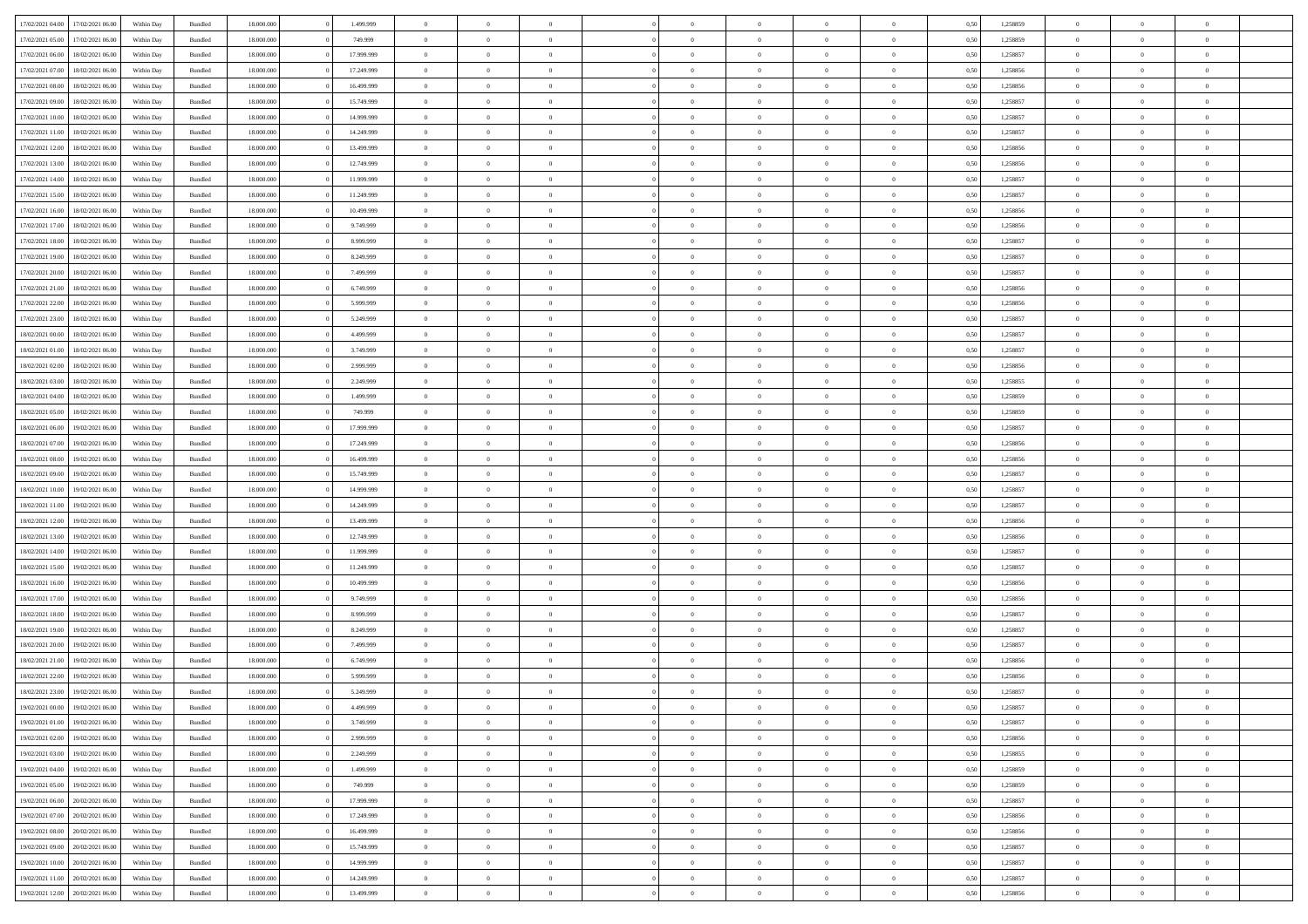|                  | 20/02/2021 06:00                  | Within Dav | Bundled            | 18.000.000 | 12.749.999 | $\overline{0}$ | $\Omega$       |                | $\Omega$       | $\Omega$       | $\Omega$       | $\theta$       | 0.50 | 1,258856 | $\theta$       | $\theta$       | $\theta$       |  |
|------------------|-----------------------------------|------------|--------------------|------------|------------|----------------|----------------|----------------|----------------|----------------|----------------|----------------|------|----------|----------------|----------------|----------------|--|
| 19/02/2021 13:00 |                                   |            |                    |            |            |                |                |                |                |                |                |                |      |          |                |                |                |  |
| 19/02/2021 14:00 | 20/02/2021 06:00                  | Within Day | Bundled            | 18.000.000 | 11.999.999 | $\overline{0}$ | $\theta$       | $\overline{0}$ | $\overline{0}$ | $\bf{0}$       | $\overline{0}$ | $\overline{0}$ | 0,50 | 1,258857 | $\theta$       | $\theta$       | $\overline{0}$ |  |
| 19/02/2021 15:00 | 20/02/2021 06:00                  | Within Day | Bundled            | 18.000.000 | 11.249.999 | $\overline{0}$ | $\overline{0}$ | $\overline{0}$ | $\bf{0}$       | $\bf{0}$       | $\bf{0}$       | $\bf{0}$       | 0,50 | 1,258857 | $\overline{0}$ | $\overline{0}$ | $\overline{0}$ |  |
|                  |                                   |            |                    |            |            |                |                |                |                |                |                |                |      |          |                |                |                |  |
| 19/02/2021 16:00 | 20/02/2021 06:00                  | Within Dav | Bundled            | 18.000.000 | 10.499.999 | $\overline{0}$ | $\theta$       | $\overline{0}$ | $\overline{0}$ | $\bf{0}$       | $\overline{0}$ | $\overline{0}$ | 0.50 | 1.258856 | $\theta$       | $\theta$       | $\overline{0}$ |  |
| 19/02/2021 17:00 | 20/02/2021 06:00                  | Within Day | Bundled            | 18.000.000 | 9.749.999  | $\overline{0}$ | $\theta$       | $\overline{0}$ | $\overline{0}$ | $\bf{0}$       | $\overline{0}$ | $\bf{0}$       | 0,50 | 1,258856 | $\theta$       | $\theta$       | $\overline{0}$ |  |
| 19/02/2021 18:00 | 20/02/2021 06:00                  | Within Day | Bundled            | 18.000.000 | 8.999.999  | $\overline{0}$ | $\bf{0}$       | $\overline{0}$ | $\bf{0}$       | $\overline{0}$ | $\overline{0}$ | $\mathbf{0}$   | 0,50 | 1,258857 | $\overline{0}$ | $\overline{0}$ | $\bf{0}$       |  |
| 19/02/2021 19:00 | 20/02/2021 06:00                  | Within Dav | Bundled            | 18.000.000 | 8.249.999  | $\overline{0}$ | $\overline{0}$ | $\overline{0}$ | $\overline{0}$ | $\bf{0}$       | $\overline{0}$ | $\overline{0}$ | 0.50 | 1,258857 | $\theta$       | $\theta$       | $\overline{0}$ |  |
|                  |                                   |            |                    |            |            |                |                |                |                |                |                |                |      |          |                |                |                |  |
| 19/02/2021 20:00 | 20/02/2021 06:00                  | Within Day | Bundled            | 18.000.000 | 7.499.999  | $\overline{0}$ | $\theta$       | $\overline{0}$ | $\overline{0}$ | $\bf{0}$       | $\overline{0}$ | $\bf{0}$       | 0,50 | 1,258857 | $\theta$       | $\theta$       | $\overline{0}$ |  |
| 19/02/2021 21:00 | 20/02/2021 06:00                  | Within Day | Bundled            | 18.000.000 | 6.749.999  | $\overline{0}$ | $\overline{0}$ | $\overline{0}$ | $\bf{0}$       | $\bf{0}$       | $\bf{0}$       | $\bf{0}$       | 0,50 | 1,258856 | $\,0\,$        | $\overline{0}$ | $\overline{0}$ |  |
| 19/02/2021 22.00 | 20/02/2021 06:00                  | Within Dav | Bundled            | 18.000.000 | 5.999.999  | $\overline{0}$ | $\overline{0}$ | $\overline{0}$ | $\overline{0}$ | $\overline{0}$ | $\overline{0}$ | $\overline{0}$ | 0.50 | 1,258856 | $\theta$       | $\overline{0}$ | $\overline{0}$ |  |
|                  |                                   |            |                    |            |            |                |                |                |                |                |                |                |      |          |                |                |                |  |
| 19/02/2021 23:00 | 20/02/2021 06:00                  | Within Day | Bundled            | 18.000.000 | 5.249.999  | $\overline{0}$ | $\theta$       | $\overline{0}$ | $\overline{0}$ | $\bf{0}$       | $\overline{0}$ | $\bf{0}$       | 0,50 | 1,258857 | $\theta$       | $\theta$       | $\overline{0}$ |  |
| 20/02/2021 00:00 | 20/02/2021 06:00                  | Within Day | Bundled            | 18.000.000 | 4.499.999  | $\overline{0}$ | $\overline{0}$ | $\overline{0}$ | $\bf{0}$       | $\bf{0}$       | $\bf{0}$       | $\bf{0}$       | 0,50 | 1,258857 | $\bf{0}$       | $\overline{0}$ | $\overline{0}$ |  |
| 20/02/2021 01:00 | 20/02/2021 06:00                  | Within Day | Bundled            | 18.000.000 | 3.749.999  | $\overline{0}$ | $\theta$       | $\overline{0}$ | $\overline{0}$ | $\bf{0}$       | $\overline{0}$ | $\overline{0}$ | 0.50 | 1.258857 | $\theta$       | $\theta$       | $\overline{0}$ |  |
| 20/02/2021 02:00 | 20/02/2021 06:00                  | Within Day | Bundled            | 18.000.000 | 2.999.999  | $\overline{0}$ | $\theta$       | $\overline{0}$ | $\overline{0}$ | $\bf{0}$       | $\overline{0}$ | $\overline{0}$ | 0,50 | 1,258856 | $\theta$       | $\theta$       | $\overline{0}$ |  |
|                  |                                   |            |                    |            |            |                |                |                |                |                |                |                |      |          |                |                |                |  |
| 20/02/2021 03:00 | 20/02/2021 06:00                  | Within Day | Bundled            | 18.000.000 | 2.249.999  | $\overline{0}$ | $\overline{0}$ | $\overline{0}$ | $\bf{0}$       | $\overline{0}$ | $\overline{0}$ | $\mathbf{0}$   | 0,50 | 1,258855 | $\overline{0}$ | $\overline{0}$ | $\bf{0}$       |  |
| 20/02/2021 04:00 | 20/02/2021 06:00                  | Within Dav | Bundled            | 18.000.000 | 1.499.999  | $\overline{0}$ | $\overline{0}$ | $\overline{0}$ | $\overline{0}$ | $\bf{0}$       | $\overline{0}$ | $\overline{0}$ | 0.50 | 1.258859 | $\theta$       | $\overline{0}$ | $\overline{0}$ |  |
| 20/02/2021 05:00 | 20/02/2021 06:00                  | Within Day | Bundled            | 18.000.000 | 749.999    | $\overline{0}$ | $\theta$       | $\overline{0}$ | $\overline{0}$ | $\bf{0}$       | $\overline{0}$ | $\bf{0}$       | 0,50 | 1,258859 | $\theta$       | $\theta$       | $\overline{0}$ |  |
|                  |                                   |            |                    |            |            |                |                |                |                |                |                |                |      |          |                |                |                |  |
| 20/02/2021 06:00 | 21/02/2021 06:00                  | Within Day | Bundled            | 18.000.000 | 17.999.999 | $\overline{0}$ | $\overline{0}$ | $\overline{0}$ | $\bf{0}$       | $\bf{0}$       | $\bf{0}$       | $\bf{0}$       | 0,50 | 1,258857 | $\,0\,$        | $\overline{0}$ | $\overline{0}$ |  |
| 20/02/2021 07:00 | 21/02/2021 06:00                  | Within Day | Bundled            | 18.000.000 | 17.249.999 | $\overline{0}$ | $\overline{0}$ | $\overline{0}$ | $\overline{0}$ | $\overline{0}$ | $\overline{0}$ | $\overline{0}$ | 0.50 | 1,258856 | $\theta$       | $\overline{0}$ | $\overline{0}$ |  |
| 20/02/2021 08:00 | 21/02/2021 06:00                  | Within Day | Bundled            | 18.000.000 | 16.499.999 | $\overline{0}$ | $\theta$       | $\overline{0}$ | $\overline{0}$ | $\bf{0}$       | $\overline{0}$ | $\bf{0}$       | 0,50 | 1,258856 | $\theta$       | $\theta$       | $\overline{0}$ |  |
| 20/02/2021 09:00 | 21/02/2021 06:00                  | Within Day | Bundled            | 18.000.000 | 15.749.999 | $\overline{0}$ | $\overline{0}$ | $\overline{0}$ | $\bf{0}$       | $\bf{0}$       | $\bf{0}$       | $\bf{0}$       | 0,50 | 1,258857 | $\,0\,$        | $\overline{0}$ | $\overline{0}$ |  |
|                  |                                   |            |                    |            |            |                |                |                |                |                |                |                |      |          |                |                |                |  |
| 20/02/2021 10:00 | 21/02/2021 06:00                  | Within Day | Bundled            | 18.000.000 | 14.999.999 | $\overline{0}$ | $\overline{0}$ | $\overline{0}$ | $\overline{0}$ | $\bf{0}$       | $\overline{0}$ | $\overline{0}$ | 0.50 | 1.258857 | $\theta$       | $\theta$       | $\overline{0}$ |  |
| 20/02/2021 11:00 | 21/02/2021 06:00                  | Within Day | Bundled            | 18.000.000 | 14.249.999 | $\overline{0}$ | $\theta$       | $\overline{0}$ | $\overline{0}$ | $\bf{0}$       | $\overline{0}$ | $\bf{0}$       | 0,50 | 1,258857 | $\theta$       | $\overline{0}$ | $\overline{0}$ |  |
| 20/02/2021 12:00 | 21/02/2021 06:00                  | Within Day | Bundled            | 18.000.000 | 13.499.999 | $\overline{0}$ | $\overline{0}$ | $\overline{0}$ | $\bf{0}$       | $\overline{0}$ | $\bf{0}$       | $\mathbf{0}$   | 0,50 | 1,258856 | $\overline{0}$ | $\overline{0}$ | $\bf{0}$       |  |
| 20/02/2021 13:00 | 21/02/2021 06:00                  | Within Dav | Bundled            | 18.000.000 | 12.749.999 | $\overline{0}$ | $\overline{0}$ | $\overline{0}$ | $\overline{0}$ | $\overline{0}$ | $\overline{0}$ | $\overline{0}$ | 0.50 | 1,258856 | $\theta$       | $\theta$       | $\overline{0}$ |  |
|                  |                                   |            |                    |            |            |                |                |                |                |                |                |                |      |          |                |                |                |  |
| 20/02/2021 14:00 | 21/02/2021 06:00                  | Within Day | Bundled            | 18.000.000 | 11.999.999 | $\overline{0}$ | $\theta$       | $\overline{0}$ | $\overline{0}$ | $\bf{0}$       | $\overline{0}$ | $\bf{0}$       | 0,50 | 1,258857 | $\theta$       | $\theta$       | $\overline{0}$ |  |
| 20/02/2021 15:00 | 21/02/2021 06:00                  | Within Day | Bundled            | 18.000.000 | 11.249.999 | $\overline{0}$ | $\overline{0}$ | $\overline{0}$ | $\bf{0}$       | $\bf{0}$       | $\bf{0}$       | $\bf{0}$       | 0,50 | 1,258857 | $\,0\,$        | $\overline{0}$ | $\overline{0}$ |  |
| 20/02/2021 16:00 | 21/02/2021 06:00                  | Within Day | Bundled            | 18,000,000 | 10.499.999 | $\overline{0}$ | $\overline{0}$ | $\overline{0}$ | $\overline{0}$ | $\overline{0}$ | $\overline{0}$ | $\overline{0}$ | 0.50 | 1,258856 | $\theta$       | $\theta$       | $\overline{0}$ |  |
| 20/02/2021 17:00 | 21/02/2021 06:00                  | Within Day | Bundled            | 18.000.000 | 9.749.999  | $\overline{0}$ | $\theta$       | $\overline{0}$ | $\overline{0}$ | $\bf{0}$       | $\overline{0}$ | $\bf{0}$       | 0,50 | 1,258856 | $\,$ 0 $\,$    | $\theta$       | $\overline{0}$ |  |
|                  |                                   |            |                    |            |            |                |                |                |                |                |                |                |      |          |                |                |                |  |
| 20/02/2021 18:00 | 21/02/2021 06:00                  | Within Day | Bundled            | 18.000.000 | 8.999.999  | $\overline{0}$ | $\overline{0}$ | $\overline{0}$ | $\bf{0}$       | $\bf{0}$       | $\bf{0}$       | $\bf{0}$       | 0,50 | 1,258857 | $\bf{0}$       | $\overline{0}$ | $\overline{0}$ |  |
| 20/02/2021 19:00 | 21/02/2021 06:00                  | Within Day | Bundled            | 18.000.000 | 8.249.999  | $\overline{0}$ | $\Omega$       | $\Omega$       | $\Omega$       | $\Omega$       | $\Omega$       | $\overline{0}$ | 0.50 | 1,258857 | $\,0\,$        | $\Omega$       | $\theta$       |  |
| 20/02/2021 20:00 | 21/02/2021 06:00                  | Within Day | Bundled            | 18.000.000 | 7.499.999  | $\overline{0}$ | $\theta$       | $\overline{0}$ | $\overline{0}$ | $\bf{0}$       | $\overline{0}$ | $\bf{0}$       | 0,50 | 1,258857 | $\theta$       | $\theta$       | $\overline{0}$ |  |
|                  |                                   |            |                    |            |            |                |                |                |                |                |                |                |      |          |                |                |                |  |
| 20/02/2021 21:00 | 21/02/2021 06:00                  | Within Day | Bundled            | 18.000.000 | 6.749.999  | $\overline{0}$ | $\bf{0}$       | $\overline{0}$ | $\overline{0}$ | $\bf{0}$       | $\overline{0}$ | $\mathbf{0}$   | 0,50 | 1,258856 | $\overline{0}$ | $\overline{0}$ | $\bf{0}$       |  |
| 20/02/2021 22:00 | 21/02/2021 06:00                  | Within Day | Bundled            | 18,000,000 | 5.999.999  | $\overline{0}$ | $\Omega$       | $\Omega$       | $\Omega$       | $\Omega$       | $\Omega$       | $\overline{0}$ | 0.50 | 1,258856 | $\theta$       | $\theta$       | $\theta$       |  |
| 20/02/2021 23:00 | 21/02/2021 06:00                  | Within Day | Bundled            | 18.000.000 | 5.249.999  | $\overline{0}$ | $\theta$       | $\overline{0}$ | $\overline{0}$ | $\bf{0}$       | $\overline{0}$ | $\bf{0}$       | 0,50 | 1,258857 | $\theta$       | $\theta$       | $\overline{0}$ |  |
| 21/02/2021 00:00 | 21/02/2021 06:00                  | Within Day | Bundled            | 18.000.000 | 4.499.999  | $\overline{0}$ | $\overline{0}$ | $\overline{0}$ | $\overline{0}$ | $\bf{0}$       | $\overline{0}$ | $\bf{0}$       | 0,50 | 1,258857 | $\bf{0}$       | $\overline{0}$ | $\overline{0}$ |  |
|                  |                                   |            |                    |            |            |                |                |                |                |                |                |                |      |          |                |                |                |  |
| 21/02/2021 01:00 | 21/02/2021 06:00                  | Within Day | Bundled            | 18,000,000 | 3.749.999  | $\overline{0}$ | $\Omega$       | $\Omega$       | $\Omega$       | $\Omega$       | $\theta$       | $\overline{0}$ | 0.50 | 1,258857 | $\theta$       | $\theta$       | $\theta$       |  |
| 21/02/2021 02:00 | 21/02/2021 06:00                  | Within Day | Bundled            | 18.000.000 | 2.999.999  | $\overline{0}$ | $\theta$       | $\overline{0}$ | $\overline{0}$ | $\bf{0}$       | $\overline{0}$ | $\bf{0}$       | 0,50 | 1,258856 | $\,$ 0 $\,$    | $\theta$       | $\overline{0}$ |  |
| 21/02/2021 03:00 | 21/02/2021 06:00                  | Within Day | Bundled            | 18.000.000 | 2.249.999  | $\overline{0}$ | $\overline{0}$ | $\overline{0}$ | $\overline{0}$ | $\bf{0}$       | $\overline{0}$ | $\bf{0}$       | 0,50 | 1,258855 | $\overline{0}$ | $\overline{0}$ | $\overline{0}$ |  |
| 21/02/2021 04:00 | 21/02/2021 06:00                  |            |                    | 18.000.000 | 1.499.999  | $\overline{0}$ | $\Omega$       | $\Omega$       | $\Omega$       | $\Omega$       | $\overline{0}$ | $\overline{0}$ | 0.50 | 1,258859 | $\,0\,$        | $\theta$       | $\theta$       |  |
|                  |                                   | Within Day | Bundled            |            |            |                |                |                |                |                |                |                |      |          |                |                |                |  |
| 21/02/2021 05:00 | 21/02/2021 06:00                  | Within Day | Bundled            | 18.000.000 | 749.999    | $\overline{0}$ | $\theta$       | $\overline{0}$ | $\overline{0}$ | $\bf{0}$       | $\overline{0}$ | $\bf{0}$       | 0,50 | 1,258859 | $\,$ 0 $\,$    | $\theta$       | $\overline{0}$ |  |
| 21/02/2021 06:00 | 22/02/2021 06:00                  | Within Day | Bundled            | 18.000.000 | 17.999.999 | $\overline{0}$ | $\overline{0}$ | $\overline{0}$ | $\overline{0}$ | $\bf{0}$       | $\overline{0}$ | $\mathbf{0}$   | 0,50 | 1,258857 | $\overline{0}$ | $\overline{0}$ | $\bf{0}$       |  |
| 21/02/2021 07:00 | 22/02/2021 06:00                  | Within Day | Bundled            | 18,000,000 | 17.249.999 | $\overline{0}$ | $\Omega$       | $\Omega$       | $\Omega$       | $\Omega$       | $\Omega$       | $\overline{0}$ | 0.50 | 1,258856 | $\theta$       | $\Omega$       | $\theta$       |  |
| 21/02/2021 08:00 | 22/02/2021 06:00                  | Within Day | Bundled            | 18.000.000 | 16.499.999 | $\overline{0}$ | $\overline{0}$ | $\overline{0}$ | $\bf{0}$       | $\,$ 0         | $\overline{0}$ | $\bf{0}$       | 0,50 | 1,258856 | $\,0\,$        | $\overline{0}$ | $\overline{0}$ |  |
|                  |                                   |            |                    |            |            |                |                |                |                |                |                |                |      |          |                |                |                |  |
| 21/02/2021 09:00 | 22/02/2021 06:00                  | Within Day | $\mathbf B$ undled | 18.000.000 | 15.749.999 | $\bf{0}$       | $\bf{0}$       |                |                | $\bf{0}$       |                |                | 0,50 | 1,258857 | $\bf{0}$       | $\overline{0}$ |                |  |
| 21/02/2021 11:00 | 22/02/2021 06:00                  | Within Day | Bundled            | 18,000,000 | 14.249.999 | $\overline{0}$ | $\overline{0}$ | $\overline{0}$ | $\Omega$       | $\overline{0}$ | $\overline{0}$ | $\overline{0}$ | 0.50 | 1,258857 | $\theta$       | $\theta$       | $\theta$       |  |
| 21/02/2021 12:00 | 22/02/2021 06:00                  | Within Day | Bundled            | 18.000.000 | 13.499.999 | $\overline{0}$ | $\,$ 0         | $\overline{0}$ | $\overline{0}$ | $\,$ 0 $\,$    | $\overline{0}$ | $\mathbf{0}$   | 0,50 | 1,258856 | $\,$ 0 $\,$    | $\,$ 0 $\,$    | $\,$ 0         |  |
|                  |                                   |            |                    |            |            |                |                |                |                |                |                |                |      |          |                |                |                |  |
| 21/02/2021 13:00 | 22/02/2021 06:00                  | Within Day | Bundled            | 18.000.000 | 12.749.999 | $\overline{0}$ | $\overline{0}$ | $\overline{0}$ | $\overline{0}$ | $\overline{0}$ | $\overline{0}$ | $\mathbf{0}$   | 0,50 | 1,258856 | $\overline{0}$ | $\bf{0}$       | $\bf{0}$       |  |
| 21/02/2021 14:00 | 22/02/2021 06:00                  | Within Day | Bundled            | 18,000,000 | 11.999.999 | $\overline{0}$ | $\overline{0}$ | $\overline{0}$ | $\Omega$       | $\overline{0}$ | $\overline{0}$ | $\bf{0}$       | 0,50 | 1,258857 | $\overline{0}$ | $\theta$       | $\overline{0}$ |  |
| 21/02/2021 15:00 | 22/02/2021 06:00                  | Within Day | Bundled            | 18.000.000 | 11.249.999 | $\overline{0}$ | $\,$ 0         | $\overline{0}$ | $\overline{0}$ | $\,$ 0 $\,$    | $\overline{0}$ | $\bf{0}$       | 0,50 | 1,258857 | $\,$ 0 $\,$    | $\overline{0}$ | $\overline{0}$ |  |
| 21/02/2021 16:00 | 22/02/2021 06:00                  | Within Day | Bundled            | 18.000.000 | 10.499.999 | $\overline{0}$ | $\overline{0}$ | $\overline{0}$ | $\overline{0}$ | $\overline{0}$ | $\overline{0}$ | $\mathbf{0}$   | 0,50 | 1,258856 | $\overline{0}$ | $\overline{0}$ | $\bf{0}$       |  |
|                  |                                   |            |                    |            |            |                |                |                |                |                |                |                |      |          |                |                |                |  |
| 21/02/2021 17:00 | 22/02/2021 06:00                  | Within Day | Bundled            | 18,000,000 | 9.749.999  | $\overline{0}$ | $\overline{0}$ | $\overline{0}$ | $\Omega$       | $\overline{0}$ | $\overline{0}$ | $\bf{0}$       | 0.50 | 1,258856 | $\overline{0}$ | $\theta$       | $\overline{0}$ |  |
| 21/02/2021 18:00 | 22/02/2021 06:00                  | Within Day | Bundled            | 18.000.000 | 8.999.999  | $\overline{0}$ | $\,$ 0         | $\overline{0}$ | $\bf{0}$       | $\bf{0}$       | $\bf{0}$       | $\bf{0}$       | 0,50 | 1,258857 | $\,$ 0 $\,$    | $\overline{0}$ | $\overline{0}$ |  |
| 21/02/2021 19:00 | 22/02/2021 06:00                  | Within Day | Bundled            | 18.000.000 | 8.249.999  | $\overline{0}$ | $\bf{0}$       | $\overline{0}$ | $\overline{0}$ | $\overline{0}$ | $\overline{0}$ | $\mathbf{0}$   | 0,50 | 1,258857 | $\overline{0}$ | $\overline{0}$ | $\bf{0}$       |  |
|                  |                                   |            |                    | 18,000,000 | 7.499.999  | $\overline{0}$ | $\overline{0}$ |                | $\Omega$       | $\overline{0}$ | $\overline{0}$ |                |      |          |                | $\overline{0}$ | $\overline{0}$ |  |
| 21/02/2021 20:00 | 22/02/2021 06:00                  | Within Day | Bundled            |            |            |                |                | $\overline{0}$ |                |                |                | $\bf{0}$       | 0.50 | 1,258857 | $\overline{0}$ |                |                |  |
| 21/02/2021 21:00 | 22/02/2021 06:00                  | Within Day | Bundled            | 18.000.000 | 6.749.999  | $\overline{0}$ | $\bf{0}$       | $\overline{0}$ | $\overline{0}$ | $\bf{0}$       | $\bf{0}$       | $\mathbf{0}$   | 0,50 | 1,258856 | $\,$ 0 $\,$    | $\,$ 0 $\,$    | $\bf{0}$       |  |
|                  | 21/02/2021 22.00 22/02/2021 06:00 | Within Day | Bundled            | 18.000.000 | 5.999.999  | $\overline{0}$ | $\overline{0}$ | $\overline{0}$ | $\overline{0}$ | $\bf{0}$       | $\bf{0}$       | $\mathbf{0}$   | 0,50 | 1,258856 | $\overline{0}$ | $\bf{0}$       | $\bf{0}$       |  |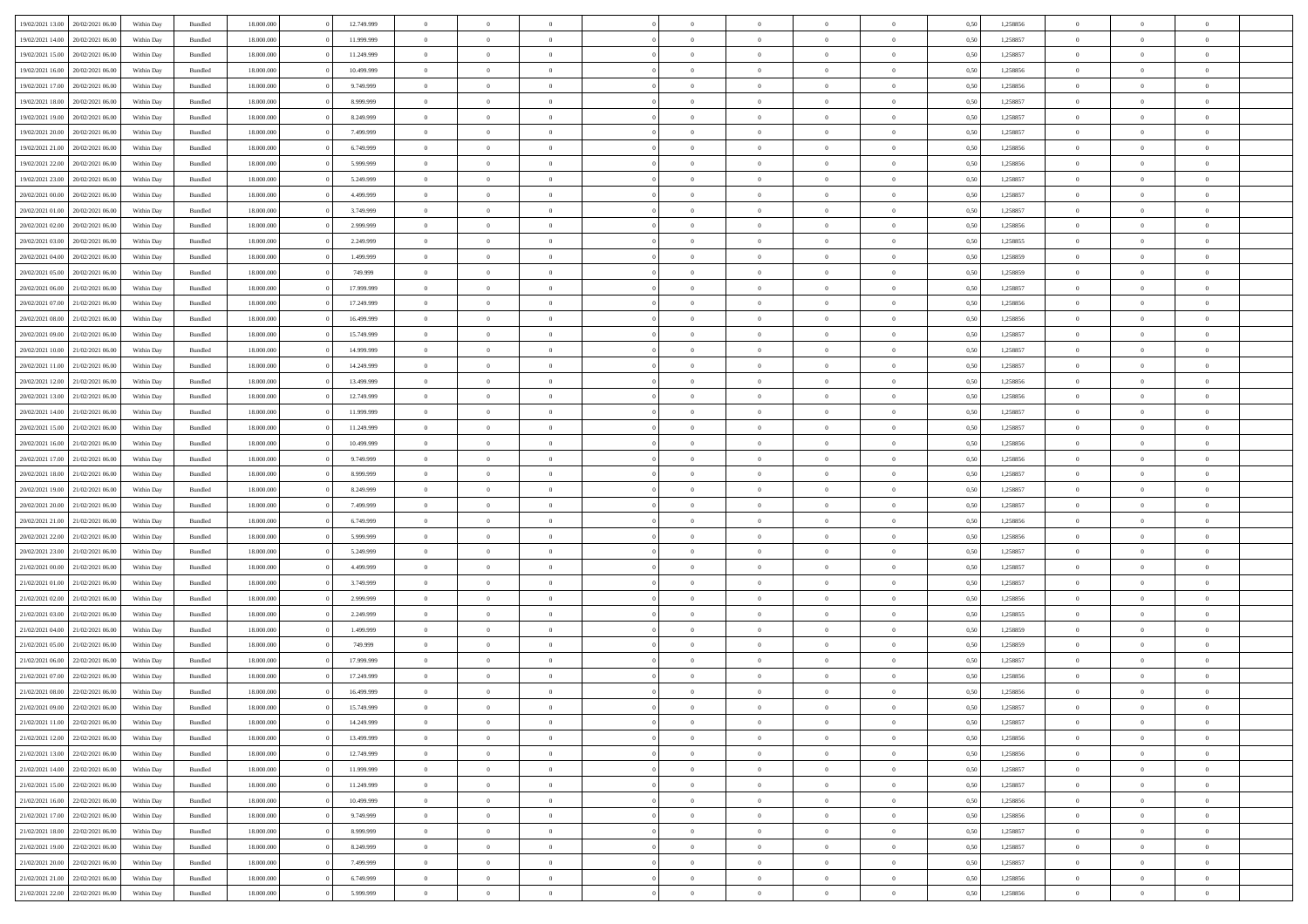|                                   |                  |            |                    |            |            | $\overline{0}$ | $\Omega$       |                |                | $\Omega$       | $\Omega$       | $\theta$       |      |          | $\theta$       |                | $\theta$       |  |
|-----------------------------------|------------------|------------|--------------------|------------|------------|----------------|----------------|----------------|----------------|----------------|----------------|----------------|------|----------|----------------|----------------|----------------|--|
| 21/02/2021 23:00                  | 22/02/2021 06:00 | Within Day | Bundled            | 18.000.000 | 5.249.999  |                |                |                | $\Omega$       |                |                |                | 0.50 | 1,258857 |                | $\theta$       |                |  |
| 22/02/2021 00:00                  | 22/02/2021 06:00 | Within Day | Bundled            | 18.000.000 | 4.499.999  | $\overline{0}$ | $\theta$       | $\overline{0}$ | $\overline{0}$ | $\bf{0}$       | $\overline{0}$ | $\overline{0}$ | 0,50 | 1,258857 | $\theta$       | $\theta$       | $\overline{0}$ |  |
| 22/02/2021 01:00                  | 22/02/2021 06:00 | Within Day | Bundled            | 18.000.000 | 3.749.999  | $\overline{0}$ | $\overline{0}$ | $\overline{0}$ | $\bf{0}$       | $\bf{0}$       | $\bf{0}$       | $\bf{0}$       | 0,50 | 1,258857 | $\bf{0}$       | $\overline{0}$ | $\overline{0}$ |  |
| 22/02/2021 02:00                  | 22/02/2021 06:00 | Within Dav | Bundled            | 18.000.000 | 2.999.999  | $\overline{0}$ | $\theta$       | $\overline{0}$ | $\overline{0}$ | $\bf{0}$       | $\overline{0}$ | $\overline{0}$ | 0.50 | 1.258856 | $\theta$       | $\theta$       | $\overline{0}$ |  |
| 22/02/2021 03:00                  | 22/02/2021 06:00 | Within Day | Bundled            | 18.000.000 | 2.249.999  | $\overline{0}$ | $\theta$       | $\overline{0}$ | $\overline{0}$ | $\bf{0}$       | $\overline{0}$ | $\bf{0}$       | 0,50 | 1,258855 | $\theta$       | $\theta$       | $\overline{0}$ |  |
|                                   |                  |            |                    |            |            |                |                |                |                |                |                |                |      |          |                |                |                |  |
| 22/02/2021 04:00                  | 22/02/2021 06:00 | Within Day | Bundled            | 18.000.000 | 1.499.999  | $\overline{0}$ | $\bf{0}$       | $\overline{0}$ | $\bf{0}$       | $\overline{0}$ | $\overline{0}$ | $\mathbf{0}$   | 0,50 | 1,258859 | $\overline{0}$ | $\overline{0}$ | $\bf{0}$       |  |
| 22/02/2021 05:00                  | 22/02/2021 06:00 | Within Dav | Bundled            | 18.000.000 | 749.999    | $\overline{0}$ | $\overline{0}$ | $\overline{0}$ | $\overline{0}$ | $\bf{0}$       | $\overline{0}$ | $\overline{0}$ | 0.50 | 1,258859 | $\theta$       | $\theta$       | $\overline{0}$ |  |
| 22/02/2021 06:00                  | 23/02/2021 06:00 | Within Day | Bundled            | 18.000.000 | 17.999.999 | $\overline{0}$ | $\theta$       | $\overline{0}$ | $\overline{0}$ | $\bf{0}$       | $\overline{0}$ | $\bf{0}$       | 0,50 | 1,258857 | $\theta$       | $\theta$       | $\overline{0}$ |  |
| 22/02/2021 07:00                  | 23/02/2021 06:00 | Within Day | Bundled            | 18.000.000 | 17.249.999 | $\overline{0}$ | $\overline{0}$ | $\overline{0}$ | $\bf{0}$       | $\bf{0}$       | $\bf{0}$       | $\bf{0}$       | 0,50 | 1,258856 | $\,0\,$        | $\overline{0}$ | $\overline{0}$ |  |
|                                   |                  |            |                    |            |            |                |                |                |                |                |                |                |      |          |                |                |                |  |
| 22/02/2021 08:00                  | 23/02/2021 06:00 | Within Dav | Bundled            | 18.000.000 | 16.499.999 | $\overline{0}$ | $\overline{0}$ | $\overline{0}$ | $\overline{0}$ | $\overline{0}$ | $\overline{0}$ | $\overline{0}$ | 0.50 | 1,258856 | $\theta$       | $\overline{0}$ | $\overline{0}$ |  |
| 22/02/2021 09:00                  | 23/02/2021 06:00 | Within Day | Bundled            | 18.000.000 | 15.749.999 | $\overline{0}$ | $\theta$       | $\overline{0}$ | $\overline{0}$ | $\bf{0}$       | $\overline{0}$ | $\bf{0}$       | 0,50 | 1,258857 | $\theta$       | $\theta$       | $\overline{0}$ |  |
| 22/02/2021 10:00                  | 23/02/2021 06:00 | Within Day | Bundled            | 18.000.000 | 14.999.999 | $\overline{0}$ | $\overline{0}$ | $\overline{0}$ | $\bf{0}$       | $\bf{0}$       | $\bf{0}$       | $\bf{0}$       | 0,50 | 1,258857 | $\bf{0}$       | $\overline{0}$ | $\overline{0}$ |  |
| 22/02/2021 11:00                  | 23/02/2021 06:00 | Within Day | Bundled            | 18.000.000 | 14.249.999 | $\overline{0}$ | $\theta$       | $\overline{0}$ | $\overline{0}$ | $\bf{0}$       | $\overline{0}$ | $\overline{0}$ | 0.50 | 1.258857 | $\theta$       | $\theta$       | $\overline{0}$ |  |
| 22/02/2021 12:00                  | 23/02/2021 06:00 | Within Day | Bundled            | 18.000.000 | 13.499.999 | $\overline{0}$ | $\theta$       | $\overline{0}$ | $\overline{0}$ | $\bf{0}$       | $\overline{0}$ | $\overline{0}$ | 0,50 | 1,258856 | $\theta$       | $\theta$       | $\overline{0}$ |  |
|                                   |                  |            |                    |            |            |                |                |                |                |                |                |                |      |          |                |                |                |  |
| 22/02/2021 13:00                  | 23/02/2021 06:00 | Within Day | Bundled            | 18.000.000 | 12.749.999 | $\overline{0}$ | $\overline{0}$ | $\overline{0}$ | $\bf{0}$       | $\overline{0}$ | $\overline{0}$ | $\mathbf{0}$   | 0,50 | 1,258856 | $\overline{0}$ | $\overline{0}$ | $\bf{0}$       |  |
| 22/02/2021 14:00                  | 23/02/2021 06:00 | Within Dav | Bundled            | 18.000.000 | 11.999.999 | $\overline{0}$ | $\overline{0}$ | $\overline{0}$ | $\overline{0}$ | $\bf{0}$       | $\overline{0}$ | $\overline{0}$ | 0.50 | 1,258857 | $\theta$       | $\overline{0}$ | $\overline{0}$ |  |
| 22/02/2021 15:00                  | 23/02/2021 06:00 | Within Day | Bundled            | 18.000.000 | 11.249.999 | $\overline{0}$ | $\theta$       | $\overline{0}$ | $\overline{0}$ | $\bf{0}$       | $\overline{0}$ | $\bf{0}$       | 0,50 | 1,258857 | $\theta$       | $\theta$       | $\overline{0}$ |  |
| 22/02/2021 16:00                  | 23/02/2021 06:00 | Within Day | Bundled            | 18.000.000 | 10.499.999 | $\overline{0}$ | $\overline{0}$ | $\overline{0}$ | $\bf{0}$       | $\bf{0}$       | $\bf{0}$       | $\bf{0}$       | 0,50 | 1,258856 | $\,0\,$        | $\overline{0}$ | $\overline{0}$ |  |
| 22/02/2021 17:00                  | 23/02/2021 06:00 | Within Day | Bundled            | 18.000.000 | 9.749.999  | $\overline{0}$ | $\overline{0}$ | $\overline{0}$ | $\overline{0}$ | $\overline{0}$ | $\overline{0}$ | $\overline{0}$ | 0.50 | 1,258856 | $\theta$       | $\overline{0}$ | $\overline{0}$ |  |
|                                   |                  |            |                    |            |            |                |                |                |                |                |                |                |      |          |                |                |                |  |
| 22/02/2021 18:00                  | 23/02/2021 06:00 | Within Day | Bundled            | 18.000.000 | 8.999.999  | $\overline{0}$ | $\theta$       | $\overline{0}$ | $\overline{0}$ | $\bf{0}$       | $\overline{0}$ | $\bf{0}$       | 0,50 | 1,258857 | $\theta$       | $\theta$       | $\overline{0}$ |  |
| 22/02/2021 19:00                  | 23/02/2021 06:00 | Within Day | Bundled            | 18.000.000 | 8.249.999  | $\overline{0}$ | $\overline{0}$ | $\overline{0}$ | $\bf{0}$       | $\bf{0}$       | $\overline{0}$ | $\bf{0}$       | 0,50 | 1,258857 | $\,0\,$        | $\overline{0}$ | $\overline{0}$ |  |
| 22/02/2021 20:00                  | 23/02/2021 06:00 | Within Day | Bundled            | 18.000.000 | 7.499.999  | $\overline{0}$ | $\overline{0}$ | $\overline{0}$ | $\overline{0}$ | $\bf{0}$       | $\overline{0}$ | $\overline{0}$ | 0.50 | 1.258857 | $\theta$       | $\theta$       | $\overline{0}$ |  |
| 22/02/2021 21:00                  | 23/02/2021 06:00 | Within Day | Bundled            | 18.000.000 | 6.749.999  | $\overline{0}$ | $\theta$       | $\overline{0}$ | $\overline{0}$ | $\bf{0}$       | $\overline{0}$ | $\bf{0}$       | 0,50 | 1,258856 | $\theta$       | $\overline{0}$ | $\overline{0}$ |  |
|                                   |                  |            |                    |            |            |                |                |                |                |                |                |                |      |          |                |                |                |  |
| 22/02/2021 22:00                  | 23/02/2021 06:00 | Within Day | Bundled            | 18.000.000 | 5.999.999  | $\overline{0}$ | $\bf{0}$       | $\overline{0}$ | $\overline{0}$ | $\overline{0}$ | $\overline{0}$ | $\mathbf{0}$   | 0,50 | 1,258856 | $\overline{0}$ | $\overline{0}$ | $\bf{0}$       |  |
| 22/02/2021 23:00                  | 23/02/2021 06:00 | Within Dav | Bundled            | 18.000.000 | 5.249.999  | $\overline{0}$ | $\overline{0}$ | $\overline{0}$ | $\overline{0}$ | $\overline{0}$ | $\overline{0}$ | $\overline{0}$ | 0.50 | 1,258857 | $\theta$       | $\theta$       | $\overline{0}$ |  |
| 23/02/2021 00:00                  | 23/02/2021 06:00 | Within Day | Bundled            | 18.000.000 | 4.499.999  | $\overline{0}$ | $\theta$       | $\overline{0}$ | $\overline{0}$ | $\bf{0}$       | $\overline{0}$ | $\bf{0}$       | 0,50 | 1,258857 | $\theta$       | $\theta$       | $\overline{0}$ |  |
| 23/02/2021 01:00                  | 23/02/2021 06:00 | Within Day | Bundled            | 18.000.000 | 3.749.999  | $\overline{0}$ | $\overline{0}$ | $\overline{0}$ | $\overline{0}$ | $\bf{0}$       | $\overline{0}$ | $\bf{0}$       | 0,50 | 1,258857 | $\,0\,$        | $\overline{0}$ | $\overline{0}$ |  |
| 23/02/2021 02:00                  | 23/02/2021 06:00 | Within Day | Bundled            | 18.000.000 | 2.999.999  | $\overline{0}$ | $\overline{0}$ | $\overline{0}$ | $\overline{0}$ | $\overline{0}$ | $\overline{0}$ | $\overline{0}$ | 0.50 | 1,258856 | $\theta$       | $\theta$       | $\overline{0}$ |  |
| 23/02/2021 03:00                  | 23/02/2021 06:00 | Within Day | Bundled            | 18.000.000 | 2.249.999  | $\overline{0}$ | $\theta$       | $\overline{0}$ | $\overline{0}$ | $\bf{0}$       | $\overline{0}$ | $\bf{0}$       | 0,50 | 1,258855 | $\,$ 0 $\,$    | $\theta$       | $\overline{0}$ |  |
|                                   |                  |            |                    |            |            |                |                |                |                |                |                |                |      |          |                |                |                |  |
| 23/02/2021 04:00                  | 23/02/2021 06:00 | Within Day | Bundled            | 18.000.000 | 1.499.999  | $\overline{0}$ | $\overline{0}$ | $\overline{0}$ | $\overline{0}$ | $\bf{0}$       | $\overline{0}$ | $\bf{0}$       | 0,50 | 1,258859 | $\bf{0}$       | $\overline{0}$ | $\overline{0}$ |  |
| 23/02/2021 05:00                  | 23/02/2021 06:00 | Within Day | Bundled            | 18.000.000 | 749.999    | $\overline{0}$ | $\Omega$       | $\Omega$       | $\Omega$       | $\Omega$       | $\Omega$       | $\overline{0}$ | 0.50 | 1,258859 | $\,0\,$        | $\Omega$       | $\theta$       |  |
| 23/02/2021 06:00                  | 24/02/2021 06.00 | Within Day | Bundled            | 18.000.000 | 17.999.999 | $\overline{0}$ | $\theta$       | $\overline{0}$ | $\overline{0}$ | $\bf{0}$       | $\overline{0}$ | $\bf{0}$       | 0,50 | 1,258857 | $\theta$       | $\theta$       | $\overline{0}$ |  |
| 23/02/2021 07:00                  | 24/02/2021 06:00 | Within Day | Bundled            | 18.000.000 | 17.249.999 | $\overline{0}$ | $\bf{0}$       | $\overline{0}$ | $\overline{0}$ | $\bf{0}$       | $\overline{0}$ | $\mathbf{0}$   | 0,50 | 1,258856 | $\overline{0}$ | $\overline{0}$ | $\bf{0}$       |  |
|                                   | 24/02/2021 06:00 |            |                    | 18,000,000 |            | $\overline{0}$ | $\Omega$       | $\Omega$       | $\Omega$       | $\Omega$       | $\Omega$       | $\overline{0}$ | 0.50 | 1,258856 | $\theta$       | $\theta$       | $\theta$       |  |
| 23/02/2021 08:00                  |                  | Within Day | Bundled            |            | 16.499.999 |                |                |                |                |                |                |                |      |          |                |                |                |  |
| 23/02/2021 09:00                  | 24/02/2021 06.00 | Within Day | Bundled            | 18.000.000 | 15.749.999 | $\overline{0}$ | $\theta$       | $\overline{0}$ | $\overline{0}$ | $\bf{0}$       | $\overline{0}$ | $\bf{0}$       | 0,50 | 1,258857 | $\theta$       | $\theta$       | $\overline{0}$ |  |
| 23/02/2021 10:00                  | 24/02/2021 06:00 | Within Day | Bundled            | 18.000.000 | 14.999.999 | $\overline{0}$ | $\overline{0}$ | $\overline{0}$ | $\overline{0}$ | $\bf{0}$       | $\overline{0}$ | $\bf{0}$       | 0,50 | 1,258857 | $\bf{0}$       | $\overline{0}$ | $\overline{0}$ |  |
| 23/02/2021 11:00                  | 24/02/2021 06:00 | Within Day | Bundled            | 18,000,000 | 14.249.999 | $\overline{0}$ | $\Omega$       | $\Omega$       | $\Omega$       | $\Omega$       | $\theta$       | $\overline{0}$ | 0.50 | 1,258857 | $\theta$       | $\theta$       | $\theta$       |  |
| 23/02/2021 12:00                  | 24/02/2021 06.00 | Within Day | Bundled            | 18.000.000 | 13.499.999 | $\overline{0}$ | $\theta$       | $\overline{0}$ | $\overline{0}$ | $\bf{0}$       | $\overline{0}$ | $\bf{0}$       | 0,50 | 1,258856 | $\,$ 0 $\,$    | $\theta$       | $\overline{0}$ |  |
| 23/02/2021 13:00                  | 24/02/2021 06:00 | Within Day | Bundled            | 18.000.000 | 12.749.999 | $\overline{0}$ | $\overline{0}$ | $\overline{0}$ | $\overline{0}$ | $\bf{0}$       | $\overline{0}$ | $\bf{0}$       | 0,50 | 1,258856 | $\overline{0}$ | $\overline{0}$ | $\overline{0}$ |  |
|                                   |                  |            |                    |            |            |                |                |                |                |                |                |                |      |          |                |                |                |  |
| 23/02/2021 14:00                  | 24/02/2021 06.00 | Within Day | Bundled            | 18.000.000 | 11.999.999 | $\overline{0}$ | $\Omega$       | $\Omega$       | $\Omega$       | $\Omega$       | $\overline{0}$ | $\overline{0}$ | 0.50 | 1,258857 | $\,0\,$        | $\theta$       | $\theta$       |  |
| 23/02/2021 15:00                  | 24/02/2021 06.00 | Within Day | Bundled            | 18.000.000 | 11.249.999 | $\overline{0}$ | $\theta$       | $\overline{0}$ | $\overline{0}$ | $\bf{0}$       | $\overline{0}$ | $\bf{0}$       | 0,50 | 1,258857 | $\,$ 0 $\,$    | $\theta$       | $\overline{0}$ |  |
| 23/02/2021 16:00                  | 24/02/2021 06:00 | Within Day | Bundled            | 18.000.000 | 10.499.999 | $\overline{0}$ | $\overline{0}$ | $\overline{0}$ | $\bf{0}$       | $\bf{0}$       | $\bf{0}$       | $\mathbf{0}$   | 0,50 | 1,258856 | $\overline{0}$ | $\overline{0}$ | $\bf{0}$       |  |
| 23/02/2021 17:00                  | 24/02/2021 06:00 | Within Day | Bundled            | 18,000,000 | 9.749.999  | $\overline{0}$ | $\Omega$       | $\Omega$       | $\Omega$       | $\Omega$       | $\Omega$       | $\overline{0}$ | 0.50 | 1,258856 | $\theta$       | $\theta$       | $\theta$       |  |
| 23/02/2021 18:00                  | 24/02/2021 06:00 | Within Day | Bundled            | 18.000.000 | 8.999.999  | $\overline{0}$ | $\overline{0}$ | $\overline{0}$ | $\bf{0}$       | $\,$ 0         | $\bf{0}$       | $\bf{0}$       | 0,50 | 1,258857 | $\,0\,$        | $\overline{0}$ | $\overline{0}$ |  |
|                                   |                  |            |                    |            |            |                |                |                |                |                |                |                |      |          |                |                |                |  |
| 23/02/2021 19:00                  | 24/02/2021 06:00 | Within Day | $\mathbf B$ undled | 18.000.000 | 8.249.999  | $\bf{0}$       | $\bf{0}$       |                |                | $\bf{0}$       |                |                | 0,50 | 1,258857 | $\bf{0}$       | $\overline{0}$ |                |  |
| 23/02/2021 20:00                  | 24/02/2021 06:00 | Within Day | Bundled            | 18,000,000 | 7.499.999  | $\overline{0}$ | $\overline{0}$ | $\overline{0}$ | $\Omega$       | $\overline{0}$ | $\overline{0}$ | $\overline{0}$ | 0.50 | 1,258857 | $\theta$       | $\theta$       | $\theta$       |  |
| 23/02/2021 21:00                  | 24/02/2021 06.00 | Within Day | Bundled            | 18.000.000 | 6.749.999  | $\overline{0}$ | $\,$ 0         | $\overline{0}$ | $\bf{0}$       | $\,$ 0 $\,$    | $\overline{0}$ | $\mathbf{0}$   | 0,50 | 1,258856 | $\,$ 0 $\,$    | $\,$ 0 $\,$    | $\,$ 0         |  |
| 23/02/2021 22.00                  | 24/02/2021 06:00 | Within Day | Bundled            | 18.000.000 | 5.999.999  | $\overline{0}$ | $\overline{0}$ | $\overline{0}$ | $\overline{0}$ | $\overline{0}$ | $\overline{0}$ | $\mathbf{0}$   | 0,50 | 1,258856 | $\overline{0}$ | $\bf{0}$       | $\bf{0}$       |  |
| 23/02/2021 23:00                  | 24/02/2021 06:00 | Within Day | Bundled            | 18,000,000 | 5.249.999  | $\overline{0}$ | $\overline{0}$ | $\overline{0}$ | $\Omega$       | $\overline{0}$ | $\overline{0}$ | $\overline{0}$ | 0,50 | 1,258857 | $\overline{0}$ | $\theta$       | $\overline{0}$ |  |
|                                   |                  |            |                    |            |            |                |                |                |                |                |                |                |      |          |                |                |                |  |
| 24/02/2021 00:00                  | 24/02/2021 06.00 | Within Day | Bundled            | 18.000.000 | 4.499.999  | $\overline{0}$ | $\,$ 0         | $\overline{0}$ | $\overline{0}$ | $\,$ 0 $\,$    | $\overline{0}$ | $\mathbf{0}$   | 0,50 | 1,258857 | $\,$ 0 $\,$    | $\overline{0}$ | $\overline{0}$ |  |
| 24/02/2021 01:00                  | 24/02/2021 06:00 | Within Day | Bundled            | 18.000.000 | 3.749.999  | $\overline{0}$ | $\overline{0}$ | $\overline{0}$ | $\overline{0}$ | $\overline{0}$ | $\overline{0}$ | $\mathbf{0}$   | 0,50 | 1,258857 | $\overline{0}$ | $\overline{0}$ | $\bf{0}$       |  |
| 24/02/2021 02:00                  | 24/02/2021 06:00 | Within Day | Bundled            | 18,000,000 | 2.999.999  | $\overline{0}$ | $\overline{0}$ | $\overline{0}$ | $\Omega$       | $\overline{0}$ | $\overline{0}$ | $\bf{0}$       | 0.50 | 1,258856 | $\overline{0}$ | $\theta$       | $\overline{0}$ |  |
| 24/02/2021 03:00                  | 24/02/2021 06.00 | Within Day | Bundled            | 18.000.000 | 2.249.999  | $\overline{0}$ | $\,$ 0         | $\overline{0}$ | $\bf{0}$       | $\bf{0}$       | $\bf{0}$       | $\bf{0}$       | 0,50 | 1,258855 | $\,$ 0 $\,$    | $\overline{0}$ | $\overline{0}$ |  |
| 24/02/2021 04:00                  | 24/02/2021 06:00 | Within Day | Bundled            | 18.000.000 | 1.499.999  | $\overline{0}$ | $\bf{0}$       | $\overline{0}$ | $\overline{0}$ | $\overline{0}$ | $\overline{0}$ | $\mathbf{0}$   | 0,50 | 1,258859 | $\overline{0}$ | $\overline{0}$ | $\bf{0}$       |  |
|                                   |                  |            |                    |            |            |                |                |                |                |                |                |                |      |          |                |                |                |  |
| 24/02/2021 05:00                  | 24/02/2021 06:00 | Within Day | Bundled            | 18,000,000 | 749.999    | $\overline{0}$ | $\overline{0}$ | $\overline{0}$ | $\Omega$       | $\overline{0}$ | $\overline{0}$ | $\overline{0}$ | 0.50 | 1,258859 | $\overline{0}$ | $\overline{0}$ | $\overline{0}$ |  |
| 24/02/2021 06:00                  | 25/02/2021 06:00 | Within Day | Bundled            | 18.000.000 | 17.999.999 | $\overline{0}$ | $\bf{0}$       | $\overline{0}$ | $\overline{0}$ | $\bf{0}$       | $\bf{0}$       | $\bf{0}$       | 0,50 | 1,258857 | $\,$ 0 $\,$    | $\,$ 0 $\,$    | $\bf{0}$       |  |
| 24/02/2021 07:00 25/02/2021 06:00 |                  | Within Day | Bundled            | 18.000.000 | 17.249.999 | $\overline{0}$ | $\bf{0}$       | $\overline{0}$ | $\bf{0}$       | $\bf{0}$       | $\bf{0}$       | $\bf{0}$       | 0,50 | 1,258856 | $\overline{0}$ | $\overline{0}$ | $\bf{0}$       |  |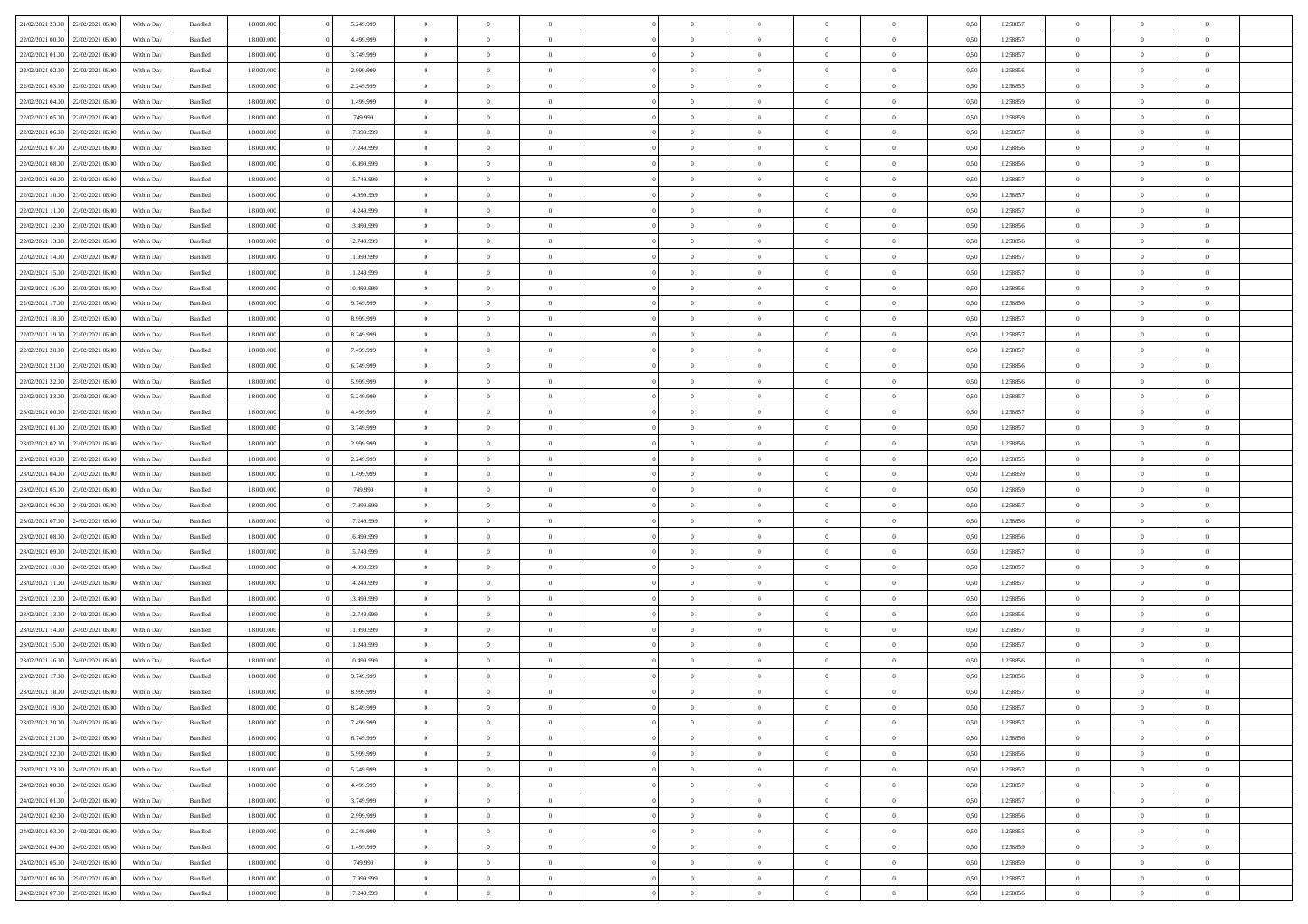|                                   | 25/02/2021 06:00 | Within Day | Bundled            | 18.000.000 | 16.499.999 | $\overline{0}$ | $\Omega$       |                | $\Omega$       | $\Omega$       | $\Omega$       | $\theta$       | 0.50 | 1,258856 | $\theta$       | $\theta$       | $\theta$       |  |
|-----------------------------------|------------------|------------|--------------------|------------|------------|----------------|----------------|----------------|----------------|----------------|----------------|----------------|------|----------|----------------|----------------|----------------|--|
| 24/02/2021 08:00                  |                  |            |                    |            |            |                |                |                |                |                |                |                |      |          |                |                |                |  |
| 24/02/2021 09:00                  | 25/02/2021 06:00 | Within Day | Bundled            | 18.000.000 | 15.749.999 | $\overline{0}$ | $\theta$       | $\overline{0}$ | $\overline{0}$ | $\bf{0}$       | $\overline{0}$ | $\overline{0}$ | 0,50 | 1,258857 | $\theta$       | $\theta$       | $\overline{0}$ |  |
| 24/02/2021 10:00                  | 25/02/2021 06:00 | Within Day | Bundled            | 18.000.000 | 14.999.999 | $\overline{0}$ | $\overline{0}$ | $\overline{0}$ | $\bf{0}$       | $\bf{0}$       | $\bf{0}$       | $\bf{0}$       | 0,50 | 1,258857 | $\bf{0}$       | $\overline{0}$ | $\overline{0}$ |  |
| 24/02/2021 11:00                  | 25/02/2021 06:00 | Within Dav | Bundled            | 18.000.000 | 14.249.999 | $\overline{0}$ | $\theta$       | $\overline{0}$ | $\overline{0}$ | $\bf{0}$       | $\overline{0}$ | $\overline{0}$ | 0.50 | 1.258857 | $\theta$       | $\theta$       | $\overline{0}$ |  |
|                                   |                  |            |                    |            |            | $\overline{0}$ |                |                |                |                |                |                |      |          | $\theta$       |                |                |  |
| 24/02/2021 12:00                  | 25/02/2021 06:00 | Within Day | Bundled            | 18.000.000 | 13.499.999 |                | $\theta$       | $\overline{0}$ | $\overline{0}$ | $\bf{0}$       | $\overline{0}$ | $\bf{0}$       | 0,50 | 1,258856 |                | $\theta$       | $\overline{0}$ |  |
| 24/02/2021 13:00                  | 25/02/2021 06:00 | Within Day | Bundled            | 18.000.000 | 12.749.999 | $\overline{0}$ | $\bf{0}$       | $\overline{0}$ | $\bf{0}$       | $\overline{0}$ | $\overline{0}$ | $\mathbf{0}$   | 0,50 | 1,258856 | $\overline{0}$ | $\overline{0}$ | $\bf{0}$       |  |
| 24/02/2021 14:00                  | 25/02/2021 06:00 | Within Dav | Bundled            | 18.000.000 | 11.999.999 | $\overline{0}$ | $\overline{0}$ | $\overline{0}$ | $\overline{0}$ | $\bf{0}$       | $\overline{0}$ | $\overline{0}$ | 0.50 | 1,258857 | $\theta$       | $\theta$       | $\overline{0}$ |  |
| 24/02/2021 15:00                  | 25/02/2021 06:00 | Within Day | Bundled            | 18.000.000 | 11.249.999 | $\overline{0}$ | $\theta$       | $\overline{0}$ | $\overline{0}$ | $\bf{0}$       | $\overline{0}$ | $\bf{0}$       | 0,50 | 1,258857 | $\theta$       | $\theta$       | $\overline{0}$ |  |
|                                   | 25/02/2021 06:00 | Within Day | Bundled            | 18.000.000 | 10.499.999 | $\overline{0}$ | $\overline{0}$ | $\overline{0}$ | $\bf{0}$       | $\bf{0}$       | $\bf{0}$       | $\bf{0}$       | 0,50 | 1,258856 | $\,0\,$        | $\overline{0}$ | $\overline{0}$ |  |
| 24/02/2021 16:00                  |                  |            |                    |            |            |                |                |                |                |                |                |                |      |          |                |                |                |  |
| 24/02/2021 17:00                  | 25/02/2021 06:00 | Within Dav | Bundled            | 18.000.000 | 9.749.999  | $\overline{0}$ | $\overline{0}$ | $\overline{0}$ | $\overline{0}$ | $\overline{0}$ | $\overline{0}$ | $\overline{0}$ | 0.50 | 1,258856 | $\theta$       | $\overline{0}$ | $\overline{0}$ |  |
| 24/02/2021 18:00                  | 25/02/2021 06:00 | Within Day | Bundled            | 18.000.000 | 8.999.999  | $\overline{0}$ | $\theta$       | $\overline{0}$ | $\overline{0}$ | $\bf{0}$       | $\overline{0}$ | $\bf{0}$       | 0,50 | 1,258857 | $\theta$       | $\theta$       | $\overline{0}$ |  |
| 24/02/2021 19:00                  | 25/02/2021 06:00 | Within Day | Bundled            | 18.000.000 | 8.249.999  | $\overline{0}$ | $\overline{0}$ | $\overline{0}$ | $\bf{0}$       | $\bf{0}$       | $\bf{0}$       | $\bf{0}$       | 0,50 | 1,258857 | $\bf{0}$       | $\overline{0}$ | $\overline{0}$ |  |
| 24/02/2021 20:00                  | 25/02/2021 06:00 | Within Day | Bundled            | 18.000.000 | 7.499.999  | $\overline{0}$ | $\theta$       | $\overline{0}$ | $\overline{0}$ | $\bf{0}$       | $\overline{0}$ | $\overline{0}$ | 0.50 | 1.258857 | $\theta$       | $\theta$       | $\overline{0}$ |  |
|                                   |                  |            |                    |            |            | $\overline{0}$ | $\theta$       |                |                | $\bf{0}$       |                |                |      |          | $\theta$       |                |                |  |
| 24/02/2021 21:00                  | 25/02/2021 06:00 | Within Day | Bundled            | 18.000.000 | 6.749.999  |                |                | $\overline{0}$ | $\overline{0}$ |                | $\overline{0}$ | $\overline{0}$ | 0,50 | 1,258856 |                | $\theta$       | $\overline{0}$ |  |
| 24/02/2021 22:00                  | 25/02/2021 06:00 | Within Day | Bundled            | 18.000.000 | 5.999.999  | $\overline{0}$ | $\overline{0}$ | $\overline{0}$ | $\bf{0}$       | $\overline{0}$ | $\bf{0}$       | $\mathbf{0}$   | 0,50 | 1,258856 | $\bf{0}$       | $\overline{0}$ | $\bf{0}$       |  |
| 24/02/2021 23:00                  | 25/02/2021 06:00 | Within Dav | Bundled            | 18.000.000 | 5.249.999  | $\overline{0}$ | $\overline{0}$ | $\overline{0}$ | $\overline{0}$ | $\bf{0}$       | $\overline{0}$ | $\overline{0}$ | 0.50 | 1,258857 | $\theta$       | $\theta$       | $\overline{0}$ |  |
| 25/02/2021 00:00                  | 25/02/2021 06:00 | Within Day | Bundled            | 18.000.000 | 4.499.999  | $\overline{0}$ | $\theta$       | $\overline{0}$ | $\overline{0}$ | $\bf{0}$       | $\overline{0}$ | $\bf{0}$       | 0,50 | 1,258857 | $\theta$       | $\theta$       | $\overline{0}$ |  |
| 25/02/2021 01:00                  | 25/02/2021 06:00 | Within Day | Bundled            | 18.000.000 | 3.749.999  | $\overline{0}$ | $\overline{0}$ | $\overline{0}$ | $\bf{0}$       | $\bf{0}$       | $\bf{0}$       | $\bf{0}$       | 0,50 | 1,258857 | $\,0\,$        | $\overline{0}$ | $\overline{0}$ |  |
|                                   |                  |            |                    |            |            |                |                |                |                |                |                |                |      |          |                |                |                |  |
| 25/02/2021 02:00                  | 25/02/2021 06:00 | Within Day | Bundled            | 18.000.000 | 2.999.999  | $\overline{0}$ | $\overline{0}$ | $\overline{0}$ | $\overline{0}$ | $\overline{0}$ | $\overline{0}$ | $\overline{0}$ | 0.50 | 1,258856 | $\theta$       | $\overline{0}$ | $\overline{0}$ |  |
| 25/02/2021 03:00                  | 25/02/2021 06:00 | Within Day | Bundled            | 18.000.000 | 2.249.999  | $\overline{0}$ | $\theta$       | $\overline{0}$ | $\overline{0}$ | $\bf{0}$       | $\overline{0}$ | $\bf{0}$       | 0,50 | 1,258855 | $\theta$       | $\theta$       | $\overline{0}$ |  |
| 25/02/2021 04:00                  | 25/02/2021 06:00 | Within Day | Bundled            | 18.000.000 | 1.499.999  | $\overline{0}$ | $\overline{0}$ | $\overline{0}$ | $\bf{0}$       | $\bf{0}$       | $\bf{0}$       | $\bf{0}$       | 0,50 | 1,258859 | $\,0\,$        | $\overline{0}$ | $\overline{0}$ |  |
| 25/02/2021 05:00                  | 25/02/2021 06:00 | Within Day | Bundled            | 18.000.000 | 749,999    | $\overline{0}$ | $\overline{0}$ | $\overline{0}$ | $\overline{0}$ | $\bf{0}$       | $\overline{0}$ | $\overline{0}$ | 0.50 | 1.258859 | $\theta$       | $\theta$       | $\overline{0}$ |  |
|                                   |                  |            |                    |            |            |                |                |                |                |                |                |                |      |          |                |                |                |  |
| 25/02/2021 06:00                  | 26/02/2021 06:00 | Within Day | Bundled            | 18.000.000 | 17.999.999 | $\overline{0}$ | $\theta$       | $\overline{0}$ | $\overline{0}$ | $\bf{0}$       | $\overline{0}$ | $\bf{0}$       | 0,50 | 1,258857 | $\theta$       | $\theta$       | $\overline{0}$ |  |
| 25/02/2021 07:00                  | 26/02/2021 06:00 | Within Day | Bundled            | 18.000.000 | 17.249.999 | $\overline{0}$ | $\overline{0}$ | $\overline{0}$ | $\bf{0}$       | $\overline{0}$ | $\bf{0}$       | $\mathbf{0}$   | 0,50 | 1,258856 | $\overline{0}$ | $\overline{0}$ | $\bf{0}$       |  |
| 25/02/2021 08:00                  | 26/02/2021 06:00 | Within Dav | Bundled            | 18.000.000 | 16.499.999 | $\overline{0}$ | $\overline{0}$ | $\overline{0}$ | $\overline{0}$ | $\overline{0}$ | $\overline{0}$ | $\overline{0}$ | 0.50 | 1,258856 | $\theta$       | $\theta$       | $\overline{0}$ |  |
| 25/02/2021 09:00                  | 26/02/2021 06:00 | Within Day | Bundled            | 18.000.000 | 15.749.999 | $\overline{0}$ | $\theta$       | $\overline{0}$ | $\overline{0}$ | $\bf{0}$       | $\overline{0}$ | $\bf{0}$       | 0,50 | 1,258857 | $\theta$       | $\theta$       | $\overline{0}$ |  |
| 25/02/2021 10:00                  | 26/02/2021 06:00 | Within Day | Bundled            | 18.000.000 | 14.999.999 | $\overline{0}$ | $\overline{0}$ | $\overline{0}$ | $\bf{0}$       | $\bf{0}$       | $\bf{0}$       | $\bf{0}$       | 0,50 | 1,258857 | $\,0\,$        | $\overline{0}$ | $\overline{0}$ |  |
|                                   |                  |            |                    |            |            |                |                |                |                |                |                |                |      |          |                |                |                |  |
| 25/02/2021 11:00                  | 26/02/2021 06:00 | Within Day | Bundled            | 18.000.000 | 14.249.999 | $\overline{0}$ | $\overline{0}$ | $\overline{0}$ | $\overline{0}$ | $\bf{0}$       | $\overline{0}$ | $\overline{0}$ | 0.50 | 1,258857 | $\theta$       | $\theta$       | $\overline{0}$ |  |
| 25/02/2021 12:00                  | 26/02/2021 06:00 | Within Day | Bundled            | 18.000.000 | 13.499.999 | $\overline{0}$ | $\theta$       | $\overline{0}$ | $\overline{0}$ | $\bf{0}$       | $\overline{0}$ | $\bf{0}$       | 0,50 | 1,258856 | $\,$ 0 $\,$    | $\theta$       | $\overline{0}$ |  |
| 25/02/2021 13:00                  | 26/02/2021 06:00 | Within Day | Bundled            | 18.000.000 | 12.749.999 | $\overline{0}$ | $\overline{0}$ | $\overline{0}$ | $\bf{0}$       | $\bf{0}$       | $\overline{0}$ | $\bf{0}$       | 0,50 | 1,258856 | $\bf{0}$       | $\overline{0}$ | $\overline{0}$ |  |
| 25/02/2021 14:00                  | 26/02/2021 06:00 | Within Day | Bundled            | 18.000.000 | 11.999.999 | $\overline{0}$ | $\Omega$       | $\Omega$       | $\Omega$       | $\Omega$       | $\Omega$       | $\overline{0}$ | 0.50 | 1,258857 | $\,0\,$        | $\Omega$       | $\theta$       |  |
| 25/02/2021 15:00                  | 26/02/2021 06:00 |            |                    | 18.000.000 | 11.249.999 | $\overline{0}$ | $\theta$       | $\overline{0}$ | $\overline{0}$ | $\bf{0}$       | $\overline{0}$ |                |      | 1,258857 | $\theta$       | $\theta$       | $\overline{0}$ |  |
|                                   |                  | Within Day | Bundled            |            |            |                |                |                |                |                |                | $\bf{0}$       | 0,50 |          |                |                |                |  |
| 25/02/2021 16:00                  | 26/02/2021 06:00 | Within Day | Bundled            | 18.000.000 | 10.499.999 | $\overline{0}$ | $\bf{0}$       | $\overline{0}$ | $\overline{0}$ | $\bf{0}$       | $\overline{0}$ | $\mathbf{0}$   | 0,50 | 1,258856 | $\overline{0}$ | $\overline{0}$ | $\bf{0}$       |  |
| 25/02/2021 17:00                  | 26/02/2021 06:00 | Within Day | Bundled            | 18,000,000 | 9.749.999  | $\overline{0}$ | $\Omega$       | $\Omega$       | $\Omega$       | $\Omega$       | $\Omega$       | $\overline{0}$ | 0.50 | 1,258856 | $\theta$       | $\theta$       | $\theta$       |  |
| 25/02/2021 18:00                  | 26/02/2021 06:00 | Within Day | Bundled            | 18.000.000 | 8.999.999  | $\overline{0}$ | $\theta$       | $\overline{0}$ | $\overline{0}$ | $\bf{0}$       | $\overline{0}$ | $\bf{0}$       | 0,50 | 1,258857 | $\theta$       | $\theta$       | $\overline{0}$ |  |
| 25/02/2021 19:00                  | 26/02/2021 06:00 | Within Day | Bundled            | 18.000.000 | 8.249.999  | $\overline{0}$ | $\overline{0}$ | $\overline{0}$ | $\overline{0}$ | $\bf{0}$       | $\overline{0}$ | $\bf{0}$       | 0,50 | 1,258857 | $\bf{0}$       | $\overline{0}$ | $\overline{0}$ |  |
|                                   |                  |            |                    |            |            |                |                |                |                |                |                |                |      |          |                |                |                |  |
| 25/02/2021 20:00                  | 26/02/2021 06:00 | Within Day | Bundled            | 18,000,000 | 7.499.999  | $\overline{0}$ | $\Omega$       | $\Omega$       | $\Omega$       | $\Omega$       | $\theta$       | $\overline{0}$ | 0.50 | 1,258857 | $\theta$       | $\theta$       | $\theta$       |  |
| 25/02/2021 21:00                  | 26/02/2021 06:00 | Within Day | Bundled            | 18.000.000 | 6.749.999  | $\overline{0}$ | $\theta$       | $\overline{0}$ | $\overline{0}$ | $\bf{0}$       | $\overline{0}$ | $\bf{0}$       | 0,50 | 1,258856 | $\,$ 0 $\,$    | $\theta$       | $\overline{0}$ |  |
| 25/02/2021 22.00                  | 26/02/2021 06:00 | Within Day | Bundled            | 18.000.000 | 5.999.999  | $\overline{0}$ | $\overline{0}$ | $\overline{0}$ | $\overline{0}$ | $\bf{0}$       | $\overline{0}$ | $\bf{0}$       | 0,50 | 1,258856 | $\bf{0}$       | $\overline{0}$ | $\overline{0}$ |  |
| 25/02/2021 23:00                  | 26/02/2021 06:00 | Within Day | Bundled            | 18.000.000 | 5.249.999  | $\overline{0}$ | $\Omega$       | $\Omega$       | $\Omega$       | $\Omega$       | $\overline{0}$ | $\overline{0}$ | 0.50 | 1,258857 | $\,0\,$        | $\Omega$       | $\theta$       |  |
| 26/02/2021 00:00                  | 26/02/2021 06:00 | Within Day | Bundled            | 18.000.000 | 4.499.999  | $\overline{0}$ | $\theta$       | $\overline{0}$ | $\overline{0}$ | $\bf{0}$       | $\overline{0}$ | $\bf{0}$       | 0,50 | 1,258857 | $\,$ 0 $\,$    | $\theta$       | $\overline{0}$ |  |
|                                   |                  |            |                    |            |            |                |                |                |                |                |                |                |      |          |                |                |                |  |
| 26/02/2021 01:00                  | 26/02/2021 06:00 | Within Day | Bundled            | 18.000.000 | 3.749.999  | $\overline{0}$ | $\overline{0}$ | $\overline{0}$ | $\overline{0}$ | $\bf{0}$       | $\overline{0}$ | $\mathbf{0}$   | 0,50 | 1,258857 | $\overline{0}$ | $\overline{0}$ | $\bf{0}$       |  |
| 26/02/2021 02:00                  | 26/02/2021 06:00 | Within Day | Bundled            | 18,000,000 | 2.999.999  | $\overline{0}$ | $\Omega$       | $\Omega$       | $\Omega$       | $\Omega$       | $\Omega$       | $\overline{0}$ | 0.50 | 1,258856 | $\theta$       | $\Omega$       | $\theta$       |  |
| 26/02/2021 03:00                  | 26/02/2021 06:00 | Within Day | Bundled            | 18.000.000 | 2.249.999  | $\overline{0}$ | $\overline{0}$ | $\overline{0}$ | $\bf{0}$       | $\,$ 0         | $\overline{0}$ | $\bf{0}$       | 0,50 | 1,258855 | $\,0\,$        | $\overline{0}$ | $\overline{0}$ |  |
| 26/02/2021 04:00                  | 26/02/2021 06:00 | Within Day | $\mathbf B$ undled | 18.000.000 | 1.499.999  | $\bf{0}$       | $\bf{0}$       |                |                | $\bf{0}$       |                |                | 0,50 | 1,258859 | $\bf{0}$       | $\overline{0}$ |                |  |
| 26/02/2021 05:00                  | 26/02/2021 06:00 | Within Day |                    | 18,000,000 | 749.999    | $\overline{0}$ | $\overline{0}$ | $\overline{0}$ | $\Omega$       | $\overline{0}$ | $\overline{0}$ | $\overline{0}$ | 0.50 |          | $\theta$       | $\theta$       | $\theta$       |  |
|                                   |                  |            | Bundled            |            |            |                |                |                |                |                |                |                |      | 1,258859 |                |                |                |  |
| 26/02/2021 06:00                  | 27/02/2021 06.00 | Within Day | Bundled            | 18.000.000 | 17.999.999 | $\overline{0}$ | $\,$ 0         | $\overline{0}$ | $\overline{0}$ | $\,$ 0 $\,$    | $\overline{0}$ | $\mathbf{0}$   | 0,50 | 1,258857 | $\,$ 0 $\,$    | $\overline{0}$ | $\,$ 0         |  |
| 26/02/2021 07:00                  | 27/02/2021 06:00 | Within Day | Bundled            | 18.000.000 | 17.249.999 | $\overline{0}$ | $\overline{0}$ | $\overline{0}$ | $\overline{0}$ | $\overline{0}$ | $\overline{0}$ | $\mathbf{0}$   | 0,50 | 1,258856 | $\overline{0}$ | $\bf{0}$       | $\bf{0}$       |  |
| 26/02/2021 08:00                  | 27/02/2021 06:00 | Within Day | Bundled            | 18.000.000 | 16.499.999 | $\overline{0}$ | $\theta$       | $\overline{0}$ | $\Omega$       | $\overline{0}$ | $\overline{0}$ | $\bf{0}$       | 0,50 | 1,258856 | $\overline{0}$ | $\theta$       | $\overline{0}$ |  |
| 26/02/2021 09:00                  | 27/02/2021 06.00 | Within Day | Bundled            | 18.000.000 | 15.749.999 | $\overline{0}$ | $\,$ 0         | $\overline{0}$ | $\overline{0}$ | $\overline{0}$ | $\overline{0}$ | $\bf{0}$       | 0,50 | 1,258857 | $\,$ 0 $\,$    | $\overline{0}$ | $\overline{0}$ |  |
|                                   |                  |            |                    |            |            |                |                |                |                |                |                |                |      |          |                |                |                |  |
| 26/02/2021 10:00                  | 27/02/2021 06:00 | Within Day | Bundled            | 18.000.000 | 14.999.999 | $\overline{0}$ | $\overline{0}$ | $\overline{0}$ | $\overline{0}$ | $\overline{0}$ | $\overline{0}$ | $\mathbf{0}$   | 0,50 | 1,258857 | $\overline{0}$ | $\bf{0}$       | $\bf{0}$       |  |
| 26/02/2021 11:00                  | 27/02/2021 06:00 | Within Day | Bundled            | 18.000.000 | 14.249.999 | $\overline{0}$ | $\overline{0}$ | $\overline{0}$ | $\Omega$       | $\overline{0}$ | $\overline{0}$ | $\bf{0}$       | 0.50 | 1,258857 | $\overline{0}$ | $\theta$       | $\overline{0}$ |  |
| 26/02/2021 12:00                  | 27/02/2021 06.00 | Within Day | Bundled            | 18.000.000 | 13.499.999 | $\overline{0}$ | $\,$ 0         | $\overline{0}$ | $\bf{0}$       | $\bf{0}$       | $\bf{0}$       | $\bf{0}$       | 0,50 | 1,258856 | $\,$ 0 $\,$    | $\overline{0}$ | $\overline{0}$ |  |
| 26/02/2021 13:00                  | 27/02/2021 06:00 | Within Day | Bundled            | 18.000.000 | 12.749.999 | $\overline{0}$ | $\bf{0}$       | $\overline{0}$ | $\overline{0}$ | $\overline{0}$ | $\overline{0}$ | $\mathbf{0}$   | 0,50 | 1,258856 | $\overline{0}$ | $\overline{0}$ | $\bf{0}$       |  |
|                                   |                  |            |                    | 18,000,000 |            | $\overline{0}$ | $\overline{0}$ | $\overline{0}$ | $\Omega$       | $\overline{0}$ | $\overline{0}$ |                | 0.50 |          | $\overline{0}$ | $\overline{0}$ | $\overline{0}$ |  |
| 26/02/2021 14:00                  | 27/02/2021 06:00 | Within Day | Bundled            |            | 11.999.999 |                |                |                |                |                |                | $\bf{0}$       |      | 1,258857 |                |                |                |  |
| 26/02/2021 15:00                  | 27/02/2021 06.00 | Within Day | Bundled            | 18.000.000 | 11.249.999 | $\overline{0}$ | $\,$ 0 $\,$    | $\overline{0}$ | $\overline{0}$ | $\bf{0}$       | $\bf{0}$       | $\bf{0}$       | 0,50 | 1,258857 | $\,$ 0 $\,$    | $\overline{0}$ | $\overline{0}$ |  |
| 26/02/2021 16:00 27/02/2021 06:00 |                  | Within Day | Bundled            | 18.000.000 | 10.499.999 | $\overline{0}$ | $\bf{0}$       | $\overline{0}$ | $\bf{0}$       | $\bf{0}$       | $\bf{0}$       | $\bf{0}$       | 0,50 | 1,258856 | $\overline{0}$ | $\overline{0}$ | $\bf{0}$       |  |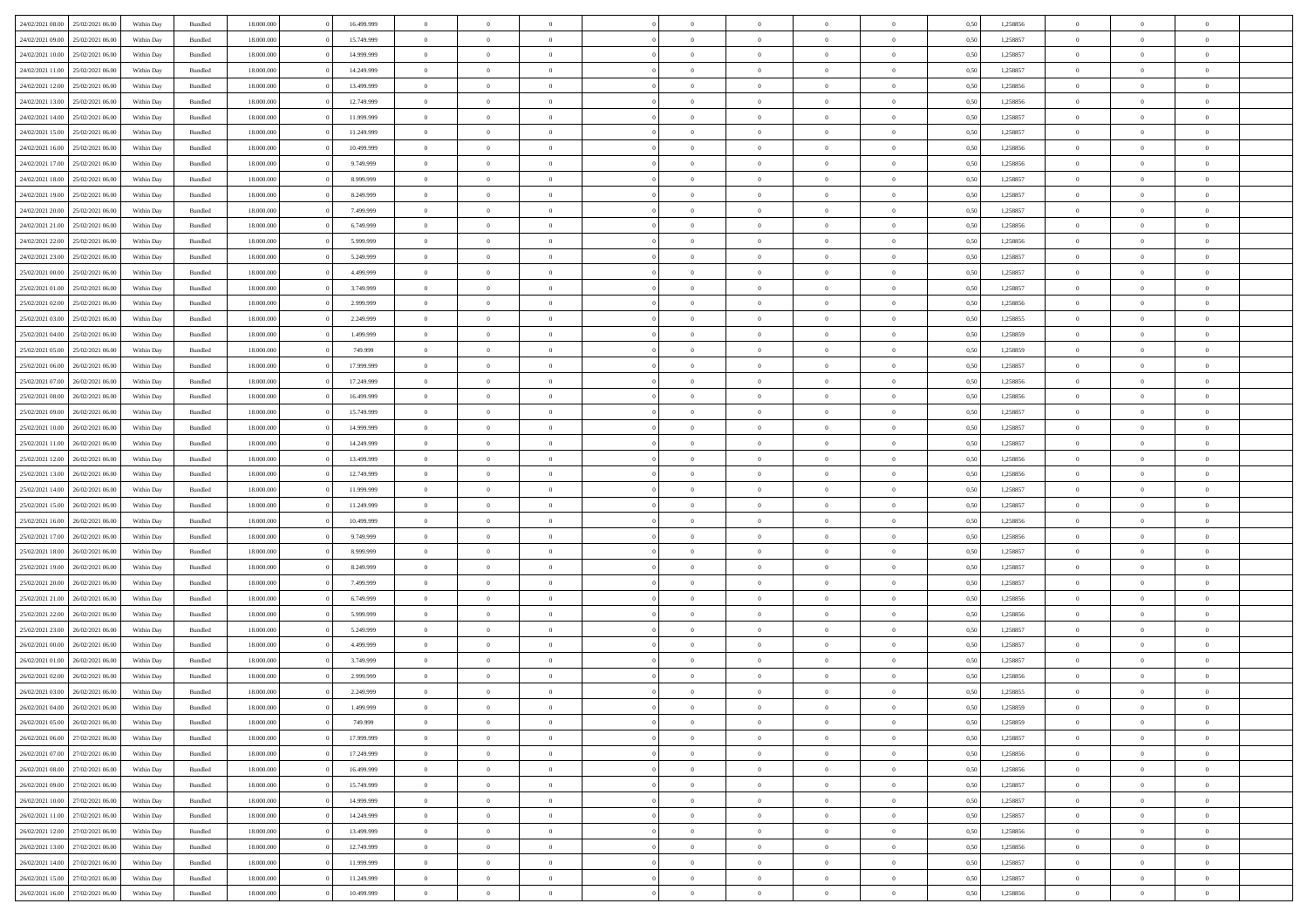| 26/02/2021 17:00 27/02/2021 06:00    | Within Day | 18,000,000<br>Bundled            | 9.749.999  | $\overline{0}$ | $\theta$       | $\overline{0}$ | $\sqrt{2}$ | $\theta$       | $\overline{0}$ | $\overline{0}$ | 0,50 | 1,258856 | $\Omega$       | $\Omega$       | $\mathbf{0}$   |
|--------------------------------------|------------|----------------------------------|------------|----------------|----------------|----------------|------------|----------------|----------------|----------------|------|----------|----------------|----------------|----------------|
|                                      |            |                                  |            |                |                |                |            |                |                |                |      |          |                |                |                |
| 26/02/2021 18:00<br>27/02/2021 06:00 | Within Day | Bundled<br>18,000,000            | 8,999,999  | $\overline{0}$ | $\theta$       | $\overline{0}$ | $\theta$   | $\theta$       | $\overline{0}$ | $\theta$       | 0.50 | 1,258857 | $\overline{0}$ | $\Omega$       | $\overline{0}$ |
| 26/02/2021 19:00<br>27/02/2021 06:00 | Within Day | Bundled<br>18.000.000            | 8.249.999  | $\overline{0}$ | $\theta$       | $\theta$       | $\sqrt{2}$ | $\theta$       | $\overline{0}$ | $\mathbf{0}$   | 0,50 | 1,258857 | $\overline{0}$ | $\Omega$       | $\bf{0}$       |
| 26/02/2021 20:00<br>27/02/2021 06:00 | Within Day | Bundled<br>18.000.000            | 7.499.999  | $\overline{0}$ | $\theta$       | $\overline{0}$ | $\Omega$   | $\theta$       | $\overline{0}$ | $\mathbf{0}$   | 0,50 | 1,258857 | $\theta$       | $\Omega$       | $\bf{0}$       |
| 26/02/2021 21:00<br>27/02/2021 06:00 | Within Day | Bundled<br>18,000,000            | 6.749.999  | $\overline{0}$ | $\theta$       | $\theta$       | $\theta$   | $\theta$       | $\overline{0}$ | $\theta$       | 0,50 | 1,258856 | $\theta$       | $\Omega$       | $\overline{0}$ |
| 26/02/2021 22:00<br>27/02/2021 06:00 | Within Day | Bundled<br>18.000.000            | 5.999.999  | $\overline{0}$ | $\theta$       | $\theta$       | $\sqrt{2}$ | $\theta$       | $\overline{0}$ | $\mathbf{0}$   | 0,50 | 1,258856 | $\overline{0}$ | $\Omega$       | $\overline{0}$ |
| 26/02/2021 23:00<br>27/02/2021 06:00 | Within Day | Bundled<br>18,000,000            | 5.249.999  | $\overline{0}$ | $\theta$       | $\Omega$       | $\Omega$   | $\theta$       | $\overline{0}$ | $\overline{0}$ | 0,50 | 1,258857 | $\Omega$       | $\Omega$       | $\mathbf{0}$   |
| 27/02/2021 00:00<br>27/02/2021 06:00 | Within Day | 18,000,000<br>Bundled            | 4.499.999  | $\overline{0}$ | $\overline{0}$ | $\theta$       | $\Omega$   | $\overline{0}$ | $\overline{0}$ | $\overline{0}$ | 0,50 | 1,258857 | $\overline{0}$ | $\overline{0}$ | $\overline{0}$ |
| 27/02/2021 01:00<br>27/02/2021 06:00 | Within Day | Bundled<br>18.000.000            | 3.749.999  | $\overline{0}$ | $\theta$       | $\theta$       | $\sqrt{2}$ | $\theta$       | $\overline{0}$ | $\mathbf{0}$   | 0,50 | 1,258857 | $\overline{0}$ | $\Omega$       | $\bf{0}$       |
| 27/02/2021 06:00<br>27/02/2021 02:00 | Within Day | Bundled<br>18,000,000            | 2.999.999  | $\overline{0}$ | $\theta$       | $\overline{0}$ | $\Omega$   | $\theta$       | $\overline{0}$ | $\overline{0}$ | 0,50 | 1,258856 | $\overline{0}$ | $\Omega$       | $\theta$       |
| 27/02/2021 03:00<br>27/02/2021 06:00 | Within Day | 18,000,000<br>Bundled            | 2.249.999  | $\overline{0}$ | $\theta$       | $\theta$       | $\Omega$   | $\theta$       | $\overline{0}$ | $\mathbf{0}$   | 0.50 | 1,258855 | $\overline{0}$ | $\Omega$       | $\overline{0}$ |
| 27/02/2021 04:00<br>27/02/2021 06:00 | Within Day | Bundled<br>18.000.000            | 1.499.999  | $\overline{0}$ | $\theta$       | $\theta$       | $\sqrt{2}$ | $\theta$       | $\overline{0}$ | $\overline{0}$ | 0,50 | 1,258859 | $\overline{0}$ | $\Omega$       | $\overline{0}$ |
| 27/02/2021 05:00<br>27/02/2021 06:00 | Within Day | Bundled<br>18.000.000            | 749.999    | $\overline{0}$ | $\theta$       | $\Omega$       | $\Omega$   | $\theta$       | $\overline{0}$ | $\mathbf{0}$   | 0,50 | 1,258859 | $\overline{0}$ | $\Omega$       | $\bf{0}$       |
| 27/02/2021 06:00<br>28/02/2021 06:00 | Within Day | Bundled<br>18,000,000            | 17.999.999 | $\overline{0}$ | $\theta$       | $\theta$       | $\theta$   | $\theta$       | $\overline{0}$ | $\mathbf{0}$   | 0,50 | 1,258857 | $\theta$       | $\Omega$       | $\overline{0}$ |
| 27/02/2021 07:00<br>28/02/2021 06:00 | Within Day | Bundled<br>18.000.000            | 17.249.999 | $\overline{0}$ | $\theta$       | $\theta$       | $\sqrt{2}$ | $\theta$       | $\overline{0}$ | $\mathbf{0}$   | 0,50 | 1,258856 | $\overline{0}$ | $\Omega$       | $\overline{0}$ |
| 27/02/2021 08:00<br>28/02/2021 06:00 | Within Day | Bundled<br>18,000,000            | 16.499.999 | $\overline{0}$ | $\theta$       | $\overline{0}$ | $\Omega$   | $\theta$       | $\overline{0}$ | $\overline{0}$ | 0,50 | 1,258856 | $\Omega$       | $\Omega$       | $\mathbf{0}$   |
| 27/02/2021 09:00<br>28/02/2021 06:00 | Within Day | 18,000,000<br>Bundled            | 15.749.999 | $\overline{0}$ | $\overline{0}$ | $\theta$       | $\Omega$   | $\overline{0}$ | $\overline{0}$ | $\overline{0}$ | 0,50 | 1,258857 | $\overline{0}$ | $\overline{0}$ | $\overline{0}$ |
| 27/02/2021 10:00<br>28/02/2021 06:00 | Within Day | Bundled<br>18.000.000            | 14.999.999 | $\overline{0}$ | $\theta$       | $\theta$       | $\sqrt{2}$ | $\theta$       | $\overline{0}$ | $\mathbf{0}$   | 0,50 | 1,258857 | $\overline{0}$ | $\Omega$       | $\overline{0}$ |
| 27/02/2021 11:00<br>28/02/2021 06:00 | Within Day | Bundled<br>18,000,000            | 14.249.999 | $\overline{0}$ | $\theta$       | $\overline{0}$ | $\Omega$   | $\theta$       | $\overline{0}$ | $\overline{0}$ | 0,50 | 1,258857 | $\overline{0}$ | $\Omega$       | $\overline{0}$ |
| 27/02/2021 12:00<br>28/02/2021 06:00 | Within Day | Bundled<br>18,000,000            | 13,499,999 | $\overline{0}$ | $\theta$       | $\theta$       | $\Omega$   | $\theta$       | $\overline{0}$ | $\mathbf{0}$   | 0.50 | 1,258856 | $\overline{0}$ | $\Omega$       | $\theta$       |
| 27/02/2021 13:00<br>28/02/2021 06:00 | Within Day | Bundled<br>18.000.000            | 12.749.999 | $\overline{0}$ | $\overline{0}$ | $\theta$       | $\sqrt{2}$ | $\theta$       | $\overline{0}$ | $\mathbf{0}$   | 0,50 | 1,258856 | $\bf{0}$       | $\overline{0}$ | $\overline{0}$ |
| 27/02/2021 14:00 28/02/2021 06:00    | Within Day | Bundled<br>18.000.000            | 11.999.999 | $\overline{0}$ | $\theta$       | $\Omega$       | $\Omega$   | $\theta$       | $\overline{0}$ | $\mathbf{0}$   | 0,50 | 1,258857 | $\overline{0}$ | $\Omega$       | $\theta$       |
| 27/02/2021 15:00<br>28/02/2021 06:00 | Within Day | Bundled<br>18,000,000            | 11.249.999 | $\overline{0}$ | $\theta$       | $\theta$       | $\theta$   | $\theta$       | $\overline{0}$ | $\mathbf{0}$   | 0,50 | 1,258857 | $\theta$       | $\Omega$       | $\overline{0}$ |
| 27/02/2021 16:00<br>28/02/2021 06:00 | Within Day | Bundled<br>18.000.000            | 10.499.999 | $\overline{0}$ | $\theta$       | $\theta$       | $\sqrt{2}$ | $\theta$       | $\overline{0}$ | $\mathbf{0}$   | 0,50 | 1,258856 | $\overline{0}$ | $\Omega$       | $\bf{0}$       |
| 27/02/2021 17:00<br>28/02/2021 06:00 | Within Day | Bundled<br>18,000,000            | 9.749.999  | $\overline{0}$ | $\theta$       | $\overline{0}$ | $\Omega$   | $\theta$       | $\overline{0}$ | $\overline{0}$ | 0,50 | 1,258856 | $\Omega$       | $\Omega$       | $\theta$       |
| 27/02/2021 18:00<br>28/02/2021 06:00 | Within Day | 18,000,000<br>Bundled            | 8.999.999  | $\overline{0}$ | $\overline{0}$ | $\theta$       | $\Omega$   | $\overline{0}$ | $\overline{0}$ | $\overline{0}$ | 0,50 | 1,258857 | $\overline{0}$ | $\overline{0}$ | $\bf{0}$       |
| 27/02/2021 19:00<br>28/02/2021 06:00 | Within Day | Bundled<br>18.000.000            | 8.249.999  | $\overline{0}$ | $\theta$       | $\theta$       | $\sqrt{2}$ | $\theta$       | $\overline{0}$ | $\mathbf{0}$   | 0,50 | 1,258857 | $\overline{0}$ | $\Omega$       | $\overline{0}$ |
| 27/02/2021 20:00<br>28/02/2021 06:00 | Within Day | Bundled<br>18.000.000            | 7.499.999  | $\overline{0}$ | $\theta$       | $\overline{0}$ | $\Omega$   | $\theta$       | $\overline{0}$ | $\mathbf{0}$   | 0,50 | 1,258857 | $\overline{0}$ | $\Omega$       | $\bf{0}$       |
| 27/02/2021 21:00<br>28/02/2021 06:00 | Within Day | Bundled<br>18,000,000            | 6.749.999  | $\overline{0}$ | $\theta$       | $\theta$       | $\theta$   | $\theta$       | $\overline{0}$ | $\mathbf{0}$   | 0,50 | 1,258856 | $\overline{0}$ | $\Omega$       | $\mathbf{0}$   |
| 27/02/2021 22:00<br>28/02/2021 06:00 | Within Day | $\mathbf B$ undled<br>18.000.000 | 5.999.999  | $\overline{0}$ | $\overline{0}$ | $\overline{0}$ | $\sqrt{2}$ | $\theta$       | $\overline{0}$ | $\mathbf{0}$   | 0,50 | 1,258856 | $\bf{0}$       | $\overline{0}$ | $\overline{0}$ |
| 27/02/2021 23:00<br>28/02/2021 06:00 | Within Day | Bundled<br>18.000.000            | 5.249.999  | $\overline{0}$ | $\overline{0}$ | $\theta$       | $\sqrt{2}$ | $\theta$       | $\overline{0}$ | $\mathbf{0}$   | 0,50 | 1,258857 | $\bf{0}$       | $\overline{0}$ | $\overline{0}$ |
| 28/02/2021 00:00<br>28/02/2021 06:00 | Within Day | Bundled<br>18,000,000            | 4.499.999  | $\overline{0}$ | $\overline{0}$ | $\overline{0}$ | $\Omega$   | $\overline{0}$ | $\overline{0}$ | $\mathbf{0}$   | 0,50 | 1,258857 | $\theta$       | $\overline{0}$ | $\overline{0}$ |
| 28/02/2021 01:00<br>28/02/2021 06:00 | Within Day | Bundled<br>18.000.000            | 3.749.999  | $\overline{0}$ | $\theta$       | $\theta$       | $\sqrt{2}$ | $\theta$       | $\overline{0}$ | $\mathbf{0}$   | 0,50 | 1,258857 | $\overline{0}$ | $\Omega$       | $\bf{0}$       |
| 28/02/2021 02:00<br>28/02/2021 06:00 | Within Day | Bundled<br>18.000.000            | 2.999.999  | $\overline{0}$ | $\overline{0}$ | $\theta$       | $\sqrt{2}$ | $\overline{0}$ | $\overline{0}$ | $\overline{0}$ | 0,50 | 1,258856 | $\bf{0}$       | $\overline{0}$ | $\overline{0}$ |
| 28/02/2021 03:00<br>28/02/2021 06:00 | Within Day | 18,000,000<br>Bundled            | 2.249.999  | $\overline{0}$ | $\overline{0}$ | $\theta$       | $\Omega$   | $\overline{0}$ | $\overline{0}$ | $\overline{0}$ | 0,50 | 1,258855 | $\overline{0}$ | $\overline{0}$ | $\mathbf{0}$   |
| 28/02/2021 04:00<br>28/02/2021 06:00 | Within Day | Bundled<br>18.000.000            | 1.499.999  | $\overline{0}$ | $\Omega$       | $\Omega$       | $\sqrt{2}$ | $\theta$       | $\theta$       | $\Omega$       | 0,50 | 1,258859 | $\overline{0}$ | $\Omega$       | $\overline{0}$ |
| 28/02/2021 06:00 01/03/2021 06:00    | Within Day | Bundled<br>18.000.000            | 17.999.999 | $\overline{0}$ | $\overline{0}$ | $\overline{0}$ | $\theta$   | $\overline{0}$ | $\overline{0}$ | $\Omega$       | 0,50 | 1,258857 | $\bf{0}$       | $\overline{0}$ | $\overline{0}$ |
|                                      |            |                                  |            |                |                |                |            |                |                |                |      |          |                |                |                |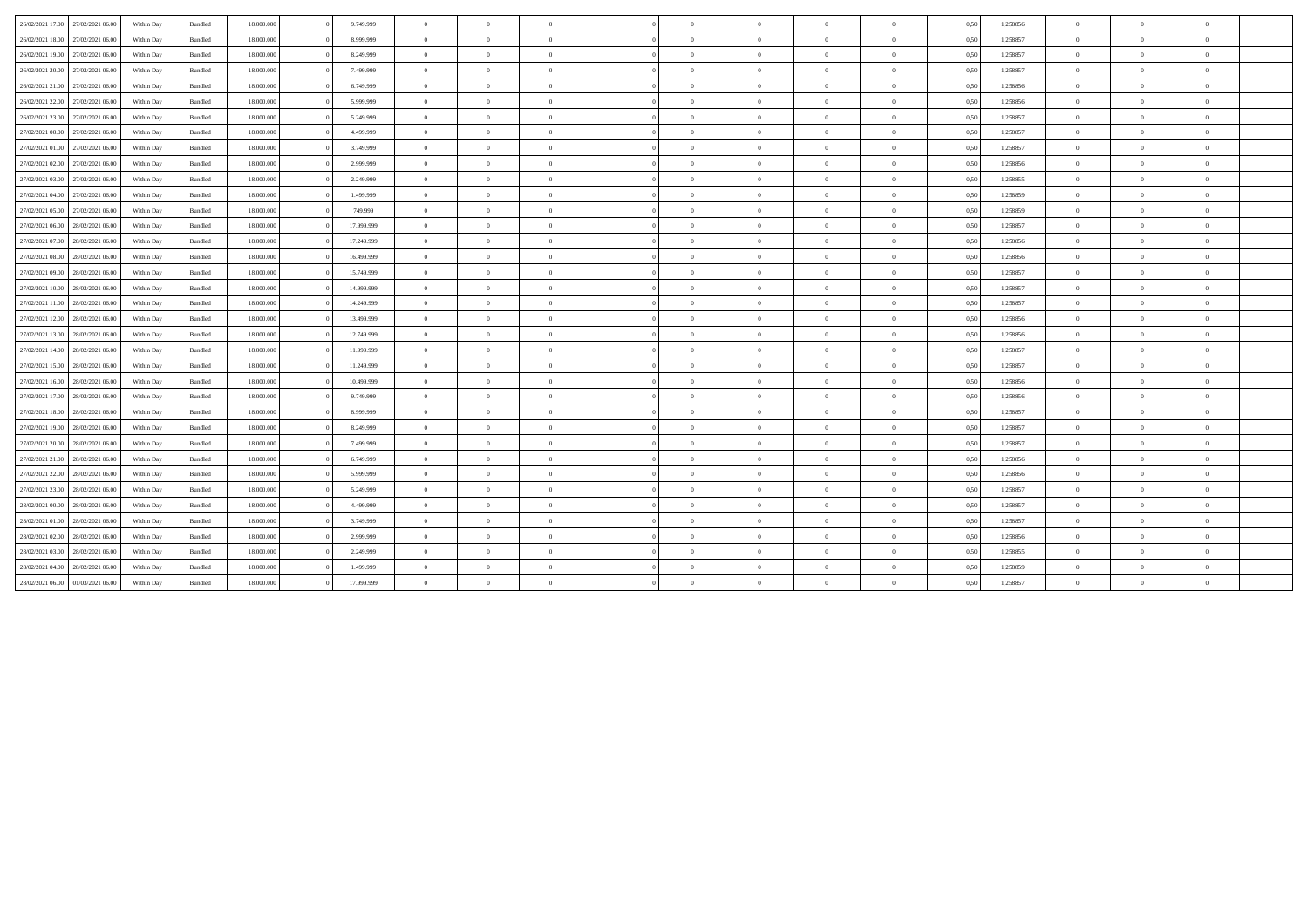## **SNAM RETE GAS**

**Transportation capacity at Exit Point interconnected with foreign pipelines**

**Update to 27/02/2021 of offered and assigned capacity in auction day-ahead and within-day**

**Thermal Year 2020/2021**

(Values in Ncm/day (0° C; 1,01325 bar) - 1 Scm=0,94794378 Ncm; Prices in c/Ncm)

**Exit Point**

**TARVISIO**

|                  | Timeframe        |                     |                |              |                      | <b>Offered capacity</b> |                |                |                   | Day-Ahead                 |                         |                                  | <b>Total Prices</b>              |                                           |                     |                         | <b>SRG Prices</b>                |                                  |                            |      |
|------------------|------------------|---------------------|----------------|--------------|----------------------|-------------------------|----------------|----------------|-------------------|---------------------------|-------------------------|----------------------------------|----------------------------------|-------------------------------------------|---------------------|-------------------------|----------------------------------|----------------------------------|----------------------------|------|
|                  |                  |                     | Offered        | Transportati | Assigned<br>capacity |                         |                |                | Assigned capacity | Interrupted               |                         |                                  |                                  |                                           |                     |                         |                                  |                                  | <b>Auction</b>             |      |
| From             | To               | <b>Auction type</b> | capacity type  | on capacity  | (before<br>auction)  | Firm                    | Interruptible  | Firm           | Interruptible     | Capacity<br>Interruptible | Reserve price -<br>Firm | <b>Auction premium</b><br>- Firm | Reserve price -<br>Interruptible | <b>Auction premium</b><br>- Interruptible | <b>Split factor</b> | Reserve price -<br>Firm | <b>Auction</b><br>premium - Firm | Reserve price -<br>Interruptible | premium -<br>Interruptible | Note |
| 01/02/2021 06:00 | 02/02/2021 06:00 | Day Ahead           | Bundled        | 18.988.468   |                      | 18.988.468              | $\overline{0}$ | $\theta$       | $\Omega$          |                           | $\Omega$                | $\theta$                         | $\Omega$                         | $\theta$                                  | 0,50                | 0,011933                | $\Omega$                         | 0,011933                         | $\theta$                   |      |
| 01/02/2021 06:00 | 02/02/2021 06.0  | Day Ahead           | Unbundled      | 18.988.468   |                      | $\overline{0}$          | $\overline{0}$ | $\Omega$       | $\theta$          |                           | $\theta$                | $\Omega$                         | $\overline{0}$                   | $\bf{0}$                                  | 0,50                | 0,011933                | $\theta$                         | 0,011933                         | $\overline{0}$             |      |
| 02/02/2021 06:00 | 03/02/2021 06:00 | Day Ahead           | Bundled        | 18.988.468   |                      | 18,988,468              | $\overline{0}$ | $\Omega$       | $\Omega$          |                           | $\theta$                | $\theta$                         | $\Omega$                         | $\theta$                                  | 0,50                | 0.011933                | $\theta$                         | 0.011933                         | $\theta$                   |      |
| 02/02/2021 06:00 | 03/02/2021 06.00 | Day Ahead           | Unbundled      | 18.988.468   |                      | $\theta$                | $\overline{0}$ | $\Omega$       | $\theta$          |                           | $\theta$                | $\sqrt{2}$                       | $\Omega$                         | $\theta$                                  | 0,50                | 0,011933                | $\theta$                         | 0,011933                         | $\theta$                   |      |
| 03/02/2021 06:00 | 04/02/2021 06:00 | Day Ahead           | Bundled        | 18.988.468   |                      | 18.988.468              | $\overline{0}$ | $\theta$       | $\Omega$          |                           | $\theta$                | $\theta$                         | $\theta$                         | $\bf{0}$                                  | 0,50                | 0,011933                | $\theta$                         | 0,011933                         | $\overline{0}$             |      |
| 03/02/2021 06:00 | 04/02/2021 06.00 | Day Ahead           | Unbundled      | 18,988,468   |                      | $\theta$                | $\overline{0}$ | $\Omega$       | $\theta$          |                           | $\theta$                | $\sqrt{2}$                       | $\theta$                         | $\overline{0}$                            | 0,50                | 0.011933                | $\theta$                         | 0.011933                         | $\sqrt{2}$                 |      |
| 04/02/2021 06:00 | 05/02/2021 06.0  | Day Ahead           | Bundled        | 18.988.468   |                      | 18.988.468              | $\bf{0}$       | $\overline{0}$ | $\theta$          |                           | $\bf{0}$                | $\theta$                         | $\overline{0}$                   | $\,$ 0                                    | 0,50                | 0,011933                | $\bf{0}$                         | 0,011933                         | $\overline{0}$             |      |
| 04/02/2021 06:00 | 05/02/2021 06.00 | Day Ahead           | Unbundled      | 18.988.468   |                      | $\overline{0}$          | $\overline{0}$ | $\overline{0}$ | $\theta$          |                           | $\theta$                | $\theta$                         | $\overline{0}$                   | $\bf{0}$                                  | 0,50                | 0,011933                | $\theta$                         | 0,011933                         | $\overline{0}$             |      |
| 05/02/2021 06:00 | 06/02/2021 06:00 | Day Ahead           | Bundled        | 18.988.468   |                      | 18.988.468              | $\overline{0}$ | $\Omega$       | $\theta$          |                           | $\theta$                | $\theta$                         | $\Omega$                         | $\bf{0}$                                  | 0,50                | 0,011933                | $\theta$                         | 0,011933                         | $\theta$                   |      |
| 05/02/2021 06:00 | 06/02/2021 06:00 | Day Ahead           | Unbundled      | 18.988.468   |                      | $\Omega$                | $\mathbf{0}$   | $\Omega$       | $\Omega$          |                           | $\Omega$                | $\theta$                         | $\Omega$                         | $\bf{0}$                                  | 0,50                | 0,011933                | $\theta$                         | 0,011933                         | $\theta$                   |      |
| 06/02/2021 06:00 | 07/02/2021 06:00 | Day Ahead           | Bundled        | 18,988,468   |                      | 18,988,468              | $\overline{0}$ | $\theta$       | $\theta$          |                           | $\theta$                | $\theta$                         | $\theta$                         | $\theta$                                  | 0,50                | 0,011933                | $\theta$                         | 0.011933                         | $\theta$                   |      |
| 06/02/2021 06:00 | 07/02/2021 06.00 | Day Ahead           | Unbundled      | 18.988.468   |                      | $\bf{0}$                | $\overline{0}$ | $\theta$       | $\theta$          |                           | $\theta$                | $\theta$                         | $\overline{0}$                   | $\overline{0}$                            | 0,50                | 0,011933                | $\theta$                         | 0,011933                         | $\overline{0}$             |      |
| 07/02/2021 06:00 | 08/02/2021 06:00 | Day Ahead           | <b>Bundled</b> | 18,988,468   |                      | 18,988,468              | $\Omega$       | $\Omega$       | $\theta$          |                           | $\theta$                | $\Omega$                         | $\Omega$                         | $\theta$                                  | 0.50                | 0.011933                | $\theta$                         | 0.011933                         | $\theta$                   |      |
| 07/02/2021 06:00 | 08/02/2021 06:00 | Day Ahead           | Unbundled      | 18,988,468   |                      | $\overline{0}$          | $\overline{0}$ | $\overline{0}$ | $\overline{0}$    |                           | $\overline{0}$          | $\theta$                         | $\theta$                         | $\overline{0}$                            | 0,50                | 0,011933                | $\overline{0}$                   | 0.011933                         | $\overline{0}$             |      |
| 08/02/2021 06:00 | 09/02/2021 06.00 | Day Ahead           | Bundled        | 18.988.468   |                      | 18.988.468              | $\overline{0}$ | $\theta$       | $\theta$          |                           | $\theta$                | $\Omega$                         | $\overline{0}$                   | $\bf{0}$                                  | 0,50                | 0,011933                | $\theta$                         | 0,011933                         | $\overline{0}$             |      |
| 08/02/2021 06:00 | 09/02/2021 06:00 | Day Ahead           | Unbundled      | 18.988.468   |                      | $\theta$                | $\overline{0}$ | $\Omega$       | $\Omega$          |                           | $\theta$                | $\Omega$                         | $\Omega$                         | $\theta$                                  | 0,50                | 0,011933                | $\theta$                         | 0,011933                         | $\theta$                   |      |
| 09/02/2021 06:00 | 10/02/2021 06.00 | Day Ahead           | Bundled        | 18.988.468   |                      | 18.988.468              | $\overline{0}$ | $\theta$       | $\Omega$          |                           | $\theta$                | $\sqrt{2}$                       | $\Omega$                         | $\overline{0}$                            | 0,50                | 0,011933                | $\theta$                         | 0,011933                         | $\theta$                   |      |
| 09/02/2021 06:00 | 10/02/2021 06:00 | Day Ahead           | Unbundled      | 18.988.468   |                      | $\overline{0}$          | $\overline{0}$ | $\theta$       | $\Omega$          |                           | $\theta$                | $\theta$                         | $\overline{0}$                   | $\bf{0}$                                  | 0,50                | 0,011933                | $\theta$                         | 0,011933                         | $\overline{0}$             |      |
| 10/02/2021 06:00 | 11/02/2021 06:00 | Day Ahead           | Bundled        | 18,988,468   |                      | 18,988,468              | $\overline{0}$ | $\theta$       | $\theta$          |                           | $\theta$                | $\Omega$                         | $\theta$                         | $\overline{0}$                            | 0.50                | 0.011933                | $\mathbf{0}$                     | 0.011933                         | $\theta$                   |      |
| 10/02/2021 06:00 | 1/02/2021 06.00  | Day Ahead           | Unbundled      | 18.988.468   |                      | $\theta$                | $\mathbf{0}$   | $\theta$       | $\Omega$          |                           | $\theta$                | $\theta$                         | $\Omega$                         | $\bf{0}$                                  | 0,50                | 0,011933                | $\theta$                         | 0,011933                         | $\theta$                   |      |
| 11/02/2021 06:00 | 12/02/2021 06:00 | Day Ahead           | Unbundled      | 18,988,468   |                      | $\overline{0}$          | $\overline{0}$ | $\theta$       | $\theta$          |                           | $\theta$                | $\theta$                         | $\theta$                         | $\bf{0}$                                  | 0.50                | 0.011933                | $\overline{0}$                   | 0.011933                         | $\overline{0}$             |      |
| 11/02/2021 06:00 | 12/02/2021 06:00 | Day Ahead           | Bundled        | 18.988.468   |                      | 18.988.468              | $\overline{0}$ | $\Omega$       | $\Omega$          |                           | $\overline{0}$          | $\mathbf{a}$                     | $\Omega$                         | $\bf{0}$                                  | 0,50                | 0,011933                | $\overline{0}$                   | 0,011933                         | $\theta$                   |      |
| 12/02/2021 06.00 | 13/02/2021 06.0  | Day Ahead           | Bundled        | 18.988.468   |                      | 18.988.468              | $\overline{0}$ | $\theta$       | $\theta$          |                           | $\theta$                | $\theta$                         | $\theta$                         | $\bf{0}$                                  | 0,50                | 0,011933                | $\overline{0}$                   | 0,011933                         | $\overline{0}$             |      |
| 12/02/2021 06:00 | 13/02/2021 06:00 | Day Ahead           | Unbundled      | 18.988.468   |                      | $\overline{0}$          | $\overline{0}$ | $\theta$       | $\theta$          |                           | $\theta$                | $\theta$                         | $\theta$                         | $\overline{0}$                            | 0,50                | 0,011933                | $\theta$                         | 0,011933                         | $\theta$                   |      |
| 13/02/2021 06:00 | 14/02/2021 06.00 | Day Ahead           | Bundled        | 18.988.468   |                      | 18.988.468              | $\overline{0}$ | $\theta$       | $\theta$          |                           | $\theta$                | $\theta$                         | $\overline{0}$                   | $\overline{0}$                            | 0,50                | 0,011933                | $\theta$                         | 0,011933                         | $\overline{0}$             |      |
| 13/02/2021 06:00 | 14/02/2021 06.0  | Day Ahead           | Unbundled      | 18.988.468   |                      | $\Omega$                | $\mathbf{0}$   | $\theta$       | $\Omega$          |                           | $\theta$                | $\Omega$                         | $\Omega$                         | $\theta$                                  | 0,50                | 0,011933                | $\theta$                         | 0,011933                         | $\theta$                   |      |
| 14/02/2021 06:00 | 15/02/2021 06:00 | Day Ahead           | Bundled        | 18,988,468   |                      | 18,988,468              | $\theta$       | $\overline{0}$ | $\theta$          |                           | $\theta$                | $\theta$                         | $\Omega$                         | $\theta$                                  | 0,50                | 0.011933                | $\theta$                         | 0.011933                         | $\theta$                   |      |
| 14/02/2021 06:00 | 15/02/2021 06.00 | Day Ahead           | Unbundled      | 18.988.468   |                      | $\bf{0}$                | $\overline{0}$ | $\overline{0}$ | $\theta$          |                           | $\theta$                | $\theta$                         | $\overline{0}$                   | $\bf{0}$                                  | 0,50                | 0,011933                | $\theta$                         | 0,011933                         | $\overline{0}$             |      |
| 15/02/2021 06:00 | 16/02/2021 06:00 | Day Ahead           | Bundled        | 18.988.468   |                      | 18.988.468              | $\overline{0}$ | $\Omega$       | $\Omega$          |                           | $\Omega$                |                                  | $\Omega$                         | $\bf{0}$                                  | 0,50                | 0,011933                | $\theta$                         | 0,011933                         | $\theta$                   |      |
| 15/02/2021 06:00 | 16/02/2021 06:00 | Day Ahead           | Unbundled      | 18.988.468   |                      | $\theta$                | $\overline{0}$ | $\theta$       | $\Omega$          |                           | $\theta$                | $\sqrt{2}$                       | $\Omega$                         | $\bf{0}$                                  | 0,50                | 0,011933                | $\theta$                         | 0,011933                         | $\overline{0}$             |      |
| 16/02/2021 06:00 | 17/02/2021 06.00 | Day Ahead           | Unbundled      | 18.988.468   |                      | $\overline{0}$          | $\overline{0}$ | $\theta$       | $\theta$          |                           | $\theta$                | $\theta$                         | $\overline{0}$                   | $\bf{0}$                                  | 0,50                | 0,011933                | $\theta$                         | 0,011933                         | $\overline{0}$             |      |
| 16/02/2021 06:00 | 17/02/2021 06:00 | Day Ahead           | Bundled        | 18,988,468   |                      | 18,988,468              | $\overline{0}$ | $\theta$       | $\Omega$          |                           | $\theta$                | $\theta$                         | $\theta$                         | $\theta$                                  | 0.50                | 0.011933                | $\theta$                         | 0.011933                         | $\theta$                   |      |
| 17/02/2021 06:00 | 18/02/2021 06.0  | Day Ahead           | Bundled        | 18.988.468   |                      | 18.988.468              | $\mathbf{0}$   | $\theta$       | $\Omega$          |                           | $\theta$                | $\sqrt{2}$                       | $\Omega$                         | $\bf{0}$                                  | 0,50                | 0,011933                | $\theta$                         | 0,011933                         | $\overline{0}$             |      |
| 17/02/2021 06:00 | 18/02/2021 06:00 | Day Ahead           | Unbundled      | 18,988,468   |                      | $\theta$                | $\theta$       | $\overline{0}$ | $\theta$          |                           | $\theta$                | $\theta$                         | $\Omega$                         | $\theta$                                  | 0,50                | 0,011933                | $\theta$                         | 0.011933                         | $\theta$                   |      |
| 18/02/2021 06:00 | 19/02/2021 06:00 | Day Ahead           | Bundled        | 18.988.468   |                      | 18.988.468              | $\mathbf{0}$   | $\Omega$       | $\Omega$          |                           | $\Omega$                | $\theta$                         | $\Omega$                         | $\bf{0}$                                  | 0,50                | 0,011933                | $\theta$                         | 0,011933                         | $\theta$                   |      |
| 18/02/2021 06:00 | 9/02/2021 06.0   | Day Ahead           | Unbundled      | 18.988.46    |                      | $\overline{0}$          | $\theta$       | $\theta$       | $\theta$          |                           | $\theta$                | $\Omega$                         | $\Omega$                         | $\bf{0}$                                  | 0,50                | 0,011933                | $\theta$                         | 0,011933                         | $\overline{0}$             |      |
| 19/02/2021 06:00 | 20/02/2021 06:00 | Day Ahead           | Bundled        | 18.988.468   |                      | 18.988.468              | $\mathbf{0}$   | $\theta$       | $\theta$          |                           | $\theta$                | $\theta$                         | $\Omega$                         | $\theta$                                  | 0,50                | 0,011933                | $\theta$                         | 0,011933                         | $\overline{0}$             |      |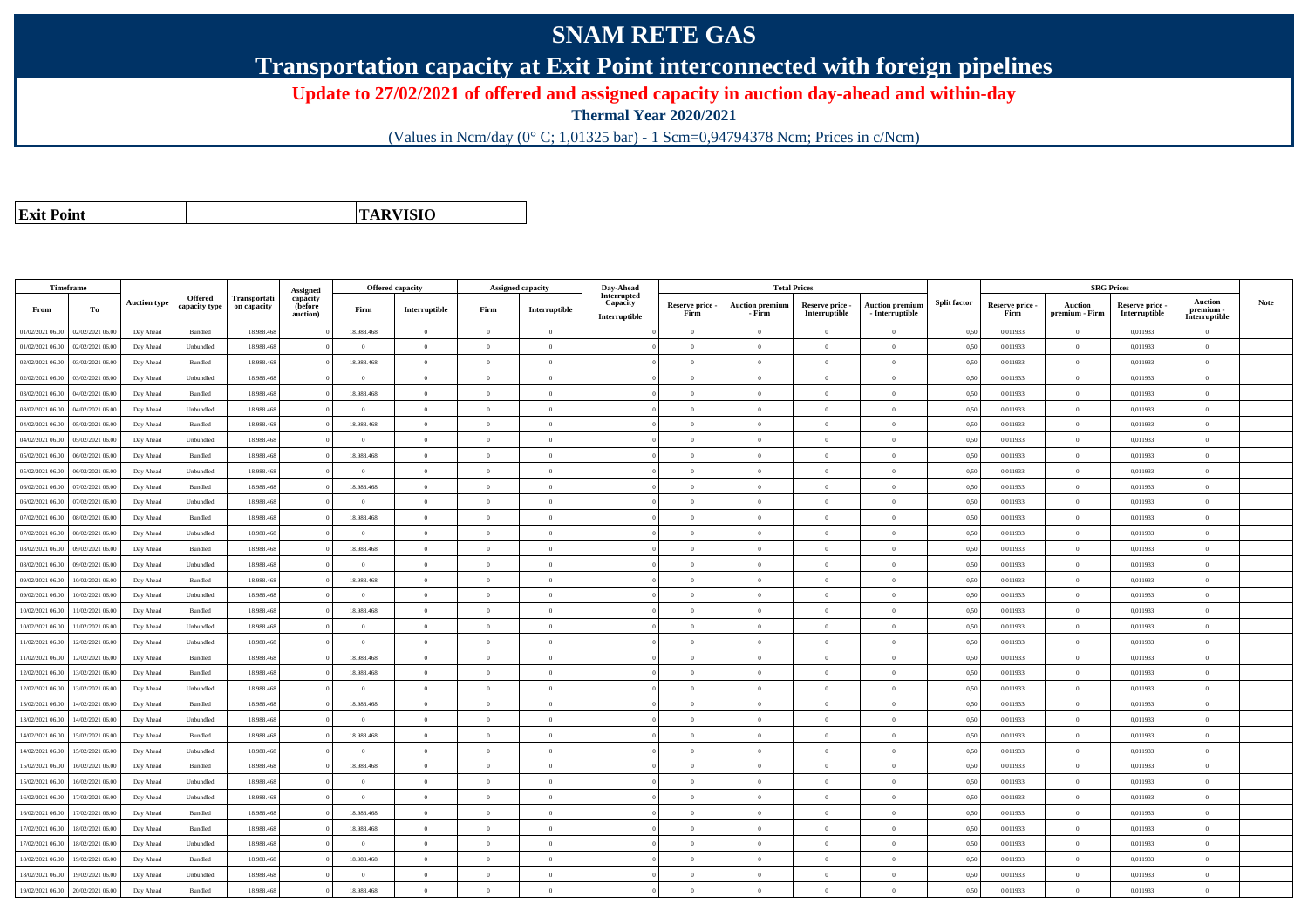| 19/02/2021 06:00 20/02/2021 06:00     | Day Ahead  | Unbundled | 18.988.468 | $\overline{0}$ | $\overline{0}$ | $\overline{0}$ |                | $\overline{0}$ | $\theta$       |                | $\theta$       | 0,50 | 0,011933 | $\theta$       | 0,011933       | $\theta$       |  |
|---------------------------------------|------------|-----------|------------|----------------|----------------|----------------|----------------|----------------|----------------|----------------|----------------|------|----------|----------------|----------------|----------------|--|
| 20/02/2021 06:00<br>21/02/2021 06:00  | Day Ahead  | Bundled   | 18.988.46  | 18.988.468     | $\bf{0}$       | $\bf{0}$       | $\bf{0}$       | $\overline{0}$ | $\bf{0}$       | $\overline{0}$ | $\bf{0}$       | 0,50 | 0,011933 | $\,$ 0 $\,$    | 0,011933       | $\overline{0}$ |  |
| 20/02/2021 06:00<br>21/02/2021 06:00  | Day Ahead  | Unbundled | 18,988,468 | $\overline{0}$ | $\overline{0}$ | $\bf{0}$       | $\overline{0}$ | $\bf{0}$       | $\bf{0}$       | $\overline{0}$ | $\bf{0}$       | 0.50 | 0.011933 | $\bf{0}$       | 0.011933       | $\overline{0}$ |  |
| 21/02/2021 06:00<br>22/02/2021 06:00  | Day Ahead  | Bundled   | 18.988.468 | 18.988.468     | $\overline{0}$ | $\overline{0}$ | $\overline{0}$ | $\theta$       | $\theta$       | $\overline{0}$ | $\bf{0}$       | 0,50 | 0,011933 | $\,$ 0 $\,$    | 0,011933       | $\overline{0}$ |  |
| 21/02/2021 06:00<br>22/02/2021 06.00  | Day Ahead  | Unbundled | 18.988.46  | $\overline{0}$ | $\bf{0}$       | $\overline{0}$ | $\bf{0}$       | $\overline{0}$ | $\theta$       | $\overline{0}$ | $\bf{0}$       | 0,50 | 0,011933 | $\,$ 0 $\,$    | 0,011933       | $\overline{0}$ |  |
|                                       |            |           |            |                |                |                |                |                |                | $\theta$       |                |      |          |                |                |                |  |
| 22/02/2021 06:00<br>23/02/2021 06:00  | Day Ahead  | Unbundled | 18,988,468 | $\overline{0}$ | $\overline{0}$ | $\overline{0}$ | $\overline{0}$ | $\bf{0}$       | $\overline{0}$ |                | $\bf{0}$       | 0.50 | 0.011933 | $\bf{0}$       | 0.011933       | $\overline{0}$ |  |
| 22/02/2021 06:00<br>23/02/2021 06:00  | Day Ahead  | Bundled   | 18.988.468 | 18.988.468     | $\bf{0}$       | $\overline{0}$ | $\overline{0}$ | $\overline{0}$ | $\overline{0}$ | $\overline{0}$ | $\bf{0}$       | 0,50 | 0,011933 | $\,$ 0 $\,$    | 0,011933       | $\overline{0}$ |  |
| 23/02/2021 06:00<br>24/02/2021 06.00  | Day Ahead  | Bundled   | 18.988.46  | 18.988.468     | $\bf{0}$       | $\overline{0}$ | $\overline{0}$ | $\overline{0}$ | $\overline{0}$ | $\overline{0}$ | $\bf{0}$       | 0,50 | 0,011933 | $\,$ 0 $\,$    | 0,011933       | $\overline{0}$ |  |
| 23/02/2021 06:00<br>24/02/2021 06:00  | Day Ahead  | Unbundled | 18,988,468 | $\overline{0}$ | $\overline{0}$ | $\bf{0}$       | $\overline{0}$ | $\bf{0}$       | $\overline{0}$ | $\overline{0}$ | $\bf{0}$       | 0.50 | 0.011933 | $\bf{0}$       | 0.011933       | $\overline{0}$ |  |
| 24/02/2021 06:00<br>25/02/2021 06:00  | Day Ahead  | Bundled   | 18.988.468 | 18.988.468     | $\overline{0}$ | $\bf{0}$       | $\overline{0}$ | $\overline{0}$ | $\overline{0}$ | $\overline{0}$ | $\bf{0}$       | 0,50 | 0,011933 | $\bf{0}$       | 0,011933       | $\overline{0}$ |  |
| 24/02/2021 06:00<br>25/02/2021 06.00  | Day Ahead  | Unbundled | 18.988.46  | $\bf{0}$       | $\bf{0}$       | $\overline{0}$ | $\bf{0}$       | $\bf{0}$       | $\bf{0}$       | $\overline{0}$ | $\bf{0}$       | 0,50 | 0,011933 | $\,$ 0 $\,$    | 0,011933       | $\overline{0}$ |  |
| 25/02/2021 06:00<br>26/02/2021 06:00  | Day Ahead  | Bundled   | 18,988,468 | 18.988.468     | $\overline{0}$ | $\bf{0}$       | $\overline{0}$ | $\overline{0}$ | $\bf{0}$       | $\overline{0}$ | $\bf{0}$       | 0.50 | 0.011933 | $\bf{0}$       | 0.011933       | $\overline{0}$ |  |
| 25/02/2021 06:00<br>26/02/2021 06:00  | Day Ahead  | Unbundled | 18.988.468 | $\bf{0}$       | $\overline{0}$ | $\overline{0}$ | $\overline{0}$ | $\overline{0}$ | $\theta$       | $\overline{0}$ | $\bf{0}$       | 0,50 | 0,011933 | $\,$ 0 $\,$    | 0,011933       | $\overline{0}$ |  |
|                                       |            |           |            |                |                |                |                |                |                |                |                |      |          |                |                |                |  |
| 26/02/2021 06:00<br>27/02/2021 06.00  | Day Ahead  | Bundled   | 18.988.46  | 18.988.468     | $\bf{0}$       | $\overline{0}$ | $\bf{0}$       | $\overline{0}$ | $\theta$       | $\overline{0}$ | $\bf{0}$       | 0,50 | 0,011933 | $\,$ 0 $\,$    | 0,011933       | $\overline{0}$ |  |
| 26/02/2021 06:00<br>27/02/2021 06.00  | Day Ahead  | Unbundled | 18,988,468 | $\overline{0}$ | $\overline{0}$ | $\overline{0}$ | $\overline{0}$ | $\bf{0}$       | $\theta$       | $\Omega$       | $\bf{0}$       | 0.50 | 0.011933 | $\bf{0}$       | 0.011933       | $\overline{0}$ |  |
| 27/02/2021 06:00<br>28/02/2021 06:00  | Day Ahead  | Bundled   | 18.988.468 | 18.988.468     | $\overline{0}$ | $\overline{0}$ | $\overline{0}$ | $\overline{0}$ | $\overline{0}$ | $\overline{0}$ | $\bf{0}$       | 0,50 | 0,011933 | $\bf{0}$       | 0,011933       | $\overline{0}$ |  |
| 27/02/2021 06:00<br>28/02/2021 06:00  | Day Ahead  | Unbundled | 18.988.46  | $\bf{0}$       | $\bf{0}$       | $\overline{0}$ | $\overline{0}$ | $\overline{0}$ | $\theta$       | $\overline{0}$ | $\bf{0}$       | 0,50 | 0,011933 | $\,$ 0 $\,$    | 0,011933       | $\overline{0}$ |  |
| 28/02/2021 06:00<br>01/03/2021 06:00  | Day Ahead  | Bundled   | 18,988,468 | 18.988.468     | $\overline{0}$ | $\overline{0}$ | $\overline{0}$ | $\bf{0}$       | $\overline{0}$ | $\overline{0}$ | $\bf{0}$       | 0.50 | 0.011933 | $\bf{0}$       | 0.011933       | $\overline{0}$ |  |
| 28/02/2021 06:00<br>01/03/2021 06:00  | Day Ahead  | Unbundled | 18.988.468 | $\overline{0}$ | $\bf{0}$       | $\bf{0}$       | $\overline{0}$ | $\overline{0}$ | $\overline{0}$ | $\overline{0}$ | $\bf{0}$       | 0,50 | 0,011933 | $\,$ 0 $\,$    | 0,011933       | $\overline{0}$ |  |
| 01/02/2021 06:00<br>02/02/2021 06.00  | Within Day | Bundled   | 18.988.46  | 18.988.467     | $\bf{0}$       | $\overline{0}$ | $\bf{0}$       | $\bf{0}$       | $\overline{0}$ | $\overline{0}$ | $\bf{0}$       | 0,50 | 1,193325 | $\,$ 0 $\,$    | $\bf{0}$       | $\overline{0}$ |  |
|                                       |            |           |            |                |                |                |                |                |                |                |                |      |          |                |                |                |  |
| 01/02/2021 07:00<br>02/02/2021 06:00  | Within Day | Bundled   | 18,988,468 | 18.197.281     | $\overline{0}$ | $\bf{0}$       | $\overline{0}$ | $\overline{0}$ | $\bf{0}$       | $\overline{0}$ | $\bf{0}$       | 0.50 | 1,193325 | $\bf{0}$       | $\overline{0}$ | $\overline{0}$ |  |
| 01/02/2021 08:00<br>02/02/2021 06:00  | Within Day | Bundled   | 18.988.468 | 17.406.094     | $\overline{0}$ | $\overline{0}$ | $\overline{0}$ | $\overline{0}$ | $\theta$       | $\overline{0}$ | $\bf{0}$       | 0,50 | 1,193325 | $\theta$       | $\theta$       | $\overline{0}$ |  |
| 01/02/2021 09:00<br>02/02/2021 06.00  | Within Day | Bundled   | 18.988.46  | 16.614.908     | $\bf{0}$       | $\overline{0}$ | $\bf{0}$       | $\bf{0}$       | $\overline{0}$ | $\overline{0}$ | $\bf{0}$       | 0,50 | 1,193325 | $\,$ 0 $\,$    | $\bf{0}$       | $\overline{0}$ |  |
| 01/02/2021 10:00<br>02/02/2021 06:00  | Within Day | Bundled   | 18,988,468 | 15.823.722     | $\overline{0}$ | $\overline{0}$ | $\overline{0}$ | $\bf{0}$       | $\overline{0}$ | $\Omega$       | $\bf{0}$       | 0.50 | 1.193325 | $\bf{0}$       | $\theta$       | $\overline{0}$ |  |
| 01/02/2021 11:00<br>02/02/2021 06:00  | Within Day | Bundled   | 18.988.468 | 15.032.536     | $\bf{0}$       | $\overline{0}$ | $\overline{0}$ | $\overline{0}$ | $\overline{0}$ | $\overline{0}$ | $\bf{0}$       | 0,50 | 1,193325 | $\,$ 0 $\,$    | $\theta$       | $\overline{0}$ |  |
| 01/02/2021 12:00<br>02/02/2021 06.00  | Within Day | Bundled   | 18.988.46  | 14.241.350     | $\bf{0}$       | $\overline{0}$ | $\bf{0}$       | $\overline{0}$ | $\theta$       | $\overline{0}$ | $\bf{0}$       | 0,50 | 1,193325 | $\,$ 0 $\,$    | $\theta$       | $\overline{0}$ |  |
| 01/02/2021 13:00<br>02/02/2021 06:00  | Within Day | Bundled   | 18,988,468 | 13.450.164     | $\overline{0}$ | $\overline{0}$ | $\overline{0}$ | $\bf{0}$       | $\overline{0}$ | $\overline{0}$ | $\bf{0}$       | 0.50 | 1.193325 | $\bf{0}$       | $\overline{0}$ | $\overline{0}$ |  |
| 01/02/2021 14:00<br>02/02/2021 06:00  | Within Day | Bundled   | 18.988.468 | 12.658.978     | $\overline{0}$ | $\overline{0}$ | $\overline{0}$ | $\overline{0}$ | $\overline{0}$ | $\overline{0}$ | $\bf{0}$       | 0,50 | 1,193325 | $\,$ 0 $\,$    | $\theta$       | $\overline{0}$ |  |
| 02/02/2021 06.00                      | Within Day | Bundled   | 18.988.46  | 11.867.791     | $\bf{0}$       | $\bf{0}$       | $\bf{0}$       | $\bf{0}$       | $\overline{0}$ | $\overline{0}$ | $\bf{0}$       | 0,50 | 1,193325 | $\,$ 0 $\,$    | $\bf{0}$       | $\overline{0}$ |  |
| 01/02/2021 15:00                      |            |           |            |                |                |                |                |                |                |                |                |      |          |                |                |                |  |
| 01/02/2021 16:00<br>02/02/2021 06:00  | Within Day | Bundled   | 18,988,468 | 11.076.605     | $\overline{0}$ | $\bf{0}$       | $\overline{0}$ | $\bf{0}$       | $\bf{0}$       | $\overline{0}$ | $\bf{0}$       | 0.50 | 1,193325 | $\bf{0}$       | $\overline{0}$ | $\overline{0}$ |  |
| 01/02/2021 17:00<br>02/02/2021 06:00  | Within Day | Bundled   | 18.988.468 | 10.285.419     | $\overline{0}$ | $\overline{0}$ | $\overline{0}$ | $\overline{0}$ | $\overline{0}$ | $\overline{0}$ | $\bf{0}$       | 0.50 | 1,193325 | $\theta$       | $\theta$       | $\overline{0}$ |  |
| 01/02/2021 18:00<br>02/02/2021 06.00  | Within Day | Bundled   | 18.988.46  | 9.494.233      | $\bf{0}$       | $\overline{0}$ | $\bf{0}$       | $\bf{0}$       | $\overline{0}$ | $\overline{0}$ | $\bf{0}$       | 0,50 | 1,193326 | $\,$ 0 $\,$    | $\bf{0}$       | $\overline{0}$ |  |
| 01/02/2021 19:00<br>02/02/2021 06:00  | Within Day | Bundled   | 18,988,468 | 8,703,047      | $\overline{0}$ | $\overline{0}$ | $\overline{0}$ | $\bf{0}$       | $\theta$       | $\Omega$       | $\bf{0}$       | 0.50 | 1,193326 | $\theta$       | $\theta$       | $\overline{0}$ |  |
| 01/02/2021 20:00<br>02/02/2021 06:00  | Within Day | Bundled   | 18.988.468 | 7.911.861      | $\overline{0}$ | $\overline{0}$ | $\overline{0}$ | $\overline{0}$ | $\overline{0}$ | $\overline{0}$ | $\overline{0}$ | 0.50 | 1,193325 | $\theta$       | $\theta$       | $\overline{0}$ |  |
| 01/02/2021 21:00<br>02/02/2021 06.00  | Within Day | Bundled   | 18.988.46  | 7.120.674      | $\bf{0}$       | $\overline{0}$ | $\bf{0}$       | $\bf{0}$       | $\bf{0}$       | $\overline{0}$ | $\bf{0}$       | 0,50 | 1,193325 | $\,$ 0 $\,$    | $\bf{0}$       | $\overline{0}$ |  |
| 01/02/2021 22.00<br>02/02/2021 06:00  | Within Day | Bundled   | 18,988,468 | 6.329.488      | $\overline{0}$ | $\overline{0}$ | $\overline{0}$ | $\bf{0}$       | $\overline{0}$ | $\overline{0}$ | $\bf{0}$       | 0.50 | 1.193325 | $\bf{0}$       | $\overline{0}$ | $\overline{0}$ |  |
| 01/02/2021 23:00<br>02/02/2021 06:00  | Within Day | Bundled   | 18.988.468 | 5.538.302      | $\overline{0}$ | $\overline{0}$ | $\overline{0}$ | $\overline{0}$ | $\overline{0}$ | $\overline{0}$ | $\overline{0}$ | 0.50 | 1,193326 | $\theta$       | $\theta$       | $\overline{0}$ |  |
|                                       |            |           |            |                |                |                |                |                |                |                |                |      |          |                |                |                |  |
| 02/02/2021 00:00<br>02/02/2021 06.00  | Within Day | Bundled   | 18.988.46  | 4.747.116      | $\bf{0}$       | $\bf{0}$       | $\bf{0}$       | $\bf{0}$       | $\overline{0}$ | $\overline{0}$ | $\bf{0}$       | 0,50 | 1,193326 | $\,$ 0 $\,$    | $\bf{0}$       | $\overline{0}$ |  |
| 02/02/2021 01:00<br>02/02/2021 06:00  | Within Day | Bundled   | 18,988,468 | 3.955.930      | $\overline{0}$ | $\bf{0}$       | $\overline{0}$ | $\overline{0}$ | $\bf{0}$       | $\overline{0}$ | $\bf{0}$       | 0.50 | 1,193325 | $\bf{0}$       | $\overline{0}$ | $\overline{0}$ |  |
| 02/02/2021 02:00<br>02/02/2021 06:00  | Within Day | Bundled   | 18.988.468 | 3.164.744      | $\overline{0}$ | $\overline{0}$ | $\overline{0}$ | $\overline{0}$ | $\overline{0}$ | $\overline{0}$ | $\bf{0}$       | 0.50 | 1,193325 | $\theta$       | $\theta$       | $\overline{0}$ |  |
| 02/02/2021 03:00<br>02/02/2021 06.00  | Within Day | Bundled   | 18.988.46  | 2.373.557      | $\bf{0}$       | $\overline{0}$ | $\bf{0}$       | $\bf{0}$       | $\overline{0}$ | $\overline{0}$ | $\bf{0}$       | 0,50 | 1,193324 | $\,$ 0 $\,$    | $\bf{0}$       | $\overline{0}$ |  |
| 02/02/2021 04:00<br>02/02/2021 06:00  | Within Day | Bundled   | 18,988,468 | 1.582.371      | $\overline{0}$ | $\overline{0}$ | $\Omega$       | $\overline{0}$ | $\overline{0}$ | $\Omega$       | $\bf{0}$       | 0.50 | 1,193327 | $\bf{0}$       | $\theta$       | $\overline{0}$ |  |
| 02/02/2021 05:00<br>02/02/2021 06:00  | Within Day | Bundled   | 18.988.468 | 791.185        | $\overline{0}$ | $\overline{0}$ | $\Omega$       | $\overline{0}$ | $\theta$       | $\Omega$       | $\overline{0}$ | 0.50 | 1,193327 | $\theta$       | $\theta$       | $\overline{0}$ |  |
| 02/02/2021 06:00<br>03/02/2021 06:00  | Within Day | Bundled   | 18.988.46  | 18.988.467     | $\bf{0}$       | $\bf{0}$       | $\overline{0}$ | $\bf{0}$       | $\bf{0}$       | $\overline{0}$ | $\bf{0}$       | 0,50 | 1,193325 | $\,$ 0 $\,$    | $\bf{0}$       | $\overline{0}$ |  |
| $02/02/2021$ 07.00 $03/02/2021$ 06.00 | Within Day | Bundled   | 18.988.468 | 18.197.281     | $\overline{0}$ | $\Omega$       |                | $\overline{0}$ |                |                |                | 0,50 | 1,193325 | $\theta$       | $\bf{0}$       |                |  |
| 02/02/2021 08:00 03/02/2021 06:00     | Within Day | Bundled   | 18.988.468 | 17.406.094     | $\overline{0}$ | $\overline{0}$ | $\overline{0}$ | $\overline{0}$ | $\overline{0}$ | $\overline{0}$ | $\bf{0}$       | 0,50 | 1,193325 | $\theta$       | $\overline{0}$ | $\overline{0}$ |  |
|                                       |            |           |            |                |                |                |                |                |                |                |                |      |          |                |                |                |  |
| 02/02/2021 09:00<br>03/02/2021 06:00  | Within Day | Bundled   | 18.988.468 | 16.614.908     | $\overline{0}$ | $\bf{0}$       | $\overline{0}$ | $\overline{0}$ | $\bf{0}$       | $\overline{0}$ | $\bf{0}$       | 0,50 | 1,193325 | $\bf{0}$       | $\overline{0}$ | $\bf{0}$       |  |
| 02/02/2021 10:00 03/02/2021 06:00     | Within Day | Bundled   | 18.988.468 | 15.823.722     | $\overline{0}$ | $\bf{0}$       | $\overline{0}$ | $\overline{0}$ | $\overline{0}$ | $\overline{0}$ | $\,$ 0 $\,$    | 0.50 | 1,193325 | $\overline{0}$ | $\bf{0}$       | $\,$ 0 $\,$    |  |
| 02/02/2021 11:00 03/02/2021 06:00     | Within Day | Bundled   | 18.988.468 | 15.032.536     | $\overline{0}$ | $\overline{0}$ | $\overline{0}$ | $\overline{0}$ | $\overline{0}$ | $\overline{0}$ | $\bf{0}$       | 0,50 | 1,193325 | $\overline{0}$ | $\theta$       | $\overline{0}$ |  |
| 02/02/2021 12:00<br>03/02/2021 06:00  | Within Day | Bundled   | 18.988.468 | 14.241.350     | $\overline{0}$ | $\bf{0}$       | $\overline{0}$ | $\overline{0}$ | $\bf{0}$       | $\overline{0}$ | $\bf{0}$       | 0,50 | 1,193325 | $\overline{0}$ | $\bf{0}$       | $\overline{0}$ |  |
| 02/02/2021 13:00<br>03/02/2021 06:00  | Within Day | Bundled   | 18.988.468 | 13.450.164     | $\overline{0}$ | $\bf{0}$       | $\overline{0}$ | $\overline{0}$ | $\bf{0}$       | $\overline{0}$ | $\bf{0}$       | 0.50 | 1,193325 | $\,$ 0 $\,$    | $\theta$       | $\,$ 0         |  |
| 02/02/2021 14:00<br>03/02/2021 06:00  | Within Day | Bundled   | 18.988.468 | 12.658.978     | $\overline{0}$ | $\overline{0}$ | $\overline{0}$ | $\overline{0}$ | $\overline{0}$ | $\overline{0}$ | $\bf{0}$       | 0,50 | 1,193325 | $\overline{0}$ | $\theta$       | $\overline{0}$ |  |
| 03/02/2021 06:00<br>02/02/2021 15:00  | Within Day | Bundled   | 18.988.468 | 11.867.791     | $\overline{0}$ | $\overline{0}$ | $\overline{0}$ | $\overline{0}$ | $\overline{0}$ | $\overline{0}$ | $\bf{0}$       | 0,50 | 1,193325 | $\bf{0}$       | $\,$ 0 $\,$    | $\,$ 0         |  |
|                                       |            |           |            |                |                |                |                |                |                |                |                |      |          |                |                |                |  |
| 02/02/2021 16:00<br>03/02/2021 06:00  | Within Day | Bundled   | 18,988,468 | 11.076.605     | $\overline{0}$ | $\overline{0}$ | $\overline{0}$ | $\overline{0}$ | $\overline{0}$ | $\overline{0}$ | $\bf{0}$       | 0.50 | 1.193325 | $\overline{0}$ | $\,$ 0 $\,$    | $\,$ 0         |  |
| 02/02/2021 17:00 03/02/2021 06:00     | Within Day | Bundled   | 18.988.468 | 10.285.419     | $\overline{0}$ | $\overline{0}$ | $\overline{0}$ | $\overline{0}$ | $\overline{0}$ | $\overline{0}$ | $\bf{0}$       | 0,50 | 1,193325 | $\overline{0}$ | $\theta$       | $\overline{0}$ |  |
| 02/02/2021 18:00<br>03/02/2021 06:00  | Within Day | Bundled   | 18.988.468 | 9.494.233      | $\overline{0}$ | $\bf{0}$       | $\overline{0}$ | $\overline{0}$ | $\overline{0}$ | $\overline{0}$ | $\bf{0}$       | 0,50 | 1,193326 | $\bf{0}$       | $\bf{0}$       | $\overline{0}$ |  |
| 02/02/2021 19:00 03/02/2021 06:00     | Within Day | Bundled   | 18.988.468 | 8.703.047      | $\overline{0}$ | $\bf{0}$       | $\overline{0}$ | $\overline{0}$ | $\,$ 0 $\,$    | $\overline{0}$ | $\bf{0}$       | 0,50 | 1,193326 | $\overline{0}$ | $\,$ 0 $\,$    | $\,$ 0 $\,$    |  |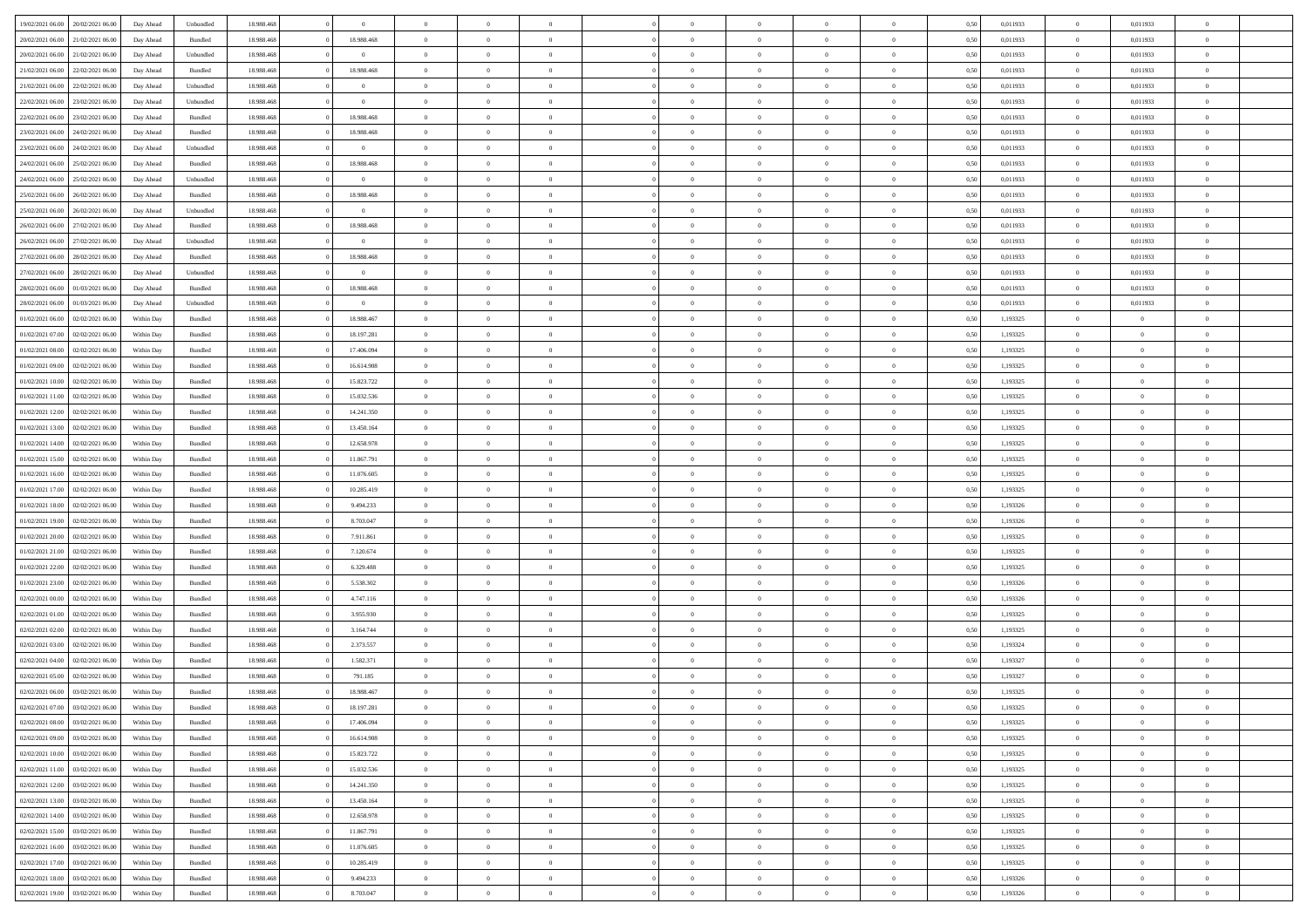| 02/02/2021 20:00 | 03/02/2021 06:00 | Within Day | Bundled            | 18.988.468 | 7.911.861  | $\overline{0}$ | $\theta$       |                | $\Omega$       | $\Omega$       | $\Omega$       | $\theta$       | 0.50 | 1,193325 | $\theta$       | $\overline{0}$ | $\theta$       |  |
|------------------|------------------|------------|--------------------|------------|------------|----------------|----------------|----------------|----------------|----------------|----------------|----------------|------|----------|----------------|----------------|----------------|--|
| 02/02/2021 21:00 | 03/02/2021 06:00 | Within Day | Bundled            | 18.988.468 | 7.120.674  | $\overline{0}$ | $\theta$       | $\overline{0}$ | $\overline{0}$ | $\bf{0}$       | $\overline{0}$ | $\overline{0}$ | 0,50 | 1,193325 | $\theta$       | $\overline{0}$ | $\overline{0}$ |  |
| 02/02/2021 22.00 | 03/02/2021 06:00 | Within Day | Bundled            | 18.988.468 | 6.329.488  | $\overline{0}$ | $\overline{0}$ | $\overline{0}$ | $\overline{0}$ | $\bf{0}$       | $\overline{0}$ | $\bf{0}$       | 0,50 | 1,193325 | $\bf{0}$       | $\overline{0}$ | $\overline{0}$ |  |
| 02/02/2021 23:00 | 03/02/2021 06:00 | Within Dav | Bundled            | 18.988.468 | 5.538.302  | $\overline{0}$ | $\theta$       | $\overline{0}$ | $\overline{0}$ | $\bf{0}$       | $\overline{0}$ | $\overline{0}$ | 0.50 | 1,193326 | $\theta$       | $\theta$       | $\overline{0}$ |  |
| 03/02/2021 00:00 | 03/02/2021 06.00 | Within Day | Bundled            | 18.988.468 | 4.747.116  | $\overline{0}$ | $\theta$       | $\overline{0}$ | $\overline{0}$ | $\bf{0}$       | $\overline{0}$ | $\bf{0}$       | 0,50 | 1,193326 | $\theta$       | $\theta$       | $\overline{0}$ |  |
|                  |                  |            |                    |            |            |                |                |                |                |                |                |                |      |          |                |                |                |  |
| 03/02/2021 01:00 | 03/02/2021 06:00 | Within Day | Bundled            | 18.988.468 | 3.955.930  | $\overline{0}$ | $\bf{0}$       | $\overline{0}$ | $\overline{0}$ | $\overline{0}$ | $\overline{0}$ | $\mathbf{0}$   | 0,50 | 1,193325 | $\overline{0}$ | $\overline{0}$ | $\bf{0}$       |  |
| 03/02/2021 02:00 | 03/02/2021 06:00 | Within Dav | Bundled            | 18.988.468 | 3.164.744  | $\overline{0}$ | $\overline{0}$ | $\overline{0}$ | $\overline{0}$ | $\bf{0}$       | $\overline{0}$ | $\overline{0}$ | 0.50 | 1,193325 | $\theta$       | $\overline{0}$ | $\overline{0}$ |  |
| 03/02/2021 03:00 | 03/02/2021 06:00 | Within Day | Bundled            | 18.988.468 | 2.373.557  | $\overline{0}$ | $\theta$       | $\overline{0}$ | $\overline{0}$ | $\bf{0}$       | $\overline{0}$ | $\bf{0}$       | 0,50 | 1,193324 | $\theta$       | $\theta$       | $\overline{0}$ |  |
| 03/02/2021 04:00 | 03/02/2021 06:00 | Within Day | Bundled            | 18.988.468 | 1.582.371  | $\overline{0}$ | $\overline{0}$ | $\overline{0}$ | $\overline{0}$ | $\bf{0}$       | $\overline{0}$ | $\bf{0}$       | 0,50 | 1,193327 | $\,0\,$        | $\overline{0}$ | $\overline{0}$ |  |
| 03/02/2021 05:00 | 03/02/2021 06:00 | Within Dav | Bundled            | 18.988.468 | 791.185    | $\overline{0}$ | $\overline{0}$ | $\overline{0}$ | $\overline{0}$ | $\overline{0}$ | $\overline{0}$ | $\overline{0}$ | 0.50 | 1,193327 | $\theta$       | $\overline{0}$ | $\overline{0}$ |  |
| 03/02/2021 06:00 | 04/02/2021 06.00 | Within Day | Bundled            | 18.988.468 | 18.988.467 | $\overline{0}$ | $\theta$       | $\overline{0}$ | $\overline{0}$ | $\bf{0}$       | $\overline{0}$ | $\bf{0}$       | 0,50 | 1,193325 | $\theta$       | $\theta$       | $\overline{0}$ |  |
| 03/02/2021 07:00 | 04/02/2021 06.00 | Within Day | Bundled            | 18.988.468 | 18.197.281 | $\overline{0}$ | $\overline{0}$ | $\overline{0}$ | $\overline{0}$ | $\bf{0}$       | $\overline{0}$ | $\bf{0}$       | 0,50 | 1,193325 | $\bf{0}$       | $\overline{0}$ | $\overline{0}$ |  |
|                  |                  |            |                    |            |            |                |                |                |                |                |                |                |      |          |                |                |                |  |
| 03/02/2021 08:00 | 04/02/2021 06:00 | Within Day | Bundled            | 18.988.468 | 17.406.094 | $\overline{0}$ | $\theta$       | $\overline{0}$ | $\overline{0}$ | $\bf{0}$       | $\overline{0}$ | $\overline{0}$ | 0.50 | 1,193325 | $\theta$       | $\theta$       | $\overline{0}$ |  |
| 03/02/2021 09:00 | 04/02/2021 06.00 | Within Day | Bundled            | 18.988.468 | 16.614.908 | $\overline{0}$ | $\theta$       | $\overline{0}$ | $\overline{0}$ | $\bf{0}$       | $\overline{0}$ | $\overline{0}$ | 0,50 | 1,193325 | $\theta$       | $\theta$       | $\overline{0}$ |  |
| 03/02/2021 10:00 | 04/02/2021 06.00 | Within Day | Bundled            | 18.988.468 | 15.823.722 | $\overline{0}$ | $\overline{0}$ | $\overline{0}$ | $\overline{0}$ | $\overline{0}$ | $\overline{0}$ | $\mathbf{0}$   | 0,50 | 1,193325 | $\overline{0}$ | $\overline{0}$ | $\bf{0}$       |  |
| 03/02/2021 11:00 | 04/02/2021 06:00 | Within Dav | Bundled            | 18.988.468 | 15.032.536 | $\overline{0}$ | $\overline{0}$ | $\overline{0}$ | $\overline{0}$ | $\bf{0}$       | $\overline{0}$ | $\overline{0}$ | 0.50 | 1,193325 | $\theta$       | $\overline{0}$ | $\overline{0}$ |  |
| 03/02/2021 12:00 | 04/02/2021 06.00 | Within Day | Bundled            | 18.988.468 | 14.241.350 | $\overline{0}$ | $\theta$       | $\overline{0}$ | $\overline{0}$ | $\bf{0}$       | $\overline{0}$ | $\bf{0}$       | 0,50 | 1,193325 | $\theta$       | $\theta$       | $\overline{0}$ |  |
| 03/02/2021 13:00 | 04/02/2021 06.00 | Within Day | Bundled            | 18.988.468 | 13.450.164 | $\overline{0}$ | $\overline{0}$ | $\overline{0}$ | $\overline{0}$ | $\bf{0}$       | $\overline{0}$ | $\bf{0}$       | 0,50 | 1,193325 | $\,0\,$        | $\overline{0}$ | $\overline{0}$ |  |
| 03/02/2021 14:00 | 04/02/2021 06:00 | Within Day | Bundled            | 18.988.468 | 12.658.978 | $\overline{0}$ | $\overline{0}$ | $\overline{0}$ | $\overline{0}$ | $\overline{0}$ | $\overline{0}$ | $\overline{0}$ | 0.50 | 1,193325 | $\theta$       | $\overline{0}$ | $\overline{0}$ |  |
|                  |                  |            |                    |            |            | $\overline{0}$ | $\theta$       | $\overline{0}$ |                | $\bf{0}$       | $\overline{0}$ |                |      |          | $\theta$       | $\theta$       | $\overline{0}$ |  |
| 03/02/2021 15:00 | 04/02/2021 06.00 | Within Day | Bundled            | 18.988.468 | 11.867.791 |                |                |                | $\overline{0}$ |                |                | $\bf{0}$       | 0,50 | 1,193325 |                |                |                |  |
| 03/02/2021 16:00 | 04/02/2021 06.00 | Within Day | Bundled            | 18.988.468 | 11.076.605 | $\overline{0}$ | $\overline{0}$ | $\overline{0}$ | $\bf{0}$       | $\bf{0}$       | $\bf{0}$       | $\bf{0}$       | 0,50 | 1,193325 | $\,0\,$        | $\overline{0}$ | $\overline{0}$ |  |
| 03/02/2021 17:00 | 04/02/2021 06:00 | Within Day | Bundled            | 18.988.468 | 10.285.419 | $\overline{0}$ | $\overline{0}$ | $\overline{0}$ | $\overline{0}$ | $\bf{0}$       | $\overline{0}$ | $\overline{0}$ | 0.50 | 1,193325 | $\theta$       | $\theta$       | $\overline{0}$ |  |
| 03/02/2021 18:00 | 04/02/2021 06.00 | Within Day | Bundled            | 18.988.468 | 9.494.233  | $\overline{0}$ | $\theta$       | $\overline{0}$ | $\overline{0}$ | $\bf{0}$       | $\overline{0}$ | $\bf{0}$       | 0,50 | 1,193326 | $\theta$       | $\overline{0}$ | $\overline{0}$ |  |
| 03/02/2021 19:00 | 04/02/2021 06.00 | Within Day | Bundled            | 18.988.468 | 8.703.047  | $\overline{0}$ | $\overline{0}$ | $\overline{0}$ | $\bf{0}$       | $\overline{0}$ | $\overline{0}$ | $\mathbf{0}$   | 0,50 | 1,193326 | $\bf{0}$       | $\overline{0}$ | $\bf{0}$       |  |
| 03/02/2021 20:00 | 04/02/2021 06:00 | Within Dav | Bundled            | 18.988.468 | 7.911.861  | $\overline{0}$ | $\overline{0}$ | $\overline{0}$ | $\overline{0}$ | $\overline{0}$ | $\overline{0}$ | $\overline{0}$ | 0.50 | 1,193325 | $\theta$       | $\overline{0}$ | $\overline{0}$ |  |
| 03/02/2021 21:00 | 04/02/2021 06.00 | Within Day | Bundled            | 18.988.468 | 7.120.674  | $\overline{0}$ | $\theta$       | $\overline{0}$ | $\overline{0}$ | $\bf{0}$       | $\overline{0}$ | $\bf{0}$       | 0,50 | 1,193325 | $\theta$       | $\theta$       | $\overline{0}$ |  |
| 03/02/2021 22.00 | 04/02/2021 06.00 | Within Day | Bundled            | 18.988.468 | 6.329.488  | $\overline{0}$ | $\overline{0}$ | $\overline{0}$ | $\bf{0}$       | $\bf{0}$       | $\bf{0}$       | $\bf{0}$       | 0,50 | 1,193325 | $\,0\,$        | $\overline{0}$ | $\overline{0}$ |  |
|                  |                  |            |                    |            |            |                |                |                |                | $\overline{0}$ |                |                |      |          | $\theta$       | $\overline{0}$ |                |  |
| 03/02/2021 23:00 | 04/02/2021 06:00 | Within Day | Bundled            | 18.988.468 | 5.538.302  | $\overline{0}$ | $\overline{0}$ | $\overline{0}$ | $\overline{0}$ |                | $\overline{0}$ | $\overline{0}$ | 0.50 | 1,193326 |                |                | $\overline{0}$ |  |
| 04/02/2021 00:00 | 04/02/2021 06.00 | Within Day | Bundled            | 18.988.468 | 4.747.116  | $\overline{0}$ | $\theta$       | $\overline{0}$ | $\overline{0}$ | $\bf{0}$       | $\overline{0}$ | $\bf{0}$       | 0,50 | 1,193326 | $\,$ 0 $\,$    | $\theta$       | $\overline{0}$ |  |
| 04/02/2021 01:00 | 04/02/2021 06.00 | Within Day | Bundled            | 18.988.468 | 3.955.930  | $\overline{0}$ | $\overline{0}$ | $\overline{0}$ | $\bf{0}$       | $\bf{0}$       | $\bf{0}$       | $\bf{0}$       | 0,50 | 1,193325 | $\bf{0}$       | $\overline{0}$ | $\overline{0}$ |  |
| 04/02/2021 02:00 | 04/02/2021 06.00 | Within Day | Bundled            | 18.988.468 | 3.164.744  | $\overline{0}$ | $\Omega$       | $\Omega$       | $\Omega$       | $\Omega$       | $\overline{0}$ | $\overline{0}$ | 0.50 | 1,193325 | $\,0\,$        | $\Omega$       | $\theta$       |  |
| 04/02/2021 03:00 | 04/02/2021 06.00 | Within Day | Bundled            | 18.988.468 | 2.373.557  | $\overline{0}$ | $\theta$       | $\overline{0}$ | $\overline{0}$ | $\bf{0}$       | $\overline{0}$ | $\bf{0}$       | 0,50 | 1,193324 | $\theta$       | $\theta$       | $\overline{0}$ |  |
| 04/02/2021 04:00 | 04/02/2021 06.00 | Within Day | Bundled            | 18.988.468 | 1.582.371  | $\overline{0}$ | $\overline{0}$ | $\overline{0}$ | $\bf{0}$       | $\bf{0}$       | $\overline{0}$ | $\mathbf{0}$   | 0,50 | 1,193327 | $\bf{0}$       | $\overline{0}$ | $\bf{0}$       |  |
| 04/02/2021 05:00 | 04/02/2021 06.00 | Within Day | Bundled            | 18.988.468 | 791.185    | $\overline{0}$ | $\Omega$       | $\Omega$       | $\Omega$       | $\Omega$       | $\Omega$       | $\overline{0}$ | 0.50 | 1,193327 | $\theta$       | $\theta$       | $\theta$       |  |
| 04/02/2021 06:00 | 05/02/2021 06:00 | Within Day | Bundled            | 18.988.468 | 18.988.467 | $\overline{0}$ | $\theta$       | $\overline{0}$ | $\overline{0}$ | $\bf{0}$       | $\overline{0}$ | $\bf{0}$       | 0,50 | 1,193325 | $\theta$       | $\theta$       | $\overline{0}$ |  |
|                  |                  |            |                    |            |            |                | $\overline{0}$ |                |                | $\bf{0}$       |                |                |      |          | $\,0\,$        | $\overline{0}$ | $\overline{0}$ |  |
| 04/02/2021 07:00 | 05/02/2021 06:00 | Within Day | Bundled            | 18.988.468 | 18.197.281 | $\overline{0}$ |                | $\overline{0}$ | $\bf{0}$       |                | $\bf{0}$       | $\bf{0}$       | 0,50 | 1,193325 |                |                |                |  |
| 04/02/2021 08:00 | 05/02/2021 06:00 | Within Day | Bundled            | 18.988.468 | 17,406,094 | $\overline{0}$ | $\Omega$       | $\Omega$       | $\Omega$       | $\Omega$       | $\theta$       | $\overline{0}$ | 0.50 | 1,193325 | $\theta$       | $\theta$       | $\theta$       |  |
| 04/02/2021 09:00 | 05/02/2021 06:00 | Within Day | Bundled            | 18.988.468 | 16.614.908 | $\overline{0}$ | $\theta$       | $\overline{0}$ | $\overline{0}$ | $\bf{0}$       | $\overline{0}$ | $\bf{0}$       | 0,50 | 1,193325 | $\theta$       | $\theta$       | $\overline{0}$ |  |
| 04/02/2021 10:00 | 05/02/2021 06:00 | Within Day | Bundled            | 18.988.468 | 15.823.722 | $\overline{0}$ | $\overline{0}$ | $\overline{0}$ | $\bf{0}$       | $\bf{0}$       | $\bf{0}$       | $\bf{0}$       | 0,50 | 1,193325 | $\,0\,$        | $\overline{0}$ | $\overline{0}$ |  |
| 04/02/2021 11:00 | 05/02/2021 06:00 | Within Day | Bundled            | 18.988.468 | 15.032.536 | $\overline{0}$ | $\Omega$       | $\Omega$       | $\Omega$       | $\Omega$       | $\overline{0}$ | $\overline{0}$ | 0.50 | 1,193325 | $\,0\,$        | $\theta$       | $\theta$       |  |
| 04/02/2021 12:00 | 05/02/2021 06:00 | Within Day | Bundled            | 18.988.468 | 14.241.350 | $\overline{0}$ | $\theta$       | $\overline{0}$ | $\overline{0}$ | $\bf{0}$       | $\overline{0}$ | $\bf{0}$       | 0,50 | 1,193325 | $\,$ 0 $\,$    | $\theta$       | $\overline{0}$ |  |
| 04/02/2021 13:00 | 05/02/2021 06:00 | Within Day | Bundled            | 18.988.468 | 13.450.164 | $\overline{0}$ | $\overline{0}$ | $\overline{0}$ | $\bf{0}$       | $\bf{0}$       | $\bf{0}$       | $\mathbf{0}$   | 0,50 | 1,193325 | $\bf{0}$       | $\overline{0}$ | $\bf{0}$       |  |
| 04/02/2021 14:00 | 05/02/2021 06:00 | Within Day | Bundled            | 18.988.468 | 12.658.978 | $\overline{0}$ | $\Omega$       | $\Omega$       | $\Omega$       | $\Omega$       | $\Omega$       | $\overline{0}$ | 0.50 | 1,193325 | $\theta$       | $\theta$       | $\theta$       |  |
| 04/02/2021 15:00 | 05/02/2021 06:00 | Within Day | Bundled            | 18.988.468 | 11.867.791 | $\overline{0}$ | $\overline{0}$ | $\overline{0}$ | $\bf{0}$       | $\,$ 0         | $\bf{0}$       | $\bf{0}$       | 0,50 | 1,193325 | $\,0\,$        | $\overline{0}$ | $\overline{0}$ |  |
| 04/02/2021 16:00 | 05/02/2021 06:00 | Within Day | $\mathbf B$ undled | 18.988.468 |            |                |                |                |                |                |                |                |      |          |                |                |                |  |
|                  |                  |            |                    |            | 11.076.605 | $\bf{0}$       | $\bf{0}$       |                |                |                |                |                | 0,50 | 1,193325 | $\bf{0}$       | $\overline{0}$ |                |  |
| 04/02/2021 17.00 | 05/02/2021 06:00 | Within Day | Bundled            | 18,988,468 | 10.285.419 | $\overline{0}$ | $\overline{0}$ | $\overline{0}$ | $\Omega$       | $\overline{0}$ | $\overline{0}$ | $\overline{0}$ | 0.50 | 1,193325 | $\theta$       | $\theta$       | $\theta$       |  |
| 04/02/2021 18:00 | 05/02/2021 06:00 | Within Day | Bundled            | 18.988.468 | 9.494.233  | $\overline{0}$ | $\,$ 0         | $\overline{0}$ | $\bf{0}$       | $\,$ 0 $\,$    | $\overline{0}$ | $\mathbf{0}$   | 0,50 | 1,193326 | $\,$ 0 $\,$    | $\,$ 0 $\,$    | $\,$ 0         |  |
| 04/02/2021 19:00 | 05/02/2021 06:00 | Within Day | Bundled            | 18.988.468 | 8.703.047  | $\overline{0}$ | $\overline{0}$ | $\overline{0}$ | $\overline{0}$ | $\overline{0}$ | $\overline{0}$ | $\mathbf{0}$   | 0,50 | 1,193326 | $\overline{0}$ | $\bf{0}$       | $\bf{0}$       |  |
| 04/02/2021 20:00 | 05/02/2021 06:00 | Within Day | Bundled            | 18.988.468 | 7.911.861  | $\overline{0}$ | $\overline{0}$ | $\overline{0}$ | $\Omega$       | $\overline{0}$ | $\overline{0}$ | $\bf{0}$       | 0,50 | 1,193325 | $\overline{0}$ | $\theta$       | $\overline{0}$ |  |
| 04/02/2021 21:00 | 05/02/2021 06:00 | Within Day | Bundled            | 18.988.468 | 7.120.674  | $\overline{0}$ | $\,$ 0         | $\overline{0}$ | $\overline{0}$ | $\overline{0}$ | $\overline{0}$ | $\bf{0}$       | 0,50 | 1,193325 | $\,$ 0 $\,$    | $\overline{0}$ | $\overline{0}$ |  |
| 04/02/2021 22.00 | 05/02/2021 06:00 | Within Day | Bundled            | 18.988.468 | 6.329.488  | $\overline{0}$ | $\overline{0}$ | $\overline{0}$ | $\overline{0}$ | $\overline{0}$ | $\overline{0}$ | $\mathbf{0}$   | 0,50 | 1,193325 | $\overline{0}$ | $\bf{0}$       | $\bf{0}$       |  |
| 04/02/2021 23:00 | 05/02/2021 06:00 | Within Day | Bundled            | 18.988.468 | 5.538.302  | $\overline{0}$ | $\overline{0}$ | $\overline{0}$ | $\Omega$       | $\overline{0}$ | $\overline{0}$ | $\bf{0}$       | 0.50 | 1,193326 | $\overline{0}$ | $\theta$       | $\overline{0}$ |  |
| 05/02/2021 00:00 | 05/02/2021 06:00 |            |                    | 18.988.468 | 4.747.116  | $\overline{0}$ | $\,$ 0         | $\overline{0}$ |                | $\bf{0}$       |                |                |      | 1,193326 | $\,$ 0 $\,$    | $\overline{0}$ | $\overline{0}$ |  |
|                  |                  | Within Day | Bundled            |            |            |                |                |                | $\bf{0}$       |                | $\bf{0}$       | $\bf{0}$       | 0,50 |          |                |                |                |  |
| 05/02/2021 01:00 | 05/02/2021 06:00 | Within Day | Bundled            | 18.988.468 | 3.955.930  | $\overline{0}$ | $\bf{0}$       | $\overline{0}$ | $\overline{0}$ | $\overline{0}$ | $\overline{0}$ | $\mathbf{0}$   | 0,50 | 1,193325 | $\overline{0}$ | $\overline{0}$ | $\bf{0}$       |  |
| 05/02/2021 02:00 | 05/02/2021 06:00 | Within Day | Bundled            | 18,988,468 | 3.164.744  | $\overline{0}$ | $\overline{0}$ | $\overline{0}$ | $\Omega$       | $\overline{0}$ | $\overline{0}$ | $\bf{0}$       | 0.50 | 1,193325 | $\overline{0}$ | $\theta$       | $\overline{0}$ |  |
| 05/02/2021 03:00 | 05/02/2021 06:00 | Within Day | Bundled            | 18.988.468 | 2.373.557  | $\overline{0}$ | $\,$ 0 $\,$    | $\overline{0}$ | $\overline{0}$ | $\bf{0}$       | $\bf{0}$       | $\bf{0}$       | 0,50 | 1,193324 | $\,$ 0 $\,$    | $\,$ 0 $\,$    | $\bf{0}$       |  |
| 05/02/2021 04:00 | 05/02/2021 06:00 | Within Day | Bundled            | 18.988.468 | 1.582.371  | $\overline{0}$ | $\bf{0}$       | $\overline{0}$ | $\bf{0}$       | $\bf{0}$       | $\bf{0}$       | $\bf{0}$       | 0,50 | 1,193327 | $\overline{0}$ | $\overline{0}$ | $\bf{0}$       |  |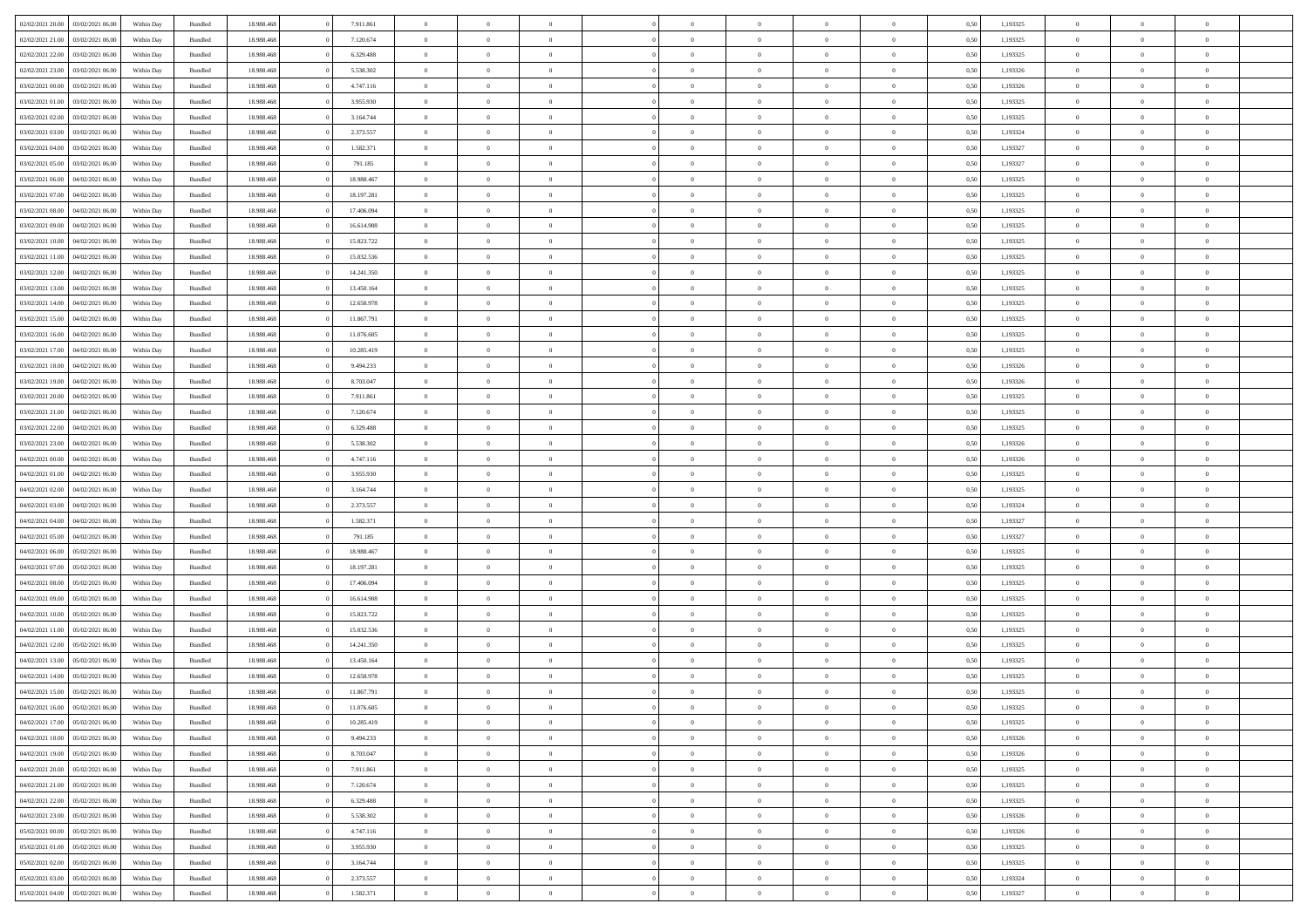| 05/02/2021 05:00 | 05/02/2021 06:00 | Within Day | Bundled            | 18.988.468 | 791.185    | $\overline{0}$ | $\theta$       |                | $\Omega$       | $\Omega$       | $\Omega$       | $\theta$       | 0.50 | 1,193327 | $\theta$       | $\overline{0}$ | $\theta$       |  |
|------------------|------------------|------------|--------------------|------------|------------|----------------|----------------|----------------|----------------|----------------|----------------|----------------|------|----------|----------------|----------------|----------------|--|
| 05/02/2021 06:00 | 06/02/2021 06:00 | Within Day | Bundled            | 18.988.468 | 18.988.467 | $\overline{0}$ | $\theta$       | $\overline{0}$ | $\overline{0}$ | $\bf{0}$       | $\overline{0}$ | $\overline{0}$ | 0,50 | 1,193325 | $\theta$       | $\overline{0}$ | $\overline{0}$ |  |
| 05/02/2021 07:00 | 06/02/2021 06:00 | Within Day | Bundled            | 18.988.468 | 18.197.281 | $\overline{0}$ | $\overline{0}$ | $\overline{0}$ | $\bf{0}$       | $\bf{0}$       | $\bf{0}$       | $\bf{0}$       | 0,50 | 1,193325 | $\bf{0}$       | $\overline{0}$ | $\overline{0}$ |  |
|                  |                  |            |                    |            |            |                |                |                |                |                |                |                |      |          | $\theta$       |                |                |  |
| 05/02/2021 08:00 | 06/02/2021 06:00 | Within Dav | Bundled            | 18.988.468 | 17.406.094 | $\overline{0}$ | $\theta$       | $\overline{0}$ | $\overline{0}$ | $\bf{0}$       | $\overline{0}$ | $\overline{0}$ | 0.50 | 1,193325 |                | $\theta$       | $\overline{0}$ |  |
| 05/02/2021 09:00 | 06/02/2021 06:00 | Within Day | Bundled            | 18.988.468 | 16.614.908 | $\overline{0}$ | $\theta$       | $\overline{0}$ | $\overline{0}$ | $\bf{0}$       | $\overline{0}$ | $\bf{0}$       | 0,50 | 1,193325 | $\theta$       | $\theta$       | $\overline{0}$ |  |
| 05/02/2021 10:00 | 06/02/2021 06:00 | Within Day | Bundled            | 18.988.468 | 15.823.722 | $\overline{0}$ | $\bf{0}$       | $\overline{0}$ | $\bf{0}$       | $\overline{0}$ | $\overline{0}$ | $\mathbf{0}$   | 0,50 | 1,193325 | $\bf{0}$       | $\overline{0}$ | $\bf{0}$       |  |
| 05/02/2021 11:00 | 06/02/2021 06:00 | Within Dav | Bundled            | 18.988.468 | 15.032.536 | $\overline{0}$ | $\overline{0}$ | $\overline{0}$ | $\overline{0}$ | $\bf{0}$       | $\overline{0}$ | $\overline{0}$ | 0.50 | 1,193325 | $\theta$       | $\overline{0}$ | $\overline{0}$ |  |
|                  |                  |            |                    |            |            |                |                |                |                |                |                |                |      |          |                |                |                |  |
| 05/02/2021 12:00 | 06/02/2021 06:00 | Within Day | Bundled            | 18.988.468 | 14.241.350 | $\overline{0}$ | $\theta$       | $\overline{0}$ | $\overline{0}$ | $\bf{0}$       | $\overline{0}$ | $\bf{0}$       | 0,50 | 1,193325 | $\theta$       | $\theta$       | $\overline{0}$ |  |
| 05/02/2021 13:00 | 06/02/2021 06:00 | Within Day | Bundled            | 18.988.468 | 13.450.164 | $\overline{0}$ | $\overline{0}$ | $\overline{0}$ | $\bf{0}$       | $\bf{0}$       | $\bf{0}$       | $\bf{0}$       | 0,50 | 1,193325 | $\,0\,$        | $\overline{0}$ | $\overline{0}$ |  |
| 05/02/2021 14:00 | 06/02/2021 06:00 | Within Dav | Bundled            | 18.988.468 | 12.658.978 | $\overline{0}$ | $\overline{0}$ | $\overline{0}$ | $\overline{0}$ | $\overline{0}$ | $\overline{0}$ | $\overline{0}$ | 0.50 | 1,193325 | $\theta$       | $\overline{0}$ | $\overline{0}$ |  |
| 05/02/2021 15:00 | 06/02/2021 06:00 |            | Bundled            | 18.988.468 | 11.867.791 | $\overline{0}$ | $\theta$       | $\overline{0}$ | $\overline{0}$ | $\bf{0}$       | $\overline{0}$ |                |      | 1,193325 | $\theta$       | $\theta$       | $\overline{0}$ |  |
|                  |                  | Within Day |                    |            |            |                |                |                |                |                |                | $\bf{0}$       | 0,50 |          |                |                |                |  |
| 05/02/2021 16:00 | 06/02/2021 06:00 | Within Day | Bundled            | 18.988.468 | 11.076.605 | $\overline{0}$ | $\overline{0}$ | $\overline{0}$ | $\bf{0}$       | $\bf{0}$       | $\bf{0}$       | $\bf{0}$       | 0,50 | 1,193325 | $\bf{0}$       | $\overline{0}$ | $\overline{0}$ |  |
| 05/02/2021 17:00 | 06/02/2021 06:00 | Within Dav | Bundled            | 18.988.468 | 10.285.419 | $\overline{0}$ | $\theta$       | $\overline{0}$ | $\overline{0}$ | $\bf{0}$       | $\overline{0}$ | $\overline{0}$ | 0.50 | 1,193325 | $\theta$       | $\theta$       | $\overline{0}$ |  |
| 05/02/2021 18:00 | 06/02/2021 06:00 | Within Day | Bundled            | 18.988.468 | 9.494.233  | $\overline{0}$ | $\theta$       | $\overline{0}$ | $\overline{0}$ | $\bf{0}$       | $\overline{0}$ | $\overline{0}$ | 0,50 | 1,193326 | $\theta$       | $\theta$       | $\overline{0}$ |  |
|                  |                  |            |                    |            |            |                |                |                |                |                |                |                |      |          |                |                |                |  |
| 05/02/2021 19:00 | 06/02/2021 06:00 | Within Day | Bundled            | 18.988.468 | 8.703.047  | $\overline{0}$ | $\overline{0}$ | $\overline{0}$ | $\bf{0}$       | $\overline{0}$ | $\overline{0}$ | $\mathbf{0}$   | 0,50 | 1,193326 | $\bf{0}$       | $\overline{0}$ | $\bf{0}$       |  |
| 05/02/2021 20:00 | 06/02/2021 06:00 | Within Dav | Bundled            | 18.988.468 | 7.911.861  | $\overline{0}$ | $\overline{0}$ | $\overline{0}$ | $\overline{0}$ | $\bf{0}$       | $\overline{0}$ | $\overline{0}$ | 0.50 | 1,193325 | $\theta$       | $\overline{0}$ | $\overline{0}$ |  |
| 05/02/2021 21:00 | 06/02/2021 06:00 | Within Day | Bundled            | 18.988.468 | 7.120.674  | $\overline{0}$ | $\theta$       | $\overline{0}$ | $\overline{0}$ | $\bf{0}$       | $\overline{0}$ | $\bf{0}$       | 0,50 | 1,193325 | $\theta$       | $\theta$       | $\overline{0}$ |  |
| 05/02/2021 22.00 | 06/02/2021 06:00 | Within Day | Bundled            | 18.988.468 | 6.329.488  | $\overline{0}$ | $\overline{0}$ | $\overline{0}$ | $\bf{0}$       | $\bf{0}$       | $\bf{0}$       | $\bf{0}$       | 0,50 | 1,193325 | $\,0\,$        | $\overline{0}$ | $\overline{0}$ |  |
| 05/02/2021 23:00 | 06/02/2021 06:00 | Within Dav | Bundled            | 18.988.468 | 5.538.302  | $\overline{0}$ | $\overline{0}$ | $\overline{0}$ | $\overline{0}$ | $\overline{0}$ | $\overline{0}$ | $\overline{0}$ | 0.50 | 1,193326 | $\theta$       | $\overline{0}$ | $\overline{0}$ |  |
|                  |                  |            |                    |            |            |                |                |                |                |                |                |                |      |          |                |                |                |  |
| 06/02/2021 00:00 | 06/02/2021 06:00 | Within Day | Bundled            | 18.988.468 | 4.747.116  | $\overline{0}$ | $\theta$       | $\overline{0}$ | $\overline{0}$ | $\bf{0}$       | $\overline{0}$ | $\bf{0}$       | 0,50 | 1,193326 | $\theta$       | $\theta$       | $\overline{0}$ |  |
| 06/02/2021 01:00 | 06/02/2021 06:00 | Within Day | Bundled            | 18.988.468 | 3.955.930  | $\overline{0}$ | $\overline{0}$ | $\overline{0}$ | $\bf{0}$       | $\bf{0}$       | $\bf{0}$       | $\bf{0}$       | 0,50 | 1,193325 | $\,0\,$        | $\overline{0}$ | $\overline{0}$ |  |
| 06/02/2021 02:00 | 06/02/2021 06:00 | Within Day | Bundled            | 18.988.468 | 3.164.744  | $\overline{0}$ | $\overline{0}$ | $\overline{0}$ | $\overline{0}$ | $\bf{0}$       | $\overline{0}$ | $\overline{0}$ | 0.50 | 1,193325 | $\theta$       | $\theta$       | $\overline{0}$ |  |
| 06/02/2021 03:00 | 06/02/2021 06:00 |            |                    | 18.988.468 | 2.373.557  | $\overline{0}$ | $\theta$       | $\overline{0}$ | $\overline{0}$ | $\bf{0}$       | $\overline{0}$ |                |      | 1,193324 | $\theta$       | $\overline{0}$ | $\overline{0}$ |  |
|                  |                  | Within Day | Bundled            |            |            |                |                |                |                |                |                | $\bf{0}$       | 0,50 |          |                |                |                |  |
| 06/02/2021 04:00 | 06/02/2021 06:00 | Within Day | Bundled            | 18.988.468 | 1.582.371  | $\overline{0}$ | $\bf{0}$       | $\overline{0}$ | $\bf{0}$       | $\overline{0}$ | $\overline{0}$ | $\mathbf{0}$   | 0,50 | 1,193327 | $\overline{0}$ | $\overline{0}$ | $\bf{0}$       |  |
| 06/02/2021 05:00 | 06/02/2021 06:00 | Within Dav | Bundled            | 18.988.468 | 791.185    | $\overline{0}$ | $\overline{0}$ | $\overline{0}$ | $\overline{0}$ | $\overline{0}$ | $\overline{0}$ | $\overline{0}$ | 0.50 | 1,193327 | $\theta$       | $\overline{0}$ | $\overline{0}$ |  |
| 06/02/2021 06:00 | 07/02/2021 06.00 | Within Day | Bundled            | 18.988.468 | 18.988.467 | $\overline{0}$ | $\theta$       | $\overline{0}$ | $\overline{0}$ | $\bf{0}$       | $\overline{0}$ | $\bf{0}$       | 0,50 | 1,193325 | $\theta$       | $\theta$       | $\overline{0}$ |  |
|                  | 07/02/2021 06:00 | Within Day | Bundled            | 18.988.468 | 18.197.281 | $\overline{0}$ | $\overline{0}$ | $\overline{0}$ | $\bf{0}$       | $\bf{0}$       | $\bf{0}$       | $\bf{0}$       | 0,50 | 1,193325 | $\,0\,$        | $\overline{0}$ | $\overline{0}$ |  |
| 06/02/2021 07:00 |                  |            |                    |            |            |                |                |                |                |                |                |                |      |          |                |                |                |  |
| 06/02/2021 08:00 | 07/02/2021 06:00 | Within Day | Bundled            | 18.988.468 | 17.406.094 | $\overline{0}$ | $\overline{0}$ | $\overline{0}$ | $\overline{0}$ | $\overline{0}$ | $\overline{0}$ | $\overline{0}$ | 0.50 | 1,193325 | $\theta$       | $\overline{0}$ | $\overline{0}$ |  |
| 06/02/2021 09:00 | 07/02/2021 06:00 | Within Day | Bundled            | 18.988.468 | 16.614.908 | $\overline{0}$ | $\theta$       | $\overline{0}$ | $\overline{0}$ | $\bf{0}$       | $\overline{0}$ | $\bf{0}$       | 0,50 | 1,193325 | $\,$ 0 $\,$    | $\theta$       | $\overline{0}$ |  |
| 06/02/2021 10:00 | 07/02/2021 06:00 | Within Day | Bundled            | 18.988.468 | 15.823.722 | $\overline{0}$ | $\overline{0}$ | $\overline{0}$ | $\bf{0}$       | $\bf{0}$       | $\bf{0}$       | $\bf{0}$       | 0,50 | 1,193325 | $\bf{0}$       | $\overline{0}$ | $\overline{0}$ |  |
| 06/02/2021 11:00 | 07/02/2021 06:00 |            |                    | 18.988.468 | 15.032.536 | $\overline{0}$ | $\Omega$       | $\Omega$       | $\Omega$       | $\Omega$       | $\overline{0}$ | $\overline{0}$ | 0.50 | 1,193325 | $\,0\,$        | $\theta$       | $\theta$       |  |
|                  |                  | Within Day | Bundled            |            |            |                |                |                |                |                |                |                |      |          |                |                |                |  |
| 06/02/2021 12:00 | 07/02/2021 06.00 | Within Day | Bundled            | 18.988.468 | 14.241.350 | $\overline{0}$ | $\theta$       | $\overline{0}$ | $\overline{0}$ | $\bf{0}$       | $\overline{0}$ | $\bf{0}$       | 0,50 | 1,193325 | $\theta$       | $\theta$       | $\overline{0}$ |  |
| 06/02/2021 13:00 | 07/02/2021 06:00 | Within Day | Bundled            | 18.988.468 | 13.450.164 | $\overline{0}$ | $\bf{0}$       | $\overline{0}$ | $\bf{0}$       | $\bf{0}$       | $\overline{0}$ | $\mathbf{0}$   | 0,50 | 1,193325 | $\overline{0}$ | $\overline{0}$ | $\bf{0}$       |  |
| 06/02/2021 14:00 | 07/02/2021 06:00 | Within Day | Bundled            | 18.988.468 | 12.658.978 | $\overline{0}$ | $\Omega$       | $\Omega$       | $\Omega$       | $\Omega$       | $\Omega$       | $\overline{0}$ | 0.50 | 1,193325 | $\theta$       | $\theta$       | $\theta$       |  |
| 06/02/2021 15:00 | 07/02/2021 06:00 | Within Day | Bundled            | 18.988.468 | 11.867.791 | $\overline{0}$ | $\theta$       | $\overline{0}$ | $\overline{0}$ | $\bf{0}$       | $\overline{0}$ | $\bf{0}$       | 0,50 | 1,193325 | $\theta$       | $\theta$       | $\overline{0}$ |  |
|                  |                  |            |                    |            |            |                |                |                |                |                |                |                |      |          |                |                |                |  |
| 06/02/2021 16:00 | 07/02/2021 06:00 | Within Day | Bundled            | 18.988.468 | 11.076.605 | $\overline{0}$ | $\overline{0}$ | $\overline{0}$ | $\bf{0}$       | $\bf{0}$       | $\bf{0}$       | $\bf{0}$       | 0,50 | 1,193325 | $\,0\,$        | $\overline{0}$ | $\overline{0}$ |  |
| 06/02/2021 17:00 | 07/02/2021 06:00 | Within Day | Bundled            | 18.988.468 | 10.285.419 | $\overline{0}$ | $\Omega$       | $\Omega$       | $\Omega$       | $\Omega$       | $\theta$       | $\overline{0}$ | 0.50 | 1,193325 | $\theta$       | $\theta$       | $\theta$       |  |
| 06/02/2021 18:00 | 07/02/2021 06:00 | Within Day | Bundled            | 18.988.468 | 9.494.233  | $\overline{0}$ | $\theta$       | $\overline{0}$ | $\overline{0}$ | $\bf{0}$       | $\overline{0}$ | $\bf{0}$       | 0,50 | 1,193326 | $\theta$       | $\theta$       | $\overline{0}$ |  |
| 06/02/2021 19:00 | 07/02/2021 06:00 | Within Day | Bundled            | 18.988.468 | 8.703.047  | $\overline{0}$ | $\overline{0}$ | $\overline{0}$ | $\bf{0}$       | $\bf{0}$       | $\bf{0}$       | $\bf{0}$       | 0,50 | 1,193326 | $\bf{0}$       | $\overline{0}$ | $\overline{0}$ |  |
|                  |                  |            |                    |            |            |                |                |                |                |                |                |                |      |          |                |                |                |  |
| 06/02/2021 20:00 | 07/02/2021 06:00 | Within Day | Bundled            | 18.988.468 | 7.911.861  | $\overline{0}$ | $\Omega$       | $\Omega$       | $\Omega$       | $\Omega$       | $\overline{0}$ | $\overline{0}$ | 0.50 | 1,193325 | $\,0\,$        | $\theta$       | $\theta$       |  |
| 06/02/2021 21:00 | 07/02/2021 06.00 | Within Day | Bundled            | 18.988.468 | 7.120.674  | $\overline{0}$ | $\theta$       | $\overline{0}$ | $\overline{0}$ | $\bf{0}$       | $\overline{0}$ | $\bf{0}$       | 0,50 | 1,193325 | $\,$ 0 $\,$    | $\theta$       | $\overline{0}$ |  |
| 06/02/2021 22.00 | 07/02/2021 06:00 | Within Day | Bundled            | 18.988.468 | 6.329.488  | $\overline{0}$ | $\overline{0}$ | $\overline{0}$ | $\bf{0}$       | $\bf{0}$       | $\bf{0}$       | $\mathbf{0}$   | 0,50 | 1,193325 | $\overline{0}$ | $\overline{0}$ | $\bf{0}$       |  |
| 06/02/2021 23:00 | 07/02/2021 06:00 | Within Day | Bundled            | 18.988.468 | 5.538.302  | $\overline{0}$ | $\Omega$       | $\Omega$       | $\Omega$       | $\Omega$       | $\Omega$       | $\overline{0}$ | 0.50 | 1,193326 | $\theta$       | $\theta$       | $\theta$       |  |
| 07/02/2021 00:00 | 07/02/2021 06:00 |            |                    | 18.988.468 | 4.747.116  | $\overline{0}$ | $\overline{0}$ | $\overline{0}$ | $\bf{0}$       | $\,$ 0         |                |                |      | 1,193326 | $\,0\,$        | $\overline{0}$ | $\overline{0}$ |  |
|                  |                  | Within Day | Bundled            |            |            |                |                |                |                |                | $\bf{0}$       | $\bf{0}$       | 0,50 |          |                |                |                |  |
| 07/02/2021 01:00 | 07/02/2021 06:00 | Within Day | $\mathbf B$ undled | 18.988.468 | 3.955.930  | $\bf{0}$       | $\bf{0}$       |                |                | $\bf{0}$       |                |                | 0,50 | 1,193325 | $\bf{0}$       | $\overline{0}$ |                |  |
| 07/02/2021 02:00 | 07/02/2021 06:00 | Within Day | Bundled            | 18,988,468 | 3.164.744  | $\overline{0}$ | $\overline{0}$ | $\overline{0}$ | $\Omega$       | $\overline{0}$ | $\overline{0}$ | $\overline{0}$ | 0,50 | 1,193325 | $\theta$       | $\theta$       | $\theta$       |  |
| 07/02/2021 03:00 | 07/02/2021 06:00 | Within Day | Bundled            | 18.988.468 | 2.373.557  | $\overline{0}$ | $\,$ 0         | $\overline{0}$ | $\bf{0}$       | $\,$ 0 $\,$    | $\overline{0}$ | $\mathbf{0}$   | 0,50 | 1,193324 | $\,$ 0 $\,$    | $\,$ 0 $\,$    | $\,$ 0         |  |
| 07/02/2021 04:00 | 07/02/2021 06:00 | Within Day | Bundled            | 18.988.468 | 1.582.371  | $\overline{0}$ | $\overline{0}$ | $\overline{0}$ | $\overline{0}$ | $\overline{0}$ | $\overline{0}$ | $\mathbf{0}$   | 0,50 | 1,193327 | $\overline{0}$ | $\bf{0}$       | $\bf{0}$       |  |
|                  |                  |            |                    |            |            |                |                |                |                |                |                |                |      |          |                |                |                |  |
| 07/02/2021 05:00 | 07/02/2021 06:00 | Within Day | Bundled            | 18.988.468 | 791.185    | $\overline{0}$ | $\overline{0}$ | $\overline{0}$ | $\Omega$       | $\overline{0}$ | $\overline{0}$ | $\bf{0}$       | 0,50 | 1,193327 | $\overline{0}$ | $\theta$       | $\overline{0}$ |  |
| 07/02/2021 06:00 | 08/02/2021 06:00 | Within Day | Bundled            | 18.988.468 | 18.988.467 | $\overline{0}$ | $\,$ 0         | $\overline{0}$ | $\overline{0}$ | $\overline{0}$ | $\overline{0}$ | $\bf{0}$       | 0,50 | 1,193325 | $\,$ 0 $\,$    | $\overline{0}$ | $\overline{0}$ |  |
| 07/02/2021 07:00 | 08/02/2021 06:00 | Within Day | Bundled            | 18.988.468 | 18.197.281 | $\overline{0}$ | $\overline{0}$ | $\overline{0}$ | $\overline{0}$ | $\overline{0}$ | $\overline{0}$ | $\mathbf{0}$   | 0,50 | 1,193325 | $\overline{0}$ | $\bf{0}$       | $\bf{0}$       |  |
| 07/02/2021 08:00 | 08/02/2021 06:00 | Within Day | Bundled            | 18.988.468 | 17,406,094 | $\overline{0}$ | $\overline{0}$ | $\overline{0}$ | $\Omega$       | $\overline{0}$ | $\overline{0}$ | $\bf{0}$       | 0.50 | 1,193325 | $\overline{0}$ | $\theta$       | $\overline{0}$ |  |
|                  |                  |            |                    |            |            |                |                |                |                |                |                |                |      |          |                |                |                |  |
| 07/02/2021 09:00 | 08/02/2021 06:00 | Within Day | Bundled            | 18.988.468 | 16.614.908 | $\overline{0}$ | $\,$ 0         | $\overline{0}$ | $\bf{0}$       | $\bf{0}$       | $\bf{0}$       | $\bf{0}$       | 0,50 | 1,193325 | $\,$ 0 $\,$    | $\overline{0}$ | $\overline{0}$ |  |
| 07/02/2021 11:00 | 08/02/2021 06:00 | Within Day | Bundled            | 18.988.468 | 15.032.536 | $\overline{0}$ | $\bf{0}$       | $\overline{0}$ | $\overline{0}$ | $\overline{0}$ | $\overline{0}$ | $\mathbf{0}$   | 0,50 | 1,193325 | $\overline{0}$ | $\overline{0}$ | $\bf{0}$       |  |
| 07/02/2021 12:00 | 08/02/2021 06:00 | Within Day | Bundled            | 18,988,468 | 14.241.350 | $\overline{0}$ | $\overline{0}$ | $\overline{0}$ | $\Omega$       | $\overline{0}$ | $\overline{0}$ | $\bf{0}$       | 0.50 | 1,193325 | $\overline{0}$ | $\overline{0}$ | $\overline{0}$ |  |
| 07/02/2021 13:00 | 08/02/2021 06:00 | Within Day | Bundled            | 18.988.468 | 13.450.164 | $\overline{0}$ | $\bf{0}$       | $\overline{0}$ | $\overline{0}$ | $\bf{0}$       | $\bf{0}$       | $\mathbf{0}$   | 0,50 | 1,193325 | $\,$ 0 $\,$    | $\,$ 0 $\,$    | $\bf{0}$       |  |
|                  |                  |            |                    |            |            |                |                |                |                |                |                |                |      |          |                |                |                |  |
| 07/02/2021 14:00 | 08/02/2021 06:00 | Within Day | Bundled            | 18.988.468 | 12.658.978 | $\overline{0}$ | $\overline{0}$ | $\overline{0}$ | $\overline{0}$ | $\bf{0}$       | $\bf{0}$       | $\mathbf{0}$   | 0,50 | 1,193325 | $\overline{0}$ | $\bf{0}$       | $\bf{0}$       |  |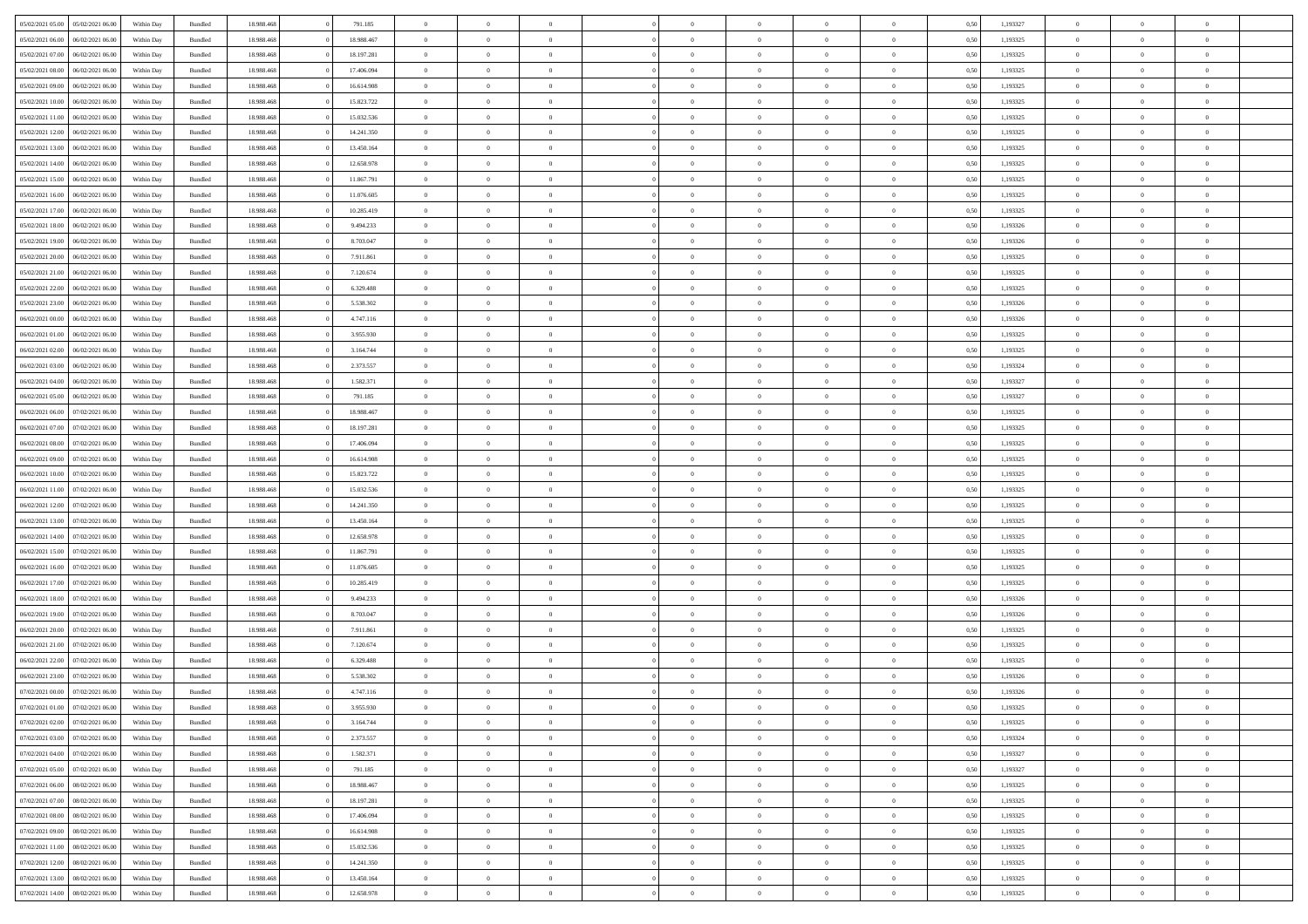|                  |                  |            |                    |            |        |            | $\overline{0}$ |                |                |                | $\Omega$       | $\Omega$       | $\theta$       |      |          | $\theta$       | $\overline{0}$ | $\theta$       |  |
|------------------|------------------|------------|--------------------|------------|--------|------------|----------------|----------------|----------------|----------------|----------------|----------------|----------------|------|----------|----------------|----------------|----------------|--|
| 07/02/2021 15:00 | 08/02/2021 06:00 | Within Day | Bundled            | 18.988.468 |        | 11.867.791 |                | $\theta$       |                | $\Omega$       |                |                |                | 0.50 | 1,193325 |                |                |                |  |
| 07/02/2021 16:00 | 08/02/2021 06:00 | Within Day | Bundled            | 18.988.468 |        | 11.076.605 | $\overline{0}$ | $\theta$       | $\overline{0}$ | $\overline{0}$ | $\bf{0}$       | $\overline{0}$ | $\overline{0}$ | 0,50 | 1,193325 | $\theta$       | $\overline{0}$ | $\overline{0}$ |  |
| 07/02/2021 17:00 | 08/02/2021 06:00 | Within Day | Bundled            | 18.988.468 |        | 10.285.419 | $\overline{0}$ | $\overline{0}$ | $\overline{0}$ | $\bf{0}$       | $\bf{0}$       | $\bf{0}$       | $\bf{0}$       | 0,50 | 1,193325 | $\bf{0}$       | $\overline{0}$ | $\overline{0}$ |  |
| 07/02/2021 18:00 | 08/02/2021 06:00 | Within Dav | Bundled            | 18.988.468 |        | 9.494.233  | $\overline{0}$ | $\overline{0}$ | $\overline{0}$ | $\overline{0}$ | $\bf{0}$       | $\overline{0}$ | $\overline{0}$ | 0.50 | 1,193326 | $\theta$       | $\theta$       | $\overline{0}$ |  |
|                  |                  |            |                    |            |        |            |                |                |                |                |                |                |                |      |          |                |                |                |  |
| 07/02/2021 19:00 | 08/02/2021 06:00 | Within Day | Bundled            | 18.988.468 |        | 8.703.047  | $\overline{0}$ | $\theta$       | $\overline{0}$ | $\overline{0}$ | $\bf{0}$       | $\overline{0}$ | $\bf{0}$       | 0,50 | 1,193326 | $\theta$       | $\theta$       | $\overline{0}$ |  |
| 07/02/2021 20.00 | 08/02/2021 06:00 | Within Day | Bundled            | 18.988.468 |        | 7.911.861  | $\overline{0}$ | $\bf{0}$       | $\overline{0}$ | $\bf{0}$       | $\overline{0}$ | $\overline{0}$ | $\mathbf{0}$   | 0,50 | 1,193325 | $\overline{0}$ | $\overline{0}$ | $\bf{0}$       |  |
| 07/02/2021 21:00 | 08/02/2021 06:00 | Within Dav | Bundled            | 18.988.468 |        | 7.120.674  | $\overline{0}$ | $\overline{0}$ | $\overline{0}$ | $\overline{0}$ | $\bf{0}$       | $\overline{0}$ | $\overline{0}$ | 0.50 | 1,193325 | $\theta$       | $\overline{0}$ | $\overline{0}$ |  |
| 07/02/2021 22.00 | 08/02/2021 06:00 | Within Day | Bundled            | 18.988.468 |        | 6.329.488  | $\overline{0}$ | $\theta$       | $\overline{0}$ | $\overline{0}$ | $\bf{0}$       | $\overline{0}$ | $\bf{0}$       | 0,50 | 1,193325 | $\theta$       | $\theta$       | $\overline{0}$ |  |
|                  |                  |            |                    |            |        |            |                | $\overline{0}$ |                |                | $\bf{0}$       |                |                |      |          | $\,0\,$        | $\overline{0}$ | $\overline{0}$ |  |
| 07/02/2021 23:00 | 08/02/2021 06:00 | Within Day | Bundled            | 18.988.468 |        | 5.538.302  | $\overline{0}$ |                | $\overline{0}$ | $\bf{0}$       |                | $\bf{0}$       | $\bf{0}$       | 0,50 | 1,193326 |                |                |                |  |
| 08/02/2021 00:00 | 08/02/2021 06:00 | Within Dav | Bundled            | 18.988.468 |        | 4.747.116  | $\overline{0}$ | $\overline{0}$ | $\overline{0}$ | $\overline{0}$ | $\overline{0}$ | $\overline{0}$ | $\overline{0}$ | 0.50 | 1,193326 | $\theta$       | $\overline{0}$ | $\overline{0}$ |  |
| 08/02/2021 01:00 | 08/02/2021 06:00 | Within Day | Bundled            | 18.988.468 |        | 3.955.930  | $\overline{0}$ | $\theta$       | $\overline{0}$ | $\overline{0}$ | $\bf{0}$       | $\overline{0}$ | $\bf{0}$       | 0,50 | 1,193325 | $\theta$       | $\theta$       | $\overline{0}$ |  |
| 08/02/2021 02:00 | 08/02/2021 06:00 | Within Day | Bundled            | 18.988.468 |        | 3.164.744  | $\overline{0}$ | $\overline{0}$ | $\overline{0}$ | $\bf{0}$       | $\bf{0}$       | $\bf{0}$       | $\bf{0}$       | 0,50 | 1,193325 | $\bf{0}$       | $\overline{0}$ | $\overline{0}$ |  |
| 08/02/2021 03:00 | 08/02/2021 06:00 | Within Dav | Bundled            | 18.988.468 |        | 2.373.557  | $\overline{0}$ | $\overline{0}$ | $\overline{0}$ | $\overline{0}$ | $\bf{0}$       | $\overline{0}$ | $\overline{0}$ | 0.50 | 1,193324 | $\theta$       | $\theta$       | $\overline{0}$ |  |
|                  |                  |            |                    |            |        |            |                |                |                |                |                |                |                |      |          |                |                |                |  |
| 08/02/2021 04:00 | 08/02/2021 06:00 | Within Day | Bundled            | 18.988.468 |        | 1.582.371  | $\overline{0}$ | $\theta$       | $\overline{0}$ | $\overline{0}$ | $\bf{0}$       | $\overline{0}$ | $\overline{0}$ | 0,50 | 1,193327 | $\theta$       | $\theta$       | $\overline{0}$ |  |
| 08/02/2021 05:00 | 08/02/2021 06:00 | Within Day | Bundled            | 18.988.468 |        | 791.185    | $\overline{0}$ | $\bf{0}$       | $\overline{0}$ | $\bf{0}$       | $\overline{0}$ | $\overline{0}$ | $\mathbf{0}$   | 0,50 | 1,193327 | $\overline{0}$ | $\overline{0}$ | $\bf{0}$       |  |
| 08/02/2021 06:00 | 09/02/2021 06:00 | Within Dav | Bundled            | 18.988.468 |        | 18.988.467 | $\overline{0}$ | $\overline{0}$ | $\overline{0}$ | $\overline{0}$ | $\overline{0}$ | $\overline{0}$ | $\overline{0}$ | 0.50 | 1,193325 | $\theta$       | $\overline{0}$ | $\overline{0}$ |  |
| 08/02/2021 07:00 | 09/02/2021 06:00 | Within Day | Bundled            | 18.988.468 |        | 18.197.281 | $\overline{0}$ | $\theta$       | $\overline{0}$ | $\overline{0}$ | $\bf{0}$       | $\overline{0}$ | $\bf{0}$       | 0,50 | 1,193325 | $\theta$       | $\theta$       | $\overline{0}$ |  |
| 08/02/2021 08:00 | 09/02/2021 06:00 | Within Day | Bundled            | 18.988.468 |        | 17.406.094 | $\overline{0}$ | $\overline{0}$ | $\overline{0}$ | $\bf{0}$       | $\bf{0}$       | $\bf{0}$       | $\bf{0}$       | 0,50 | 1,193325 | $\,0\,$        | $\overline{0}$ | $\overline{0}$ |  |
|                  |                  |            |                    |            |        |            |                |                |                |                |                |                |                |      |          |                |                |                |  |
| 08/02/2021 09:00 | 09/02/2021 06:00 | Within Day | Bundled            | 18.988.468 |        | 16.614.908 | $\overline{0}$ | $\overline{0}$ | $\overline{0}$ | $\overline{0}$ | $\overline{0}$ | $\overline{0}$ | $\overline{0}$ | 0.50 | 1,193325 | $\theta$       | $\overline{0}$ | $\overline{0}$ |  |
| 08/02/2021 10:00 | 09/02/2021 06.00 | Within Day | Bundled            | 18.988.468 |        | 15.823.722 | $\overline{0}$ | $\theta$       | $\overline{0}$ | $\overline{0}$ | $\bf{0}$       | $\overline{0}$ | $\bf{0}$       | 0,50 | 1,193325 | $\theta$       | $\theta$       | $\overline{0}$ |  |
| 08/02/2021 11:00 | 09/02/2021 06:00 | Within Day | Bundled            | 18.988.468 |        | 15.032.536 | $\overline{0}$ | $\overline{0}$ | $\overline{0}$ | $\bf{0}$       | $\bf{0}$       | $\bf{0}$       | $\bf{0}$       | 0,50 | 1,193325 | $\,0\,$        | $\overline{0}$ | $\overline{0}$ |  |
| 08/02/2021 12:00 | 09/02/2021 06:00 | Within Day | Bundled            | 18.988.468 |        | 14.241.350 | $\overline{0}$ | $\overline{0}$ | $\overline{0}$ | $\overline{0}$ | $\bf{0}$       | $\overline{0}$ | $\overline{0}$ | 0.50 | 1,193325 | $\theta$       | $\theta$       | $\overline{0}$ |  |
|                  |                  |            |                    |            |        |            | $\overline{0}$ | $\theta$       |                |                |                |                |                |      |          | $\theta$       | $\overline{0}$ |                |  |
| 08/02/2021 13:00 | 09/02/2021 06:00 | Within Day | Bundled            | 18.988.468 |        | 13.450.164 |                |                | $\overline{0}$ | $\overline{0}$ | $\bf{0}$       | $\overline{0}$ | $\bf{0}$       | 0,50 | 1,193325 |                |                | $\overline{0}$ |  |
| 08/02/2021 14:00 | 09/02/2021 06:00 | Within Day | Bundled            | 18.988.468 |        | 12.658.978 | $\overline{0}$ | $\overline{0}$ | $\overline{0}$ | $\bf{0}$       | $\overline{0}$ | $\overline{0}$ | $\mathbf{0}$   | 0,50 | 1,193325 | $\overline{0}$ | $\overline{0}$ | $\bf{0}$       |  |
| 08/02/2021 15:00 | 09/02/2021 06:00 | Within Dav | Bundled            | 18.988.468 |        | 11.867.791 | $\overline{0}$ | $\overline{0}$ | $\overline{0}$ | $\overline{0}$ | $\overline{0}$ | $\overline{0}$ | $\overline{0}$ | 0.50 | 1,193325 | $\theta$       | $\overline{0}$ | $\overline{0}$ |  |
| 08/02/2021 16:00 | 09/02/2021 06:00 | Within Day | Bundled            | 18.988.468 |        | 11.076.605 | $\overline{0}$ | $\theta$       | $\overline{0}$ | $\overline{0}$ | $\bf{0}$       | $\overline{0}$ | $\bf{0}$       | 0,50 | 1,193325 | $\theta$       | $\theta$       | $\overline{0}$ |  |
| 08/02/2021 17:00 | 09/02/2021 06:00 | Within Day | Bundled            | 18.988.468 |        | 10.285.419 | $\overline{0}$ | $\overline{0}$ | $\overline{0}$ | $\bf{0}$       | $\bf{0}$       | $\bf{0}$       | $\bf{0}$       | 0,50 | 1,193325 | $\,0\,$        | $\overline{0}$ | $\overline{0}$ |  |
|                  |                  |            |                    |            |        |            |                |                |                |                |                |                |                |      |          |                |                |                |  |
| 08/02/2021 18:00 | 09/02/2021 06:00 | Within Day | Bundled            | 18.988.468 |        | 9.494.233  | $\overline{0}$ | $\overline{0}$ | $\overline{0}$ | $\overline{0}$ | $\overline{0}$ | $\overline{0}$ | $\overline{0}$ | 0.50 | 1,193326 | $\theta$       | $\overline{0}$ | $\overline{0}$ |  |
| 08/02/2021 19:00 | 09/02/2021 06:00 | Within Day | Bundled            | 18.988.468 |        | 8.703.047  | $\overline{0}$ | $\theta$       | $\overline{0}$ | $\overline{0}$ | $\bf{0}$       | $\overline{0}$ | $\bf{0}$       | 0,50 | 1,193326 | $\,$ 0 $\,$    | $\theta$       | $\overline{0}$ |  |
| 08/02/2021 20:00 | 09/02/2021 06:00 | Within Day | Bundled            | 18.988.468 |        | 7.911.861  | $\overline{0}$ | $\overline{0}$ | $\overline{0}$ | $\bf{0}$       | $\bf{0}$       | $\bf{0}$       | $\bf{0}$       | 0,50 | 1,193325 | $\bf{0}$       | $\overline{0}$ | $\overline{0}$ |  |
| 08/02/2021 21:00 | 09/02/2021 06:00 | Within Day | Bundled            | 18.988.468 |        | 7.120.674  | $\overline{0}$ | $\Omega$       | $\Omega$       | $\Omega$       | $\Omega$       | $\overline{0}$ | $\overline{0}$ | 0.50 | 1,193325 | $\,0\,$        | $\theta$       | $\theta$       |  |
| 08/02/2021 22:00 | 09/02/2021 06:00 | Within Day | Bundled            | 18.988.468 |        | 6.329.488  | $\overline{0}$ | $\theta$       | $\overline{0}$ | $\overline{0}$ | $\bf{0}$       | $\overline{0}$ | $\bf{0}$       | 0,50 | 1,193325 | $\theta$       | $\theta$       | $\overline{0}$ |  |
|                  |                  |            |                    |            |        |            |                |                |                |                |                |                |                |      |          |                |                |                |  |
| 08/02/2021 23.00 | 09/02/2021 06:00 | Within Day | Bundled            | 18.988.468 |        | 5.538.302  | $\overline{0}$ | $\overline{0}$ | $\overline{0}$ | $\bf{0}$       | $\bf{0}$       | $\overline{0}$ | $\mathbf{0}$   | 0,50 | 1,193326 | $\overline{0}$ | $\overline{0}$ | $\bf{0}$       |  |
| 09/02/2021 00:00 | 09/02/2021 06:00 | Within Day | Bundled            | 18.988.468 |        | 4.747.116  | $\overline{0}$ | $\Omega$       | $\Omega$       | $\Omega$       | $\bf{0}$       | $\Omega$       | $\overline{0}$ | 0.50 | 1,193326 | $\theta$       | $\theta$       | $\theta$       |  |
| 09/02/2021 01:00 | 09/02/2021 06:00 | Within Day | Bundled            | 18.988.468 |        | 3.955.930  | $\overline{0}$ | $\theta$       | $\overline{0}$ | $\overline{0}$ | $\bf{0}$       | $\overline{0}$ | $\bf{0}$       | 0,50 | 1,193325 | $\theta$       | $\theta$       | $\overline{0}$ |  |
| 09/02/2021 02:00 | 09/02/2021 06:00 | Within Day | Bundled            | 18.988.468 |        | 3.164.744  | $\overline{0}$ | $\overline{0}$ | $\overline{0}$ | $\bf{0}$       | $\bf{0}$       | $\bf{0}$       | $\bf{0}$       | 0,50 | 1,193325 | $\,0\,$        | $\overline{0}$ | $\overline{0}$ |  |
|                  |                  |            |                    |            |        |            |                |                |                |                |                |                |                |      |          |                |                |                |  |
| 09/02/2021 03:00 | 09/02/2021 06:00 | Within Day | Bundled            | 18.988.468 |        | 2.373.557  | $\overline{0}$ | $\Omega$       | $\Omega$       | $\Omega$       | $\overline{0}$ | $\theta$       | $\overline{0}$ | 0.50 | 1,193324 | $\theta$       | $\theta$       | $\theta$       |  |
| 09/02/2021 04:00 | 09/02/2021 06:00 | Within Day | Bundled            | 18.988.468 |        | 1.582.371  | $\overline{0}$ | 86.178         | $\overline{0}$ | 1,351753       | $\bf{0}$       | $\overline{0}$ | $\bf{0}$       | 0,50 | 1,193327 | $\theta$       | $\theta$       | $\overline{0}$ |  |
| 09/02/2021 05:00 | 09/02/2021 06:00 | Within Day | Bundled            | 18.988.468 | 86.178 | 748.096    | $\overline{0}$ | $\overline{0}$ | $\overline{0}$ | $\bf{0}$       | $\bf{0}$       | $\bf{0}$       | $\bf{0}$       | 0,50 | 1,193327 | $\bf{0}$       | $\overline{0}$ | $\overline{0}$ |  |
| 09/02/2021 06:00 | 10/02/2021 06:00 | Within Day | Bundled            | 18.988.468 |        | 18.988.467 | $\overline{0}$ | $\Omega$       | $\Omega$       | $\Omega$       | $\Omega$       | $\overline{0}$ | $\overline{0}$ | 0.50 | 1,193325 | $\,0\,$        | $\theta$       | $\theta$       |  |
| 09/02/2021 07:00 | 10/02/2021 06:00 | Within Day | Bundled            | 18.988.468 |        | 18.197.281 | $\overline{0}$ | $\theta$       | $\overline{0}$ | $\overline{0}$ | $\bf{0}$       | $\overline{0}$ | $\bf{0}$       | 0,50 | 1,193325 | $\,$ 0 $\,$    | $\theta$       | $\overline{0}$ |  |
|                  |                  |            |                    |            |        |            |                |                |                |                |                |                |                |      |          |                |                |                |  |
| 09/02/2021 08:00 | 10/02/2021 06:00 | Within Day | Bundled            | 18.988.468 |        | 17.406.094 | $\overline{0}$ | $\overline{0}$ | $\overline{0}$ | $\bf{0}$       | $\bf{0}$       | $\bf{0}$       | $\mathbf{0}$   | 0,50 | 1,193325 | $\bf{0}$       | $\overline{0}$ | $\bf{0}$       |  |
| 09/02/2021 09:00 | 10/02/2021 06:00 | Within Day | Bundled            | 18.988.468 |        | 16.614.908 | $\overline{0}$ | $\Omega$       | $\Omega$       | $\Omega$       | $\Omega$       | $\Omega$       | $\overline{0}$ | 0.50 | 1,193325 | $\theta$       | $\theta$       | $\theta$       |  |
| 09/02/2021 10:00 | 10/02/2021 06:00 | Within Day | Bundled            | 18.988.468 |        | 15.823.722 | $\overline{0}$ | $\overline{0}$ | $\overline{0}$ | $\bf{0}$       | $\,$ 0         | $\bf{0}$       | $\bf{0}$       | 0,50 | 1,193325 | $\,0\,$        | $\overline{0}$ | $\overline{0}$ |  |
| 09/02/2021 11:00 | 10/02/2021 06:00 | Within Day | $\mathbf B$ undled | 18.988.468 |        | 15.032.536 | $\bf{0}$       | $\bf{0}$       |                |                | $\bf{0}$       |                |                | 0,50 | 1,193325 | $\bf{0}$       | $\overline{0}$ |                |  |
| 09/02/2021 12:00 | 10/02/2021 06:00 | Within Day | Bundled            | 18,988,468 |        | 14.241.350 | $\overline{0}$ | $\Omega$       | $\overline{0}$ | $\Omega$       | $\theta$       | $\overline{0}$ | $\overline{0}$ | 0,50 | 1,193325 | $\theta$       | $\theta$       | $\theta$       |  |
|                  |                  |            |                    |            |        |            |                | $\,$ 0         |                |                | $\,$ 0 $\,$    |                |                |      |          | $\,$ 0 $\,$    | $\overline{0}$ | $\,$ 0         |  |
| 09/02/2021 13:00 | 10/02/2021 06:00 | Within Day | Bundled            | 18.988.468 |        | 13.450.164 | $\overline{0}$ |                | $\overline{0}$ | $\bf{0}$       |                | $\overline{0}$ | $\mathbf{0}$   | 0,50 | 1,193325 |                |                |                |  |
| 09/02/2021 14:00 | 10/02/2021 06:00 | Within Day | Bundled            | 18.988.468 |        | 12.658.978 | $\overline{0}$ | $\overline{0}$ | $\overline{0}$ | $\overline{0}$ | $\overline{0}$ | $\overline{0}$ | $\mathbf{0}$   | 0,50 | 1,193325 | $\overline{0}$ | $\bf{0}$       | $\bf{0}$       |  |
| 09/02/2021 15:00 | 10/02/2021 06:00 | Within Day | Bundled            | 18.988.468 |        | 11.867.791 | $\overline{0}$ | $\theta$       | $\overline{0}$ | $\Omega$       | $\overline{0}$ | $\overline{0}$ | $\bf{0}$       | 0,50 | 1,193325 | $\bf{0}$       | $\theta$       | $\overline{0}$ |  |
| 09/02/2021 16:00 | 10/02/2021 06:00 | Within Day | Bundled            | 18.988.468 |        | 11.076.605 | $\overline{0}$ | $\,$ 0         | $\overline{0}$ | $\overline{0}$ | $\overline{0}$ | $\overline{0}$ | $\bf{0}$       | 0,50 | 1,193325 | $\,$ 0 $\,$    | $\overline{0}$ | $\overline{0}$ |  |
| 09/02/2021 17:00 | 10/02/2021 06:00 | Within Day | Bundled            | 18.988.468 |        | 10.285.419 | $\overline{0}$ | $\overline{0}$ | $\overline{0}$ | $\overline{0}$ | $\overline{0}$ | $\overline{0}$ | $\mathbf{0}$   | 0,50 | 1,193325 | $\overline{0}$ | $\bf{0}$       | $\bf{0}$       |  |
|                  |                  |            |                    |            |        |            |                |                |                |                |                |                |                |      |          |                |                |                |  |
| 09/02/2021 18:00 | 10/02/2021 06:00 | Within Day | Bundled            | 18.988.468 |        | 9.494.233  | $\overline{0}$ | $\overline{0}$ | $\overline{0}$ | $\Omega$       | $\overline{0}$ | $\overline{0}$ | $\bf{0}$       | 0.50 | 1,193326 | $\overline{0}$ | $\theta$       | $\overline{0}$ |  |
| 09/02/2021 19:00 | 10/02/2021 06:00 | Within Day | Bundled            | 18.988.468 |        | 8.703.047  | $\overline{0}$ | $\,$ 0         | $\overline{0}$ | $\bf{0}$       | $\bf{0}$       | $\bf{0}$       | $\bf{0}$       | 0,50 | 1,193326 | $\,$ 0 $\,$    | $\overline{0}$ | $\overline{0}$ |  |
| 09/02/2021 20:00 | 10/02/2021 06:00 | Within Day | Bundled            | 18.988.468 |        | 7.911.861  | $\overline{0}$ | $\bf{0}$       | $\overline{0}$ | $\overline{0}$ | $\overline{0}$ | $\overline{0}$ | $\mathbf{0}$   | 0,50 | 1,193325 | $\overline{0}$ | $\overline{0}$ | $\bf{0}$       |  |
| 09/02/2021 21:00 | 10/02/2021 06:00 | Within Day | Bundled            | 18,988,468 |        | 7.120.674  | $\overline{0}$ | $\overline{0}$ | $\overline{0}$ | $\Omega$       | $\overline{0}$ | $\overline{0}$ | $\bf{0}$       | 0.50 | 1,193325 | $\overline{0}$ | $\overline{0}$ | $\overline{0}$ |  |
| 09/02/2021 22.00 | 10/02/2021 06:00 | Within Day | Bundled            | 18.988.468 |        | 6.329.488  | $\overline{0}$ | $\bf{0}$       | $\overline{0}$ | $\overline{0}$ | $\bf{0}$       | $\bf{0}$       | $\bf{0}$       | 0,50 | 1,193325 | $\,$ 0 $\,$    | $\,$ 0 $\,$    | $\bf{0}$       |  |
|                  |                  |            |                    |            |        |            |                |                |                |                |                |                |                |      |          |                |                |                |  |
| 09/02/2021 23.00 | 10/02/2021 06:00 | Within Day | Bundled            | 18.988.468 |        | 5.538.302  | $\overline{0}$ | $\overline{0}$ | $\overline{0}$ | $\overline{0}$ | $\bf{0}$       | $\bf{0}$       | $\mathbf{0}$   | 0,50 | 1,193326 | $\overline{0}$ | $\bf{0}$       | $\bf{0}$       |  |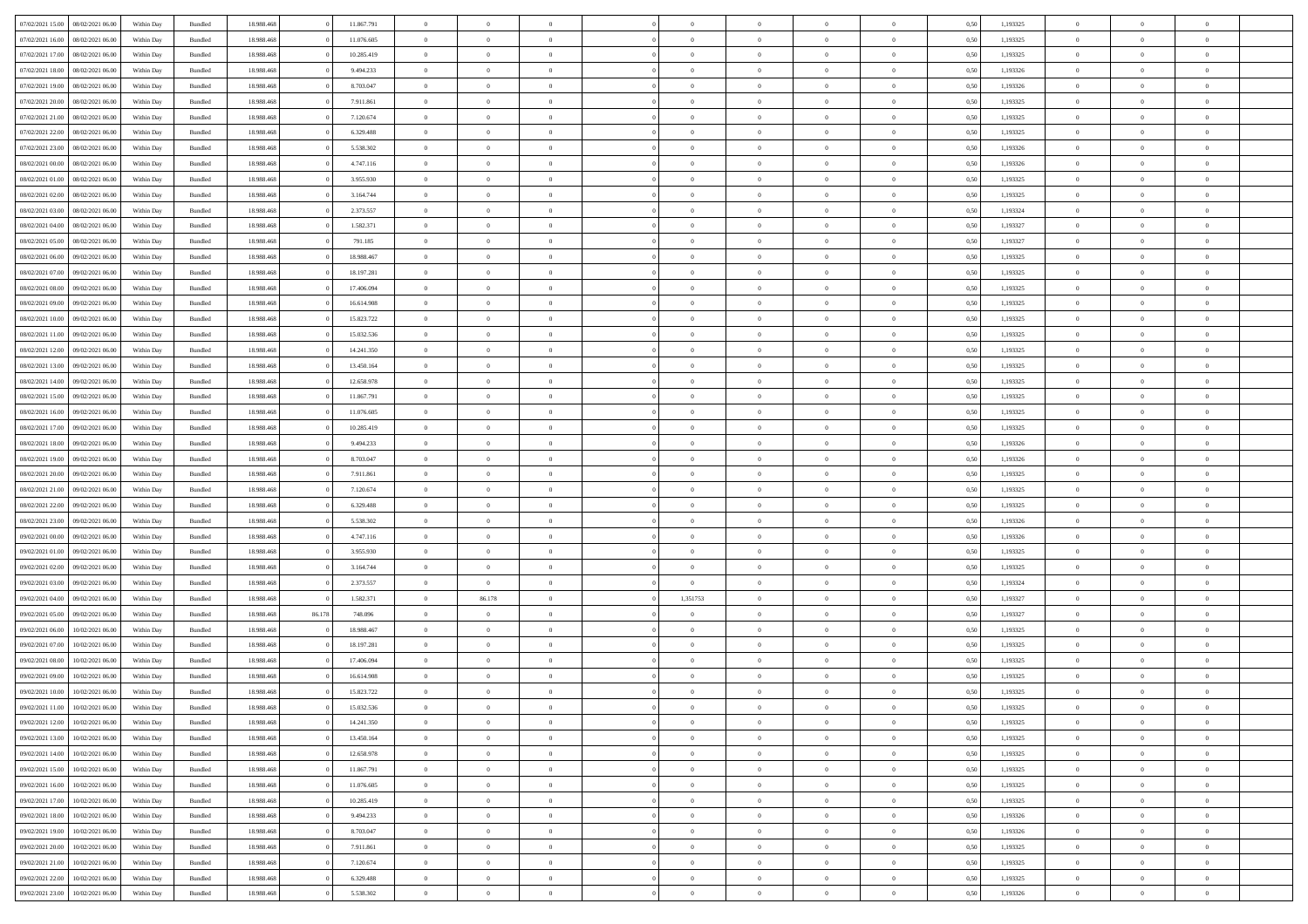|                  |                  |            |                    |            |            | $\overline{0}$ |                |                |                | $\Omega$       | $\Omega$       | $\theta$       |      |          | $\theta$       | $\overline{0}$ | $\theta$       |  |
|------------------|------------------|------------|--------------------|------------|------------|----------------|----------------|----------------|----------------|----------------|----------------|----------------|------|----------|----------------|----------------|----------------|--|
| 10/02/2021 00:00 | 10/02/2021 06:00 | Within Day | Bundled            | 18.988.468 | 4.747.116  |                | $\theta$       |                | $\Omega$       |                |                |                | 0.50 | 1,193326 |                |                |                |  |
| 10/02/2021 01:00 | 10/02/2021 06:00 | Within Day | Bundled            | 18.988.468 | 3.955.930  | $\overline{0}$ | $\theta$       | $\overline{0}$ | $\overline{0}$ | $\bf{0}$       | $\overline{0}$ | $\overline{0}$ | 0,50 | 1,193325 | $\theta$       | $\overline{0}$ | $\overline{0}$ |  |
| 10/02/2021 02:00 | 10/02/2021 06:00 | Within Day | Bundled            | 18.988.468 | 3.164.744  | $\overline{0}$ | $\overline{0}$ | $\overline{0}$ | $\bf{0}$       | $\bf{0}$       | $\bf{0}$       | $\bf{0}$       | 0,50 | 1,193325 | $\bf{0}$       | $\overline{0}$ | $\overline{0}$ |  |
| 10/02/2021 03:00 | 10/02/2021 06:00 | Within Dav | Bundled            | 18.988.468 | 2.373.557  | $\overline{0}$ | $\theta$       | $\overline{0}$ | $\overline{0}$ | $\bf{0}$       | $\overline{0}$ | $\overline{0}$ | 0.50 | 1,193324 | $\theta$       | $\theta$       | $\overline{0}$ |  |
|                  |                  |            |                    |            |            |                |                |                |                |                |                |                |      |          |                |                |                |  |
| 10/02/2021 04:00 | 10/02/2021 06:00 | Within Day | Bundled            | 18.988.468 | 1.582.371  | $\overline{0}$ | $\theta$       | $\overline{0}$ | $\overline{0}$ | $\bf{0}$       | $\overline{0}$ | $\bf{0}$       | 0,50 | 1,193327 | $\theta$       | $\theta$       | $\overline{0}$ |  |
| 10/02/2021 05:00 | 10/02/2021 06:00 | Within Day | Bundled            | 18.988.468 | 791.185    | $\overline{0}$ | $\bf{0}$       | $\overline{0}$ | $\bf{0}$       | $\overline{0}$ | $\overline{0}$ | $\mathbf{0}$   | 0,50 | 1,193327 | $\overline{0}$ | $\overline{0}$ | $\bf{0}$       |  |
| 10/02/2021 06:00 | 11/02/2021 06:00 | Within Dav | Bundled            | 18.988.468 | 18.988.467 | $\overline{0}$ | $\overline{0}$ | $\overline{0}$ | $\overline{0}$ | $\bf{0}$       | $\overline{0}$ | $\overline{0}$ | 0.50 | 1,193325 | $\theta$       | $\overline{0}$ | $\overline{0}$ |  |
| 10/02/2021 07:00 | 11/02/2021 06:00 | Within Day | Bundled            | 18.988.468 | 18.197.281 | $\overline{0}$ | $\theta$       | $\overline{0}$ | $\overline{0}$ | $\bf{0}$       | $\overline{0}$ | $\bf{0}$       | 0,50 | 1,193325 | $\theta$       | $\theta$       | $\overline{0}$ |  |
|                  |                  |            |                    |            |            |                | $\overline{0}$ |                |                | $\bf{0}$       |                |                |      |          | $\,0\,$        | $\overline{0}$ | $\overline{0}$ |  |
| 10/02/2021 08:00 | 11/02/2021 06:00 | Within Day | Bundled            | 18.988.468 | 17.406.094 | $\overline{0}$ |                | $\overline{0}$ | $\bf{0}$       |                | $\bf{0}$       | $\bf{0}$       | 0,50 | 1,193325 |                |                |                |  |
| 10/02/2021 09:00 | 11/02/2021 06:00 | Within Dav | Bundled            | 18.988.468 | 16.614.908 | $\overline{0}$ | $\overline{0}$ | $\overline{0}$ | $\overline{0}$ | $\overline{0}$ | $\overline{0}$ | $\overline{0}$ | 0.50 | 1,193325 | $\theta$       | $\overline{0}$ | $\overline{0}$ |  |
| 10/02/2021 10:00 | 11/02/2021 06:00 | Within Day | Bundled            | 18.988.468 | 15.823.722 | $\overline{0}$ | $\theta$       | $\overline{0}$ | $\overline{0}$ | $\bf{0}$       | $\overline{0}$ | $\bf{0}$       | 0,50 | 1,193325 | $\theta$       | $\theta$       | $\overline{0}$ |  |
| 10/02/2021 11:00 | 11/02/2021 06:00 | Within Day | Bundled            | 18.988.468 | 15.032.536 | $\overline{0}$ | $\overline{0}$ | $\overline{0}$ | $\bf{0}$       | $\bf{0}$       | $\bf{0}$       | $\bf{0}$       | 0,50 | 1,193325 | $\bf{0}$       | $\overline{0}$ | $\overline{0}$ |  |
| 10/02/2021 12:00 | 11/02/2021 06:00 | Within Day | Bundled            | 18.988.468 | 14.241.350 | $\overline{0}$ | $\theta$       | $\overline{0}$ | $\overline{0}$ | $\bf{0}$       | $\overline{0}$ | $\overline{0}$ | 0.50 | 1,193325 | $\theta$       | $\theta$       | $\overline{0}$ |  |
|                  |                  |            |                    |            |            | $\overline{0}$ | $\theta$       | $\overline{0}$ | $\overline{0}$ | $\bf{0}$       | $\overline{0}$ | $\overline{0}$ |      |          | $\theta$       | $\theta$       | $\overline{0}$ |  |
| 10/02/2021 13:00 | 11/02/2021 06:00 | Within Day | Bundled            | 18.988.468 | 13.450.164 |                |                |                |                |                |                |                | 0,50 | 1,193325 |                |                |                |  |
| 10/02/2021 14:00 | 11/02/2021 06:00 | Within Day | Bundled            | 18.988.468 | 12.658.978 | $\overline{0}$ | $\overline{0}$ | $\overline{0}$ | $\bf{0}$       | $\overline{0}$ | $\overline{0}$ | $\mathbf{0}$   | 0,50 | 1,193325 | $\overline{0}$ | $\overline{0}$ | $\bf{0}$       |  |
| 10/02/2021 15:00 | 11/02/2021 06:00 | Within Dav | Bundled            | 18.988.468 | 11.867.791 | $\overline{0}$ | $\overline{0}$ | $\overline{0}$ | $\overline{0}$ | $\bf{0}$       | $\overline{0}$ | $\overline{0}$ | 0.50 | 1,193325 | $\theta$       | $\overline{0}$ | $\overline{0}$ |  |
| 10/02/2021 16:00 | 11/02/2021 06:00 | Within Day | Bundled            | 18.988.468 | 11.076.605 | $\overline{0}$ | $\theta$       | $\overline{0}$ | $\overline{0}$ | $\bf{0}$       | $\overline{0}$ | $\bf{0}$       | 0,50 | 1,193325 | $\theta$       | $\theta$       | $\overline{0}$ |  |
| 10/02/2021 17:00 | 11/02/2021 06:00 | Within Day | Bundled            | 18.988.468 | 10.285.419 | $\overline{0}$ | $\overline{0}$ | $\overline{0}$ | $\bf{0}$       | $\bf{0}$       | $\bf{0}$       | $\bf{0}$       | 0,50 | 1,193325 | $\,0\,$        | $\overline{0}$ | $\overline{0}$ |  |
|                  |                  |            |                    |            |            |                |                |                |                |                |                |                |      |          |                |                |                |  |
| 10/02/2021 18:00 | 11/02/2021 06:00 | Within Day | Bundled            | 18.988.468 | 9.494.233  | $\overline{0}$ | $\overline{0}$ | $\overline{0}$ | $\overline{0}$ | $\overline{0}$ | $\overline{0}$ | $\overline{0}$ | 0.50 | 1,193326 | $\theta$       | $\overline{0}$ | $\overline{0}$ |  |
| 10/02/2021 19:00 | 11/02/2021 06:00 | Within Day | Bundled            | 18.988.468 | 8.703.047  | $\overline{0}$ | $\theta$       | $\overline{0}$ | $\overline{0}$ | $\bf{0}$       | $\overline{0}$ | $\bf{0}$       | 0,50 | 1,193326 | $\theta$       | $\theta$       | $\overline{0}$ |  |
| 10/02/2021 20:00 | 11/02/2021 06:00 | Within Day | Bundled            | 18.988.468 | 7.911.861  | $\overline{0}$ | $\overline{0}$ | $\overline{0}$ | $\bf{0}$       | $\bf{0}$       | $\bf{0}$       | $\bf{0}$       | 0,50 | 1,193325 | $\,0\,$        | $\overline{0}$ | $\overline{0}$ |  |
| 10/02/2021 21:00 | 11/02/2021 06:00 | Within Day | Bundled            | 18.988.468 | 7.120.674  | $\overline{0}$ | $\overline{0}$ | $\overline{0}$ | $\overline{0}$ | $\bf{0}$       | $\overline{0}$ | $\overline{0}$ | 0.50 | 1,193325 | $\theta$       | $\theta$       | $\overline{0}$ |  |
| 10/02/2021 22:00 | 11/02/2021 06:00 |            |                    | 18.988.468 | 6.329.488  | $\overline{0}$ | $\theta$       | $\overline{0}$ | $\overline{0}$ | $\bf{0}$       | $\overline{0}$ |                |      | 1,193325 | $\theta$       | $\overline{0}$ | $\overline{0}$ |  |
|                  |                  | Within Day | Bundled            |            |            |                |                |                |                |                |                | $\bf{0}$       | 0,50 |          |                |                |                |  |
| 10/02/2021 23:00 | 11/02/2021 06:00 | Within Day | Bundled            | 18.988.468 | 5.538.302  | $\overline{0}$ | $\overline{0}$ | $\overline{0}$ | $\bf{0}$       | $\overline{0}$ | $\overline{0}$ | $\mathbf{0}$   | 0,50 | 1,193326 | $\overline{0}$ | $\overline{0}$ | $\bf{0}$       |  |
| 11/02/2021 00:00 | 11/02/2021 06:00 | Within Dav | Bundled            | 18.988.468 | 4.747.116  | $\overline{0}$ | $\overline{0}$ | $\overline{0}$ | $\overline{0}$ | $\overline{0}$ | $\overline{0}$ | $\overline{0}$ | 0.50 | 1,193326 | $\theta$       | $\overline{0}$ | $\overline{0}$ |  |
| 11/02/2021 01:00 | 11/02/2021 06:00 | Within Day | Bundled            | 18.988.468 | 3.955.930  | $\overline{0}$ | $\theta$       | $\overline{0}$ | $\overline{0}$ | $\bf{0}$       | $\overline{0}$ | $\bf{0}$       | 0,50 | 1,193325 | $\theta$       | $\theta$       | $\overline{0}$ |  |
| 11/02/2021 02:00 | 11/02/2021 06:00 | Within Day | Bundled            | 18.988.468 | 3.164.744  | $\overline{0}$ | $\overline{0}$ | $\overline{0}$ | $\bf{0}$       | $\bf{0}$       | $\bf{0}$       | $\bf{0}$       | 0,50 | 1,193325 | $\,0\,$        | $\overline{0}$ | $\overline{0}$ |  |
|                  | 11/02/2021 06:00 |            | Bundled            | 18.988.468 | 2.373.557  | $\overline{0}$ | $\overline{0}$ | $\overline{0}$ | $\overline{0}$ | $\overline{0}$ | $\overline{0}$ | $\overline{0}$ | 0.50 | 1,193324 | $\theta$       | $\overline{0}$ | $\overline{0}$ |  |
| 11/02/2021 03:00 |                  | Within Day |                    |            |            |                |                |                |                |                |                |                |      |          |                |                |                |  |
| 11/02/2021 04:00 | 11/02/2021 06:00 | Within Day | Bundled            | 18.988.468 | 1.582.371  | $\overline{0}$ | $\theta$       | $\overline{0}$ | $\overline{0}$ | $\bf{0}$       | $\overline{0}$ | $\bf{0}$       | 0,50 | 1,193327 | $\,$ 0 $\,$    | $\theta$       | $\overline{0}$ |  |
| 11/02/2021 05:00 | 11/02/2021 06:00 | Within Day | Bundled            | 18.988.468 | 791.185    | $\overline{0}$ | $\overline{0}$ | $\overline{0}$ | $\bf{0}$       | $\bf{0}$       | $\bf{0}$       | $\bf{0}$       | 0,50 | 1,193327 | $\bf{0}$       | $\overline{0}$ | $\overline{0}$ |  |
| 11/02/2021 06:00 | 12/02/2021 06:00 | Within Day | Bundled            | 18.988.468 | 18.988.467 | $\overline{0}$ | $\Omega$       | $\Omega$       | $\Omega$       | $\Omega$       | $\overline{0}$ | $\overline{0}$ | 0.50 | 1,193325 | $\,0\,$        | $\Omega$       | $\theta$       |  |
| 11/02/2021 07:00 | 12/02/2021 06:00 | Within Day | Bundled            | 18.988.468 | 18.197.281 | $\overline{0}$ | $\theta$       | $\overline{0}$ | $\overline{0}$ | $\bf{0}$       | $\overline{0}$ | $\bf{0}$       | 0,50 | 1,193325 | $\theta$       | $\theta$       | $\overline{0}$ |  |
|                  |                  |            |                    |            |            |                |                |                |                |                |                |                |      |          |                |                |                |  |
| 11/02/2021 08:00 | 12/02/2021 06:00 | Within Day | Bundled            | 18.988.468 | 17.406.094 | $\overline{0}$ | $\bf{0}$       | $\overline{0}$ | $\bf{0}$       | $\bf{0}$       | $\overline{0}$ | $\mathbf{0}$   | 0,50 | 1,193325 | $\overline{0}$ | $\overline{0}$ | $\bf{0}$       |  |
| 11/02/2021 09:00 | 12/02/2021 06:00 | Within Day | Bundled            | 18.988.468 | 16.614.908 | $\overline{0}$ | $\Omega$       | $\Omega$       | $\Omega$       | $\Omega$       | $\Omega$       | $\overline{0}$ | 0.50 | 1,193325 | $\theta$       | $\theta$       | $\theta$       |  |
| 11/02/2021 10:00 | 12/02/2021 06:00 | Within Day | Bundled            | 18.988.468 | 15.823.722 | $\overline{0}$ | $\theta$       | $\overline{0}$ | $\overline{0}$ | $\bf{0}$       | $\overline{0}$ | $\bf{0}$       | 0,50 | 1,193325 | $\theta$       | $\theta$       | $\overline{0}$ |  |
| 11/02/2021 11:00 | 12/02/2021 06:00 | Within Day | Bundled            | 18.988.468 | 15.032.536 | $\overline{0}$ | $\overline{0}$ | $\overline{0}$ | $\bf{0}$       | $\bf{0}$       | $\bf{0}$       | $\bf{0}$       | 0,50 | 1,193325 | $\,0\,$        | $\overline{0}$ | $\overline{0}$ |  |
| 11/02/2021 12:00 | 12/02/2021 06:00 | Within Day | Bundled            | 18.988.468 | 14.241.350 | $\overline{0}$ | $\Omega$       | $\Omega$       | $\Omega$       | $\Omega$       | $\theta$       | $\overline{0}$ | 0.50 | 1,193325 | $\theta$       | $\theta$       | $\theta$       |  |
|                  |                  |            |                    |            |            |                |                |                |                |                |                |                |      |          |                |                |                |  |
| 11/02/2021 13:00 | 12/02/2021 06:00 | Within Day | Bundled            | 18.988.468 | 13.450.164 | $\overline{0}$ | $\theta$       | $\overline{0}$ | $\overline{0}$ | $\bf{0}$       | $\overline{0}$ | $\bf{0}$       | 0,50 | 1,193325 | $\theta$       | $\theta$       | $\overline{0}$ |  |
| 11/02/2021 14:00 | 12/02/2021 06:00 | Within Day | Bundled            | 18.988.468 | 12.658.978 | $\overline{0}$ | $\overline{0}$ | $\overline{0}$ | $\bf{0}$       | $\bf{0}$       | $\bf{0}$       | $\bf{0}$       | 0,50 | 1,193325 | $\,0\,$        | $\overline{0}$ | $\overline{0}$ |  |
| 11/02/2021 15:00 | 12/02/2021 06:00 | Within Day | Bundled            | 18.988.468 | 11.867.791 | $\overline{0}$ | $\Omega$       | $\Omega$       | $\Omega$       | $\Omega$       | $\overline{0}$ | $\overline{0}$ | 0.50 | 1,193325 | $\,0\,$        | $\theta$       | $\theta$       |  |
| 11/02/2021 16:00 | 12/02/2021 06:00 | Within Day | Bundled            | 18.988.468 | 11.076.605 | $\overline{0}$ | $\theta$       | $\overline{0}$ | $\overline{0}$ | $\bf{0}$       | $\overline{0}$ | $\bf{0}$       | 0,50 | 1,193325 | $\,$ 0 $\,$    | $\theta$       | $\overline{0}$ |  |
| 11/02/2021 17:00 | 12/02/2021 06:00 | Within Day | Bundled            | 18.988.468 | 10.285.419 | $\overline{0}$ | $\overline{0}$ | $\overline{0}$ | $\overline{0}$ | $\bf{0}$       | $\overline{0}$ | $\mathbf{0}$   | 0,50 | 1,193325 | $\overline{0}$ | $\overline{0}$ | $\bf{0}$       |  |
|                  |                  |            |                    |            |            |                |                |                |                |                |                |                |      |          |                |                |                |  |
| 11/02/2021 18:00 | 12/02/2021 06:00 | Within Day | Bundled            | 18.988.468 | 9.494.233  | $\overline{0}$ | $\Omega$       | $\Omega$       | $\Omega$       | $\Omega$       | $\Omega$       | $\overline{0}$ | 0.50 | 1,193326 | $\theta$       | $\theta$       | $\theta$       |  |
| 11/02/2021 19:00 | 12/02/2021 06:00 | Within Day | Bundled            | 18.988.468 | 8.703.047  | $\overline{0}$ | $\,$ 0 $\,$    | $\overline{0}$ | $\bf{0}$       | $\,$ 0         | $\overline{0}$ | $\bf{0}$       | 0,50 | 1,193326 | $\,0\,$        | $\overline{0}$ | $\overline{0}$ |  |
| 11/02/2021 20:00 | 12/02/2021 06:00 | Within Day | $\mathbf B$ undled | 18.988.468 | 7.911.861  | $\bf{0}$       | $\bf{0}$       |                |                | $\bf{0}$       |                |                | 0,50 | 1,193325 | $\bf{0}$       | $\overline{0}$ |                |  |
| 11/02/2021 21:00 | 12/02/2021 06:00 | Within Day | Bundled            | 18,988,468 | 7.120.674  | $\overline{0}$ | $\overline{0}$ | $\overline{0}$ | $\Omega$       | $\overline{0}$ | $\overline{0}$ | $\overline{0}$ | 0,50 | 1,193325 | $\theta$       | $\theta$       | $\theta$       |  |
| 11/02/2021 22.00 | 12/02/2021 06:00 | Within Day | Bundled            | 18.988.468 | 6.329.488  | $\overline{0}$ | $\,$ 0         | $\overline{0}$ | $\overline{0}$ | $\,$ 0 $\,$    | $\overline{0}$ | $\mathbf{0}$   | 0,50 | 1,193325 | $\,$ 0 $\,$    | $\,$ 0 $\,$    | $\,$ 0         |  |
|                  |                  |            |                    |            |            |                |                |                |                |                |                |                |      |          |                |                |                |  |
| 11/02/2021 23:00 | 12/02/2021 06:00 | Within Day | Bundled            | 18.988.468 | 5.538.302  | $\overline{0}$ | $\overline{0}$ | $\overline{0}$ | $\overline{0}$ | $\overline{0}$ | $\overline{0}$ | $\mathbf{0}$   | 0,50 | 1,193326 | $\overline{0}$ | $\bf{0}$       | $\bf{0}$       |  |
| 12/02/2021 00:00 | 12/02/2021 06:00 | Within Day | Bundled            | 18.988.468 | 4.747.116  | $\overline{0}$ | $\overline{0}$ | $\overline{0}$ | $\Omega$       | $\overline{0}$ | $\overline{0}$ | $\overline{0}$ | 0,50 | 1,193326 | $\overline{0}$ | $\theta$       | $\overline{0}$ |  |
| 12/02/2021 01:00 | 12/02/2021 06:00 | Within Day | Bundled            | 18.988.468 | 3.955.930  | $\overline{0}$ | $\,$ 0         | $\overline{0}$ | $\overline{0}$ | $\,$ 0 $\,$    | $\overline{0}$ | $\mathbf{0}$   | 0,50 | 1,193325 | $\,$ 0 $\,$    | $\overline{0}$ | $\overline{0}$ |  |
| 12/02/2021 02:00 | 12/02/2021 06:00 | Within Day | Bundled            | 18.988.468 | 3.164.744  | $\overline{0}$ | $\overline{0}$ | $\overline{0}$ | $\overline{0}$ | $\overline{0}$ | $\overline{0}$ | $\mathbf{0}$   | 0,50 | 1,193325 | $\overline{0}$ | $\overline{0}$ | $\bf{0}$       |  |
| 12/02/2021 03:00 | 12/02/2021 06:00 | Within Day | Bundled            | 18.988.468 | 2.373.557  | $\overline{0}$ | $\overline{0}$ | $\overline{0}$ | $\Omega$       | $\overline{0}$ | $\overline{0}$ | $\bf{0}$       | 0.50 | 1,193324 | $\overline{0}$ | $\theta$       | $\overline{0}$ |  |
|                  |                  |            |                    |            |            |                |                |                |                |                |                |                |      |          |                |                |                |  |
| 12/02/2021 04:00 | 12/02/2021 06:00 | Within Day | Bundled            | 18.988.468 | 1.582.371  | $\overline{0}$ | $\,$ 0         | $\overline{0}$ | $\overline{0}$ | $\bf{0}$       | $\overline{0}$ | $\bf{0}$       | 0,50 | 1,193327 | $\,$ 0 $\,$    | $\overline{0}$ | $\overline{0}$ |  |
| 12/02/2021 05:00 | 12/02/2021 06:00 | Within Day | Bundled            | 18.988.468 | 791.185    | $\overline{0}$ | $\bf{0}$       | $\overline{0}$ | $\overline{0}$ | $\overline{0}$ | $\overline{0}$ | $\mathbf{0}$   | 0,50 | 1,193327 | $\overline{0}$ | $\overline{0}$ | $\bf{0}$       |  |
| 12/02/2021 06:00 | 13/02/2021 06:00 | Within Day | Bundled            | 18,988,468 | 18.988.467 | $\overline{0}$ | $\overline{0}$ | $\overline{0}$ | $\Omega$       | $\overline{0}$ | $\overline{0}$ | $\bf{0}$       | 0.50 | 1,193325 | $\overline{0}$ | $\overline{0}$ | $\overline{0}$ |  |
| 12/02/2021 07:00 | 13/02/2021 06:00 | Within Day | Bundled            | 18.988.468 | 18.197.281 | $\overline{0}$ | $\bf{0}$       | $\overline{0}$ | $\overline{0}$ | $\bf{0}$       | $\overline{0}$ | $\mathbf{0}$   | 0,50 | 1,193325 | $\,$ 0 $\,$    | $\,$ 0 $\,$    | $\bf{0}$       |  |
|                  |                  |            |                    |            |            |                |                |                |                |                |                |                |      |          |                |                |                |  |
| 12/02/2021 08:00 | 13/02/2021 06:00 | Within Day | Bundled            | 18.988.468 | 17.406.094 | $\overline{0}$ | $\overline{0}$ | $\overline{0}$ | $\overline{0}$ | $\bf{0}$       | $\overline{0}$ | $\mathbf{0}$   | 0,50 | 1,193325 | $\overline{0}$ | $\bf{0}$       | $\bf{0}$       |  |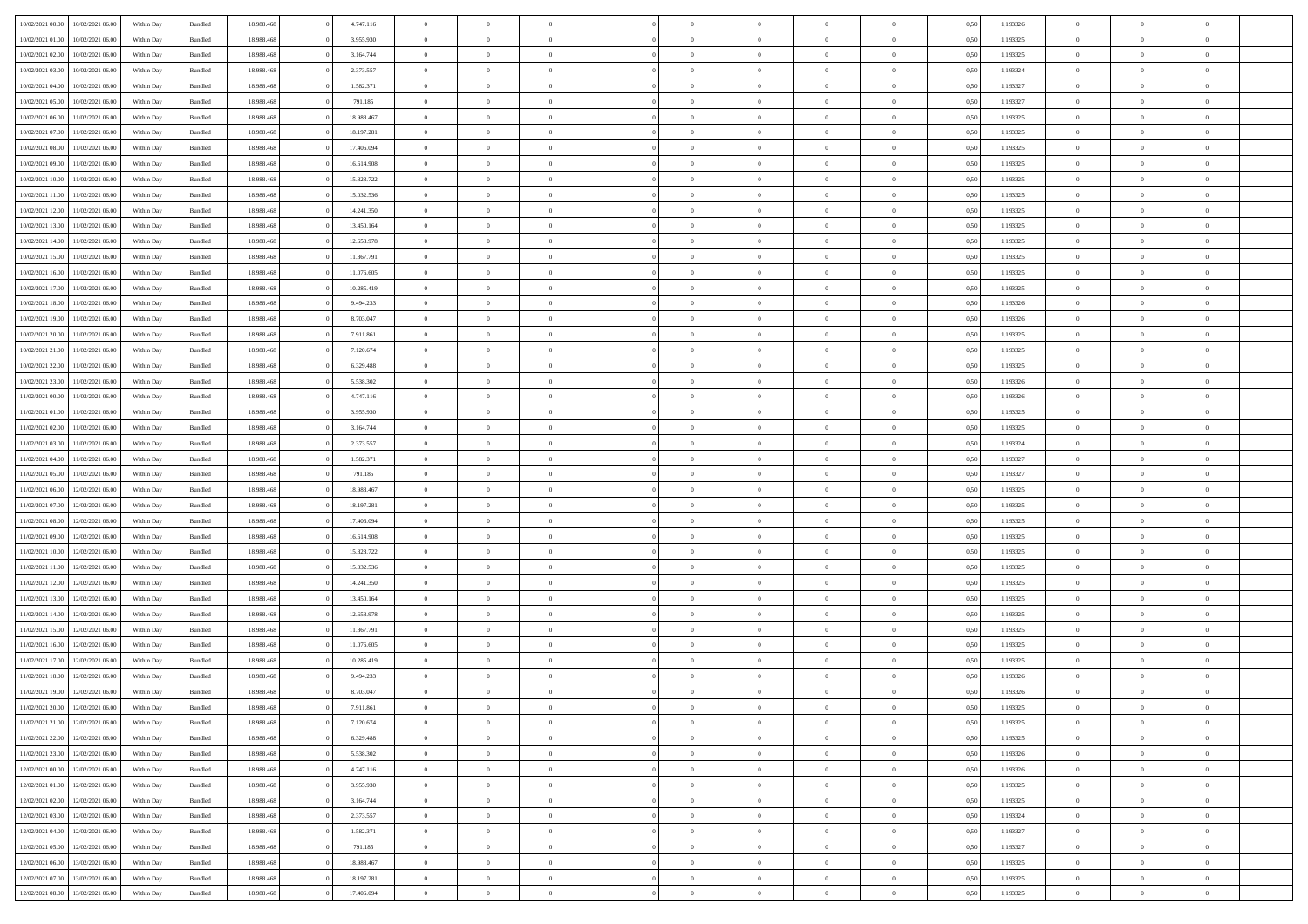|                  |                  |            |                    |            |            | $\overline{0}$ |                |                |                | $\Omega$       | $\Omega$       | $\theta$       |      |          | $\theta$       | $\overline{0}$ | $\theta$       |  |
|------------------|------------------|------------|--------------------|------------|------------|----------------|----------------|----------------|----------------|----------------|----------------|----------------|------|----------|----------------|----------------|----------------|--|
| 12/02/2021 09:00 | 13/02/2021 06:00 | Within Day | Bundled            | 18.988.468 | 16.614.908 |                | $\theta$       |                | $\Omega$       |                |                |                | 0.50 | 1,193325 |                |                |                |  |
| 12/02/2021 10:00 | 13/02/2021 06:00 | Within Day | Bundled            | 18.988.468 | 15.823.722 | $\overline{0}$ | $\theta$       | $\overline{0}$ | $\overline{0}$ | $\bf{0}$       | $\overline{0}$ | $\overline{0}$ | 0,50 | 1,193325 | $\theta$       | $\overline{0}$ | $\overline{0}$ |  |
| 12/02/2021 11:00 | 13/02/2021 06:00 | Within Day | Bundled            | 18.988.468 | 15.032.536 | $\overline{0}$ | $\overline{0}$ | $\overline{0}$ | $\bf{0}$       | $\bf{0}$       | $\bf{0}$       | $\bf{0}$       | 0,50 | 1,193325 | $\bf{0}$       | $\overline{0}$ | $\overline{0}$ |  |
| 12/02/2021 12:00 | 13/02/2021 06:00 | Within Dav | Bundled            | 18.988.468 | 14.241.350 | $\overline{0}$ | $\theta$       | $\overline{0}$ | $\overline{0}$ | $\bf{0}$       | $\overline{0}$ | $\overline{0}$ | 0.50 | 1,193325 | $\theta$       | $\theta$       | $\overline{0}$ |  |
|                  |                  |            |                    |            |            |                |                |                |                |                |                |                |      |          |                |                |                |  |
| 12/02/2021 13:00 | 13/02/2021 06:00 | Within Day | Bundled            | 18.988.468 | 13.450.164 | $\overline{0}$ | $\theta$       | $\overline{0}$ | $\overline{0}$ | $\bf{0}$       | $\overline{0}$ | $\bf{0}$       | 0,50 | 1,193325 | $\theta$       | $\theta$       | $\overline{0}$ |  |
| 12/02/2021 14:00 | 13/02/2021 06:00 | Within Day | Bundled            | 18.988.468 | 12.658.978 | $\overline{0}$ | $\bf{0}$       | $\overline{0}$ | $\bf{0}$       | $\overline{0}$ | $\overline{0}$ | $\mathbf{0}$   | 0,50 | 1,193325 | $\overline{0}$ | $\overline{0}$ | $\bf{0}$       |  |
| 12/02/2021 15:00 | 13/02/2021 06:00 | Within Dav | Bundled            | 18.988.468 | 11.867.791 | $\overline{0}$ | $\overline{0}$ | $\overline{0}$ | $\overline{0}$ | $\bf{0}$       | $\overline{0}$ | $\overline{0}$ | 0.50 | 1,193325 | $\theta$       | $\overline{0}$ | $\overline{0}$ |  |
| 12/02/2021 16:00 | 13/02/2021 06:00 | Within Day | Bundled            | 18.988.468 | 11.076.605 | $\overline{0}$ | $\theta$       | $\overline{0}$ | $\overline{0}$ | $\bf{0}$       | $\overline{0}$ | $\bf{0}$       | 0,50 | 1,193325 | $\theta$       | $\theta$       | $\overline{0}$ |  |
| 12/02/2021 17:00 | 13/02/2021 06:00 | Within Day | Bundled            | 18.988.468 | 10.285.419 | $\overline{0}$ | $\overline{0}$ | $\overline{0}$ | $\bf{0}$       | $\bf{0}$       | $\bf{0}$       | $\bf{0}$       | 0,50 | 1,193325 | $\,0\,$        | $\overline{0}$ | $\overline{0}$ |  |
|                  |                  |            |                    |            |            |                |                |                |                |                |                |                |      |          |                |                |                |  |
| 12/02/2021 18:00 | 13/02/2021 06:00 | Within Dav | Bundled            | 18.988.468 | 9.494.233  | $\overline{0}$ | $\overline{0}$ | $\overline{0}$ | $\overline{0}$ | $\overline{0}$ | $\overline{0}$ | $\overline{0}$ | 0.50 | 1,193326 | $\theta$       | $\overline{0}$ | $\overline{0}$ |  |
| 12/02/2021 19:00 | 13/02/2021 06:00 | Within Day | Bundled            | 18.988.468 | 8.703.047  | $\overline{0}$ | $\theta$       | $\overline{0}$ | $\overline{0}$ | $\bf{0}$       | $\overline{0}$ | $\bf{0}$       | 0,50 | 1,193326 | $\theta$       | $\theta$       | $\overline{0}$ |  |
| 12/02/2021 20:00 | 13/02/2021 06:00 | Within Day | Bundled            | 18.988.468 | 7.911.861  | $\overline{0}$ | $\overline{0}$ | $\overline{0}$ | $\bf{0}$       | $\bf{0}$       | $\bf{0}$       | $\bf{0}$       | 0,50 | 1,193325 | $\bf{0}$       | $\overline{0}$ | $\overline{0}$ |  |
| 12/02/2021 21:00 | 13/02/2021 06:00 | Within Day | Bundled            | 18.988.468 | 7.120.674  | $\overline{0}$ | $\theta$       | $\overline{0}$ | $\overline{0}$ | $\bf{0}$       | $\overline{0}$ | $\overline{0}$ | 0.50 | 1,193325 | $\theta$       | $\theta$       | $\overline{0}$ |  |
| 12/02/2021 22:00 | 13/02/2021 06:00 | Within Day | Bundled            | 18.988.468 | 6.329.488  | $\overline{0}$ | $\theta$       | $\overline{0}$ | $\overline{0}$ | $\bf{0}$       | $\overline{0}$ | $\overline{0}$ | 0,50 | 1,193325 | $\theta$       | $\theta$       | $\overline{0}$ |  |
|                  |                  |            |                    |            |            |                |                |                |                |                |                |                |      |          |                |                |                |  |
| 12/02/2021 23:00 | 13/02/2021 06:00 | Within Day | Bundled            | 18.988.468 | 5.538.302  | $\overline{0}$ | $\overline{0}$ | $\overline{0}$ | $\bf{0}$       | $\overline{0}$ | $\overline{0}$ | $\mathbf{0}$   | 0,50 | 1,193326 | $\overline{0}$ | $\overline{0}$ | $\bf{0}$       |  |
| 13/02/2021 00:00 | 13/02/2021 06:00 | Within Dav | Bundled            | 18.988.468 | 4.747.116  | $\overline{0}$ | $\overline{0}$ | $\overline{0}$ | $\overline{0}$ | $\bf{0}$       | $\overline{0}$ | $\overline{0}$ | 0.50 | 1,193326 | $\theta$       | $\overline{0}$ | $\overline{0}$ |  |
| 13/02/2021 01:00 | 13/02/2021 06:00 | Within Day | Bundled            | 18.988.468 | 3.955.930  | $\overline{0}$ | $\theta$       | $\overline{0}$ | $\overline{0}$ | $\bf{0}$       | $\overline{0}$ | $\bf{0}$       | 0,50 | 1,193325 | $\theta$       | $\theta$       | $\overline{0}$ |  |
| 13/02/2021 02:00 | 13/02/2021 06:00 | Within Day | Bundled            | 18.988.468 | 3.164.744  | $\overline{0}$ | $\overline{0}$ | $\overline{0}$ | $\bf{0}$       | $\bf{0}$       | $\bf{0}$       | $\bf{0}$       | 0,50 | 1,193325 | $\,0\,$        | $\overline{0}$ | $\overline{0}$ |  |
| 13/02/2021 03:00 | 13/02/2021 06:00 | Within Day | Bundled            | 18.988.468 | 2.373.557  | $\overline{0}$ | $\overline{0}$ | $\overline{0}$ | $\overline{0}$ | $\overline{0}$ | $\overline{0}$ | $\overline{0}$ | 0.50 | 1,193324 | $\theta$       | $\overline{0}$ | $\overline{0}$ |  |
|                  |                  |            |                    |            |            |                |                |                |                |                |                |                |      |          |                |                |                |  |
| 13/02/2021 04:00 | 13/02/2021 06:00 | Within Day | Bundled            | 18.988.468 | 1.582.371  | $\overline{0}$ | $\theta$       | $\overline{0}$ | $\overline{0}$ | $\bf{0}$       | $\overline{0}$ | $\bf{0}$       | 0,50 | 1,193327 | $\theta$       | $\theta$       | $\overline{0}$ |  |
| 13/02/2021 05:00 | 13/02/2021 06:00 | Within Day | Bundled            | 18.988.468 | 791.185    | $\overline{0}$ | $\overline{0}$ | $\overline{0}$ | $\bf{0}$       | $\bf{0}$       | $\bf{0}$       | $\bf{0}$       | 0,50 | 1,193327 | $\,0\,$        | $\overline{0}$ | $\overline{0}$ |  |
| 13/02/2021 06:00 | 14/02/2021 06:00 | Within Day | Bundled            | 18.988.468 | 18.988.467 | $\overline{0}$ | $\overline{0}$ | $\overline{0}$ | $\overline{0}$ | $\bf{0}$       | $\overline{0}$ | $\overline{0}$ | 0.50 | 1,193325 | $\theta$       | $\theta$       | $\overline{0}$ |  |
| 13/02/2021 07:00 | 14/02/2021 06:00 | Within Day | Bundled            | 18.988.468 | 18.197.281 | $\overline{0}$ | $\theta$       | $\overline{0}$ | $\overline{0}$ | $\bf{0}$       | $\overline{0}$ | $\bf{0}$       | 0,50 | 1,193325 | $\theta$       | $\overline{0}$ | $\overline{0}$ |  |
|                  |                  |            |                    |            |            |                |                |                |                |                |                |                |      |          |                |                |                |  |
| 13/02/2021 08:00 | 14/02/2021 06:00 | Within Day | Bundled            | 18.988.468 | 17.406.094 | $\overline{0}$ | $\overline{0}$ | $\overline{0}$ | $\bf{0}$       | $\overline{0}$ | $\overline{0}$ | $\mathbf{0}$   | 0,50 | 1,193325 | $\overline{0}$ | $\overline{0}$ | $\bf{0}$       |  |
| 13/02/2021 09:00 | 14/02/2021 06:00 | Within Dav | Bundled            | 18.988.468 | 16.614.908 | $\overline{0}$ | $\overline{0}$ | $\overline{0}$ | $\overline{0}$ | $\overline{0}$ | $\overline{0}$ | $\overline{0}$ | 0.50 | 1,193325 | $\theta$       | $\overline{0}$ | $\overline{0}$ |  |
| 13/02/2021 10:00 | 14/02/2021 06:00 | Within Day | Bundled            | 18.988.468 | 15.823.722 | $\overline{0}$ | $\theta$       | $\overline{0}$ | $\overline{0}$ | $\bf{0}$       | $\overline{0}$ | $\bf{0}$       | 0,50 | 1,193325 | $\theta$       | $\theta$       | $\overline{0}$ |  |
| 13/02/2021 11:00 | 14/02/2021 06:00 | Within Day | Bundled            | 18.988.468 | 15.032.536 | $\overline{0}$ | $\overline{0}$ | $\overline{0}$ | $\bf{0}$       | $\bf{0}$       | $\bf{0}$       | $\bf{0}$       | 0,50 | 1,193325 | $\,0\,$        | $\overline{0}$ | $\overline{0}$ |  |
| 13/02/2021 12:00 | 14/02/2021 06:00 | Within Day | Bundled            | 18.988.468 | 14.241.350 | $\overline{0}$ | $\overline{0}$ | $\overline{0}$ | $\overline{0}$ | $\overline{0}$ | $\overline{0}$ | $\overline{0}$ | 0.50 | 1,193325 | $\theta$       | $\overline{0}$ | $\overline{0}$ |  |
|                  |                  |            |                    |            |            |                |                |                |                |                |                |                |      |          |                |                |                |  |
| 13/02/2021 13:00 | 14/02/2021 06:00 | Within Day | Bundled            | 18.988.468 | 13.450.164 | $\overline{0}$ | $\theta$       | $\overline{0}$ | $\overline{0}$ | $\bf{0}$       | $\overline{0}$ | $\bf{0}$       | 0,50 | 1,193325 | $\,$ 0 $\,$    | $\theta$       | $\overline{0}$ |  |
| 13/02/2021 14:00 | 14/02/2021 06:00 | Within Day | Bundled            | 18.988.468 | 12.658.978 | $\overline{0}$ | $\overline{0}$ | $\overline{0}$ | $\overline{0}$ | $\bf{0}$       | $\overline{0}$ | $\bf{0}$       | 0,50 | 1,193325 | $\bf{0}$       | $\overline{0}$ | $\overline{0}$ |  |
| 13/02/2021 15:00 | 14/02/2021 06:00 | Within Day | Bundled            | 18.988.468 | 11.867.791 | $\overline{0}$ | $\Omega$       | $\Omega$       | $\Omega$       | $\Omega$       | $\overline{0}$ | $\overline{0}$ | 0.50 | 1,193325 | $\,0\,$        | $\theta$       | $\theta$       |  |
| 13/02/2021 16:00 | 14/02/2021 06:00 | Within Day | Bundled            | 18.988.468 | 11.076.605 | $\overline{0}$ | $\theta$       | $\overline{0}$ | $\overline{0}$ | $\bf{0}$       | $\overline{0}$ | $\bf{0}$       | 0,50 | 1,193325 | $\theta$       | $\theta$       | $\overline{0}$ |  |
| 13/02/2021 17:00 | 14/02/2021 06:00 | Within Day | Bundled            | 18.988.468 | 10.285.419 | $\overline{0}$ | $\bf{0}$       | $\overline{0}$ | $\overline{0}$ | $\bf{0}$       | $\overline{0}$ | $\mathbf{0}$   | 0,50 | 1,193325 | $\overline{0}$ | $\overline{0}$ | $\bf{0}$       |  |
|                  |                  |            |                    |            |            |                |                |                |                | $\Omega$       |                |                |      |          |                |                |                |  |
| 13/02/2021 18:00 | 14/02/2021 06:00 | Within Day | Bundled            | 18.988.468 | 9.494.233  | $\overline{0}$ | $\Omega$       | $\Omega$       | $\Omega$       |                | $\Omega$       | $\overline{0}$ | 0.50 | 1,193326 | $\theta$       | $\theta$       | $\theta$       |  |
| 13/02/2021 19:00 | 14/02/2021 06:00 | Within Day | Bundled            | 18.988.468 | 8.703.047  | $\overline{0}$ | $\theta$       | $\overline{0}$ | $\overline{0}$ | $\bf{0}$       | $\overline{0}$ | $\bf{0}$       | 0,50 | 1,193326 | $\theta$       | $\theta$       | $\overline{0}$ |  |
| 13/02/2021 20:00 | 14/02/2021 06:00 | Within Day | Bundled            | 18.988.468 | 7.911.861  | $\overline{0}$ | $\overline{0}$ | $\overline{0}$ | $\overline{0}$ | $\bf{0}$       | $\overline{0}$ | $\bf{0}$       | 0,50 | 1,193325 | $\,0\,$        | $\overline{0}$ | $\overline{0}$ |  |
| 13/02/2021 21:00 | 14/02/2021 06:00 | Within Day | Bundled            | 18.988.468 | 7.120.674  | $\overline{0}$ | $\Omega$       | $\Omega$       | $\Omega$       | $\Omega$       | $\theta$       | $\overline{0}$ | 0.50 | 1,193325 | $\theta$       | $\theta$       | $\theta$       |  |
| 13/02/2021 22:00 | 14/02/2021 06:00 | Within Day | Bundled            | 18.988.468 | 6.329.488  | $\overline{0}$ | $\theta$       | $\overline{0}$ | $\overline{0}$ | $\bf{0}$       | $\overline{0}$ | $\bf{0}$       | 0,50 | 1,193325 | $\theta$       | $\theta$       | $\overline{0}$ |  |
|                  |                  |            |                    |            |            |                |                |                |                |                |                |                |      |          |                |                |                |  |
| 13/02/2021 23:00 | 14/02/2021 06:00 | Within Day | Bundled            | 18.988.468 | 5.538.302  | $\overline{0}$ | $\overline{0}$ | $\overline{0}$ | $\overline{0}$ | $\bf{0}$       | $\overline{0}$ | $\bf{0}$       | 0,50 | 1,193326 | $\,0\,$        | $\overline{0}$ | $\overline{0}$ |  |
| 14/02/2021 00:00 | 14/02/2021 06:00 | Within Day | Bundled            | 18.988.468 | 4.747.116  | $\overline{0}$ | $\Omega$       | $\Omega$       | $\Omega$       | $\Omega$       | $\overline{0}$ | $\overline{0}$ | 0.50 | 1,193326 | $\,0\,$        | $\theta$       | $\theta$       |  |
| 14/02/2021 01:00 | 14/02/2021 06:00 | Within Day | Bundled            | 18.988.468 | 3.955.930  | $\overline{0}$ | $\theta$       | $\overline{0}$ | $\overline{0}$ | $\bf{0}$       | $\overline{0}$ | $\bf{0}$       | 0,50 | 1,193325 | $\,$ 0 $\,$    | $\theta$       | $\overline{0}$ |  |
| 14/02/2021 02:00 | 14/02/2021 06:00 | Within Day | Bundled            | 18.988.468 | 3.164.744  | $\overline{0}$ | $\overline{0}$ | $\overline{0}$ | $\overline{0}$ | $\bf{0}$       | $\overline{0}$ | $\mathbf{0}$   | 0,50 | 1,193325 | $\overline{0}$ | $\overline{0}$ | $\bf{0}$       |  |
| 14/02/2021 03:00 | 14/02/2021 06.00 | Within Day | Bundled            | 18.988.468 | 2.373.557  | $\overline{0}$ | $\Omega$       | $\Omega$       | $\Omega$       | $\Omega$       | $\Omega$       | $\overline{0}$ | 0.50 | 1,193324 | $\theta$       | $\theta$       | $\theta$       |  |
| 14/02/2021 04:00 | 14/02/2021 06:00 | Within Day | Bundled            | 18.988.468 | 1.582.371  | $\overline{0}$ | $\,$ 0 $\,$    | $\overline{0}$ | $\bf{0}$       | $\,$ 0         | $\overline{0}$ | $\bf{0}$       | 0,50 | 1,193327 | $\,0\,$        | $\overline{0}$ | $\overline{0}$ |  |
|                  |                  |            |                    |            |            |                |                |                |                |                |                |                |      |          |                |                |                |  |
| 14/02/2021 05:00 | 14/02/2021 06:00 | Within Day | $\mathbf B$ undled | 18.988.468 | 791.185    | $\bf{0}$       | $\bf{0}$       |                |                | $\bf{0}$       |                |                | 0,50 | 1,193327 | $\bf{0}$       | $\overline{0}$ |                |  |
| 14/02/2021 06:00 | 15/02/2021 06:00 | Within Day | Bundled            | 18,988,468 | 18.988.467 | $\overline{0}$ | $\Omega$       | $\overline{0}$ | $\Omega$       | $\theta$       | $\overline{0}$ | $\overline{0}$ | 0.50 | 1,193325 | $\theta$       | $\theta$       | $\theta$       |  |
| 14/02/2021 07:00 | 15/02/2021 06:00 | Within Day | Bundled            | 18.988.468 | 18.197.281 | $\overline{0}$ | $\,$ 0         | $\overline{0}$ | $\overline{0}$ | $\,$ 0 $\,$    | $\overline{0}$ | $\mathbf{0}$   | 0,50 | 1,193325 | $\,$ 0 $\,$    | $\overline{0}$ | $\,$ 0         |  |
| 14/02/2021 08:00 | 15/02/2021 06:00 | Within Day | Bundled            | 18.988.468 | 17.406.094 | $\overline{0}$ | $\overline{0}$ | $\overline{0}$ | $\overline{0}$ | $\overline{0}$ | $\overline{0}$ | $\mathbf{0}$   | 0,50 | 1,193325 | $\overline{0}$ | $\bf{0}$       | $\bf{0}$       |  |
|                  |                  |            |                    |            |            | $\overline{0}$ | $\theta$       | $\overline{0}$ | $\Omega$       | $\overline{0}$ | $\overline{0}$ |                |      |          | $\overline{0}$ | $\theta$       | $\overline{0}$ |  |
| 14/02/2021 09:00 | 15/02/2021 06:00 | Within Day | Bundled            | 18.988.468 | 16.614.908 |                |                |                |                |                |                | $\bf{0}$       | 0,50 | 1,193325 |                |                |                |  |
| 14/02/2021 11:00 | 15/02/2021 06:00 | Within Day | Bundled            | 18.988.468 | 15.032.536 | $\overline{0}$ | $\,$ 0         | $\overline{0}$ | $\overline{0}$ | $\overline{0}$ | $\overline{0}$ | $\bf{0}$       | 0,50 | 1,193325 | $\,$ 0 $\,$    | $\overline{0}$ | $\overline{0}$ |  |
| 14/02/2021 12:00 | 15/02/2021 06:00 | Within Day | Bundled            | 18.988.468 | 14.241.350 | $\overline{0}$ | $\overline{0}$ | $\overline{0}$ | $\overline{0}$ | $\overline{0}$ | $\overline{0}$ | $\mathbf{0}$   | 0,50 | 1,193325 | $\overline{0}$ | $\overline{0}$ | $\bf{0}$       |  |
| 14/02/2021 13:00 | 15/02/2021 06:00 | Within Day | Bundled            | 18.988.468 | 13.450.164 | $\overline{0}$ | $\overline{0}$ | $\overline{0}$ | $\Omega$       | $\overline{0}$ | $\overline{0}$ | $\bf{0}$       | 0.50 | 1,193325 | $\overline{0}$ | $\theta$       | $\overline{0}$ |  |
| 14/02/2021 14:00 | 15/02/2021 06:00 | Within Day | Bundled            | 18.988.468 | 12.658.978 | $\overline{0}$ | $\,$ 0         | $\overline{0}$ | $\bf{0}$       | $\bf{0}$       | $\bf{0}$       | $\bf{0}$       | 0,50 | 1,193325 | $\,$ 0 $\,$    | $\overline{0}$ | $\overline{0}$ |  |
|                  |                  |            |                    |            |            |                | $\bf{0}$       |                |                |                |                |                |      |          |                | $\overline{0}$ | $\bf{0}$       |  |
| 14/02/2021 15:00 | 15/02/2021 06:00 | Within Day | Bundled            | 18.988.468 | 11.867.791 | $\overline{0}$ |                | $\overline{0}$ | $\overline{0}$ | $\overline{0}$ | $\bf{0}$       | $\mathbf{0}$   | 0,50 | 1,193325 | $\overline{0}$ |                |                |  |
| 14/02/2021 16:00 | 15/02/2021 06:00 | Within Day | Bundled            | 18,988,468 | 11.076.605 | $\overline{0}$ | $\overline{0}$ | $\overline{0}$ | $\Omega$       | $\overline{0}$ | $\overline{0}$ | $\overline{0}$ | 0.50 | 1,193325 | $\overline{0}$ | $\theta$       | $\overline{0}$ |  |
| 14/02/2021 17:00 | 15/02/2021 06:00 | Within Day | Bundled            | 18.988.468 | 10.285.419 | $\overline{0}$ | $\,$ 0         | $\overline{0}$ | $\overline{0}$ | $\bf{0}$       | $\bf{0}$       | $\bf{0}$       | 0,50 | 1,193325 | $\,$ 0 $\,$    | $\,$ 0 $\,$    | $\bf{0}$       |  |
| 14/02/2021 18:00 | 15/02/2021 06:00 | Within Day | Bundled            | 18.988.468 | 9.494.233  | $\overline{0}$ | $\overline{0}$ | $\overline{0}$ | $\overline{0}$ | $\bf{0}$       | $\bf{0}$       | $\mathbf{0}$   | 0,50 | 1,193326 | $\overline{0}$ | $\bf{0}$       | $\bf{0}$       |  |
|                  |                  |            |                    |            |            |                |                |                |                |                |                |                |      |          |                |                |                |  |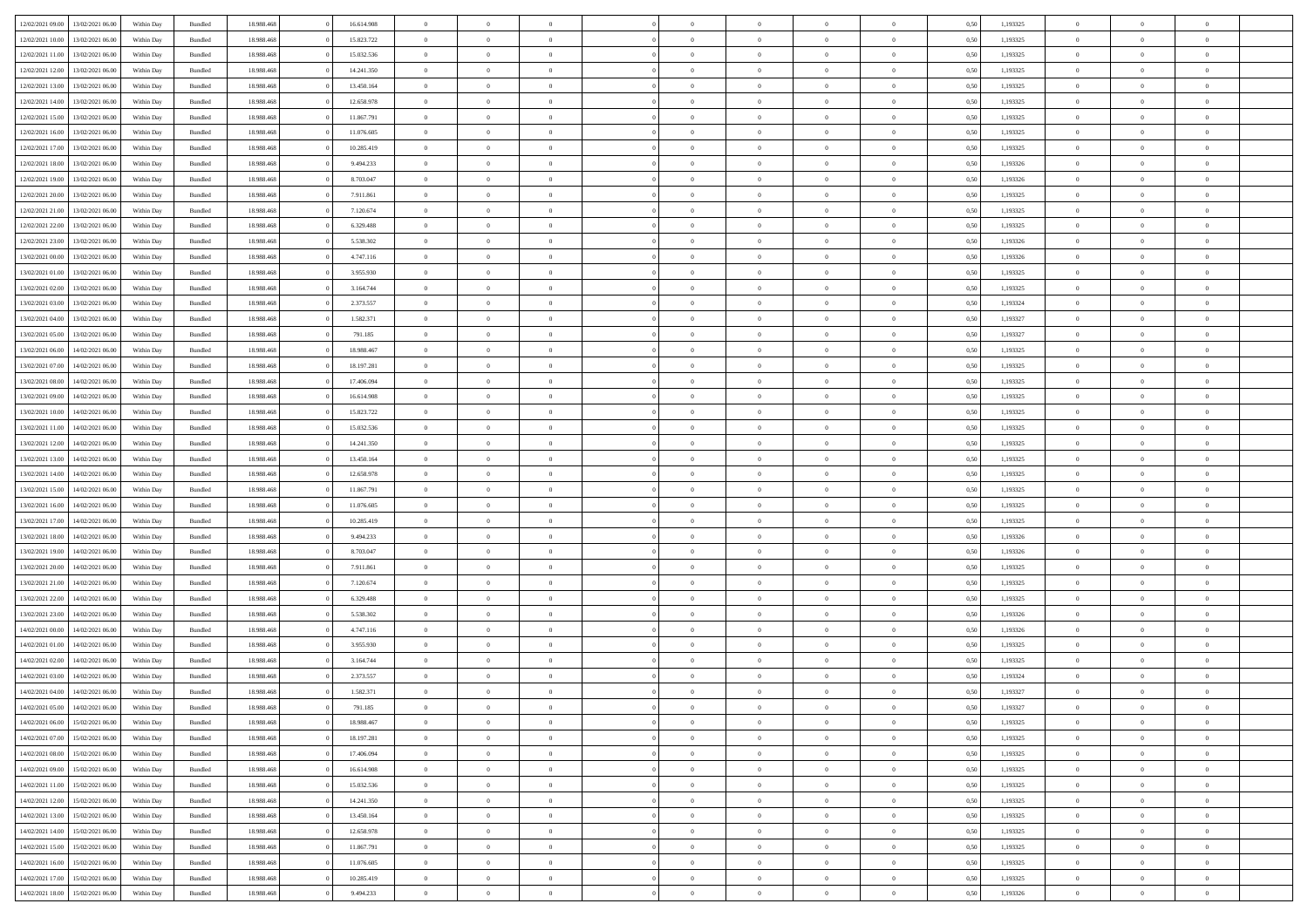|                  |                  |            |                    |            |            | $\overline{0}$ |                |                |                | $\Omega$       | $\Omega$       | $\theta$       |      |          | $\theta$       | $\overline{0}$ | $\theta$       |  |
|------------------|------------------|------------|--------------------|------------|------------|----------------|----------------|----------------|----------------|----------------|----------------|----------------|------|----------|----------------|----------------|----------------|--|
| 14/02/2021 19:00 | 15/02/2021 06:00 | Within Day | Bundled            | 18.988.468 | 8.703.047  |                | $\theta$       |                | $\Omega$       |                |                |                | 0.50 | 1,193326 |                |                |                |  |
| 14/02/2021 20:00 | 15/02/2021 06:00 | Within Day | Bundled            | 18.988.468 | 7.911.861  | $\overline{0}$ | $\theta$       | $\overline{0}$ | $\overline{0}$ | $\bf{0}$       | $\overline{0}$ | $\overline{0}$ | 0,50 | 1,193325 | $\theta$       | $\overline{0}$ | $\overline{0}$ |  |
| 14/02/2021 21:00 | 15/02/2021 06:00 | Within Day | Bundled            | 18.988.468 | 7.120.674  | $\overline{0}$ | $\overline{0}$ | $\overline{0}$ | $\bf{0}$       | $\bf{0}$       | $\bf{0}$       | $\bf{0}$       | 0,50 | 1,193325 | $\bf{0}$       | $\overline{0}$ | $\overline{0}$ |  |
| 14/02/2021 22:00 | 15/02/2021 06:00 | Within Dav | Bundled            | 18.988.468 | 6.329.488  | $\overline{0}$ | $\theta$       | $\overline{0}$ | $\overline{0}$ | $\bf{0}$       | $\overline{0}$ | $\overline{0}$ | 0.50 | 1,193325 | $\theta$       | $\theta$       | $\overline{0}$ |  |
|                  |                  |            |                    |            |            |                |                |                |                |                |                |                |      |          |                |                |                |  |
| 14/02/2021 23:00 | 15/02/2021 06:00 | Within Day | Bundled            | 18.988.468 | 5.538.302  | $\overline{0}$ | $\theta$       | $\overline{0}$ | $\overline{0}$ | $\bf{0}$       | $\overline{0}$ | $\bf{0}$       | 0,50 | 1,193326 | $\theta$       | $\theta$       | $\overline{0}$ |  |
| 15/02/2021 00:00 | 15/02/2021 06:00 | Within Day | Bundled            | 18.988.468 | 4.747.116  | $\overline{0}$ | $\bf{0}$       | $\overline{0}$ | $\bf{0}$       | $\overline{0}$ | $\overline{0}$ | $\mathbf{0}$   | 0,50 | 1,193326 | $\overline{0}$ | $\overline{0}$ | $\bf{0}$       |  |
| 15/02/2021 01:00 | 15/02/2021 06:00 | Within Dav | Bundled            | 18.988.468 | 3.955.930  | $\overline{0}$ | $\overline{0}$ | $\overline{0}$ | $\overline{0}$ | $\bf{0}$       | $\overline{0}$ | $\overline{0}$ | 0.50 | 1,193325 | $\theta$       | $\overline{0}$ | $\overline{0}$ |  |
| 15/02/2021 02:00 | 15/02/2021 06:00 | Within Day | Bundled            | 18.988.468 | 3.164.744  | $\overline{0}$ | $\theta$       | $\overline{0}$ | $\overline{0}$ | $\bf{0}$       | $\overline{0}$ | $\bf{0}$       | 0,50 | 1,193325 | $\theta$       | $\theta$       | $\overline{0}$ |  |
|                  |                  |            |                    |            |            |                | $\overline{0}$ |                |                | $\bf{0}$       |                |                |      |          | $\,0\,$        | $\overline{0}$ | $\overline{0}$ |  |
| 15/02/2021 03:00 | 15/02/2021 06:00 | Within Day | Bundled            | 18.988.468 | 2.373.557  | $\overline{0}$ |                | $\overline{0}$ | $\bf{0}$       |                | $\bf{0}$       | $\bf{0}$       | 0,50 | 1,193324 |                |                |                |  |
| 15/02/2021 04:00 | 15/02/2021 06:00 | Within Dav | Bundled            | 18.988.468 | 1.582.371  | $\overline{0}$ | $\overline{0}$ | $\overline{0}$ | $\overline{0}$ | $\overline{0}$ | $\overline{0}$ | $\overline{0}$ | 0.50 | 1,193327 | $\theta$       | $\overline{0}$ | $\overline{0}$ |  |
| 15/02/2021 05:00 | 15/02/2021 06:00 | Within Day | Bundled            | 18.988.468 | 791.185    | $\overline{0}$ | $\theta$       | $\overline{0}$ | $\overline{0}$ | $\bf{0}$       | $\overline{0}$ | $\bf{0}$       | 0,50 | 1,193327 | $\theta$       | $\theta$       | $\overline{0}$ |  |
| 15/02/2021 06:00 | 16/02/2021 06:00 | Within Day | Bundled            | 18.988.468 | 18.988.467 | $\overline{0}$ | $\overline{0}$ | $\overline{0}$ | $\bf{0}$       | $\bf{0}$       | $\bf{0}$       | $\bf{0}$       | 0,50 | 1,193325 | $\bf{0}$       | $\overline{0}$ | $\overline{0}$ |  |
| 15/02/2021 07:00 | 16/02/2021 06:00 | Within Day | Bundled            | 18.988.468 | 18.197.281 | $\overline{0}$ | $\theta$       | $\overline{0}$ | $\overline{0}$ | $\bf{0}$       | $\overline{0}$ | $\overline{0}$ | 0.50 | 1,193325 | $\theta$       | $\theta$       | $\overline{0}$ |  |
|                  |                  |            |                    |            |            |                |                |                |                |                |                |                |      |          |                |                |                |  |
| 15/02/2021 08:00 | 16/02/2021 06:00 | Within Day | Bundled            | 18.988.468 | 17.406.094 | $\overline{0}$ | $\theta$       | $\overline{0}$ | $\overline{0}$ | $\bf{0}$       | $\overline{0}$ | $\overline{0}$ | 0,50 | 1,193325 | $\theta$       | $\theta$       | $\overline{0}$ |  |
| 15/02/2021 09:00 | 16/02/2021 06:00 | Within Day | Bundled            | 18.988.468 | 16.614.908 | $\overline{0}$ | $\overline{0}$ | $\overline{0}$ | $\bf{0}$       | $\overline{0}$ | $\overline{0}$ | $\mathbf{0}$   | 0,50 | 1,193325 | $\bf{0}$       | $\overline{0}$ | $\bf{0}$       |  |
| 15/02/2021 10:00 | 16/02/2021 06:00 | Within Dav | Bundled            | 18.988.468 | 15.823.722 | $\overline{0}$ | $\overline{0}$ | $\overline{0}$ | $\overline{0}$ | $\bf{0}$       | $\overline{0}$ | $\overline{0}$ | 0.50 | 1,193325 | $\theta$       | $\overline{0}$ | $\overline{0}$ |  |
| 15/02/2021 11:00 | 16/02/2021 06:00 | Within Day | Bundled            | 18.988.468 | 15.032.536 | $\overline{0}$ | $\theta$       | $\overline{0}$ | $\overline{0}$ | $\bf{0}$       | $\overline{0}$ | $\bf{0}$       | 0,50 | 1,193325 | $\theta$       | $\theta$       | $\overline{0}$ |  |
|                  |                  |            |                    |            |            |                | $\overline{0}$ | $\overline{0}$ |                | $\bf{0}$       |                |                |      |          | $\,0\,$        | $\overline{0}$ | $\overline{0}$ |  |
| 15/02/2021 12:00 | 16/02/2021 06:00 | Within Day | Bundled            | 18.988.468 | 14.241.350 | $\overline{0}$ |                |                | $\bf{0}$       |                | $\bf{0}$       | $\bf{0}$       | 0,50 | 1,193325 |                |                |                |  |
| 15/02/2021 13:00 | 16/02/2021 06:00 | Within Day | Bundled            | 18.988.468 | 13.450.164 | $\overline{0}$ | $\overline{0}$ | $\overline{0}$ | $\overline{0}$ | $\overline{0}$ | $\overline{0}$ | $\overline{0}$ | 0.50 | 1,193325 | $\theta$       | $\overline{0}$ | $\overline{0}$ |  |
| 15/02/2021 14:00 | 16/02/2021 06:00 | Within Day | Bundled            | 18.988.468 | 12.658.978 | $\overline{0}$ | $\theta$       | $\overline{0}$ | $\overline{0}$ | $\bf{0}$       | $\overline{0}$ | $\bf{0}$       | 0,50 | 1,193325 | $\theta$       | $\theta$       | $\overline{0}$ |  |
| 15/02/2021 15:00 | 16/02/2021 06:00 | Within Day | Bundled            | 18.988.468 | 11.867.791 | $\overline{0}$ | $\overline{0}$ | $\overline{0}$ | $\bf{0}$       | $\bf{0}$       | $\bf{0}$       | $\bf{0}$       | 0,50 | 1,193325 | $\,0\,$        | $\overline{0}$ | $\overline{0}$ |  |
| 15/02/2021 16:00 | 16/02/2021 06:00 | Within Day | Bundled            | 18.988.468 | 11.076.605 | $\overline{0}$ | $\overline{0}$ | $\overline{0}$ | $\overline{0}$ | $\bf{0}$       | $\overline{0}$ | $\overline{0}$ | 0.50 | 1,193325 | $\theta$       | $\theta$       | $\overline{0}$ |  |
|                  |                  |            |                    |            |            |                |                |                |                |                |                |                |      |          |                |                |                |  |
| 15/02/2021 17:00 | 16/02/2021 06:00 | Within Day | Bundled            | 18.988.468 | 10.285.419 | $\overline{0}$ | $\theta$       | $\overline{0}$ | $\overline{0}$ | $\bf{0}$       | $\overline{0}$ | $\bf{0}$       | 0,50 | 1,193325 | $\theta$       | $\overline{0}$ | $\overline{0}$ |  |
| 15/02/2021 18:00 | 16/02/2021 06:00 | Within Day | Bundled            | 18.988.468 | 9.494.233  | $\overline{0}$ | $\overline{0}$ | $\overline{0}$ | $\bf{0}$       | $\overline{0}$ | $\overline{0}$ | $\mathbf{0}$   | 0,50 | 1,193326 | $\bf{0}$       | $\overline{0}$ | $\bf{0}$       |  |
| 15/02/2021 19:00 | 16/02/2021 06:00 | Within Dav | Bundled            | 18.988.468 | 8.703.047  | $\overline{0}$ | $\overline{0}$ | $\overline{0}$ | $\overline{0}$ | $\overline{0}$ | $\overline{0}$ | $\overline{0}$ | 0.50 | 1,193326 | $\theta$       | $\overline{0}$ | $\overline{0}$ |  |
| 15/02/2021 20:00 | 16/02/2021 06:00 | Within Day | Bundled            | 18.988.468 | 7.911.861  | $\overline{0}$ | $\theta$       | $\overline{0}$ | $\overline{0}$ | $\bf{0}$       | $\overline{0}$ | $\bf{0}$       | 0,50 | 1,193325 | $\theta$       | $\theta$       | $\overline{0}$ |  |
|                  |                  |            |                    |            |            |                |                |                |                |                |                |                |      |          |                |                |                |  |
| 15/02/2021 21:00 | 16/02/2021 06:00 | Within Day | Bundled            | 18.988.468 | 7.120.674  | $\overline{0}$ | $\overline{0}$ | $\overline{0}$ | $\bf{0}$       | $\bf{0}$       | $\bf{0}$       | $\bf{0}$       | 0,50 | 1,193325 | $\,0\,$        | $\overline{0}$ | $\overline{0}$ |  |
| 15/02/2021 22:00 | 16/02/2021 06:00 | Within Day | Bundled            | 18.988.468 | 6.329.488  | $\overline{0}$ | $\overline{0}$ | $\overline{0}$ | $\overline{0}$ | $\overline{0}$ | $\overline{0}$ | $\overline{0}$ | 0.50 | 1,193325 | $\theta$       | $\overline{0}$ | $\overline{0}$ |  |
| 15/02/2021 23:00 | 16/02/2021 06:00 | Within Day | Bundled            | 18.988.468 | 5.538.302  | $\overline{0}$ | $\theta$       | $\overline{0}$ | $\overline{0}$ | $\bf{0}$       | $\overline{0}$ | $\bf{0}$       | 0,50 | 1,193326 | $\,$ 0 $\,$    | $\theta$       | $\overline{0}$ |  |
| 16/02/2021 00:00 | 16/02/2021 06:00 | Within Day | Bundled            | 18.988.468 | 4.747.116  | $\overline{0}$ | $\overline{0}$ | $\overline{0}$ | $\bf{0}$       | $\bf{0}$       | $\bf{0}$       | $\bf{0}$       | 0,50 | 1,193326 | $\bf{0}$       | $\overline{0}$ | $\overline{0}$ |  |
| 16/02/2021 01:00 | 16/02/2021 06:00 | Within Day | Bundled            | 18.988.468 | 3.955.930  | $\overline{0}$ | $\Omega$       | $\Omega$       | $\Omega$       | $\Omega$       | $\overline{0}$ | $\overline{0}$ | 0.50 | 1,193325 | $\,0\,$        | $\Omega$       | $\theta$       |  |
|                  |                  |            |                    |            |            |                |                |                |                |                |                |                |      |          |                |                |                |  |
| 16/02/2021 02:00 | 16/02/2021 06:00 | Within Day | Bundled            | 18.988.468 | 3.164.744  | $\overline{0}$ | $\theta$       | $\overline{0}$ | $\overline{0}$ | $\bf{0}$       | $\overline{0}$ | $\bf{0}$       | 0,50 | 1,193325 | $\theta$       | $\theta$       | $\overline{0}$ |  |
| 16/02/2021 03:00 | 16/02/2021 06:00 | Within Day | Bundled            | 18.988.468 | 2.373.557  | $\overline{0}$ | $\bf{0}$       | $\overline{0}$ | $\bf{0}$       | $\bf{0}$       | $\overline{0}$ | $\mathbf{0}$   | 0,50 | 1,193324 | $\bf{0}$       | $\overline{0}$ | $\bf{0}$       |  |
| 16/02/2021 04:00 | 16/02/2021 06:00 | Within Day | Bundled            | 18.988.468 | 1.582.371  | $\overline{0}$ | $\Omega$       | $\Omega$       | $\Omega$       | $\Omega$       | $\Omega$       | $\overline{0}$ | 0.50 | 1,193327 | $\theta$       | $\theta$       | $\theta$       |  |
| 16/02/2021 05:00 | 16/02/2021 06:00 | Within Day | Bundled            | 18.988.468 | 791.185    | $\overline{0}$ | $\theta$       | $\overline{0}$ | $\overline{0}$ | $\bf{0}$       | $\overline{0}$ | $\bf{0}$       | 0,50 | 1,193327 | $\theta$       | $\theta$       | $\overline{0}$ |  |
|                  |                  |            |                    |            |            |                | $\overline{0}$ |                |                | $\bf{0}$       |                |                |      |          | $\,0\,$        | $\overline{0}$ | $\overline{0}$ |  |
| 16/02/2021 06:00 | 17/02/2021 06:00 | Within Day | Bundled            | 18.988.468 | 18.988.467 | $\overline{0}$ |                | $\overline{0}$ | $\bf{0}$       |                | $\bf{0}$       | $\bf{0}$       | 0,50 | 1,193325 |                |                |                |  |
| 16/02/2021 07:00 | 17/02/2021 06:00 | Within Day | Bundled            | 18.988.468 | 18.197.281 | $\overline{0}$ | $\Omega$       | $\Omega$       | $\Omega$       | $\Omega$       | $\theta$       | $\overline{0}$ | 0.50 | 1,193325 | $\theta$       | $\theta$       | $\theta$       |  |
| 16/02/2021 08:00 | 17/02/2021 06:00 | Within Day | Bundled            | 18.988.468 | 17.406.094 | $\overline{0}$ | $\theta$       | $\overline{0}$ | $\overline{0}$ | $\bf{0}$       | $\overline{0}$ | $\bf{0}$       | 0,50 | 1,193325 | $\theta$       | $\theta$       | $\overline{0}$ |  |
| 16/02/2021 09:00 | 17/02/2021 06:00 | Within Day | Bundled            | 18.988.468 | 16.614.908 | $\overline{0}$ | $\overline{0}$ | $\overline{0}$ | $\bf{0}$       | $\bf{0}$       | $\bf{0}$       | $\bf{0}$       | 0,50 | 1,193325 | $\,0\,$        | $\overline{0}$ | $\overline{0}$ |  |
| 16/02/2021 10:00 | 17/02/2021 06:00 | Within Day | Bundled            | 18.988.468 | 15.823.722 | $\overline{0}$ | $\Omega$       | $\Omega$       | $\Omega$       | $\Omega$       | $\overline{0}$ | $\overline{0}$ | 0.50 | 1,193325 | $\,0\,$        | $\theta$       | $\theta$       |  |
| 16/02/2021 11:00 | 17/02/2021 06:00 |            |                    | 18.988.468 | 15.032.536 | $\overline{0}$ | $\theta$       | $\overline{0}$ | $\overline{0}$ | $\bf{0}$       | $\overline{0}$ |                |      | 1,193325 | $\,$ 0 $\,$    | $\theta$       | $\overline{0}$ |  |
|                  |                  | Within Day | Bundled            |            |            |                |                |                |                |                |                | $\bf{0}$       | 0,50 |          |                |                |                |  |
| 16/02/2021 12:00 | 17/02/2021 06:00 | Within Day | Bundled            | 18.988.468 | 14.241.350 | $\overline{0}$ | $\overline{0}$ | $\overline{0}$ | $\bf{0}$       | $\bf{0}$       | $\bf{0}$       | $\mathbf{0}$   | 0,50 | 1,193325 | $\overline{0}$ | $\overline{0}$ | $\bf{0}$       |  |
| 16/02/2021 13:00 | 17/02/2021 06.00 | Within Day | Bundled            | 18.988.468 | 13.450.164 | $\overline{0}$ | $\Omega$       | $\Omega$       | $\Omega$       | $\Omega$       | $\Omega$       | $\overline{0}$ | 0.50 | 1,193325 | $\theta$       | $\theta$       | $\theta$       |  |
| 16/02/2021 14:00 | 17/02/2021 06:00 | Within Day | Bundled            | 18.988.468 | 12.658.978 | $\overline{0}$ | $\,$ 0 $\,$    | $\overline{0}$ | $\bf{0}$       | $\,$ 0         | $\bf{0}$       | $\bf{0}$       | 0,50 | 1,193325 | $\,0\,$        | $\overline{0}$ | $\overline{0}$ |  |
| 16/02/2021 15:00 | 17/02/2021 06:00 | Within Day | $\mathbf B$ undled | 18.988.468 | 11.867.791 | $\bf{0}$       | $\bf{0}$       |                |                |                |                |                | 0,50 | 1,193325 | $\bf{0}$       | $\overline{0}$ |                |  |
|                  |                  |            |                    |            |            |                |                |                |                |                |                |                |      |          |                |                |                |  |
| 16/02/2021 16:00 | 17/02/2021 06:00 | Within Day | Bundled            | 18,988,468 | 11.076.605 | $\overline{0}$ | $\Omega$       | $\overline{0}$ | $\Omega$       | $\theta$       | $\overline{0}$ | $\overline{0}$ | 0,50 | 1,193325 | $\theta$       | $\theta$       | $\theta$       |  |
| 16/02/2021 17:00 | 17/02/2021 06:00 | Within Day | Bundled            | 18.988.468 | 10.285.419 | $\overline{0}$ | $\,$ 0         | $\overline{0}$ | $\bf{0}$       | $\,$ 0 $\,$    | $\overline{0}$ | $\mathbf{0}$   | 0,50 | 1,193325 | $\,$ 0 $\,$    | $\,$ 0 $\,$    | $\,$ 0         |  |
| 16/02/2021 18:00 | 17/02/2021 06:00 | Within Day | Bundled            | 18.988.468 | 9.494.233  | $\overline{0}$ | $\overline{0}$ | $\overline{0}$ | $\overline{0}$ | $\overline{0}$ | $\overline{0}$ | $\mathbf{0}$   | 0,50 | 1,193326 | $\overline{0}$ | $\bf{0}$       | $\bf{0}$       |  |
| 16/02/2021 19:00 | 17/02/2021 06:00 | Within Day | Bundled            | 18.988.468 | 8.703.047  | $\overline{0}$ | $\theta$       | $\overline{0}$ | $\Omega$       | $\overline{0}$ | $\overline{0}$ | $\bf{0}$       | 0,50 | 1,193326 | $\overline{0}$ | $\theta$       | $\overline{0}$ |  |
| 16/02/2021 20:00 | 17/02/2021 06:00 | Within Day | Bundled            | 18.988.468 | 7.911.861  | $\overline{0}$ | $\,$ 0         | $\overline{0}$ | $\overline{0}$ | $\overline{0}$ | $\overline{0}$ | $\bf{0}$       | 0,50 | 1,193325 | $\,$ 0 $\,$    | $\overline{0}$ | $\overline{0}$ |  |
|                  |                  |            |                    |            |            |                |                |                |                |                |                |                |      |          |                |                |                |  |
| 16/02/2021 21:00 | 17/02/2021 06:00 | Within Day | Bundled            | 18.988.468 | 7.120.674  | $\overline{0}$ | $\overline{0}$ | $\overline{0}$ | $\overline{0}$ | $\overline{0}$ | $\overline{0}$ | $\mathbf{0}$   | 0,50 | 1,193325 | $\overline{0}$ | $\bf{0}$       | $\bf{0}$       |  |
| 16/02/2021 22:00 | 17/02/2021 06:00 | Within Day | Bundled            | 18.988.468 | 6.329.488  | $\overline{0}$ | $\overline{0}$ | $\overline{0}$ | $\Omega$       | $\overline{0}$ | $\overline{0}$ | $\bf{0}$       | 0.50 | 1,193325 | $\overline{0}$ | $\theta$       | $\overline{0}$ |  |
| 16/02/2021 23:00 | 17/02/2021 06:00 | Within Day | Bundled            | 18.988.468 | 5.538.302  | $\overline{0}$ | $\,$ 0         | $\overline{0}$ | $\bf{0}$       | $\bf{0}$       | $\bf{0}$       | $\bf{0}$       | 0,50 | 1,193326 | $\,$ 0 $\,$    | $\overline{0}$ | $\overline{0}$ |  |
| 17/02/2021 00:00 | 17/02/2021 06:00 | Within Day | Bundled            | 18.988.468 | 4.747.116  | $\overline{0}$ | $\bf{0}$       | $\overline{0}$ | $\overline{0}$ | $\overline{0}$ | $\overline{0}$ | $\mathbf{0}$   | 0,50 | 1,193326 | $\overline{0}$ | $\overline{0}$ | $\bf{0}$       |  |
|                  |                  |            |                    |            |            |                |                |                |                |                |                |                |      |          |                |                |                |  |
| 17/02/2021 01:00 | 17/02/2021 06:00 | Within Day | Bundled            | 18,988,468 | 3.955.930  | $\overline{0}$ | $\overline{0}$ | $\overline{0}$ | $\Omega$       | $\overline{0}$ | $\overline{0}$ | $\bf{0}$       | 0.50 | 1,193325 | $\overline{0}$ | $\overline{0}$ | $\overline{0}$ |  |
| 17/02/2021 02:00 | 17/02/2021 06:00 | Within Day | Bundled            | 18.988.468 | 3.164.744  | $\overline{0}$ | $\bf{0}$       | $\overline{0}$ | $\overline{0}$ | $\bf{0}$       | $\bf{0}$       | $\mathbf{0}$   | 0,50 | 1,193325 | $\,$ 0 $\,$    | $\,$ 0 $\,$    | $\bf{0}$       |  |
| 17/02/2021 03:00 | 17/02/2021 06:00 | Within Day | Bundled            | 18.988.468 | 2.373.557  | $\overline{0}$ | $\overline{0}$ | $\overline{0}$ | $\overline{0}$ | $\bf{0}$       | $\bf{0}$       | $\mathbf{0}$   | 0,50 | 1,193324 | $\overline{0}$ | $\bf{0}$       | $\bf{0}$       |  |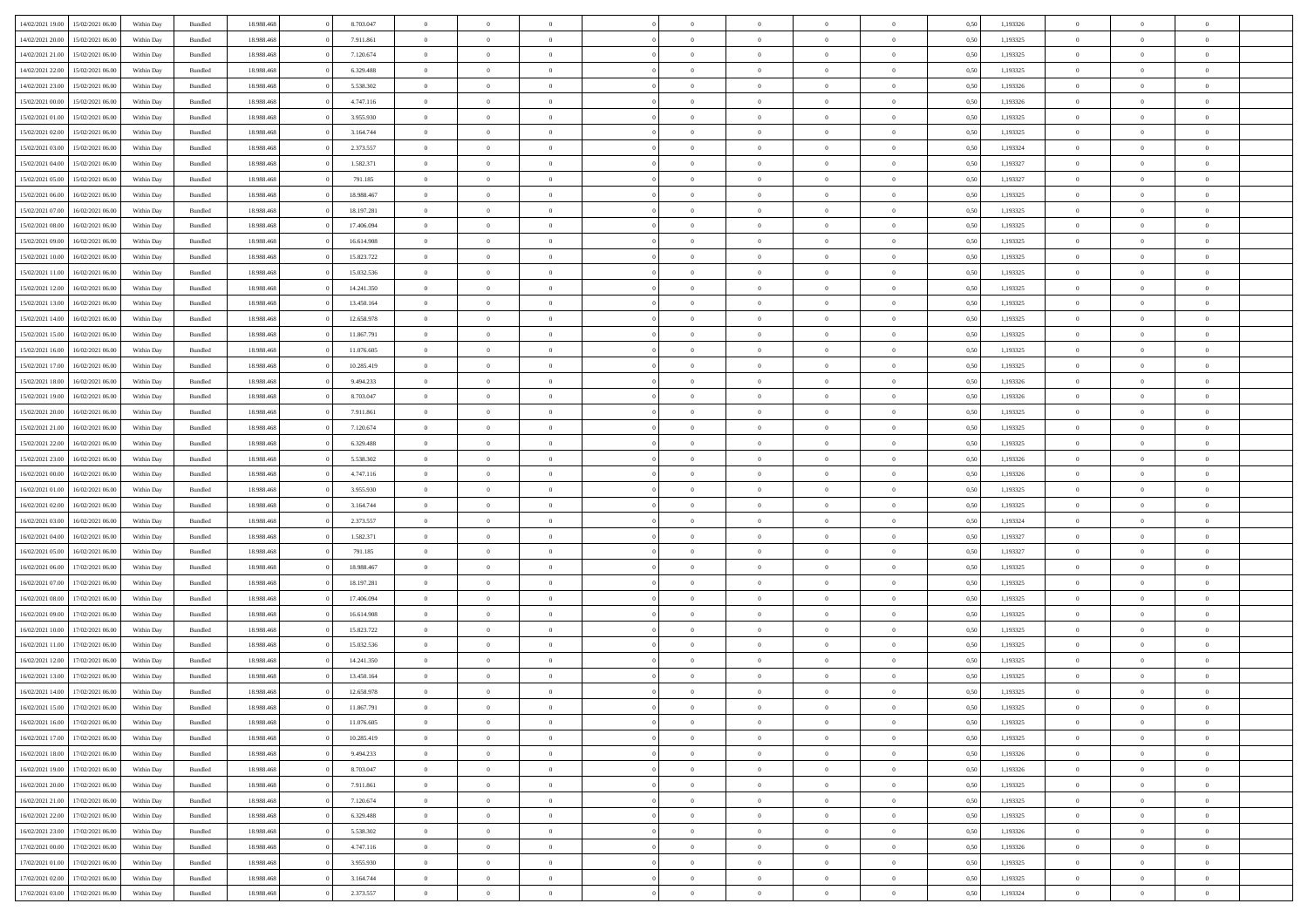|                  | 17/02/2021 06:00 | Within Day | Bundled            | 18.988.468 | 1.582.371  | $\overline{0}$ | $\theta$       |                | $\Omega$       | $\Omega$       | $\Omega$       | $\theta$       | 0.50 | 1,193327 | $\theta$       | $\overline{0}$ | $\theta$       |  |
|------------------|------------------|------------|--------------------|------------|------------|----------------|----------------|----------------|----------------|----------------|----------------|----------------|------|----------|----------------|----------------|----------------|--|
| 17/02/2021 04:00 |                  |            |                    |            |            |                |                |                |                |                |                |                |      |          |                |                |                |  |
| 17/02/2021 05:00 | 17/02/2021 06:00 | Within Day | Bundled            | 18.988.468 | 791.185    | $\overline{0}$ | $\theta$       | $\overline{0}$ | $\overline{0}$ | $\bf{0}$       | $\overline{0}$ | $\overline{0}$ | 0,50 | 1,193327 | $\theta$       | $\overline{0}$ | $\overline{0}$ |  |
| 17/02/2021 06:00 | 18/02/2021 06:00 | Within Day | Bundled            | 18.988.468 | 18.988.467 | $\overline{0}$ | $\overline{0}$ | $\overline{0}$ | $\bf{0}$       | $\bf{0}$       | $\bf{0}$       | $\bf{0}$       | 0,50 | 1,193325 | $\bf{0}$       | $\overline{0}$ | $\overline{0}$ |  |
| 17/02/2021 07:00 | 18/02/2021 06:00 | Within Dav | Bundled            | 18.988.468 | 18.197.281 | $\overline{0}$ | $\overline{0}$ | $\overline{0}$ | $\overline{0}$ | $\bf{0}$       | $\overline{0}$ | $\overline{0}$ | 0.50 | 1,193325 | $\theta$       | $\theta$       | $\overline{0}$ |  |
|                  |                  |            |                    |            |            |                |                |                |                |                |                |                |      |          |                |                |                |  |
| 17/02/2021 08:00 | 18/02/2021 06:00 | Within Day | Bundled            | 18.988.468 | 17.406.094 | $\overline{0}$ | $\theta$       | $\overline{0}$ | $\overline{0}$ | $\bf{0}$       | $\overline{0}$ | $\bf{0}$       | 0,50 | 1,193325 | $\theta$       | $\theta$       | $\overline{0}$ |  |
| 17/02/2021 09:00 | 18/02/2021 06:00 | Within Day | Bundled            | 18.988.468 | 16.614.908 | $\overline{0}$ | $\bf{0}$       | $\overline{0}$ | $\bf{0}$       | $\overline{0}$ | $\overline{0}$ | $\mathbf{0}$   | 0,50 | 1,193325 | $\overline{0}$ | $\overline{0}$ | $\bf{0}$       |  |
| 17/02/2021 10:00 | 18/02/2021 06:00 | Within Dav | Bundled            | 18.988.468 | 15.823.722 | $\overline{0}$ | $\overline{0}$ | $\overline{0}$ | $\overline{0}$ | $\bf{0}$       | $\overline{0}$ | $\overline{0}$ | 0.50 | 1,193325 | $\theta$       | $\overline{0}$ | $\overline{0}$ |  |
| 17/02/2021 11:00 | 18/02/2021 06:00 | Within Day | Bundled            | 18.988.468 | 15.032.536 | $\overline{0}$ | $\theta$       | $\overline{0}$ | $\overline{0}$ | $\bf{0}$       | $\overline{0}$ | $\bf{0}$       | 0,50 | 1,193325 | $\theta$       | $\theta$       | $\overline{0}$ |  |
| 17/02/2021 12:00 | 18/02/2021 06:00 | Within Day | Bundled            | 18.988.468 | 14.241.350 | $\overline{0}$ | $\overline{0}$ | $\overline{0}$ | $\overline{0}$ | $\bf{0}$       | $\overline{0}$ | $\bf{0}$       | 0,50 | 1,193325 | $\,0\,$        | $\overline{0}$ | $\overline{0}$ |  |
|                  |                  |            |                    |            |            |                |                |                |                |                |                |                |      |          |                |                |                |  |
| 17/02/2021 13:00 | 18/02/2021 06:00 | Within Dav | Bundled            | 18.988.468 | 13.450.164 | $\overline{0}$ | $\overline{0}$ | $\overline{0}$ | $\overline{0}$ | $\overline{0}$ | $\overline{0}$ | $\overline{0}$ | 0.50 | 1,193325 | $\theta$       | $\overline{0}$ | $\overline{0}$ |  |
| 17/02/2021 14:00 | 18/02/2021 06:00 | Within Day | Bundled            | 18.988.468 | 12.658.978 | $\overline{0}$ | $\theta$       | $\overline{0}$ | $\overline{0}$ | $\bf{0}$       | $\overline{0}$ | $\bf{0}$       | 0,50 | 1,193325 | $\theta$       | $\theta$       | $\overline{0}$ |  |
| 17/02/2021 15:00 | 18/02/2021 06:00 | Within Day | Bundled            | 18.988.468 | 11.867.791 | $\overline{0}$ | $\overline{0}$ | $\overline{0}$ | $\overline{0}$ | $\bf{0}$       | $\overline{0}$ | $\bf{0}$       | 0,50 | 1,193325 | $\bf{0}$       | $\overline{0}$ | $\overline{0}$ |  |
| 17/02/2021 16:00 | 18/02/2021 06:00 | Within Dav | Bundled            | 18.988.468 | 11.076.605 | $\overline{0}$ | $\overline{0}$ | $\overline{0}$ | $\overline{0}$ | $\bf{0}$       | $\overline{0}$ | $\overline{0}$ | 0.50 | 1,193325 | $\theta$       | $\theta$       | $\overline{0}$ |  |
| 17/02/2021 17:00 | 18/02/2021 06:00 | Within Day | Bundled            | 18.988.468 | 10.285.419 | $\overline{0}$ | $\theta$       | $\overline{0}$ | $\overline{0}$ | $\bf{0}$       | $\overline{0}$ | $\overline{0}$ | 0,50 | 1,193325 | $\theta$       | $\theta$       | $\overline{0}$ |  |
|                  |                  |            |                    |            |            |                |                |                |                |                |                |                |      |          |                |                |                |  |
| 17/02/2021 18:00 | 18/02/2021 06:00 | Within Day | Bundled            | 18.988.468 | 9.494.233  | $\overline{0}$ | $\overline{0}$ | $\overline{0}$ | $\overline{0}$ | $\overline{0}$ | $\overline{0}$ | $\mathbf{0}$   | 0,50 | 1,193326 | $\overline{0}$ | $\overline{0}$ | $\bf{0}$       |  |
| 17/02/2021 19:00 | 18/02/2021 06:00 | Within Dav | Bundled            | 18.988.468 | 8.703.047  | $\overline{0}$ | $\overline{0}$ | $\overline{0}$ | $\overline{0}$ | $\overline{0}$ | $\overline{0}$ | $\overline{0}$ | 0.50 | 1,193326 | $\theta$       | $\overline{0}$ | $\overline{0}$ |  |
| 17/02/2021 20:00 | 18/02/2021 06:00 | Within Day | Bundled            | 18.988.468 | 7.911.861  | $\overline{0}$ | $\theta$       | $\overline{0}$ | $\overline{0}$ | $\bf{0}$       | $\overline{0}$ | $\bf{0}$       | 0,50 | 1,193325 | $\theta$       | $\theta$       | $\overline{0}$ |  |
| 17/02/2021 21:00 | 18/02/2021 06:00 | Within Day | Bundled            | 18.988.468 | 7.120.674  | $\overline{0}$ | $\overline{0}$ | $\overline{0}$ | $\overline{0}$ | $\bf{0}$       | $\overline{0}$ | $\bf{0}$       | 0,50 | 1,193325 | $\,0\,$        | $\overline{0}$ | $\overline{0}$ |  |
| 17/02/2021 22:00 | 18/02/2021 06:00 | Within Dav | Bundled            | 18.988.468 | 6.329.488  | $\overline{0}$ | $\overline{0}$ | $\overline{0}$ | $\overline{0}$ | $\overline{0}$ | $\overline{0}$ | $\overline{0}$ | 0.50 | 1,193325 | $\theta$       | $\overline{0}$ | $\overline{0}$ |  |
|                  |                  |            |                    |            |            |                |                |                |                |                |                |                |      |          |                |                |                |  |
| 17/02/2021 23:00 | 18/02/2021 06:00 | Within Day | Bundled            | 18.988.468 | 5.538.302  | $\overline{0}$ | $\theta$       | $\overline{0}$ | $\overline{0}$ | $\bf{0}$       | $\overline{0}$ | $\bf{0}$       | 0,50 | 1,193326 | $\theta$       | $\theta$       | $\overline{0}$ |  |
| 18/02/2021 00:00 | 18/02/2021 06:00 | Within Day | Bundled            | 18.988.468 | 4.747.116  | $\overline{0}$ | $\overline{0}$ | $\overline{0}$ | $\overline{0}$ | $\bf{0}$       | $\overline{0}$ | $\bf{0}$       | 0,50 | 1,193326 | $\,0\,$        | $\overline{0}$ | $\overline{0}$ |  |
| 18/02/2021 01:00 | 18/02/2021 06:00 | Within Day | Bundled            | 18.988.468 | 3.955.930  | $\overline{0}$ | $\overline{0}$ | $\overline{0}$ | $\overline{0}$ | $\bf{0}$       | $\overline{0}$ | $\overline{0}$ | 0.50 | 1,193325 | $\theta$       | $\theta$       | $\overline{0}$ |  |
| 18/02/2021 02:00 | 18/02/2021 06:00 | Within Day | Bundled            | 18.988.468 | 3.164.744  | $\overline{0}$ | $\theta$       | $\overline{0}$ | $\overline{0}$ | $\bf{0}$       | $\overline{0}$ | $\bf{0}$       | 0,50 | 1,193325 | $\theta$       | $\overline{0}$ | $\overline{0}$ |  |
| 18/02/2021 03:00 | 18/02/2021 06:00 | Within Day | Bundled            | 18.988.468 | 2.373.557  | $\overline{0}$ | $\bf{0}$       | $\overline{0}$ | $\overline{0}$ | $\overline{0}$ | $\overline{0}$ | $\mathbf{0}$   | 0,50 | 1,193324 | $\overline{0}$ | $\overline{0}$ | $\bf{0}$       |  |
|                  |                  |            |                    |            |            |                |                |                |                |                |                |                |      |          |                |                |                |  |
| 18/02/2021 04:00 | 18/02/2021 06:00 | Within Dav | Bundled            | 18.988.468 | 1.582.371  | $\overline{0}$ | $\overline{0}$ | $\overline{0}$ | $\overline{0}$ | $\overline{0}$ | $\overline{0}$ | $\overline{0}$ | 0.50 | 1,193327 | $\theta$       | $\overline{0}$ | $\overline{0}$ |  |
| 18/02/2021 05:00 | 18/02/2021 06:00 | Within Day | Bundled            | 18.988.468 | 791.185    | $\overline{0}$ | $\theta$       | $\overline{0}$ | $\overline{0}$ | $\bf{0}$       | $\overline{0}$ | $\bf{0}$       | 0,50 | 1,193327 | $\theta$       | $\theta$       | $\overline{0}$ |  |
| 18/02/2021 06:00 | 19/02/2021 06:00 | Within Day | Bundled            | 18.988.468 | 18.988.467 | $\overline{0}$ | $\overline{0}$ | $\overline{0}$ | $\overline{0}$ | $\bf{0}$       | $\bf{0}$       | $\bf{0}$       | 0,50 | 1,193325 | $\,0\,$        | $\overline{0}$ | $\overline{0}$ |  |
| 18/02/2021 07:00 | 19/02/2021 06:00 | Within Day | Bundled            | 18.988.468 | 18.197.281 | $\overline{0}$ | $\overline{0}$ | $\overline{0}$ | $\overline{0}$ | $\overline{0}$ | $\overline{0}$ | $\overline{0}$ | 0.50 | 1,193325 | $\theta$       | $\overline{0}$ | $\overline{0}$ |  |
| 18/02/2021 08:00 | 19/02/2021 06:00 | Within Day | Bundled            | 18.988.468 | 17.406.094 | $\overline{0}$ | $\theta$       | $\overline{0}$ | $\overline{0}$ | $\bf{0}$       | $\overline{0}$ | $\bf{0}$       | 0,50 | 1,193325 | $\,$ 0 $\,$    | $\theta$       | $\overline{0}$ |  |
| 18/02/2021 09:00 | 19/02/2021 06:00 | Within Day | Bundled            | 18.988.468 | 16.614.908 | $\overline{0}$ | $\overline{0}$ | $\overline{0}$ | $\bf{0}$       | $\bf{0}$       | $\bf{0}$       | $\bf{0}$       | 0,50 | 1,193325 | $\bf{0}$       | $\overline{0}$ | $\overline{0}$ |  |
|                  |                  |            |                    |            |            |                |                |                |                |                |                |                |      |          |                |                | $\theta$       |  |
| 18/02/2021 10:00 | 19/02/2021 06.00 | Within Day | Bundled            | 18.988.468 | 15.823.722 | $\overline{0}$ | $\Omega$       | $\Omega$       | $\Omega$       | $\Omega$       | $\overline{0}$ | $\overline{0}$ | 0.50 | 1,193325 | $\,0\,$        | $\theta$       |                |  |
| 18/02/2021 11:00 | 19/02/2021 06:00 | Within Day | Bundled            | 18.988.468 | 15.032.536 | $\overline{0}$ | $\theta$       | $\overline{0}$ | $\overline{0}$ | $\bf{0}$       | $\overline{0}$ | $\bf{0}$       | 0,50 | 1,193325 | $\theta$       | $\theta$       | $\overline{0}$ |  |
| 18/02/2021 12:00 | 19/02/2021 06:00 | Within Day | Bundled            | 18.988.468 | 14.241.350 | $\overline{0}$ | $\bf{0}$       | $\overline{0}$ | $\bf{0}$       | $\bf{0}$       | $\overline{0}$ | $\mathbf{0}$   | 0,50 | 1,193325 | $\bf{0}$       | $\overline{0}$ | $\bf{0}$       |  |
| 18/02/2021 13:00 | 19/02/2021 06:00 | Within Day | Bundled            | 18.988.468 | 13.450.164 | $\overline{0}$ | $\Omega$       | $\Omega$       | $\Omega$       | $\Omega$       | $\Omega$       | $\overline{0}$ | 0.50 | 1,193325 | $\theta$       | $\theta$       | $\theta$       |  |
| 18/02/2021 14:00 | 19/02/2021 06:00 | Within Day | Bundled            | 18.988.468 | 12.658.978 | $\overline{0}$ | $\theta$       | $\overline{0}$ | $\overline{0}$ | $\bf{0}$       | $\overline{0}$ | $\bf{0}$       | 0,50 | 1,193325 | $\theta$       | $\theta$       | $\overline{0}$ |  |
| 18/02/2021 15:00 | 19/02/2021 06:00 | Within Day | Bundled            | 18.988.468 | 11.867.791 | $\overline{0}$ | $\overline{0}$ | $\overline{0}$ | $\bf{0}$       | $\bf{0}$       | $\bf{0}$       | $\bf{0}$       | 0,50 | 1,193325 | $\,0\,$        | $\overline{0}$ | $\overline{0}$ |  |
|                  |                  |            |                    |            |            |                |                |                |                |                |                |                |      |          |                |                |                |  |
| 18/02/2021 16:00 | 19/02/2021 06:00 | Within Day | Bundled            | 18.988.468 | 11.076.605 | $\overline{0}$ | $\Omega$       | $\Omega$       | $\Omega$       | $\Omega$       | $\theta$       | $\overline{0}$ | 0.50 | 1,193325 | $\theta$       | $\theta$       | $\theta$       |  |
| 18/02/2021 17:00 | 19/02/2021 06:00 | Within Day | Bundled            | 18.988.468 | 10.285.419 | $\overline{0}$ | $\theta$       | $\overline{0}$ | $\overline{0}$ | $\bf{0}$       | $\overline{0}$ | $\bf{0}$       | 0,50 | 1,193325 | $\,$ 0 $\,$    | $\theta$       | $\overline{0}$ |  |
| 18/02/2021 18:00 | 19/02/2021 06:00 | Within Day | Bundled            | 18.988.468 | 9.494.233  | $\overline{0}$ | $\overline{0}$ | $\overline{0}$ | $\bf{0}$       | $\bf{0}$       | $\bf{0}$       | $\bf{0}$       | 0,50 | 1,193326 | $\bf{0}$       | $\overline{0}$ | $\overline{0}$ |  |
| 18/02/2021 19:00 | 19/02/2021 06:00 | Within Day | Bundled            | 18.988.468 | 8,703,047  | $\overline{0}$ | $\Omega$       | $\Omega$       | $\Omega$       | $\Omega$       | $\overline{0}$ | $\overline{0}$ | 0.50 | 1,193326 | $\,0\,$        | $\theta$       | $\theta$       |  |
| 18/02/2021 20:00 | 19/02/2021 06:00 | Within Day | Bundled            | 18.988.468 | 7.911.861  | $\overline{0}$ | $\theta$       | $\overline{0}$ | $\overline{0}$ | $\bf{0}$       | $\overline{0}$ | $\bf{0}$       | 0,50 | 1,193325 | $\,$ 0 $\,$    | $\theta$       | $\overline{0}$ |  |
| 18/02/2021 21:00 | 19/02/2021 06:00 | Within Day | Bundled            | 18.988.468 | 7.120.674  | $\overline{0}$ | $\overline{0}$ | $\overline{0}$ | $\overline{0}$ | $\bf{0}$       | $\overline{0}$ | $\mathbf{0}$   | 0,50 | 1,193325 | $\overline{0}$ | $\overline{0}$ | $\bf{0}$       |  |
|                  |                  |            |                    |            |            |                |                |                |                |                |                |                |      |          |                |                |                |  |
| 18/02/2021 22:00 | 19/02/2021 06:00 | Within Day | Bundled            | 18.988.468 | 6.329.488  | $\overline{0}$ | $\Omega$       | $\Omega$       | $\Omega$       | $\Omega$       | $\Omega$       | $\overline{0}$ | 0.50 | 1,193325 | $\theta$       | $\theta$       | $\theta$       |  |
| 18/02/2021 23:00 | 19/02/2021 06:00 | Within Day | Bundled            | 18.988.468 | 5.538.302  | $\overline{0}$ | $\overline{0}$ | $\overline{0}$ | $\bf{0}$       | $\,$ 0         | $\overline{0}$ | $\bf{0}$       | 0,50 | 1,193326 | $\,0\,$        | $\overline{0}$ | $\overline{0}$ |  |
| 19/02/2021 00:00 | 19/02/2021 06:00 | Within Day | $\mathbf B$ undled | 18.988.468 | 4.747.116  | $\bf{0}$       | $\bf{0}$       |                |                | $\bf{0}$       |                |                | 0,50 | 1,193326 | $\bf{0}$       | $\overline{0}$ |                |  |
| 19/02/2021 01:00 | 19/02/2021 06:00 | Within Day | Bundled            | 18,988,468 | 3.955.930  | $\overline{0}$ | $\overline{0}$ | $\overline{0}$ | $\Omega$       | $\theta$       | $\overline{0}$ | $\overline{0}$ | 0.50 | 1,193325 | $\theta$       | $\theta$       | $\theta$       |  |
| 19/02/2021 02:00 | 19/02/2021 06:00 | Within Day | Bundled            | 18.988.468 | 3.164.744  | $\overline{0}$ | $\,$ 0         | $\overline{0}$ | $\overline{0}$ | $\,$ 0 $\,$    | $\overline{0}$ | $\mathbf{0}$   | 0,50 | 1,193325 | $\,$ 0 $\,$    | $\,$ 0 $\,$    | $\,$ 0         |  |
| 19/02/2021 03:00 | 19/02/2021 06:00 | Within Day | Bundled            | 18.988.468 | 2.373.557  | $\overline{0}$ | $\overline{0}$ | $\overline{0}$ | $\overline{0}$ | $\overline{0}$ | $\overline{0}$ | $\mathbf{0}$   | 0,50 | 1,193324 | $\overline{0}$ | $\bf{0}$       | $\bf{0}$       |  |
|                  |                  |            |                    |            |            |                |                |                |                |                |                |                |      |          |                |                |                |  |
| 19/02/2021 04:00 | 19/02/2021 06:00 | Within Day | Bundled            | 18.988.468 | 1.582.371  | $\overline{0}$ | $\theta$       | $\overline{0}$ | $\Omega$       | $\overline{0}$ | $\overline{0}$ | $\bf{0}$       | 0,50 | 1,193327 | $\overline{0}$ | $\theta$       | $\overline{0}$ |  |
| 19/02/2021 05:00 | 19/02/2021 06:00 | Within Day | Bundled            | 18.988.468 | 791.185    | $\overline{0}$ | $\,$ 0         | $\overline{0}$ | $\overline{0}$ | $\overline{0}$ | $\overline{0}$ | $\bf{0}$       | 0,50 | 1,193327 | $\,$ 0 $\,$    | $\overline{0}$ | $\overline{0}$ |  |
| 19/02/2021 06:00 | 20/02/2021 06:00 | Within Day | Bundled            | 18.988.468 | 18.988.467 | $\overline{0}$ | $\overline{0}$ | $\overline{0}$ | $\overline{0}$ | $\overline{0}$ | $\overline{0}$ | $\mathbf{0}$   | 0,50 | 1,193325 | $\overline{0}$ | $\bf{0}$       | $\bf{0}$       |  |
| 19/02/2021 07:00 | 20/02/2021 06:00 | Within Day | Bundled            | 18.988.468 | 18.197.281 | $\overline{0}$ | $\overline{0}$ | $\overline{0}$ | $\Omega$       | $\overline{0}$ | $\overline{0}$ | $\bf{0}$       | 0.50 | 1,193325 | $\overline{0}$ | $\theta$       | $\overline{0}$ |  |
| 19/02/2021 08:00 | 20/02/2021 06:00 | Within Day | Bundled            | 18.988.468 | 17.406.094 | $\overline{0}$ | $\,$ 0         | $\overline{0}$ | $\overline{0}$ | $\bf{0}$       | $\overline{0}$ | $\bf{0}$       | 0,50 | 1,193325 | $\,$ 0 $\,$    | $\overline{0}$ | $\overline{0}$ |  |
|                  |                  |            |                    |            |            |                |                |                |                |                |                |                |      |          |                |                |                |  |
| 19/02/2021 09:00 | 20/02/2021 06:00 | Within Day | Bundled            | 18.988.468 | 16.614.908 | $\overline{0}$ | $\bf{0}$       | $\overline{0}$ | $\overline{0}$ | $\overline{0}$ | $\overline{0}$ | $\mathbf{0}$   | 0,50 | 1,193325 | $\overline{0}$ | $\overline{0}$ | $\bf{0}$       |  |
| 19/02/2021 10:00 | 20/02/2021 06:00 | Within Day | Bundled            | 18,988,468 | 15.823.722 | $\overline{0}$ | $\overline{0}$ | $\overline{0}$ | $\Omega$       | $\overline{0}$ | $\overline{0}$ | $\bf{0}$       | 0.50 | 1,193325 | $\overline{0}$ | $\overline{0}$ | $\overline{0}$ |  |
| 19/02/2021 11:00 | 20/02/2021 06:00 | Within Day | Bundled            | 18.988.468 | 15.032.536 | $\overline{0}$ | $\bf{0}$       | $\overline{0}$ | $\overline{0}$ | $\bf{0}$       | $\overline{0}$ | $\mathbf{0}$   | 0,50 | 1,193325 | $\,$ 0 $\,$    | $\,$ 0 $\,$    | $\bf{0}$       |  |
| 19/02/2021 12:00 | 20/02/2021 06:00 | Within Day | Bundled            | 18.988.468 | 14.241.350 | $\overline{0}$ | $\overline{0}$ | $\overline{0}$ | $\overline{0}$ | $\bf{0}$       | $\bf{0}$       | $\mathbf{0}$   | 0,50 | 1,193325 | $\overline{0}$ | $\bf{0}$       | $\bf{0}$       |  |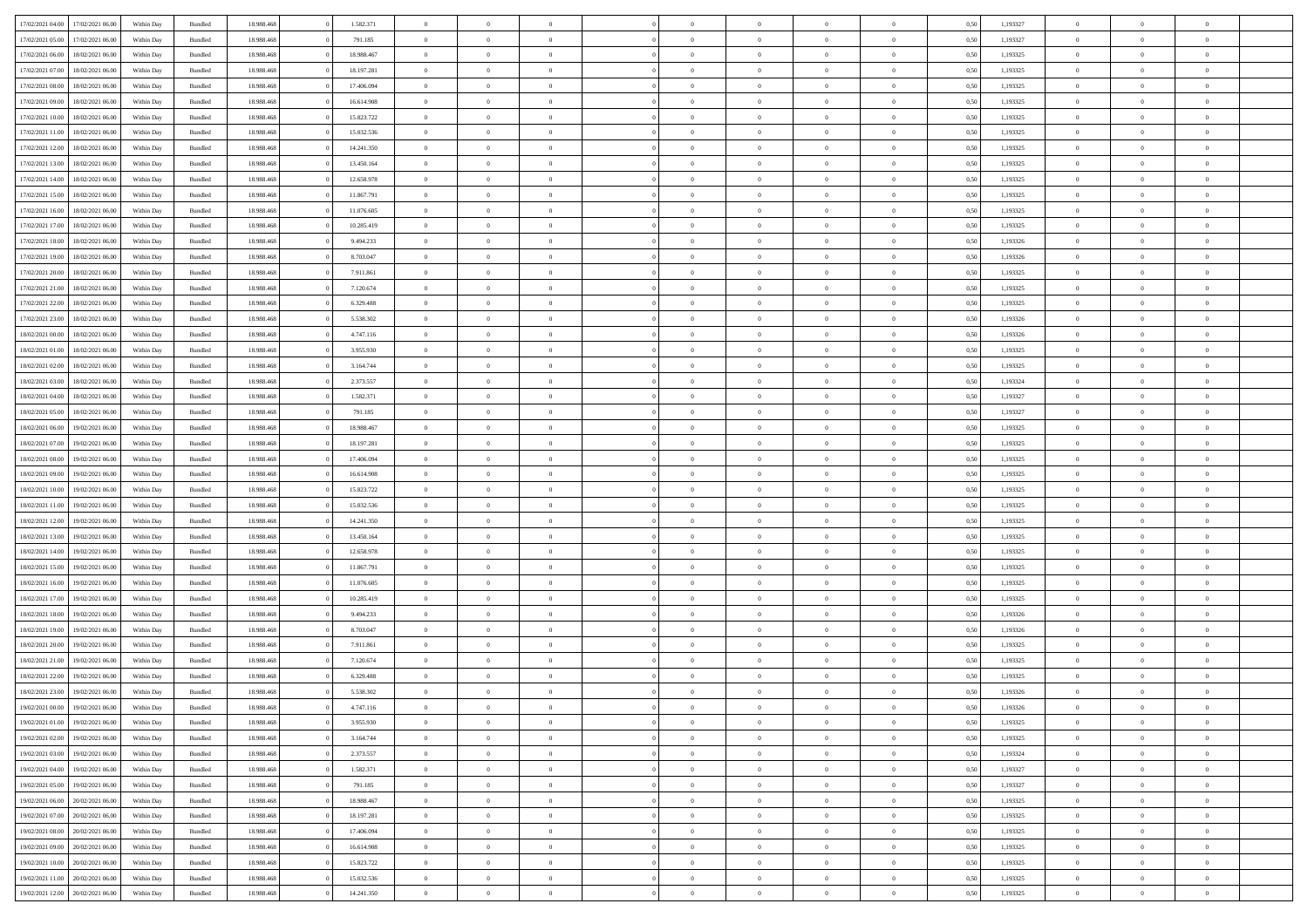|                                   | 20/02/2021 06:00 | Within Day | Bundled            | 18.988.468 | 13.450.164 | $\overline{0}$ | $\theta$       |                | $\Omega$       | $\Omega$       | $\Omega$       | $\theta$       | 0.50 | 1,193325 | $\theta$       | $\overline{0}$ | $\theta$       |  |
|-----------------------------------|------------------|------------|--------------------|------------|------------|----------------|----------------|----------------|----------------|----------------|----------------|----------------|------|----------|----------------|----------------|----------------|--|
| 19/02/2021 13:00                  |                  |            |                    |            |            |                |                |                |                |                |                |                |      |          |                |                |                |  |
| 19/02/2021 14:00                  | 20/02/2021 06:00 | Within Day | Bundled            | 18.988.468 | 12.658.978 | $\overline{0}$ | $\theta$       | $\overline{0}$ | $\overline{0}$ | $\bf{0}$       | $\overline{0}$ | $\overline{0}$ | 0,50 | 1,193325 | $\theta$       | $\theta$       | $\overline{0}$ |  |
| 19/02/2021 15:00                  | 20/02/2021 06:00 | Within Day | Bundled            | 18.988.468 | 11.867.791 | $\overline{0}$ | $\overline{0}$ | $\overline{0}$ | $\bf{0}$       | $\bf{0}$       | $\bf{0}$       | $\bf{0}$       | 0,50 | 1,193325 | $\bf{0}$       | $\overline{0}$ | $\overline{0}$ |  |
| 19/02/2021 16:00                  | 20/02/2021 06:00 | Within Dav | Bundled            | 18.988.468 | 11.076.605 | $\overline{0}$ | $\theta$       | $\overline{0}$ | $\overline{0}$ | $\bf{0}$       | $\overline{0}$ | $\overline{0}$ | 0.50 | 1,193325 | $\theta$       | $\theta$       | $\overline{0}$ |  |
|                                   |                  |            |                    |            |            |                |                |                |                |                |                |                |      |          |                |                |                |  |
| 19/02/2021 17:00                  | 20/02/2021 06:00 | Within Day | Bundled            | 18.988.468 | 10.285.419 | $\overline{0}$ | $\theta$       | $\overline{0}$ | $\overline{0}$ | $\bf{0}$       | $\overline{0}$ | $\bf{0}$       | 0,50 | 1,193325 | $\theta$       | $\theta$       | $\overline{0}$ |  |
| 19/02/2021 18:00                  | 20/02/2021 06:00 | Within Day | Bundled            | 18.988.468 | 9.494.233  | $\overline{0}$ | $\bf{0}$       | $\overline{0}$ | $\bf{0}$       | $\overline{0}$ | $\overline{0}$ | $\mathbf{0}$   | 0,50 | 1,193326 | $\overline{0}$ | $\overline{0}$ | $\bf{0}$       |  |
| 19/02/2021 19:00                  | 20/02/2021 06:00 | Within Dav | Bundled            | 18.988.468 | 8.703.047  | $\overline{0}$ | $\overline{0}$ | $\overline{0}$ | $\overline{0}$ | $\bf{0}$       | $\overline{0}$ | $\overline{0}$ | 0.50 | 1,193326 | $\theta$       | $\overline{0}$ | $\overline{0}$ |  |
| 19/02/2021 20:00                  | 20/02/2021 06:00 | Within Day | Bundled            | 18.988.468 | 7.911.861  | $\overline{0}$ | $\theta$       | $\overline{0}$ | $\overline{0}$ | $\bf{0}$       | $\overline{0}$ | $\bf{0}$       | 0,50 | 1,193325 | $\theta$       | $\theta$       | $\overline{0}$ |  |
| 19/02/2021 21:00                  | 20/02/2021 06:00 | Within Day | Bundled            | 18.988.468 | 7.120.674  | $\overline{0}$ | $\overline{0}$ | $\overline{0}$ | $\bf{0}$       | $\bf{0}$       | $\bf{0}$       | $\bf{0}$       | 0,50 | 1,193325 | $\,0\,$        | $\overline{0}$ | $\overline{0}$ |  |
|                                   |                  |            |                    |            |            |                |                |                |                |                |                |                |      |          |                |                |                |  |
| 19/02/2021 22.00                  | 20/02/2021 06:00 | Within Dav | Bundled            | 18.988.468 | 6.329.488  | $\overline{0}$ | $\overline{0}$ | $\overline{0}$ | $\overline{0}$ | $\overline{0}$ | $\overline{0}$ | $\overline{0}$ | 0.50 | 1,193325 | $\theta$       | $\overline{0}$ | $\overline{0}$ |  |
| 19/02/2021 23:00                  | 20/02/2021 06:00 | Within Day | Bundled            | 18.988.468 | 5.538.302  | $\overline{0}$ | $\theta$       | $\overline{0}$ | $\overline{0}$ | $\bf{0}$       | $\overline{0}$ | $\bf{0}$       | 0,50 | 1,193326 | $\theta$       | $\theta$       | $\overline{0}$ |  |
| 20/02/2021 00:00                  | 20/02/2021 06:00 | Within Day | Bundled            | 18.988.468 | 4.747.116  | $\overline{0}$ | $\overline{0}$ | $\overline{0}$ | $\bf{0}$       | $\bf{0}$       | $\bf{0}$       | $\bf{0}$       | 0,50 | 1,193326 | $\bf{0}$       | $\overline{0}$ | $\overline{0}$ |  |
| 20/02/2021 01:00                  | 20/02/2021 06:00 | Within Day | Bundled            | 18.988.468 | 3.955.930  | $\overline{0}$ | $\theta$       | $\overline{0}$ | $\overline{0}$ | $\bf{0}$       | $\overline{0}$ | $\overline{0}$ | 0.50 | 1,193325 | $\theta$       | $\theta$       | $\overline{0}$ |  |
| 20/02/2021 02:00                  | 20/02/2021 06:00 | Within Day | Bundled            | 18.988.468 | 3.164.744  | $\overline{0}$ | $\theta$       | $\overline{0}$ | $\overline{0}$ | $\bf{0}$       | $\overline{0}$ | $\overline{0}$ | 0,50 | 1,193325 | $\theta$       | $\theta$       | $\overline{0}$ |  |
|                                   |                  |            |                    |            |            |                |                |                |                |                |                |                |      |          |                |                |                |  |
| 20/02/2021 03:00                  | 20/02/2021 06:00 | Within Day | Bundled            | 18.988.468 | 2.373.557  | $\overline{0}$ | $\bf{0}$       | $\overline{0}$ | $\bf{0}$       | $\overline{0}$ | $\overline{0}$ | $\mathbf{0}$   | 0,50 | 1,193324 | $\overline{0}$ | $\overline{0}$ | $\bf{0}$       |  |
| 20/02/2021 04:00                  | 20/02/2021 06:00 | Within Dav | Bundled            | 18.988.468 | 1.582.371  | $\overline{0}$ | $\overline{0}$ | $\overline{0}$ | $\overline{0}$ | $\bf{0}$       | $\overline{0}$ | $\overline{0}$ | 0.50 | 1,193327 | $\theta$       | $\overline{0}$ | $\overline{0}$ |  |
| 20/02/2021 05:00                  | 20/02/2021 06:00 | Within Day | Bundled            | 18.988.468 | 791.185    | $\overline{0}$ | $\theta$       | $\overline{0}$ | $\overline{0}$ | $\bf{0}$       | $\overline{0}$ | $\bf{0}$       | 0,50 | 1,193327 | $\theta$       | $\theta$       | $\overline{0}$ |  |
| 20/02/2021 06:00                  | 21/02/2021 06:00 | Within Day | Bundled            | 18.988.468 | 18.988.467 | $\overline{0}$ | $\overline{0}$ | $\overline{0}$ | $\bf{0}$       | $\bf{0}$       | $\bf{0}$       | $\bf{0}$       | 0,50 | 1,193325 | $\,0\,$        | $\overline{0}$ | $\overline{0}$ |  |
| 20/02/2021 07:00                  | 21/02/2021 06:00 | Within Day | Bundled            | 18.988.468 | 18.197.281 | $\overline{0}$ | $\overline{0}$ | $\overline{0}$ | $\overline{0}$ | $\overline{0}$ | $\overline{0}$ | $\overline{0}$ | 0.50 | 1,193325 | $\theta$       | $\overline{0}$ | $\overline{0}$ |  |
|                                   |                  |            |                    |            |            |                |                |                |                |                |                |                |      |          |                |                |                |  |
| 20/02/2021 08:00                  | 21/02/2021 06:00 | Within Day | Bundled            | 18.988.468 | 17.406.094 | $\overline{0}$ | $\theta$       | $\overline{0}$ | $\overline{0}$ | $\bf{0}$       | $\overline{0}$ | $\bf{0}$       | 0,50 | 1,193325 | $\theta$       | $\theta$       | $\overline{0}$ |  |
| 20/02/2021 09:00                  | 21/02/2021 06:00 | Within Day | Bundled            | 18.988.468 | 16.614.908 | $\overline{0}$ | $\overline{0}$ | $\overline{0}$ | $\bf{0}$       | $\bf{0}$       | $\bf{0}$       | $\bf{0}$       | 0,50 | 1,193325 | $\,0\,$        | $\overline{0}$ | $\overline{0}$ |  |
| 20/02/2021 10:00                  | 21/02/2021 06:00 | Within Day | Bundled            | 18.988.468 | 15.823.722 | $\overline{0}$ | $\overline{0}$ | $\overline{0}$ | $\overline{0}$ | $\bf{0}$       | $\overline{0}$ | $\overline{0}$ | 0.50 | 1,193325 | $\theta$       | $\theta$       | $\overline{0}$ |  |
| 20/02/2021 11:00                  | 21/02/2021 06:00 | Within Day | Bundled            | 18.988.468 | 15.032.536 | $\overline{0}$ | $\theta$       | $\overline{0}$ | $\overline{0}$ | $\bf{0}$       | $\overline{0}$ | $\bf{0}$       | 0,50 | 1,193325 | $\theta$       | $\overline{0}$ | $\overline{0}$ |  |
| 20/02/2021 12:00                  | 21/02/2021 06:00 | Within Day | Bundled            | 18.988.468 | 14.241.350 | $\overline{0}$ | $\overline{0}$ | $\overline{0}$ | $\bf{0}$       | $\overline{0}$ | $\overline{0}$ | $\mathbf{0}$   | 0,50 | 1,193325 | $\overline{0}$ | $\overline{0}$ | $\bf{0}$       |  |
|                                   |                  |            |                    |            |            |                |                |                |                |                |                |                |      |          |                |                |                |  |
| 20/02/2021 13:00                  | 21/02/2021 06:00 | Within Dav | Bundled            | 18.988.468 | 13.450.164 | $\overline{0}$ | $\overline{0}$ | $\overline{0}$ | $\overline{0}$ | $\overline{0}$ | $\overline{0}$ | $\overline{0}$ | 0.50 | 1,193325 | $\theta$       | $\theta$       | $\overline{0}$ |  |
| 20/02/2021 14:00                  | 21/02/2021 06:00 | Within Day | Bundled            | 18.988.468 | 12.658.978 | $\overline{0}$ | $\theta$       | $\overline{0}$ | $\overline{0}$ | $\bf{0}$       | $\overline{0}$ | $\bf{0}$       | 0,50 | 1,193325 | $\theta$       | $\theta$       | $\overline{0}$ |  |
| 20/02/2021 15:00                  | 21/02/2021 06:00 | Within Day | Bundled            | 18.988.468 | 11.867.791 | $\overline{0}$ | $\overline{0}$ | $\overline{0}$ | $\bf{0}$       | $\bf{0}$       | $\overline{0}$ | $\bf{0}$       | 0,50 | 1,193325 | $\,0\,$        | $\overline{0}$ | $\overline{0}$ |  |
| 20/02/2021 16:00                  | 21/02/2021 06:00 | Within Day | Bundled            | 18.988.468 | 11.076.605 | $\overline{0}$ | $\overline{0}$ | $\overline{0}$ | $\overline{0}$ | $\bf{0}$       | $\overline{0}$ | $\overline{0}$ | 0.50 | 1,193325 | $\theta$       | $\overline{0}$ | $\overline{0}$ |  |
| 20/02/2021 17:00                  | 21/02/2021 06:00 | Within Day | Bundled            | 18.988.468 | 10.285.419 | $\overline{0}$ | $\theta$       | $\overline{0}$ | $\overline{0}$ | $\bf{0}$       | $\overline{0}$ | $\bf{0}$       | 0,50 | 1,193325 | $\,$ 0 $\,$    | $\theta$       | $\overline{0}$ |  |
|                                   |                  |            |                    |            |            |                |                |                |                |                |                |                |      |          |                |                |                |  |
| 20/02/2021 18:00                  | 21/02/2021 06:00 | Within Day | Bundled            | 18.988.468 | 9.494.233  | $\overline{0}$ | $\overline{0}$ | $\overline{0}$ | $\overline{0}$ | $\bf{0}$       | $\overline{0}$ | $\bf{0}$       | 0,50 | 1,193326 | $\bf{0}$       | $\overline{0}$ | $\overline{0}$ |  |
| 20/02/2021 19:00                  | 21/02/2021 06:00 | Within Day | Bundled            | 18.988.468 | 8.703.047  | $\overline{0}$ | $\Omega$       | $\Omega$       | $\Omega$       | $\Omega$       | $\Omega$       | $\overline{0}$ | 0.50 | 1,193326 | $\,0\,$        | $\Omega$       | $\theta$       |  |
| 20/02/2021 20:00                  | 21/02/2021 06:00 | Within Day | Bundled            | 18.988.468 | 7.911.861  | $\overline{0}$ | $\theta$       | $\overline{0}$ | $\overline{0}$ | $\bf{0}$       | $\overline{0}$ | $\bf{0}$       | 0,50 | 1,193325 | $\theta$       | $\theta$       | $\overline{0}$ |  |
| 20/02/2021 21:00                  | 21/02/2021 06:00 | Within Day | Bundled            | 18.988.468 | 7.120.674  | $\overline{0}$ | $\bf{0}$       | $\overline{0}$ | $\overline{0}$ | $\bf{0}$       | $\overline{0}$ | $\mathbf{0}$   | 0,50 | 1,193325 | $\bf{0}$       | $\overline{0}$ | $\bf{0}$       |  |
| 20/02/2021 22:00                  | 21/02/2021 06:00 | Within Day | Bundled            | 18.988.468 | 6.329.488  | $\overline{0}$ | $\Omega$       | $\Omega$       | $\Omega$       | $\Omega$       | $\Omega$       | $\overline{0}$ | 0.50 | 1,193325 | $\theta$       | $\theta$       | $\theta$       |  |
| 20/02/2021 23:00                  | 21/02/2021 06:00 |            |                    | 18.988.468 | 5.538.302  | $\overline{0}$ | $\theta$       | $\overline{0}$ | $\overline{0}$ | $\bf{0}$       | $\overline{0}$ |                |      | 1,193326 | $\theta$       | $\theta$       | $\overline{0}$ |  |
|                                   |                  | Within Day | Bundled            |            |            |                |                |                |                |                |                | $\bf{0}$       | 0,50 |          |                |                |                |  |
| 21/02/2021 00:00                  | 21/02/2021 06:00 | Within Day | Bundled            | 18.988.468 | 4.747.116  | $\overline{0}$ | $\overline{0}$ | $\overline{0}$ | $\overline{0}$ | $\bf{0}$       | $\overline{0}$ | $\bf{0}$       | 0,50 | 1,193326 | $\,0\,$        | $\overline{0}$ | $\overline{0}$ |  |
| 21/02/2021 01:00                  | 21/02/2021 06:00 | Within Day | Bundled            | 18.988.468 | 3.955.930  | $\overline{0}$ | $\Omega$       | $\Omega$       | $\Omega$       | $\Omega$       | $\theta$       | $\overline{0}$ | 0.50 | 1,193325 | $\theta$       | $\theta$       | $\theta$       |  |
| 21/02/2021 02:00                  | 21/02/2021 06:00 | Within Day | Bundled            | 18.988.468 | 3.164.744  | $\overline{0}$ | $\theta$       | $\overline{0}$ | $\overline{0}$ | $\bf{0}$       | $\overline{0}$ | $\bf{0}$       | 0,50 | 1,193325 | $\,$ 0 $\,$    | $\theta$       | $\overline{0}$ |  |
| 21/02/2021 03:00                  | 21/02/2021 06:00 | Within Day | Bundled            | 18.988.468 | 2.373.557  | $\overline{0}$ | $\overline{0}$ | $\overline{0}$ | $\overline{0}$ | $\bf{0}$       | $\overline{0}$ | $\bf{0}$       | 0,50 | 1,193324 | $\bf{0}$       | $\overline{0}$ | $\overline{0}$ |  |
| 21/02/2021 04:00                  | 21/02/2021 06:00 | Within Day | Bundled            | 18.988.468 | 1.582.371  | $\overline{0}$ | $\Omega$       | $\Omega$       | $\Omega$       | $\Omega$       | $\overline{0}$ | $\overline{0}$ | 0.50 | 1,193327 | $\,0\,$        | $\theta$       | $\theta$       |  |
|                                   |                  |            |                    |            |            |                |                |                |                |                |                |                |      |          |                |                |                |  |
| 21/02/2021 05:00                  | 21/02/2021 06:00 | Within Day | Bundled            | 18.988.468 | 791.185    | $\overline{0}$ | $\theta$       | $\overline{0}$ | $\overline{0}$ | $\bf{0}$       | $\overline{0}$ | $\bf{0}$       | 0,50 | 1,193327 | $\,$ 0 $\,$    | $\theta$       | $\overline{0}$ |  |
| 21/02/2021 06:00                  | 22/02/2021 06:00 | Within Day | Bundled            | 18.988.468 | 18.988.467 | $\overline{0}$ | $\overline{0}$ | $\overline{0}$ | $\overline{0}$ | $\bf{0}$       | $\overline{0}$ | $\mathbf{0}$   | 0,50 | 1,193325 | $\bf{0}$       | $\overline{0}$ | $\bf{0}$       |  |
| 21/02/2021 07:00                  | 22/02/2021 06:00 | Within Day | Bundled            | 18.988.468 | 18.197.281 | $\overline{0}$ | $\Omega$       | $\Omega$       | $\Omega$       | $\Omega$       | $\Omega$       | $\overline{0}$ | 0.50 | 1,193325 | $\theta$       | $\Omega$       | $\theta$       |  |
| 21/02/2021 08:00                  | 22/02/2021 06:00 | Within Day | Bundled            | 18.988.468 | 17.406.094 | $\overline{0}$ | $\,$ 0 $\,$    | $\overline{0}$ | $\bf{0}$       | $\,$ 0         | $\overline{0}$ | $\bf{0}$       | 0,50 | 1,193325 | $\,0\,$        | $\overline{0}$ | $\overline{0}$ |  |
| 21/02/2021 09:00                  | 22/02/2021 06:00 | Within Day | $\mathbf B$ undled | 18.988.468 | 16.614.908 | $\bf{0}$       | $\bf{0}$       |                |                |                |                |                | 0,50 | 1,193325 | $\bf{0}$       | $\overline{0}$ |                |  |
|                                   |                  |            |                    |            |            |                |                |                |                |                |                |                |      |          |                |                |                |  |
| 21/02/2021 11:00                  | 22/02/2021 06:00 | Within Day | Bundled            | 18,988,468 | 15.032.536 | $\overline{0}$ | $\overline{0}$ | $\overline{0}$ | $\Omega$       | $\theta$       | $\overline{0}$ | $\overline{0}$ | 0.50 | 1,193325 | $\theta$       | $\theta$       | $\theta$       |  |
| 21/02/2021 12:00                  | 22/02/2021 06:00 | Within Day | Bundled            | 18.988.468 | 14.241.350 | $\overline{0}$ | $\,$ 0         | $\overline{0}$ | $\overline{0}$ | $\,$ 0 $\,$    | $\overline{0}$ | $\mathbf{0}$   | 0,50 | 1,193325 | $\,$ 0 $\,$    | $\overline{0}$ | $\,$ 0         |  |
| 21/02/2021 13:00                  | 22/02/2021 06:00 | Within Day | Bundled            | 18.988.468 | 13.450.164 | $\overline{0}$ | $\overline{0}$ | $\overline{0}$ | $\overline{0}$ | $\overline{0}$ | $\overline{0}$ | $\mathbf{0}$   | 0,50 | 1,193325 | $\overline{0}$ | $\bf{0}$       | $\bf{0}$       |  |
| 21/02/2021 14:00                  | 22/02/2021 06:00 | Within Day | Bundled            | 18.988.468 | 12.658.978 | $\overline{0}$ | $\theta$       | $\overline{0}$ | $\Omega$       | $\overline{0}$ | $\overline{0}$ | $\bf{0}$       | 0,50 | 1,193325 | $\overline{0}$ | $\theta$       | $\overline{0}$ |  |
| 21/02/2021 15:00                  | 22/02/2021 06:00 | Within Day | Bundled            | 18.988.468 | 11.867.791 | $\overline{0}$ | $\,$ 0         | $\overline{0}$ | $\overline{0}$ | $\overline{0}$ | $\overline{0}$ | $\bf{0}$       | 0,50 | 1,193325 | $\,$ 0 $\,$    | $\overline{0}$ | $\overline{0}$ |  |
|                                   |                  |            |                    |            |            |                |                |                |                |                |                |                |      |          |                |                |                |  |
| 21/02/2021 16:00                  | 22/02/2021 06:00 | Within Day | Bundled            | 18.988.468 | 11.076.605 | $\overline{0}$ | $\overline{0}$ | $\overline{0}$ | $\overline{0}$ | $\overline{0}$ | $\overline{0}$ | $\mathbf{0}$   | 0,50 | 1,193325 | $\overline{0}$ | $\bf{0}$       | $\bf{0}$       |  |
| 21/02/2021 17:00                  | 22/02/2021 06:00 | Within Day | Bundled            | 18.988.468 | 10.285.419 | $\overline{0}$ | $\overline{0}$ | $\overline{0}$ | $\Omega$       | $\overline{0}$ | $\overline{0}$ | $\bf{0}$       | 0.50 | 1,193325 | $\overline{0}$ | $\theta$       | $\overline{0}$ |  |
| 21/02/2021 18:00                  | 22/02/2021 06:00 | Within Day | Bundled            | 18.988.468 | 9.494.233  | $\overline{0}$ | $\,$ 0         | $\overline{0}$ | $\overline{0}$ | $\bf{0}$       | $\bf{0}$       | $\bf{0}$       | 0,50 | 1,193326 | $\,$ 0 $\,$    | $\overline{0}$ | $\overline{0}$ |  |
| 21/02/2021 19:00                  | 22/02/2021 06:00 | Within Day | Bundled            | 18.988.468 | 8.703.047  | $\overline{0}$ | $\bf{0}$       | $\overline{0}$ | $\overline{0}$ | $\overline{0}$ | $\bf{0}$       | $\mathbf{0}$   | 0,50 | 1,193326 | $\overline{0}$ | $\overline{0}$ | $\bf{0}$       |  |
| 21/02/2021 20:00                  | 22/02/2021 06:00 | Within Day | Bundled            | 18,988,468 | 7.911.861  | $\overline{0}$ | $\overline{0}$ | $\overline{0}$ | $\Omega$       | $\overline{0}$ | $\overline{0}$ | $\bf{0}$       | 0.50 | 1,193325 | $\overline{0}$ | $\theta$       | $\overline{0}$ |  |
|                                   |                  |            |                    |            |            |                | $\bf{0}$       |                | $\overline{0}$ |                |                |                |      |          | $\,$ 0 $\,$    | $\,$ 0 $\,$    |                |  |
| 21/02/2021 21:00                  | 22/02/2021 06:00 | Within Day | Bundled            | 18.988.468 | 7.120.674  | $\overline{0}$ |                | $\overline{0}$ |                | $\bf{0}$       | $\bf{0}$       | $\bf{0}$       | 0,50 | 1,193325 |                |                | $\bf{0}$       |  |
| 21/02/2021 22.00 22/02/2021 06:00 |                  | Within Day | Bundled            | 18.988.468 | 6.329.488  | $\overline{0}$ | $\overline{0}$ | $\overline{0}$ | $\overline{0}$ | $\bf{0}$       | $\bf{0}$       | $\mathbf{0}$   | 0,50 | 1,193325 | $\overline{0}$ | $\bf{0}$       | $\bf{0}$       |  |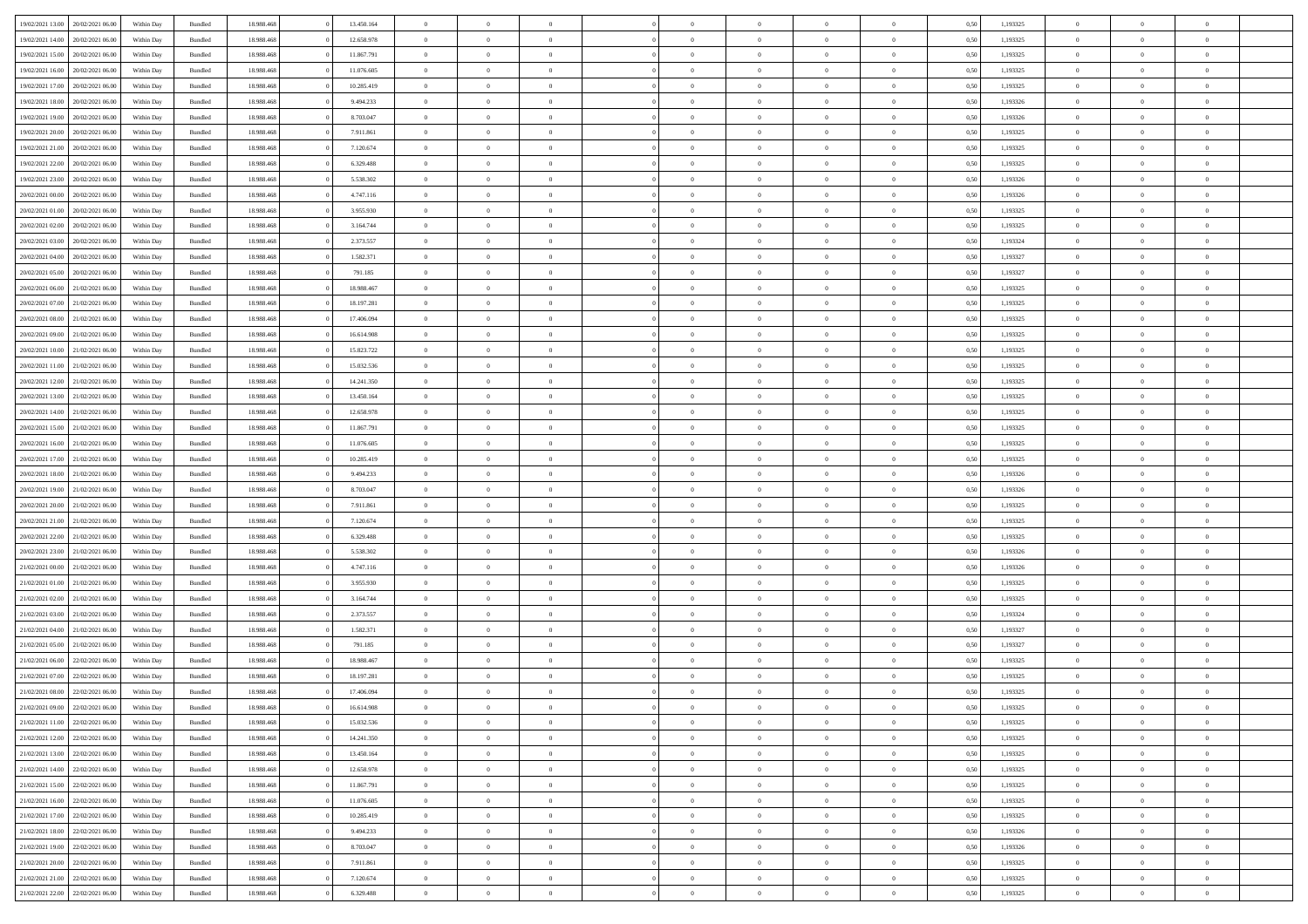|                                   | 22/02/2021 06:00 | Within Day | Bundled            | 18.988.468 | 5.538.302  | $\overline{0}$ | $\Omega$       |                | $\Omega$       | $\Omega$       | $\Omega$       | $\theta$       | 0.50 | 1,193326 | $\theta$       | $\theta$       | $\theta$       |  |
|-----------------------------------|------------------|------------|--------------------|------------|------------|----------------|----------------|----------------|----------------|----------------|----------------|----------------|------|----------|----------------|----------------|----------------|--|
| 21/02/2021 23:00                  |                  |            |                    |            |            |                |                |                |                |                |                |                |      |          |                |                |                |  |
| 22/02/2021 00:00                  | 22/02/2021 06:00 | Within Day | Bundled            | 18.988.468 | 4.747.116  | $\overline{0}$ | $\theta$       | $\overline{0}$ | $\overline{0}$ | $\bf{0}$       | $\overline{0}$ | $\overline{0}$ | 0,50 | 1,193326 | $\theta$       | $\theta$       | $\overline{0}$ |  |
| 22/02/2021 01:00                  | 22/02/2021 06:00 | Within Day | Bundled            | 18.988.468 | 3.955.930  | $\overline{0}$ | $\overline{0}$ | $\overline{0}$ | $\bf{0}$       | $\bf{0}$       | $\bf{0}$       | $\bf{0}$       | 0,50 | 1,193325 | $\bf{0}$       | $\overline{0}$ | $\overline{0}$ |  |
| 22/02/2021 02:00                  | 22/02/2021 06:00 | Within Dav | Bundled            | 18.988.468 | 3.164.744  | $\overline{0}$ | $\theta$       | $\overline{0}$ | $\overline{0}$ | $\bf{0}$       | $\overline{0}$ | $\overline{0}$ | 0.50 | 1,193325 | $\theta$       | $\theta$       | $\overline{0}$ |  |
|                                   |                  |            |                    |            |            |                |                |                |                |                |                |                |      |          |                |                |                |  |
| 22/02/2021 03:00                  | 22/02/2021 06:00 | Within Day | Bundled            | 18.988.468 | 2.373.557  | $\overline{0}$ | $\theta$       | $\overline{0}$ | $\overline{0}$ | $\bf{0}$       | $\overline{0}$ | $\bf{0}$       | 0,50 | 1,193324 | $\theta$       | $\theta$       | $\overline{0}$ |  |
| 22/02/2021 04:00                  | 22/02/2021 06:00 | Within Day | Bundled            | 18.988.468 | 1.582.371  | $\overline{0}$ | $\overline{0}$ | $\overline{0}$ | $\bf{0}$       | $\overline{0}$ | $\bf{0}$       | $\mathbf{0}$   | 0,50 | 1,193327 | $\overline{0}$ | $\overline{0}$ | $\bf{0}$       |  |
| 22/02/2021 05:00                  | 22/02/2021 06:00 | Within Dav | Bundled            | 18.988.468 | 791.185    | $\overline{0}$ | $\theta$       | $\overline{0}$ | $\overline{0}$ | $\bf{0}$       | $\overline{0}$ | $\overline{0}$ | 0.50 | 1,193327 | $\theta$       | $\theta$       | $\overline{0}$ |  |
| 22/02/2021 06:00                  | 23/02/2021 06:00 | Within Day | Bundled            | 18.988.468 | 18.988.467 | $\overline{0}$ | $\theta$       | $\overline{0}$ | $\overline{0}$ | $\bf{0}$       | $\overline{0}$ | $\bf{0}$       | 0,50 | 1,193325 | $\theta$       | $\theta$       | $\overline{0}$ |  |
|                                   |                  |            |                    |            |            |                | $\overline{0}$ |                |                | $\bf{0}$       |                |                |      |          | $\,0\,$        | $\overline{0}$ | $\overline{0}$ |  |
| 22/02/2021 07:00                  | 23/02/2021 06:00 | Within Day | Bundled            | 18.988.468 | 18.197.281 | $\overline{0}$ |                | $\overline{0}$ | $\bf{0}$       |                | $\bf{0}$       | $\bf{0}$       | 0,50 | 1,193325 |                |                |                |  |
| 22/02/2021 08:00                  | 23/02/2021 06:00 | Within Dav | Bundled            | 18.988.468 | 17.406.094 | $\overline{0}$ | $\overline{0}$ | $\overline{0}$ | $\overline{0}$ | $\overline{0}$ | $\overline{0}$ | $\overline{0}$ | 0.50 | 1,193325 | $\theta$       | $\overline{0}$ | $\overline{0}$ |  |
| 22/02/2021 09:00                  | 23/02/2021 06:00 | Within Day | Bundled            | 18.988.468 | 16.614.908 | $\overline{0}$ | $\theta$       | $\overline{0}$ | $\overline{0}$ | $\bf{0}$       | $\overline{0}$ | $\bf{0}$       | 0,50 | 1,193325 | $\theta$       | $\theta$       | $\overline{0}$ |  |
| 22/02/2021 10:00                  | 23/02/2021 06:00 | Within Day | Bundled            | 18.988.468 | 15.823.722 | $\overline{0}$ | $\overline{0}$ | $\overline{0}$ | $\bf{0}$       | $\bf{0}$       | $\bf{0}$       | $\bf{0}$       | 0,50 | 1,193325 | $\,0\,$        | $\overline{0}$ | $\overline{0}$ |  |
| 22/02/2021 11:00                  | 23/02/2021 06:00 | Within Dav | Bundled            | 18.988.468 | 15.032.536 | $\overline{0}$ | $\theta$       | $\overline{0}$ | $\overline{0}$ | $\bf{0}$       | $\overline{0}$ | $\overline{0}$ | 0.50 | 1,193325 | $\theta$       | $\theta$       | $\overline{0}$ |  |
|                                   |                  |            |                    |            |            | $\overline{0}$ | $\theta$       | $\overline{0}$ |                | $\bf{0}$       | $\overline{0}$ | $\overline{0}$ |      |          | $\theta$       | $\theta$       | $\overline{0}$ |  |
| 22/02/2021 12:00                  | 23/02/2021 06:00 | Within Day | Bundled            | 18.988.468 | 14.241.350 |                |                |                | $\overline{0}$ |                |                |                | 0,50 | 1,193325 |                |                |                |  |
| 22/02/2021 13:00                  | 23/02/2021 06:00 | Within Day | Bundled            | 18.988.468 | 13.450.164 | $\overline{0}$ | $\overline{0}$ | $\overline{0}$ | $\bf{0}$       | $\overline{0}$ | $\overline{0}$ | $\mathbf{0}$   | 0,50 | 1,193325 | $\overline{0}$ | $\overline{0}$ | $\bf{0}$       |  |
| 22/02/2021 14:00                  | 23/02/2021 06:00 | Within Dav | Bundled            | 18.988.468 | 12.658.978 | $\overline{0}$ | $\overline{0}$ | $\overline{0}$ | $\overline{0}$ | $\bf{0}$       | $\overline{0}$ | $\overline{0}$ | 0.50 | 1,193325 | $\theta$       | $\overline{0}$ | $\overline{0}$ |  |
| 22/02/2021 15:00                  | 23/02/2021 06:00 | Within Day | Bundled            | 18.988.468 | 11.867.791 | $\overline{0}$ | $\theta$       | $\overline{0}$ | $\overline{0}$ | $\bf{0}$       | $\overline{0}$ | $\bf{0}$       | 0,50 | 1,193325 | $\theta$       | $\theta$       | $\overline{0}$ |  |
| 22/02/2021 16:00                  | 23/02/2021 06:00 | Within Day | Bundled            | 18.988.468 | 11.076.605 | $\overline{0}$ | $\overline{0}$ | $\overline{0}$ | $\bf{0}$       | $\bf{0}$       | $\bf{0}$       | $\bf{0}$       | 0,50 | 1,193325 | $\,0\,$        | $\overline{0}$ | $\overline{0}$ |  |
|                                   |                  |            |                    |            |            |                |                |                |                | $\overline{0}$ |                |                |      |          | $\theta$       | $\overline{0}$ | $\overline{0}$ |  |
| 22/02/2021 17:00                  | 23/02/2021 06:00 | Within Dav | Bundled            | 18.988.468 | 10.285.419 | $\overline{0}$ | $\overline{0}$ | $\overline{0}$ | $\overline{0}$ |                | $\overline{0}$ | $\overline{0}$ | 0.50 | 1,193325 |                |                |                |  |
| 22/02/2021 18:00                  | 23/02/2021 06:00 | Within Day | Bundled            | 18.988.468 | 9.494.233  | $\overline{0}$ | $\theta$       | $\overline{0}$ | $\overline{0}$ | $\bf{0}$       | $\overline{0}$ | $\bf{0}$       | 0,50 | 1,193326 | $\theta$       | $\theta$       | $\overline{0}$ |  |
| 22/02/2021 19:00                  | 23/02/2021 06:00 | Within Day | Bundled            | 18.988.468 | 8.703.047  | $\overline{0}$ | $\overline{0}$ | $\overline{0}$ | $\bf{0}$       | $\bf{0}$       | $\overline{0}$ | $\bf{0}$       | 0,50 | 1,193326 | $\,0\,$        | $\overline{0}$ | $\overline{0}$ |  |
| 22/02/2021 20:00                  | 23/02/2021 06:00 | Within Day | Bundled            | 18.988.468 | 7.911.861  | $\overline{0}$ | $\overline{0}$ | $\overline{0}$ | $\overline{0}$ | $\bf{0}$       | $\overline{0}$ | $\overline{0}$ | 0.50 | 1,193325 | $\theta$       | $\theta$       | $\overline{0}$ |  |
| 22/02/2021 21:00                  | 23/02/2021 06:00 | Within Day | Bundled            | 18.988.468 | 7.120.674  | $\overline{0}$ | $\theta$       | $\overline{0}$ | $\overline{0}$ | $\bf{0}$       | $\overline{0}$ | $\bf{0}$       | 0,50 | 1,193325 | $\theta$       | $\theta$       | $\overline{0}$ |  |
|                                   |                  |            |                    |            |            |                |                |                |                |                |                |                |      |          |                |                |                |  |
| 22/02/2021 22:00                  | 23/02/2021 06:00 | Within Day | Bundled            | 18.988.468 | 6.329.488  | $\overline{0}$ | $\overline{0}$ | $\overline{0}$ | $\overline{0}$ | $\overline{0}$ | $\overline{0}$ | $\mathbf{0}$   | 0,50 | 1,193325 | $\overline{0}$ | $\overline{0}$ | $\bf{0}$       |  |
| 22/02/2021 23:00                  | 23/02/2021 06:00 | Within Dav | Bundled            | 18.988.468 | 5.538.302  | $\overline{0}$ | $\overline{0}$ | $\overline{0}$ | $\overline{0}$ | $\overline{0}$ | $\overline{0}$ | $\overline{0}$ | 0.50 | 1,193326 | $\theta$       | $\theta$       | $\overline{0}$ |  |
| 23/02/2021 00:00                  | 23/02/2021 06:00 | Within Day | Bundled            | 18.988.468 | 4.747.116  | $\overline{0}$ | $\theta$       | $\overline{0}$ | $\overline{0}$ | $\bf{0}$       | $\overline{0}$ | $\bf{0}$       | 0,50 | 1,193326 | $\theta$       | $\theta$       | $\overline{0}$ |  |
| 23/02/2021 01:00                  | 23/02/2021 06:00 | Within Day | Bundled            | 18.988.468 | 3.955.930  | $\overline{0}$ | $\overline{0}$ | $\overline{0}$ | $\bf{0}$       | $\bf{0}$       | $\overline{0}$ | $\bf{0}$       | 0,50 | 1,193325 | $\,0\,$        | $\overline{0}$ | $\overline{0}$ |  |
| 23/02/2021 02:00                  | 23/02/2021 06:00 | Within Day | Bundled            | 18.988.468 | 3.164.744  | $\overline{0}$ | $\overline{0}$ | $\overline{0}$ | $\overline{0}$ | $\bf{0}$       | $\overline{0}$ | $\overline{0}$ | 0.50 | 1,193325 | $\theta$       | $\theta$       | $\overline{0}$ |  |
|                                   |                  |            |                    |            |            |                |                |                |                |                |                |                |      |          |                |                |                |  |
| 23/02/2021 03:00                  | 23/02/2021 06:00 | Within Day | Bundled            | 18.988.468 | 2.373.557  | $\overline{0}$ | $\theta$       | $\overline{0}$ | $\overline{0}$ | $\bf{0}$       | $\overline{0}$ | $\bf{0}$       | 0,50 | 1,193324 | $\theta$       | $\theta$       | $\overline{0}$ |  |
| 23/02/2021 04:00                  | 23/02/2021 06:00 | Within Day | Bundled            | 18.988.468 | 1.582.371  | $\overline{0}$ | $\overline{0}$ | $\overline{0}$ | $\overline{0}$ | $\bf{0}$       | $\overline{0}$ | $\bf{0}$       | 0,50 | 1,193327 | $\,0\,$        | $\overline{0}$ | $\overline{0}$ |  |
| 23/02/2021 05:00                  | 23/02/2021 06:00 | Within Day | Bundled            | 18.988.468 | 791.185    | $\overline{0}$ | $\Omega$       | $\Omega$       | $\Omega$       | $\Omega$       | $\Omega$       | $\overline{0}$ | 0.50 | 1,193327 | $\,0\,$        | $\Omega$       | $\theta$       |  |
| 23/02/2021 06:00                  | 24/02/2021 06.00 | Within Day | Bundled            | 18.988.468 | 18.988.467 | $\overline{0}$ | $\theta$       | $\overline{0}$ | $\overline{0}$ | $\bf{0}$       | $\overline{0}$ | $\bf{0}$       | 0,50 | 1,193325 | $\theta$       | $\theta$       | $\overline{0}$ |  |
|                                   |                  |            |                    |            |            |                | $\overline{0}$ |                |                | $\bf{0}$       |                |                |      |          |                | $\overline{0}$ | $\bf{0}$       |  |
| 23/02/2021 07:00                  | 24/02/2021 06:00 | Within Day | Bundled            | 18.988.468 | 18.197.281 | $\overline{0}$ |                | $\overline{0}$ | $\overline{0}$ |                | $\overline{0}$ | $\mathbf{0}$   | 0,50 | 1,193325 | $\overline{0}$ |                |                |  |
| 23/02/2021 08:00                  | 24/02/2021 06:00 | Within Day | Bundled            | 18.988.468 | 17.406.094 | $\overline{0}$ | $\Omega$       | $\Omega$       | $\Omega$       | $\Omega$       | $\Omega$       | $\overline{0}$ | 0.50 | 1,193325 | $\theta$       | $\Omega$       | $\theta$       |  |
| 23/02/2021 09:00                  | 24/02/2021 06.00 | Within Day | Bundled            | 18.988.468 | 16.614.908 | $\overline{0}$ | $\theta$       | $\overline{0}$ | $\overline{0}$ | $\bf{0}$       | $\overline{0}$ | $\bf{0}$       | 0,50 | 1,193325 | $\theta$       | $\theta$       | $\overline{0}$ |  |
| 23/02/2021 10:00                  | 24/02/2021 06:00 | Within Day | Bundled            | 18.988.468 | 15.823.722 | $\overline{0}$ | $\overline{0}$ | $\overline{0}$ | $\overline{0}$ | $\bf{0}$       | $\overline{0}$ | $\bf{0}$       | 0,50 | 1,193325 | $\,0\,$        | $\overline{0}$ | $\overline{0}$ |  |
| 23/02/2021 11:00                  | 24/02/2021 06:00 | Within Day | Bundled            | 18.988.468 | 15.032.536 | $\overline{0}$ | $\Omega$       | $\Omega$       | $\Omega$       | $\Omega$       | $\theta$       | $\overline{0}$ | 0.50 | 1,193325 | $\theta$       | $\theta$       | $\theta$       |  |
|                                   |                  |            |                    |            |            | $\overline{0}$ | $\theta$       | $\overline{0}$ |                | $\bf{0}$       | $\overline{0}$ |                |      |          | $\theta$       | $\theta$       | $\overline{0}$ |  |
| 23/02/2021 12:00                  | 24/02/2021 06.00 | Within Day | Bundled            | 18.988.468 | 14.241.350 |                |                |                | $\overline{0}$ |                |                | $\bf{0}$       | 0,50 | 1,193325 |                |                |                |  |
| 23/02/2021 13:00                  | 24/02/2021 06:00 | Within Day | Bundled            | 18.988.468 | 13.450.164 | $\overline{0}$ | $\overline{0}$ | $\overline{0}$ | $\overline{0}$ | $\bf{0}$       | $\overline{0}$ | $\bf{0}$       | 0,50 | 1,193325 | $\,0\,$        | $\overline{0}$ | $\overline{0}$ |  |
| 23/02/2021 14:00                  | 24/02/2021 06.00 | Within Day | Bundled            | 18.988.468 | 12.658.978 | $\overline{0}$ | $\Omega$       | $\Omega$       | $\Omega$       | $\Omega$       | $\overline{0}$ | $\overline{0}$ | 0.50 | 1,193325 | $\,0\,$        | $\Omega$       | $\theta$       |  |
| 23/02/2021 15:00                  | 24/02/2021 06.00 | Within Day | Bundled            | 18.988.468 | 11.867.791 | $\overline{0}$ | $\theta$       | $\overline{0}$ | $\overline{0}$ | $\bf{0}$       | $\overline{0}$ | $\bf{0}$       | 0,50 | 1,193325 | $\theta$       | $\theta$       | $\overline{0}$ |  |
| 23/02/2021 16:00                  | 24/02/2021 06:00 | Within Day | Bundled            | 18.988.468 | 11.076.605 | $\overline{0}$ | $\overline{0}$ | $\overline{0}$ | $\overline{0}$ | $\bf{0}$       | $\overline{0}$ | $\mathbf{0}$   | 0,50 | 1,193325 | $\bf{0}$       | $\overline{0}$ | $\bf{0}$       |  |
| 23/02/2021 17:00                  | 24/02/2021 06.00 |            | Bundled            | 18.988.468 | 10.285.419 | $\overline{0}$ | $\Omega$       | $\Omega$       | $\Omega$       | $\Omega$       | $\Omega$       | $\overline{0}$ | 0.50 | 1,193325 | $\theta$       | $\Omega$       | $\theta$       |  |
|                                   |                  | Within Day |                    |            |            |                |                |                |                |                |                |                |      |          |                |                |                |  |
| 23/02/2021 18:00                  | 24/02/2021 06:00 | Within Day | Bundled            | 18.988.468 | 9.494.233  | $\overline{0}$ | $\,$ 0 $\,$    | $\overline{0}$ | $\bf{0}$       | $\,$ 0         | $\overline{0}$ | $\bf{0}$       | 0,50 | 1,193326 | $\,0\,$        | $\overline{0}$ | $\overline{0}$ |  |
| 23/02/2021 19:00                  | 24/02/2021 06:00 | Within Day | $\mathbf B$ undled | 18.988.468 | 8.703.047  | $\bf{0}$       | $\bf{0}$       |                |                |                |                |                | 0,50 | 1,193326 | $\bf{0}$       | $\overline{0}$ |                |  |
| 23/02/2021 20:00                  | 24/02/2021 06:00 | Within Day | Bundled            | 18,988,468 | 7.911.861  | $\overline{0}$ | $\overline{0}$ | $\overline{0}$ | $\Omega$       | $\overline{0}$ | $\overline{0}$ | $\overline{0}$ | 0,50 | 1,193325 | $\theta$       | $\theta$       | $\theta$       |  |
| 23/02/2021 21:00                  | 24/02/2021 06.00 | Within Day | Bundled            | 18.988.468 | 7.120.674  | $\overline{0}$ | $\,$ 0         | $\overline{0}$ | $\overline{0}$ | $\,$ 0 $\,$    | $\overline{0}$ | $\mathbf{0}$   | 0,50 | 1,193325 | $\,$ 0 $\,$    | $\,$ 0 $\,$    | $\,$ 0         |  |
|                                   |                  |            |                    |            |            |                |                |                |                |                |                |                |      |          |                |                |                |  |
| 23/02/2021 22.00                  | 24/02/2021 06:00 | Within Day | Bundled            | 18.988.468 | 6.329.488  | $\overline{0}$ | $\overline{0}$ | $\overline{0}$ | $\overline{0}$ | $\overline{0}$ | $\overline{0}$ | $\mathbf{0}$   | 0,50 | 1,193325 | $\overline{0}$ | $\bf{0}$       | $\bf{0}$       |  |
| 23/02/2021 23:00                  | 24/02/2021 06:00 | Within Day | Bundled            | 18.988.468 | 5.538.302  | $\overline{0}$ | $\overline{0}$ | $\overline{0}$ | $\Omega$       | $\overline{0}$ | $\overline{0}$ | $\overline{0}$ | 0,50 | 1,193326 | $\overline{0}$ | $\theta$       | $\overline{0}$ |  |
| 24/02/2021 00:00                  | 24/02/2021 06.00 | Within Day | Bundled            | 18.988.468 | 4.747.116  | $\overline{0}$ | $\,$ 0         | $\overline{0}$ | $\overline{0}$ | $\,$ 0 $\,$    | $\overline{0}$ | $\mathbf{0}$   | 0,50 | 1,193326 | $\,$ 0 $\,$    | $\overline{0}$ | $\overline{0}$ |  |
| 24/02/2021 01:00                  | 24/02/2021 06:00 | Within Day | Bundled            | 18.988.468 | 3.955.930  | $\overline{0}$ | $\overline{0}$ | $\overline{0}$ | $\overline{0}$ | $\overline{0}$ | $\overline{0}$ | $\mathbf{0}$   | 0,50 | 1,193325 | $\overline{0}$ | $\overline{0}$ | $\bf{0}$       |  |
| 24/02/2021 02:00                  | 24/02/2021 06:00 | Within Day | Bundled            | 18.988.468 | 3.164.744  | $\overline{0}$ | $\overline{0}$ | $\overline{0}$ | $\Omega$       | $\overline{0}$ | $\overline{0}$ | $\bf{0}$       | 0.50 | 1,193325 | $\overline{0}$ | $\theta$       | $\overline{0}$ |  |
| 24/02/2021 03:00                  | 24/02/2021 06.00 |            |                    | 18.988.468 | 2.373.557  | $\overline{0}$ | $\,$ 0         |                |                | $\bf{0}$       |                |                |      | 1,193324 | $\,$ 0 $\,$    | $\overline{0}$ | $\overline{0}$ |  |
|                                   |                  | Within Day | Bundled            |            |            |                |                | $\overline{0}$ | $\bf{0}$       |                | $\bf{0}$       | $\bf{0}$       | 0,50 |          |                |                |                |  |
| 24/02/2021 04:00                  | 24/02/2021 06:00 | Within Day | Bundled            | 18.988.468 | 1.582.371  | $\overline{0}$ | $\bf{0}$       | $\overline{0}$ | $\overline{0}$ | $\overline{0}$ | $\overline{0}$ | $\mathbf{0}$   | 0,50 | 1,193327 | $\overline{0}$ | $\overline{0}$ | $\bf{0}$       |  |
| 24/02/2021 05:00                  | 24/02/2021 06:00 | Within Day | Bundled            | 18,988,468 | 791.185    | $\overline{0}$ | $\overline{0}$ | $\overline{0}$ | $\Omega$       | $\overline{0}$ | $\overline{0}$ | $\overline{0}$ | 0.50 | 1,193327 | $\overline{0}$ | $\theta$       | $\overline{0}$ |  |
| 24/02/2021 06:00                  | 25/02/2021 06:00 | Within Day | Bundled            | 18.988.468 | 18.988.467 | $\overline{0}$ | $\bf{0}$       | $\overline{0}$ | $\overline{0}$ | $\bf{0}$       | $\bf{0}$       | $\mathbf{0}$   | 0,50 | 1,193325 | $\,$ 0 $\,$    | $\,$ 0 $\,$    | $\bf{0}$       |  |
| 24/02/2021 07:00 25/02/2021 06:00 |                  | Within Day | Bundled            | 18.988.468 | 18.197.281 | $\overline{0}$ | $\overline{0}$ | $\overline{0}$ | $\overline{0}$ | $\bf{0}$       | $\bf{0}$       | $\mathbf{0}$   | 0,50 | 1,193325 | $\overline{0}$ | $\bf{0}$       | $\bf{0}$       |  |
|                                   |                  |            |                    |            |            |                |                |                |                |                |                |                |      |          |                |                |                |  |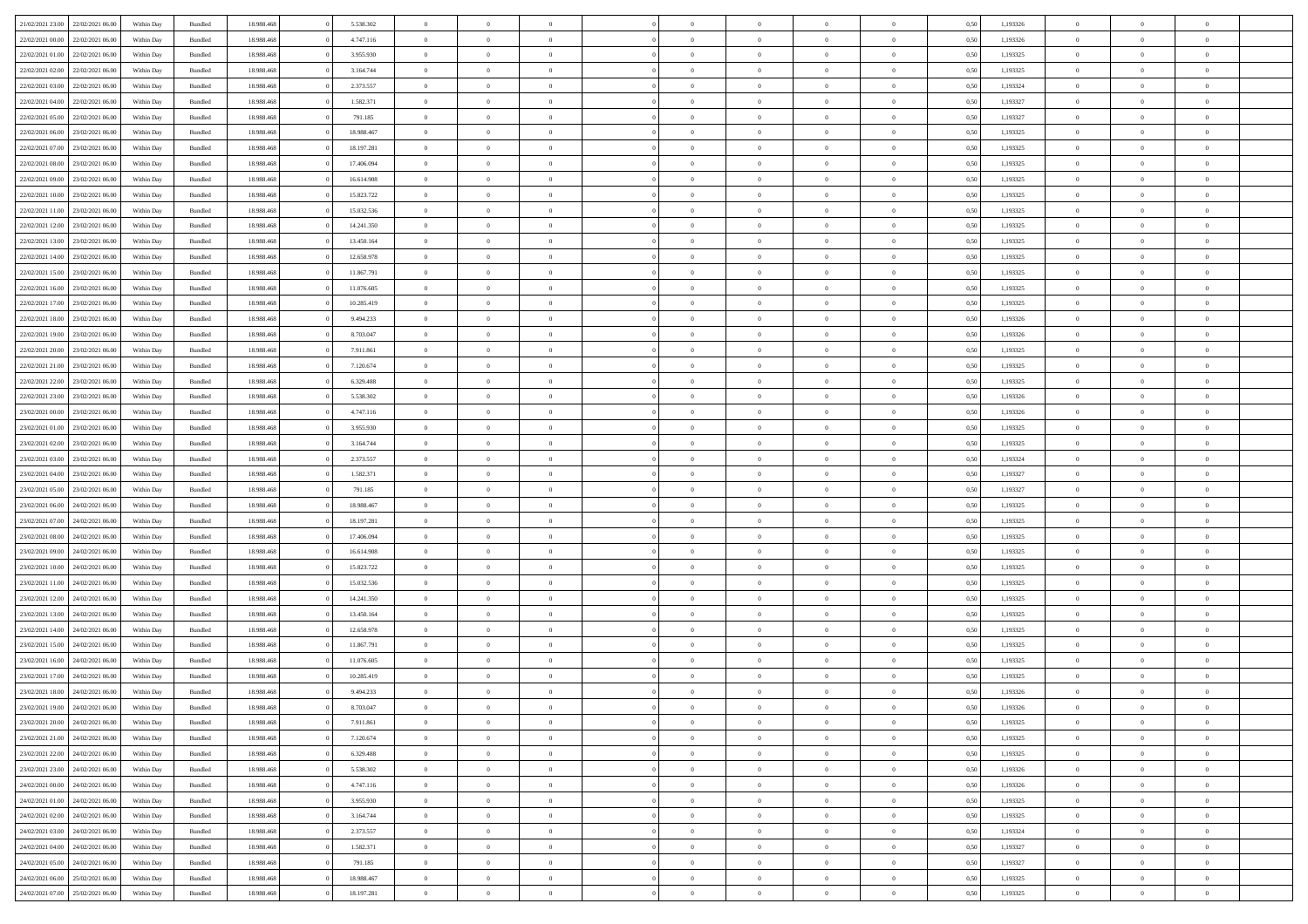|                                   | 25/02/2021 06:00 | Within Day | Bundled            | 18.988.468 | 17.406.094 | $\overline{0}$ | $\Omega$       |                | $\Omega$       | $\Omega$       | $\Omega$       | $\theta$       | 0.50 | 1,193325 | $\theta$       | $\overline{0}$ | $\theta$       |  |
|-----------------------------------|------------------|------------|--------------------|------------|------------|----------------|----------------|----------------|----------------|----------------|----------------|----------------|------|----------|----------------|----------------|----------------|--|
| 24/02/2021 08:00                  |                  |            |                    |            |            |                |                |                |                |                |                |                |      |          |                |                |                |  |
| 24/02/2021 09:00                  | 25/02/2021 06:00 | Within Day | Bundled            | 18.988.468 | 16.614.908 | $\overline{0}$ | $\theta$       | $\overline{0}$ | $\overline{0}$ | $\bf{0}$       | $\overline{0}$ | $\overline{0}$ | 0,50 | 1,193325 | $\theta$       | $\overline{0}$ | $\overline{0}$ |  |
| 24/02/2021 10:00                  | 25/02/2021 06:00 | Within Day | Bundled            | 18.988.468 | 15.823.722 | $\overline{0}$ | $\overline{0}$ | $\overline{0}$ | $\bf{0}$       | $\bf{0}$       | $\bf{0}$       | $\bf{0}$       | 0,50 | 1,193325 | $\bf{0}$       | $\overline{0}$ | $\overline{0}$ |  |
| 24/02/2021 11:00                  | 25/02/2021 06:00 | Within Dav | Bundled            | 18.988.468 | 15.032.536 | $\overline{0}$ | $\theta$       | $\overline{0}$ | $\overline{0}$ | $\bf{0}$       | $\overline{0}$ | $\overline{0}$ | 0.50 | 1,193325 | $\theta$       | $\theta$       | $\overline{0}$ |  |
|                                   |                  |            |                    |            |            |                |                |                |                |                |                |                |      |          |                |                |                |  |
| 24/02/2021 12:00                  | 25/02/2021 06:00 | Within Day | Bundled            | 18.988.468 | 14.241.350 | $\overline{0}$ | $\theta$       | $\overline{0}$ | $\overline{0}$ | $\bf{0}$       | $\overline{0}$ | $\bf{0}$       | 0,50 | 1,193325 | $\theta$       | $\theta$       | $\overline{0}$ |  |
| 24/02/2021 13:00                  | 25/02/2021 06:00 | Within Day | Bundled            | 18.988.468 | 13.450.164 | $\overline{0}$ | $\bf{0}$       | $\overline{0}$ | $\bf{0}$       | $\overline{0}$ | $\overline{0}$ | $\mathbf{0}$   | 0,50 | 1,193325 | $\overline{0}$ | $\overline{0}$ | $\bf{0}$       |  |
| 24/02/2021 14:00                  | 25/02/2021 06:00 | Within Dav | Bundled            | 18.988.468 | 12.658.978 | $\overline{0}$ | $\overline{0}$ | $\overline{0}$ | $\overline{0}$ | $\bf{0}$       | $\overline{0}$ | $\overline{0}$ | 0.50 | 1,193325 | $\theta$       | $\overline{0}$ | $\overline{0}$ |  |
| 24/02/2021 15:00                  | 25/02/2021 06:00 | Within Day | Bundled            | 18.988.468 | 11.867.791 | $\overline{0}$ | $\theta$       | $\overline{0}$ | $\overline{0}$ | $\bf{0}$       | $\overline{0}$ | $\bf{0}$       | 0,50 | 1,193325 | $\theta$       | $\theta$       | $\overline{0}$ |  |
|                                   |                  |            |                    |            |            |                | $\overline{0}$ |                |                | $\bf{0}$       |                |                |      |          | $\,0\,$        | $\overline{0}$ | $\overline{0}$ |  |
| 24/02/2021 16:00                  | 25/02/2021 06:00 | Within Day | Bundled            | 18.988.468 | 11.076.605 | $\overline{0}$ |                | $\overline{0}$ | $\bf{0}$       |                | $\bf{0}$       | $\bf{0}$       | 0,50 | 1,193325 |                |                |                |  |
| 24/02/2021 17:00                  | 25/02/2021 06:00 | Within Dav | Bundled            | 18.988.468 | 10.285.419 | $\overline{0}$ | $\overline{0}$ | $\overline{0}$ | $\overline{0}$ | $\overline{0}$ | $\overline{0}$ | $\overline{0}$ | 0.50 | 1,193325 | $\theta$       | $\overline{0}$ | $\overline{0}$ |  |
| 24/02/2021 18:00                  | 25/02/2021 06:00 | Within Day | Bundled            | 18.988.468 | 9.494.233  | $\overline{0}$ | $\theta$       | $\overline{0}$ | $\overline{0}$ | $\bf{0}$       | $\overline{0}$ | $\bf{0}$       | 0,50 | 1,193326 | $\theta$       | $\theta$       | $\overline{0}$ |  |
| 24/02/2021 19:00                  | 25/02/2021 06:00 | Within Day | Bundled            | 18.988.468 | 8.703.047  | $\overline{0}$ | $\overline{0}$ | $\overline{0}$ | $\bf{0}$       | $\bf{0}$       | $\bf{0}$       | $\bf{0}$       | 0,50 | 1,193326 | $\bf{0}$       | $\overline{0}$ | $\overline{0}$ |  |
| 24/02/2021 20:00                  | 25/02/2021 06:00 | Within Dav | Bundled            | 18.988.468 | 7.911.861  | $\overline{0}$ | $\theta$       | $\overline{0}$ | $\overline{0}$ | $\bf{0}$       | $\overline{0}$ | $\overline{0}$ | 0.50 | 1,193325 | $\theta$       | $\theta$       | $\overline{0}$ |  |
|                                   |                  |            |                    |            |            | $\overline{0}$ | $\theta$       |                |                |                |                |                |      |          | $\theta$       |                |                |  |
| 24/02/2021 21:00                  | 25/02/2021 06:00 | Within Day | Bundled            | 18.988.468 | 7.120.674  |                |                | $\overline{0}$ | $\overline{0}$ | $\bf{0}$       | $\overline{0}$ | $\overline{0}$ | 0,50 | 1,193325 |                | $\theta$       | $\overline{0}$ |  |
| 24/02/2021 22:00                  | 25/02/2021 06:00 | Within Day | Bundled            | 18.988.468 | 6.329.488  | $\overline{0}$ | $\overline{0}$ | $\overline{0}$ | $\bf{0}$       | $\overline{0}$ | $\overline{0}$ | $\mathbf{0}$   | 0,50 | 1,193325 | $\overline{0}$ | $\overline{0}$ | $\bf{0}$       |  |
| 24/02/2021 23:00                  | 25/02/2021 06:00 | Within Dav | Bundled            | 18.988.468 | 5.538.302  | $\overline{0}$ | $\overline{0}$ | $\overline{0}$ | $\overline{0}$ | $\bf{0}$       | $\overline{0}$ | $\overline{0}$ | 0.50 | 1,193326 | $\theta$       | $\overline{0}$ | $\overline{0}$ |  |
| 25/02/2021 00:00                  | 25/02/2021 06:00 | Within Day | Bundled            | 18.988.468 | 4.747.116  | $\overline{0}$ | $\theta$       | $\overline{0}$ | $\overline{0}$ | $\bf{0}$       | $\overline{0}$ | $\bf{0}$       | 0,50 | 1,193326 | $\theta$       | $\theta$       | $\overline{0}$ |  |
| 25/02/2021 01:00                  | 25/02/2021 06:00 | Within Day | Bundled            | 18.988.468 | 3.955.930  | $\overline{0}$ | $\overline{0}$ | $\overline{0}$ | $\bf{0}$       | $\bf{0}$       | $\bf{0}$       | $\bf{0}$       | 0,50 | 1,193325 | $\,0\,$        | $\overline{0}$ | $\overline{0}$ |  |
|                                   |                  |            |                    |            |            |                |                |                |                |                |                |                |      |          |                |                |                |  |
| 25/02/2021 02:00                  | 25/02/2021 06:00 | Within Dav | Bundled            | 18.988.468 | 3.164.744  | $\overline{0}$ | $\overline{0}$ | $\overline{0}$ | $\overline{0}$ | $\overline{0}$ | $\overline{0}$ | $\overline{0}$ | 0.50 | 1,193325 | $\theta$       | $\overline{0}$ | $\overline{0}$ |  |
| 25/02/2021 03:00                  | 25/02/2021 06:00 | Within Day | Bundled            | 18.988.468 | 2.373.557  | $\overline{0}$ | $\theta$       | $\overline{0}$ | $\overline{0}$ | $\bf{0}$       | $\overline{0}$ | $\bf{0}$       | 0,50 | 1,193324 | $\theta$       | $\theta$       | $\overline{0}$ |  |
| 25/02/2021 04:00                  | 25/02/2021 06:00 | Within Day | Bundled            | 18.988.468 | 1.582.371  | $\overline{0}$ | $\overline{0}$ | $\overline{0}$ | $\bf{0}$       | $\bf{0}$       | $\bf{0}$       | $\bf{0}$       | 0,50 | 1,193327 | $\,0\,$        | $\overline{0}$ | $\overline{0}$ |  |
| 25/02/2021 05:00                  | 25/02/2021 06:00 | Within Day | Bundled            | 18.988.468 | 791.185    | $\overline{0}$ | $\overline{0}$ | $\overline{0}$ | $\overline{0}$ | $\bf{0}$       | $\overline{0}$ | $\overline{0}$ | 0.50 | 1,193327 | $\theta$       | $\theta$       | $\overline{0}$ |  |
|                                   |                  |            |                    |            |            | $\overline{0}$ | $\theta$       |                |                |                |                |                |      |          | $\theta$       | $\overline{0}$ |                |  |
| 25/02/2021 06:00                  | 26/02/2021 06:00 | Within Day | Bundled            | 18.988.468 | 18.988.467 |                |                | $\overline{0}$ | $\overline{0}$ | $\bf{0}$       | $\overline{0}$ | $\bf{0}$       | 0,50 | 1,193325 |                |                | $\overline{0}$ |  |
| 25/02/2021 07:00                  | 26/02/2021 06:00 | Within Day | Bundled            | 18.988.468 | 18.197.281 | $\overline{0}$ | $\overline{0}$ | $\overline{0}$ | $\bf{0}$       | $\overline{0}$ | $\bf{0}$       | $\mathbf{0}$   | 0,50 | 1,193325 | $\overline{0}$ | $\overline{0}$ | $\bf{0}$       |  |
| 25/02/2021 08:00                  | 26/02/2021 06:00 | Within Dav | Bundled            | 18.988.468 | 17.406.094 | $\overline{0}$ | $\overline{0}$ | $\overline{0}$ | $\overline{0}$ | $\overline{0}$ | $\overline{0}$ | $\overline{0}$ | 0.50 | 1,193325 | $\theta$       | $\theta$       | $\overline{0}$ |  |
| 25/02/2021 09:00                  | 26/02/2021 06:00 | Within Day | Bundled            | 18.988.468 | 16.614.908 | $\overline{0}$ | $\theta$       | $\overline{0}$ | $\overline{0}$ | $\bf{0}$       | $\overline{0}$ | $\bf{0}$       | 0,50 | 1,193325 | $\theta$       | $\theta$       | $\overline{0}$ |  |
| 25/02/2021 10:00                  | 26/02/2021 06:00 | Within Day | Bundled            | 18.988.468 | 15.823.722 | $\overline{0}$ | $\overline{0}$ | $\overline{0}$ | $\bf{0}$       | $\bf{0}$       | $\bf{0}$       | $\bf{0}$       | 0,50 | 1,193325 | $\,0\,$        | $\overline{0}$ | $\overline{0}$ |  |
|                                   |                  |            |                    |            |            |                |                |                |                |                |                |                |      |          |                |                |                |  |
| 25/02/2021 11:00                  | 26/02/2021 06:00 | Within Day | Bundled            | 18.988.468 | 15.032.536 | $\overline{0}$ | $\overline{0}$ | $\overline{0}$ | $\overline{0}$ | $\bf{0}$       | $\overline{0}$ | $\overline{0}$ | 0.50 | 1,193325 | $\theta$       | $\overline{0}$ | $\overline{0}$ |  |
| 25/02/2021 12:00                  | 26/02/2021 06:00 | Within Day | Bundled            | 18.988.468 | 14.241.350 | $\overline{0}$ | $\theta$       | $\overline{0}$ | $\overline{0}$ | $\bf{0}$       | $\overline{0}$ | $\bf{0}$       | 0,50 | 1,193325 | $\,$ 0 $\,$    | $\theta$       | $\overline{0}$ |  |
| 25/02/2021 13:00                  | 26/02/2021 06:00 | Within Day | Bundled            | 18.988.468 | 13.450.164 | $\overline{0}$ | $\overline{0}$ | $\overline{0}$ | $\bf{0}$       | $\bf{0}$       | $\bf{0}$       | $\bf{0}$       | 0,50 | 1,193325 | $\bf{0}$       | $\overline{0}$ | $\overline{0}$ |  |
| 25/02/2021 14:00                  | 26/02/2021 06:00 | Within Day | Bundled            | 18.988.468 | 12.658.978 | $\overline{0}$ | $\Omega$       | $\Omega$       | $\Omega$       | $\Omega$       | $\Omega$       | $\overline{0}$ | 0.50 | 1,193325 | $\,0\,$        | $\Omega$       | $\theta$       |  |
| 25/02/2021 15:00                  | 26/02/2021 06:00 | Within Day | Bundled            | 18.988.468 | 11.867.791 | $\overline{0}$ | $\theta$       | $\overline{0}$ | $\overline{0}$ | $\bf{0}$       | $\overline{0}$ | $\bf{0}$       | 0,50 | 1,193325 | $\theta$       | $\theta$       | $\overline{0}$ |  |
|                                   |                  |            |                    |            |            |                |                |                |                |                |                |                |      |          |                |                |                |  |
| 25/02/2021 16:00                  | 26/02/2021 06:00 | Within Day | Bundled            | 18.988.468 | 11.076.605 | $\overline{0}$ | $\bf{0}$       | $\overline{0}$ | $\overline{0}$ | $\bf{0}$       | $\overline{0}$ | $\mathbf{0}$   | 0,50 | 1,193325 | $\bf{0}$       | $\overline{0}$ | $\bf{0}$       |  |
| 25/02/2021 17:00                  | 26/02/2021 06:00 | Within Day | Bundled            | 18.988.468 | 10.285.419 | $\overline{0}$ | $\Omega$       | $\Omega$       | $\Omega$       | $\Omega$       | $\Omega$       | $\overline{0}$ | 0.50 | 1,193325 | $\theta$       | $\theta$       | $\theta$       |  |
| 25/02/2021 18:00                  | 26/02/2021 06:00 | Within Day | Bundled            | 18.988.468 | 9.494.233  | $\overline{0}$ | $\theta$       | $\overline{0}$ | $\overline{0}$ | $\bf{0}$       | $\overline{0}$ | $\bf{0}$       | 0,50 | 1,193326 | $\theta$       | $\theta$       | $\overline{0}$ |  |
| 25/02/2021 19:00                  | 26/02/2021 06:00 | Within Day | Bundled            | 18.988.468 | 8.703.047  | $\overline{0}$ | $\overline{0}$ | $\overline{0}$ | $\overline{0}$ | $\bf{0}$       | $\overline{0}$ | $\bf{0}$       | 0,50 | 1,193326 | $\,0\,$        | $\overline{0}$ | $\overline{0}$ |  |
|                                   |                  |            |                    |            |            |                | $\Omega$       |                |                | $\Omega$       | $\theta$       |                |      |          |                | $\theta$       | $\theta$       |  |
| 25/02/2021 20:00                  | 26/02/2021 06:00 | Within Day | Bundled            | 18.988.468 | 7.911.861  | $\overline{0}$ |                | $\Omega$       | $\Omega$       |                |                | $\overline{0}$ | 0.50 | 1,193325 | $\theta$       |                |                |  |
| 25/02/2021 21:00                  | 26/02/2021 06:00 | Within Day | Bundled            | 18.988.468 | 7.120.674  | $\overline{0}$ | $\theta$       | $\overline{0}$ | $\overline{0}$ | $\bf{0}$       | $\overline{0}$ | $\bf{0}$       | 0,50 | 1,193325 | $\theta$       | $\theta$       | $\overline{0}$ |  |
| 25/02/2021 22.00                  | 26/02/2021 06:00 | Within Day | Bundled            | 18.988.468 | 6.329.488  | $\overline{0}$ | $\overline{0}$ | $\overline{0}$ | $\overline{0}$ | $\bf{0}$       | $\overline{0}$ | $\bf{0}$       | 0,50 | 1,193325 | $\bf{0}$       | $\overline{0}$ | $\overline{0}$ |  |
| 25/02/2021 23:00                  | 26/02/2021 06:00 | Within Day | Bundled            | 18.988.468 | 5.538.302  | $\overline{0}$ | $\Omega$       | $\Omega$       | $\Omega$       | $\Omega$       | $\overline{0}$ | $\overline{0}$ | 0.50 | 1,193326 | $\,0\,$        | $\theta$       | $\theta$       |  |
| 26/02/2021 00:00                  | 26/02/2021 06:00 | Within Day | Bundled            | 18.988.468 | 4.747.116  | $\overline{0}$ | $\theta$       | $\overline{0}$ | $\overline{0}$ | $\bf{0}$       | $\overline{0}$ | $\bf{0}$       | 0,50 | 1,193326 | $\,$ 0 $\,$    | $\theta$       | $\overline{0}$ |  |
|                                   |                  |            |                    |            |            |                |                |                |                |                |                |                |      |          |                |                |                |  |
| 26/02/2021 01:00                  | 26/02/2021 06:00 | Within Day | Bundled            | 18.988.468 | 3.955.930  | $\overline{0}$ | $\overline{0}$ | $\overline{0}$ | $\overline{0}$ | $\bf{0}$       | $\overline{0}$ | $\mathbf{0}$   | 0,50 | 1,193325 | $\bf{0}$       | $\overline{0}$ | $\bf{0}$       |  |
| 26/02/2021 02:00                  | 26/02/2021 06:00 | Within Day | Bundled            | 18.988.468 | 3.164.744  | $\overline{0}$ | $\Omega$       | $\Omega$       | $\Omega$       | $\Omega$       | $\Omega$       | $\overline{0}$ | 0.50 | 1,193325 | $\theta$       | $\Omega$       | $\theta$       |  |
| 26/02/2021 03:00                  | 26/02/2021 06:00 | Within Day | Bundled            | 18.988.468 | 2.373.557  | $\overline{0}$ | $\,$ 0 $\,$    | $\overline{0}$ | $\bf{0}$       | $\,$ 0         | $\overline{0}$ | $\bf{0}$       | 0,50 | 1,193324 | $\,0\,$        | $\overline{0}$ | $\overline{0}$ |  |
| 26/02/2021 04:00                  | 26/02/2021 06:00 | Within Day | $\mathbf B$ undled | 18.988.468 | 1.582.371  | $\bf{0}$       | $\bf{0}$       |                |                |                |                |                | 0,50 | 1,193327 | $\bf{0}$       | $\overline{0}$ |                |  |
| 26/02/2021 05:00                  | 26/02/2021 06:00 | Within Day | Bundled            | 18,988,468 | 791.185    | $\overline{0}$ | $\overline{0}$ | $\overline{0}$ | $\Omega$       | $\theta$       | $\overline{0}$ | $\overline{0}$ | 0,50 | 1,193327 | $\theta$       | $\theta$       | $\theta$       |  |
|                                   |                  |            |                    |            |            |                |                |                |                |                |                |                |      |          |                |                |                |  |
| 26/02/2021 06:00                  | 27/02/2021 06.00 | Within Day | Bundled            | 18.988.468 | 18.988.467 | $\overline{0}$ | $\,$ 0         | $\overline{0}$ | $\overline{0}$ | $\,$ 0 $\,$    | $\overline{0}$ | $\mathbf{0}$   | 0,50 | 1,193325 | $\,$ 0 $\,$    | $\overline{0}$ | $\,$ 0         |  |
| 26/02/2021 07:00                  | 27/02/2021 06:00 | Within Day | Bundled            | 18.988.468 | 18.197.281 | $\overline{0}$ | $\overline{0}$ | $\overline{0}$ | $\overline{0}$ | $\overline{0}$ | $\overline{0}$ | $\mathbf{0}$   | 0,50 | 1,193325 | $\overline{0}$ | $\bf{0}$       | $\bf{0}$       |  |
| 26/02/2021 08:00                  | 27/02/2021 06:00 | Within Day | Bundled            | 18.988.468 | 17.406.094 | $\overline{0}$ | $\theta$       | $\overline{0}$ | $\Omega$       | $\overline{0}$ | $\overline{0}$ | $\bf{0}$       | 0,50 | 1,193325 | $\bf{0}$       | $\theta$       | $\overline{0}$ |  |
| 26/02/2021 09:00                  | 27/02/2021 06.00 | Within Day | Bundled            | 18.988.468 | 16.614.908 | $\overline{0}$ | $\,$ 0         | $\overline{0}$ | $\overline{0}$ | $\overline{0}$ | $\overline{0}$ | $\bf{0}$       | 0,50 | 1,193325 | $\,$ 0 $\,$    | $\overline{0}$ | $\overline{0}$ |  |
|                                   |                  |            |                    |            |            |                |                |                |                |                |                |                |      |          |                |                |                |  |
| 26/02/2021 10:00                  | 27/02/2021 06:00 | Within Day | Bundled            | 18.988.468 | 15.823.722 | $\overline{0}$ | $\overline{0}$ | $\overline{0}$ | $\overline{0}$ | $\overline{0}$ | $\overline{0}$ | $\mathbf{0}$   | 0,50 | 1,193325 | $\overline{0}$ | $\overline{0}$ | $\bf{0}$       |  |
| 26/02/2021 11:00                  | 27/02/2021 06:00 | Within Day | Bundled            | 18.988.468 | 15.032.536 | $\overline{0}$ | $\overline{0}$ | $\overline{0}$ | $\Omega$       | $\overline{0}$ | $\overline{0}$ | $\bf{0}$       | 0.50 | 1,193325 | $\overline{0}$ | $\theta$       | $\overline{0}$ |  |
| 26/02/2021 12:00                  | 27/02/2021 06.00 | Within Day | Bundled            | 18.988.468 | 14.241.350 | $\overline{0}$ | $\,$ 0         | $\overline{0}$ | $\overline{0}$ | $\bf{0}$       | $\overline{0}$ | $\bf{0}$       | 0,50 | 1,193325 | $\,$ 0 $\,$    | $\overline{0}$ | $\overline{0}$ |  |
| 26/02/2021 13:00                  | 27/02/2021 06:00 | Within Day | Bundled            | 18.988.468 | 13.450.164 | $\overline{0}$ | $\bf{0}$       | $\overline{0}$ | $\overline{0}$ | $\overline{0}$ | $\overline{0}$ | $\mathbf{0}$   | 0,50 | 1,193325 | $\overline{0}$ | $\overline{0}$ | $\bf{0}$       |  |
| 26/02/2021 14:00                  | 27/02/2021 06:00 | Within Day | Bundled            | 18,988,468 | 12.658.978 | $\overline{0}$ | $\overline{0}$ | $\overline{0}$ | $\Omega$       | $\overline{0}$ | $\overline{0}$ | $\bf{0}$       | 0.50 | 1,193325 | $\overline{0}$ | $\theta$       | $\overline{0}$ |  |
|                                   |                  |            |                    |            |            |                |                |                |                |                |                |                |      |          |                |                |                |  |
| 26/02/2021 15:00                  | 27/02/2021 06.00 | Within Day | Bundled            | 18.988.468 | 11.867.791 | $\overline{0}$ | $\,$ 0         | $\overline{0}$ | $\overline{0}$ | $\bf{0}$       | $\overline{0}$ | $\bf{0}$       | 0,50 | 1,193325 | $\,$ 0 $\,$    | $\,$ 0 $\,$    | $\overline{0}$ |  |
| 26/02/2021 16:00 27/02/2021 06:00 |                  | Within Day | Bundled            | 18.988.468 | 11.076.605 | $\overline{0}$ | $\overline{0}$ | $\overline{0}$ | $\overline{0}$ | $\bf{0}$       | $\overline{0}$ | $\mathbf{0}$   | 0,50 | 1,193325 | $\overline{0}$ | $\bf{0}$       | $\bf{0}$       |  |